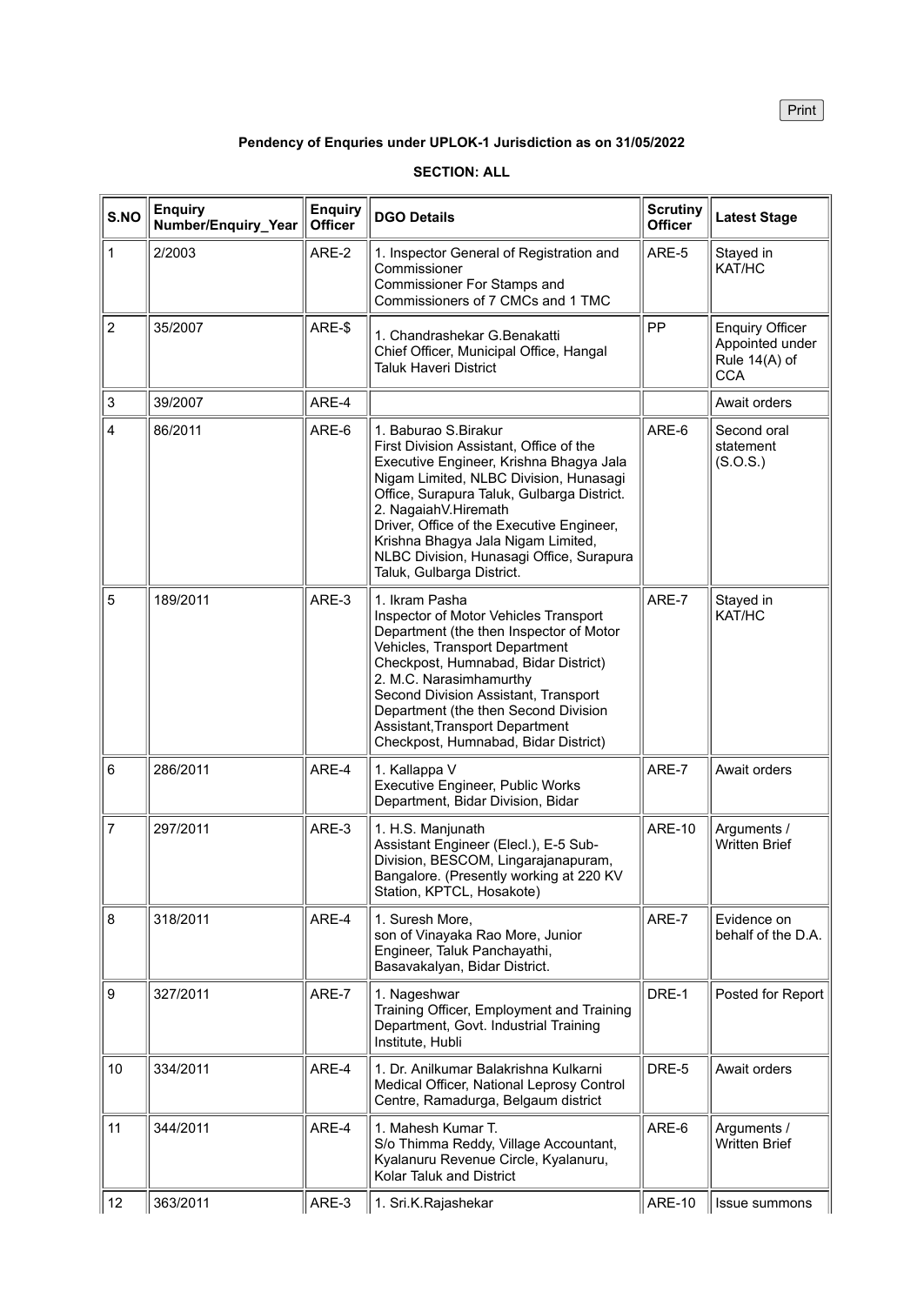|    |          |               | the then Executive Engineer, Minor<br>Irrigation Division, Jayanagar Commercial<br>Complex, Bangalore.                                                                                                                                                                                                                                                |               | to the witness                            |
|----|----------|---------------|-------------------------------------------------------------------------------------------------------------------------------------------------------------------------------------------------------------------------------------------------------------------------------------------------------------------------------------------------------|---------------|-------------------------------------------|
| 13 | 364/2011 | ARE-4         | 1. Sri.Ashok<br>Manager, Office of the Asst. Revenue<br>Officer (West-Markt), Incharge<br>Asst.Revenue Officer (Citizen Service<br>Centre), Bruhath Bangalore Mahanagara<br>Palike, Pulikeshinagar, Bangalore                                                                                                                                         | <b>ARE-10</b> | Posted for Report                         |
| 14 | 405/2011 | ARE-3         | 1. P.Narasimha Murthy<br>Health Inspector, Public Health Institute,<br>Bangalore (Earlier working at City<br>Municipal Council, Byatarayanapur)<br>Bangalore.                                                                                                                                                                                         | <b>ARE-11</b> | Stayed in<br>KAT/HC                       |
| 15 | 417/2011 | ARE-3         | 1. Praveen Kumar S/o. Shivaputhrappa<br>Poojar<br>Revenue Inspector, Taluk Office,<br>Naragunda Taluk, Gadag District.                                                                                                                                                                                                                                | DRE-1         | Stayed in<br>KAT/HC                       |
| 16 | 441/2011 | ARE-3         | 1. Sri.G.S.Jagadeesh<br>Asst. Executive Engineer, Richmond Town<br>Sub-Division, Bruhat Bangalore<br>Mahanagara Palike, Bangalore.                                                                                                                                                                                                                    | <b>ARE-10</b> | Stayed in<br>KAT/HC                       |
| 17 | 468/2011 | <b>ARE-11</b> | 1. Vasantha Narayana Nayka<br>Asst. Teacher, Government Junior Primary<br>School, Bannikatta, Sirsi, Uttara Kannada<br>District.<br>2. Devidasa Manju Mogera<br>Block Education Officer, Sirsi, Uttara<br>Kannada District.<br>3. Abdul Ravoof S/o. Abdul Sattar<br>Chowdhari<br>Cluster Education Resource Person Sirsi,<br>Uttara Kannada District. | ARE-7         | Stayed in<br>KAT/HC                       |
| 18 | 488/2011 | <b>ARE-11</b> | 1. Sri D.R. Shinde,<br>Principal, Government Pre-University<br>College, Nelogi, Gulbarga District.<br>(Presently working at Hallikhed (K),<br>Humnabad Taluk, Bidar District)                                                                                                                                                                         | ARE-6         | Non-Bailable<br>Warrant to the<br>witness |
| 19 | 1/2012   | ARE-7         | 1. Sri Boregowda<br>Assistant Accounts Officer, C-4 Sub<br>Division, BESCOM, Hebbal, Bangalore<br>(presently working in 1st Sub-Division,<br>BESCOM, Bangalore).<br>2. Sri Riyaz<br>Junior Assistant, C-4 Sub-Division,<br>BESCOM, Hebbal, Bangalore (presently<br>working in C-2 Sub Division, BESCOM,<br>Malleshwaram, Bangalore).                  | <b>ARE-10</b> | Stayed in<br>KAT/HC                       |
| 20 | 2/2012   | <b>ARE-11</b> | 1. Sri Gangullappa<br>Deputy Secretary - 4, Bangalore<br>Development Authority, Kumara Park<br>West, Bangalore.                                                                                                                                                                                                                                       | <b>ARE-10</b> | Non-Bailable<br>Warrant to the<br>witness |
| 21 | 28/2012  | <b>ARE-11</b> | 1. Sujatha<br>Second Division Assistant, Office of the<br>Commissioner, Public Instruction<br>Department, Commissioners Office,<br>Gulbarga, Gulbarga District.                                                                                                                                                                                       | ARE-6         | Non-Bailable<br>Warrant to the<br>witness |
| 22 | 35/2012  | ARE-7         | 1. S.R. Vasantha Kumar<br>the then Senior Sub-Registrar, Sub-<br>Registrars Office, Varthur, Bangalore<br>Urban District (presently working as<br>Senior Sub-Registrar, Sub-Registrars<br>Office, Sarjapura, Anekal Taluk)                                                                                                                            | <b>ARE-10</b> | Cross<br>examination of<br>the witnesses  |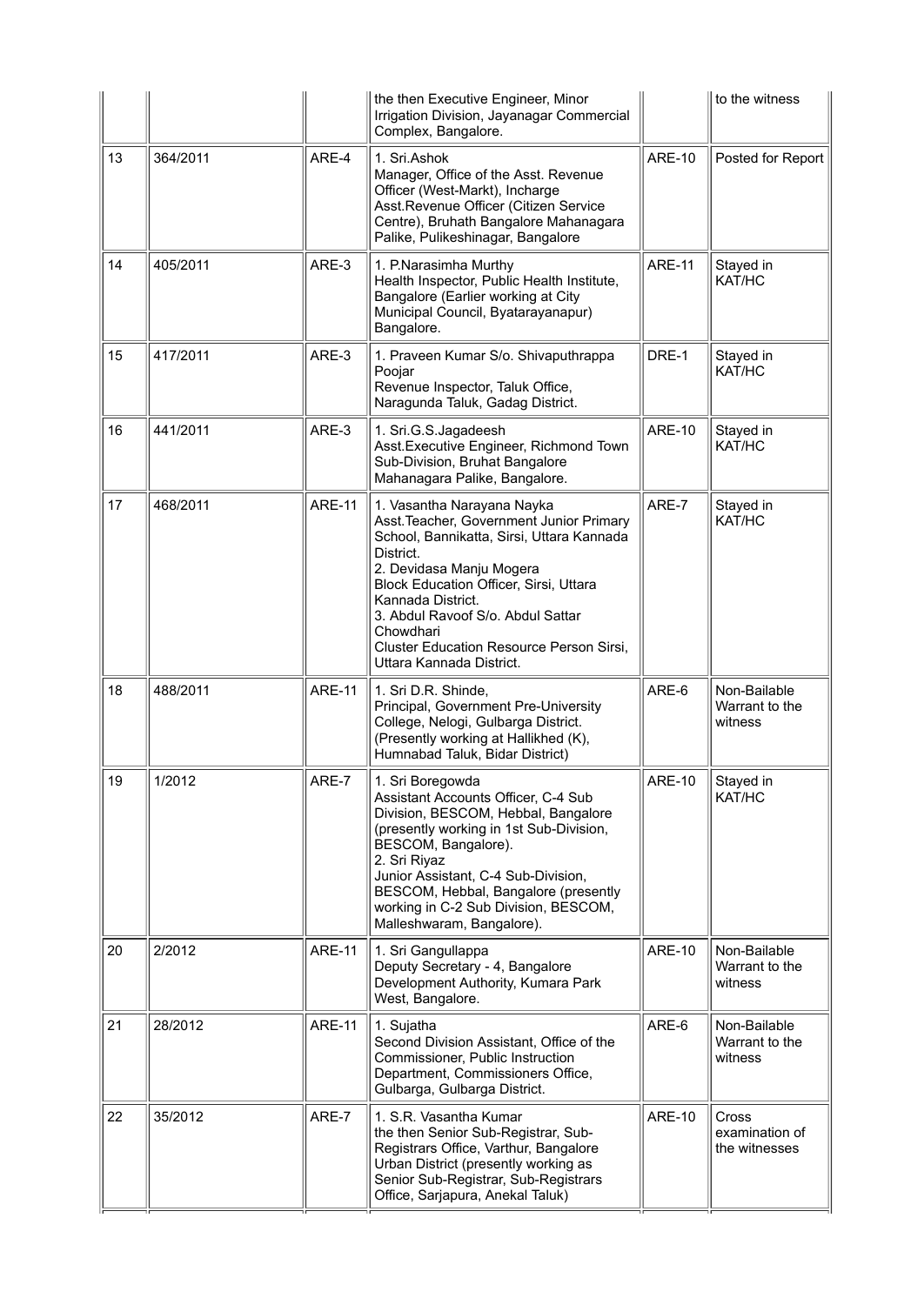| 23 | 52/2012  | <b>ARE-11</b> | 1. M. Devaraju<br>Health Inspector, Health and Family<br>Welfare Department, (presently working<br>on OOD at BBMP, Mahadevapura Range,<br>K.R. Puram, Bangalore)                                                                        | <b>ARE-10</b> | Second oral<br>statement<br>(S.O.S.)      |
|----|----------|---------------|-----------------------------------------------------------------------------------------------------------------------------------------------------------------------------------------------------------------------------------------|---------------|-------------------------------------------|
| 24 | 56/2012  | <b>ARE-11</b> | 1. B.S.Ananda Kumar<br>Junior Engineer (Elecl.) O & M Unit-20,<br>BESCOM, Byatarayanapura Unit,<br>Sahakaranagara, Bangalore (presently<br>working at Cabal Works Division,<br>BESCOM, Bangalore)                                       | <b>ARE-10</b> | Cross<br>examination of<br>the witnesses  |
| 25 | 60/2012  | <b>ARE-10</b> | 1. Umakantha Bhat<br>Asst.Statistical Officer, Directorate of<br>Economics and Statistics, presently<br>working on deputation at the Office of the<br>R.C.H.O., Ganigara Pete, Bangalore.                                               | <b>ARE-10</b> | Await orders                              |
| 26 | 69/2012  | ARE-7         | 1. M.V. Venkatachala<br>First Division Assistant, Office of the<br>Transport Commissioner, Bangalore<br>[presently working in the Regional<br>Transport Office, Bangalore (West)]                                                       | <b>ARE-10</b> | Stayed in<br>KAT/HC                       |
| 27 | 80/2012  | <b>ARE-11</b> | 1. Dr.I.Sathyashankar Rao<br>Senior Gynaecologist, Government<br>General Hospital, Yelahanka, Bangalore.                                                                                                                                | <b>ARE-10</b> | Cross<br>examination of<br>the witnesses  |
| 28 | 99/2012  | ARE-7         | 1. Sri.L.Kumar Naik,<br>Assistant Executive Engineer, Technical<br>Branch, Bangalore Water Supply and<br>Sewerage Board, Malleshwaram,<br>Bangalore.                                                                                    | <b>ARE-10</b> | Stayed in<br>KAT/HC                       |
| 29 | 119/2012 | ARE-7         | 1. S.N. Jagadish<br>Meter Reader, Office of the Assistant<br>Executive Engineer, W-4 Sub Division,<br>B.W.S.S.B. West of Chord Road,<br>Bangalore.                                                                                      | <b>ARE-10</b> | Stayed in<br>KAT/HC                       |
| 30 | 127/2012 | ARE-7         | 1. M. Hemanth Kumar<br>Village Accountant, Nalluruhalli Circle,<br>K.R.Puram Hobli, Bangalore East Taluk,<br>Bangalore Urban District.                                                                                                  | <b>ARE-10</b> | Written brief<br>(Arguments)              |
| 31 | 138/2012 | <b>ARE-11</b> | 1. C. Channegowda<br>the then Revenue Inspector,<br>Bommanahalli Circle, Bangalore.                                                                                                                                                     | <b>ARE-10</b> | Posted for Report                         |
| 32 | 147/2012 | ARE-7         | 1. R.Srinivasan<br>Assistant Executive Engineer, then<br>working in No. C-2 Sub Division, BWSSB,<br>Highgrounds, Bangalore.<br>2. S. Nanjundappa<br>Artisan, then working in No. C-2 Sub<br>Division, BWSSB, Highgrounds,<br>Bangalore. | <b>ARE-10</b> | Cross<br>examination of<br>the witnesses  |
| 33 | 161/2012 | ARE-7         | 1. Vasantha Chowhan<br>Second Division Surveyor, Tahasildar<br>Office, Anekal Taluk, Bangalore Urban<br>District.                                                                                                                       | <b>ARE-10</b> | Posted for Report                         |
| 34 | 176/2012 | <b>ARE-11</b> | 1. Kenchaiah<br>Superintendent (I.C.) Office fo the Special<br>Land Acquisition Officer, K.I.A.D.B.<br>Aravinda Bhavan, Nrupathunga Road,<br>Bangalore.                                                                                 | <b>ARE-10</b> | Await orders                              |
| 35 | 210/2012 | ARE-11        | 1. Syed Abdul Khadar<br>son of Syed Pasha Hussaini Khadari,<br>Second Division Assistant, Office of the                                                                                                                                 | ARE-8         | Non-Bailable<br>Warrant to the<br>witness |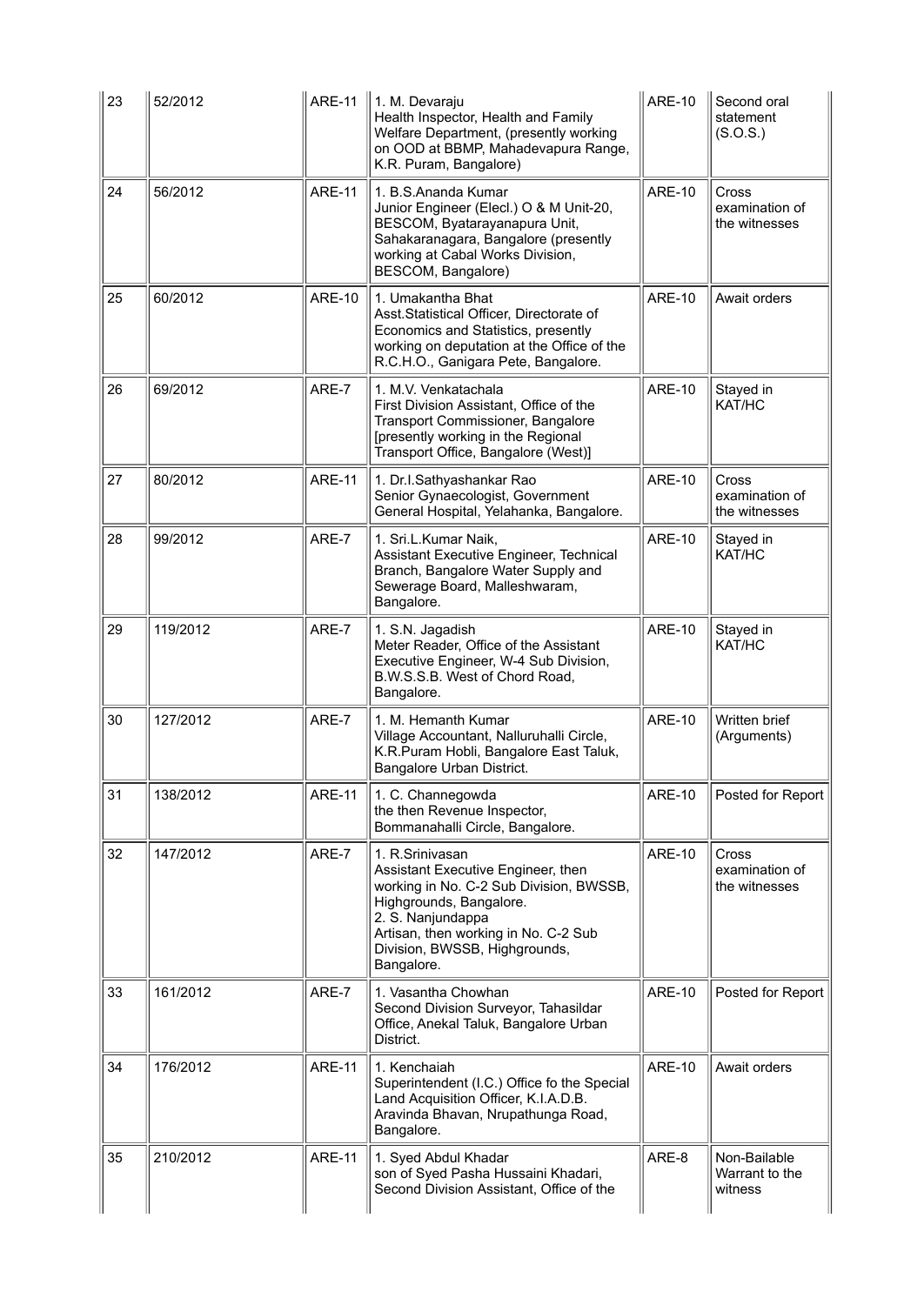|    |          |               | Block Education Officer, Sindgi Taluk,<br><b>Bijapur District.</b>                                                                                                                                                                                                                 |               |                                          |
|----|----------|---------------|------------------------------------------------------------------------------------------------------------------------------------------------------------------------------------------------------------------------------------------------------------------------------------|---------------|------------------------------------------|
| 36 | 220/2012 | <b>ARE-11</b> | 1. Malakappa Gurusiddappa Ganganahalli<br>Survey Supervisor, Tahasildars Office, Indi<br>Taluk, Bijapur District                                                                                                                                                                   | ARE-8         | Cross<br>examination of<br>the witnesses |
| 37 | 232/2012 | ARE-7         | 1. C.B. Nagaraj<br>B.C.M. Extension Officer, Taluk<br>Panchayath, Davanagere.                                                                                                                                                                                                      | DRE-1         | Written brief<br>(Arguments)             |
| 38 | 260/2012 | ARE-7         | 1. S. Siddarajappa<br>Junior Engineer (E), CHESCOM,<br>Chamarajanagara (presently working at<br>HD Kote Sub-Division, CHESCOM,<br>Hunsur Division)                                                                                                                                 | ARE-7         | Posted for Report                        |
| 39 | 270/2012 | <b>ARE-11</b> | 1. Thippanna<br>son of Venkobanna, Panchayath<br>Development Officer, Matamari Grama<br>Panchayathi, Raichur Taluk, Raichur<br>District.<br>2. Raghavendra<br>son of Rama Rao, Junior Engineer,<br>Panchayath Raj Engineering Sub-Division,<br>Raichur.                            | ARE-6         | Evidence on<br>behalf of the D.A.        |
| 40 | 274/2012 | ARE-7         | 1. J.P. Prakash<br>Motor Vehicle Inspector, Regional<br>Transport Office, Bellary (presently<br>working at Regional Transport Office,<br>Koppal)                                                                                                                                   | DRE-5         | Stayed in<br>KAT/HC                      |
| 41 | 280/2012 | ARE-7         | 1. Komaregowda<br>Second Division Surveyor, Survey<br>Section, Tahasildar Office, Periyapatna<br>Taluk, Mysore District.                                                                                                                                                           | <b>ARE-11</b> | Posted for Report                        |
| 42 | 287/2012 | ARE-4         | 1. G.Shivanna<br>Assistant Agriculture Officer and<br>Treasurer, Bhuthappana Katte Sujala<br>Jalanayana Sangha, Manganahalli, Sira<br>Taluk, Tumkur.                                                                                                                               | ARLO-2        | Await orders                             |
| 43 | 300/2012 | ARE-7         | 1. Dr. G. Mehar Kumar<br>Associate Professor, Radiation Oncology<br>Division, VIMS, Bellary                                                                                                                                                                                        | DRE-5         | Stayed in<br>KAT/HC                      |
| 44 | 319/2012 | ARE-4         | 1. M.V. Ramesh<br>Second Division Assistant, District<br>Insurance Office, KGID, Shimoga                                                                                                                                                                                           | ARLO1         | Cross<br>examination of<br>the witnesses |
| 45 | 338/2012 | ARE-7         | 1. Shivashankara son of Ramachandra<br>Patil<br>Grama Panchayathi Secretary, Bavura<br>Grama Panchayathi, Muddebihal Taluk,<br><b>Bijapur District</b>                                                                                                                             | ARE-8         | Written brief<br>(Arguments)             |
| 46 | 357/2012 | ARE-7         | 1. Rajendra Gururao Desai<br>Lecturer and incharge Principal,<br>Government Composite Pre-University<br>College, Jalawada, Sindhagi Taluk, Bijapur<br><b>District</b>                                                                                                              | ARE-8         | Stayed in<br>KAT/HC                      |
| 47 | 371/2012 | ARE-8         | 1. S. Kumaraswamy<br>Junior Engineer, Office of the<br>Asst. Executive Engineer, Market<br>Development Project, Sub-Division,<br>Chitradurga<br>2. B.M. Patil<br>Assistant Executive Engineer, No.4,<br>Market Development Project, Sub-<br>Divsiion, Chitradurga<br>3. C.V. Patil | DRE-1         | Stayed in<br>KAT/HC                      |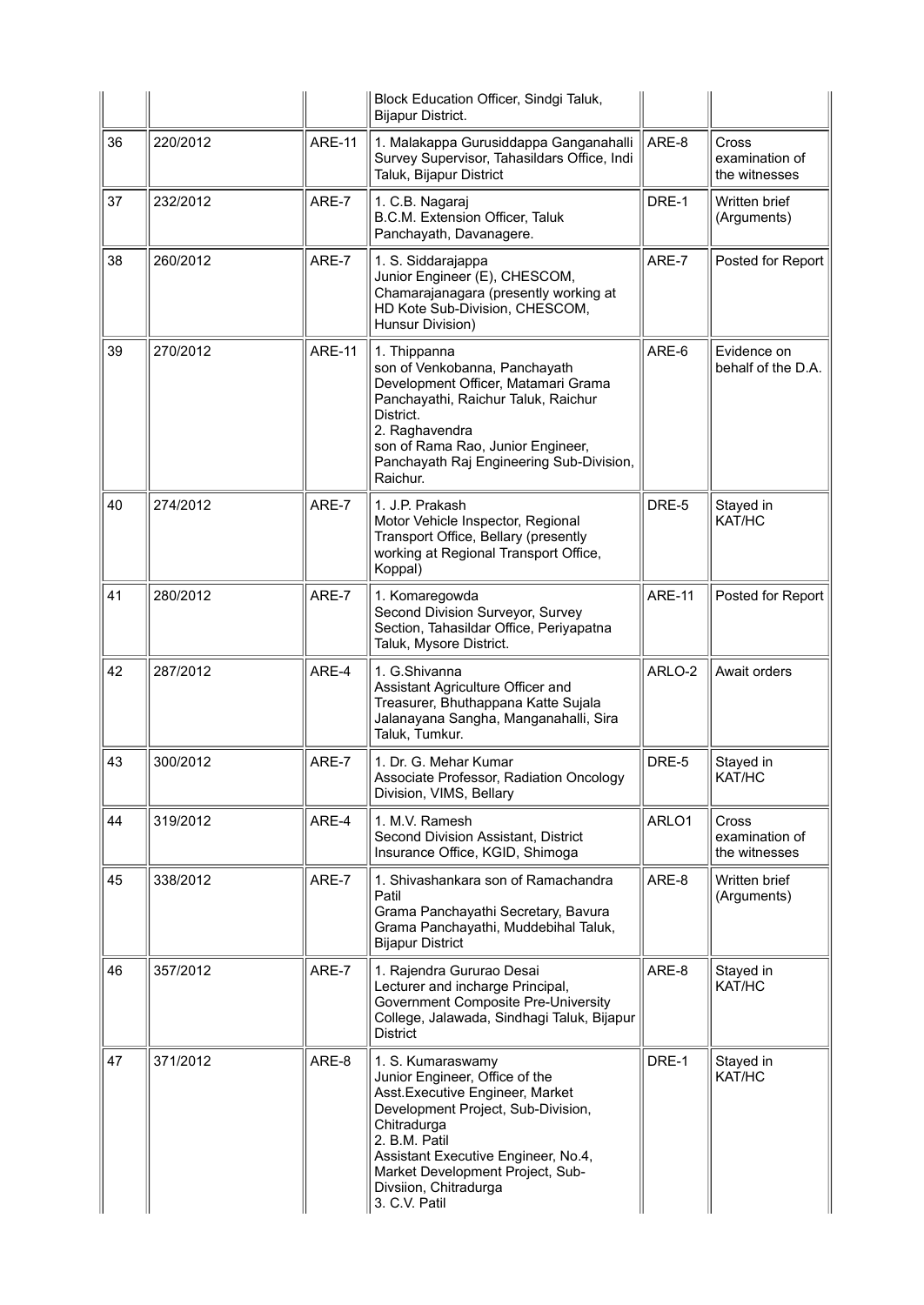|    |          |               | Executive Engineer, Market Development<br>Project, Bangalore                                                                                                                                                                                                                                                                                                 |               |                                              |
|----|----------|---------------|--------------------------------------------------------------------------------------------------------------------------------------------------------------------------------------------------------------------------------------------------------------------------------------------------------------------------------------------------------------|---------------|----------------------------------------------|
| 48 | 382/2012 | ARE-4         | 1. C.K.Nagaraju<br>Village Accountant, Kollaghatta Circle,<br>Turuvekere Taluk, Tumkur District                                                                                                                                                                                                                                                              | ARLO-2        | Await orders                                 |
| 49 | 392/2012 | <b>ARE-11</b> | 1. Swayam Praveena<br>son of Annappa Uppara, Village<br>Accountant, Brahmapura, Gulbarga<br><b>District</b><br>2. Jagannatha<br>son of Shivalingappa Dharenavara, First<br>Division Assistant, Regional<br>Commissioner Office, Gulbarga District                                                                                                            | ARE-6         | Non-Bailable<br>Warrant to the<br>witness    |
| 50 | 410/2012 | <b>ARE-11</b> | 1. Mallikarjuna Sahu<br>Executive Engineer, Karnataka Niravari<br>Nigama Niyamitha, No.1, IPC Division,<br>Gulbarga<br>2. Sharanabasappa<br>First Division Accounts Assistant,<br>Karnataka Niravari Nigama Niyamitha,<br>No.1, IPC Division, Gulbarga                                                                                                       | ARE-6         | Non-Bailable<br>Warrant to the<br>witness    |
| 51 | 411/2012 | ARE-7         | 1. Chandrashekhar Kakkeri<br>Assistant Executive Engineer, Gandori<br>Nala Project Sub-Division, Mahagaov<br>Cross, Gulbarga<br>2. Dhanya Kumar<br>Junior Engineer, Gandori Nala Project<br>Sub-Division, Mahagaov Cross, Gulbarga                                                                                                                           | ARE-6         | Cross<br>examination of<br>the witnesses     |
| 52 | 480/2012 | <b>ARE-11</b> | 1. I.C. Kulakarni<br>Assistant Manager, Regional Oilseeds<br><b>Growers Cooperative Societies Union</b><br>Limited, (working then as Joint Manager of<br>Karnataka State Beverage Corporation<br>Limited, Hubli)                                                                                                                                             | DRE-1         | <b>Issue summons</b><br>to the witness       |
| 53 | 520/2012 | <b>ARE-11</b> | 1. Sadananda<br>son of Vittoba Nayaka, First Division<br>Assistant, Office of the Chief Engineer<br>Communication & Building (North),.<br>Dharwad                                                                                                                                                                                                            | ARLO1         | Cross<br>examination of<br>the witnesses     |
| 54 | 529/2012 | ARE-7         | 1. Siddappa Basagondappa Mathali<br>Junior Engineer, City Municipal Council,<br>Jamakhandi, Bagalkote District                                                                                                                                                                                                                                               | ARE-8         | Written brief<br>(Arguments)                 |
| 55 | 2/2013   | <b>ARE-16</b> | 1. Smt.D.N. Yashodamma<br>Second Division Surveyor, Office of the<br>Asst. Director of Land Records, Bangalore<br>Sub Division, Bangalore                                                                                                                                                                                                                    | <b>ARE-10</b> | Cross<br>examination of<br>the witnesses     |
| 56 | 12/2013  | <b>ARE-11</b> | 1. G. Girish<br>Deputy Electrical Inspector, Department of<br>Electrical Inspectorate, Bangalore                                                                                                                                                                                                                                                             | <b>ARE-10</b> | Non-Bailable<br>Warrant to the<br>witness    |
| 57 | 20/2013  | ARE-9         | 1. B.G. Raghavendra Prasad<br>Executive Engineer,<br>2. Jagannath<br>Executive Engineer,<br>3. K.N. Ravi<br>Assistant Executive Engineer,<br>4. B.K. Jayaram<br><b>Assistant Executive Engineer</b><br>5. T.C. Mahadevaiah<br>Assistant Engineer,<br>6. B.R. Rangaswamy<br>Assistant Engineer,<br>7. C. Srinivasagowda<br>Assistant Engineer, BBMP Bangalore | <b>ARE-10</b> | Proceedings<br>Quashed by<br>Courts/Tribunal |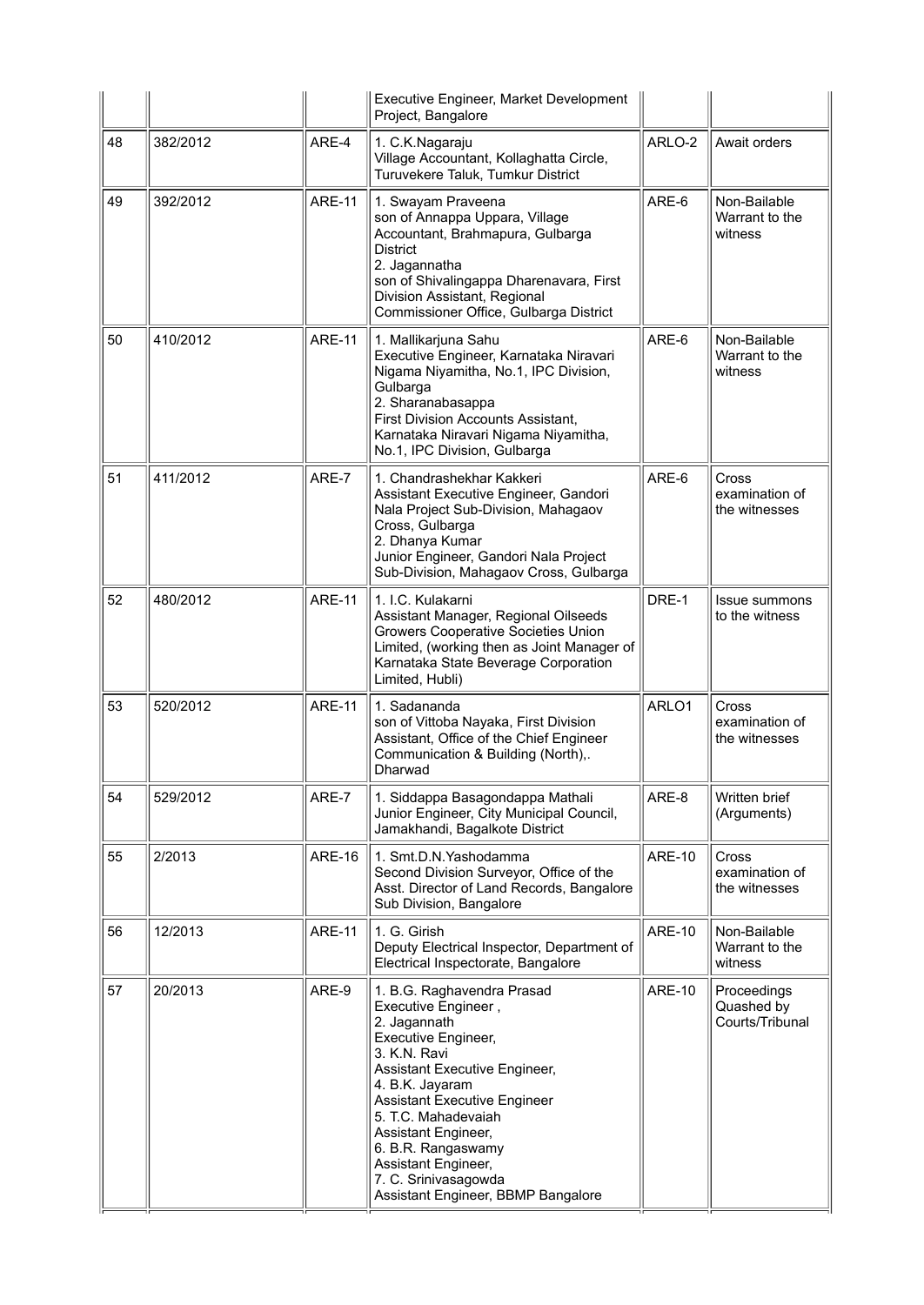| 58 | 36/2013  | <b>ARE-11</b> | 1. Sridhar Narayana Joshi<br>Assistant Executive Engineer, District<br>Planning Office, Karnataka Housing<br>Board, Hubli (working then as Assistant<br>Engineer, District Planning Office,<br>Karnataka Housing Board, Hubli)                                                                                                                           | DRE-1         | Stayed in<br>KAT/HC                      |
|----|----------|---------------|----------------------------------------------------------------------------------------------------------------------------------------------------------------------------------------------------------------------------------------------------------------------------------------------------------------------------------------------------------|---------------|------------------------------------------|
| 59 | 58/2013  | ARE-8         | 1. G. Prabhakar<br>Second Division Assistant, Regional<br>Transport Office, Mangalore Dakshina<br>Kannada District.<br>2. K.R. Yogeesh<br>Second Division Assistant, Regional<br>Transport Office, Mangalore Dakshina<br>Kannada District.<br>3. K.V. Umesh<br>'D' Group Employee, Regional Transport<br>Office, Mangalore Dakshina Kannada<br>District. | ARE-7         | Evidence on<br>behalf of the D.A.        |
| 60 | 74/2013  | ARE-8         | 1. Dr.P. Rajashekharan<br>Deputy Conservator of Forests, Bellary                                                                                                                                                                                                                                                                                         | DRE-5         | Posted for Report                        |
| 61 | 91/2013  | ARE-7         | 1. M. Narayanaswamy<br>Junior Health Assistant, Health and Family<br>Welfare Department, working then on<br>deputation as the Junior Health Inspector,<br>Bruhath Bengaluru Mahanagarapalike, KR<br>Puram, Bengalure                                                                                                                                     | <b>ARE-10</b> | Posted for Report                        |
| 62 | 93/2013  | ARE-4         | 1. R. Sambhamurthy,<br>Inspector, Department of Legal Metrology<br>(working then at Challakere, Chitradurga<br>Dist)                                                                                                                                                                                                                                     | DRE-5         | Cross<br>examination of<br>the witnesses |
| 63 | 115/2013 | ARE-7         | 1. Channappa Rudrappa Bellary<br>Executive Engineer, Public Works<br>Division, Belgaum (presently working in<br>Public Works Division, Gadag)                                                                                                                                                                                                            | ARE-8         | Written brief<br>(Arguments)             |
| 64 | 134/2013 | <b>ARE-11</b> | 1. Rajkumara<br>Village Accoutant, Sasthapura Village,<br>Basavakalyana Taluk, Bidar District                                                                                                                                                                                                                                                            | ARE-6         | Defence<br>evidence                      |
| 65 | 159/2013 | ARE-7         | 1. Hemanna B. Mallura<br>Inspector, Department of Legal Metrology<br>(working then in HAL Sub-Division, K.R.<br>Puram, Bangalore<br>2. N. Lakshmipathi<br>Group D Employee, Department of Legal<br>Metrology (working then in HAL Sub-<br>Division, K.R. Puram, Bangalore                                                                                | <b>ARE-10</b> | Posted for Report                        |
| 66 | 206/2013 | <b>ARE-11</b> | 1. Smt. J. Sujatha<br>Commerical Tax Inspector (working then in<br>LVO-35, Commerical Tax Department,<br>BDA Complex, Indiranagar, Bangalore)                                                                                                                                                                                                            | <b>ARE-10</b> | Issue summons<br>to the witness          |
| 67 | 217/2013 | ARE-7         | 1. Annegowda D.K.<br>First Division Assistant, Bangalore<br>Development Authority, Bangalore.                                                                                                                                                                                                                                                            | <b>ARE-10</b> | Stayed in<br>KAT/HC                      |
| 68 | 233/2013 | <b>ARE-11</b> | 1. Naseer Mohammad Ismail Jamadar<br>Head Master (now retired)<br>2. Iliyas Moosa Badegar<br>Second Division Assistant, Baashiban<br>Girls High School, Belgaum District                                                                                                                                                                                 | ARE-8         | Notice to D.G.O                          |
| 69 | 240/2013 | <b>ARE-11</b> | 1. Channabasappa Yallappa Kitageri<br>Forest Guard, Budanal Neduthopu, Hubli<br>Range, Hubli, Dharwad District                                                                                                                                                                                                                                           | ARLO1         | Posted for Report                        |
| 70 | 244/2013 | <b>ARE-11</b> | 1. Mallappa<br>son of Piddappa Gatti, First Division                                                                                                                                                                                                                                                                                                     | ARE-6         | Non-Bailable<br>Warrant to the           |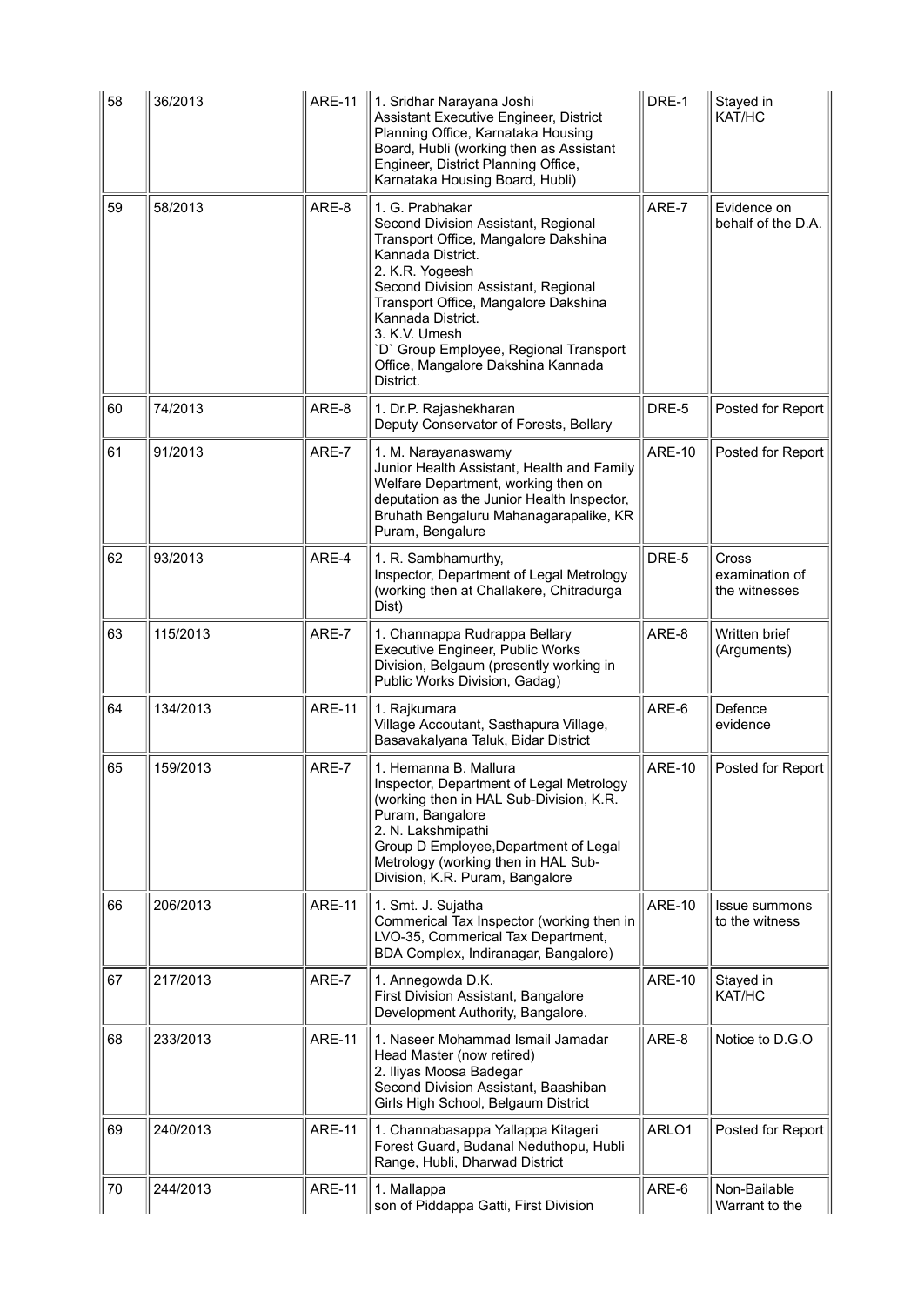|    |          |               | Assistant, Office of the Chief Executive<br>Officer, Zilla Panchayath, Koppal District                                                                                                                                                                                   |               | witness                                   |
|----|----------|---------------|--------------------------------------------------------------------------------------------------------------------------------------------------------------------------------------------------------------------------------------------------------------------------|---------------|-------------------------------------------|
| 71 | 255/2013 | <b>ARE-11</b> | 1. B.M. Chandrashekharaiah<br>Pin: 10706, Executive Engineer (V),<br>BESCOM, Yelahanka Division, Bangalore.<br>(presently working in T.L. & S.S. Division,<br>KPTCL, Kolar)                                                                                              | <b>ARE-10</b> | Issue summons<br>to the witness           |
| 72 | 264/2013 | ARE-7         | 1. D. Rangaswamy<br>Assistant Engineer, Office of the Assistant<br>Executive Engineer, CMC III [Erstwhile<br>D.C.(N)] BWSSB, Bangalore                                                                                                                                   | <b>ARE-10</b> | Stayed in<br>KAT/HC                       |
| 73 | 265/2013 | <b>ARE-11</b> | 1. Chandrakantha A. Ganji<br>Commercial Tax Inspector, Value Added<br>Tax-020, Vishweshwaraiah Main Tower,<br>Bangalore                                                                                                                                                  | <b>ARE-10</b> | Arguments /<br><b>Written Brief</b>       |
| 74 | 294/2013 | ARE-7         | 1. Sri Nithyananda Govindaraya<br>Hithalamakki<br>Senior Motor Vehicle Inspector, Zhalaki<br>Check Post, Bijapur District<br>2. Vasudeva Janardhana<br>Senior Motor Vehicle Inspector, Zhalaki<br>Check Post, Bijapur District                                           | ARE-8         | Evidence on<br>behalf of the D.A.         |
| 75 | 308/2013 | ARE-11        | 1. H. Puttahanumaiah @ Praveen<br>Revenue Inspector, Panatturu Circle,<br>Bellanduru, B.B.M.P.Office, K.R.Puram,<br>Bangalore<br>2. Obalesh<br>Village Assistant, Panatturu Circle,<br>Bellanduru, Bruhath Bangaluru<br>Mahanagarapalike Office, K.R.Puram,<br>Bangalore | <b>ARE-10</b> | Arguments /<br><b>Written Brief</b>       |
| 76 | 309/2013 | <b>ARE-11</b> | 1. S. Ravikumar<br>son of Subbanna, Revenue Inspector,<br>Begur Circle, Bangalore South Taluk                                                                                                                                                                            | <b>ARE-10</b> | Non-Bailable<br>Warrant to the<br>witness |
| 77 | 328/2013 | <b>ARE-11</b> | 1. C. Thimmaiah<br>Block Education Officer, South Range-1,<br><b>Bangalore South District</b><br>2. Ramakrishnaiah<br>Education Co-Ordinator, South Range-1,<br><b>Bangalore South</b>                                                                                   | <b>ARE-10</b> | Await orders                              |
| 78 | 329/2013 | <b>ARE-11</b> | 1. S.V. Ramesh<br>Assistant Executive Engineer, BWSSB,<br>OOD Bruhat Bangalore Mahanagara<br>Palike<br>2. M.J. Harini<br>Assistant Engineer, Public Works<br>Department, OOD Bruhat Bangalore<br>Mahanagara Palike                                                       | <b>ARE-10</b> | Stayed in<br>KAT/HC                       |
| 79 | 354/2013 | <b>ARE-11</b> | 1. Ravi @ Ravindra<br>Pump Operator, presently working as<br>Cashier, City Muncipal Council, Bidar                                                                                                                                                                       | ARE-6         | Non-Bailable<br>Warrant to the<br>witness |
| 80 | 364/2013 | ARE-11        | 1. K. Kumar<br>Revenue Inspector, Office of the Assistant<br>Revenue Officer, BBMP, Dommaluru Sub-<br>Division, Bangalore                                                                                                                                                | <b>ARE-10</b> | Non-Bailable<br>Warrant to the<br>witness |
| 81 | 405/2013 | <b>ARE-11</b> | 1. K.R. Nagaraj<br>Sub-Registrar, Vitla Sub-registrar Office,<br>Dakshina Kannada District (working then<br>in Bidarahalli, Bangalore)                                                                                                                                   | <b>ARE-10</b> | Non-Bailable<br>Warrant to the<br>witness |
| 82 | 421/2013 | <b>ARE-11</b> | 1. Purushotham<br>Junior Engineer, Panchayath Raj                                                                                                                                                                                                                        | ARE-6         | Cross<br>examination of<br>the witnesses  |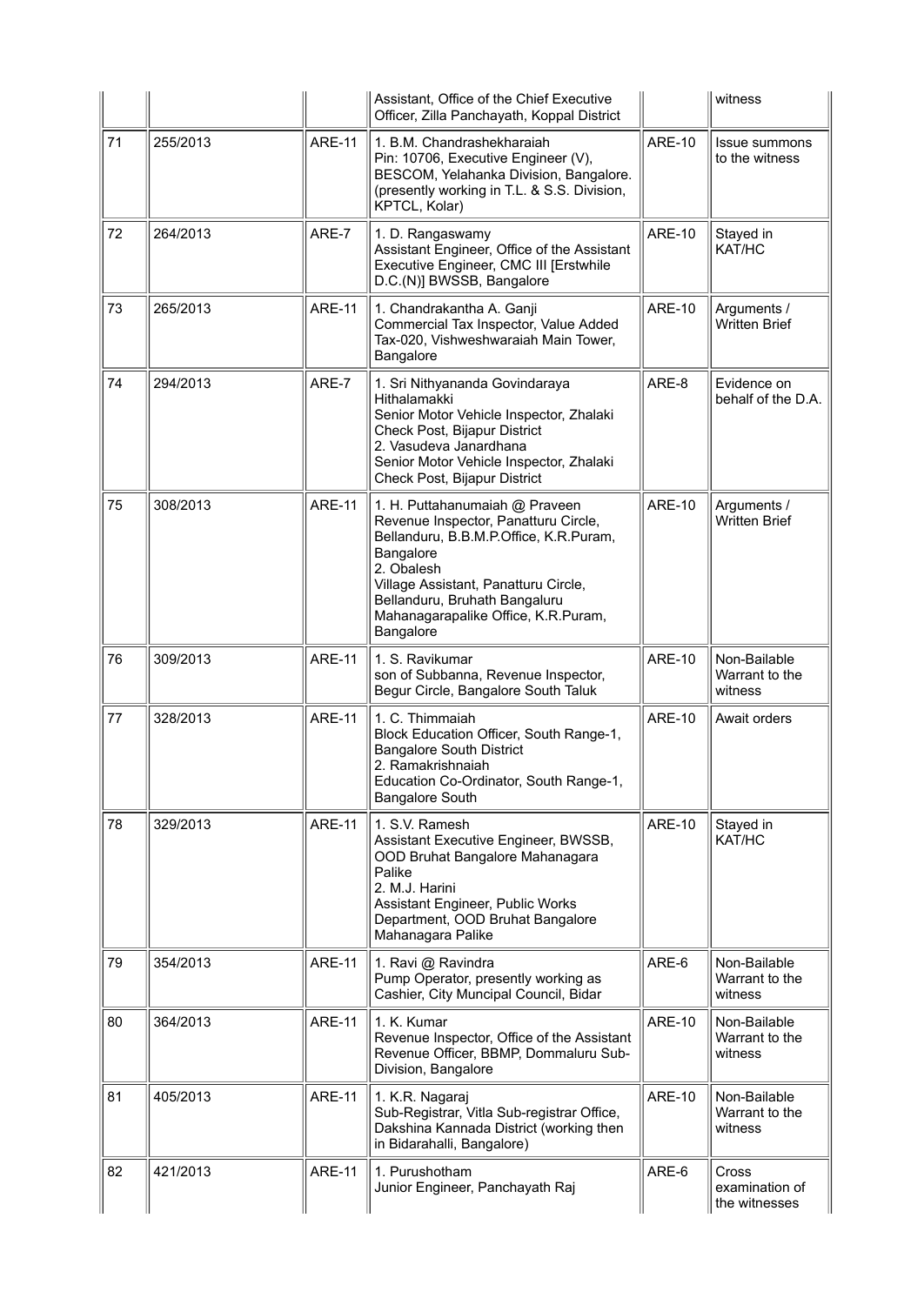|    |          |               | Engineering Sub-Division, Bhalki, Bidar<br><b>District</b>                                                                                                                                                                                                                                                                                                                                                                                                                                                                   |               |                                           |
|----|----------|---------------|------------------------------------------------------------------------------------------------------------------------------------------------------------------------------------------------------------------------------------------------------------------------------------------------------------------------------------------------------------------------------------------------------------------------------------------------------------------------------------------------------------------------------|---------------|-------------------------------------------|
| 83 | 457/2013 | <b>ARE-16</b> | 1. Smt. Rajashree Jainapur<br>Tahasildar Grade-1 Bijapur.                                                                                                                                                                                                                                                                                                                                                                                                                                                                    | ARE-8         | Await orders                              |
| 84 | 459/2013 | <b>ARE-11</b> | 1. K.G. Ananthanarayana<br>Assistant Commercial Tax Officer, (The<br>then commercial tax Officer at Commercial<br>tax Check Post, Dhoolakhed, Indi Taluk,<br><b>Bijapur District)</b><br>2. Sri B.M. Padmanabha<br>Commercial Tax Officer, (The then<br>Commercial tax Officer, Commercial tax<br>Check Post, Dhoolakhed, Indi Taluk,<br><b>Bijapur District)</b>                                                                                                                                                            | ARE-8         | Evidence on<br>behalf of the D.A.         |
| 85 | 468/2013 | <b>ARE-16</b> | 1. A.S. Halasode<br>the then Executive Officer, Taluk<br>Panchayath, Chikkodi (presently working<br>as Assistant Secretary, Zilla Panchayath,<br><b>Belgaum District</b><br>2. M.G. Kumbar<br>the then AssistEngineer, Panchayathraj<br>Engineering Sub Division, Chikkodi,<br>Belgaum District (presently as Assistant<br>Executive Engineer, No.4, Sub<br>Division, Chikkodi Branch, Canal, Kabbur,<br>Chikkodi Taluk<br>3. P.H. Patil<br>Panchayath Development Officer,<br>Yamagarni Grama Panchayath, Chikkodi<br>Taluk | ARE-8         | Await records                             |
| 86 | 483/2013 | <b>ARE-16</b> | 1. Lakshmikanth Rao<br>Shirastedar, Office of the Special<br>Tahasildar, Gurumitkal Taluk, Yadgir<br><b>District</b>                                                                                                                                                                                                                                                                                                                                                                                                         | ARE-6         | Written brief<br>(Arguments)              |
| 87 | 496/2013 | <b>ARE-11</b> | 1. Kalyanamma<br>Griha Mathe, Women and Child Welfare<br>Commitee, Hosur Road, Bangalore                                                                                                                                                                                                                                                                                                                                                                                                                                     | <b>ARE-10</b> | Await orders                              |
| 88 | 499/2013 | <b>ARE-11</b> | 1. V. Jayaramaiah<br>Assistant Executive Engineer, Bruhath<br>Bangalore Mahanagara Palike, Bangalore                                                                                                                                                                                                                                                                                                                                                                                                                         | <b>ARE-10</b> | Issue summons<br>to the witness           |
| 89 | 72/2014  | <b>ARE-11</b> | 1. B.R. Rajendra Prasad<br>Evaluator incharge ARO, Shivajinagar<br>Sub-Division, Bruhath Bangalore<br>Mahanagara Palike Bangalore.<br>2. K. Nagaraju<br>Revenue Inspector, Bruhath Bangalore<br>Mahanagara Palike Bangalore.                                                                                                                                                                                                                                                                                                 | <b>ARE-10</b> | Evidence on<br>behalf of the D.A.         |
| 90 | 77/2014  | <b>ARE-11</b> | 1. Venkatesha<br>R.R.T. Sheristedar, Tahsildar Office,<br>Bangalore North Taluk Yelahanka,<br>Bangalore.<br>2. Appajigowda<br>Revenue Inspector, Tahsildar Office,<br>Bangalore North Taluk, Yelahanka,<br>Bangalore.                                                                                                                                                                                                                                                                                                        | <b>ARE-10</b> | Second oral<br>statement<br>(S.O.S.)      |
| 91 | 80/2014  | <b>ARE-11</b> | 1. M.R.Lakshmikanth<br>Village Accountant, Thelagarahalli Circle,<br>Kasaba Hobli, Anekal Taluk, Bangalore<br><b>Urban District</b>                                                                                                                                                                                                                                                                                                                                                                                          | <b>ARE-10</b> | Non-Bailable<br>Warrant to the<br>witness |
| 92 | 90/2014  | <b>ARE-16</b> | 1. Ramesh<br>Assistant Director (Town Planning),<br>Bruhath Bangalore Mahanagara Palike<br>Bangalore.                                                                                                                                                                                                                                                                                                                                                                                                                        | <b>ARE-10</b> | Second oral<br>statement<br>(S.O.S.)      |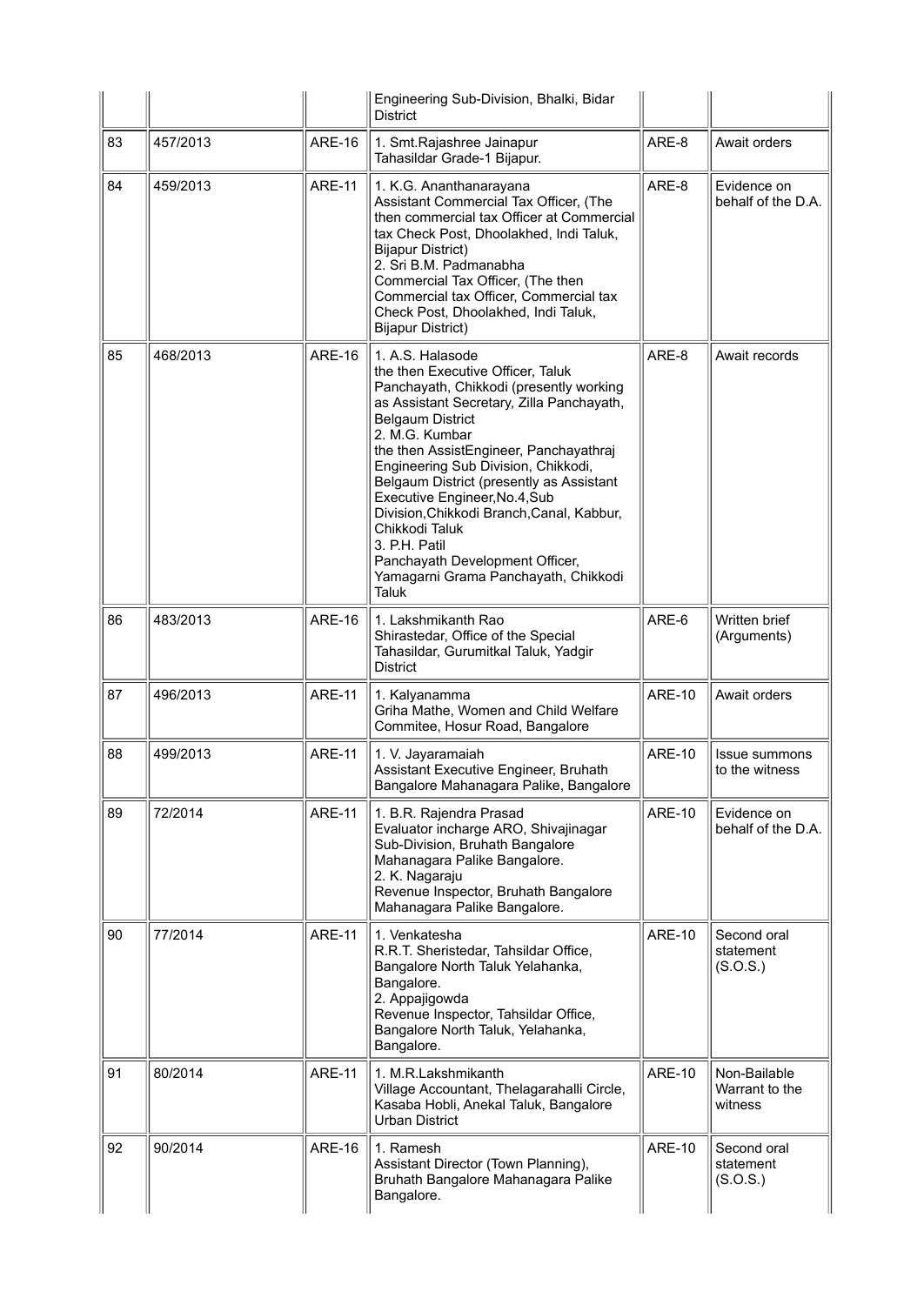|     |          |               | 2. K.M. Shivaprakash<br>Assistant Executive Engineer Bruhath<br>Bangalore Mahanagara Palike Bangalore.                                                                                                                                                                           |               |                                                 |
|-----|----------|---------------|----------------------------------------------------------------------------------------------------------------------------------------------------------------------------------------------------------------------------------------------------------------------------------|---------------|-------------------------------------------------|
| 93  | 92/2014  | <b>ARE-11</b> | 1. Rajendra<br>Revenue Inspector, Office of the Assistant<br>Revenue Officer, Ward No.89, Dommaluru<br>Sub Division, Bruhath Bangalore<br>Mahanagara Palike, Bangalore.                                                                                                          | <b>ARE-10</b> | Non-Bailable<br>Warrant to the<br>witness       |
| 94  | 100/2014 | <b>ARE-11</b> | 1. C.H. Somashekharaiah<br>Surveyor, Taluk Office, Shahapura Taluk,<br>Yadgir District.<br>2. Thirumalaiah<br>Licensed Surveyor, Taluk Office,<br>Shahapura Taluk, Yadgir District.                                                                                              | ARE-6         | Non-Bailable<br>Warrant to the<br>witness       |
| 95  | 107/2014 | <b>ARE-16</b> | 1. B.S. Prahalad<br>Executive Engineer, Bruhath Bangalore<br>Mahanagara Palike, Bangalore                                                                                                                                                                                        | <b>ARE-10</b> | Await orders                                    |
| 96  | 155/2014 | ARE-7         | 1. Musaguri.A.M<br>Secretary and Incharge Panchayath<br>Development Officer, Aliyabad Grama<br>Panchayath, Bijapur Taluk, Bijapur District.                                                                                                                                      | ARE-8         | Questioning                                     |
| 97  | 191/2014 | ARE-7         | 1. M. N. Puttaraju<br>Land Surveyor, Bangalore North<br>(Additional) Taluk, Yelahanka, Bangalore.                                                                                                                                                                                | <b>ARE-10</b> | Written brief<br>(Arguments)                    |
| 98  | 216/2014 | ARE-7         | 1. Vishwanath<br>son of Haleshappa Kerehagalahalli,<br>Village Accountant, Honnikeri, Bidar Taluk,<br><b>Bidar District.</b>                                                                                                                                                     | ARE-6         | <b>Cross</b><br>examination of<br>the witnesses |
| 99  | 225/2014 | <b>ARE-11</b> | 1. Sayed Yusuf<br>son of Syed Khaza Manager, Range<br>Office-4, Mahanagara Palike, Gulbarga,<br>Gulbarga District.<br>2. Jayarao Kulakarni<br>son of Ganapathi Rao Kulakarni Second<br>Division Assistant, Range Office-4,<br>Mahanagara Palike, Gulbarga, Gulbarga<br>District. | ARE-6         | <b>Bailable Warrant</b><br>to the witness       |
| 100 | 234/2014 | ARE-8         | 1. Rafeeq Ahmad Meerasaheb Momin<br>Wakf Officer, District Wakf Advisory<br>Committee, Gadag.                                                                                                                                                                                    | ARLO1         | Await orders                                    |
| 101 | 264/2014 | <b>ARE-16</b> | 1. Annegowda<br>Assistant Executive Engineer, Bruhat<br>Bengaluru Mahanagara Palike, Bangalore.                                                                                                                                                                                  | <b>ARE-10</b> | Issue summons<br>to the witness                 |
| 102 | 272/2014 | ARE-7         | 1. Shivaraja<br>son of Basavannayya Swamy First<br>Division Assistant, Office of the Bolck<br>Education Officer, Sedam, Gulbarga<br>District.                                                                                                                                    | ARE-6         | Written brief<br>(Arguments)                    |
| 103 | 281/2014 | ARE-7         | 1. Datthappa Thalawara<br>Block Education Officer, North Range,<br>Gulbarga, Gulbarga District.                                                                                                                                                                                  | ARE-6         | <b>Cross</b><br>examination of<br>the witnesses |
| 104 | 311/2014 | ARE-9         | 1. Dr. M. H. Thippeswamy<br>Executive Officer, Taluk Panchayathi,<br>Bangalore North Taluk, Bangalore Urban<br>District.                                                                                                                                                         | <b>ARE-10</b> | Proceedings<br>Quashed by<br>Courts/Tribunal    |
| 105 | 340/2014 | ARE-7         | 1. Kamanna<br>Village Accountant, Gowdanabhavi<br>Grama, Sindhanuru Taluk, Raichur District                                                                                                                                                                                      | ARE-4         | Defence<br>evidence                             |
| 106 | 342/2014 | <b>ARE-10</b> | 1. Sri.S.V.Ramesh<br>Assistant Executive Engineer, Bruhath                                                                                                                                                                                                                       | <b>ARE-11</b> | Evidence on<br>behalf of the D.A.               |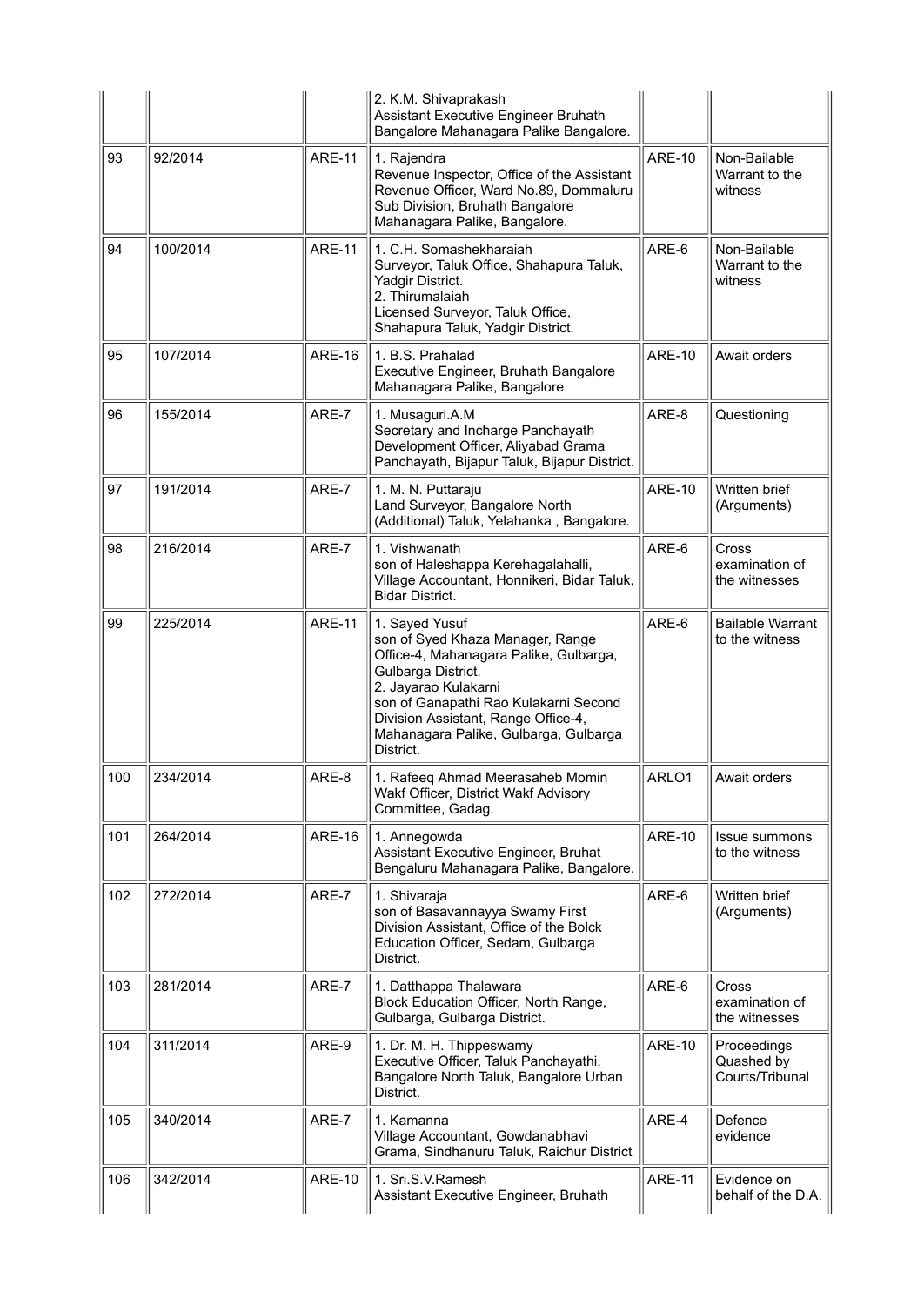|     |          |               | Bangalore Mahanagara Palike, Bangalore.<br>2. Sri.l.Annegowda<br>Assistant Executive Engineer, Bruhatha<br>Bangalore Mahanagara Palike, Bangalore.<br>3. Sri.S.H.Poojari<br>Assistant Executive Engineer, Bruhath<br>Bangalore Mahanagara Palike, Bangalore.                                                                                                                                                                                                                                                                                                                        |               |                                                 |
|-----|----------|---------------|-------------------------------------------------------------------------------------------------------------------------------------------------------------------------------------------------------------------------------------------------------------------------------------------------------------------------------------------------------------------------------------------------------------------------------------------------------------------------------------------------------------------------------------------------------------------------------------|---------------|-------------------------------------------------|
| 107 | 349/2014 | ARE-7         | 1. Sanjeev Reddi Baburao Balulada<br>Excise Inspector (working then in<br>Bailahongala Taluk, Belgaum District)<br>(presently working as Inspector, O/o Supdt.<br>of Excise, United Spirits Ltd., Noolvi<br>village, Hubli Tq., Dharwad District).<br>2. Shivananda Channabasaiah Hiremath<br>Senior Excise Guard (working then as in<br>charge Excise Sub-Inspector, O/o the<br>Excise Inspector, Bailahongala Taluk,<br>Belgaum District)                                                                                                                                         | <b>PP</b>     | Second oral<br>statement<br>(S.O.S.)            |
| 108 | 378/2014 | <b>ARE-10</b> | 1. Sri.M.R.Vaddar<br>(The Then Executive Engineer, PWD<br>Division, Bagalkote), Flat No.52, Scheme<br>13, T.V.Centre, Belgaum District.<br>2. Sri.T.V.Balulad<br>Assistant Executive Engineer, Panchayath<br>Raj Engineering Sub Division, Bagalkote<br>District.<br>3. Sri.N.V.Uppin<br>Assistant Engineer, PWD Sub - Division,<br>Bagalkote District.<br>4. Sri.S.N.Patil<br>Assistant Executive Engineer, PWD Sub-<br>Division, Bagalkote.<br>5. Shri. Y.G. Hallura,<br>The Then Asst. Executive Engineer, Sector<br>No.63-A, L-24, Navanagar, Bagalkote<br>Taluka and District. | ARLO-2        | Posted for Report                               |
| 109 | 391/2014 | <b>ARE-11</b> | 1. Umesh<br>S/o Ayyanna Panchala, Village<br>Accountant, Mailura, Bidar Taluk, Bidar<br>District.                                                                                                                                                                                                                                                                                                                                                                                                                                                                                   | DRE-3         | Non-Bailable<br>Warrant to the<br>witness       |
| 110 | 400/2014 | ARE-7         | 1. H. L. Puttaswamy<br>Junior Engineer (V), Operations and<br>Maintenance Unit-2, S-9 Sub Division,<br>BESCOM, Kathriguppe, Bangalore<br>(Presently Cable Maintenance Sub<br>Division, BESCOM, Bangalore).                                                                                                                                                                                                                                                                                                                                                                          | <b>ARE-10</b> | Cross<br>examination of<br>the witnesses        |
| 111 | 422/2014 | ARE-7         | 1. Shivakumar<br>Junior Engineer, Bruhat Bengaluru<br>Mahanagara Palike, Bangalore.                                                                                                                                                                                                                                                                                                                                                                                                                                                                                                 | <b>ARE-10</b> | Stayed in<br>KAT/HC                             |
| 112 | 423/2014 | ARE-7         | 1. T.K. Ramesh Kumar<br>Second Division Assistant, Office of the<br>Assistant Revenue Officer,<br>Jeevanbheemanagar Sub division, Bruhat<br>Bengaluru Mahanagara Palike, Bangalore.                                                                                                                                                                                                                                                                                                                                                                                                 | <b>ARE-10</b> | <b>Cross</b><br>examination of<br>the witnesses |
| 113 | 426/2014 | ARE-7         | 1. Smt Surekha Bagalkot<br>Revenue Officer, City Muncipal Council,<br>Bijapur, Bijapur District. Presently working<br>in CMC, Indi, Bijapur District.                                                                                                                                                                                                                                                                                                                                                                                                                               | <b>PP</b>     | Written brief<br>(Arguments)                    |
| 114 | 432/2014 | ARE-7         | 1. Anil Kaladagi<br>F.D.A., Backward Classes' & Minorities<br>Welfare Deptt., Koppal.<br>2. Narasingappa<br>Driver, Backward Classes` & Minorities<br>Welfare Deptt., Koppal.                                                                                                                                                                                                                                                                                                                                                                                                       | ARE-3         | Defence<br>evidence                             |
|     |          |               |                                                                                                                                                                                                                                                                                                                                                                                                                                                                                                                                                                                     |               |                                                 |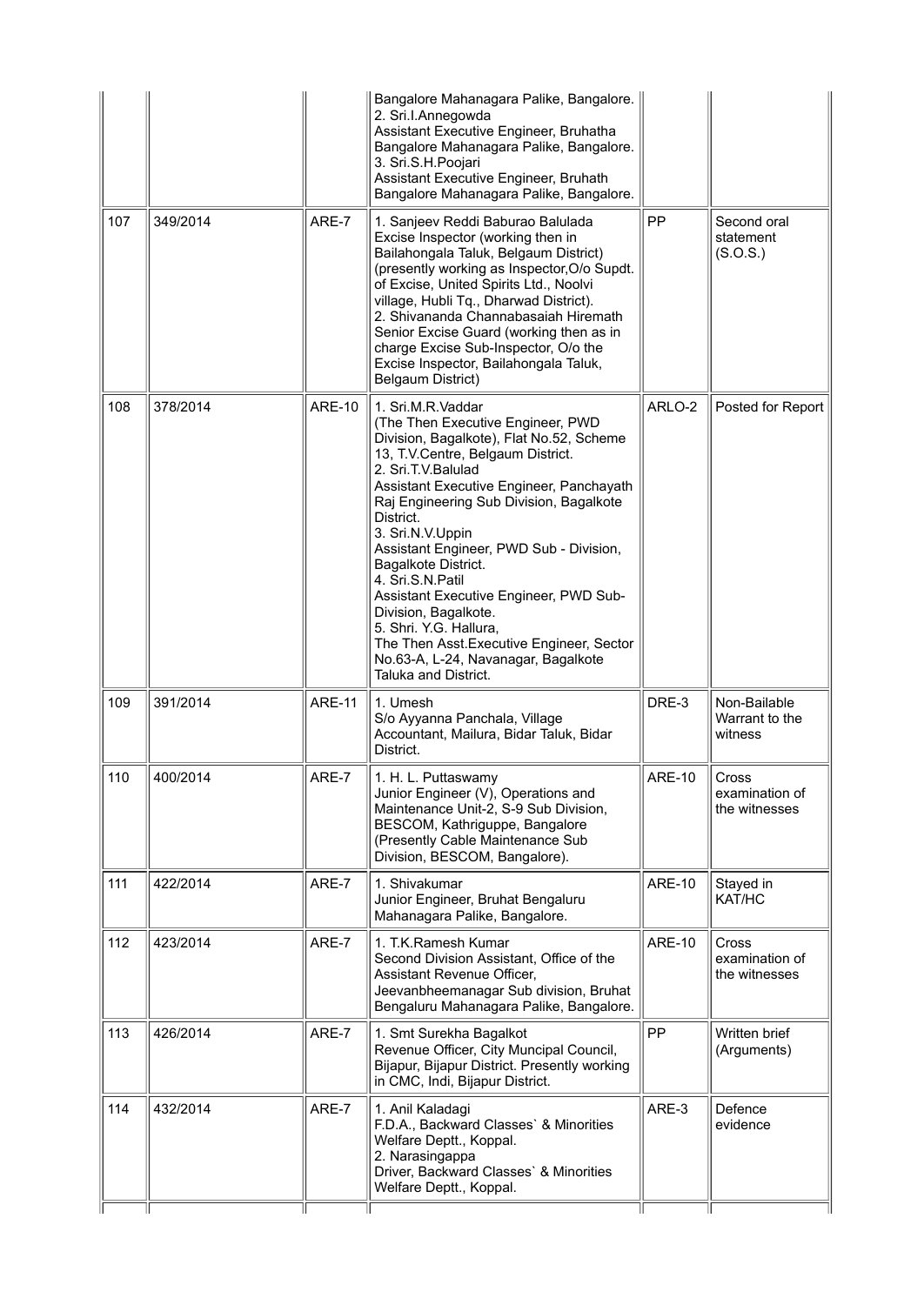| 115 | 436/2014 | ARE-7         | 1. S. Shivanna<br>the then Revenue Inspector, Ramohally<br>Circle, Kengeri Hobli, Bangalore South<br>Taluk, Bangalore. Presently working as<br>Dy. Tahsildar in Naad Kacheri, Kengeri,<br>Bangalore South taluk, Bangalore.                                                                                                                                                                                            | <b>ARE-11</b> | Stayed in<br>KAT/HC                          |
|-----|----------|---------------|------------------------------------------------------------------------------------------------------------------------------------------------------------------------------------------------------------------------------------------------------------------------------------------------------------------------------------------------------------------------------------------------------------------------|---------------|----------------------------------------------|
| 116 | 441/2014 | ARE-7         | 1. Jagannath Sirse<br>Tahasildar, Bidar, Bidar District.                                                                                                                                                                                                                                                                                                                                                               | DRE-3         | Proceedings<br>Quashed by<br>Courts/Tribunal |
| 117 | 446/2014 | ARE-7         | 1. Wenson @ Gurupadappa<br>Vasanthkumar Prabhakar<br>Village Accountant, Medleri Circle,<br>Ranibennuru Taluk, Haveri District.                                                                                                                                                                                                                                                                                        | ARLO1         | Questioning                                  |
| 118 | 450/2014 | ARE-7         | 1. H. G. Suresh<br>Medical Officer Health, Bommanahalli<br>Range, Bruhat Bengaluru Mahanagara<br>Palike, Bangalore.                                                                                                                                                                                                                                                                                                    | <b>ARE-10</b> | Cross<br>examination of<br>the witnesses     |
| 119 | 462/2014 | ARE-7         | 1. Suresh J.<br>Asst. Director of Town Planning, Bidar.<br>2. Syed Gous Mohiddin<br>Town Planner, Town & Country Planning<br>Deptt., Bidar.                                                                                                                                                                                                                                                                            | DRE-3         | Evidence on<br>behalf of the D.A.            |
| 120 | 465/2014 | ARE-7         | 1. Sri.R.S.Nandihalli,<br>Fist Division City Surveyor, Taluk Office,<br>Haveri District.                                                                                                                                                                                                                                                                                                                               | ARLO1         | Defence<br>evidence                          |
| 121 | 468/2014 | ARE-7         | 1. Venkateshappa<br>The then Commissioner, Bommanahalli<br>CMC, Bruhat Bengaluru Mahanagara<br>Palike, Bangalore<br>2. C. Srinivas<br>Assistant Executive Engineer, Bruhat<br>Bengaluru Mahanagara Palike, Bangalore.<br>3. M.K. venkatesh<br>Assistant Engineer, Bruhat Bengaluru<br>Mahanagara Palike, Bangalore.                                                                                                    | <b>ARE-10</b> | Written brief<br>(Arguments)                 |
| 122 | 470/2014 | ARE-7         | 1. Ramesh Babu<br>Forest Guard, K.R. Puram, Bangalore.                                                                                                                                                                                                                                                                                                                                                                 | <b>ARE-10</b> | Posted for Report                            |
| 123 | 479/2014 | ARE-7         | 1. Umesh Marthandappa Managooli<br>Second Division Assistant, Hubli-Dharwad<br>Maha Nagara Palike                                                                                                                                                                                                                                                                                                                      | ARLO1         | Written brief<br>(Arguments)                 |
| 124 | 493/2014 | ARE-7         | 1. Ramesh<br>Junior Engineer, BBMP, Bangalore                                                                                                                                                                                                                                                                                                                                                                          | ARE-8         | Defence<br>evidence                          |
| 125 | 502/2014 | <b>ARE-16</b> | 1. S.G. Ravi Kumar<br>Present Village Accountant, Kalasanahalli<br>, Jigani Hobli, Anekal Taluk, Bangalore<br>Urban District.<br>2. S.Siddaraju<br>Revenue Inspector, Jigani Hobli, Anekal<br>Taluk, Bangalore Urban District.                                                                                                                                                                                         | <b>ARE-11</b> | Await orders                                 |
| 126 | 532/2014 | ARE-7         | 1. Ambar Khan<br>the then Junior Engineer Pattan<br>Panchayath, Yellapura (presently working<br>as Junior Engineer, Town Municipal<br>Council, Yelaburga)<br>2. Ramesh Nayak<br>Assistant Executive Engineer, District<br>Urban Development Cell, Karwar<br>3. A.V. Ganesh<br>the then Chief Officer, Pattana<br>Panchayath, Yellapura (presently working<br>as Chief Officer, TMC, Mudigere)<br>4. Manjunath Namdhari | ARE-6         | Stayed in<br>KAT/HC                          |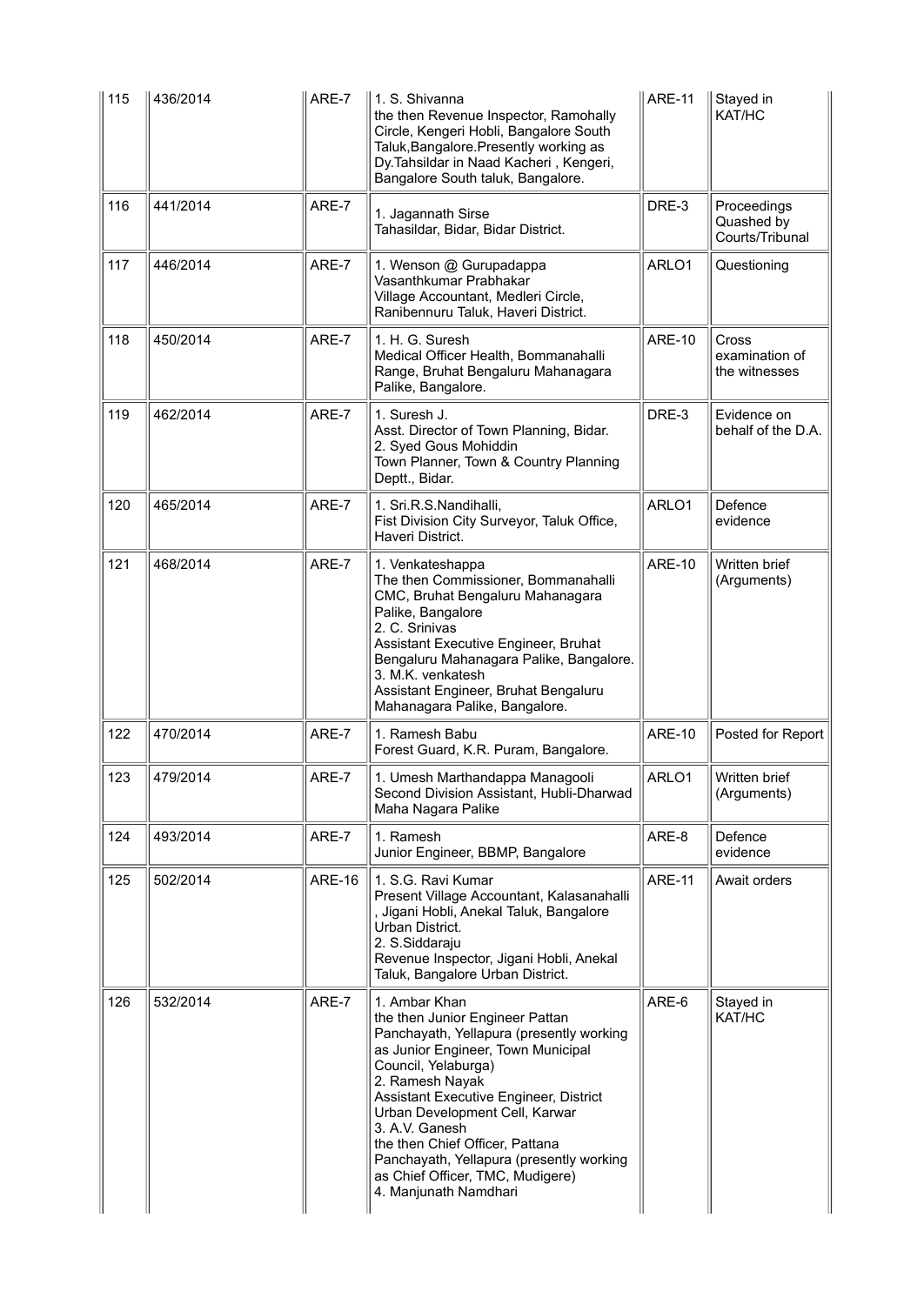|     |          |               | the then Junior Engineer, Pattan<br>Panchayath, Yellapura (presently working<br>as Junior Engineer, TMC, Karwar)<br>5. Bhaskara Gowda<br>Pattana Panchayath, Yellapura (presently<br>working as Junior Engineer, Pattana<br>Panchayath, Ankola)                                                                                                                                                                                                                                                                                                                                                                                                                                                                               |       |                                                 |
|-----|----------|---------------|-------------------------------------------------------------------------------------------------------------------------------------------------------------------------------------------------------------------------------------------------------------------------------------------------------------------------------------------------------------------------------------------------------------------------------------------------------------------------------------------------------------------------------------------------------------------------------------------------------------------------------------------------------------------------------------------------------------------------------|-------|-------------------------------------------------|
| 127 | 571/2014 | <b>ARE-11</b> | 1. Lakshmana Erappa Pattara<br>Village Accountant,<br>Kamalapura/Malapura, Dharwad Tq &<br>Dist.                                                                                                                                                                                                                                                                                                                                                                                                                                                                                                                                                                                                                              | ARLO1 | Cross<br>examination of<br>the witnesses        |
| 128 | 625/2014 | ARE-3         | 1. Ramamurthy.B.M.<br>the then Asst. Engineer, TMC KENGERI.                                                                                                                                                                                                                                                                                                                                                                                                                                                                                                                                                                                                                                                                   | ARE-1 | Arguments /<br><b>Written Brief</b>             |
| 129 | 644/2014 | <b>ARE-11</b> | 1. Smt. Chandrakantha<br>Assistant Revenue Officer, Bruhat<br>Bangalore Mahanagara Palike,<br>Malleswaram Sub Division, 16th Cross,<br>Bangalore                                                                                                                                                                                                                                                                                                                                                                                                                                                                                                                                                                              | DRE-2 | Cross<br>examination of<br>the witnesses        |
| 130 | 17/2015  | ARE-7         | 1. Alla Bhaksh<br>Bill Collector, CMC, Gangavathi, Koppal<br>Dist.                                                                                                                                                                                                                                                                                                                                                                                                                                                                                                                                                                                                                                                            | ARE-3 | Cross<br>examination of<br>the witnesses        |
| 131 | 24/2015  | ARE-8         | 1. Bhaskar V Gouda<br>Junior EngineerAnkola Pattan Panchayath<br>Uttara Kannada<br>2. Arun K. Naik<br>Chief Officer, Ankola Pattan<br>PanchayathKarwar<br>3. Ramesh P. Naika<br>Assistant Executive Engineer, District<br>Urban Development Cell, Uttara Kannada<br>District.<br>4. Mallikarjuna Gopashetty<br>Assistant Executive Engineer District<br>Urban Development Cell, Uttara Kannada<br><b>District</b>                                                                                                                                                                                                                                                                                                             | ARE-6 | Stayed in<br>KAT/HC                             |
| 132 | 29/2015  | ARE-7         | 1. Badari Narayana I P<br>First Division Assistant, O/o the Director<br>Public Instruction<br>Dept., K.R. Circle, Bangalore                                                                                                                                                                                                                                                                                                                                                                                                                                                                                                                                                                                                   | DRE-2 | <b>Cross</b><br>examination of<br>the witnesses |
| 133 | 33/2015  | ARE-8         | 1. Sri.S.Krupanidhi,<br>RFO, Koppal<br>2. Sri.B.Jahangeer<br>RFO, Koppal<br>3. Sri.J.Hanumanthaiah,<br>RFO, Gangavathi, Koppal<br>4. Sri. Guranagouda Patil<br>RFO, Koppal<br>5. Sri.RamannaAngadi<br>Tahasildar, Gangavathi, Koppal<br>6. Sri.S.R.Patil<br>Tahasildar, Gangavathi, Koppal<br>7. Sri.I.R.Shira Shetty,<br>Tahasildar, Gangavathi, Koppal<br>8. Sri.E.D Brungi<br>Tahasildar, Gangavathi, Koppal<br>9. Sri.M.V.Kalluramath<br>Tahasildar, Gangavathi, Koppal.<br>10. Sri.L.Bhima Nayak<br>Tahasildar, Gangavathi, Koppal.<br>11. Sri.Mallikarjuna Janekal<br>Tahasildar, Gangavathi, Koppal.<br>12. Smt.C.D.Geetha<br>Tahasildar, Gangavathi, Koppal.<br>13. Sri.A.H.Alooru<br>Tahasildar, Gangavathi, Koppal. | ARE-3 | Stayed in<br>KAT/HC                             |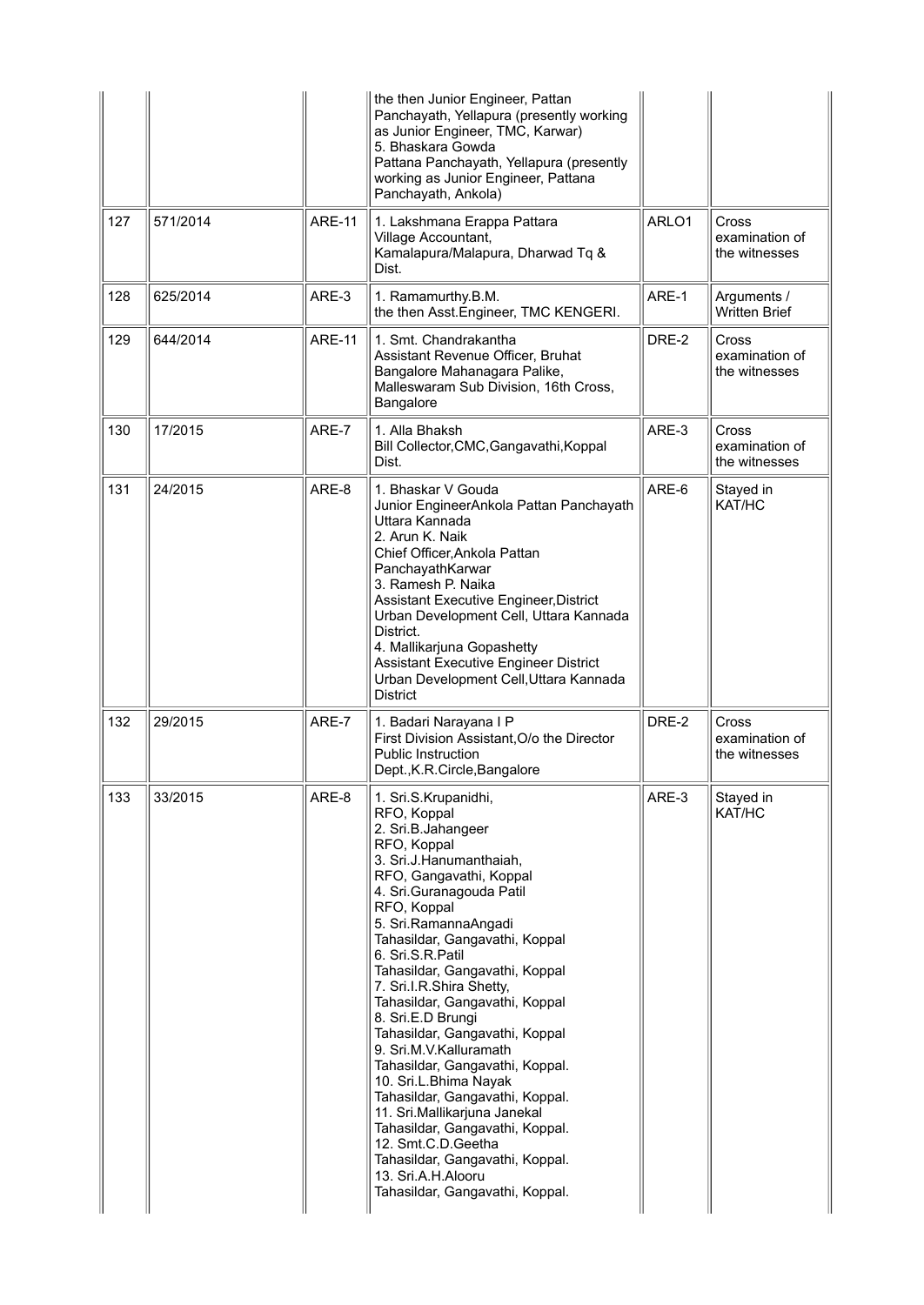|     |         |               | 14. Sri.Dinesh Kumar G.T<br>Tahasildar, Gangavathi, Koppal.<br>15. Sri.M.Gangappa<br>Tahasildar, Gangavathi, Koppal.                                                                                                                                                                                                                                                                                                                                                                                                                                                                                                                                         |               |                                              |
|-----|---------|---------------|--------------------------------------------------------------------------------------------------------------------------------------------------------------------------------------------------------------------------------------------------------------------------------------------------------------------------------------------------------------------------------------------------------------------------------------------------------------------------------------------------------------------------------------------------------------------------------------------------------------------------------------------------------------|---------------|----------------------------------------------|
| 134 | 35/2015 | <b>ARE-11</b> | 1. Shivappa H. Lamani<br>the then Special Tahsildar, Bangalore<br>South Taluk, at present Tahsidlar (Grade-<br>1), Bangalore North Taluk.<br>2. Shyamala P.S.<br>First Division Assistant, Taluk Office,<br>Bangalore South Taluk, Bangalore.                                                                                                                                                                                                                                                                                                                                                                                                                | DRE-2         | Arguments /<br><b>Written Brief</b>          |
| 135 | 39/2015 | <b>ARE-11</b> | 1. S. Kumar<br>Senior Assistant, East 8th sub division,<br>BESCOM, Bangalore.Presently 7th East<br>sub division BESCOM Bangalore                                                                                                                                                                                                                                                                                                                                                                                                                                                                                                                             | <b>ARE-10</b> | Second oral<br>statement<br>(S.O.S.)         |
| 136 | 43/2015 | ARE-7         | 1. Pandurangarao<br>Junior Engineer, PWD Sub-Division,<br>Sindhanoor, Raichur district.<br>2. Madhusudan Babu<br>Assistant Engineer, PWD division Bellary.<br>3. Sri Masood Ali<br>Junior EngineerPWD Sub-division Manvi,<br>Raichur district<br>7. Anil Raj<br>Assistant Executive Engineer, Rural<br>Drinking Water Supply and Cleanness<br>sub-divisionRaichur<br>8. H. Yamanoorappa<br>Executive Engineer, PWD<br>Division, Hadagali, Bellary.<br>9. B.Surendra Babu<br>Executive Engineer, Road Division, B.D.A,<br>Yelahanka, Bangalore<br>11. H.D.Belliganuru<br>Executive Engineer (I/c), No.2, Buildings<br>Sub Division, Vidhanasoudha, Bangalore. | ARE-4         | Written brief<br>(Arguments)                 |
| 137 | 46/2015 | <b>ARE-16</b> | 1. Siddappa Mudukappa Malagali<br>Panchayath Development Officer,<br>Chikkabagevadi, Bailahongal Taluk,<br>Belagavi District. Bailahongal Taluk,<br>Belgaum Dist.                                                                                                                                                                                                                                                                                                                                                                                                                                                                                            | PP            | Await orders                                 |
| 138 | 51/2015 | ARE-9         | 1. Ramachandra Murthy<br>Asst.Executive<br>Engineer, B.B.M.P., Rajajinagar, Bangalore.<br>2. Sri.R.Suresh<br>Assistant Executive Engineer, B.B.M.P.,<br>Bangalore.<br>3. Sri.S.N.Maheshwarappa<br>Assistant Engineer, B.B.M.P. Bangalore.<br>4. Sri.B.Santhosh Kumar<br>Assistant Engineer, B.B.M.P., Bangalore.                                                                                                                                                                                                                                                                                                                                             | <b>ARE-11</b> | Proceedings<br>Quashed by<br>Courts/Tribunal |
| 139 | 57/2015 | ARE-3         | 1. Nagaraj M.G<br>Assistant Executive Engineer,<br>Govindarajanagar Sub-Division, Bruhat<br>Bangalore Mahanagara Palike, Bangalore.                                                                                                                                                                                                                                                                                                                                                                                                                                                                                                                          | DRE-2         | Await orders                                 |
| 140 | 61/2015 | ARE-9         | 1. Chandrappa Bheemappa<br>The then Secretary, Maranala Grama<br>Panchayath, Surapur Taluk, Yadagir<br><b>District</b>                                                                                                                                                                                                                                                                                                                                                                                                                                                                                                                                       | DRE-3         | Posted for Report                            |
| 141 | 63/2015 | ARE-7         | 1. Prem Kumar<br>Village Accountant, Karnala Cicle, Surpur<br>Tq, Yadgir Dist.                                                                                                                                                                                                                                                                                                                                                                                                                                                                                                                                                                               | DRE-3         | Written brief<br>(Arguments)                 |
| 142 | 73/2015 | ARE-7         | 1. Shankarappa Shrishailappa Rakkasagi<br>Second Division Assistant Office of the                                                                                                                                                                                                                                                                                                                                                                                                                                                                                                                                                                            | ARLO-2        | <b>Cross</b><br>examination of               |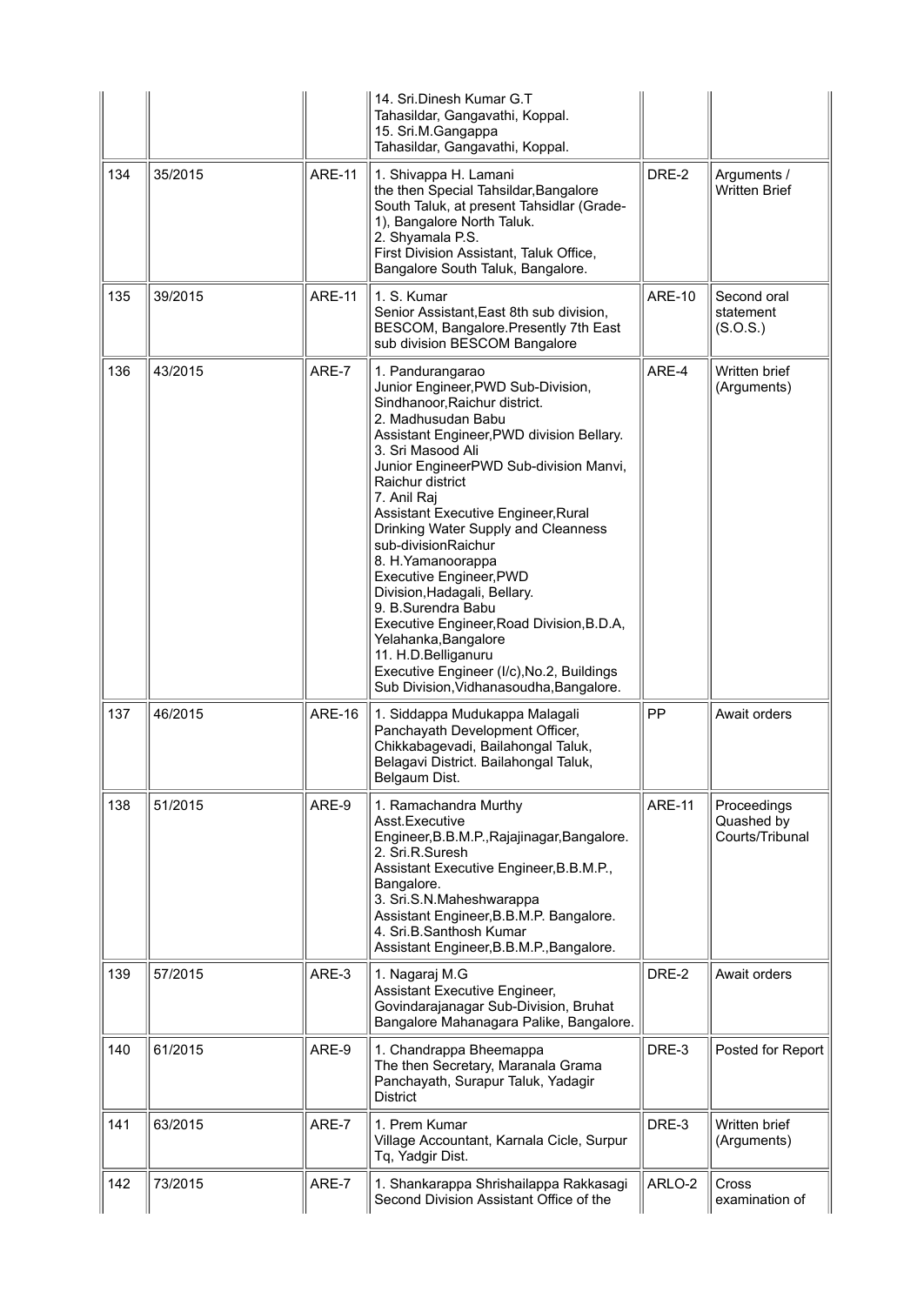|     |          |               | Block Eductional Officer, Badami, Bagalkot<br>District.<br>2. Basaiah Chandrashekaraiah Mattad<br>Office Superintendent, Office of the Block<br>Eductional Officer, Badami Taluk, Bagalkot<br><b>District</b>                                                                                                                                                        |               | the witnesses                                   |
|-----|----------|---------------|----------------------------------------------------------------------------------------------------------------------------------------------------------------------------------------------------------------------------------------------------------------------------------------------------------------------------------------------------------------------|---------------|-------------------------------------------------|
| 143 | 85/2015  | <b>ARE-11</b> | 1. G. Ramesh<br>Revenue Inspector, Jakkur<br>Circle, Yelahanka<br>(Additional)Taluk, Bangalore Urban Dist                                                                                                                                                                                                                                                            | DRE-2         | <b>Bailable Warrant</b><br>to the witness       |
| 144 | 112/2015 | <b>ARE-16</b> |                                                                                                                                                                                                                                                                                                                                                                      | ARLO1         | Defence<br>evidence                             |
| 145 | 114/2015 | ARE-3         | 1. Rajendra Subbarao Hegade<br>Village Accountant, Naganoor, Haveri<br>Taluk, Haveri Dist.                                                                                                                                                                                                                                                                           | ARLO1         | Issue summons<br>to the witness                 |
| 146 | 115/2015 | <b>ARE-13</b> | 1. Sri. Mallikarjuna B.<br>K.A.S. (Jr. Grade) Ni-32, The Then<br>Tahsildar, Anekal Taluka                                                                                                                                                                                                                                                                            | ARE-8         | Reminder for<br>G.O                             |
| 147 | 118/2015 | <b>ARE-14</b> |                                                                                                                                                                                                                                                                                                                                                                      | ARE-4         | Arguments /<br><b>Written Brief</b>             |
| 148 | 120/2015 | <b>ARE-16</b> | 3. B.Y.Bandivaddar<br>Asst. Executive EngineerPublic Works<br>Dept.                                                                                                                                                                                                                                                                                                  | ARLO1         | Defence<br>evidence                             |
| 149 | 125/2015 | <b>ARE-13</b> | 1. Anil Kumar<br>Tahsildar, Anekal Taluk, Bangalore Urban<br>District.                                                                                                                                                                                                                                                                                               | <b>ARE-10</b> | Stayed in<br>KAT/HC                             |
| 150 | 148/2015 | ARE-7         | 1. Sri.Anand Kumar<br>Kenchagarahatti, Village Accountant<br>Bhoomi, (R.T.C) Case correction case<br>worker), Tashildar Office, Belgaum Dist.                                                                                                                                                                                                                        | PP            | Evidence on<br>behalf of the D.A.               |
| 151 | 156/2015 | ARE-7         | 1. Sri.Sharanappa Gurulingappa Biradara,<br>Asst. Director(Grade-II), Fisheries<br>Department, Jamakhandi Taluk, Bagalkot<br>District.                                                                                                                                                                                                                               | ARLO-2        | <b>Cross</b><br>examination of<br>the witnesses |
| 152 | 164/2015 | ARE-7         | 2. S.M.Satish Babu<br>Agriculture Officer<br>3. H.M.Badami<br>Asst. Agriculture Officer<br>1. Nagesh S Nayak<br>Agriculture Officer                                                                                                                                                                                                                                  | ARLO1         | Second oral<br>statement<br>(S.O.S.)            |
| 153 | 165/2015 | ARE-8         | 1. Sri.Siddharudha<br>S/o. Bhimappa Bansode, Excise<br>Guard, Excise Police Station Karwar Uttara<br>Kannada District.<br>2. Chandrashekar<br>S/o. Balappa BagewadiExcise<br>Guard, Excise Police Station Karwar Uttara<br>Kannada District.<br>3. Mohamad Altaf<br>S/o.Hasssansab AnavattiExcise<br>Guard, Excise Police Station Karwar Uttara<br>Kannada District. | ARE-6         | <b>Bailable Warrant</b><br>to the witness       |
| 154 | 170/2015 | <b>ARE-13</b> | 1. L. Meghanayak<br>Electrical Supervisor, the then Deputy<br>Electrical Supervisor, Central Sub-division,<br>Bangalore East Division, Malleshwaram,<br>Bangalore                                                                                                                                                                                                    | DRE-2         | Stayed in<br>KAT/HC                             |
| 155 | 178/2015 | <b>ARE-13</b> | 1. Basanna S<br>the then Police Sub Inspector (Traffic),<br>K.R. Puram Police Station, Bangalore,                                                                                                                                                                                                                                                                    | DRE-2         | Stayed in<br>KAT/HC                             |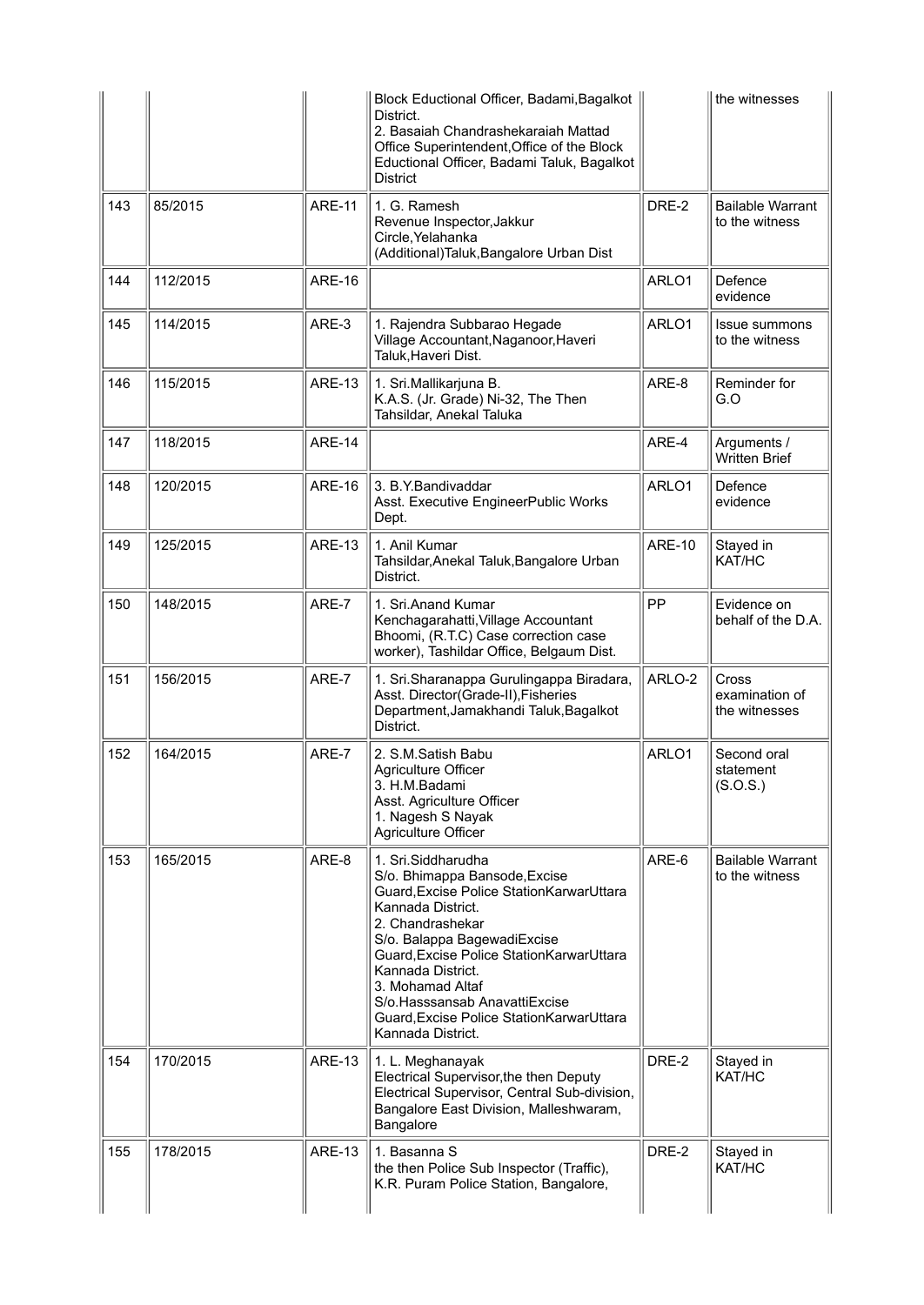|     |          |               | presently working as Commercial Tax<br>Officer, Commercial Tax Department                                                                                                                                                                                                                                                                                                                                                                                                                                                                                                                                                                                                                                                                                                          |               |                                           |
|-----|----------|---------------|------------------------------------------------------------------------------------------------------------------------------------------------------------------------------------------------------------------------------------------------------------------------------------------------------------------------------------------------------------------------------------------------------------------------------------------------------------------------------------------------------------------------------------------------------------------------------------------------------------------------------------------------------------------------------------------------------------------------------------------------------------------------------------|---------------|-------------------------------------------|
| 156 | 180/2015 | ARE-7         | 1. Vishnu Thathu Rathod<br>The then Superintendent, Office of Sr.<br>Asst. Director of Horticultur, Zilla<br>Panchayat, Indi And Present<br>Superitendent, Office of Sr. Asst. Director<br>of Horticultur Zilla Panchayth, Jamakandi.                                                                                                                                                                                                                                                                                                                                                                                                                                                                                                                                              | PP            | Posted for Report                         |
| 157 | 185/2015 | ARE-7         | 1. Rajashekhar<br>Panchayath Development Officer,<br>Thinthani Gram Panchayath, Shorapur<br>Taluk, Yadgir District.                                                                                                                                                                                                                                                                                                                                                                                                                                                                                                                                                                                                                                                                | DRE-3         | Written brief<br>(Arguments)              |
| 158 | 199/2015 | ARE-7         | 1. Shivaiah P.A.<br>Assistant Revenue Officer, Bruhath<br>Bangalore Mahanagara Palike, Bangalore.                                                                                                                                                                                                                                                                                                                                                                                                                                                                                                                                                                                                                                                                                  | DRE-2         | Evidence on<br>behalf of the D.A.         |
| 159 | 222/2015 | <b>ARE-13</b> | 1. 1. Sri. Chandrakanta Gangappa<br>Badigera,<br>Junior Engineer, Mulavada Etha Niravai,<br>Sub Division-1, Mattihala, Basavana<br>Bagewadi Taluk, Bijapur District<br>2. Sri. P.B.Nimbaragi,<br>Asst. Executive Engineer, Mulawada Lift<br>Irrigation, Sub-Division-1, Mattihala,<br>Basavanabagewadi Taluk, Bijapur District.                                                                                                                                                                                                                                                                                                                                                                                                                                                    | PP            | <b>Issue summons</b><br>to the witness    |
| 160 | 231/2015 | <b>ARE-13</b> | 1. Jagappa @ Jagannath<br>Panchayath Development Officer,<br>Meenakera Grama Panchayathi,<br>Meenakera, Humanabad Taluk, Bidar<br>District.                                                                                                                                                                                                                                                                                                                                                                                                                                                                                                                                                                                                                                        | DRE-3         | <b>Bailable Warrant</b><br>to the witness |
| 161 | 234/2015 | ARE-7         | 1. Vasu<br>Surveyor, Bangalore.                                                                                                                                                                                                                                                                                                                                                                                                                                                                                                                                                                                                                                                                                                                                                    | <b>ARE-10</b> | Defence<br>evidence                       |
| 162 | 235/2015 | ARE-7         | 1. N Avinash<br>Panchayath Development<br>Officer, Dommasandra Grama<br>Panchayath, Anekal Taluk, Bangalore<br>Urban District.                                                                                                                                                                                                                                                                                                                                                                                                                                                                                                                                                                                                                                                     | <b>ARE-10</b> | Posted for Report                         |
| 163 | 243/2015 | ARE-7         | 1. Syad Ibrahim<br>Work Inspector, Bruhat Bangalore<br>Mahanagara Palike, Bangalore.<br>2. Ramu<br>Assistant Engineer, Bruhat Bangalore<br>Mahanagara Palike, Bangalore.                                                                                                                                                                                                                                                                                                                                                                                                                                                                                                                                                                                                           | DRE-2         | Verification of<br>Records                |
| 164 | 245/2015 | <b>ARE-11</b> | 1. Jagadevi Pawara<br>the then Secretary, Jegarkal Gram<br>Panchayath, Raichur Taluk. Now<br>Panchayath Development Officer,<br>Mahagao Gram Panchayath, Kalaburgi<br>Taluk and District.<br>2. Ramanujacharya<br>the then SecretaryJegarkal Gram<br>Panchayath, Raichur Taluk. Now Reshme<br>Pravarthakaru, Beechalli, Raichur Taluk.<br>3. Rangappa Ramadurga<br>Junior Engineer, Panchayath Raj<br>Engineering Sub Division, Raichur.Now<br>Assistant Engineer, Panchayath Raj<br>Engineering Sub Division, Raichur.<br>4. Sri. Namadeva Rathod<br>the then Executive Officer, Taluk<br>Panchayath, Raichur. Now Executive<br>officer, Taluk Panchayath, Kalaburgi.<br>5. Smt. Khairunnisa Begam<br>The then Secretary Jegarkal Grama<br>Panchayath Presently: Secreary Grade-2 | ARE-4         | Posted for Report                         |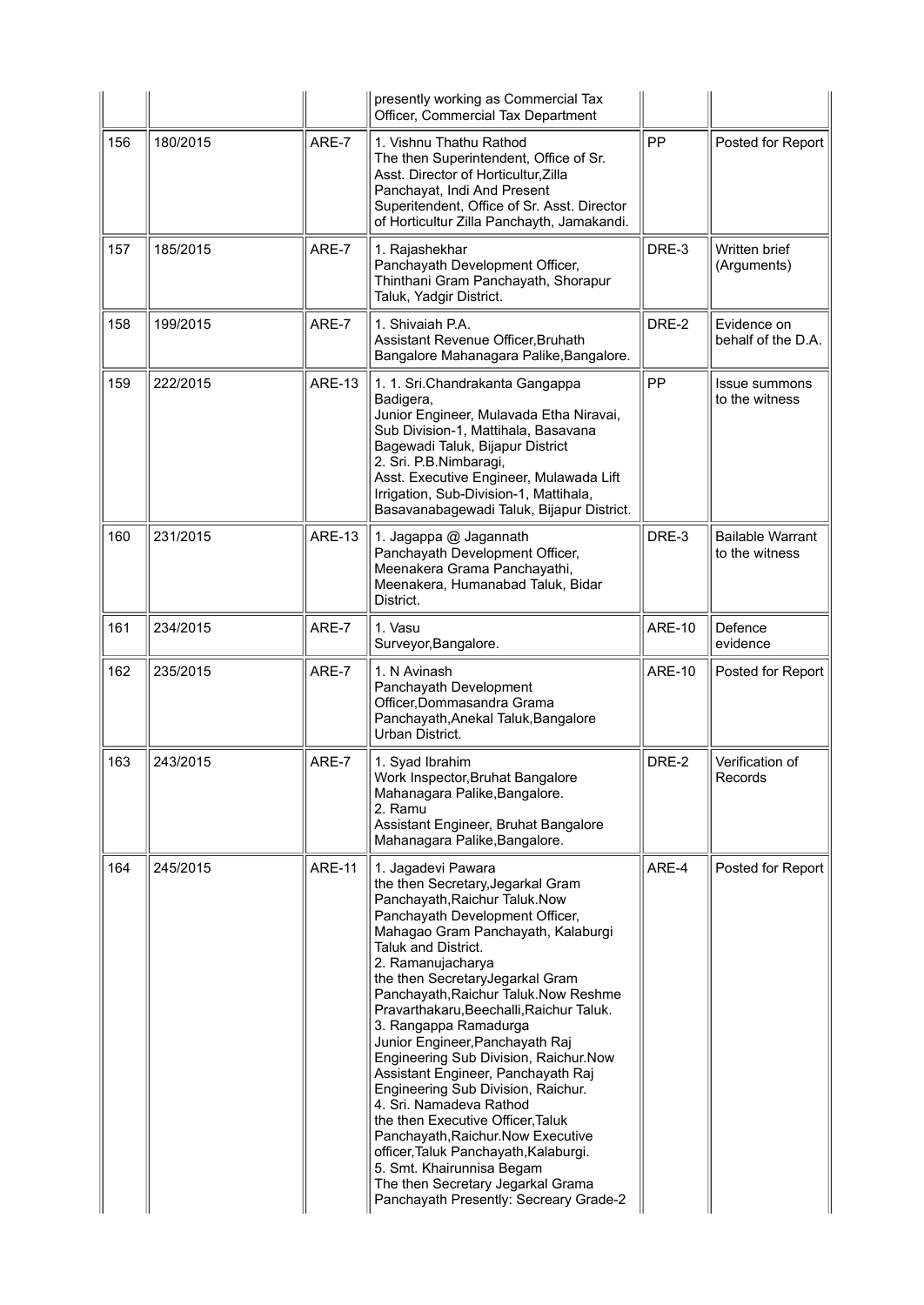|     |          |               | Taluk Panchayath Raichur Raichur<br>District.<br>6. Sri. Shivaram Kulkarni<br>the then Secretary (Retd). Jegarkal Grama<br>PanchayathRaichur Taluk, Raichur District.<br>7. Sri. Mohammed Mosin<br>Junior Engineer Panchayath Raj<br><b>Engineering Sub Division Raichur</b>                                                                                                                                                                                                                                                                                                                                                           |       |                                                 |
|-----|----------|---------------|----------------------------------------------------------------------------------------------------------------------------------------------------------------------------------------------------------------------------------------------------------------------------------------------------------------------------------------------------------------------------------------------------------------------------------------------------------------------------------------------------------------------------------------------------------------------------------------------------------------------------------------|-------|-------------------------------------------------|
| 165 | 251/2015 | <b>ARE-14</b> | 2. S.B.Itagi<br>Asst. Agriculture Officer, (Retired)                                                                                                                                                                                                                                                                                                                                                                                                                                                                                                                                                                                   | ARLO1 | Await orders                                    |
| 166 | 255/2015 | ARE-7         | 1. Anwarpasha<br>EE, Kasturinagar Park, 1st Cross, 2nd H<br>Main Road, Kasturinagar, Bangalore-42.<br>2. H.N. Prabhakar<br>Assistant Director Town Planning West<br>Zone, O/o J.C. (west), Sampige Road,<br>Seshadripuram, Opposite to Mantri Mall,<br>Bangalore-20. Ph: 9844980365 DOR:<br>31/07/2018.<br>3. Sri. K.B. Jayannagowda,<br>Asst. Executive Engineer, #558, Pipe Line<br>Road, Hampi Nagar, Vijayanagar 2nd<br>Stage, Bangalore-560104. Ph:<br>9471458356 DOR: 31/12/2018<br>4. M. Prabhu<br>Asst. Engineer, O/o the AEE, Gandhinagar<br>Sub-division, Ward No. 94, BBMP,<br>Bangalore. Ph: 9591302919 DOR:<br>31/10/2024 | ARE-8 | <b>Cross</b><br>examination of<br>the witnesses |
| 167 | 258/2015 | <b>ARE-11</b> | 1. R.D.Mokashi<br>Principal, Government ITI<br>College, Betageri.                                                                                                                                                                                                                                                                                                                                                                                                                                                                                                                                                                      | ARLO1 | Stayed in<br>KAT/HC                             |
| 168 | 261/2015 | ARE-8         | 1. D.Paramesh<br>Then Asst.Director of Agriculture, Haveri<br>District.<br>2. B.S.Kalal<br><b>Technical Assistant and Incharge</b><br>Asst.Agriculture Officer, Raitha Samparka<br>Kendra, Karjagi, Haveri Taluk and District.<br>3. P.V.Kallera<br>Incharge Asst. Agriculture Officer, Raitha<br>Samparka Kendra, Karjagi, Haveri Taluk<br>and District.Presently Retired.<br>4. B.K.Kulakarni<br>Incharge Asst.Agriculture Officer, Raitha<br>Samparka Kendra, Guttala, Haveri Taluk<br>and District. Presently Retired.                                                                                                             | ARLO1 | Posted for Report                               |
| 169 | 265/2015 | ARE-3         | 1. C.D. Dalvi,<br>Muncipal Commissioner, CMC, Dandeli.<br>2. S.B.Mane<br>Community OrganiserCMC,<br>Nippani, Belgaum District                                                                                                                                                                                                                                                                                                                                                                                                                                                                                                          | ARE-6 | Stayed in<br>KAT/HC                             |
| 170 | 271/2015 | ARE-7         | 1. Chandrashekar Nagappa Pujar<br>Village Accountant, Vardi Village, Incharge<br>Naregal Village, Hangal Tq., Haveri District.                                                                                                                                                                                                                                                                                                                                                                                                                                                                                                         | ARLO1 | <b>Cross</b><br>examination of<br>the witnesses |
| 171 | 272/2015 | <b>ARE-16</b> | 2. Faizy<br>Revenue Inspector, Belgaum, Belgaum<br>Taluk, Belgaum District.<br>3. Shinde<br>Village Accountant, Belgaum, Belgaum<br>Taluk, Belgaum District.<br>4. L. Bhimanayak<br>House Rent Controller, Bangalore South,<br>Podium Block, V.V. Tower, Bangalore-1.                                                                                                                                                                                                                                                                                                                                                                  | PP    | Issue summons<br>to the witness                 |
| 172 | 277/2015 |               | 1. S.A. Kamble                                                                                                                                                                                                                                                                                                                                                                                                                                                                                                                                                                                                                         | PP    | <b>Enquiry Officer</b>                          |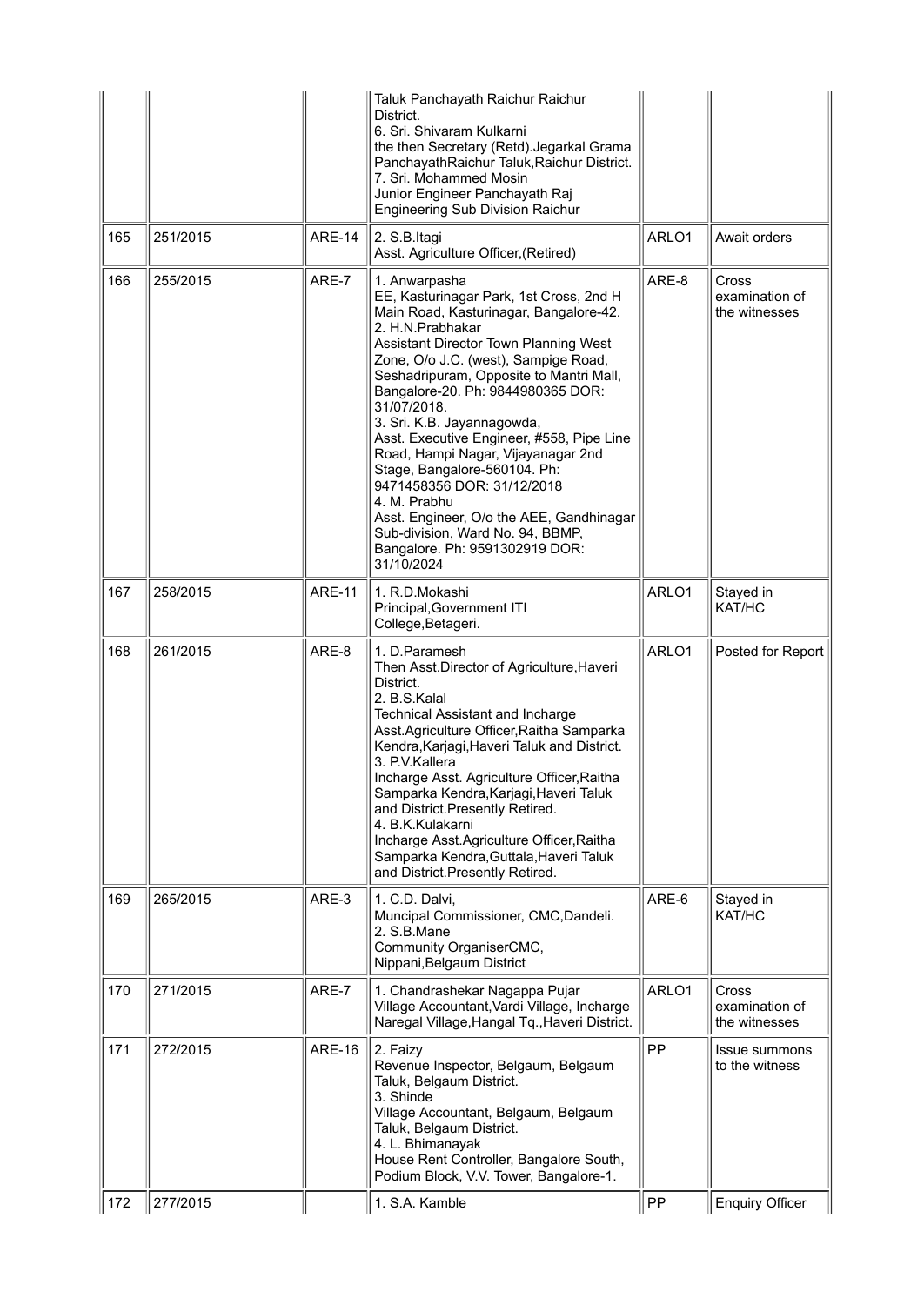|     |          |               | Panchayath Development Officer, O/o<br>Kohalli Grama Panchayathi, Athani<br>Taluk, Belgaum District.                                                                                                                                                                                                                                                                                                                                                                                                                                                                                                                                                                                                                                                                                                                                                                                                                                |               | Appointed under<br>Rule 14(A) of<br><b>CCA</b>  |
|-----|----------|---------------|-------------------------------------------------------------------------------------------------------------------------------------------------------------------------------------------------------------------------------------------------------------------------------------------------------------------------------------------------------------------------------------------------------------------------------------------------------------------------------------------------------------------------------------------------------------------------------------------------------------------------------------------------------------------------------------------------------------------------------------------------------------------------------------------------------------------------------------------------------------------------------------------------------------------------------------|---------------|-------------------------------------------------|
| 173 | 283/2015 | <b>ARE-13</b> | 1. Mansoor Ahamed<br>Panchayath Development<br>Officer, Chandriki Gram Panchayath Yadgir<br>Taluk, Yadagir District.<br>2. Chandraiah Shabadi,<br>Agricultural officer, Agriculture<br>Department, Yadgir.<br>3. A.G. Kulkarni<br>Range Forest Officer, Social<br>Forestry, Yadagir.<br>4. Vishwanath<br>S/o Ramachandrarao, Assistant<br>Agricultural Officer, Agriculture<br>Department, Yadgir.                                                                                                                                                                                                                                                                                                                                                                                                                                                                                                                                  | DRE-3         | Written brief<br>(Arguments)                    |
| 174 | 294/2015 | ARE-3         | 1. Balachandra Lakshmana Dasara<br>Deputy Tahasildar, Nada Kacheri, Paalaa,<br>Mundgod Taluk, Uttara Kannada District.                                                                                                                                                                                                                                                                                                                                                                                                                                                                                                                                                                                                                                                                                                                                                                                                              | ARE-6         | Arguments /<br><b>Written Brief</b>             |
| 175 | 296/2015 | <b>ARE-11</b> | 1. Sri. Anand<br>S/o Sanganagowda Biradara, Secretary,<br>(I/c Panchayath Development Officer<br>Mukihala Village<br>Panchayathi,,MuddebihalaTaluk,Vijapura<br><b>District</b>                                                                                                                                                                                                                                                                                                                                                                                                                                                                                                                                                                                                                                                                                                                                                      | PP            | Defence<br>evidence                             |
| 176 | 314/2015 | <b>ARE-11</b> | 1. G.B.Sadhashiva<br>Meter Reader (Automatic), Office of the<br>Asst. Executive Engineer, North East Sub<br>Division-1, BWSSB,<br>Malleswaram, Bangalore-3.                                                                                                                                                                                                                                                                                                                                                                                                                                                                                                                                                                                                                                                                                                                                                                         | DRE-2         | <b>Cross</b><br>examination of<br>the witnesses |
| 177 | 315/2015 | ARE-7         | 1. Sangamesh. Sangappa<br>Project Officer, SJSRY Division, City<br>Municipal Council, Ilakal, Bagalkot District.<br>2. Sayabanna Chandramappa Sugur<br><b>Community Organizer, Community</b><br>Organizer, S.J. S.R.Y. Division, City<br>Municipal Council, Ilakal, Bagalkot District.                                                                                                                                                                                                                                                                                                                                                                                                                                                                                                                                                                                                                                              | ARLO-2        | Defence<br>evidence                             |
| 178 | 328/2015 | ARE-9         | 9. Sri.K.M.Shiva Prakash,<br>AEE, Road Infrastructure Division,<br>Bommanahalli Division, No-207, Annex<br>building-3, BBMP Head Office, Bangalore.<br>10. Sri.H.S.Jayaprakash.<br>AEE, Quality Control Division-1, BBMP,<br>Bangalore.<br>14. Sri.C.Srinivasa Gowda<br>Assistant Engineer, No.3, Kolar Sub-<br>division, No.59 Richmond road, Karnataka<br>Police Housing Corporation, Bangalore.<br>16. Sri.H.C.Chandre Gowda,<br>Assistant Engineer, No.6, Building Sub-<br>Division, K.R.Circle, Bangalore.<br>17. Sri.D.Prasanna Kumar,<br>Assistant Engineer, Panchayath raj<br>Engineering Sub-Division,<br>SriRangapattana, Mandya.<br>18. Sri.S.Shivaprakash<br>Assistant Engineer, Infrastructure Sub-<br>division, T.Chowdaiah road, BDA Head<br>Office, Bangalore.<br>19. Sri.K.B.Devarajaiah<br>Assistant Engineer, Ward No.72, Herohalli,<br>BBMP, Bangalore.<br>7. Sri.S.V.Ramesh<br>AEE, BWSSB (2nd East), WSS Sub- | <b>ARE-11</b> | Written brief<br>(Arguments)                    |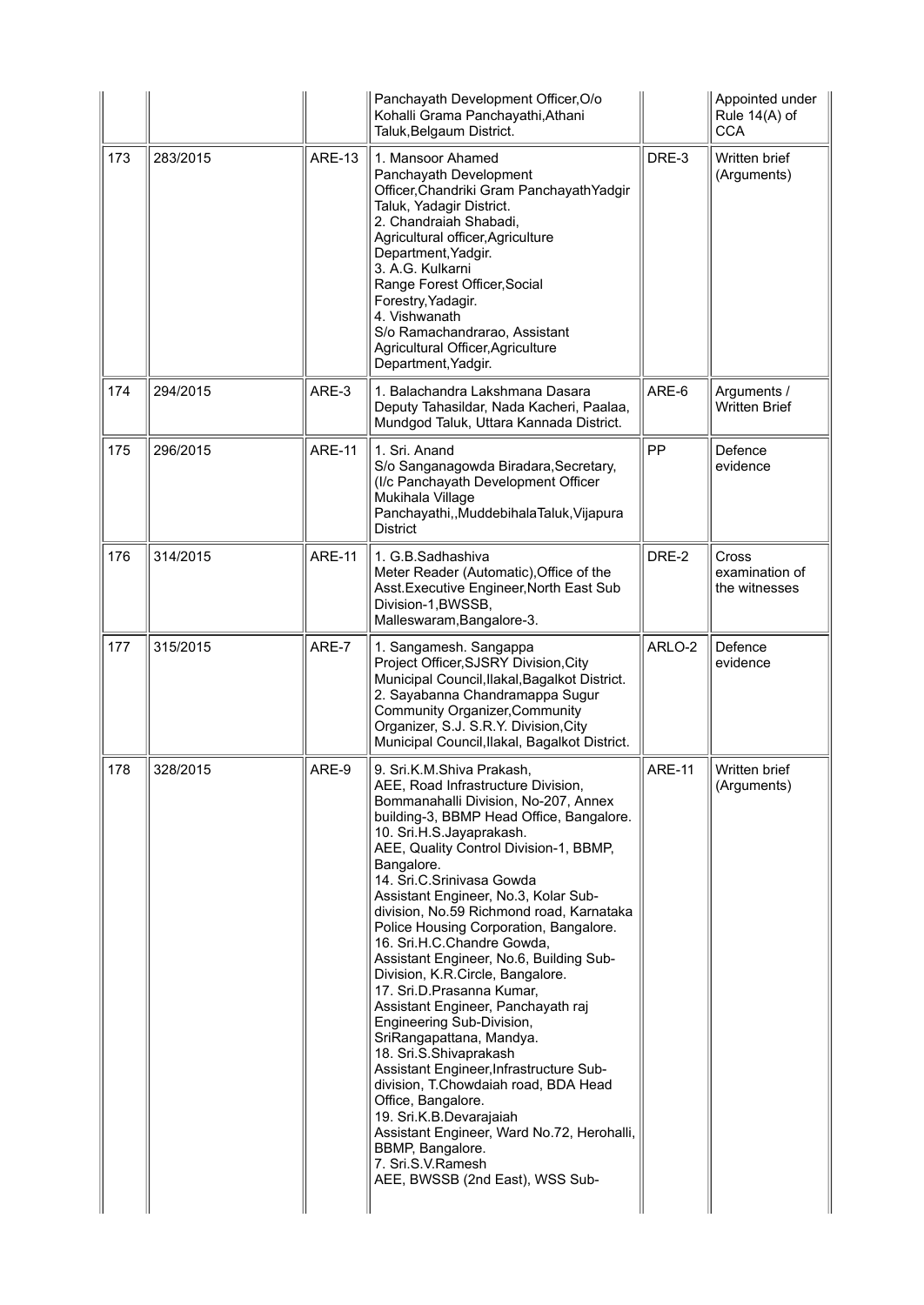|     |          |               | division, BEML Layout,<br>Kundalahalli, Bangalore.                                                                                                                                                                                                                                                                                                                                                                                                                                                                                     |               |                                          |
|-----|----------|---------------|----------------------------------------------------------------------------------------------------------------------------------------------------------------------------------------------------------------------------------------------------------------------------------------------------------------------------------------------------------------------------------------------------------------------------------------------------------------------------------------------------------------------------------------|---------------|------------------------------------------|
| 179 | 338/2015 | ARE-9         | 1. Prahlad Rao<br>Public Relation Officer, B.W.S.S.B.,<br>Cauvery Bhavan, Bangalore.<br>2. Shivanand<br>Asst. Executive Engineer, B.W.S.S.B., W-<br>2, Sub Division, 1st Block, Rajajinagar,<br>Bangalore - 560 010.<br>3. Sri.Chandramouleshwara.<br>the then Assistant Executive Engineer,<br>BWSSB, No.2, Water Supply and<br>Sewerage Sub-Division (E), Rajajinagar,<br>Bangalore. Now working as Assistant<br>Executive Engineer, Bangalore Water<br>Supply and Sewerage Board, Officer of<br>the Assistant Executive Engineer (C | <b>ARE-11</b> | Stayed in<br>KAT/HC                      |
| 180 | 340/2015 | ARE-7         | 3. J.C.Shetty<br>Asst. Agriculture Officer (Retired)<br>4. R.H.Siddapur<br>Agriculture Officer                                                                                                                                                                                                                                                                                                                                                                                                                                         | ARLO1         | Defence<br>evidence                      |
| 181 | 348/2015 | ARE-7         | 1. Sri G.Nagaraj<br>Assistant Store Keeper and Incharge<br>Section Officer, GESCOM, Galaga Sub<br>Station, Devadurga Taluk, Raichur Dist.                                                                                                                                                                                                                                                                                                                                                                                              | ARE-4         | Defence<br>evidence                      |
| 182 | 350/2015 | ARE-8         | 1. P.Y.Doddamani<br>Deputy Tahsildar (Retired)<br>2. S.R.Shirakol<br>Tahsildar Grade 1,<br>3. T.D.Valmiki<br>Then Revenue Inspector,<br>Betageri, Presently Sheristedar, Taluk<br>Office, Gadag.<br>4. L.Virupakshagowda<br>Village Accountant, Hombala Grama                                                                                                                                                                                                                                                                          | ARLO1         | Posted for Report                        |
| 183 | 354/2015 | ARE-7         | 1. Anil R. Mudakavi<br>Second Division Surveyor, O/o. Tahsildar,<br>Mundagoda, U.K. Dist.                                                                                                                                                                                                                                                                                                                                                                                                                                              | ARE-6         | Questioning                              |
| 184 | 355/2015 | <b>ARE-13</b> | 1. Shri. Prakash Biradar<br>Panchayath Development Officer, Inchur<br>Grama Panchayathi, Inchur, Bhalki<br>Taluk, Bidar District.<br>2. Shri. Veerashetty Bhalki,<br>Junior Engineer, Inchur Grama<br>Panchayath, Inchura, Bhalki Taluk, Bidar<br>District.<br>3. Devanappa Moolage<br>Secretary, Inchura Grama<br>Panchayathi, Inchura, Bhalki Taluk, Bidar<br>District.                                                                                                                                                              | DRE-3         | Issue summons<br>to the witness          |
| 185 | 357/2015 | ARE-9         | 3. B.T.Goravar<br>Then Assistant Engineer, TMC, Bankapur,<br><b>Presently Assistant Executive Engineer</b><br>No.5, Bhadra Upper Project, Karnataka<br>Neeravari Nigam Limited, Tharikere.                                                                                                                                                                                                                                                                                                                                             | ARLO1         | Cross<br>examination of<br>the witnesses |
| 186 | 360/2015 | ARE-7         | 1. N. Srinivas<br>Assistant Regional Transport Officer,<br>(Presently Retired).                                                                                                                                                                                                                                                                                                                                                                                                                                                        | <b>ARE-10</b> | Posted for Report                        |
| 187 | 365/2015 | ARE-7         | 1. Kantharaju<br>Typist, O/o.Spl.Land Acquisition Office-2<br>Branch, K.H.B. K.G.Road Bangalore-09                                                                                                                                                                                                                                                                                                                                                                                                                                     | DRE-2         | Evidence on<br>behalf of the D.A.        |
| 188 | 367/2015 | ARE-7         | 1. Ravindra Konnur<br>Then Deputy Director, Pre-University                                                                                                                                                                                                                                                                                                                                                                                                                                                                             | ARLO1         | Second oral<br>statement                 |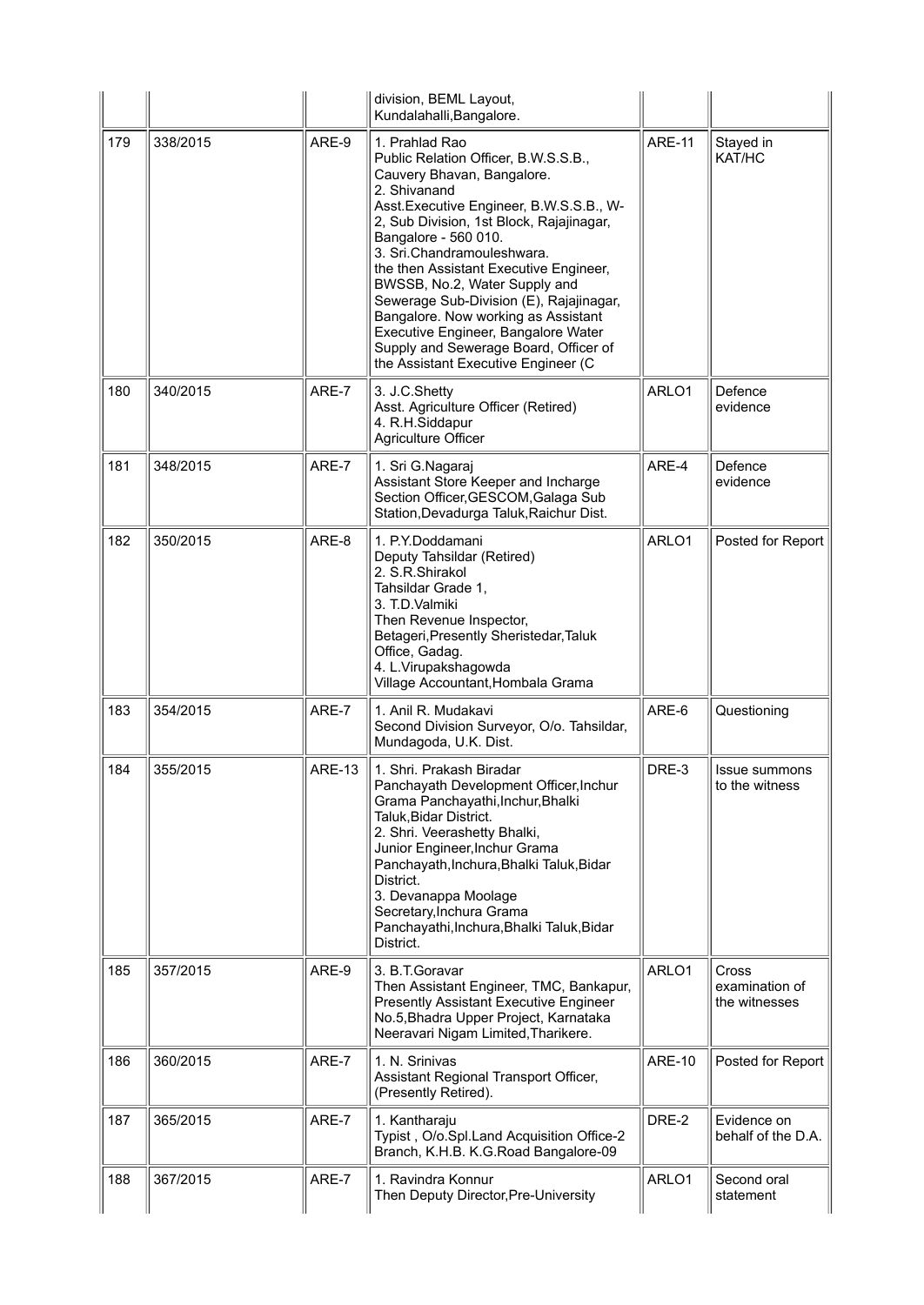|     |          |               | Education department, Haveri Presently<br>Deputy Director Exams, Office of Director,<br>Pre University Education<br>department, Bengaluru.                                                                                                                                                                                                                                                                                                                                                                                                   |               | (S.O.S.)                                 |
|-----|----------|---------------|----------------------------------------------------------------------------------------------------------------------------------------------------------------------------------------------------------------------------------------------------------------------------------------------------------------------------------------------------------------------------------------------------------------------------------------------------------------------------------------------------------------------------------------------|---------------|------------------------------------------|
| 189 | 374/2015 | ARE-7         | 1. Punyakoti.S<br>Tax Collector, Ward No.180, Banashankari<br>Range, BBMP, Bangalore.                                                                                                                                                                                                                                                                                                                                                                                                                                                        | DRE-2         | Evidence on<br>behalf of the D.A.        |
| 190 | 375/2015 | ARE-7         | 1. Ravi.K.B<br>Surveyor, Taluk Office, Anekal<br>Taluk, Bangalore Urban Dist.                                                                                                                                                                                                                                                                                                                                                                                                                                                                | DRE-2         | Written brief<br>(Arguments)             |
| 191 | 378/2015 | <b>ARE-11</b> | 1. P.L.Nayak<br>Presently Asundi Gram Panchayat<br>Development Officer, Ranebennur<br>Taluk, Haveri District.<br>2. M.H.Patil<br>Assistant Director, Bisiyoota<br>Yojane, Presently Block Education<br>Officer, Shiggaon, Haveri District.<br>3. Veeranna<br>Assistant Director (R E)Taluk<br>Panchayathi, Haveri<br>4. Somalingappa Shivappa Jyothi<br>Assistant Agriculture Officer (Retired).                                                                                                                                             | ARLO1         | Posted for Report                        |
| 192 | 386/2015 | ARE-7         | 1. Kasappa<br>S/o Parasappa Manguli, Junior Engineer<br>(E), HESCOM, Babaleshwar.presently at<br>33 KV Station, Kadlewade, HESCOM,<br>Vijayapura.                                                                                                                                                                                                                                                                                                                                                                                            | PP            | Posted for Report                        |
| 193 | 388/2015 | ARE-7         |                                                                                                                                                                                                                                                                                                                                                                                                                                                                                                                                              | ARLO1         | Written brief<br>(Arguments)             |
| 194 | 391/2015 | ARE-9         | 1. Babu Shidenura<br>Then Chief Officer, Town Muncipal<br>Council, Bunkapura, Presently Chief<br>Officer, Town Municipal Council,<br>Laxmeshwar.<br>2. M.I.Agadi<br>Junior Engineer<br>4. Gudasalamani<br>Junior Engineer<br>5. D.N.Dharanendrakumar<br>CAO<br>6. B.S.Giddannavar<br><b>Community Organiser</b><br>7. Uma S Palegar<br>Public Relation Officer, All of Town<br>Municipal Council, Bunkapur.                                                                                                                                  | ARLO1         | Cross<br>examination of<br>the witnesses |
| 195 | 395/2015 | ARE-8         | 1. Doddappa<br>Commissioner, Dasarahalli TMC, B.B.M.P.,<br>Bangalore.<br>2. Panduranga Bommaiah Nayak<br>Commissioner, Dasarahalli TMC, B.B.M.P.,<br>Bangalore.<br>3. Venugopal<br>Executive Engineer, Dasarahalli TMC,<br>B.B.M.P., Bangalore.<br>4. S. P. Ranganath<br>Assistant Executive Engineer, Dasarahalli<br>TMC, B.B.M.P., Bangalore.<br>5. Mohan Kumar<br>Assistant Executive Engineer, Dasarahalli<br>TMC, B.B.M.P., Bangalore.<br>6. Yerappa Reddy<br>Junior Engineer, Dasarahalli TMC,<br>B.B.M.P., Bangalore.<br>7. Muniyappa | <b>ARE-10</b> | Await orders                             |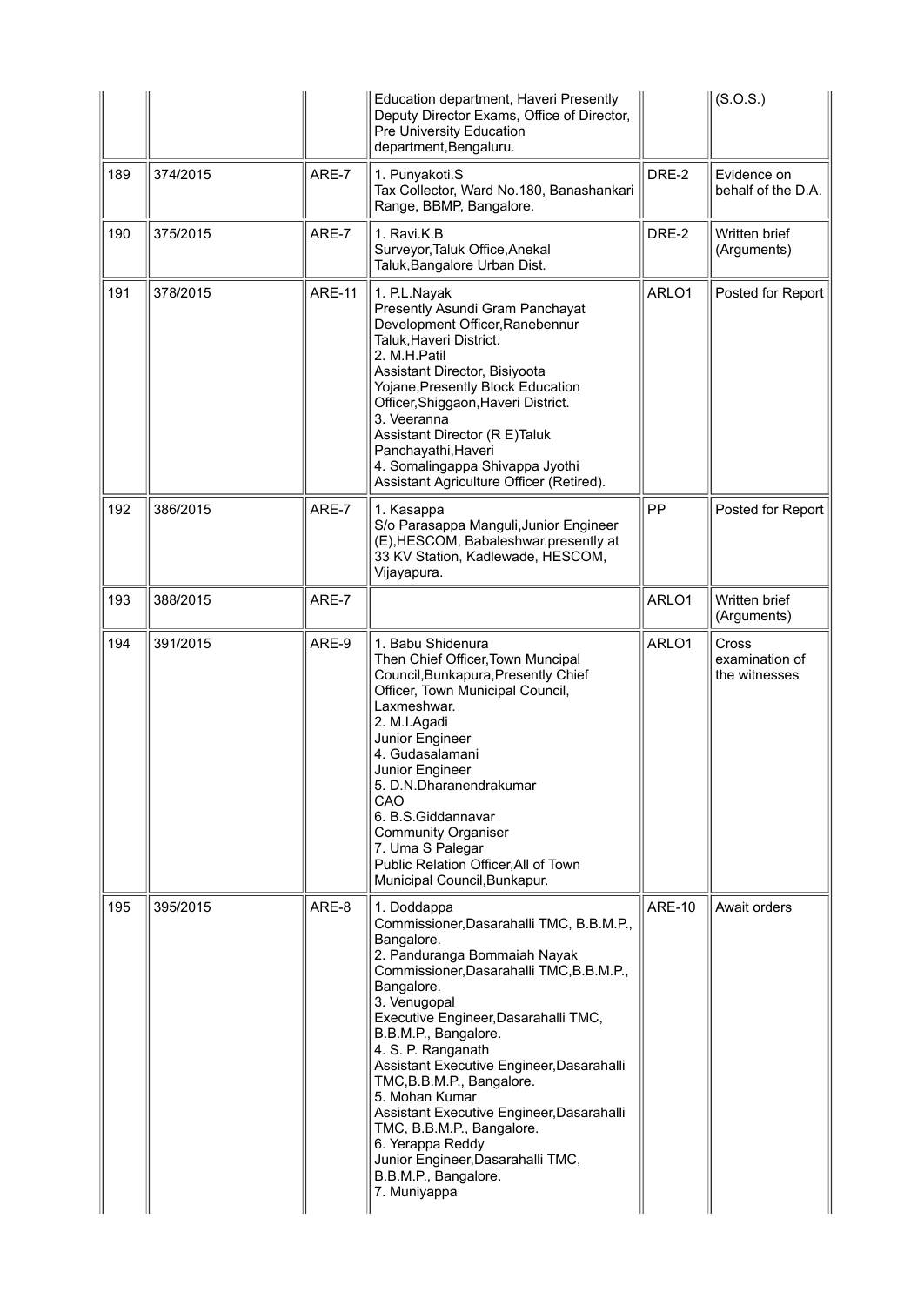|     |          |               | Assistant Engineer, Dasarahalli TMC,<br>B.B.M.P., Bangalore.<br>8. Narasimhamurthy<br>FDA, Dasarahalli TMC, B.B.M.P.,<br>Bangalore.<br>9. Umesh<br>Accountant, Dasarahalli<br>TMC, B.B.M.P., Bangalore.                                                                                                                                                                                                                                                                                                                                                                                                             |               |                                        |
|-----|----------|---------------|---------------------------------------------------------------------------------------------------------------------------------------------------------------------------------------------------------------------------------------------------------------------------------------------------------------------------------------------------------------------------------------------------------------------------------------------------------------------------------------------------------------------------------------------------------------------------------------------------------------------|---------------|----------------------------------------|
| 196 | 402/2015 | <b>ARE-14</b> | 1. Sri. Sangamesha @ Sanganabasava,<br>Village Accountant, Yaddalli Grama,<br>Yadgir Taluk, Yadgir District.                                                                                                                                                                                                                                                                                                                                                                                                                                                                                                        | DRE-3         | Posted for Report                      |
| 197 | 414/2015 | ARE-1         | 1. Arun Kumar<br>the then Chief Officer, Town Muncipal<br>Council, Manvi, Raichur District. (Now First<br>Division Assistant, Town Municipal<br>Council, Magadi)                                                                                                                                                                                                                                                                                                                                                                                                                                                    | ARE-4         | Posted for Report                      |
| 198 | 416/2015 | ARE-7         | 1. V.S. Avaari<br>Panchayath Development<br>Officer, Kaaradagi Grama<br>Panchayathi, Savanur Taluk, Haveri District.                                                                                                                                                                                                                                                                                                                                                                                                                                                                                                | ARLO1         | Defence<br>evidence                    |
| 199 | 431/2015 | <b>ARE-13</b> | 1. G.L.Hanumantha Reddy<br>Inspector, Legal Metrology Department,<br>Hebbal Sub Division, Bangalore<br>1. G.L.Hanumantha Reddy<br>Inspector, Legal Metrology Department,<br>Hebbal Sub Division, Bangalore                                                                                                                                                                                                                                                                                                                                                                                                          | DRE-2         | <b>Issue summons</b><br>to the witness |
| 200 | 443/2015 | ARE-7         | 1. Somashekhar.H.B<br>Market Supervisor, APMC Yard,<br>Singenahalli, Bangalore Rural Dist.<br>2. Papireddy<br>Second Division Assistant, OOD,<br>Yeshwanthpur, RMC, Bangalore.<br>3. Sridhar Murthy<br>Supervisor, APMC yard, Singenahalli,<br>Bangalore                                                                                                                                                                                                                                                                                                                                                            | DRE-2         | Evidence on<br>behalf of the D.A.      |
| 201 | 452/2015 | ARE-7         | 1. Sri. Suryakantha Shankaragonda<br>The then Deputy Planning ManagerJal<br>Nirmala SchemeBidar.<br>4. Sri Ashok Kalagi<br>The then Asst Executive<br>EngineerPanchayath Raj Engineering Sub<br>DivisionAurad, Bidar Dist<br>5. Sri Syed Shakeer Raza<br>The then Junior Engineer, Panchayath Raj<br>Engineering Sub DivisionAurad, Bidar<br>District.<br>6. Sri Mallikarjuna Karangi<br>Asst. Executive EngineerPanchayath Raj<br>Engineering Sub-Division, Aurad, Bidar<br>District.<br>7. Sri Ravindra Yarnalle<br>The then Junior EngineerPanchayath Raj<br>Engineering Sub-Division, Aurad, Bidar<br>District. | DRE-3         | Stayed in<br>KAT/HC                    |
| 202 | 455/2015 | ARE-7         | 1. Prahlad<br>Deputy Director of Town Planning<br>(North), BBMP, Bangalore                                                                                                                                                                                                                                                                                                                                                                                                                                                                                                                                          | <b>ARE-10</b> | Stayed in<br>KAT/HC                    |
| 203 | 480/2015 | <b>ARE-16</b> | 1. H.S. Mahadesh<br><b>Assistant Executive</b><br>Engineer, Govindarajanagar Sub-<br>Division, Ward no.105, BBMP, Bangalore<br>2. S.T. Srinivas<br>Assistant Engineer, Govindarajanagar Sub-<br>Division, Ward No.105, BBMP, Bangalore                                                                                                                                                                                                                                                                                                                                                                              | DRE-2         | Posted for Report                      |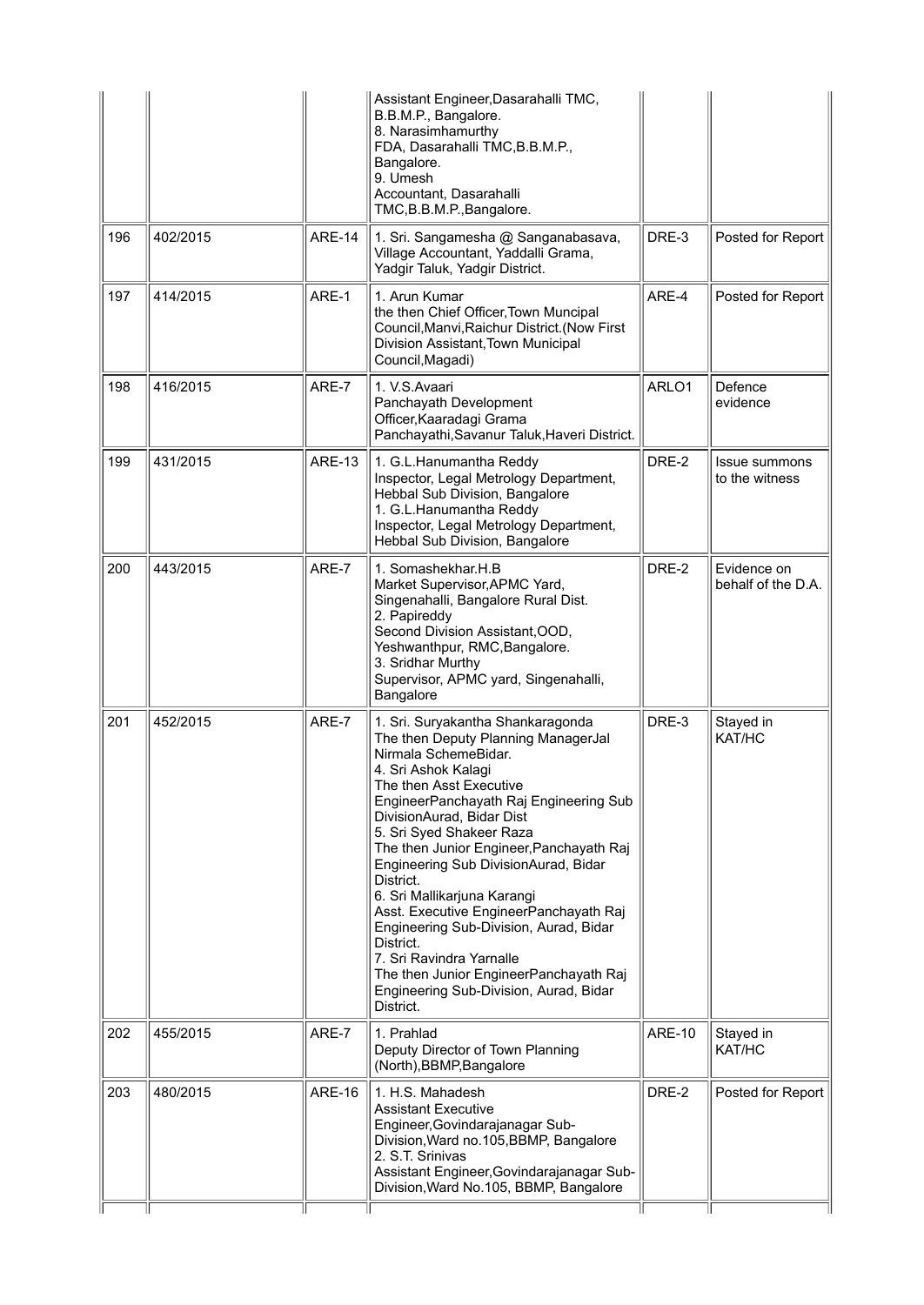| 204 | 483/2015 | ARE-13        | 1. R.S.Sunagaar<br>Presently Commissioner, City Municipal<br>Council, Hiriyur.<br>2. L.A.Adhvani<br>Then Excise Deputy Commissioner<br>(Incharge) Gadag district.                                                                                                                                                                                                                                                                                                          | ARLO1         | Reminder for<br>G.O                 |
|-----|----------|---------------|----------------------------------------------------------------------------------------------------------------------------------------------------------------------------------------------------------------------------------------------------------------------------------------------------------------------------------------------------------------------------------------------------------------------------------------------------------------------------|---------------|-------------------------------------|
| 205 | 503/2015 | ARE-7         | 1. Gopalrao. H. Bhandare<br>Assistant Drug Controlleer(the then<br>Assistant Drug Controller (Incharge),<br>Raichur Circle, Raichur)<br>2. S.S. Manjunath<br>Drug Inspector, Office of the Assistant<br>Drug Controller, Davanagere Circle-<br>2, Davanagere. (the then Drug Inspector,<br>O/o the Asst. Drug<br>Controller, Raichur, Raichur District.)                                                                                                                   | ARE-4         | Posted for Report                   |
| 206 | 510/2015 | <b>ARE-13</b> | 1. N. Anandkumar<br>The then Sub Registrar, Sub Registrar<br>office, K. R. Puram, Presently District<br>Registrar (Retired).                                                                                                                                                                                                                                                                                                                                               | <b>ARE-10</b> | Stayed in<br>KAT/HC                 |
| 207 | 515/2015 | <b>ARE-11</b> | 1. Althaph Husein<br>S/o Saipaali Chadachanakara, Block<br><b>Resources Cluster</b><br>Person, B.E.O.Office, , B.R.C., Bijapur<br>District.                                                                                                                                                                                                                                                                                                                                | PP            | Appearance of<br>D.G.O.             |
| 208 | 519/2015 | <b>ARE-13</b> | 1. H. Manjunath<br>Junior Scientific Officer, Drugs Testing<br>Laboratory, Bengaluru.<br>2. Rajendra<br>Chief Scientific Officer, Drug Testing<br>Laboratory, Bengaluru.<br>3. Mohammed Saifuddin Rubbani.P<br>Scientific Officer, Drugs Testing<br>Laboratory, Bengaluru.<br>4. Smt Sudhaswamy<br>Chief Scientific Officer, Drugs Testing<br>Laboratory, Bengaluru.<br>5. M.K. Giresh<br>Junior Scientific Officer, Drugs Testing<br>Laboratory, Bengaluru.               | DRE-2         | Evidence on<br>behalf of the D.A.   |
| 209 | 523/2015 | ARE-7         | 1. M.A.Gowndi<br>District Manager, DBCDC D.Devaraj Arus<br><b>Backward Classes Development</b><br>Corporation, Bijapur District.                                                                                                                                                                                                                                                                                                                                           | PP            | Stayed in<br>KAT/HC                 |
| 210 | 524/2015 | <b>ARE-16</b> | 1. Sri B.Mahadevappa<br>the then Executive Officer, Taluk<br>Panchayath, Lingasugur, Raichur District.<br>4. Mallappa Reddera<br>the then Panchayath Development Officer,<br>Upparanandihala Gram Panchayath,<br>Lingasugur Taluk, Raichur District.<br>5. Basavaraja<br>the then Panchayath Development<br>Officer, Upparanandihala Gram<br>Panchayath, Lingasugur Taluk, Raichur<br>District.<br>6. G.Munirajappa<br>Retired Tahsildar, Lingasugur, Raichur<br>District. | ARE-4         | Arguments /<br><b>Written Brief</b> |
| 211 | 531/2015 | ARE-8         | 1. Sri.Devendragouda,<br>JE, PWD, Hunagund, Bagalkot District<br>2. Sri.S.H.Hanamantappa<br>JE, PRED Sub Division, Harapanahalli,<br><b>Bellary District</b><br>3. Sri.Mahibubsab,                                                                                                                                                                                                                                                                                         | ARE-3         | Evidence on<br>behalf of the D.A.   |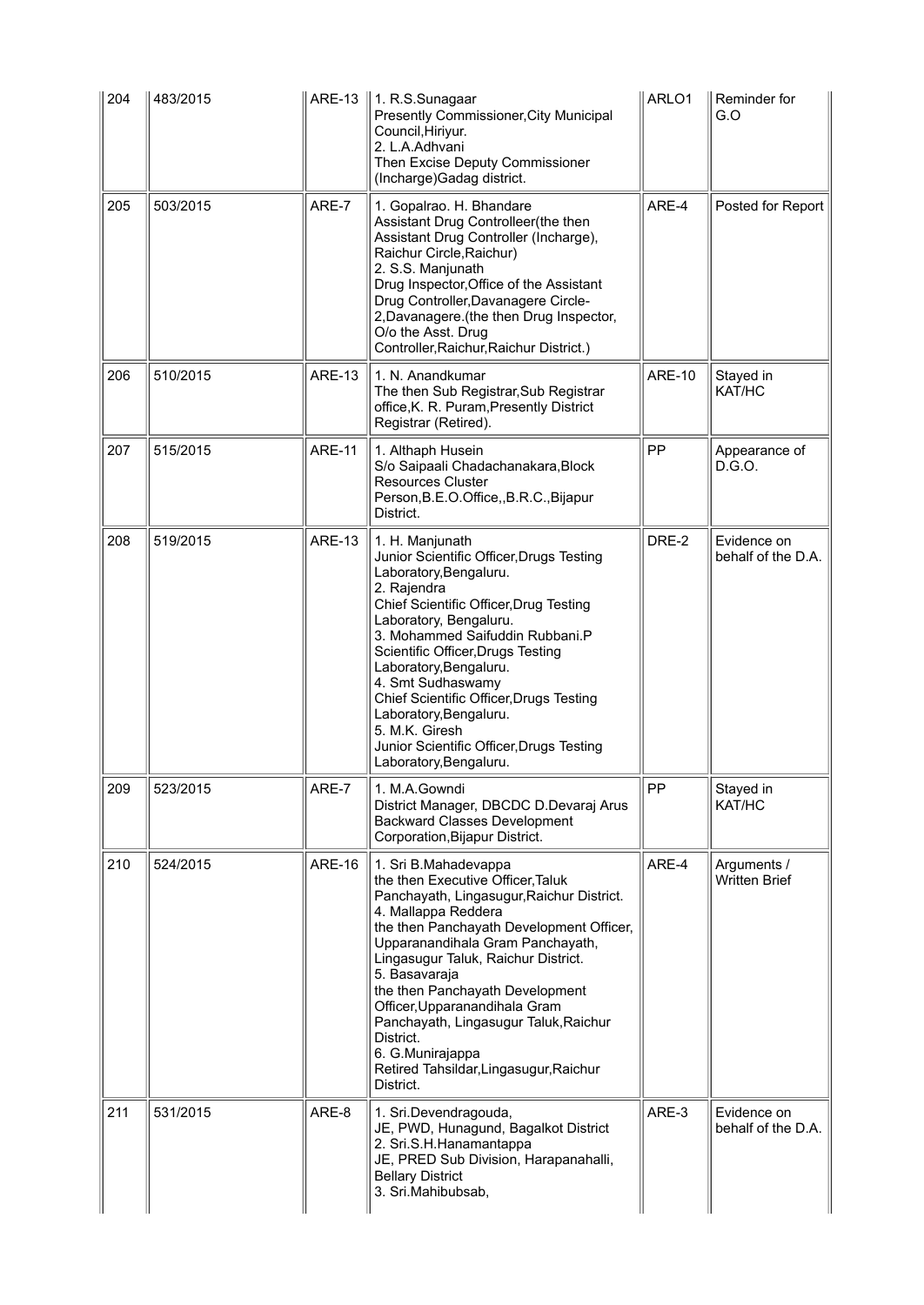|     |          |               | A.E, PWD, Lingasur, Raichur District<br>4. Sri. Vishwanath<br>AE, PRED Sub division, Kushtagi, Koppal<br><b>District</b><br>5. Jagadish<br>JE, PRED Sub Division, Koppal<br>6. Sri.C.V. Bidarurmath<br>A.E, PRED Sub division, Bilagi, Bagalkot<br><b>District</b><br>7. Sri.M.lliyas<br>J.E, PWD Sub Division,<br>Sindhanur, Raichur district<br>8. Sri.M.Timmanna<br>A.E.E, PRED, Davanagere    |       |                                           |
|-----|----------|---------------|---------------------------------------------------------------------------------------------------------------------------------------------------------------------------------------------------------------------------------------------------------------------------------------------------------------------------------------------------------------------------------------------------|-------|-------------------------------------------|
| 212 | 532/2015 | <b>ARE-10</b> | 1. M.N.Malagera<br>Then Executive Officer, Taluk<br>Panchayat, Hirekerur Presently Women<br>and Child Development Department<br>Deputy Director.<br>6. S.M.Banakar<br>Then Gram Panchayath<br>Secretary, Ingalagondi Gram<br>Panchayat, Hirekerur Taluk, Haveri District.<br>12. V.T. Hosamani<br>Assistant Agriculture Officer, Watershed<br><b>Development Department Presently</b><br>Retired. | ARLO1 | Stayed in<br>KAT/HC                       |
| 213 | 545/2015 | ARE-7         | 2. Bheemanaik.L<br>KAS(Junior Grade) Rule-32 officer, Rent<br>control Officer, Bangalore. The Then<br>Special Chief officer, Karanataka Housing<br>Board, Bangalore                                                                                                                                                                                                                               | DRE-2 | Evidence on<br>behalf of the D.A.         |
| 214 | 15/2016  | <b>ARE-13</b> | 1. R.H.Kulakarani<br>Assistant executive Engineer, Panchayatraj<br>Engineering Sub-division, Mundagoda<br>Presently- AEE, PWD Sub Division,<br>Haliyala, Uttara Kannada District.                                                                                                                                                                                                                 | ARE-6 | Written brief<br>(Arguments)              |
| 215 | 16/2016  | <b>ARE-13</b> | 1. Basavaraja Hosamani<br><b>Second Division Assistant</b><br>2. Venkappa Gadigeppa Hattiyavar<br><b>Village Accountant</b>                                                                                                                                                                                                                                                                       | ARLO1 | Issue summons<br>to the witness           |
| 216 | 27/2016  | <b>ARE-13</b> | 1. Gurupadeshwara B. Patil<br>Tahasildar Grade-2, Yadagir Taluk, Yadagir<br>2. Siddaiahswamy<br>Village Accountant, Hasnapur<br>Village, Surpur Tq, Yadgir Dist.                                                                                                                                                                                                                                  | DRE-3 | <b>Bailable Warrant</b><br>to the witness |
| 217 | 37/2016  | <b>ARE-16</b> | 1. Veeranna G.H.<br>retired Additional Directorthe then<br>Dy.Director (Admn), Public Instructions<br>Dept., Koppal.<br>2. Sri Gurulingaiah N<br>Dy.PC in SarvaShikshana Abhiyana<br>Programme, Koppal District                                                                                                                                                                                   | ARE-3 | Issue summons<br>to the witness           |
| 218 | 38/2016  | <b>ARE-13</b> | 1. Shamala<br>Asst.Engineer, Pattana<br>Panchayathi, YelbargaPresent Assistant<br>Executive Engineer, NKUSIP Cell, Gadag-<br>Betageri City Muncipal Council, Gadag                                                                                                                                                                                                                                | ARE-3 | Reminder for<br>G.O                       |
| 219 | 48/2016  | ARE-3         | 1. Manjunath Tirakareddy Marachareddy<br>M.T.Maracharaddera, Then Watershed<br>Development Officer, Dharwad, Presently<br>Assistant Director of Agriculture, CADA,<br>Savadatthi, Belgavi District.                                                                                                                                                                                               | ARLO1 | <b>Issue summons</b><br>to the witness    |
| 220 | 56/2016  | <b>ARE-13</b> | 1. Venkatesh                                                                                                                                                                                                                                                                                                                                                                                      | ARE-4 | Reminder for                              |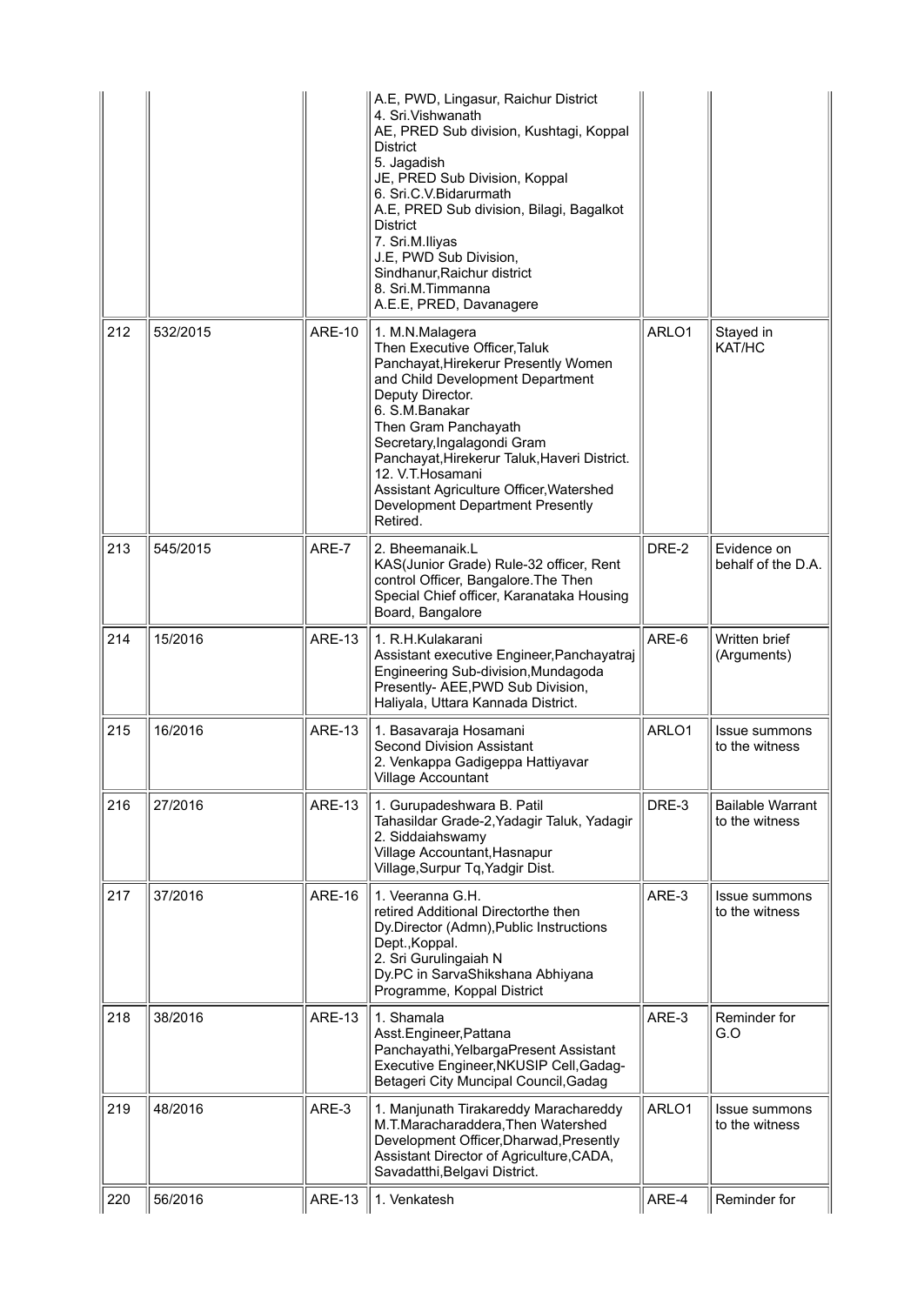|     |          |               | Chief Officer, Town Muncipal Council,<br>Manvi, Manvi Taluk, Raichur Dist.<br>2. Amaresh<br>Junior Engineer, Town Muncipal<br>Council, Manvi, Manvi Taluk, Raichur Dist.                                                                                                     |               | G.O                                       |
|-----|----------|---------------|------------------------------------------------------------------------------------------------------------------------------------------------------------------------------------------------------------------------------------------------------------------------------|---------------|-------------------------------------------|
| 221 | 65/2016  | <b>ARE-13</b> | 1. M.B. RAVI<br>Second Division Assistant, Health and<br>Family Welfare Directorate, BENGALURU.                                                                                                                                                                              | DRE-2         | Reminder for<br>G.O                       |
| 222 | 67/2016  | <b>ARE-13</b> | 1. N.Lakshman<br>Assistant Regional Transport Officer,<br>(Retd) Regional Transport Office,<br>Bangalore West)<br>2. Ningappa<br>Assistant Regional Transport Officer,<br>(Retd) Regional Transport Office,<br>Bangalore West)                                               | DRE-1         | Stayed in<br>KAT/HC                       |
| 223 | 68/2016  | <b>ARE-11</b> | 1. Dr. VISHWANATH,<br>Medical Officer, (Urologist) Government<br>Hospital, Jayanagara, BENGALURU.                                                                                                                                                                            | DRE-2         | Non-Bailable<br>Warrant to the<br>witness |
| 224 | 69/2016  | <b>ARE-13</b> | 1. Basavaraj Mallappa Melavenki<br>Tahasildar, Taluk Office Mundgod, Mundgod<br>Taluk, Uttara Kannada District.<br>2. Manjunath Subashchandra Hiralli<br>SDA, Taluk Office Mundgod, Mundgod<br>Taluk, Uttara Kannada District.                                               | ARE-6         | Issue summons<br>to the witness           |
| 225 | 71/2016  | <b>ARE-14</b> | 1. Ganesh Anantha Naik<br>Assistant Director, Akshara Dasooha<br>Yojane, Taluk Panchayath Kumat, Uttara<br>Kannada District.                                                                                                                                                 | ARE-6         | Evidence on<br>behalf of the D.A.         |
| 226 | 89/2016  | <b>ARE-13</b> | 1. MAHIBOOB PATEL,<br>Secretary Grade-2 andIncharge P.D.O. of<br>Harawala Grama Panchayath,<br>Harawala, Jevargi TalukGULBARGA<br>District.                                                                                                                                  | DRE-3         | <b>Issue summons</b><br>to the witness    |
| 227 | 95/2016  | <b>ARE-13</b> | 1. Sri. Mahendrkumar<br>Commissioner, CMC, Sirsi.<br>2. Sri. R.M. Ramachandra Vernekar,<br>Food Inspector, CMC, Sirsi.                                                                                                                                                       | ARE-6         | Notice to D.G.O                           |
| 228 | 98/2016  | <b>ARE-13</b> | 1. Sri.A.T.Jayakumar<br>Executive Officer, Taluk Panchayat, Haveri<br>3. Sri.C.Chamaraj<br>Junior Engineer, Panchayat Raj<br>Subdivision, Haveri<br>4. Smt.S.M.Smitha,<br>Panchayath Development Officer, Gram<br>Panchayath Koluru, Presently<br>Kurabagonda, Haveri taluk. | ARLO1         | Cross<br>examination of<br>the witnesses  |
| 229 | 108/2016 | <b>ARE-13</b> |                                                                                                                                                                                                                                                                              | DRE-2         | Stayed in<br>KAT/HC                       |
| 230 | 123/2016 | <b>ARE-13</b> | 1. Sridhara Angadi<br>the then Chief Officer, Pattana<br>Panchayathi, Yelbarga - 583 236, Koppal<br>District.<br>2. Sri. Junjerao<br>the then Junior Engineer, Pattana<br>Panchayathi, Yelburga<br>15. H.M.Ranganath<br>Asst. Engineer, Pattan<br>Panchayath, Yelaburga      | ARE-3         | Issue summons<br>to the witness           |
| 231 | 125/2016 | ARE-9         | 1. Sathish<br>Assistant EngineerBBMPBangalore<br>2. Santhosh Kumar                                                                                                                                                                                                           | <b>ARE-10</b> | Second oral<br>statement<br>(S.O.S.)      |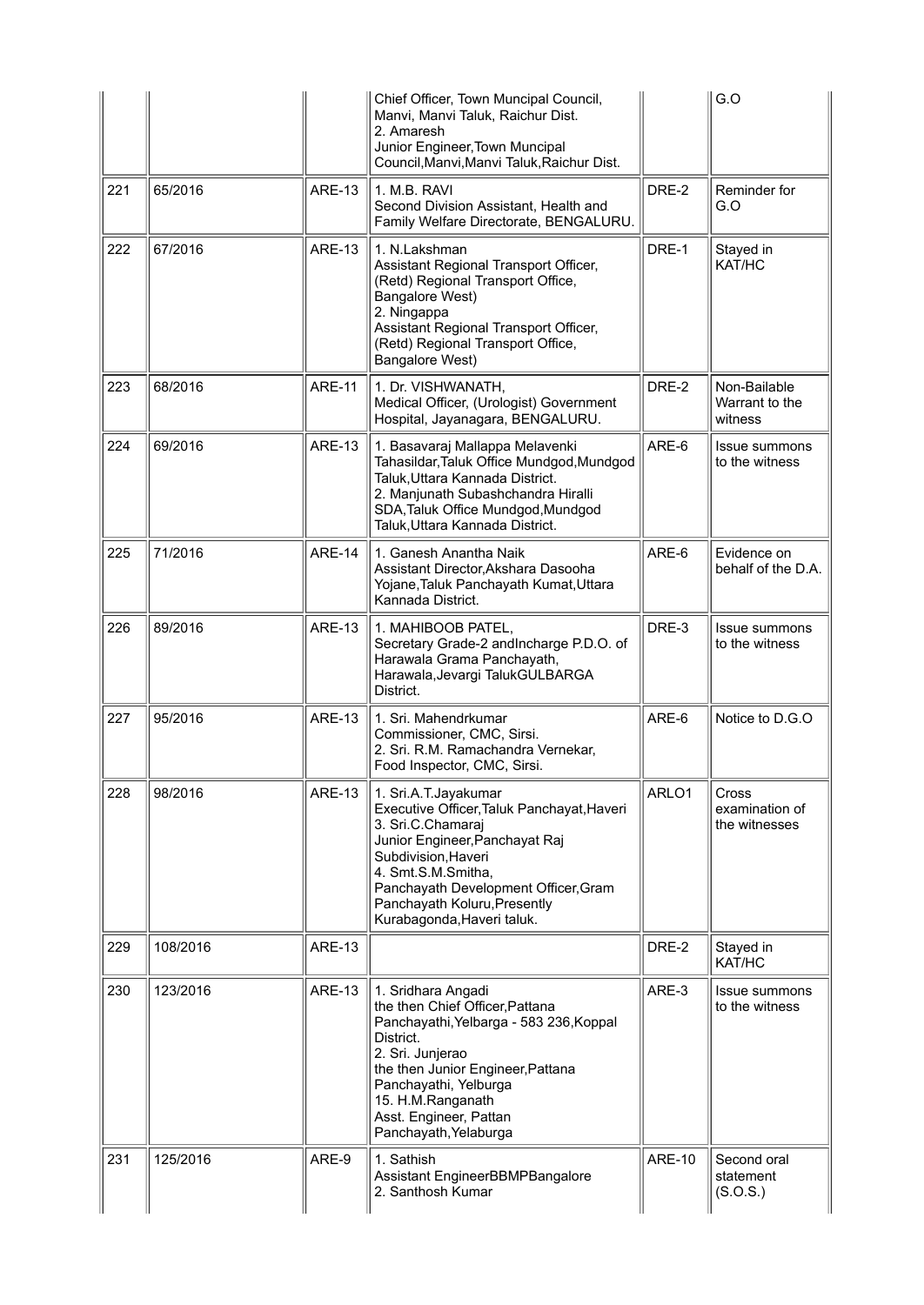|     |          |               | Assistant EngineerB.B.M.P., Bangalore<br>3. Rajesh<br>Executive EngineerBBMPBangalore<br>4. Panchaksharaiah<br><b>Assistant Executive</b><br>EngineerBBMPBangalore<br>5. Rukanna<br><b>Assistant Executive</b><br>EngineerBBMPBangalore<br>6. Gangadhar<br><b>Assistant Executive</b><br>EngineerBBMPBangalore<br>7. Sandeep<br>Assistant EngineerBBMPBangalore                                                                                                                                                                                                                                                                               |       |                                                 |
|-----|----------|---------------|-----------------------------------------------------------------------------------------------------------------------------------------------------------------------------------------------------------------------------------------------------------------------------------------------------------------------------------------------------------------------------------------------------------------------------------------------------------------------------------------------------------------------------------------------------------------------------------------------------------------------------------------------|-------|-------------------------------------------------|
| 232 | 126/2016 | <b>ARE-14</b> | 1. P.S. Raghavendra<br>Panchyath Development Officer,<br>Muttanallur Grama Panchyath, Anekal<br><b>Taluk</b><br>2. Sunil Kumar<br>Secretary, Muttanallur Grama Panchyath,<br>Anekal Taluk<br>3. Kumar Swamy<br>Secretary, Muttanallur Grama Panchyath,<br><b>Anekal Taluk</b>                                                                                                                                                                                                                                                                                                                                                                 | DRE-2 | Await orders                                    |
| 233 | 134/2016 | ARE-9         | 1. Sri B.P.Lingaraju<br>Executive Engineer, KRIDL<br>Division, Raichur.<br>2. Sri K.V.Mallesh<br>Executive Engineer, KRIDL, Head<br>Office, Bangalore.<br>3. Sri Basavaraj<br>Assistant Engineer, KRIDL, Sindhanur Sub<br>Division, Raichur District.<br>4. Sri G.Somashekhar<br>Assistant Engineer, KRIDL, Sindhanur Sub<br>Division, Raichur District.<br>5. Sri Abdul Rasheed<br>Assistant Executive Engineer,<br>KRIDL, Sindhanur Sub Division, Raichur<br>District.<br>6. Sri Appaji<br>the then Executive Engineer (Retd),<br>KRIDL, Raichur.<br>7. Sri M.N.Shekharappa<br>the then Superintendent Engineer<br>(Retd.), KRIDL, Raichur. | ARE-4 | <b>Cross</b><br>examination of<br>the witnesses |
| 234 | 143/2016 | ARE-9         | 8. SRI K.V. RAVI<br><b>EXECUTIVE ENGINEER, BBMP,</b><br>CHIKKPET DIVISION, BANGALORE.                                                                                                                                                                                                                                                                                                                                                                                                                                                                                                                                                         | DRE-1 | Cross<br>examination of<br>the witnesses        |
| 235 | 149/2016 | <b>ARE-13</b> |                                                                                                                                                                                                                                                                                                                                                                                                                                                                                                                                                                                                                                               | ARE-6 | Written brief<br>(Arguments)                    |
| 236 | 151/2016 | <b>ARE-13</b> | 1. M. Doddaiah<br>Work Inspector, Malleswaram Sub-<br>Dvn., BBMP, Bangalore                                                                                                                                                                                                                                                                                                                                                                                                                                                                                                                                                                   | DRE-1 | Issue summons<br>to the witness                 |
| 237 | 153/2016 | <b>ARE-13</b> | 1. R. Gopalakrishna<br>D Group Employee, Bangalore Rural Zilla<br>Panchayat, Bangalore                                                                                                                                                                                                                                                                                                                                                                                                                                                                                                                                                        | DRE-2 | <b>Issue summons</b><br>to the witness          |
| 238 | 158/2016 | <b>ARE-13</b> | 2. C.G.Methri<br>Then Watershed Development<br>Officer, Dharwad, Presently Assistant<br>Director of Agriculture, CADA, Naragund<br>taluk, Gadag District.<br>3. Vandhana Poojari<br>Then Watershed Development Officer,                                                                                                                                                                                                                                                                                                                                                                                                                       | ARLO1 | Stayed in<br>KAT/HC                             |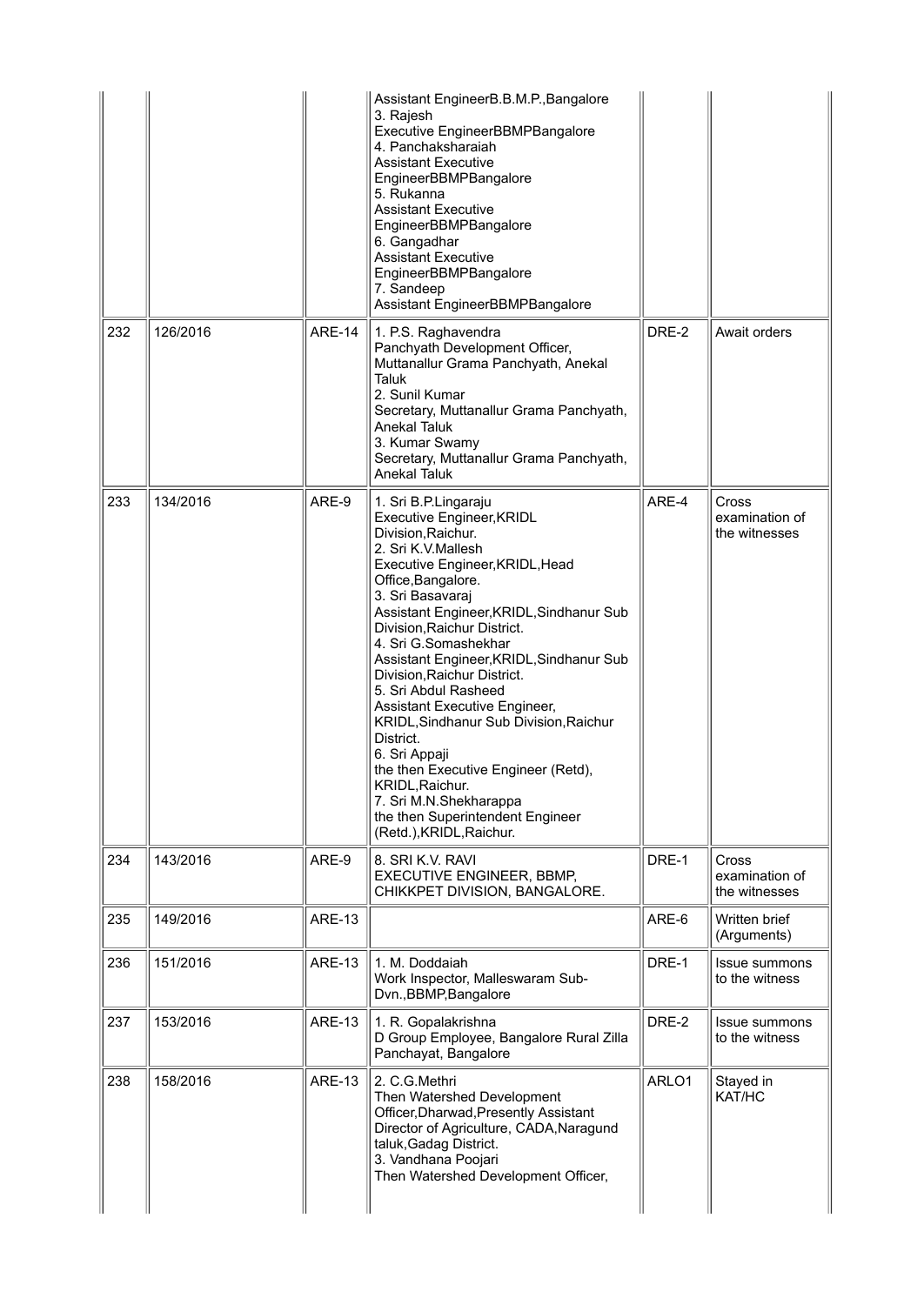|     |          |               | Presently Agriculture Officer, Raitha<br>Samparka Kendra, Dharwad taluk.                                                                                                                                                                                                                                                                                                                                                                                                                                                                                                                                                                                                                    |       |                                              |
|-----|----------|---------------|---------------------------------------------------------------------------------------------------------------------------------------------------------------------------------------------------------------------------------------------------------------------------------------------------------------------------------------------------------------------------------------------------------------------------------------------------------------------------------------------------------------------------------------------------------------------------------------------------------------------------------------------------------------------------------------------|-------|----------------------------------------------|
| 239 | 159/2016 | ARE-3         | 1. J.R.Bhaskar<br>Asst. Executive Engineer, Kengeri Sub-<br>Division, B.B.M.P., Bangalore.<br>4. B.P.Paramesh<br>Asst.Engineer, Kengeri Sub-<br>Division, B.B.M.P., Bangalore.                                                                                                                                                                                                                                                                                                                                                                                                                                                                                                              | DRE-1 | To hear on I.A.<br>(Interim<br>Application)  |
| 240 | 160/2016 | <b>ARE-13</b> | 4. Sri. Uday M. Nayak<br>The then Executive Officer, Taluk<br>Panchayath Bhatkal Uttara Kananda<br>District presently Executive Officer in Taluk<br>Panchyath Kumta<br>6. Sri. H. Ratnakar<br>The then Deputy Director Department of<br>Food and Civil Supplies, Uttara Kannada<br>District.                                                                                                                                                                                                                                                                                                                                                                                                | ARE-6 | Cross<br>examination of<br>the witnesses     |
| 241 | 164/2016 | <b>ARE-12</b> | 1. M.B.Shashidhar<br>Then Assistant Executive Engineer, Minor<br>Irrigation Sub Division, Ranebennur<br><b>Presently Retired</b><br>2. M.M.Bijapur<br>Assistant Engineer.                                                                                                                                                                                                                                                                                                                                                                                                                                                                                                                   | ARLO1 | Stayed in<br>KAT/HC                          |
| 242 | 168/2016 | <b>ARE-13</b> |                                                                                                                                                                                                                                                                                                                                                                                                                                                                                                                                                                                                                                                                                             | ARE-3 | Posted for Report                            |
| 243 | 173/2016 | ARE-8         | 3. P.S. Halbavi<br>Range Forest Officer, Tinaigat range,<br>Tinaigat, Joida Taluk, Uttara Kannada<br><b>District</b>                                                                                                                                                                                                                                                                                                                                                                                                                                                                                                                                                                        | ARE-6 | Posted for Report                            |
| 244 | 179/2016 | ARE-9         | 1. B.M. Janardhan<br>Sub Registrar, Tavarekere.                                                                                                                                                                                                                                                                                                                                                                                                                                                                                                                                                                                                                                             | DRE-2 | Proceedings<br>Quashed by<br>Courts/Tribunal |
| 245 | 182/2016 | ARE-8         | 4. Umesh Bagari<br>Senior Geologist<br>5. Mohammed Nasarulla<br>Deputy Director, Mines and Geology<br>Department                                                                                                                                                                                                                                                                                                                                                                                                                                                                                                                                                                            | ARLO1 | Await orders                                 |
| 246 | 186/2016 | ARE-9         | 2. Channaveera Swamy<br>The then Junior Engineer, Kolluru Grama<br>Panchayath, Shahapur Taluk, Yadagir<br>District.<br>4. Umesh Savalagi<br>Panchayath Development Officer, Kolluru<br>Grama Panchayath, Shahapur Taluk,<br>Yadagir District.                                                                                                                                                                                                                                                                                                                                                                                                                                               | DRE-3 | Cross<br>examination of<br>the witnesses     |
| 247 | 187/2016 | <b>ARE-13</b> | 4. Sri Manohar Mandoli<br>The then. Executive Engineer, At present<br>Executive Engineer Panchayath raj<br>Engineering Division, Bagalkot<br>5. Shivashankar Goragunte<br>The then Executive Engineer, At present<br>Superintending Engineer, PWD circle,<br>Gulbarga<br>1. Sri Shivakumar Puranik<br>The then Junior Engineerpresently<br>working at PWD, Sub-Division, Santhapur.<br>2. Syed Qutbuddin Quadri<br>The then Assistant Engineer, Presently<br>working at PWD Sub-Division, BhalkiBidar<br>District.<br>3. Sri Ammanna Shankar<br>The then Asst. Executive Engineer, (At<br>present Executive Engineer) KBJNL sub<br>DivisionNo.12, Batrambra, Bhalki<br>TalukBidar District. | DRE-3 | Written brief<br>(Arguments)                 |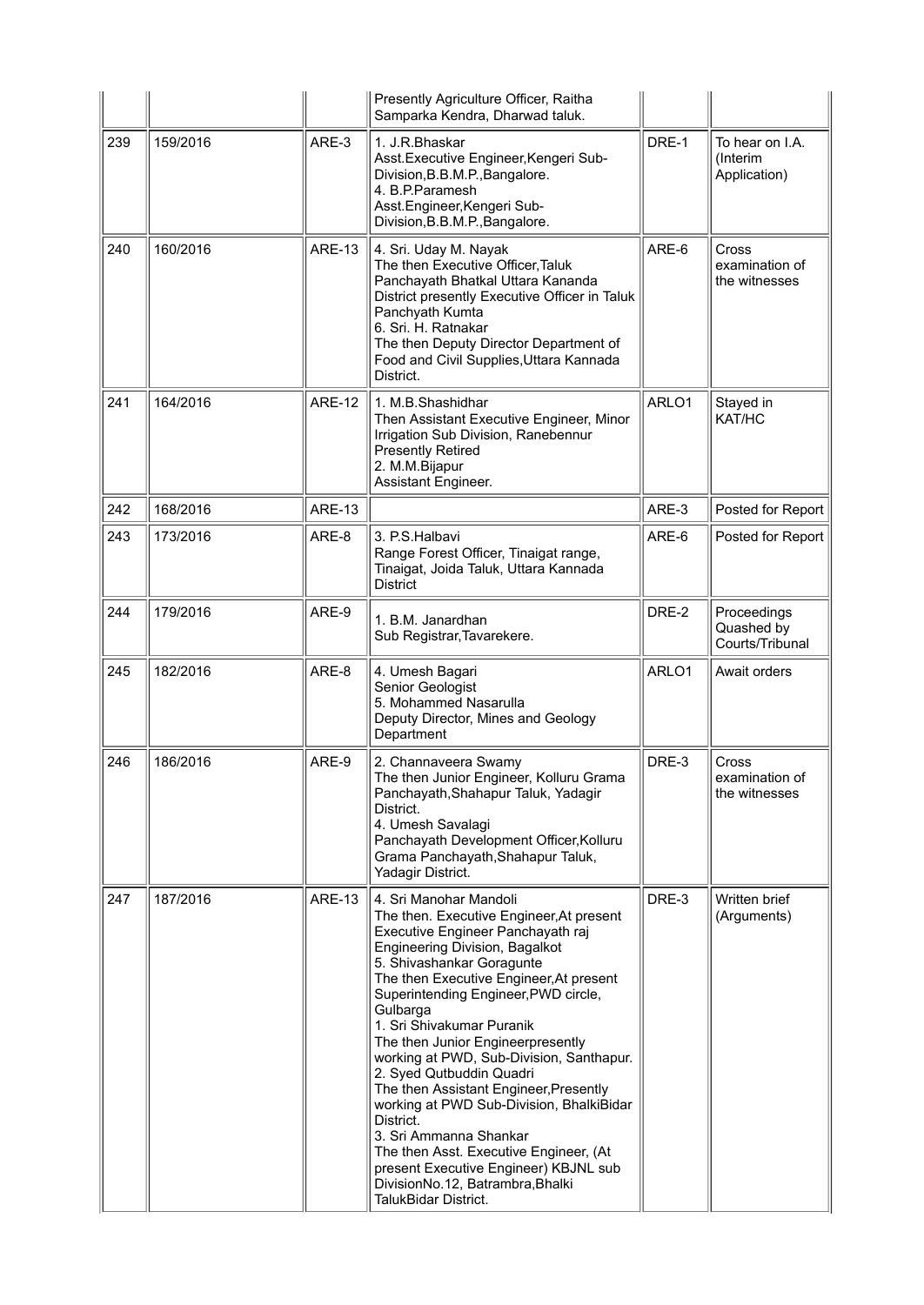| 248 | 198/2016 | ARE-9         | 1. Channaveera Swamy<br>Junior Engineer, Panchayath Raj<br>Engineering Sub-Division, Shahapur<br>Taluk, Yadgir district.                                                                                                                                                                                                                                                                                                                                                                                                                                                                                                                                                                                                                                                                                                                               | DRE-3 | Cross<br>examination of<br>the witnesses |
|-----|----------|---------------|--------------------------------------------------------------------------------------------------------------------------------------------------------------------------------------------------------------------------------------------------------------------------------------------------------------------------------------------------------------------------------------------------------------------------------------------------------------------------------------------------------------------------------------------------------------------------------------------------------------------------------------------------------------------------------------------------------------------------------------------------------------------------------------------------------------------------------------------------------|-------|------------------------------------------|
| 249 | 199/2016 | <b>ARE-14</b> | 1. Jadara<br>Secretary, Akhethi Grama Panchayathi,<br>Akhethi, Joyida Taluk, Karwar, Uttara<br>Kannada District.<br>2. Lambodara Gaovakara<br>Panchayath Development Officer, Akhethi<br>Grama Panchayathi, Akhethi, Joyida<br>Taluk, Karwar, Uttara Kannada District.<br>7. C.H. Hiremath<br>the then SecretaryAkethi Gram<br>PanchayathPresently PDOUravi Gram<br>Panchayath, Joida<br>8. Sri. Mukkanna Karigara<br>Deputy Planning ManagerJala Nirmala<br>ProjectZilla Neravu Gataka, Karwar,<br>Presently, Deputy Secretary, Zilla<br>Panchayath at Karwar<br>9. Sri. S.K.Naik<br>Deputy Planning ManagerJala Nirmala<br>ProjectZilla Neravu Gataka,<br>KarwarPresently AEE, PRE Division,<br>Karwar<br>10. Sri. B.Shankarappa<br>Assistant DirectorJala Nirmala YojaneZilla<br>Neravu Gataka KarwarPresently AEE,<br>SC/ST Corporation, Bangalore | ARE-6 | Cross<br>examination of<br>the witnesses |
| 250 | 215/2016 | <b>ARE-13</b> | 5. Sri. G.M. Bhorakar<br>The then ThasildarTaluk Office Bhatkal<br>Uttara Kannada District.                                                                                                                                                                                                                                                                                                                                                                                                                                                                                                                                                                                                                                                                                                                                                            | ARE-6 | Posted for Report                        |
| 251 | 217/2016 | <b>ARE-13</b> | 6. K.Y Bidari<br>then FDA, Court case worker now special<br>tahasildar, D.C office, Bagalakote,<br>Rehabilitation officials office, Navanagara<br>bagalakote                                                                                                                                                                                                                                                                                                                                                                                                                                                                                                                                                                                                                                                                                           | ARE-5 | Reminder for<br>G.O                      |
| 252 | 218/2016 | <b>ARE-13</b> | 1. Chandrappa B.S.<br>A.E.E. Sub-Dvn-1, Karnataka Slum<br>Development Board, Bangalore -20<br>2. Maligaiah<br>Asst. Engineer Sub Dvn-1, Karnataka Slum<br>Development Board, Bangalore.<br>3. B.S. Yathish<br>the then FDANow Account Supdt Office of<br>Executive Engineer Karnataka Slum<br>Development Board, bangalore<br>4. N.P. Balaraju<br>Executive Engineer Karnataka Slum<br>Development Board, Bangalore<br>5. R.S. Haravalkar<br>Accounts Supdt, (retired) Karnataka Slum<br>Development Board, Bangalore                                                                                                                                                                                                                                                                                                                                  | DRE-1 | Stayed in<br>KAT/HC                      |
| 253 | 233/2016 | <b>ARE-13</b> | 1. M. Iliyas<br>The Then Junior Engineer, Panchyat Raj<br>Engineering Sub-Division, Kushtagi<br>TalukKoppal Dist.                                                                                                                                                                                                                                                                                                                                                                                                                                                                                                                                                                                                                                                                                                                                      | ARE-3 | Stayed in<br>KAT/HC                      |
| 254 | 234/2016 | <b>ARE-13</b> | 1. Nagarathnamma D<br>B.E.O., South Zone-II, Bangalore.<br>2. S.Sorajamma<br>Head Mistress, Govt. Higher Primary<br>School, Arundhathi Nagar, Chandra<br>Layout, Bangalore-72.                                                                                                                                                                                                                                                                                                                                                                                                                                                                                                                                                                                                                                                                         | DRE-1 | Stayed in<br>KAT/HC                      |
| 255 | 237/2016 | <b>ARE-13</b> | 1. VANARAJ P.                                                                                                                                                                                                                                                                                                                                                                                                                                                                                                                                                                                                                                                                                                                                                                                                                                          | DRE-2 | <b>Bailable Warrant</b>                  |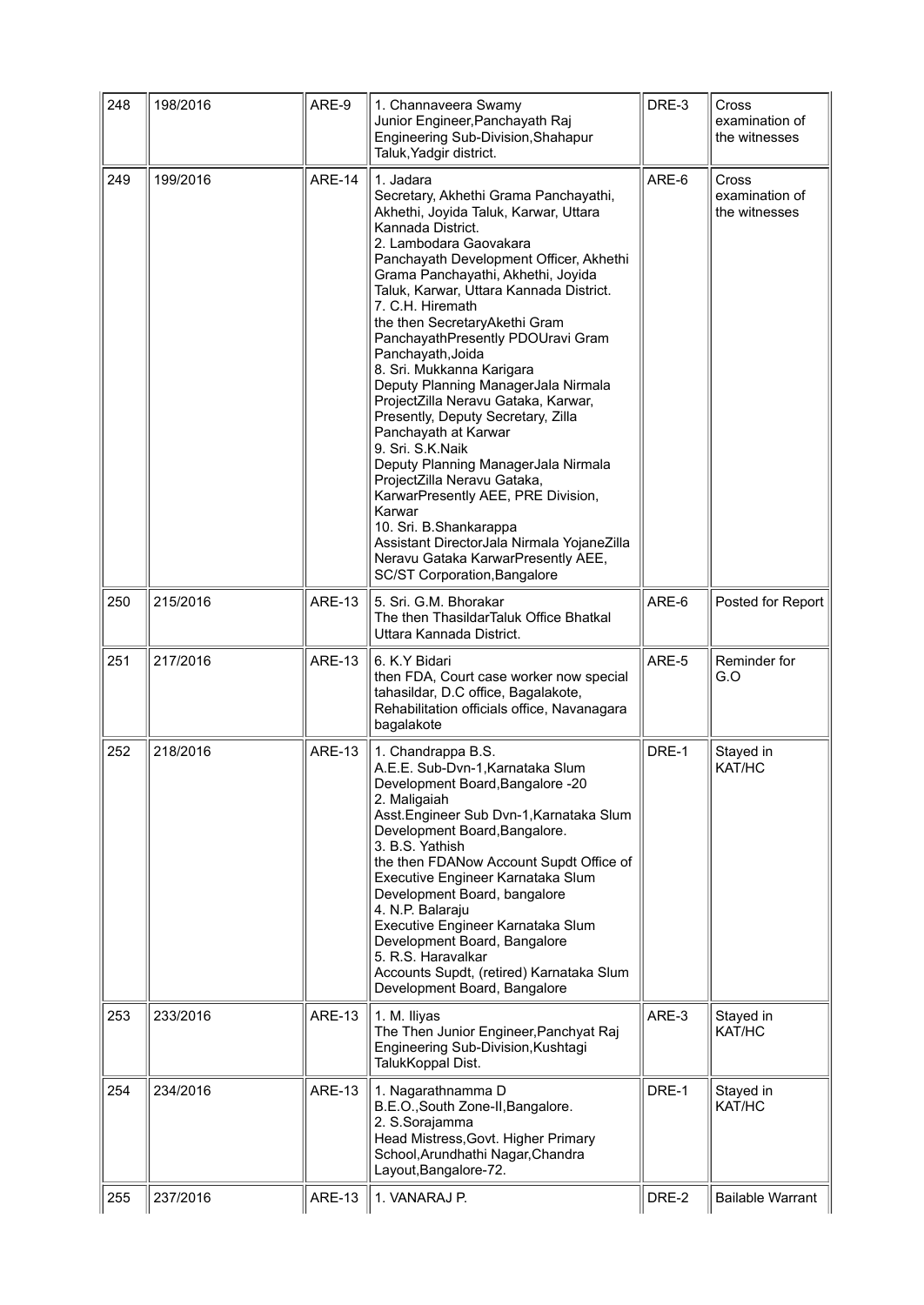|     |          |               | Assistant Engineer, Bruhath Bengaluru<br>Mahanagara Palike, Bommanahalli Sub-<br>Division, Bengaluru.                                                                                                                                                                                                                                                                                                                                                                                                                   |               | to the witness                         |
|-----|----------|---------------|-------------------------------------------------------------------------------------------------------------------------------------------------------------------------------------------------------------------------------------------------------------------------------------------------------------------------------------------------------------------------------------------------------------------------------------------------------------------------------------------------------------------------|---------------|----------------------------------------|
| 256 | 238/2016 | <b>ARE-13</b> | 1. Sri. M.S. Umesh<br>the then Assistant Director, Karnataka<br>Land Army Development<br>Corportation, Presently working as EE-3,<br>KRIDL, BBMP, South Division, Bangalore.                                                                                                                                                                                                                                                                                                                                            | <b>ARE-10</b> | <b>Issue summons</b><br>to the witness |
| 257 | 247/2016 | <b>ARE-13</b> | 1. S.P. Ranganath<br>Executive Enginner, K.R Puram Sub-<br>Divsion, BBMP, Bengaluru.<br>2. Lingappa<br>Assistant Executive Engineer, K.R. Puram<br>Sub-division, BBMP, Bengaluru<br>3. Dinesh J.<br>Junior Enginner, K.R Puram Sub-Divsion,<br>BBMP, Bengaluru.                                                                                                                                                                                                                                                         | DRE-2         | Stayed in<br>KAT/HC                    |
| 258 | 250/2016 | <b>ARE-14</b> | 1. Baburao Patil<br>Range Forest Officer, Social Forest<br>Department, Jevargi Taluk, Gulbarga<br>District.<br>2. Sri. Manu Pawar<br>Forest Guard, Social Forest, Jewargi<br>Taluk, Gulbarga District                                                                                                                                                                                                                                                                                                                   | DRE-3         | Evidence on<br>behalf of the D.A.      |
| 259 | 252/2016 | <b>ARE-16</b> | 1. Ramu.D<br>Asst.Engineer, Panchayath Raj<br>Engineering Sub-Division, Shahapura<br>Taluk, Yadgir District.                                                                                                                                                                                                                                                                                                                                                                                                            | DRE-3         | Posted for Report                      |
| 260 | 256/2016 | <b>ARE-13</b> | 1. Shri. Jayappa<br>the then Executive Officer, Taluk<br>Panchayath, Yalaburga, Koppal District<br>2. Shri. Veeresha<br>the then Manager, Taluk<br>Panchayath, Yalaburga, Koppal District                                                                                                                                                                                                                                                                                                                               | ARE-3         | Written brief<br>(Arguments)           |
| 261 | 257/2016 | ARE-8         | 1. Manohar Ra. Vaddar<br>the then Executive Engineer, Rural<br>Drinking Water and Sanitary Division,<br>Koppal                                                                                                                                                                                                                                                                                                                                                                                                          | ARE-3         | Posted for Report                      |
| 262 | 259/2016 | ARE-16        | 1. Shakir Razaka<br>Junior Engineer, Zilla Panchayath<br>Engineering Division, Bidar, District: Bidar<br>2. Sriranga Rajpure,<br>AEE, now working in BBMP, Banglore.                                                                                                                                                                                                                                                                                                                                                    | DRE-3         | Await orders                           |
| 263 | 262/2016 | <b>ARE-13</b> | 1. Bellari<br>Clerk, District Health Office,<br>Bagalkot, Bagalkot District.<br>2. Dr.Pattanashetty.D.B<br>Administrative Medical OfficerPrimary<br>Health Center, Togunashi, Badami<br>Taluk, Bagalkot District.<br>3. Dr. Kavitha Pakeerappa Shivanaikara,<br>Taluk Health Officer, Health and Family<br>Welfare Department, Badami, Badami<br>Taluk, Bagalkot District.<br>4. Dr.Rajakumara.S.Yaragal,<br>District Health and Family Welfare Officer,<br>Health and Family Welfare<br>Department, Bagalkot District. | ARLO-2        | Stayed in<br>KAT/HC                    |
| 264 | 267/2016 | <b>ARE-14</b> | 1. K.M.Gamanagatti<br>Then Gadag sub division Assistant<br><b>Conservator of Forest</b><br>2. S.B. Biraadaar<br>Then District Watershed Development<br>Officer, Dharwad                                                                                                                                                                                                                                                                                                                                                 | ARLO1         | Evidence on<br>behalf of the D.A.      |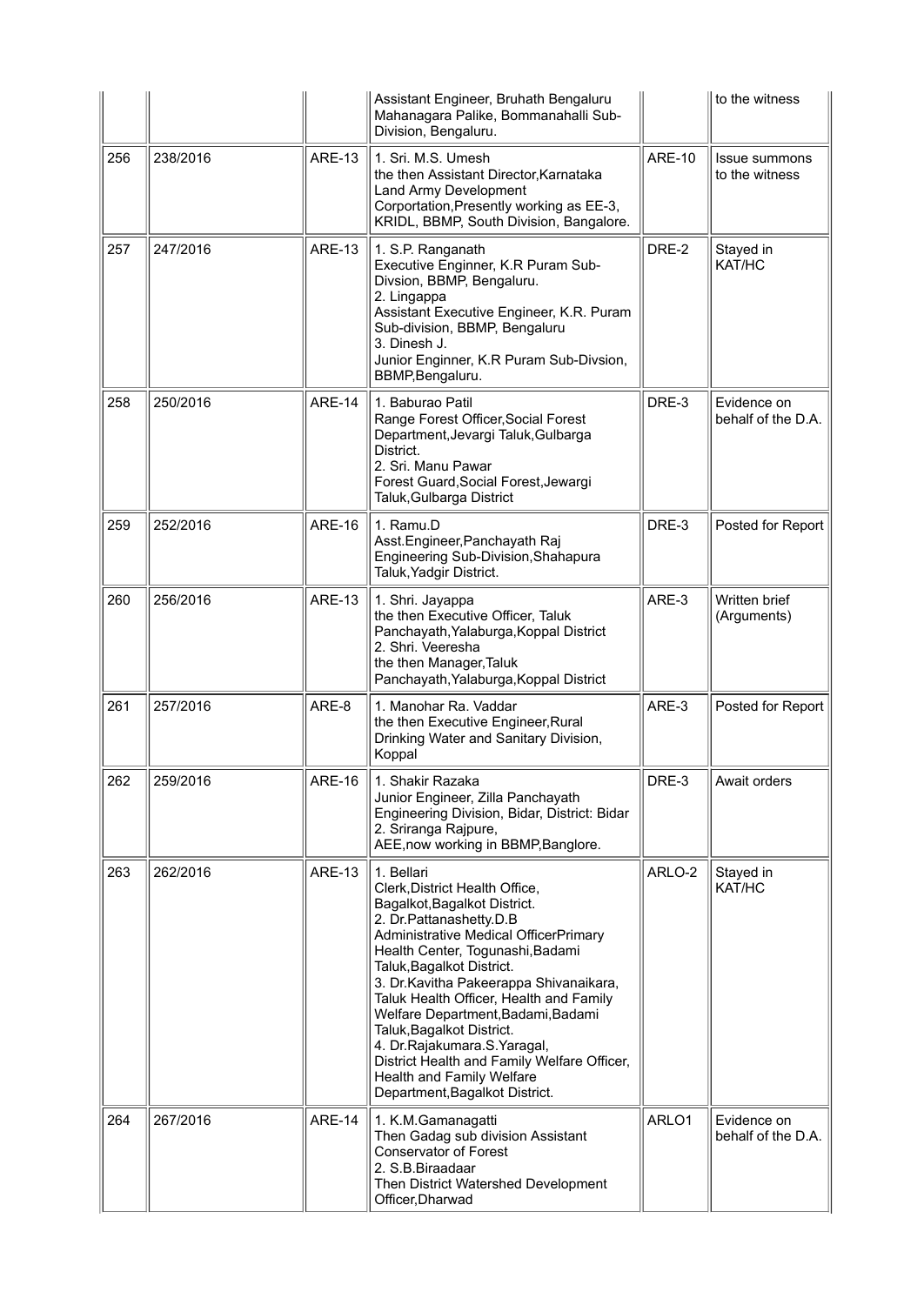| 265 | 269/2016 | <b>ARE-13</b> | 2. Sri. Ravi M. Patagar, PDO,<br>Gram Panchayat, Yellapur.<br>5. Sri. Abdul Ajeej<br>Engineer, Taluk Panchayat, Yellapur.                                                                                                                                                                                                                           | ARE-6 | Posted for Report                         |
|-----|----------|---------------|-----------------------------------------------------------------------------------------------------------------------------------------------------------------------------------------------------------------------------------------------------------------------------------------------------------------------------------------------------|-------|-------------------------------------------|
| 266 | 274/2016 | <b>ARE-13</b> | 1. J. Narayana<br>Assistant Executive Engineer, Marathalli<br>Sub-division, BBMP, Bengaluru<br>2. P.A. Raghavendra<br>Junior Engineer, Marathalli Sub-division,<br><b>BBMP, Bengaluru</b><br>3. K.L. Dasappa<br>Work Inspector, Marathalli Sub-division,<br><b>BBMP, Bengaluru</b>                                                                  | DRE-2 | Issue summons<br>to the witness           |
| 267 | 275/2016 | ARE-3         | 1. RAVIKUMAR,<br>Excise Inspector, Gokula Division,<br>Bengaluru                                                                                                                                                                                                                                                                                    | DRE-2 | <b>Issue summons</b><br>to the witness    |
| 268 | 277/2016 | <b>ARE-12</b> | 1. Billu Tarasingh Lamani<br>Secretary, Aliyabad Gram Panchayat,<br>Bijapura Tq & Dist.                                                                                                                                                                                                                                                             | PP    | Non-Bailable<br>Warrant to the<br>witness |
| 269 | 281/2016 | <b>ARE-13</b> | 2. Ananthkumar More<br>The then Junior Engineer, Taluk<br>Panchayath, Balki, Now as Zilla<br>Panchayath Sub Division., Balki, Bidar.                                                                                                                                                                                                                | DRE-3 | Issue summons<br>to the witness           |
| 270 | 283/2016 | <b>ARE-13</b> | 1. Sriramulu<br>Assistant Treasury Officer, District<br>Treasury, Raichur.<br>5. Sri Umashankar<br>First Division Assistant, Sub<br>Treasury, Devadurga, Raichur District.<br>6. Sri Basavaraju<br>Second Division Assistant, District<br>Treasury, Raichur.<br>8. Sri Vinod Harikantha<br>Second Division Assistant, District<br>Treasury, Karwar. | ARE-4 | Written brief<br>(Arguments)              |
| 271 | 285/2016 | <b>ARE-13</b> | 1. Dr. C.E. RAVIPRAKASH,<br>District Malaria Officer, V.V. Puram,<br>Sajjanrao Circle, Bengaluru.<br>2. H.K.Ashwath<br>DriverOffice of the District Malaria<br>OfficerVVpuram, Sajjanrao<br>circleBenagluru                                                                                                                                         | DRE-2 | Cross<br>examination of<br>the witnesses  |
| 272 | 286/2016 | <b>ARE-14</b> | 1. Sri Veerabhushana Shetty,<br>Assistant Engineer, P.W.D. sub division,<br>Raichur.                                                                                                                                                                                                                                                                | ARE-4 | Posted for Report                         |
| 273 | 287/2016 | ARE-8         | 2. D.R.Naik<br><b>Cluster Research</b><br>PersonKyadagiSiddapura                                                                                                                                                                                                                                                                                    | ARE-6 | <b>Bailable Warrant</b><br>to the witness |
| 274 | 291/2016 | <b>ARE-10</b> | 1. Channa Basappa Mekali,<br>the then Executive Officer, Taluk<br>Panchayathi, Surapura Taluk, Yadgir<br>District.                                                                                                                                                                                                                                  | DRE-3 | Await orders                              |
| 275 | 294/2016 | <b>ARE-13</b> | 1. Basawaraj Bandivaddar<br>Assistant Engineer-2, PWD Sub-<br>Division, Yelburga                                                                                                                                                                                                                                                                    | ARE-3 | Issue summons<br>to the witness           |
| 276 | 296/2016 | ARE-8         | 1. Lashkari Nayak<br>Then Executive Engineer, Panchayath Raj<br>Engineering Division Koppal District.<br>2. M.N. Patil<br><b>Then Assistant Executive</b><br>Engineer, Panchayath Raj Engineering<br>Sub-Dvn., Gangavathi, Koppal District.                                                                                                         | ARE-3 | Posted for Report                         |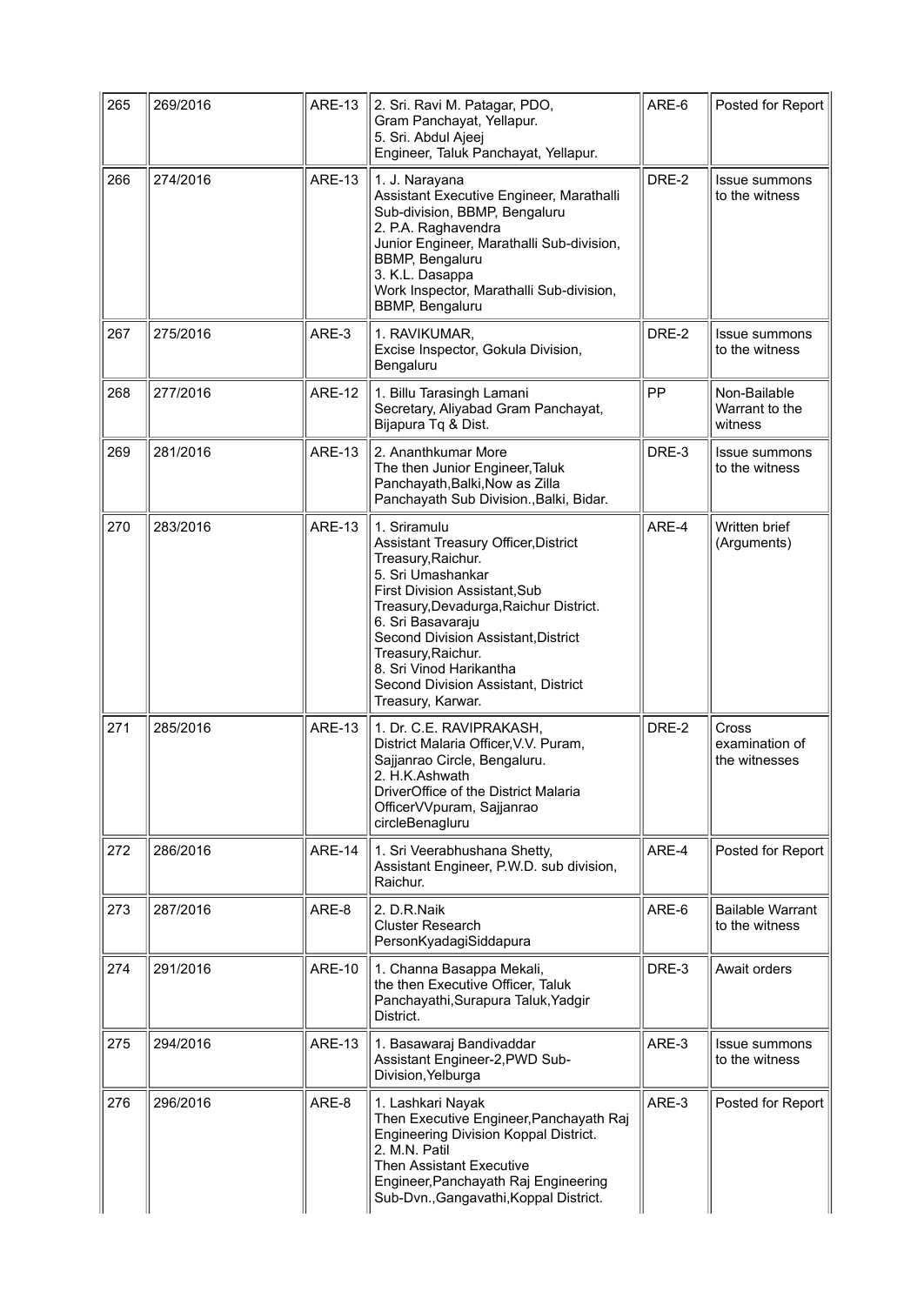|     |          |               | 3. Hulagappa<br>Section Officer, Panchayath Raj<br>Engineering Sub-Dvn., Gangavathi,<br>Koppal District.<br>4. Vijay Kumar<br>Assistant Engineer, Panchayath Raj<br>Engineering Sub-Dvn., Gangavathi, Koppal<br><b>District</b><br>5. V.M. Nagaraj<br>Junior Engineer, Panchayath Raj<br>Engineering Sub-Dvn., Gangavathi, Koppal<br>District.<br>6. Muralidhar<br>Then Executive Engineer Panchayath Raj<br>Engineering DivisionKoppal District.<br>7. Raghavendra<br>Then Junior Engineer, Panchayath Raj<br>Engineering Sub-<br>Division, Gangavathi, Koppal                                                                                                                                             |        |                                              |
|-----|----------|---------------|-------------------------------------------------------------------------------------------------------------------------------------------------------------------------------------------------------------------------------------------------------------------------------------------------------------------------------------------------------------------------------------------------------------------------------------------------------------------------------------------------------------------------------------------------------------------------------------------------------------------------------------------------------------------------------------------------------------|--------|----------------------------------------------|
| 277 | 311/2016 | ARE-9         | 1. Sri. Kaza Ayajuddin<br>Junior Engineer PWD Department Bhalki<br><b>Bidar District.</b><br>2. Sri. S.Q. Khadri<br>Assistant Engineer PWD Departement<br><b>Bhalki Bidar District</b><br>3. Sri. Ibrahim<br>Junior Engineer (Electrical) PWD<br>Departement Bhalki Bidar District.<br>4. Sri. Ammanna Shankar<br>Assistant Executive Engineer PWD<br>Department Bhalki Bidar District.<br>5. Sri. Karanji Mallikarjuna<br>Assistant Executive Engineer PWD<br>Department Bhalki Bidar<br>6. Sri. Manohar Mandolli<br><b>Executive Engineer PWD Department</b><br>Bhalki Bidar District.<br>7. Sri. Shivashankarappa Guragunte<br><b>Executive Enginner PWD Department</b><br><b>Bhalki Bidar District.</b> | DRE-3  | Posted for Report                            |
| 278 | 317/2016 | <b>ARE-13</b> | 1. BASAPPA KALLAPPA SAMSHI,<br>Panchayath Development Officer, Tadasa<br>Grama Panchayath, Shiggavi<br>Taluk, HAVERI District.                                                                                                                                                                                                                                                                                                                                                                                                                                                                                                                                                                              | ARLO1  | Evidence on<br>behalf of the D.A.            |
| 279 | 332/2016 | ARE-8         | 2. Shri, Bilal Pasha<br>storekeeper, TMC, Sedam taluk, Gulbarga<br>District. Presently working as FDC, TMC,<br>Sandur, Ballary District.                                                                                                                                                                                                                                                                                                                                                                                                                                                                                                                                                                    | DRE-3  | Posted for Report                            |
| 280 | 334/2016 | ARE-9         | 1. Smt. PRATHIBHA R BEEDIKAR,<br>Additional Sub-Registrar,, Hubli (North),<br><b>DHARWAD</b>                                                                                                                                                                                                                                                                                                                                                                                                                                                                                                                                                                                                                | ARLO1  | Proceedings<br>Quashed by<br>Courts/Tribunal |
| 281 | 335/2016 | ARE-8         | 1. SRI. G.S.PATTEKAR<br>PANCHAYATH DEVELOPMENT<br>OFOFFICERIDAGUNDI GRAM<br>PANCHAYATH, YELLAPURA                                                                                                                                                                                                                                                                                                                                                                                                                                                                                                                                                                                                           | ARE-6  | Stayed in<br>KAT/HC                          |
| 282 | 337/2016 | <b>ARE-16</b> | 3. B.S.C. Somashekar<br>Deputy Chief Engineer, (Additional Chief<br>Engineer (Incharge)), BWSSB, Bengaluru                                                                                                                                                                                                                                                                                                                                                                                                                                                                                                                                                                                                  | DRE-2  | Verification of<br>Records                   |
| 283 | 341/2016 | ARE-8         | 2. SRI. M. BALASUBRAMANYAM<br>RANGE FOREST OFFICERIDAGUNDI<br>ZONE, YELLAPURA, UTTAR KANNADA<br>DISTRICT.                                                                                                                                                                                                                                                                                                                                                                                                                                                                                                                                                                                                   | ARE-6  | Await orders                                 |
| 284 | 342/2016 | <b>ARE-13</b> | 2. L.Gopal Naik,<br>Assistant Engineer-2, PRE Sub Division,<br>Renebennur                                                                                                                                                                                                                                                                                                                                                                                                                                                                                                                                                                                                                                   | arlo-2 | Issue summons<br>to the witness              |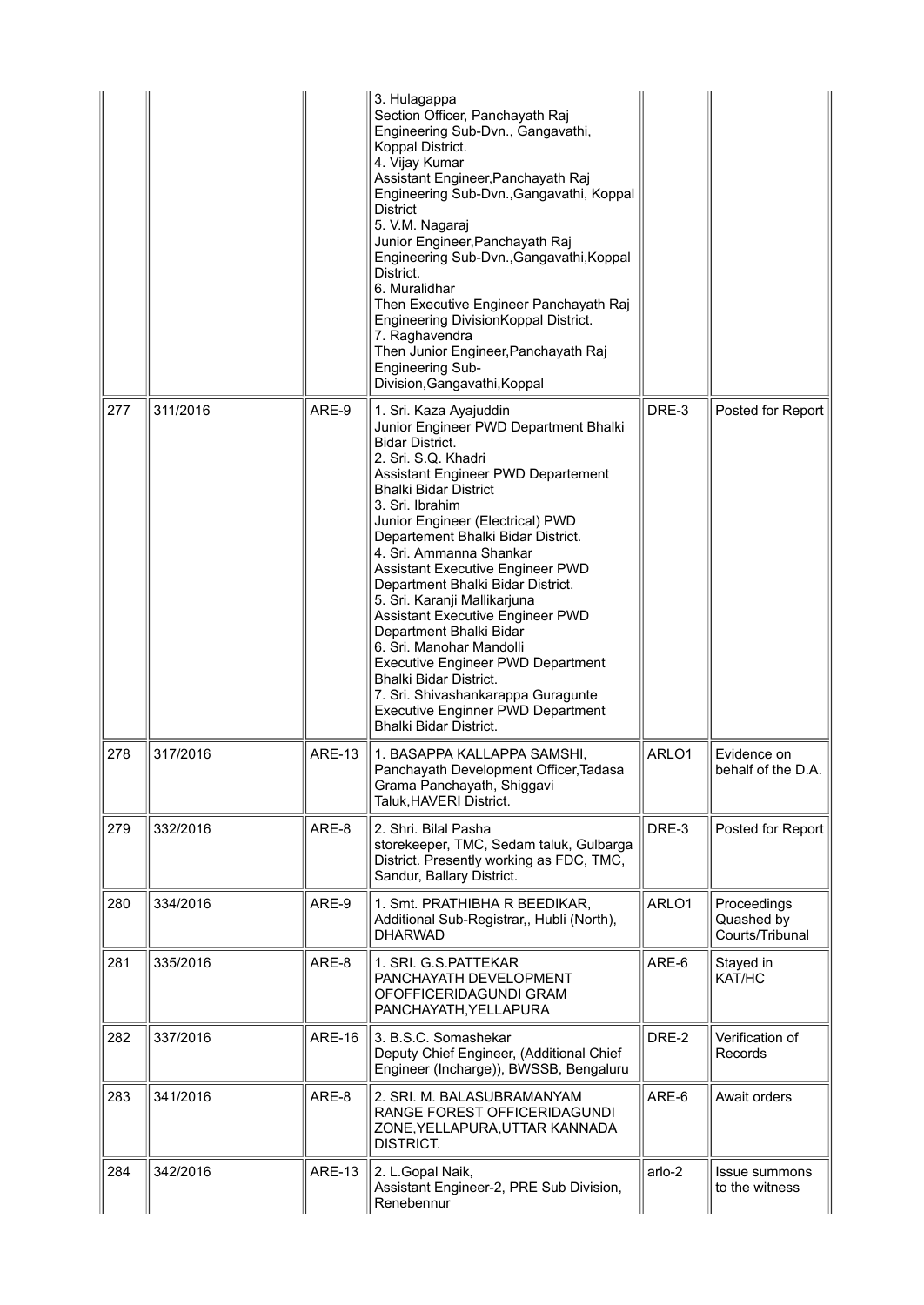|     |          |               | 3. S.Prabhakar,<br>the then Assistant Executive Engineer,<br>PRE Sub Division, Rannebennur, now<br>working as Assistant Executive Engineer,<br>Rural Drinking Water Supply and Sanitary<br>Sub Division, Haveri.<br>4. Srikanth Mysore<br>the then Executive Engineer, PRE<br>Division, Haveri.<br>5. N.B.Bhajantri,<br>the then Executive Engineer, now working<br>as Superintendenting Engineer,<br>Malaprabha Right Bank Canal Circle,<br>Dharwad<br>6. K.S. Asooti<br>the then Assistant Executive Engineer,<br>now working at Assistant Executive<br>Engineer, Rural Water Supply Sub-<br>Division, Savadatti, Belgaum Dist.<br>7. A.I. Huggi<br>the then Assistant Engineer-2now working<br>as Assistant Engineer-2 at Project<br>Implementation Division, Haveri. |        |                                              |
|-----|----------|---------------|--------------------------------------------------------------------------------------------------------------------------------------------------------------------------------------------------------------------------------------------------------------------------------------------------------------------------------------------------------------------------------------------------------------------------------------------------------------------------------------------------------------------------------------------------------------------------------------------------------------------------------------------------------------------------------------------------------------------------------------------------------------------------|--------|----------------------------------------------|
| 285 | 350/2016 | ARE-8         | 1. D.A.Kamble<br>ASSISTANT DIRECTOR, Office of the<br>Assistant Director, Department of Land and<br>Records, City Servey Division, D.C. Office<br>Compound, BELGAUM.                                                                                                                                                                                                                                                                                                                                                                                                                                                                                                                                                                                                     | PP     | Posted for Report                            |
| 286 | 358/2016 | <b>ARE-13</b> | 1. B. Veerappa<br><b>Assistant Engineer, Presently Public</b><br>Works sub division, Davangere.                                                                                                                                                                                                                                                                                                                                                                                                                                                                                                                                                                                                                                                                          | ARLO1  | Evidence on<br>behalf of the D.A.            |
| 287 | 359/2016 | <b>ARE-13</b> | 1. K.Bhimappa<br>Child Development Planning Officer,<br>Badami, Bagalkote District.                                                                                                                                                                                                                                                                                                                                                                                                                                                                                                                                                                                                                                                                                      | ARLO-2 | Reminder for<br>G.O                          |
| 288 | 368/2016 | ARE-9         | 1. Mahantesh Bilagi<br>then Spl. Land Acquisition Officer, KIDB,<br>Dharwad Now KAS (Sr. Grade) Officer<br>working at Additional Regional<br>Commissioner, O/o Deputy Commissioner,<br>Dharwad.<br>5. Nagavi<br>then Manager, KIADB, Dharwad Now<br>working at Head Quarter Assistant, O/o<br>Deputy Commissioner, Dharwad.<br>6. Srikanth Trayambaka Kulkarni<br>then Case Worker, O/o Spl. Land<br>Acuisition officer, KIADB, Dharwad.                                                                                                                                                                                                                                                                                                                                 | ARE-5  | Proceedings<br>Quashed by<br>Courts/Tribunal |
| 289 | 374/2016 | ARE-8         | 1. Nagaiah<br>Special Tahsildar, Bangalore East<br>Taluk, Bangalore.<br>2. Rajanna.M<br>Shirestedar, O/o. Tahsildar, Bangalore East<br>TalukBangalore.<br>3. Anil Kumar H.R<br>Revenue Inspector, Bidarahalli<br>circle, Bangalore East Taluk, Bangalore.                                                                                                                                                                                                                                                                                                                                                                                                                                                                                                                | DRE-2  | Issue summons<br>to the witness              |
| 290 | 383/2016 | ARE-8         | 3. Sri. H.B.Mallappa<br><b>Executive Engineer PWD Special Division</b><br>Shimoga Shimoga District<br>6. Sri. R.N.Narayanakara<br>Assistant Executive EngineerKarnataka<br>Neeravari NigamaMa.Nee. Sub Division<br>No.3Naragunda Gadaga District<br>12. Govind B Chappar<br><b>Assistant Executive MI Sub-</b><br>DivisionHanagal                                                                                                                                                                                                                                                                                                                                                                                                                                        | ARE-6  | Posted for Report                            |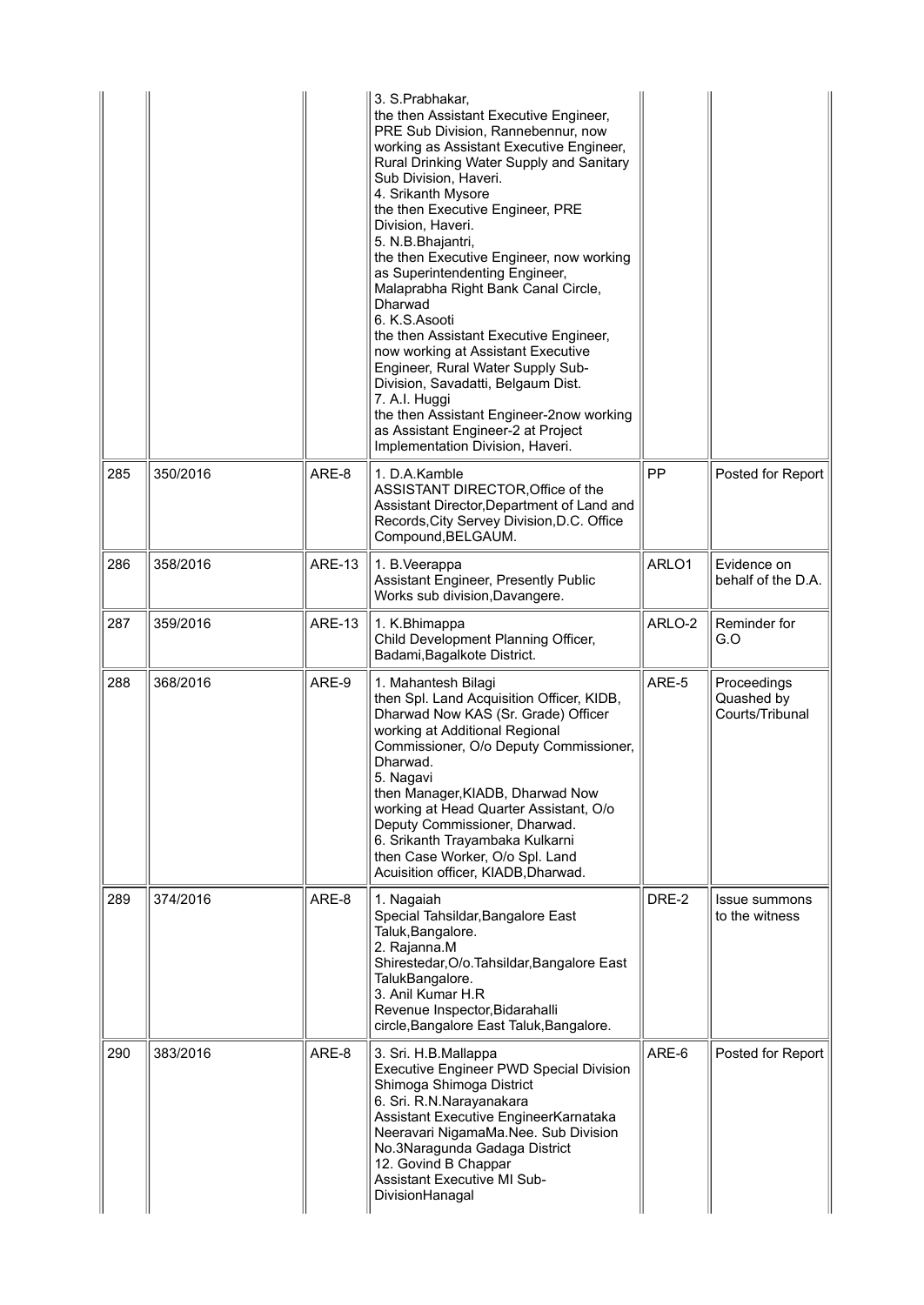|     |          |       | 13. Ramachandra N Naik<br>Junior Engineer MI Sub-<br>DivisionHanagalMundagoda.<br>2. Sri. D.R. Ramadasa<br><b>Executive EngineerPMGSY Rural</b><br>DivisionBangalore<br>4. Sri.N.P. Nayaka<br><b>Executive EngineerPWD</b><br>DepartmentGadag District                                                                                                                                                                                                                                                                                                                                                                                                                                                                                                                                                                                                                                                                                                                                                                                                                                                                                                                                                                                                                                                                                                                                                                                                                                                                                                                                                                                                                                                                                                                                                                                                                                                                                                                                                                   |       |                                                        |
|-----|----------|-------|--------------------------------------------------------------------------------------------------------------------------------------------------------------------------------------------------------------------------------------------------------------------------------------------------------------------------------------------------------------------------------------------------------------------------------------------------------------------------------------------------------------------------------------------------------------------------------------------------------------------------------------------------------------------------------------------------------------------------------------------------------------------------------------------------------------------------------------------------------------------------------------------------------------------------------------------------------------------------------------------------------------------------------------------------------------------------------------------------------------------------------------------------------------------------------------------------------------------------------------------------------------------------------------------------------------------------------------------------------------------------------------------------------------------------------------------------------------------------------------------------------------------------------------------------------------------------------------------------------------------------------------------------------------------------------------------------------------------------------------------------------------------------------------------------------------------------------------------------------------------------------------------------------------------------------------------------------------------------------------------------------------------------|-------|--------------------------------------------------------|
| 291 | 385/2016 | ARE-6 | 2. Shambhulinga Patil<br>Panchayath Development Officer,<br>Bendabemballi Gram Panchayath,<br>Shahapura Taluk, Yadagiri District<br>4. Hanamantha M<br>Panchayath Development Officer,<br>Chamanala Grama Panchayath,<br>Shahapura Taluk, Yadagiri District<br>5. Prabhaiah Swamy<br>Panchayath Development Officer,<br>Chatnalli Grama Panchayathi, Shahapura<br>Taluk, Yadagiri District<br>6. Puthrappagowda<br>Panchayath Development Officer,<br>Doranahalli Grama Panchayathi and<br>Gulasaram Grama Panchayathi,<br>Shahapura Taluk, Yadagiri District<br>7. Basavareddy Tavadi<br>Panchayath Development Officer, Gonala<br>Grama Panchayathi and Gulasaram<br>Grama Panchayathi, Shahapura Taluk,<br>Yadagiri District<br>9. Prakash Pawar<br>Panchayath Development Officer, Googi<br>Peta and Rastapur Grama Panchayathi,<br>Shahapura Taluk, Yadagiri District<br>11. Venkanna<br>Panchayath Development Officer,<br>Haiyyala (B) Grama Panchayathi and<br>Khanapura Grama Panchayathi,<br>Shahapura Taluk, Yadagiri District<br>12. Yamanurappa<br>Panchayath Development Officer,<br>Haalagera Grama Panchayathi,<br>Shahapura Taluk, Yadagiri District<br>13. Ajith Kumar<br>Panchayath Development Officer,<br>Hathigudoora Grama Panchayathi,<br>Shahapura Taluk, Yadagiri District<br>14. Vishnupantha Pathange<br>Panchayath Development Officer,<br>Hosakera and Naaganatagi Grama<br>Panchayathi, Shahapura Taluk, Yadagiri<br><b>District</b><br>15. Rajendra.V.L.<br>Panchayath Development Officer,<br>Hothapeta and Madrakki Grama<br>Panchayathi, Shahapura Taluk, Yadagiri<br><b>District</b><br>16. Bharathi<br>Panchayath Development Officer,<br>Ibrahimpura Grama Panchayathi,<br>Shahapura Taluk, Yadagiri District<br>18. Mallikarjuna Biradar<br>Panchayath Development Officer,<br>Kakkasagera Grama Panchayathi,<br>Shahapura Taluk, Yadagiri District<br>19. Sharadamma<br>Panchayath Development Officer,<br>Kanyakolluru Grama Panchayathi,<br>Shahapura Taluk, Yadagiri District | ARE-5 | Evidence of<br>Disciplinary<br><b>Authority Closed</b> |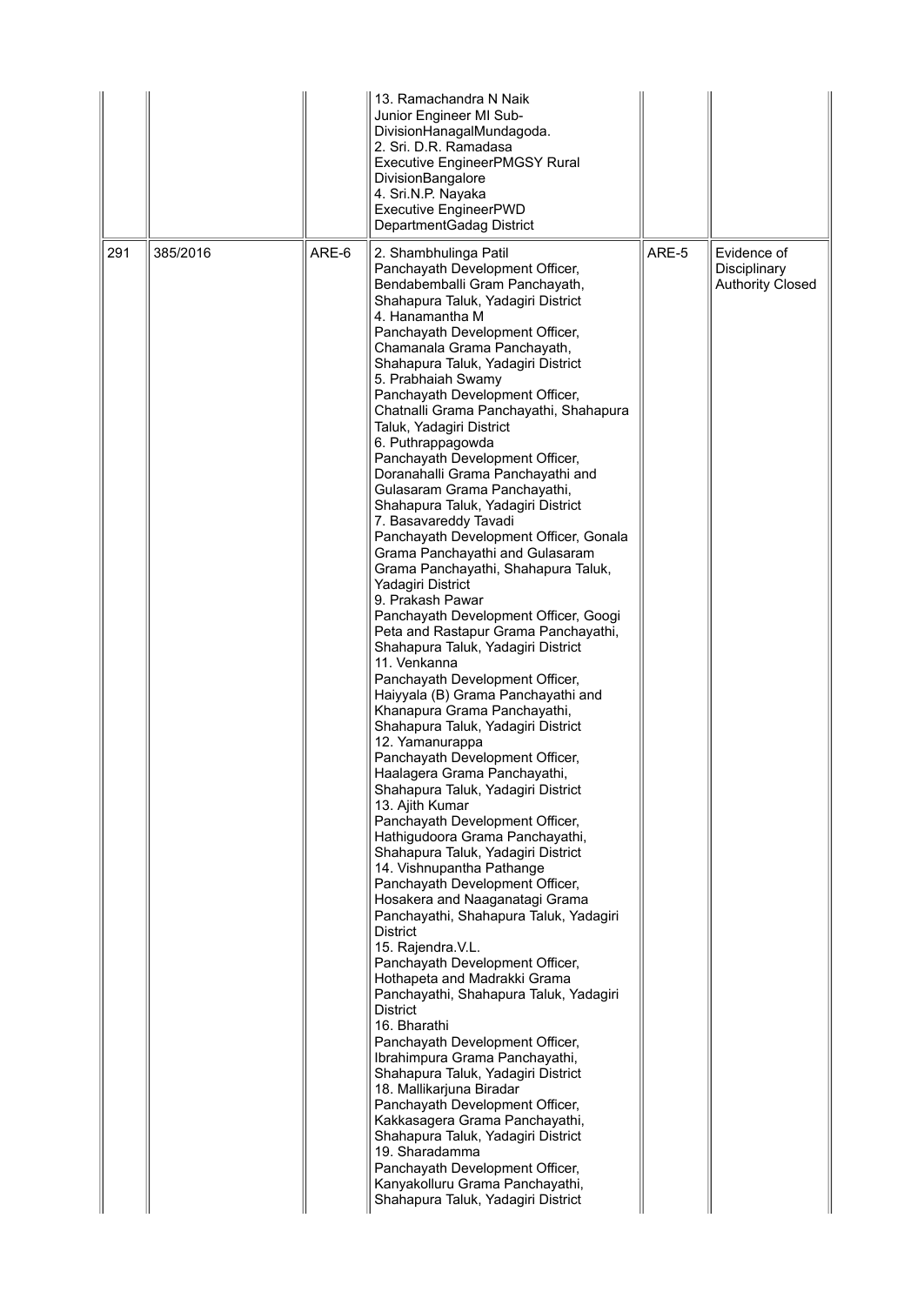|     |          |       | 21. Umesh S Savalagi<br>Panchayath Development Officer,<br>Kolluru(M) and Sagara (B) Grama<br>Panchayathi, Shahapura Taluk, Yadagiri<br><b>District</b><br>22. Girimallanna<br>Panchayath Development Officer, Konkal<br>Grama Panchayathi, Shahapura Taluk,<br>Yadagiri District<br>23. Monappa.B<br>Panchayath Development Officer,<br>Kurakunda Grama Panchayathi,<br>Shahapura Taluk, Yadagiri District<br>25. Gurunatha<br>Panchayath Development Officer,<br>Mudaboola Grama Panchayathi,<br>Shahapura Taluk, Yadagiri District<br>27. Sidramappa<br>Panchayath Development Officer, Naikal<br>Grama Panchayathi, Shahapura Taluk,<br>Yadagiri District |       |                                              |
|-----|----------|-------|---------------------------------------------------------------------------------------------------------------------------------------------------------------------------------------------------------------------------------------------------------------------------------------------------------------------------------------------------------------------------------------------------------------------------------------------------------------------------------------------------------------------------------------------------------------------------------------------------------------------------------------------------------------|-------|----------------------------------------------|
| 292 | 386/2016 | ARE-8 | 1. Kanchana<br>Asst.Revenue Officer, Ward<br>No.134, B.B.M.P., R.P.C. Layout, Near<br>Swimmingpool, Bangalore.<br>3. Hanumantharaju<br>Revenue InspectorWard<br>No.134, B.B.M.P., Bapuji Nagar, Bangalore.<br>2. Venkatesh<br>Revenue SupervisorWard<br>No.134, B.B.M.P., Bapuji Nagar, Bangalore.                                                                                                                                                                                                                                                                                                                                                            | ARE-5 | Defence<br>evidence                          |
| 293 | 387/2016 | ARE-9 | 3. Ganapathi S. Sakhare<br>then Assistant Executive Engineer,<br>Panchayath Raj Engineering Sub division,<br>Devadurga, Devadurga Taluk, Raichur<br><b>District</b>                                                                                                                                                                                                                                                                                                                                                                                                                                                                                           | ARE-4 | Proceedings<br>Quashed by<br>Courts/Tribunal |
| 294 | 390/2016 | ARE-9 | 1. S.A. Madari.<br>The then Panchayath Development<br>Officer, Mangenakoppa Grama<br>Panchayathi, (Presently Kodachavada<br>Grama<br>Panchayathi) Mangenakoppa, Khanapura<br>Taluk, Belgaum District.<br>2. Sri R.R. Ullegaddi,<br>The then Secretary, Mangenakoppa Gram<br>Panchayath, Mangenakoppa, Khanapura<br>Taluk, Belagavi District.                                                                                                                                                                                                                                                                                                                  | PP    | Evidence on<br>behalf of the D.A.            |
| 295 | 396/2016 | ARE-8 | 2. Basaiah Hiremath,<br>then Executive Officer, Taluk Panchayath,<br>Alanda present Grameena Kudiyuva<br>Neeru mathu Nairmalya upa vibhaga,<br>Jamakhandi, Kalaburgi District<br>3. Nagamurthy Sheelavantha<br>Junior Engineer, Panchayath Raj<br>Engineering Sub division, Alanda,<br>Kalaburgi District                                                                                                                                                                                                                                                                                                                                                     | ARE-5 | Posted for Report                            |
| 296 | 401/2016 | ARE-3 | 1. CHANDRASHEKAR RAMAPPA<br>TORAVI,<br>The then Deputy Director, Pre University<br><b>Education and Professional Education</b><br>Department, BELGAUM.<br>2. MAHANTESH RACHAPPA<br>MALAMARADI,<br>Second Division Assistant, Sri<br>Siddarameshwara Samyukta Pre<br>University College, Shivabasava Nagar,<br>BELGAUM, Presently On Deputation,                                                                                                                                                                                                                                                                                                               | PP    | Cross<br>examination of<br>the witnesses     |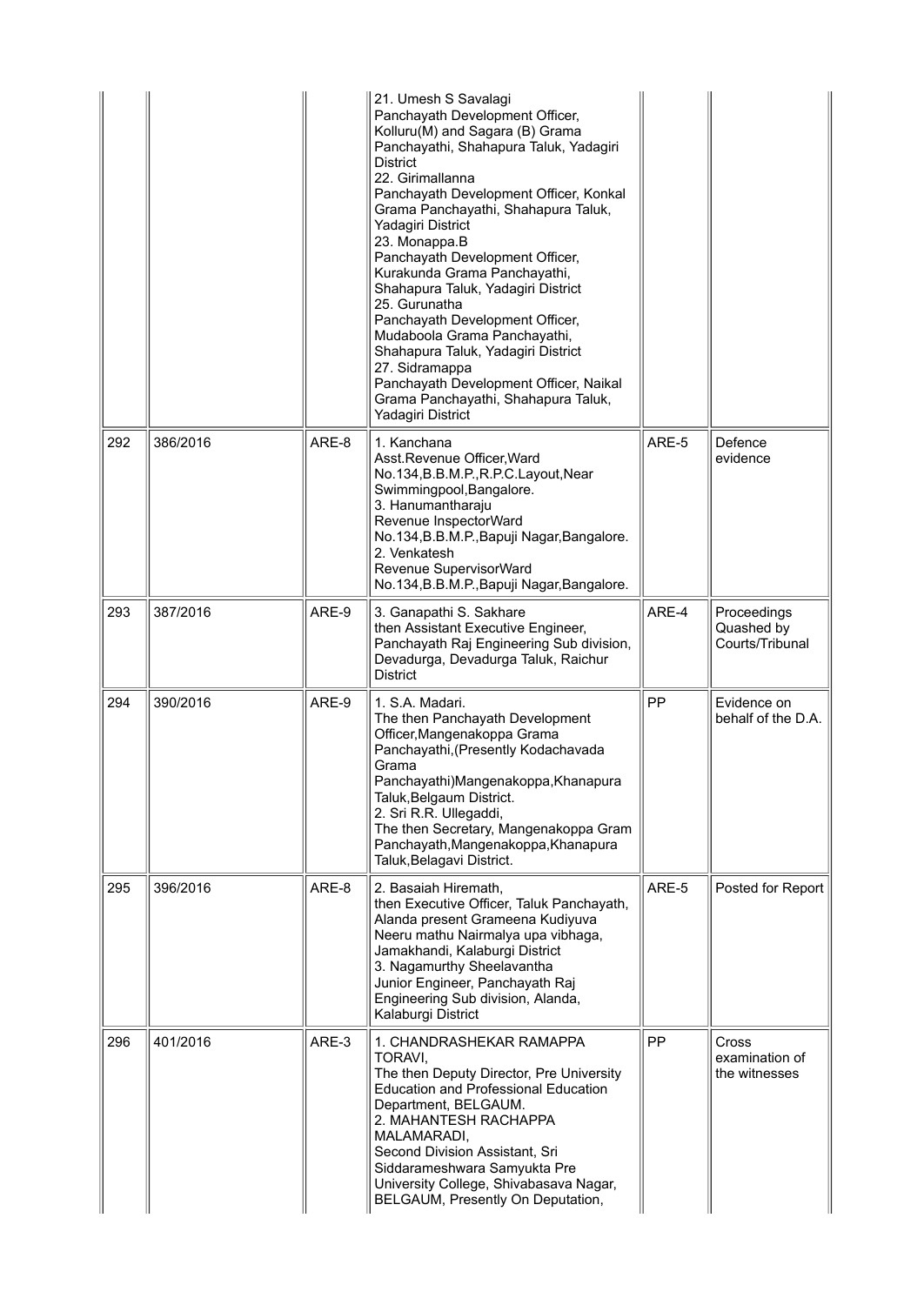|     |          |               | Office of Deputy Director, Pre University<br><b>Education Department, BEG</b>                                                                                                                                                                                                                                                                                                                                                                                                                                                                                                                                               |               |                                           |
|-----|----------|---------------|-----------------------------------------------------------------------------------------------------------------------------------------------------------------------------------------------------------------------------------------------------------------------------------------------------------------------------------------------------------------------------------------------------------------------------------------------------------------------------------------------------------------------------------------------------------------------------------------------------------------------------|---------------|-------------------------------------------|
| 297 | 402/2016 | <b>ARE-12</b> | 3. Bheemu Bhavsingh Lamani<br>Watershed Officer, Bijapur.                                                                                                                                                                                                                                                                                                                                                                                                                                                                                                                                                                   | PP            | Non-Bailable<br>Warrant to the<br>witness |
| 298 | 403/2016 | <b>ARE-16</b> | 1. J.R. Bhaskar<br>Assistant Executive Engineer, Kengeri<br>Sub-division, BBMP, Bengaluru<br>2. Manoranjan Hegde<br>Deputy Health<br>Officer, Rajarajeshwarinagar Sub-<br>Division, BBMP, Bangalore.                                                                                                                                                                                                                                                                                                                                                                                                                        | DRE-2         | Verification of<br>Records                |
| 299 | 404/2016 | ARE-8         | 1. Palaiah.K.V<br>Senior Assit.Director of Boilers,<br>Department of Factories, Boilers,<br>Industrial Safety and Health, Gulbarga<br>Division, Gulbarga.                                                                                                                                                                                                                                                                                                                                                                                                                                                                   | DRE-3         | Await orders                              |
| 300 | 406/2016 | ARE-8         |                                                                                                                                                                                                                                                                                                                                                                                                                                                                                                                                                                                                                             | ARE-5         | Await orders                              |
| 301 | 407/2016 | ARE-9         | 1. Karakuna P.P.<br>Panchayath Development Officer. (Rtd)<br>(Period 2002-2008 & 2010 -12) R/o.<br>Parvathesh Nilaya, WardNo.24,<br>Anandnagar, Near Ganesh Temple,<br>Badami, Bagalkot Dist.<br>2. Thoragalla H.G.<br>The then Secretary, (Period 2008 - 2010)<br>Kelavadi Gram Panchayat, Badami Tq.,<br>Bagalkot Dist.<br>3. Shivappaiahna Matt S.V.<br>Panchayath Development Officer., (Rtd)<br>(period 2010 - 2013) R/o. Gyada, Badami<br>Tq., Bagalkote Dist.<br>4. Hulyala B.S.<br>The then Panchayath Development<br>Officer., Kotekalla Gram Panchayat,<br>Guledgudda Post-587 203. Badami Tq.,<br>Bagalkot Dist. | ARLO-2        | Defence<br>evidence                       |
| 302 | 409/2016 | ARE-8         | 1. M. Kempegowda<br>Executive Engineer, (Roads,<br>Infrastructure) Dasarahalli Sub-division,<br>BBMP, Bengaluru<br>2. B.K. Mrutyunjaya<br>Assistant Executive Engineer, Dasarahalli<br>Sub-division, BBMP, Bengaluru<br>3. B.G. Devaraj<br>Assistant Engineer, Dasarahalli Sub-<br>division, BBMP, Bengaluru                                                                                                                                                                                                                                                                                                                | ARE-5         | Arguments /<br><b>Written Brief</b>       |
| 303 | 421/2016 | ARE-8         | 1. Sudhakar, S.B.<br>Inspector, Legal Metrology Department,<br>Bangalore.                                                                                                                                                                                                                                                                                                                                                                                                                                                                                                                                                   | <b>ARE-10</b> | Arguments /<br><b>Written Brief</b>       |
| 304 | 428/2016 | <b>ARE-13</b> |                                                                                                                                                                                                                                                                                                                                                                                                                                                                                                                                                                                                                             | ARLO-2        | Reminder for<br>G.O                       |
| 305 | 431/2016 | ARE-9         | 2. B.L.Gonaal<br>Panchayath Development Officer<br>(Retired), Gudageri Gram<br>Panchayath, Kundgol Taluk, Dharwad Dist.<br>3. Nagaraj K Doddamani<br>Panchayath Development Officer<br>(Presently Rayanaal Gram Panchayath,<br>Hubli taluk), Gudageri Gram Panchayat,<br>Kundgol taluk, Dharwad district.                                                                                                                                                                                                                                                                                                                   | ARLO1         | Posted for Report                         |
| 306 | 433/2016 | <b>ARE-14</b> | 1. DR. ABHAYKUMAR,<br>District Programme Manager, Health                                                                                                                                                                                                                                                                                                                                                                                                                                                                                                                                                                    | DRE-3         | Defence<br>evidence                       |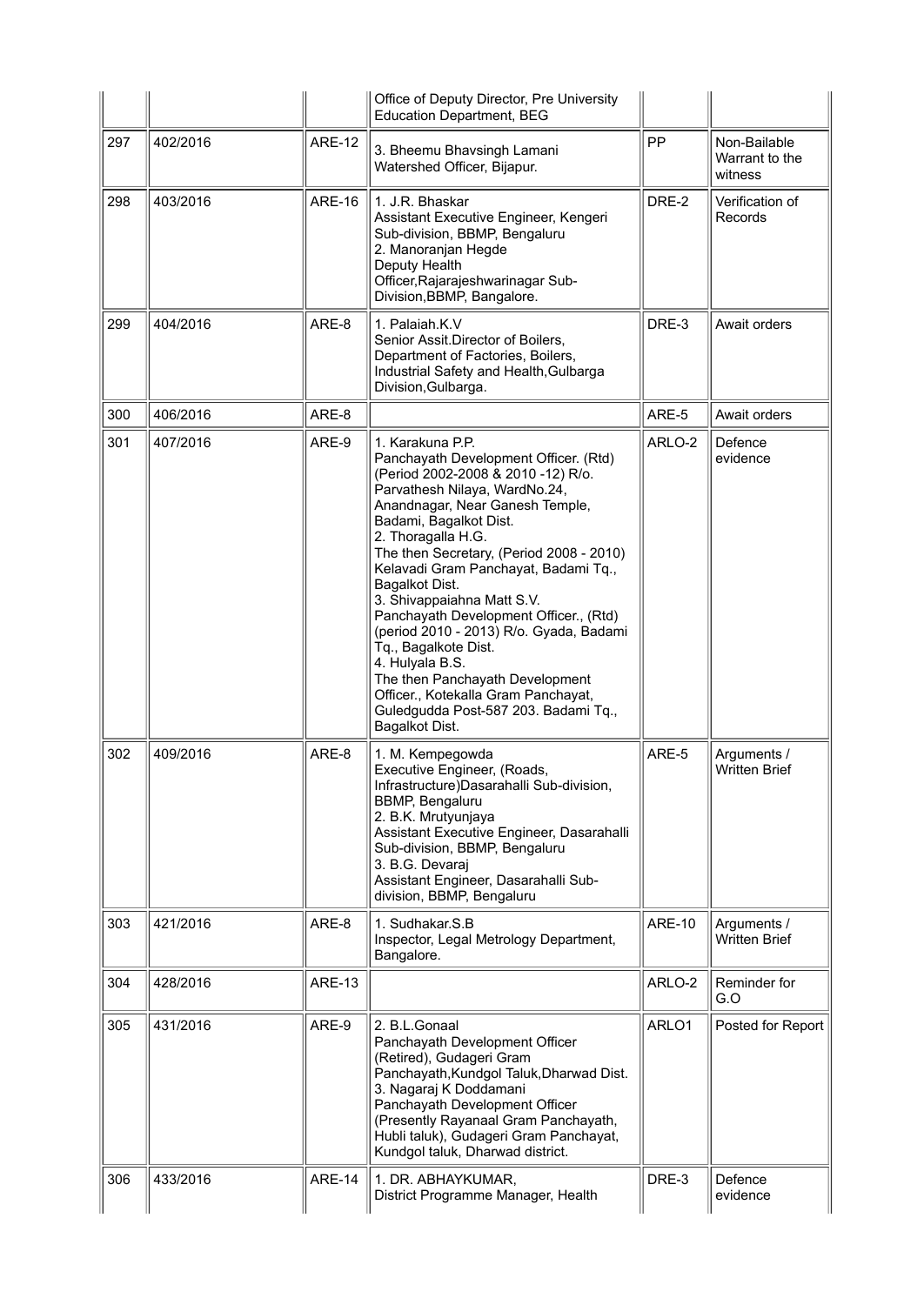|     |          |               | Department, District Health Office,<br><b>YADGIR District.</b><br>2. SHEK MAHAMMED,<br>First Division Assistant, District Health and<br>Family welfare department, YADGIR.                                                                                                             |        |                                                 |
|-----|----------|---------------|----------------------------------------------------------------------------------------------------------------------------------------------------------------------------------------------------------------------------------------------------------------------------------------|--------|-------------------------------------------------|
| 307 | 440/2016 | ARE-9         | 1. Sunkad L.G.<br>Retired Panchayat Development Officer<br>2. Veeresh Awari<br>Present Panchayat Development Officer<br>6. S.G. Badder<br>Retired Panchayat Development<br>Officer, Chandapur Gram<br>Panchayat, Shiggaon taluk, Haveri district.                                      | ARLO1  | Proceedings<br>Quashed by<br>Courts/Tribunal    |
| 308 | 441/2016 | <b>ARE-11</b> | 1. SANTHOSH KOTRAPPA<br>RAMPURADA,<br>Village Accountant, Hullatti, Hangal Taluk,<br><b>HAVERI District.</b>                                                                                                                                                                           | ARLO1  | Second oral<br>statement<br>(S.O.S.)            |
| 309 | 442/2016 | <b>ARE-10</b> | 1. K.P.Mane<br>Panchayath Development<br>Officer, Sutthakote Grama<br>Panchayathi, Hirekerur Taluk, Haveri<br>District.<br>3. Nagaraj<br>Junior Engineer, Rural Drinking Water and<br>Sanitation Planning Sub division, Hirekerur<br>Taluk, Haveri District.                           | ARLO1  | Evidence on<br>behalf of the D.A.               |
| 310 | 443/2016 | ARE-3         | 1. M.I.Shivanand<br>Deputy Tahasildar, Naada Kacheri,<br>Bankapura, Presently Shirastedaar, Taluk<br>office Yellapur.<br>2. Shivayogeppa Sangappa Kalaburgi<br>Village Accountant, Lakkikoppa Village,<br>Presently Village Accountant, Savanur                                        | ARLO1  | <b>Cross</b><br>examination of<br>the witnesses |
| 311 | 447/2016 | <b>ARE-13</b> | 1. B.Ashok<br>Village Accountant, Bharadi grama, Haveri<br>taluk, Haveri district.                                                                                                                                                                                                     | ARLO1  | Issue summons<br>to the witness                 |
| 312 | 452/2016 | ARE-4         | 1. N.G Nataraju<br>Tax Inspector, Office of the Assistant<br>Revenue OfficerB.B.M.P., Bommanahalli<br>Range, Bangalore.                                                                                                                                                                | ARE-5  | Await orders                                    |
| 313 | 457/2016 | ARE-9         | 1. Channabasava Makale<br>the then Assistant Executive<br>Engineer, PWD Sub Division<br>Devadurga, Devadurga Taluk, Raichur<br>District.                                                                                                                                               | ARE-4  | Proceedings<br>Quashed by<br>Courts/Tribunal    |
| 314 | 474/2016 | ARE-8         | 1. Gowdara, S.M.<br>Asst. Executive Engineer, Bagalkote,<br>Bagalkote Dist.<br>2. Revadi.S.M<br>Asst.Engineer, Grade-2, Bagalkote,<br>Bagalkote Dist.<br>3. B.A.Revadi<br>Panchayath Development Officer, Guduru<br>Grama Panchayath(S.C). Hungund Taluk,<br><b>Bagalkote District</b> | ARLO-2 | Stayed in<br>KAT/HC                             |
| 315 | 476/2016 | <b>ARE-13</b> | 1. Shekarappa Basavanneppa Muttagi,<br>Then First Division Assistant, Presently<br>Retired<br>2. Thulasiram Shahapura,<br>Second Division Assistant, Taluk office,<br>Hirekerur taluk, Haveri District.                                                                                | ARLO1  | <b>Bailable Warrant</b><br>to the witness       |
| 316 | 477/2016 | <b>ARE-13</b> | 1. Ashok Mahadevappa Yatnalli<br>Village Accountant, Hosuru Village, Haveri                                                                                                                                                                                                            | ARLO1  | Issue summons<br>to the witness                 |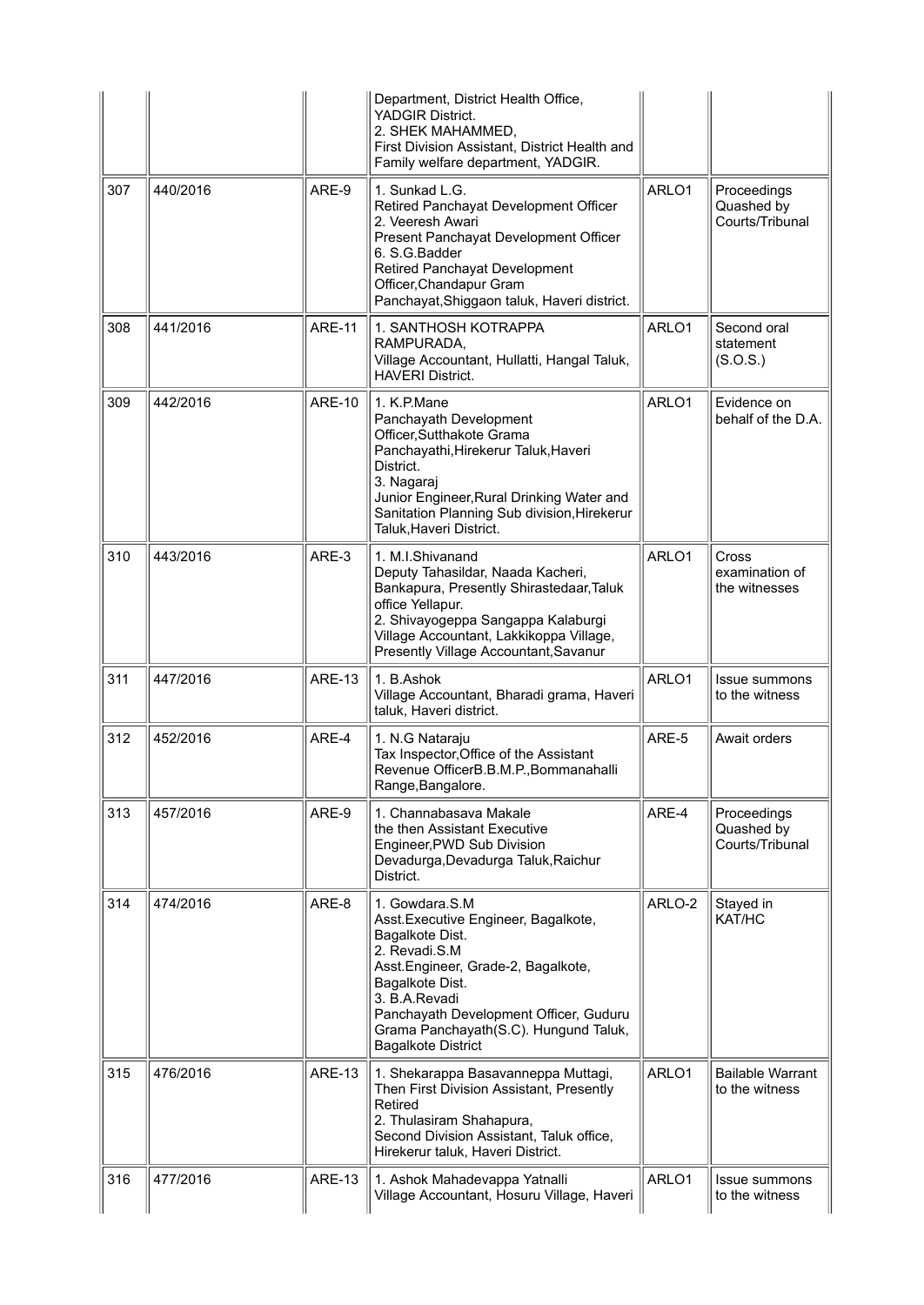|     |          |               | Taluk, Haveri District.                                                                                                                                                                                                                                                                                                                                                                                                                                                                                                                                                                                                                                                                                                                                                                                                                                                                                        |        |                                              |
|-----|----------|---------------|----------------------------------------------------------------------------------------------------------------------------------------------------------------------------------------------------------------------------------------------------------------------------------------------------------------------------------------------------------------------------------------------------------------------------------------------------------------------------------------------------------------------------------------------------------------------------------------------------------------------------------------------------------------------------------------------------------------------------------------------------------------------------------------------------------------------------------------------------------------------------------------------------------------|--------|----------------------------------------------|
| 317 | 479/2016 | ARE-8         | 1. Sri G.Nagaraja<br>the then Assistant Executive<br>Engineer, PWD Division,<br>Sindhanur, Raichur District. (now working<br>as Assistant Executive Officer, Rural<br>Drinking Water and Sanitation Sub<br>Division, Hospet, Bellary District)                                                                                                                                                                                                                                                                                                                                                                                                                                                                                                                                                                                                                                                                 | ARE-4  | Evidence on<br>behalf of the D.A.            |
| 318 | 482/2016 | ARE-8         | 1. Manohar Mandoli Shankarappa,<br>the then Executive Engineer, PWD<br>Division, presently Minor Irrigation<br>Division, Dharward.<br>2. Hanamantha Prabhu,<br>(Retired) Asisstant Executive Engineer,<br>Nation High way Sub-Division,<br>Humanabad taluk, Bidar District.<br>3. Sunil Kumar,<br>Assistant Engineer, National Highway Sub-<br>divison, Humanabad, Bidar District.                                                                                                                                                                                                                                                                                                                                                                                                                                                                                                                             | DRE-3  | Posted for Report                            |
| 319 | 486/2016 | ARE-9         | 1. Dr. D.B. Pattanshetti<br>Medical Officer, Primary Health<br>Center, Togunshi Village, Badami<br>Taluk, Bagalkot District.                                                                                                                                                                                                                                                                                                                                                                                                                                                                                                                                                                                                                                                                                                                                                                                   | ARLO-2 | Proceedings<br>Quashed by<br>Courts/Tribunal |
| 320 | 498/2016 | <b>ARE-14</b> | 1. Ramakrishna H.S.<br>KAS (Jr. Grade), present State Assistant<br>Representative, Karnataka Appellate<br>Tribunal, M S Building, Bengaluru The<br>then Special Land Acquisition<br>Officer, K.I.A.D.B., Gandhinagar, Bangalore.<br>3. Ravikumar<br>Present Revenue Inspector, Ramohalli<br>circle, Kengeri Hobli, Bengaluru South<br>Taluk, then working at Begur<br>Circle, Bangalore South Taluk, Bangalore.                                                                                                                                                                                                                                                                                                                                                                                                                                                                                                | ARE-5  | Cross<br>examination of<br>the witnesses     |
| 321 | 501/2016 | ARE-8         | 1. Ravindranath Talavade<br>Assistant Executive Engineer, Ward no.97,<br>Uttarahalli Sub-Division, BBMP, Bengaluru                                                                                                                                                                                                                                                                                                                                                                                                                                                                                                                                                                                                                                                                                                                                                                                             | DRE-2  | Await orders                                 |
| 322 | 502/2016 | <b>ARE-10</b> | 1. Naresh T.K.<br>The then Sr. Geologist (Rtd) Mines &<br>Geology Deptt., Bangalore Urban Dist.<br>2. Nagabhushan K.M.<br>I/c. Sr. Geologist, Mines & Geology Deptt.,<br>Mandya.<br>3. Veerabhadraiah K.R.<br>The then Sr. Geologist, Presently as Dy.<br>Director, Mines & Geology Deptt.,<br>Chamrajnagar.<br>4. Chidambar K.P.<br>I/c.Sr. Geologist, Mines & Geology Deptt.,<br>Bangalore Urban Dist.<br>5. Basavraj R<br>Geologist, Presently a s Sr. Geologist,<br>Mines & Geology Deptt., Chikmagalur.<br>6. Sushma Shashi B.<br>Geologist, Mines & Geology Deptt.,<br>Bangalore Urban Dist.<br>7. Shobha N<br>Geologist, O/o. Dy. Director, Banglaore<br>Rural Dist.<br>8. Dr. G. Narayanachar<br>The then Dy. Director (Now retired, Mines<br>& Geology Deptt. Bangalore Urban Dist.<br>9. Parshwanath S.<br>Dy. Director (Rtd), Mines & Geology Deptt.<br>Bangalore Urban Dist.<br>10. Manjunath K.G. | DRE-1  | Posted for Report                            |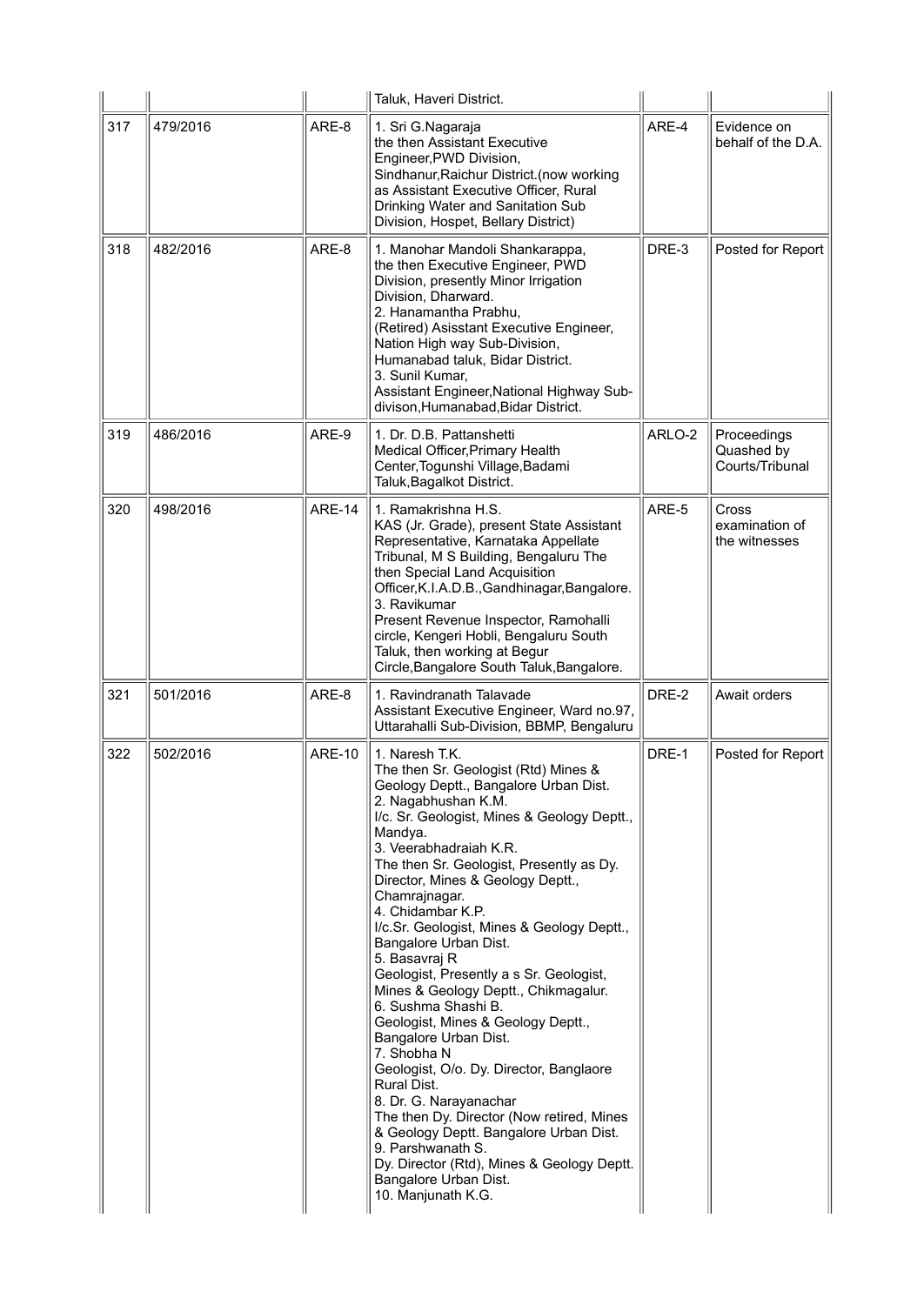|     |          |       | I/c.the then Sr. Geologist, Bangalore<br>Urban Dist. Presently as Dy. Director,<br>Mines & Geology Deptt., Bangalore Rural<br>Dist.                                                                                                                                                                                                                                                                                                                                                                                                                                                                                                                                                                                                                                                                                                                                                                                                                                                                                                                                                                                                                                                                                                                                                                                                                                                                                                                                                                                                                                                                                                                                                                                                                                                                                                                                                                                                                     |       |              |
|-----|----------|-------|---------------------------------------------------------------------------------------------------------------------------------------------------------------------------------------------------------------------------------------------------------------------------------------------------------------------------------------------------------------------------------------------------------------------------------------------------------------------------------------------------------------------------------------------------------------------------------------------------------------------------------------------------------------------------------------------------------------------------------------------------------------------------------------------------------------------------------------------------------------------------------------------------------------------------------------------------------------------------------------------------------------------------------------------------------------------------------------------------------------------------------------------------------------------------------------------------------------------------------------------------------------------------------------------------------------------------------------------------------------------------------------------------------------------------------------------------------------------------------------------------------------------------------------------------------------------------------------------------------------------------------------------------------------------------------------------------------------------------------------------------------------------------------------------------------------------------------------------------------------------------------------------------------------------------------------------------------|-------|--------------|
| 323 | 504/2016 | ARE-8 | 5. Rafeeq Sab Ladji,<br>Assistant Controller, Legal Metrology<br>Departrment, Bidar, Presently Gulbarga.<br>1. Kumar<br>Assitant Controller, Department of Legal<br>Metrology, chitradurga. presently working<br>at Bangalore.<br>7. Rajeev.B.N,<br>Assistant Controller, Legal Metrology<br>Departrment, Karawara, Presently Haveri.<br>8. Ramaiah.M.S,<br>Asst.Controller, Legal Metrology.<br>Department, Shimoga, presently<br>Bangalore.<br>9. Shivarudrappa,<br>Asst.Controller, Legal Metrology.<br>Department, Kolar. Presenty Deputy<br>Controller.<br>11. Patil.E.G.<br>Asst.Controller, Legal Metrology.<br>Department, Mysore District. presently<br>Chitradurga.<br>12. Sarala Nayar,<br>Asst.Controller, Legal Metrology.<br>Department, Chamrajanagr District.<br>presently Mysore.<br>13. Ramakrishannaiah,<br>Asst.Controller, Legal Metrology.<br>Department, Madikeri District. present<br>Chikkaballapur.<br>14. Attar Ali,<br>Asst.Controller, Legal Metrology.<br>Department, Hassan District. presently<br>Deputy Controller.<br>15. Hipparagi.A.N,<br>Asst.Controller, Legal Metrology.<br>Department, Mangalore, Presently<br>Shimoga.<br>16. Thimmarayappa.G,<br>Asst.Controller, Legal Metrology<br>Department, Udapi District<br>17. Hirematt,<br>Asst.Controller, Legal Metrology<br>Department, Bagalkot District. Presently<br>Belgaum.<br>18. Ghodake.M.R,<br>Asst.Controller, Legal Metrology<br>Department, Ballary District. presently<br>Hubli.<br>19. Abhid Ali,<br>Asst.Controller, Legal Metrology<br>Department, Raichur District. presently<br>Yadgir.<br>20. Mouli.S.R,<br>Asst.Controller, Legal Metrology<br>Department, Belgaum District. presently<br>Hubli.<br>21. Seema.K,<br>Asst.Controller, Legal Metrology<br>Department, Bijapur District.Presently<br>Bangalore.<br>22. Maranabasari.N.B,<br>Assistant Controller, Legal Metrology<br>Department, Gadag District. Presently<br>deputy Controller. | DRE-3 | Await orders |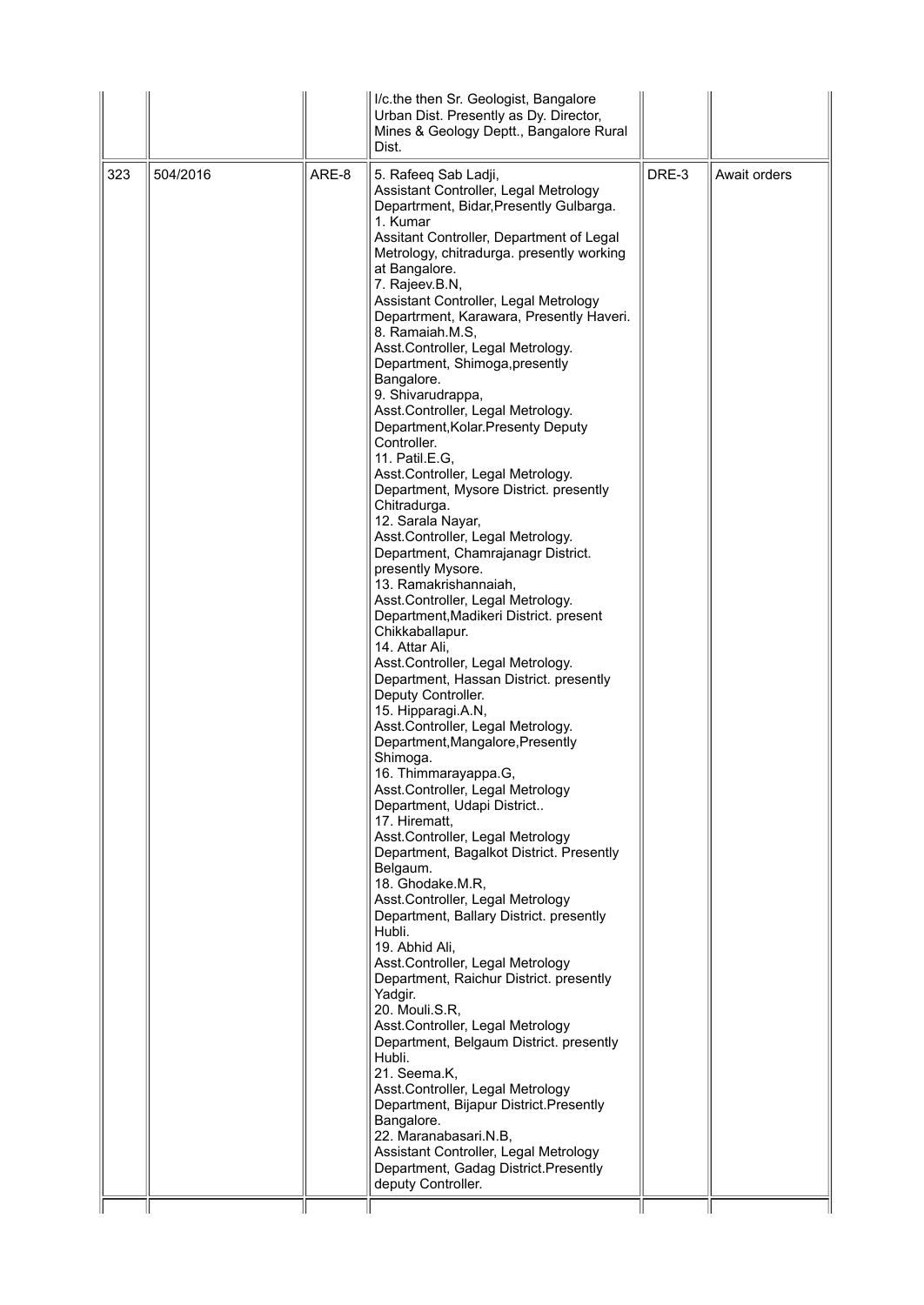| 324 | 513/2016 | ARE-10   1. Mallikajrun                                                      | ARE-5 | Defence  |
|-----|----------|------------------------------------------------------------------------------|-------|----------|
|     |          | Executive Officer, Taluka Panchayat Office                                   |       | Evidence |
|     |          | Shahapur<br>4. Devaraj M. Gonala                                             |       |          |
|     |          | Panchayath Development Officer, Rasta                                        |       |          |
|     |          | pura Grama Panchayath, Shahapura                                             |       |          |
|     |          | Taluk, Yadagiri District                                                     |       |          |
|     |          | 5. Hanamantha Aramani                                                        |       |          |
|     |          | Panchayath Development Officer,                                              |       |          |
|     |          | Chamanala Grama Panchayath,<br>Shahapura Taluk, Yadagiri District            |       |          |
|     |          | 6. Prakash Pavara                                                            |       |          |
|     |          | Panchayath Development Officer, Anabi                                        |       |          |
|     |          | Grama Panchayath, Shahapur                                                   |       |          |
|     |          | Taluk, Yadagiri District                                                     |       |          |
|     |          | 7. Dhoolappa B. Nittura<br>Panchayath Development Officer, Madriki           |       |          |
|     |          | Grama Panchayath, Shahapur Taluk,                                            |       |          |
|     |          | Yadagiri District                                                            |       |          |
|     |          | 10. Girimallanna Patil                                                       |       |          |
|     |          | Panchayath Development Officer, Jinajak                                      |       |          |
|     |          | Grama Panchayath, Shahapur Taluk,<br>Yadagiri District                       |       |          |
|     |          | 11. Rama B. Pavara                                                           |       |          |
|     |          | Panchayath Development Officer,                                              |       |          |
|     |          | Vadagera Grama Panchayath, Shahapur                                          |       |          |
|     |          | Taluk, Yadagiri District                                                     |       |          |
|     |          | 14. Monappa Tam Bhagappa Anavara<br>Panchayath Development Officer,          |       |          |
|     |          | Khanapura Grama Panchayath, Shahapur                                         |       |          |
|     |          | Taluk, Yadagiri District                                                     |       |          |
|     |          | 15. Sidramappa V. Kyatanatti                                                 |       |          |
|     |          | Panchayath Development Officer, Naykala<br>Grama Panchayath, Shahapur Taluk, |       |          |
|     |          | Yadagiri District                                                            |       |          |
|     |          | 16. Mallikarjuna Siddanagowda                                                |       |          |
|     |          | Panchayath Development Officer,                                              |       |          |
|     |          | Kakkasagera Grama Panchayath,<br>Shahapur Taluk, Yadagiri District           |       |          |
|     |          | 17. Hanamantraya N Badigera                                                  |       |          |
|     |          | Panchayath Development Officer,                                              |       |          |
|     |          | Chatnalli Grama Panchayath, Shahapur                                         |       |          |
|     |          | Taluk, Yadagiri District                                                     |       |          |
|     |          | 20. Umesh. S Savalagi<br>Panchayath Development Officer, Sagara              |       |          |
|     |          | Grama Panchayath, Shahapur Taluk,                                            |       |          |
|     |          | Yadagiri District                                                            |       |          |
|     |          | 21. Basavareddy Hemareddy Tavadi                                             |       |          |
|     |          | Panchayath Development Officer, Gonala<br>Grama Panchayath, Shahapur Taluk,  |       |          |
|     |          | Yadagiri District                                                            |       |          |
|     |          | 23. Venkanna                                                                 |       |          |
|     |          | S/o. Ranganna Panchayath Development                                         |       |          |
|     |          | Officer, Hayyala (B) Grama Panchayath,<br>Shahapur Taluk, Yadagiri District  |       |          |
|     |          | 27. Gurunath S. Aralikatti                                                   |       |          |
|     |          | Panchayath Development Officer,                                              |       |          |
|     |          | Mudabula Grama Panchayath, Shahapur                                          |       |          |
|     |          | Taluk, Yadagiri District<br>28. Sri Bhimaraya .K                             |       |          |
|     |          | Panchayath Development Officer,                                              |       |          |
|     |          | Vanadurga Grama Panchayath, Shahapur                                         |       |          |
|     |          | Taluk, Yadagiri District                                                     |       |          |
|     |          | 29. Sharadamma Nagalota<br>Panchayath Development Officer,                   |       |          |
|     |          | Kannekullura Grama Panchayath,                                               |       |          |
|     |          | Shahapur Taluk, Yadagiri District                                            |       |          |
|     |          | 30. Putragowda Biradara                                                      |       |          |
|     |          | Panchayath Development Officer,                                              |       |          |
|     |          | Gulasaram Grama Panchayath, Shahapur<br>Taluk, Yadagiri District             |       |          |
|     |          |                                                                              |       |          |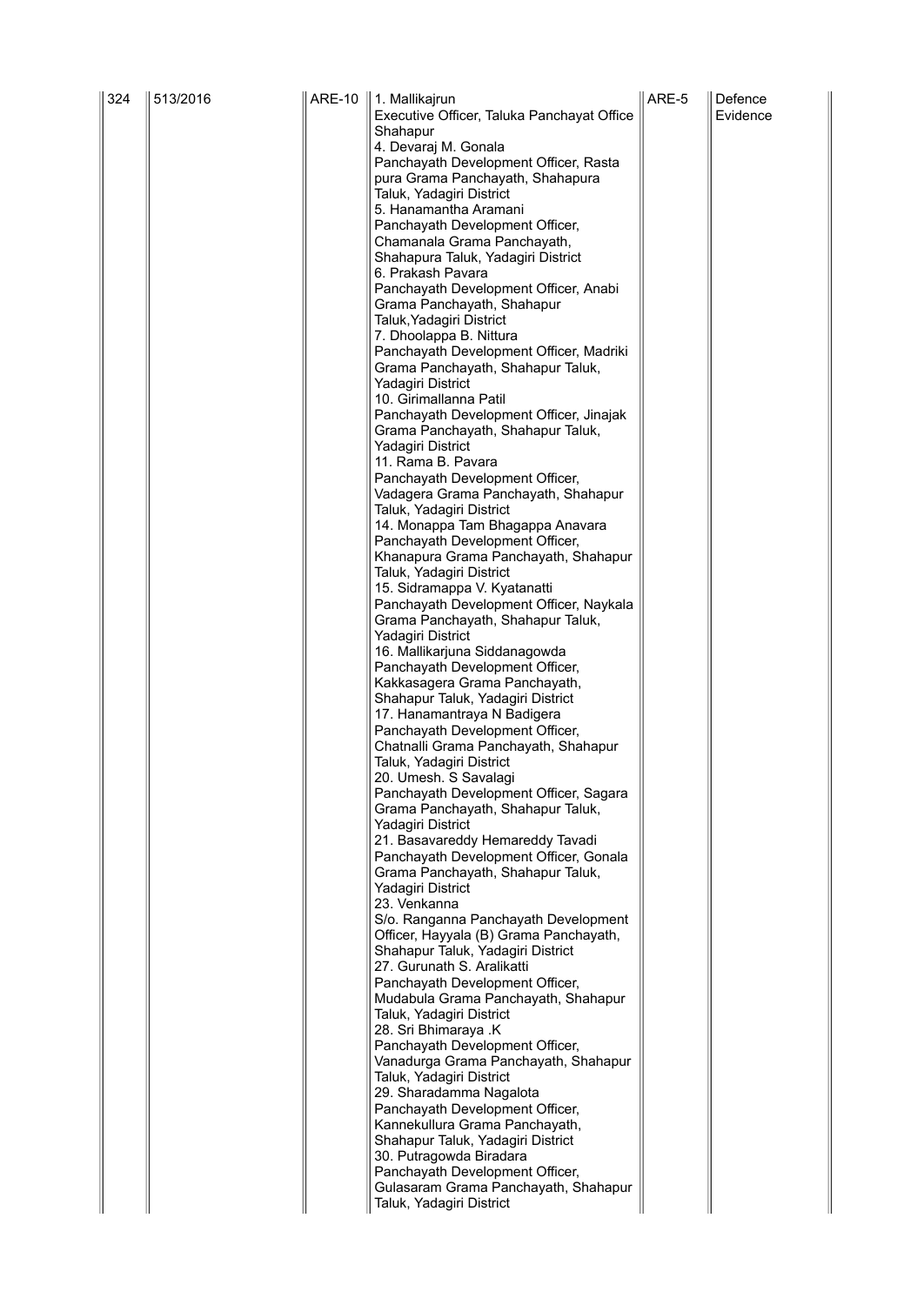|     |          |               | 31. Ajithakumar Kamanakeri<br>Panchayath Development Officer,<br>Hattigudura Grama Panchayath,<br>Shahapur Taluk, Yadagiri District<br>32. Rajendra Kumar.N.L<br>Panchayath Development Officer,<br>Hotapeta Grama Panchayath, Shahapur<br>Taluk, Yadagiri District<br>33. Vishwanatha<br>S/o. BasannaPanchayath Development<br>Officer, Halagera Grama Panchayath,<br>Shahapur Taluk, Yadagiri District<br>34. Akkanagamma K. Patil<br>Panchayath Development Officer, Tadibidi<br>Grama Panchayath, Shahapur Taluk,<br>Yadagiri District |        |                                     |
|-----|----------|---------------|--------------------------------------------------------------------------------------------------------------------------------------------------------------------------------------------------------------------------------------------------------------------------------------------------------------------------------------------------------------------------------------------------------------------------------------------------------------------------------------------------------------------------------------------|--------|-------------------------------------|
| 325 | 516/2016 | ARE-8         | 1. Sri Mallikarjuna S. Meti,<br>then Excutive Officer, Taluka<br>Panchayat, Kalgahtgi. Present Executive<br>Officer Taluk Panchayath Dharwad                                                                                                                                                                                                                                                                                                                                                                                               | ARE-5  | Posted for Report                   |
| 326 | 520/2016 | ARE-8         | 1. Basaiah Ningaiah Etagimath<br>Secretary, Adarakatti Grama Panchayathi,<br>Adarakatti, R/o Kalasapura, Shirahatti<br>Taluk, Gadag District.<br>4. I.B Nekaar<br>Retd. Panchayath Development Officer,<br>Beladhadi Gram Panchayath,<br>6. Y.I.Sangam<br>then Junior Engineer Taluk Panchayath<br>Gadag<br>7. M.N.Marulasiddeshwara<br>Then Junior Engineer, Presently Project<br>Engineer, Zilla Panchayath, Chikkaballapur.                                                                                                             | ARE-5  | Arguments /<br><b>Written Brief</b> |
| 327 | 528/2016 | <b>ARE-10</b> | 1. V.P. BIKSHAVATI MATH,<br>Audit Officer, Karnataka State Accounts<br>and Audit Department, BAGALKOTE.                                                                                                                                                                                                                                                                                                                                                                                                                                    | ARLO-2 | Await orders                        |
| 328 | 533/2016 | <b>ARE-13</b> | 1. Nanjegowda.K.S<br>Bill Collector, Kuvempu Ranga Mandira,<br>B.B.M.P., Rajarajeshwari Range,<br>Srighanda Kaval, Bangalore.                                                                                                                                                                                                                                                                                                                                                                                                              | ARE-5  | Await orders                        |
| 329 | 537/2016 | <b>ARE-10</b> | 1. Mehaboob Bi<br>Assistant Director, Treasury Department,<br>Yadgir District.                                                                                                                                                                                                                                                                                                                                                                                                                                                             | DRE-3  | Await orders                        |
| 330 | 541/2016 | ARE-8         | 2. Basavaraj<br>Draftsman, Panchayath Raj Engineering<br>Division, Koppal<br>3. Suryavamshi<br>Assistant Executive Engineer Panchayath<br>Raj Engineering Division, Koppal<br>5. Ravi Prasad<br>Assistant Executive Engineer Panchayath<br>Raj Engineering Division, Koppal                                                                                                                                                                                                                                                                | ARE-5  | Evidence on<br>behalf of the D.A.   |
| 331 | 545/2016 | <b>ARE-10</b> | 1. Kemparaju.H.A<br>D.C.F., Social Forestry<br>Division, Gulbarga, Gulbarga District.                                                                                                                                                                                                                                                                                                                                                                                                                                                      | DRE-3  | Await orders                        |
| 332 | 554/2016 | ARE-9         | 1. Dattatreya Dage<br>Secretary, Grama Panchayath, Pet Siroor,<br>Chittapur Taluk, Gulbarga District.<br>3. Salam<br>Junior Engineer, Pet Sirror, Grama<br>Panchayath, Kalagi Division, Chittapur<br>Taluk, Gulbarga District.<br>4. Ambadas<br>Junior Engineer, Pet Siroor, Minor<br>Irrigation, Bennetora Project, Hebbal                                                                                                                                                                                                                | ARE-5  | Defence<br>evidence                 |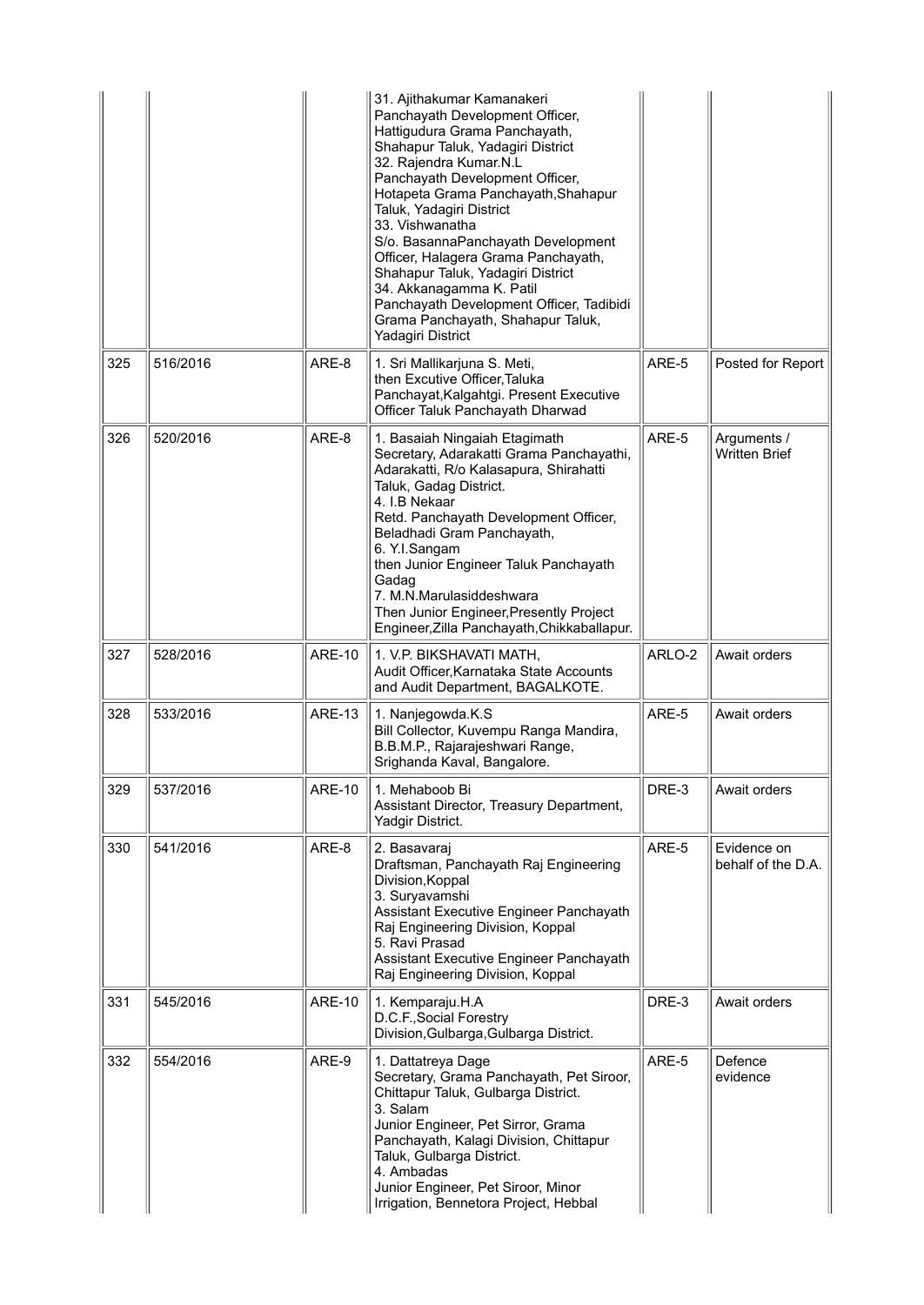|     |          |               | Division, Chittapur Taluk, Gulbarga<br>District.<br>5. Jagadevappa<br>Executive Officer, Taluk Panchayath,<br>Chittapur Taluk, Gulbarga District.<br>6. Hanmantrao<br>S/o Baburao Kulkarni, Secretary,<br>V.S.S.N.Bank, Pet Siroor,<br>H.H.Mugalnagaon, Chittapur Taluk,<br>Gulbarga District.<br>7. Kattimani<br>Nodal Officer, Gram Panchayath, Pet<br>Siroor, Chittapur Taluk, Gulbarga District.                                                                                                                                                                                                                                                                            |       |                                              |
|-----|----------|---------------|---------------------------------------------------------------------------------------------------------------------------------------------------------------------------------------------------------------------------------------------------------------------------------------------------------------------------------------------------------------------------------------------------------------------------------------------------------------------------------------------------------------------------------------------------------------------------------------------------------------------------------------------------------------------------------|-------|----------------------------------------------|
| 333 | 557/2016 | ARE-8         | 1. Sri.B.S.Putane<br>Retired Taluk Social Welfare Officer,<br>Gokak Taluk, Belgaum Dist.                                                                                                                                                                                                                                                                                                                                                                                                                                                                                                                                                                                        | PP    | Await orders                                 |
| 334 | 559/2016 | <b>ARE-10</b> | 4. Praveen Kumar K.P<br>PDO, Honnalli, Lingasaguru Taluk, Raichur<br>District.(now Ragalaparvi Gram<br>Panchayath, Sindhanuru Taluk).<br>5. Nagabhushan<br>PDO, Honnalli, Lingasaguru Taluk, Raichur<br>District.(now Ragalaparvi Gram<br>Panchayath, Sindhanuru Taluk, Raichur<br>District.).<br>1. Pranesh Rao<br>Executive Officer, Taluk Panchayath,<br>Lingasugur, Raichur District.<br>2. Mahmed Zaheer Hussain<br>PDO, Honahalli Gram Panchayath,<br>Lingasugur Taluk, Raichur District. (now<br>Paidoddi Gram Panchayath, Lingasugur<br>Taluk)<br>3. Veeresh Ja.llakal<br>J.E.Technical Assistant, Gram<br>Panchayath, Honnalli, Lingasugur<br>Taluk, Raichur District. | ARE-4 | Defence<br>Evidence                          |
| 335 | 572/2016 | <b>ARE-13</b> | 1. JAGANNATH BHAGODI,<br>Secretary Grade-2, Incharge Panchayath<br>Development Officer, Ribbanapally village,<br>Sedam Taluk, KALBURGI District.                                                                                                                                                                                                                                                                                                                                                                                                                                                                                                                                | DRE-3 | <b>Bailable Warrant</b><br>to the witness    |
| 336 | 574/2016 | ARE-10        | 1. Sreerangaraja pure<br>Assistant Executive Engineer, T.<br>Dasarahalli, BBMP, Bengaluru.                                                                                                                                                                                                                                                                                                                                                                                                                                                                                                                                                                                      | DRE-2 | Await orders                                 |
| 337 | 575/2016 | ARE-8         | 1. Madhu<br><b>Assistant Executive</b><br>Engineer, Kempegowda Nagar Sub<br>Division, BBMP, Bangalore.<br>2. H.P. Nagaraj<br>Assistant Engineer, Kempegowda Nagar<br>Sub-division, BBMP, Bangalore.                                                                                                                                                                                                                                                                                                                                                                                                                                                                             | DRE-2 | Arguments /<br><b>Written Brief</b>          |
| 338 | 576/2016 | <b>ARE-10</b> | 1. Kalendar.D.Maaleek<br>Panchayath Development Officer, Jugula<br>Grama Panchayath, Jugula, Athani<br>Taluk, Beglaum District.                                                                                                                                                                                                                                                                                                                                                                                                                                                                                                                                                 | PP    | Stayed in<br>KAT/HC                          |
| 339 | 578/2016 | ARE-9         | 1. Dattu Kumar<br>PDO, Marchatthall Gram<br>Panchayath, Marchatthall Village, Raichur<br><b>Taluk and District.</b>                                                                                                                                                                                                                                                                                                                                                                                                                                                                                                                                                             | ARE-4 | Proceedings<br>Quashed by<br>Courts/Tribunal |
| 340 | 579/2016 | <b>ARE-10</b> | 1. Honnesha<br>The Then Junior Engineer, Panchayath Raj<br><b>Engineering Sub-</b><br>Division, Surapura, Presently Assistant<br>Engineer, Panchayath Raj Engineering<br>sub-division, Chincholi, Gulbarga District.                                                                                                                                                                                                                                                                                                                                                                                                                                                            | DRE-3 | Await orders                                 |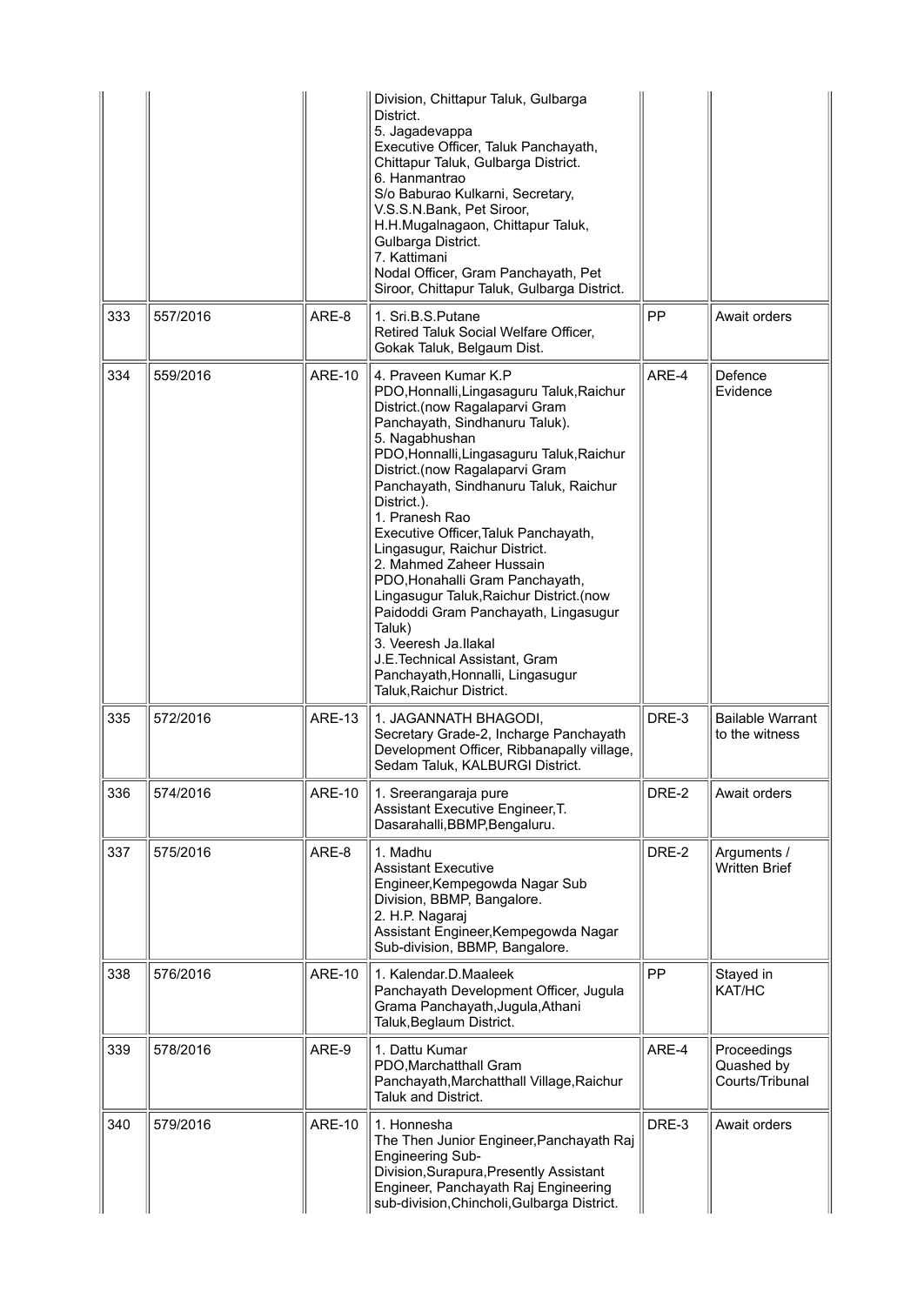| 341 | 580/2016 | ARE-8         | 1. HANAMATH,<br>S/o Lakshman, The Then Secretary,<br>Khanapur Gram Panchayath, Sahapur<br>Taluk, YADGIR District. Presently working<br>as Secretary, Chattanahalli Gram<br>Panchayath, Shahapur Taluk, YADGIR<br>District.                                                                                                                                                                                                                                                                                                                                                                                                                                                                                                                                                                                                                                                                                                                                                  | DRE-3  | Evidence on<br>behalf of the D.A.        |
|-----|----------|---------------|-----------------------------------------------------------------------------------------------------------------------------------------------------------------------------------------------------------------------------------------------------------------------------------------------------------------------------------------------------------------------------------------------------------------------------------------------------------------------------------------------------------------------------------------------------------------------------------------------------------------------------------------------------------------------------------------------------------------------------------------------------------------------------------------------------------------------------------------------------------------------------------------------------------------------------------------------------------------------------|--------|------------------------------------------|
| 342 | 598/2016 | <b>ARE-12</b> | 1. MAHABALESHWARA YALLAPPA<br>ITAGEKARA,<br>Secretary Grade-2, Kadatanabagewadi,<br>Gram Panchayath, (Incharge)<br>Kodachavada, Khanpur Taluk, BELGAUM<br>District.                                                                                                                                                                                                                                                                                                                                                                                                                                                                                                                                                                                                                                                                                                                                                                                                         | PP     | Defence<br>Evidence                      |
| 343 | 599/2016 | <b>ARE-10</b> | 20. Siddappa V Kayakadh<br>Secretary, Presently Harlapur Gram<br>Panchayath.<br>21. Channabasappa A Ronadh,<br>Presently Retired, Shirur Gram<br>Panchayath, Kundagol Tq., Dharwad<br>District.<br>22. Nagaraj Kumar Bidaralli<br>Shirur Gram Panchayath, Kundagol Tq.,<br>Dharwad Dist.                                                                                                                                                                                                                                                                                                                                                                                                                                                                                                                                                                                                                                                                                    | ARLO1  | Cross<br>examination of<br>the witnesses |
| 344 | 602/2016 | ARE-8         | 3. K.I Bhavakhana<br>Panchayath Development Officer<br>Nagathana Grama Panchayathi,<br>Nagathana, Vijayapur Taluk Vijayapura<br>District.                                                                                                                                                                                                                                                                                                                                                                                                                                                                                                                                                                                                                                                                                                                                                                                                                                   | ARE-5  | Arguments /<br><b>Written Brief</b>      |
| 345 | 610/2016 | <b>ARE-14</b> | 1. Shek Mohamad Aslam<br>Assistant Engineer, Rural Drinking water<br>Supply Division, Raichur.                                                                                                                                                                                                                                                                                                                                                                                                                                                                                                                                                                                                                                                                                                                                                                                                                                                                              | ARE-4  | Stayed in<br>KAT/HC                      |
| 346 | 611/2016 | ARE-8         | 1. Giddolli M.S.<br>Executive Engineer, Minor Irrigation<br>Department, Kushtagi Division, Kushtagi<br>Taluk, Koppal District.<br>2. Shivakumara<br>Assistant Executive Engineer, Minor<br>Irrigation Department, Koppal Sub<br>Division, Koppal, Koppal District.<br>3. Anantharao Kulakarni.<br>Junior Engineer, Minor Irrigation<br>Department, Koppal Sub Division, Koppal,<br>Koppal District.<br>4. R. Nagaraj<br>Assistant Executive Engineer, Minor<br>Irrigation Department, Koppal Sub-<br>Division, Koppal<br>5. A.K. Annappa<br><b>Executive Engineer, Minor Irrigation</b><br>Department, Koppal Sub-Division, Koppal<br>6. M.K. Janthly<br>Assistant Executive Engineer, Minor<br>Irrigation Division, Koppal<br>7. R.V. Siddanagowda<br>Assistant Executive Engineer, Minor<br>Irrigation Department, Koppal Sub-<br>Division, Koppal<br>8. R.V. Sindagikar<br>Assistant Executive Engineer, Minor<br>Irrigation Department, Koppal Sub-<br>Division, Koppal | ARE-5  | Arguments /<br><b>Written Brief</b>      |
| 347 | 624/2016 | ARE-8         | 2. A.H. MAJJAGI,<br>Panchayath Development Officer,<br>Bhagavathi Grama Panchayath,<br><b>BAGALAKOTE Taluk and District.</b>                                                                                                                                                                                                                                                                                                                                                                                                                                                                                                                                                                                                                                                                                                                                                                                                                                                | ARLO-2 | Stayed in<br>KAT/HC                      |
|     |          |               |                                                                                                                                                                                                                                                                                                                                                                                                                                                                                                                                                                                                                                                                                                                                                                                                                                                                                                                                                                             |        |                                          |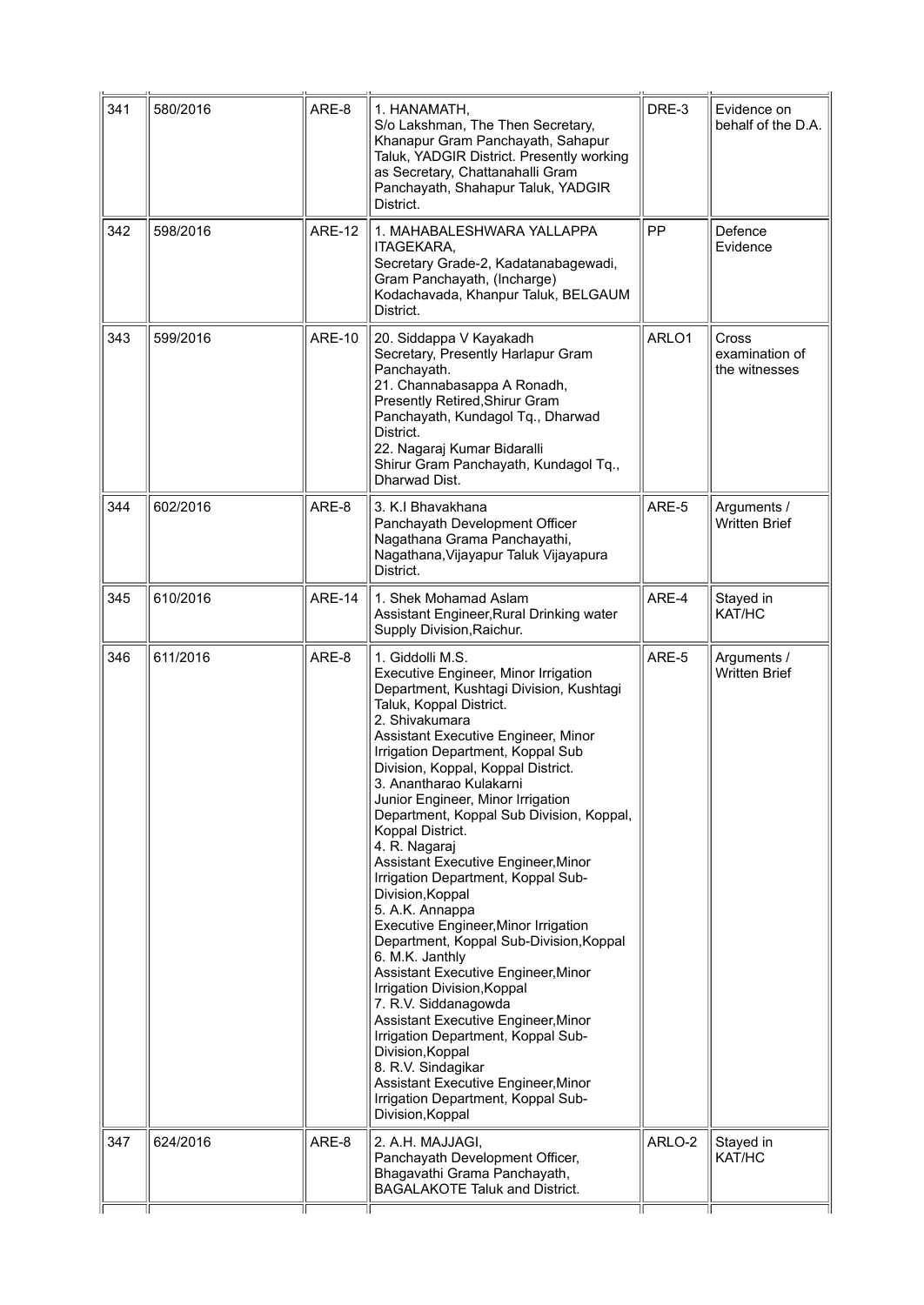| 348 | 629/2016 | ARE-7         | 1. M.Dakya Naik<br>Assistant Commissioner of Commercial<br>Tax, RetiredCommercial Tax Department                                                                                                                                                                                                                                                                                                                                                                                                                                                                                                                                                                                                                                                                                                                                                                                                                                                                                                                                                                                                                                            | ARLO1 | Evidence on<br>behalf of the D.A.               |
|-----|----------|---------------|---------------------------------------------------------------------------------------------------------------------------------------------------------------------------------------------------------------------------------------------------------------------------------------------------------------------------------------------------------------------------------------------------------------------------------------------------------------------------------------------------------------------------------------------------------------------------------------------------------------------------------------------------------------------------------------------------------------------------------------------------------------------------------------------------------------------------------------------------------------------------------------------------------------------------------------------------------------------------------------------------------------------------------------------------------------------------------------------------------------------------------------------|-------|-------------------------------------------------|
| 349 | 635/2016 | ARE-8         | 2. Bijjaragi<br>Case Worker, Land<br>Tribunal, Savadatthi, Belagavi District.                                                                                                                                                                                                                                                                                                                                                                                                                                                                                                                                                                                                                                                                                                                                                                                                                                                                                                                                                                                                                                                               | ARE-5 | Evidence on<br>behalf of the D.A.               |
| 350 | 646/2016 | ARE-9         | 1. N.M.Konasaali<br>Incharge Panchayath Development Officer<br>Rattihalli Grama Panchayathi, Hirekeruru<br>Taluk, Haveri District.<br>3. H.R.Kithur<br>Then Panchayath Development Officer<br>and Gram Panchayath Secretary.Retired.<br>2. B.B.Anavatti<br>Then Gram Panchayath Secretary.Retired.                                                                                                                                                                                                                                                                                                                                                                                                                                                                                                                                                                                                                                                                                                                                                                                                                                          | ARLO1 | Stayed in<br>KAT/HC                             |
| 351 | 647/2016 | ARE-8         | 1. Sujata.D.Avaradi,<br>Panchayath Development Officer, Gram<br>Panchayat Andola, Jewargi Taluk,<br>Kalaburgi District.                                                                                                                                                                                                                                                                                                                                                                                                                                                                                                                                                                                                                                                                                                                                                                                                                                                                                                                                                                                                                     | DRE-3 | Posted for Report                               |
| 352 | 652/2016 | ARE-8         | 1. Dr.Srimanth S Bana<br>Medical Officer, Taluk Government<br>Hospital, Raibhag Taluk, Belgaum District.                                                                                                                                                                                                                                                                                                                                                                                                                                                                                                                                                                                                                                                                                                                                                                                                                                                                                                                                                                                                                                    | ARE-5 | Arguments /<br><b>Written Brief</b>             |
| 353 | 655/2016 | ARE-8         | 14. Shivaputrappa Siddappa Halavagilu<br>Secretary Grade-1, Then Hanumapur<br>Gram Panchayath, Presently working at<br>Itagi Gram Panchayath, Ranebennur tq.<br>Ph:9480868344<br>16. Imamsaab Hasansaab Mujawar<br>Secretary Grade-1, Hanumapur Gram<br>Panchayath, Presently working at Aduru<br>Gram Panchayat, Hangal taluk<br>Ph:8095708486<br>19. Basavanagowda Shankargowda Patil<br>Secretary Grade-1, Hanumapur Gram<br>Panchayath, Presently working at<br>Kuppelur Gram Panchayat, Ranebennur<br>Tq.<br>20. Keshavmurthy Ramsingh Rathod<br>Panchayat Development Officer,<br>Hanumapur Gram Panchayath, Presently<br>working at Kotihaal Gram Panchayat,<br>Ranebennur Tq. 9739246082<br>22. Y.M.Chakari<br>PDO, Hathimathur, Haveri taluk.<br>23. V.S.Patil<br>Then PDOHanumapur Gram<br>Panchayat, Ranebennur taluk, Haveri<br>district.Presently Retired.<br>24. Ashok Ballur<br>the then Panchayath Development Officer,<br>Hanumapura Grama Panchayath Rani<br>bennur, Haveri<br>25. R.F.Nadaf<br>Panchayath Development Officer, Then<br>Hanumapur Gram Panchayat, Presently at<br>Ballur, Savanur Taluk, Haveri district. | ARE-5 | <b>Cross</b><br>examination of<br>the witnesses |
| 354 | 658/2016 | ARE-8         | 1. Dharmadas Kaalawaada<br>Panchayath Development Officer,<br>Yaraguppi Grama Panchayathi, Yaraguppi,<br>Kundgol Taluk, Dharwad District.                                                                                                                                                                                                                                                                                                                                                                                                                                                                                                                                                                                                                                                                                                                                                                                                                                                                                                                                                                                                   | ARE-5 | Posted for Report                               |
| 355 | 661/2016 | <b>ARE-10</b> | 1. Padmavathi Laddi<br>Head Mistress Government Model Primary<br>School Bhalki Bidar District<br>2. Prakash Dongre<br>Head Master Incharge Block Education                                                                                                                                                                                                                                                                                                                                                                                                                                                                                                                                                                                                                                                                                                                                                                                                                                                                                                                                                                                  | ARE-5 | Stayed in<br>KAT/HC                             |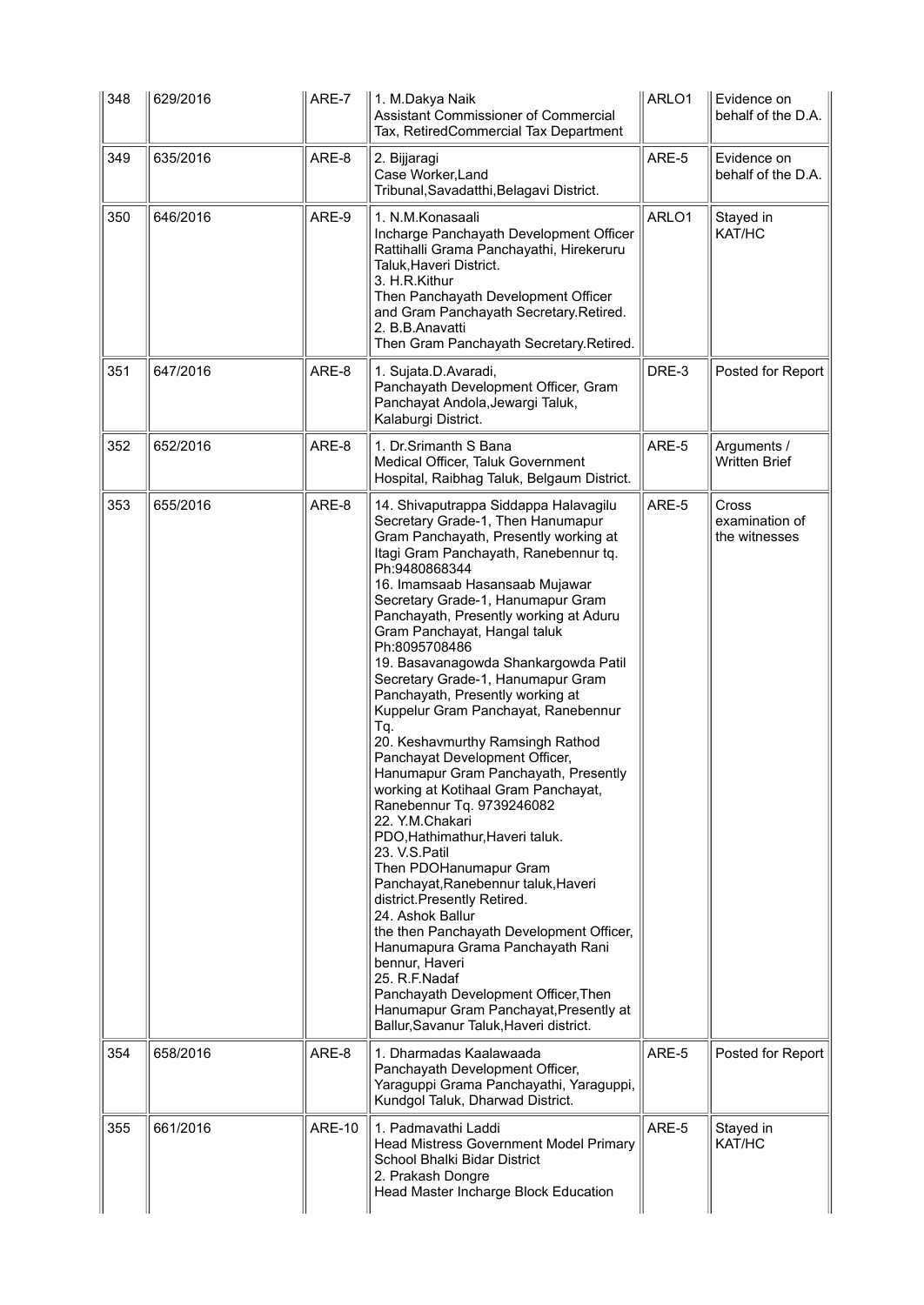|     |          |               | Officer Bhalki Bidar District<br>3. Gadigeppa Patil<br>Senior Teacher Government Model<br>Primary School, Ganj, Bhalki Taluk, Bidar<br>District                                                                                                                                                                                                                                                                                                                                                                                                                      |       |                                     |
|-----|----------|---------------|----------------------------------------------------------------------------------------------------------------------------------------------------------------------------------------------------------------------------------------------------------------------------------------------------------------------------------------------------------------------------------------------------------------------------------------------------------------------------------------------------------------------------------------------------------------------|-------|-------------------------------------|
| 356 | 662/2016 | ARE-8         | 5. Veerashetty,<br>Former Agricultural Officer, Agriculature<br>Department, Chittapur taluk, Gulbarga<br>District.                                                                                                                                                                                                                                                                                                                                                                                                                                                   | ARE-5 | Posted for Report                   |
| 357 | 664/2016 | ARE-9         | 1. Suryakantha Naik<br>the then Bhoomi Software computer<br>operatorpresently working as SDA at<br>Nadakacheri Avaregere Kushtagi                                                                                                                                                                                                                                                                                                                                                                                                                                    | ARE-5 | Stayed in<br>KAT/HC                 |
| 358 | 682/2016 | <b>ARE-13</b> | 1. M. RAMESH,<br>Deputy Director, Toursim Department,<br>KALBURGI District. Presently Head Office,<br>Directorate of Tourisam, Bangalore.                                                                                                                                                                                                                                                                                                                                                                                                                            | DRE-3 | Issue summons<br>to the witness     |
| 359 | 683/2016 | <b>ARE-10</b> | 1. Jyothi<br>Panchayath Development<br>Officer, Degulamadi Grama<br>Panchayath, Chincholi Taluk, Kalaburgi<br>District.<br>2. Jaga Dev Byegonda<br>Executive Officer, Taluk<br>Panchayath, Chincholi Taluk, Kalaburgi<br>District.                                                                                                                                                                                                                                                                                                                                   | DRE-3 | Arguments /<br><b>Written Brief</b> |
| 360 | 692/2016 | <b>ARE-10</b> | 1. PRASANNA KUMAR P.T<br>Assistant Engineer, Ward No. 140,<br>Chamrajpet Sub-Division, BBMP,<br>BENGALURU.<br>2. MAHESHWARAPPA S.N<br>Assistant Executive Engineer, Ward No.<br>140, Chamrajpet Sub-Division, BBMP,<br>BENGALURU.                                                                                                                                                                                                                                                                                                                                    | ARE-9 | Await orders                        |
| 361 | 693/2016 | <b>ARE-10</b> | 2. Nagaraj<br>Asst.Executive Engineer,<br>Govindarajanagar Sub-Division, B.B.M.P.,<br>1st Main, M.C.Layout, Vijayanagar,<br>Bangalore - 560 040.<br>3. Manjappa<br>Asst.Engineer, B.B.M.P.,<br>Govindarajanagar, Ward No.104, 1st Main,<br>M.C.Layout, Vijayanagar, Bangalore - 560<br>040.                                                                                                                                                                                                                                                                          | ARE-5 | Await orders                        |
| 362 | 696/2016 | ARE-8         | 4. Ashok Talawade<br>Assistant Executive Engineer, Panchayath<br>Raj Engineering Sub Division, Jewargi<br>presently working at Panchayath Raj<br>Engineering Sub Division, Basavakalyana,<br><b>Bidar District</b><br>5. D.G Kallurmath<br>the then Assistant Engineer, Panchayath<br>Raj Engineering Sub Division, Jewargi<br>presently working at KBJNL Sub division,<br>Ramapura<br>6. Prabhulinga<br>the then Junior Engineer, Panchayath Raj<br>Engineering Sub Division, Jewargi<br>presently working at Panchayath Raj<br>Engineering Sub Division, Chincholi | ARE-5 | Arguments /<br><b>Written Brief</b> |
| 363 | 704/2016 | <b>ARE-10</b> | 1. K.P.Maane<br>Panchayath Development<br>Officer, Sutthakote Grama<br>Panchayathi, Hirekerur Taluk.<br>3. Nagaraj                                                                                                                                                                                                                                                                                                                                                                                                                                                   | ARLO1 | Evidence on<br>behalf of the D.A.   |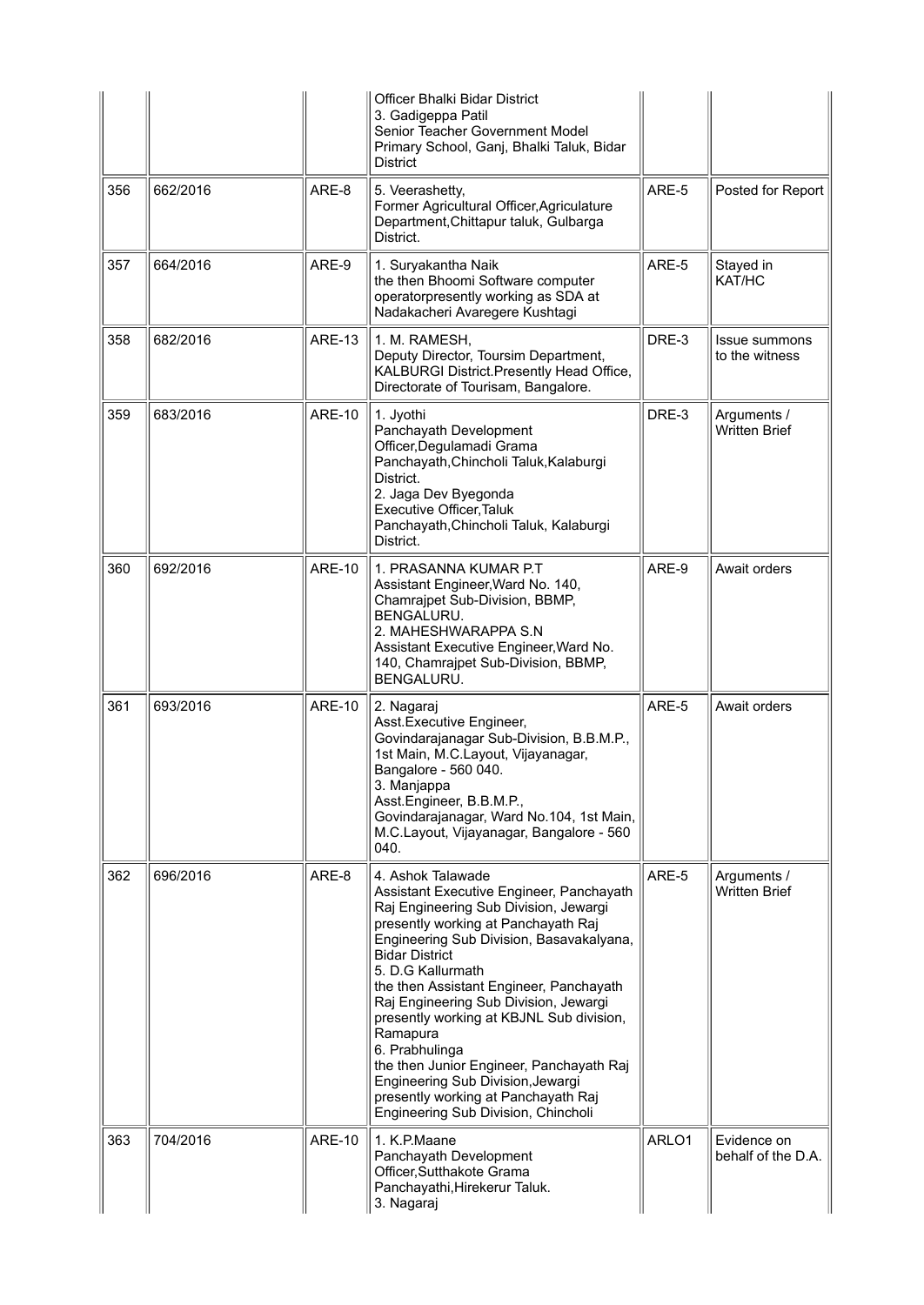|     |          |               | Then Junior Engineer, Rural Drinking<br>Water and Sanitation sub<br>division, Hirekerur                                                                                                                                                                                                                                                                                        |        |                                           |
|-----|----------|---------------|--------------------------------------------------------------------------------------------------------------------------------------------------------------------------------------------------------------------------------------------------------------------------------------------------------------------------------------------------------------------------------|--------|-------------------------------------------|
| 364 | 710/2016 | ARE-7         | 1. Anilkumar M Kammar<br>Second Division Assistant, Office of<br>Special Land Acquisition Officer,<br>Malaprabha Project-3, DHARWAD District.                                                                                                                                                                                                                                  | ARLO1  | Cross<br>examination of<br>the witnesses  |
| 365 | 712/2016 | ARE-9         | 1. Dr. Giridhar A Patil<br>Asst.Professor, BIMS Hospital, Belgaum,<br>Belgaum District.<br>2. Dr. Indira Kabade<br>(RCH) District Health & Family Welfare<br>Office, Belgaum, Belgaum District.                                                                                                                                                                                | PP     | Written brief<br>(Arguments)              |
| 366 | 716/2016 | ARE-8         | 1. Biradar M.B,<br>The then Assistant Executive Engineer,<br>Panchayat raj Engineering Sub division,<br>Jewargi Taluk, Kalaburgi District.<br>3. Bennur M.H.M,<br>The then Assistant Engineer, Panchayath<br>Raj Engineering sub-division, Jewargi,<br>Kalaburgi District presently KBJNL, MBC<br>Sub-Division, no.4, Chigarahally Camp,<br>Jewargi Taluk, Kalaburgi District. | DRE-3  | Posted for Report                         |
| 367 | 718/2016 | ARE-8         | 9. Sri Venkatappa<br>Child Development Project<br>Officer, Devadurga Taluk, Raichur District.                                                                                                                                                                                                                                                                                  | ARE-4  | Await orders                              |
| 368 | 724/2016 | ARE-9         | 2. Chandrakanth. B. Muragod<br>The then PDO, Grama Panchayat<br>Galataga, Chikodi Taluk, Belgaum District.<br>4. Rudraswamy Mallaiaha Chikkamath<br>The then Assistant Executive Engineer,<br>Panchayat Raj Engineering Sub<br>Division, Chikodi, Belgaum District.                                                                                                            | PP     | <b>Bailable Warrant</b><br>to the witness |
| 369 | 725/2016 | <b>ARE-16</b> | 1. NINGAPPA KAREPPA KUMBARA.<br>Second Division Assistant, Tahasildar<br>Office, Gokak, BELGAUM District.                                                                                                                                                                                                                                                                      | PP     | Fixing Date of<br>Evidence                |
| 370 | 732/2016 | ARE-8         | 1. C.B. Patil<br>The then Range Forest<br>Officer, Gokak, Presently Assistant<br>Conservator of Forest, Khanapur Sub<br>division, Khanapur, Belagavi District                                                                                                                                                                                                                  | PP     | Await orders                              |
| 371 | 733/2016 | ARE-9         | 1. S.S. Pathrani<br>Secretary, Kamatagi Gram<br>Panchayat, Kamatagi, Hungund<br>Taluk, Bagalkot District.<br>3. S.G.Pithoori<br>Punchayath Development<br>Officer, Kamatagi Gram<br>Panchayat, Kamatagi Village, Hungund<br>Taluk, Banglkot Distirct.                                                                                                                          | ARLO-2 | Second oral<br>statement<br>(S.O.S.)      |
| 372 | 734/2016 | ARE-8         | 2. K. Anand<br>Assistant Executive Engineer,<br>Maruthisevanagar Sub-division, BBMP,<br>Bengaluru                                                                                                                                                                                                                                                                              | DRE-2  | Await orders                              |
| 373 | 736/2016 | <b>ARE-10</b> | 1. Narendra Kumar.K.M<br>Surveyor, B.D.A., T.Chowdaiah Road,<br>Bangalore - 20.                                                                                                                                                                                                                                                                                                | ARE-9  | Await orders                              |
| 374 | 744/2016 | <b>ARE-10</b> | 1. GANAGAPPA<br>THE THEN TAHASILDAR GANGAVATI<br>TALUKA OFFICE KOPPAL DIST<br>2. SRINIVAS MOORTHY KULAKARNI<br>SHIRASHATEDAR KARATAGI, TQ-                                                                                                                                                                                                                                     | ARE-3  | Await orders                              |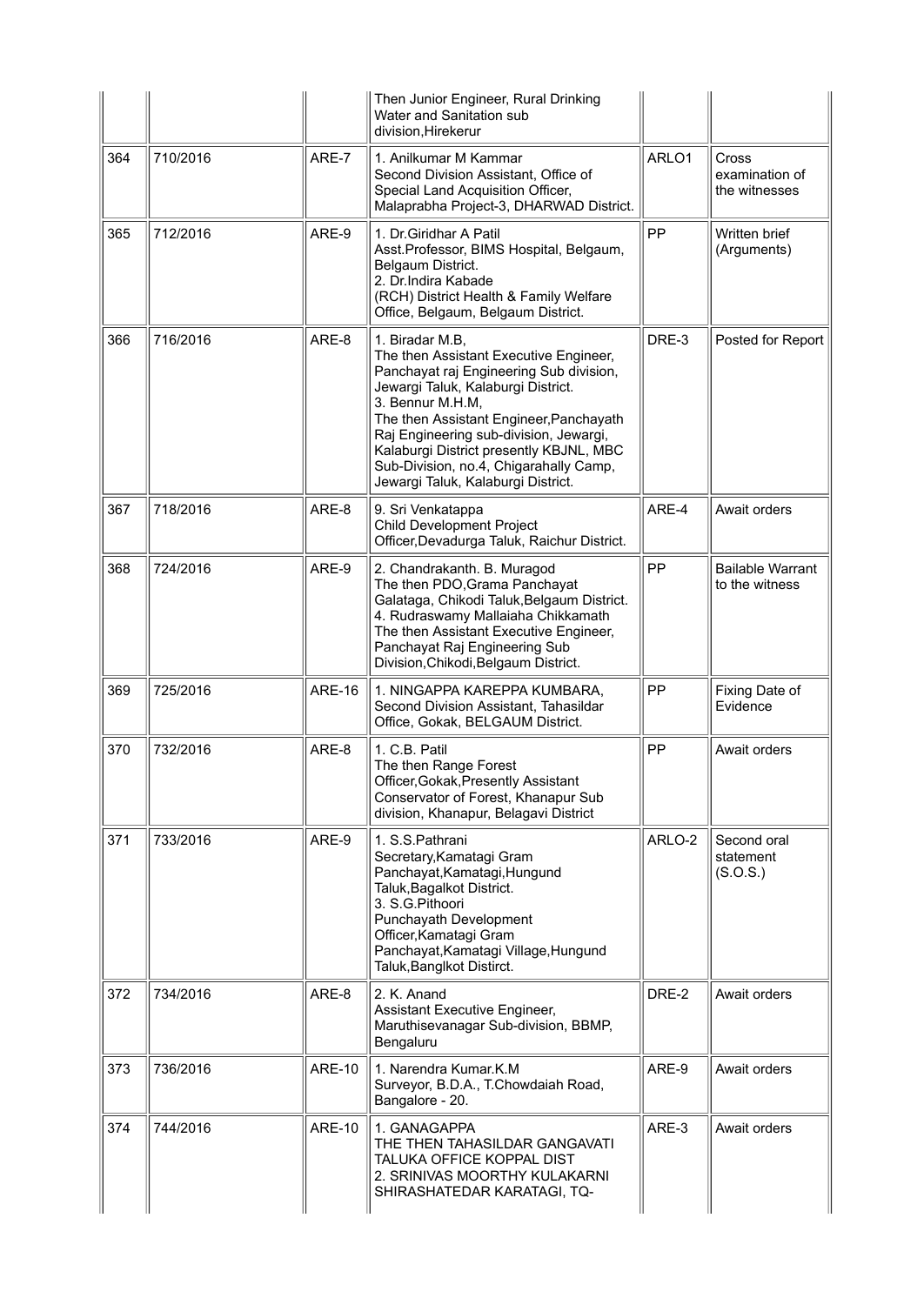|     |          |               | GANGAVATI. DIST: KOPPAL<br>3. BASAVARAJ BADIGER<br>SERVER, TALUKA OFFICE GANGAVATI.<br>TQ-GANGAVATI DIST: KOPPAL<br>4. PRAKASH NAYAK<br>RI KARATAGI TQ: GANGAVATI DIST:<br>KOPPAL<br>5. GURURAJ<br>VA KARATAGI VILLAGE, TQ-<br><b>GANGAVATI DIST: KOPPAL</b><br>6. K.H.RAMESH<br>SERVER, TALUKA OFFICE, TQ-<br>GANGAVATI, DIST KOPPAL                                                                                                                                                                                                                                                                                                                                                   |       |                                      |
|-----|----------|---------------|-----------------------------------------------------------------------------------------------------------------------------------------------------------------------------------------------------------------------------------------------------------------------------------------------------------------------------------------------------------------------------------------------------------------------------------------------------------------------------------------------------------------------------------------------------------------------------------------------------------------------------------------------------------------------------------------|-------|--------------------------------------|
| 375 | 745/2016 | ARE-7         | 1. JINNAPPA,<br>Surveyor, Tahasildar Office, Survey<br>Division, Sindgi, VIJAYAPURA District.                                                                                                                                                                                                                                                                                                                                                                                                                                                                                                                                                                                           | PP    | Second oral<br>statement<br>(S.O.S.) |
| 376 | 747/2016 | ARE-8         | 1. D.M. Ravi<br>Junior Engineer, Panchayat Raj Engineer<br>Sub Division Gangavathi, Gangavathi<br><b>TalukKopal District</b><br>2. M.N. Patil<br>Assistant Executive Engineer, Panchayath<br>Raj Engineering Sub Division, Gangavathi<br>Taluk, Koppal District.                                                                                                                                                                                                                                                                                                                                                                                                                        | ARE-3 | Evidence on<br>behalf of the D.A.    |
| 377 | 756/2016 | ARE-8         | 1. Smt Saroja Patil<br>the then Chief Officer, Town Municipal<br>Council, Devadurga, Raichur District. (now<br>working as Commisioner, City Municipal<br>Council, Shahabad, Kalaburagi District)<br>2. Sri Firoz Khan<br>Cheif Officer, (Senior Health<br>Inspector) Town Municipal<br>Council, Devadurga, Raichur District.                                                                                                                                                                                                                                                                                                                                                            | ARE-4 | Arguments /<br>Written Brief         |
| 378 | 764/2016 | <b>ARE-10</b> | 1. Channabasappa Mekale<br>Assistant Executive Engineer, PWD Sub<br>Division, Sahapura, Yadagir District.                                                                                                                                                                                                                                                                                                                                                                                                                                                                                                                                                                               | ARE-4 | Await orders                         |
| 379 | 768/2016 | <b>ARE-10</b> | 1. D.S. Devraj<br>Assistant Engineer, Ward no.66,<br>Subramanyanagar, BBMP, Bengaluru<br>3. M.K. Nanajaiah<br>the then Assistant Executive Engineer,<br>Maleswaram Sub-Division, BBMP,<br>Bengaluru                                                                                                                                                                                                                                                                                                                                                                                                                                                                                     | DRE-2 | Await orders                         |
| 380 | 776/2016 | ARE-8         | 3. Devidas Chowhan,<br>then Assistant Executive Engineer, NH<br>Sub Division Humnabad present<br>Executive Engineer NH division, Kalaburgi<br>7. Rajakumar.S,<br>Junior Engineer, PWD Sub Division, Bidar<br>8. Mallinatha<br>Assistant Engineer, NH sub-<br>division, Humnabad, Bidar.<br>9. P Nagappa<br>The then Assistant Engineer, Presently<br>working as Assistant Executive Engineer,,<br>PWD sub-division, Bidar.<br>6. Naganagowdru,<br>then Executive Engineer (retired), PWD<br>Division, Yadagiri<br>4. Gundappa B<br>then Junior Engineer, NH Sub-division,<br>Humnabad, Bidar District present<br>Assistant Executive Engineer, PMGSY<br>sub division Basavakalyan Bidar | ARE-5 | Arguments /<br>Written Brief         |
| 381 | 783/2016 | ARE-9         | 3. Shri. Padmakar Kulkarni,                                                                                                                                                                                                                                                                                                                                                                                                                                                                                                                                                                                                                                                             | DRE-3 | Evidence on                          |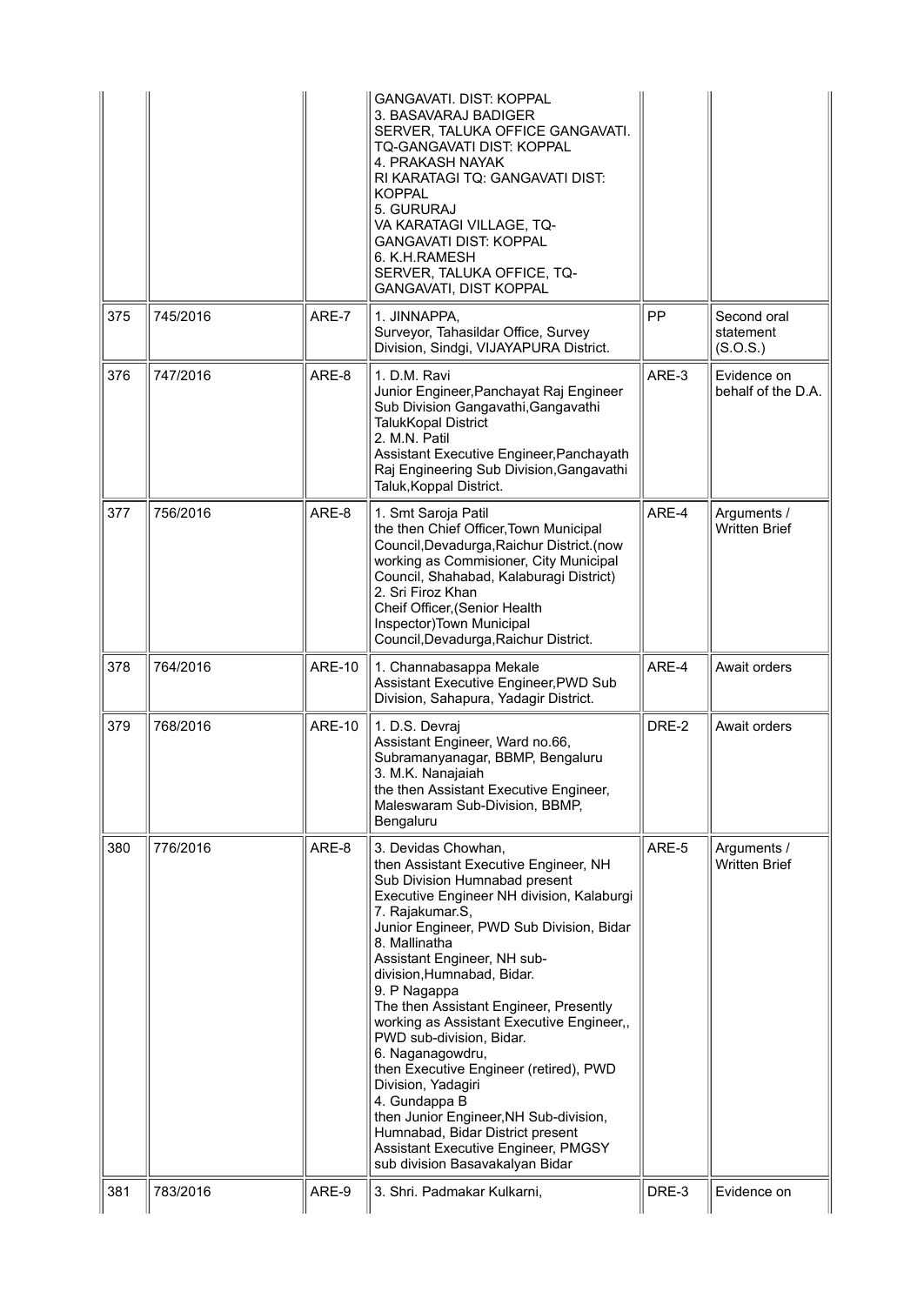|     |          |               | The then Panchayath Development<br>Officer, Rudrawadi Grama Panchayathi,<br>Alanda Taluk, Kalaburgi District.<br>4. G.G. Vali,<br>Junior Engineer, office of Taluk Watershed<br>Development Officer, Shahapur, Yadgir<br>District.<br>8. Basaiah Hirematta,<br>The then Executive Officer, Taluk<br>Panchayath, Aland Taluk, Kalaburgi<br>District.<br>9. Shivalingappa Kalashetty,<br>The then Executive Officer, Taluk<br>Panchayath, Aland Taluk, Kalaburgi<br>District.<br>10. Shanthappa Takkalakki,<br>The the Executive Officer, Taluk<br>Panchayath, Aland Taluk, Kalaburgi<br>District.                                                                                                                                                                                                                                                                                    |        | behalf of the D.A. $ $                          |
|-----|----------|---------------|-------------------------------------------------------------------------------------------------------------------------------------------------------------------------------------------------------------------------------------------------------------------------------------------------------------------------------------------------------------------------------------------------------------------------------------------------------------------------------------------------------------------------------------------------------------------------------------------------------------------------------------------------------------------------------------------------------------------------------------------------------------------------------------------------------------------------------------------------------------------------------------|--------|-------------------------------------------------|
| 382 | 784/2016 | <b>ARE-10</b> | 1. Jadhav<br>the then Panchayat Development<br>Officer, Kusnur Gram Panchayat, Kalaburgi<br>Taluk, Kalaburgi District (Now Retired).                                                                                                                                                                                                                                                                                                                                                                                                                                                                                                                                                                                                                                                                                                                                                | DRE-3  | Await orders                                    |
| 383 | 790/2016 | ARE-9         | 2. Balaji Bairagi,<br>S/o Ramdas Bairagi, Assistant Teacher,<br>Government Higher Primary School,<br>Masimada, Bhalki Taluk, BIDAR District.<br>4. H.R.Basappa,<br>The Then Block Education Officer, Bhalki,<br><b>BIDAR District, Presently Deputy Director</b><br>of Public Instructions, MYSORE District.<br>1. Ramesh,<br>Second Division Assistant, Government<br>High School, Murakal, Bidar Taluk, BIDAR<br>District.<br>3. Munirathnappa,<br>S/o Narayanappa, Retired Senior Lecturer,<br>DIET, Yadgir.<br>5. Prakasha,<br>S/o Basavanneppa Dongre, Incharge<br>Block Education Officer, Bhalki Taluk,<br><b>Bidar District.</b><br>6. H.D. Hunagund,<br>The Then Block Education Officer,<br>presently Senior Lecturer, DIET, Yadgir.<br>7. K.S.Ramabana,<br>Retired Gazetted Manager, R/o<br>Rajagraha, H.No. 12-1-581, Ashoka<br>Nagar, Behind Karnataka College, BIDAR. | DRE-3  | Evidence on<br>behalf of the D.A.               |
| 384 | 793/2016 | <b>ARE-10</b> | 1. Virupakshsa<br>Deputy Director, Social Welfare<br>Department, (presently working as Deputy<br>Director, Directorate of Schedule Tribes<br>Welfare Department, Bangalore)                                                                                                                                                                                                                                                                                                                                                                                                                                                                                                                                                                                                                                                                                                         | ARLO-2 | Arguments /<br><b>Written Brief</b>             |
| 385 | 5/2017   | <b>ARE-10</b> | 1. Sri. Appaji,<br>Deputy Director, K.R.I.D.L., Raichur. (Now<br>Retired).<br>2. Sri.Syed Mobin<br>Project Executive, KRIDL, Raichur (Now<br>working as Assistant Executive Engineer,<br>KRIDL, Devadurga Sub Division)                                                                                                                                                                                                                                                                                                                                                                                                                                                                                                                                                                                                                                                             | ARE-4  | Defence<br>Evidence                             |
| 386 | 7/2017   | <b>ARE-10</b> | 1. M.N.Malager<br>Executive Officer, Taluk Panchayath,<br>Hirekerur<br>2. Devaraj,<br>Panchayath Development Officer,<br>Ingalgondi Gram Panchayath                                                                                                                                                                                                                                                                                                                                                                                                                                                                                                                                                                                                                                                                                                                                 | ARLO1  | <b>Cross</b><br>examination of<br>the witnesses |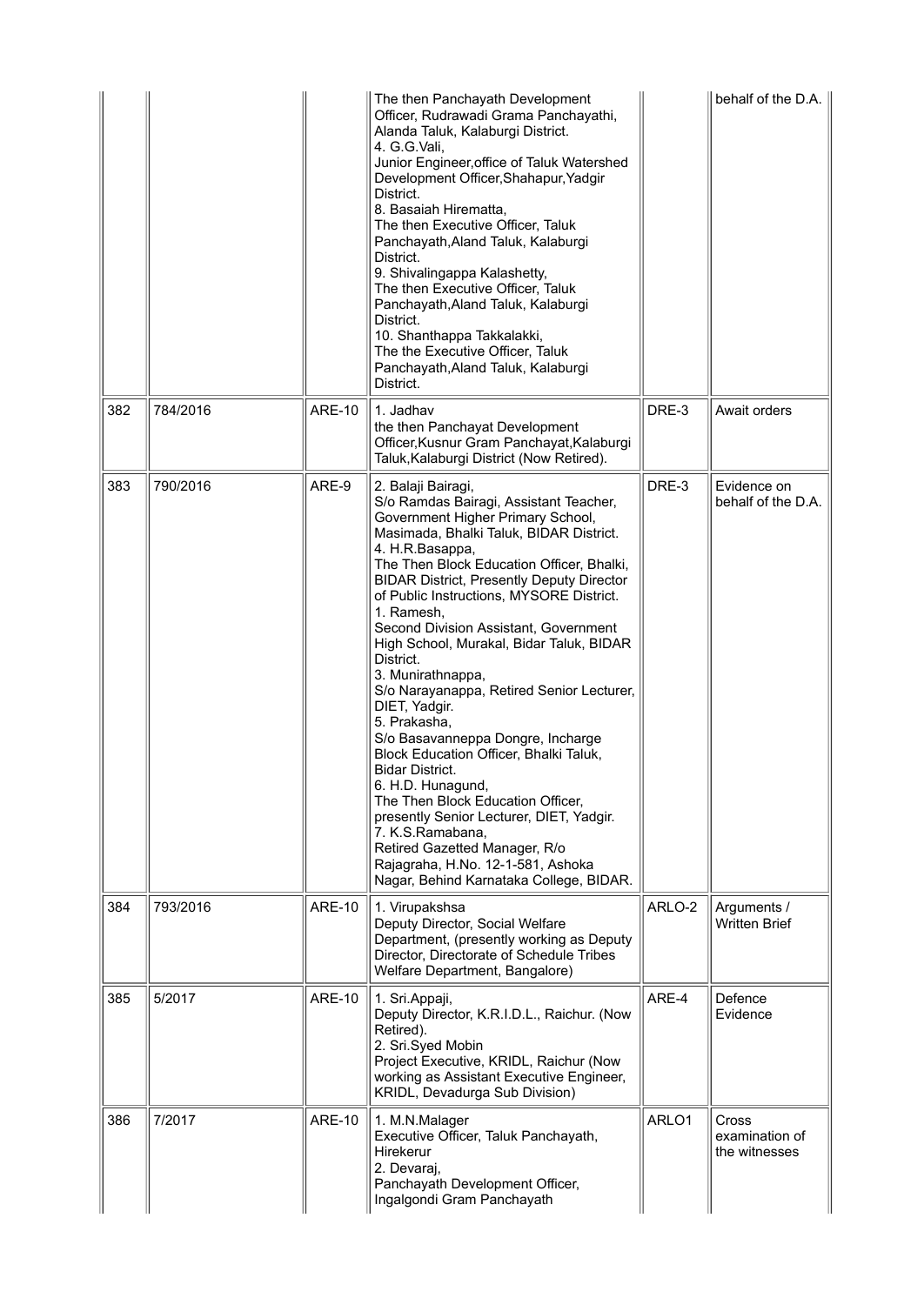|     |         |               | 3. Sri S.M. Bankar<br>Secretary, Ingalgondi Gram Panchayath<br>4. Lingaraj Hogisappinavar,<br>Bill Collector, Ingalgondi, Gram<br>Panchayath<br>5. A.V. Pujar<br>Then Taluk Watershed Development<br>Officer, Presently Assistant Agriculture<br>Officer, Raitha Samparka Center,<br>Rattihalli, Hirekerur Taluk, Haveri District.<br>6. Sri Omkar Naik<br>Assistant Engineer, Rural Drinking Water<br>and Sanitation sub division, Hirekerur.                                                                                                                                                                                                                                                                                                                                                                                |       |                                   |
|-----|---------|---------------|-------------------------------------------------------------------------------------------------------------------------------------------------------------------------------------------------------------------------------------------------------------------------------------------------------------------------------------------------------------------------------------------------------------------------------------------------------------------------------------------------------------------------------------------------------------------------------------------------------------------------------------------------------------------------------------------------------------------------------------------------------------------------------------------------------------------------------|-------|-----------------------------------|
| 387 | 21/2017 | ARE-9         | 1. Sharanappa<br>P.D.O., Hunasamaranahalli Grama<br>Panchayathi, Hunasamaranahalli,<br>Bangalore North, Bangalore.<br>2. Channappa<br>Secretary, Hunasamaranahalli Grama<br>Panchayathi, Hunasamaranahalli,<br>Bangalore North, Bangalore.                                                                                                                                                                                                                                                                                                                                                                                                                                                                                                                                                                                    | ARE-5 | Evidence on<br>behalf of the D.A. |
| 388 | 43/2017 | ARE-9         | 6. Harijana Kallappa Hangaragi,<br>Retired Range forest officer, Aland,<br>Kalaburgi District.                                                                                                                                                                                                                                                                                                                                                                                                                                                                                                                                                                                                                                                                                                                                | DRE-3 | Evidence on<br>behalf of the D.A. |
| 389 | 54/2017 | ARE-9         | 4. Sri Umakanth<br>The then Grad-2 Secretary<br>andPanchayath Development<br>Officer, Utakanuru Grama<br>Panchayathi, Utakanuru, Manvi<br>Taluk, Raichur District.<br>9. Sri Doddabasappa<br>The then Panchayath Development<br>Officer, Utakoor Gram Panchayath, Manvi<br>Taluk, Raichur District.<br>11. Sri Thimmappa Naik<br>The then Grad-1 Secretary, Utakanuru<br>Grama Panchayathi, Utakanuru, Manvi<br>Taluk, Raichur District. Raichur.<br>12. Sri Shankrappa Myageri<br>The then incharge Panchayath<br>Development Officer (Rtd), Utakanuru<br>Grama Panchayathi, Utakanuru, Manvi<br>Taluk, Raichur District. Raichur.<br>13. Smt. Pramila<br>The then Grade-1Secretary and incharge<br>Panchayath Development<br>Officer, Utakanuru Grama<br>Panchayathi, Utakanuru, Manvi<br>Taluk, Raichur District. Raichur. | ARE-4 | Evidence on<br>behalf of the D.A. |
| 390 | 58/2017 | <b>ARE-13</b> | 1. Jnanamitra,<br>Secretary (Incharge Panchayath<br>Development Officer), Khanapura Grama<br>Panchayathi, Shahapur Taluk, Yadgiri<br>District.                                                                                                                                                                                                                                                                                                                                                                                                                                                                                                                                                                                                                                                                                | DRE-3 | Issue summons<br>to the witness   |
| 391 | 61/2017 | <b>ARE-15</b> | 2. Sanju Kumar,<br>Panchayath Development Officer,<br>Gadilingadahally, Chincholly Taluk,<br>Kalaburgi District.                                                                                                                                                                                                                                                                                                                                                                                                                                                                                                                                                                                                                                                                                                              | DRE-3 | Posted for Report                 |
| 392 | 62/2017 | <b>ARE-13</b> | 1. Sri Basavaraj<br>Panchayath Development<br>Officer, Ragalaparvi, Sindhanur<br>Taluk, Raichur Dist<br>2. Sri Nagesh<br>P.D.O.Grama Panchayath<br>Ragalaparvi, Sindhanur Taluk, Raichur<br>Dist,.                                                                                                                                                                                                                                                                                                                                                                                                                                                                                                                                                                                                                            | ARE-4 | Issue summons<br>to the witness   |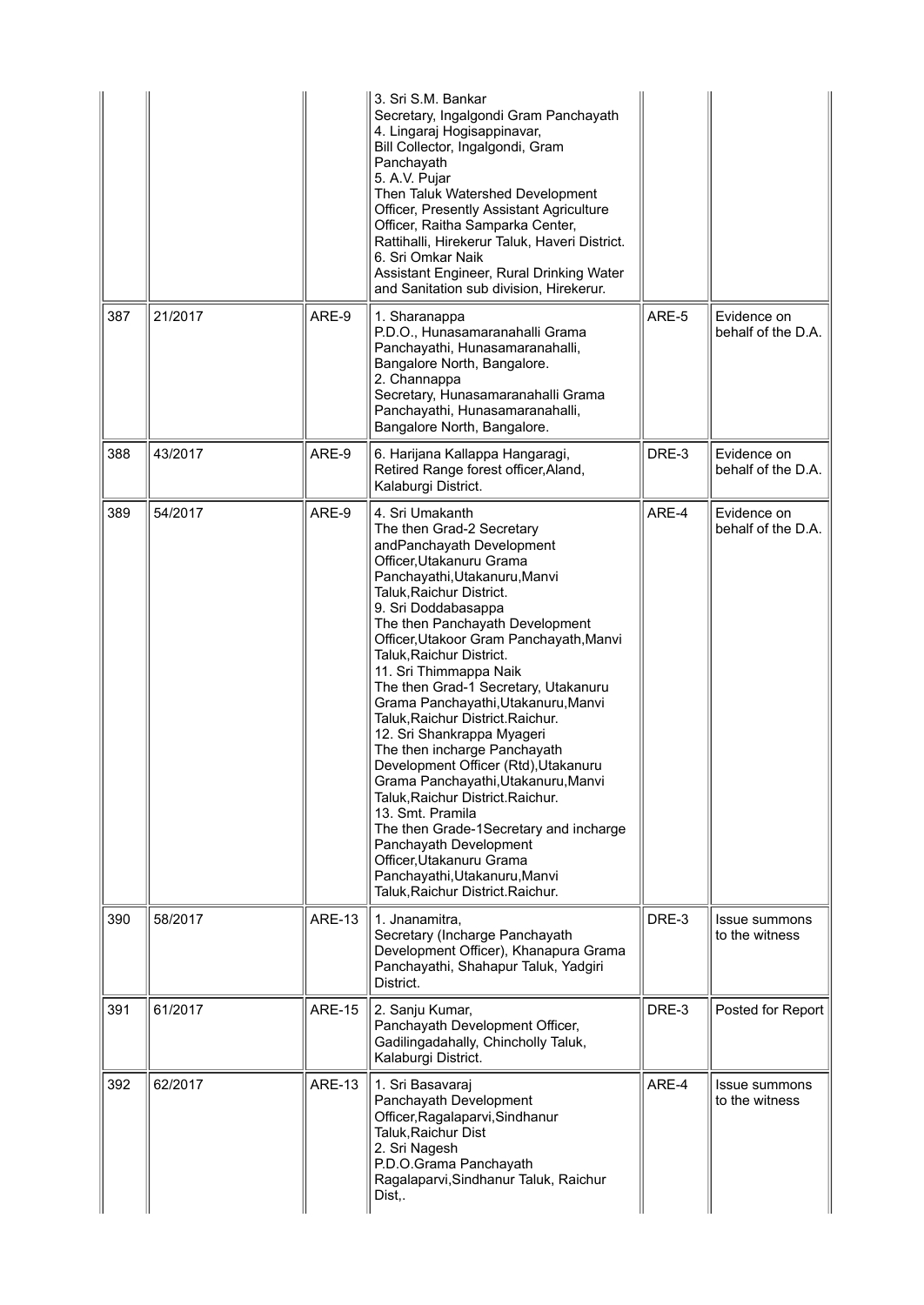|     |         |               | 3. Sri Kupperao<br>P.D.O, Grama Panchayath Ragalaparvi,<br>Sindhanur Taluk, Raichur Dist,.                                                                                                                                                                                                                                                                                                                                          |       |                                           |
|-----|---------|---------------|-------------------------------------------------------------------------------------------------------------------------------------------------------------------------------------------------------------------------------------------------------------------------------------------------------------------------------------------------------------------------------------------------------------------------------------|-------|-------------------------------------------|
| 393 | 69/2017 | <b>ARE-14</b> | 1. Ranganath.R<br>Asst. Executive Engineer, Chamrajpete<br>Ward, (Ward No.140), B.B.M.P.,<br>Corporation Offices Complex, J.C.Road,<br>Bangalore - 2.<br>2. Prasanna Kumar.P.T<br>Asst.Engineer, Chamrajpete Ward, (Ward<br>No.140), B.B.M.P., Corporation Offices<br>Complex, J.C.Road, Bangalore - 2.                                                                                                                             | ARE-9 | Second oral<br>statement<br>(S.O.S.)      |
| 394 | 73/2017 | <b>ARE-13</b> | 1. Sri. D.Umla Naik<br>Assistant Executive Engineer, BBMP,<br>Ward No.90, Shivajinagar East Sub-<br>Division, Halasuru, BENGALURU.                                                                                                                                                                                                                                                                                                  | ARE-9 | Evidence on<br>behalf of the D.A.         |
| 395 | 79/2017 | <b>ARE-13</b> | 2. Mallikarjuna,<br>Secretary, Honagera Grama<br>Panchayath, Yadgir Taluk and District.                                                                                                                                                                                                                                                                                                                                             | ARE-5 | Stayed in<br>KAT/HC                       |
| 396 | 80/2017 | <b>ARE-15</b> | 1. S. Dayanand<br>Panchayath Development<br>Officer, Kanagala Gram<br>Panchayath, Hukkeri Taluk, Belagavi<br>District.<br>2. Channabasannavar.R.B<br>Secretary, Gotura Grama Panchayathi,<br>Gotura, Hukkeri Taluk, Belgaum District.                                                                                                                                                                                               | PP    | Non-Bailable<br>Warrant to the<br>witness |
| 397 | 83/2017 | <b>ARE-13</b> | 1. Gayakvad R.S.<br>P.D.O., Aheri Gram Panchayat, Bijapur Tq<br>& Dist.                                                                                                                                                                                                                                                                                                                                                             | PP    | Reminder for<br>G.O                       |
| 398 | 87/2017 | ARE-9         | 1. Ullagaddi.R.R<br>the then Secretary (Retd.) Mangenakoppa<br>Grama<br>Panchayathi, Mangenakoppa, Khanapura<br>Taluk, Belgaum District.<br>2. Itagekar.M.Y<br>the then Secretary, Mangenakoppa Grama<br>Panchayathi, Mangenakoppa, Khanapura<br>Taluk, Belgaum District.<br>3. S.A.Madari<br>The then PDO, Mangenakoppa Gram<br>Panchayath, Presently Kodachawada<br>grama panchayath, Khanapur Taluk,<br><b>Belagavi District</b> | PP    | Evidence on<br>behalf of the D.A.         |
| 399 | 88/2017 | ARE-9         | 2. Smt. Fakiravva Hanasi,<br>the then Panchayath Development<br>Officer, Hanchinala Grama<br>Panchayathi, presently Huli Gram<br>Panchayathi, Savadatthi Taluk, Belgaum<br>District.                                                                                                                                                                                                                                                | PP    | Defence<br>evidence                       |
| 400 | 91/2017 | <b>ARE-14</b> | 3. Sri M.V. Jamadhar<br>Panchayath Development Officer<br>(Retd.)Ingali Grama<br>Panchayathi, Ingali, Chikodi Taluk, Belgaum<br>District.                                                                                                                                                                                                                                                                                           | PP    | Await orders                              |
| 401 | 95/2017 | ARE-9         | 3. Sri Ameeth A Gathate<br>The then Panchayath Development<br>Officer, Hittinahalli Gram Panchayath,<br>Vijapur Taluk, Vijapur District. Presently<br>Panchayath Development Officer,<br>Nagatana Gram Panchayath, Vijapur<br>Taluk<br>4. Sri Ganghadhar Gumadi<br>Then then Panchayath Development                                                                                                                                 | PP    | Second oral<br>statement<br>(S.O.S.)      |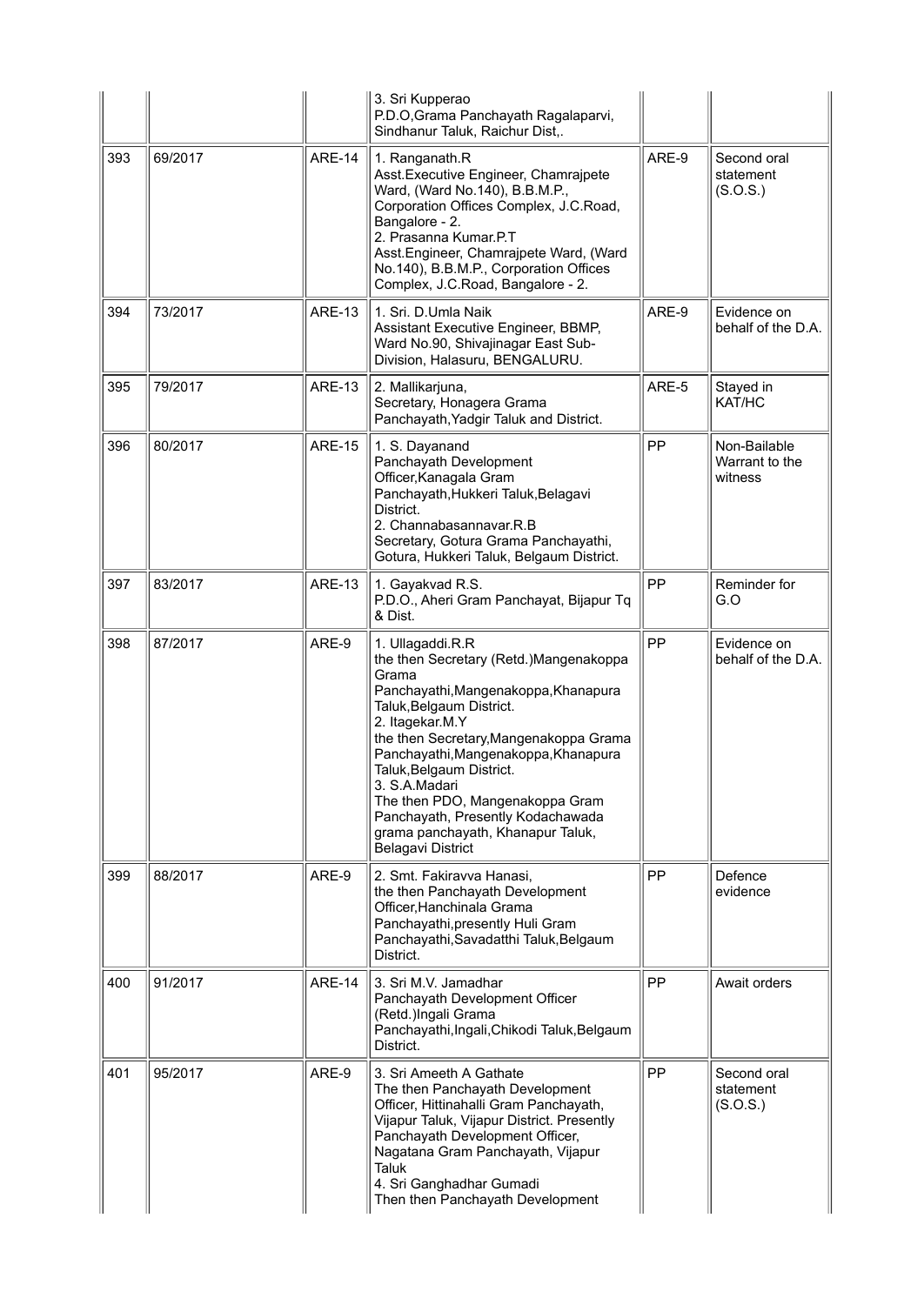|     |          |               | Officer (Retd.), Hittinahalli Gram<br>Panchayath, Vijapur Taluk, Vijapur District.                                                                                                                                                                                                                                                                                                                                                                                                                                                                                                                                                                                                         |       |                                                 |
|-----|----------|---------------|--------------------------------------------------------------------------------------------------------------------------------------------------------------------------------------------------------------------------------------------------------------------------------------------------------------------------------------------------------------------------------------------------------------------------------------------------------------------------------------------------------------------------------------------------------------------------------------------------------------------------------------------------------------------------------------------|-------|-------------------------------------------------|
| 402 | 99/2017  | <b>ARE-15</b> | 1. Sri Ramachandra<br>Head Master, Government Higher Primary<br>School, Anawara, Gulbarga, Gulbarga<br>District.                                                                                                                                                                                                                                                                                                                                                                                                                                                                                                                                                                           | DRE-3 | Reminder for<br>G.O                             |
| 403 | 110/2017 | <b>ARE-10</b> | 1. M.S.Banasi<br>Tahsildar, Kundgol.<br>2. Vinayak Gaonkar<br>Surveyor<br>3. Chandru Hardhole<br>Surveyor<br>4. N.K.Holeyannanavar<br>Executive Engineer, Minor Irrigation<br>division, DharwadPresently retired                                                                                                                                                                                                                                                                                                                                                                                                                                                                           | ARLO1 | Await orders                                    |
| 404 | 121/2017 | <b>ARE-13</b> | 1. SMITHA KONDED<br>Excise Inspector, Allied Blenders and<br>Distilleries, BENGALURU.                                                                                                                                                                                                                                                                                                                                                                                                                                                                                                                                                                                                      | DRE-2 | <b>Cross</b><br>examination of<br>the witnesses |
| 405 | 122/2017 | <b>ARE-13</b> | 1. Ajith Kumar<br>Panchayat Development Officer,<br>Hattiguduru Gram Panchayat, Shahapur<br>Tq., Yadgir District.<br>2. Ramachandra,<br>Junior Engineer, PRE Sub-<br>Division, Shahapur, Yadgir.                                                                                                                                                                                                                                                                                                                                                                                                                                                                                           | ARE-5 | Cross<br>examination of<br>the witnesses        |
| 406 | 123/2017 | ARE-9         | 1. RAJASHEKAR R.KARADKAL,<br>Excise Inspector, Yeshawanth Range,<br>BENGALURU.                                                                                                                                                                                                                                                                                                                                                                                                                                                                                                                                                                                                             | DRE-2 | Written brief<br>(Arguments)                    |
| 407 | 124/2017 | <b>ARE-14</b> | 1. S.B. Biradar<br>Then District Watershed Development<br>Officer, Dharwad Presently retired.<br>2. Fakkirgowda Shivanagowda<br>Rayanagowdara<br>The Then Incharge TalukWatershed<br>Development Officer, Kundagol, Presently<br>Asst.Director of Agriculture, Sand and<br>Water Maintenance Office, Dharwad.<br>3. S.N. Poojari,<br>Then Taluk Watershed Development<br>Officer, Kundgol, Dharwad<br>District, Presently Asst. Director of<br>Agriculture, Watershed Development<br>Department, Dharwad.<br>4. Channabasappa Gurulingappa Methri<br>Then Taluk Watershed Development<br>Officer, Kundgol, Presently Asst. Director of<br>Agriculture, CADA, Malaprabha Yojane,<br>Nargund | ARLO1 | Evidence on<br>behalf of the D.A.               |
| 408 | 128/2017 | <b>ARE-15</b> | 1. R.S.Shivashankar<br>Second Division Land Surveyor,<br>Bengaluru North Taluk Office, Bengaluru<br>Urban district.                                                                                                                                                                                                                                                                                                                                                                                                                                                                                                                                                                        | ARLO1 | Issue summons<br>to the witness                 |
| 409 | 132/2017 | <b>ARE-13</b> | 1. Sangaiah.I. Hiremath<br>Secretary and Panchayath Development<br>Officer, Hiremural Grama Panchayathi,<br>Hiremural, Muddebihal Taluk, Bijapur<br>District.                                                                                                                                                                                                                                                                                                                                                                                                                                                                                                                              | PP    | Posted for Report                               |
| 410 | 133/2017 | <b>ARE-13</b> | 2. Bhajantri<br>Panchayat Development Officer, Harnala<br>Gram Panchayat, Sindagi Tq., Bijapur<br>Dist.<br>4. Patil B.M.<br>the then Junior Engineer, Taluk<br>Panchayat, Sindagi Tq., Bijapur Dist.                                                                                                                                                                                                                                                                                                                                                                                                                                                                                       | PP    | Reminder for<br>G.O                             |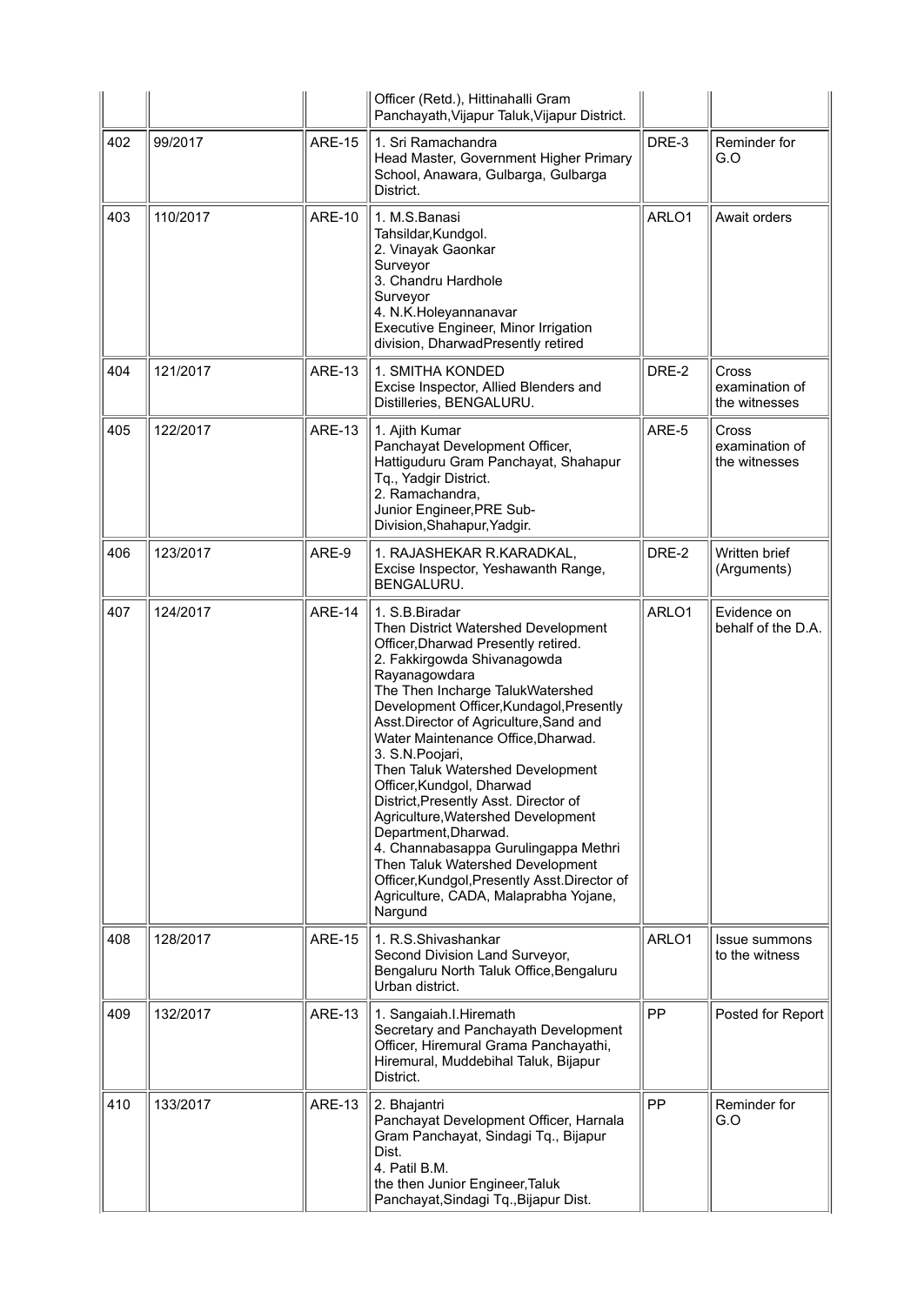| 411 | 139/2017 | <b>ARE-15</b> | 1. CHALAWADI<br>PDO, GRAM PANCHAYATH, JALGERI,<br>VIJAPUR, PRESENTLY WORKING AT<br>GRAM PANCHAYATH, GOLAGERI,<br>SINDAGI TALUK, VIJAPUR DISTRICT<br>2. MAHESH S KENGALGUTHI<br>PDO, GRAM PANCHAYATH, JALGERI,<br>VIJAPUR, PRESENTLY WORKING AT<br><b>GRAM PANCHAYATH,</b><br>KANNUR, VIJAPUR DISTRICT<br>3. NAYAK<br>PDO, GRAM<br>PANCHAYATH, JALGERI, VIJAPUR. | PP     | Questioning                                  |
|-----|----------|---------------|-----------------------------------------------------------------------------------------------------------------------------------------------------------------------------------------------------------------------------------------------------------------------------------------------------------------------------------------------------------------|--------|----------------------------------------------|
| 412 | 148/2017 | ARE-9         | 1. Raghavendra,<br>Assistant Executive Engineer, Bruhat<br>Bengaluru Mahanagara Palike.<br>2. Mahadev<br>Assistant Executive Engineer, Shantinagar<br>Sub division, MG road, Utility building, 7th<br>floor, Bruhat Bengaluru Mahanagar Palike                                                                                                                  | ARLO1  | Proceedings<br>Quashed by<br>Courts/Tribunal |
| 413 | 149/2017 | <b>ARE-15</b> | 1. N.B.Sitaramu<br>Assistant Executive Engineer, Vijayanagar<br>3rd main, Ward no.123, Bruhat Bengaluru<br>Mahanagar Palike, Bengaluru.                                                                                                                                                                                                                         | ARLO1  | Cross<br>examination of<br>the witnesses     |
| 414 | 162/2017 | <b>ARE-14</b> | 1. Shri Shivalingappa Pattadakal<br>Tahasildar, Yalburga.                                                                                                                                                                                                                                                                                                       | ARE-3  | Await orders                                 |
| 415 | 164/2017 | <b>ARE-10</b> | 2. S.S. Ingale<br>Tahasildar, Mudhol Taluk Office, Mudhol<br>Taluk, Bagalkot District.<br>3. S.H.Andigeri<br>Surveyor, Mudhol Taluk Office, Mudhol<br>Taluk Bagalkote District                                                                                                                                                                                  | ARLO-2 | Stayed in<br>KAT/HC                          |
| 416 | 165/2017 | <b>ARE-16</b> | 1. Basappa Shivasangappa Balakundi<br>Gram Sevaka, Hungund, Bagalkot<br>District.Presently Vidyagiri, 18th<br>Cross, Bagalkot, Bagalkot District.                                                                                                                                                                                                               | ARLO-2 | Await orders                                 |
| 417 | 167/2017 | <b>ARE-16</b> | 1. Roopa<br>Sub-Registrar, Basavanagudi                                                                                                                                                                                                                                                                                                                         | ARLO1  | Evidence on<br>behalf of the D.A.            |
| 418 | 174/2017 | <b>ARE-12</b> | 1. S.B.Biradar<br>Then District Watershed Development<br>Officer, Dharwad, Presently retired.<br>2. Channabasappa Gurulingappa Methri<br>Then Taluk Watershed Development<br>Officer, Watershed Development<br>Department, Dharwad, Presently Assistant<br>Director of Agriculture, Kundgol, Dharwad<br>district.                                               | ARLO1  | Written<br>Statement of<br>Defence           |
| 419 | 177/2017 | <b>ARE-15</b> | 1. M.S.Kurtakoti<br>Then Executive Officer. Taluk Panchayath,<br>Savanur.<br>2. Sri. Mariyammanavar<br>Panchayath Development Officer,<br>Kadakol, Gram Panchayath.                                                                                                                                                                                             | ARLO1  | Posted for Report                            |
| 420 | 179/2017 | <b>ARE-13</b> | 1. P.Ashok<br>Assistant Executive Engineer, Arkere Sub<br>Division, Mico Layout, Ward no.76, Bruhat<br>Bengaluru Mahanagar Palike, Bengaluru.                                                                                                                                                                                                                   | ARLO1  | Posted for Report                            |
| 421 | 180/2017 | <b>ARE-14</b> | 1. Sri.A.H.Maniyaar<br>Panchayath Development Officer,<br>KalasaGrama panchayat, Kundgol<br>taluk, Dharwad district                                                                                                                                                                                                                                             | ARLO1  | Stayed in<br>KAT/HC                          |
| 422 | 181/2017 | <b>ARE-13</b> | 1. D.Ramakrishnappa                                                                                                                                                                                                                                                                                                                                             | ARLO1  | Evidence on                                  |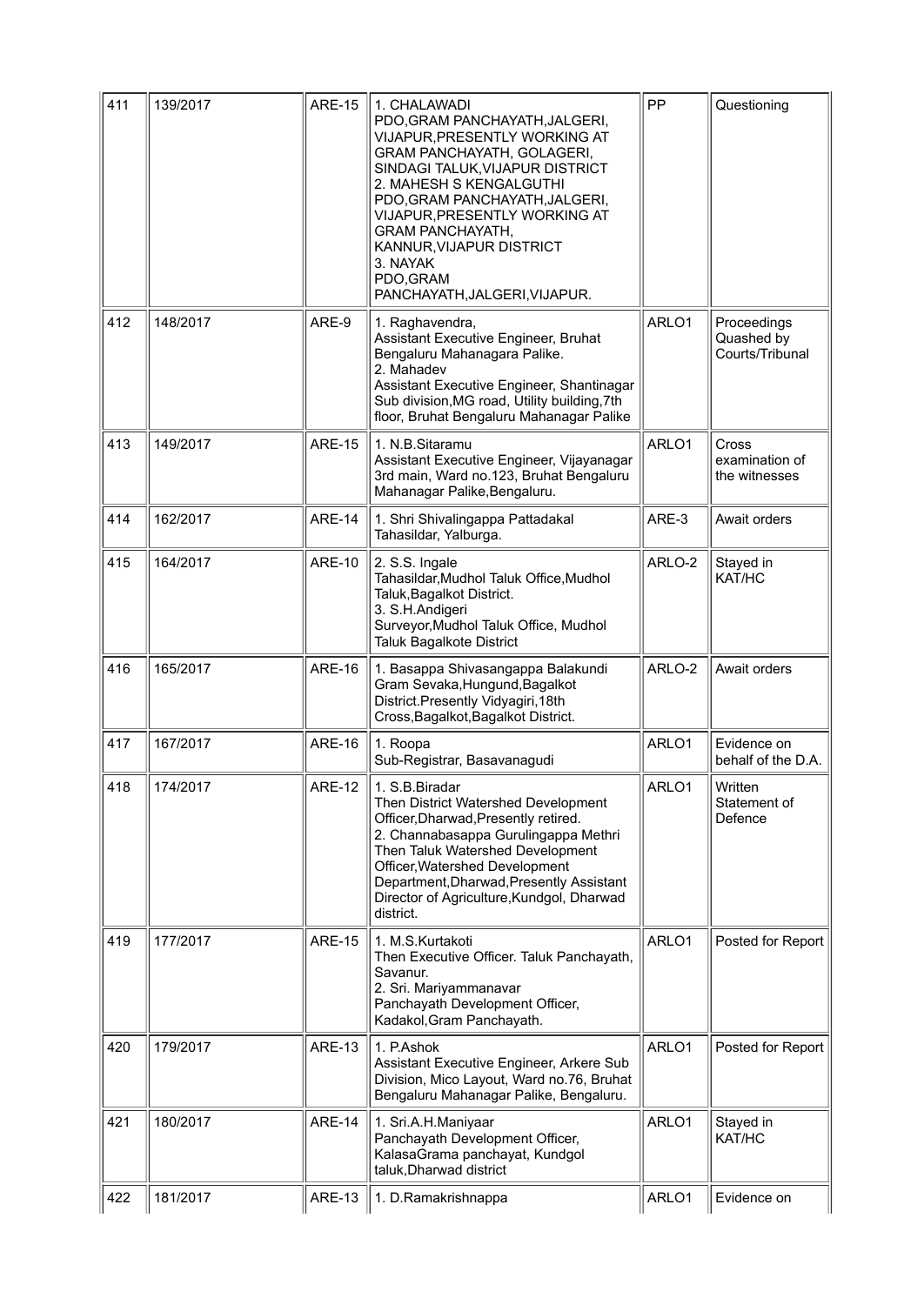|     |          |               | Panchayath Development Officer,<br>Shanthipura Gram Panchayath, Anekal<br>Taluk, Bengaluru City District.                                                                                                                                                                                                                                                                                                                                      |       | behalf of the D.A.                       |
|-----|----------|---------------|------------------------------------------------------------------------------------------------------------------------------------------------------------------------------------------------------------------------------------------------------------------------------------------------------------------------------------------------------------------------------------------------------------------------------------------------|-------|------------------------------------------|
| 423 | 187/2017 | <b>ARE-10</b> | 2. M.R Vaddar<br>Executive Engineer, Minor Irrigation<br>Division, Belagavi, Belagavi District<br>5. S.R Malagi<br>Assistant Engineer, Minor Irrigation<br>Division, Belagavi, Belagavi District<br>4. M.G Kalltti<br>Assistant Executive Engineer, Minor<br>Irrigation Division, Belagavi, Belagavi<br><b>District</b>                                                                                                                        | ARE-5 | Stayed in<br>KAT/HC                      |
| 424 | 189/2017 | <b>ARE-13</b> | 1. Subhash L<br>Assistant Executive Engineer Public<br>Works, Port and Inland Water Transport<br>Department Sub Division, Shahapur Taluk<br><b>Yadagir District</b>                                                                                                                                                                                                                                                                            | ARE-5 | Stayed in<br>KAT/HC                      |
| 425 | 191/2017 | <b>ARE-13</b> | 2. Basavaraja Patel<br>The Then Secretary, Kurdi Grama<br>Panchayathi Office, Kurdi, Manvi Taluk,<br>Raichur District.                                                                                                                                                                                                                                                                                                                         | ARE-5 | Stayed in<br>KAT/HC                      |
| 426 | 192/2017 | <b>ARE-10</b> | 1. VIJAYAKUMAR DAMA<br>Deputy Superintendent of Excise, Office of<br>Deputy Commissioner of Excise,<br>Bengaluru North                                                                                                                                                                                                                                                                                                                         | DRE-2 | Cross<br>examination of<br>the witnesses |
| 427 | 199/2017 | <b>ARE-13</b> | 1. N.F.Mevundi<br>Asst.Agriculture Officer andIncharge Taluk<br>Watershed Development Officer, Kundagol<br>taluk, Dharwad District.<br>2. M.U.Kaladagi<br>Asst. Agriculture Officer and Incharge Taluk<br>Watershed Development Officer, Kundagol<br>taluk, Dharwad District.<br>3. Subhash N Pujari<br>Asst.Director of Agriculture, Dharwad                                                                                                  | ARLO1 | Stayed in<br>KAT/HC                      |
| 428 | 200/2017 | <b>ARE-15</b> | 1. T. Raju,<br><b>Assistant Engineer</b><br>2. Narayanaswamy<br>Attender, Vijayanagar office, Bengaluru<br>Development Authority                                                                                                                                                                                                                                                                                                               | ARLO1 | Issue summons<br>to the witness          |
| 429 | 201/2017 | <b>ARE-13</b> | 1. Nagaraj<br>Assistant Engineer,<br>2. Madhu<br>Assistant Executive Engineer,<br>Kempegowda Nagara Sub-Division, Ward<br>no.143, Bruhat Bengaluru Mahanagar<br>Palike, Bengaluru.                                                                                                                                                                                                                                                             | ARLO1 | Cross<br>examination of<br>the witnesses |
| 430 | 221/2017 | <b>ARE-14</b> |                                                                                                                                                                                                                                                                                                                                                                                                                                                | PP    | Stayed in<br>KAT/HC                      |
| 431 | 223/2017 | <b>ARE-15</b> | 1. Rajashekara Yadahalli<br>Executive EngineerPublic works ports and<br>Inland water transport Department,<br>Bijapur, Bijapur District<br>2. V.D Halakude<br>Assistant Executive EngineerPublic works<br>ports and Inland water transport<br>Department, Bijapur, Bijapur<br>DistrictBijapur.<br>3. S.G Sarashetty<br>the then Assistant Engineer Public works<br>ports and Inland water transport<br>Department, Bijapur Division, presently | ARE-5 | Stayed in<br>KAT/HC                      |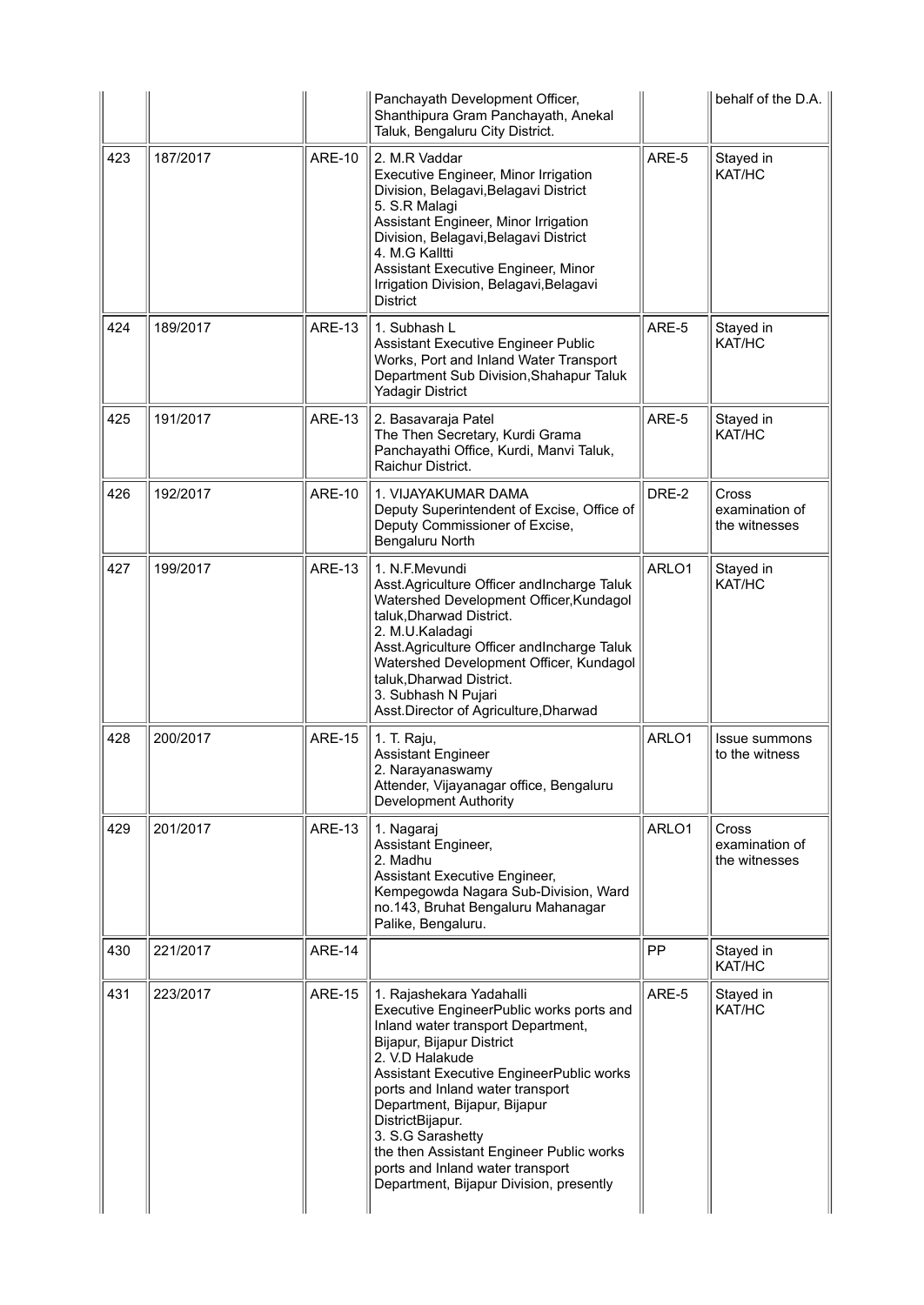|     |          |               | Assistant Executive Engineer Indi Taluk<br><b>Bijapur District</b>                                                                                                                                                                                                                                                                                                                                                                                                                                                                                                  |       |                                           |
|-----|----------|---------------|---------------------------------------------------------------------------------------------------------------------------------------------------------------------------------------------------------------------------------------------------------------------------------------------------------------------------------------------------------------------------------------------------------------------------------------------------------------------------------------------------------------------------------------------------------------------|-------|-------------------------------------------|
| 432 | 227/2017 | <b>ARE-10</b> | 2. C.G.Methri<br>Then Taluk Watershed Development<br>Officer, Dharwad. PresentlyAssistant<br>Agriculture Director, KADA,<br>Naragunda, Gadag District.                                                                                                                                                                                                                                                                                                                                                                                                              | ARLO1 | Stayed in<br>KAT/HC                       |
| 433 | 228/2017 | <b>ARE-15</b> | 2. Anand Sawale<br>P.D.O., Kamalnagar Grama Panchayath,<br>Kamlanagar, Aurad-B Taluk, Bidar Dist.<br>3. Syed Mustafa<br>Then Junior EngineerKamalnagar Grama<br>Panchayath, Kamlanagar, Aurad-B<br>Taluk, Bidar Dist.                                                                                                                                                                                                                                                                                                                                               | ARE-5 | Stayed in<br>KAT/HC                       |
| 434 | 231/2017 | <b>ARE-16</b> | 1. Itagimat.B N<br>Secretary, Soratura Grama<br>Panchayathi, Soratura, Gadag Taluk, Gadag<br>District.                                                                                                                                                                                                                                                                                                                                                                                                                                                              | ARE-5 | <b>Bailable Warrant</b><br>to the witness |
| 435 | 233/2017 | <b>ARE-13</b> | 1. K.Y. Karigaar<br>Then Asst.Agricultural Officer,<br>TalukWatershed Development<br>Department, Kundgol, Presently Office of<br>Assistant Director of Agriculture,<br>Khanapur, Belagavi district. Presently as<br>Asst.Agricultural Officer<br>2. F.S.Rayana Gowda<br>Then Taluk Watershed Development<br>Officer, Kundagol Presently Assistant<br>Director of Agriculture, Dharwad.<br>3. S.N.Pujaar<br>Then Taluk Watershed Development<br>Officer, Kundgol, Presently Assistant<br>Director of Agriculture, Office of Joint<br>Director of Agriculture, Karwar | ARLO1 | Stayed in<br>KAT/HC                       |
| 436 | 236/2017 | <b>ARE-15</b> | 1. N.M.Konasali.<br>Panchayath Development<br>Officer, Yatthinahalli Grama<br>Panchayath, Hirekerur Taluk, Haveri<br>District.<br>3. B.Basavanneppa<br>Junior Engineer,Panchayath Raj<br>Engineering department, Hirekerur sub-<br>division, Haveri District.                                                                                                                                                                                                                                                                                                       | ARLO1 | Second oral<br>statement<br>(S.O.S.)      |
| 437 | 237/2017 | ARE-8         | 1. Mukundappa.N.S<br>Senior Geologist, Mines and Geology<br>Department, Yadgiri District.                                                                                                                                                                                                                                                                                                                                                                                                                                                                           | DRE-3 | Await orders                              |
| 438 | 238/2017 | <b>ARE-13</b> | 1. B.M Hatawadkar<br>SecretaryGrama Panchayat, Ramgurwadi<br>Village, Khanapur Taluk, Belgavi District.                                                                                                                                                                                                                                                                                                                                                                                                                                                             | ARE-5 | Stayed in<br>KAT/HC                       |
| 439 | 239/2017 | <b>ARE-15</b> | 1. Krishnappa<br>Assistant Executive EngineerNo 3 North<br>Sub DivisionBDA, R.T. NagarBangalore<br>3. P.D. Kumar<br>Assistant Executive Engineer, presently<br>working at No.3, North Sub-division, BDA,<br>R.T. Nagar, Bangalore                                                                                                                                                                                                                                                                                                                                   | ARE-5 | Reminder for<br>G.O                       |
| 440 | 244/2017 | <b>ARE-15</b> | 1. Sri Mahantesh Mulagund<br>Assistant Director of Land<br>Records, Department of Survey and Land<br>Records, Vijayapura Sub-division,<br><b>VIJAYAPURA.</b><br>2. Smt. M.B. Biradar<br>Survey section, O/o the Tahasildar,<br>Vijayapura                                                                                                                                                                                                                                                                                                                           | PP    | Cross<br>examination of<br>the witnesses  |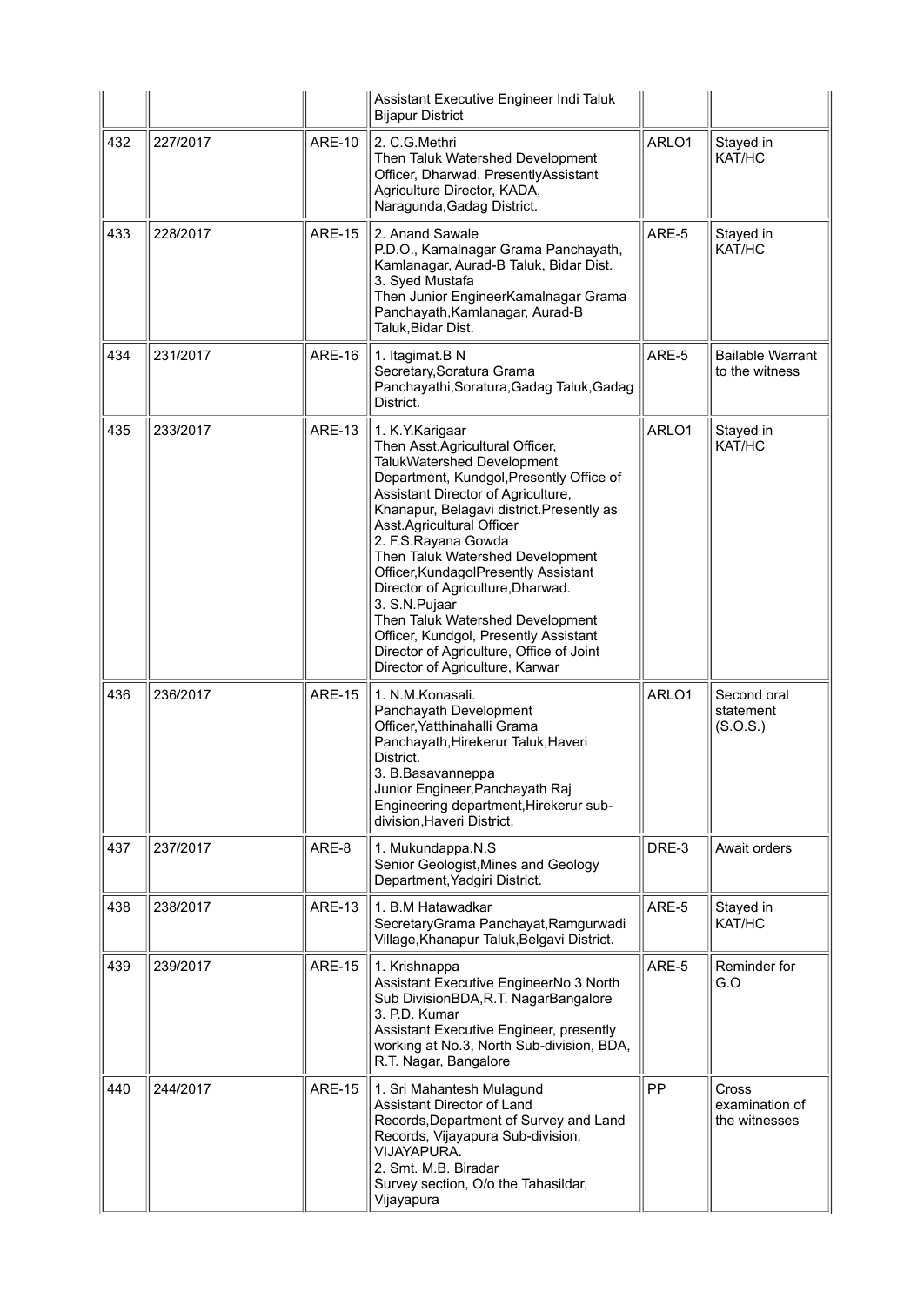| 441 | 246/2017 | <b>ARE-15</b> | 1. K.Krishnamurthy<br>Executive Officer, Taluk Panchayath,<br>Ranebennur.<br>2. Vishwanath D Annera<br>Panchayath Development Officer, Belur<br>Gram Panchayath.                                                                                                                                                                                                                                                                                                                                                                                                                                                                                                                                                                                                                                                                                                                                                                                                                                                                                                                     | ARLO1 | Evidence on<br>behalf of the D.A.        |
|-----|----------|---------------|--------------------------------------------------------------------------------------------------------------------------------------------------------------------------------------------------------------------------------------------------------------------------------------------------------------------------------------------------------------------------------------------------------------------------------------------------------------------------------------------------------------------------------------------------------------------------------------------------------------------------------------------------------------------------------------------------------------------------------------------------------------------------------------------------------------------------------------------------------------------------------------------------------------------------------------------------------------------------------------------------------------------------------------------------------------------------------------|-------|------------------------------------------|
| 442 | 247/2017 | <b>ARE-12</b> | 1. M.L.Shailaja<br>Law Officer (Jr.), Police Commissioner<br>office, Bengaluru.                                                                                                                                                                                                                                                                                                                                                                                                                                                                                                                                                                                                                                                                                                                                                                                                                                                                                                                                                                                                      | ARLO1 | Cross<br>examination of<br>the witnesses |
| 443 | 251/2017 | <b>ARE-15</b> | 1. Sumithra Lingeri<br>Panchayath Development Officer Nalawar<br>Grama Panchayath, Chittapura Taluk,<br>Kalaburgi District<br>2. Ziaullakhan<br>Deputy director, K.R.I.D.L, Kalaburgi                                                                                                                                                                                                                                                                                                                                                                                                                                                                                                                                                                                                                                                                                                                                                                                                                                                                                                | ARE-5 | Stayed in<br>KAT/HC                      |
| 444 | 252/2017 | <b>ARE-10</b> | 1. MANJUNATHA REDDY<br>Revenue Inspector, Attibele Hobli-2,<br>Anekal Taluk, Bengaluru<br>2. DEVARAJU N.<br>Village Accountant, Neraluru Circle,<br>Attibele Hobli, Anekal Taluk, Bengaluru                                                                                                                                                                                                                                                                                                                                                                                                                                                                                                                                                                                                                                                                                                                                                                                                                                                                                          | DRE-2 | Await orders                             |
| 445 | 254/2017 | <b>ARE-12</b> | 1. Venkatesh.B.M<br>Asst. Executive Engineer, Presently<br>Technical Asst., Chief Engineer Office,<br>Hydrology & C.M.O Corporation,<br>Bangalore.<br>2. Shekharappa.N.M<br>Asst. Executive Engineer, Presently AEE,<br>Gramina Kudiyuva Neeru & Nairmalya<br>Upa Vibhaga, Arasikere, Hassan Dist.<br>3. Geeta<br>Asst. Executive Engineer, Presently AEE,<br>Maruthi Sevanagar Sub-Division,<br>B.B.M.P., Bangalore.<br>4. Shashidhar.R.K<br>Asst. Executive Engineer, Vasanthanagar<br>Sub-Division, B.B.M.P., Bangalore.<br>5. Sudhakar Shetty<br>Asst. Executive Engineer, Presently AEE,<br>Shivajinagar Sub-Division, B.B.M.P.,<br>Bangalore.<br>6. Pojarappa.P<br>Asst. Engineer, Vasanthanagar Sub-<br>Division, Ward No.63, B.B.M.P.,<br>Bangalore.<br>7. Muralidhar.C<br>Asst. Engineer, Vasanthanagar Sub-<br>Division, Ward No.93, B.B.M.P.,<br>Bangalore.<br>9. Raja.A.M<br>Asst. Engineer, Presently AEE, Cottonpete<br>Sub-Division, B.B.M.P., Bangalore.<br>10. Raghunath.K.N<br>Asst. Engineer, Vasanthnagar Sub-<br>Division, Ward No.110, B.B.M.P.,<br>Bangalore. | ARE-5 | Await orders                             |
| 446 | 257/2017 | <b>ARE-16</b> | 1. Kariyappa<br>S/o Hanumanthappa, Junior<br>Engineer, Special Grade, P.W.D<br>Department, Raichur, Raichur District.                                                                                                                                                                                                                                                                                                                                                                                                                                                                                                                                                                                                                                                                                                                                                                                                                                                                                                                                                                | ARE-5 | Evidence on<br>behalf of the D.A.        |
| 447 | 259/2017 | <b>ARE-13</b> | 1. DR. V.B. RADDER,<br>Principal, Government Pre Universirty<br>College of Girls, KOPPAL.                                                                                                                                                                                                                                                                                                                                                                                                                                                                                                                                                                                                                                                                                                                                                                                                                                                                                                                                                                                            | ARE-3 | Stayed in<br>KAT/HC                      |
| 448 | 260/2017 | <b>ARE-14</b> | 1. Srinivasappa<br>Senior Motor Vehicles Inspector, Office of                                                                                                                                                                                                                                                                                                                                                                                                                                                                                                                                                                                                                                                                                                                                                                                                                                                                                                                                                                                                                        | ARE-5 | Await orders                             |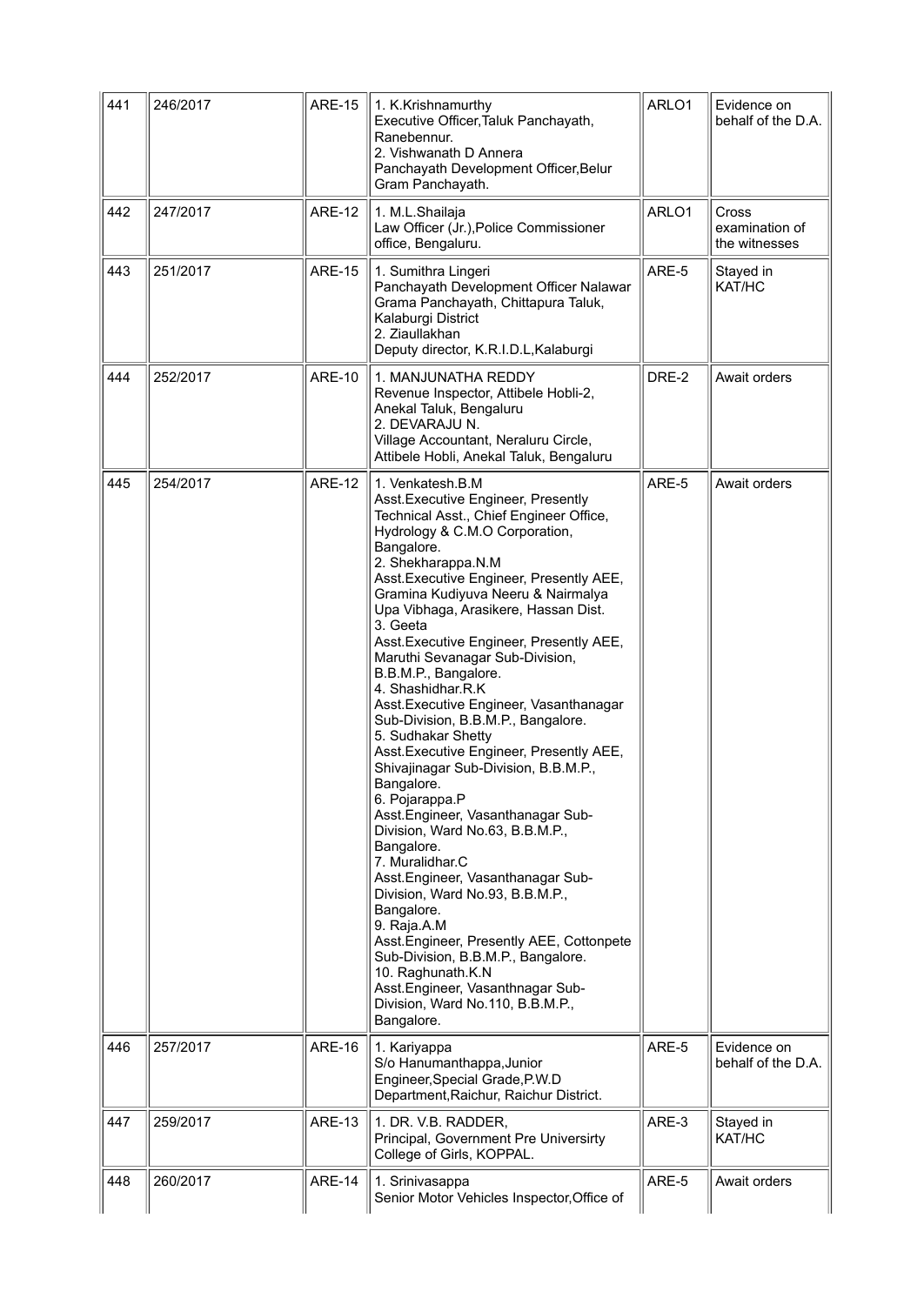|     |          |               | the Regional Transport Officer,<br>Chitradurga.<br>2. K.M.Vijeyendara<br>Senior Motor Vehicles Inspector, Office of<br>Regional Transport Officer,<br>Chamarajanagar.                                                                                                                                                                                                 |       |                                           |
|-----|----------|---------------|-----------------------------------------------------------------------------------------------------------------------------------------------------------------------------------------------------------------------------------------------------------------------------------------------------------------------------------------------------------------------|-------|-------------------------------------------|
| 449 | 261/2017 | <b>ARE-15</b> | 1. Jagannath<br>Asst. Executive Engineer, B.B.M.P., Ward<br>No.133, Gali Anjaneyaswamy Division,<br>Bangalore.<br>2. Krishnamurthy<br>Executive Engineer, B.B.M.P., Ward<br>No.133, Gali Anjaneyaswamy Division,<br>Bangalore.                                                                                                                                        | ARE-5 | Stayed in<br>KAT/HC                       |
| 450 | 262/2017 | <b>ARE-15</b> | 1. D. Hemanth Kumar<br>Executive Engineer, BBMP, Gandhi Nagar,<br>Bangalore<br>3. Mohan<br>Assistant Engineer, BBMP, Gandhi Nagar,<br>Bangalore<br>4. H.N Prabhakar<br>Assistant Executive Engineer,<br>Gandhinagar present Assistant Director,<br><b>BBMP Urban Project West Sampige</b><br>Road, Malleshwarm Bengaluru                                              | ARE-5 | Defence<br>Evidence                       |
| 451 | 268/2017 | <b>ARE-12</b> | 1. YAMANAPPA,<br>Village Accountant, Siddanath Village,<br>Basavana Bagewadi Taluk, VIJAYAPURA<br>District.                                                                                                                                                                                                                                                           | PP    | Defence<br>Evidence                       |
| 452 | 275/2017 | <b>ARE-11</b> | 1. C. Rajagopal<br>Revenue Inspector, Advertisement<br>Division, East Zone, BBMP Office, Utility<br>Building, Bengaluru                                                                                                                                                                                                                                               | ARLO1 | Non-Bailable<br>Warrant to the<br>witness |
| 453 | 277/2017 | <b>ARE-15</b> | 3. Salavoddin.M.D<br>C.R.P., Humnabad<br>Circle, B.R.C.Office, Government<br>P.U.College<br>Compound, Humanabad, Humanabad<br>Taluk, Bidar District.                                                                                                                                                                                                                  | ARE-5 | Posted for Report                         |
| 454 | 281/2017 | <b>ARE-13</b> | 1. Rangaram<br>Executive Engineer, KBJNL Dam Division,<br>Narayanapur, Shorapur Taluk, Yadgir<br><b>District</b><br>2. C.S. Vishwanath<br>Assistant Executive Engineer, KBJNL<br>Dam Division, Narayanapur, Shorapur<br>Taluk, Yadgir District<br>3. Vijay Kumar<br>Assistant Engineer, KBJNL Dam Division,<br>Narayanapur, Shorapur Taluk, Yadgir<br><b>District</b> | ARE-5 | Stayed in<br>KAT/HC                       |
| 455 | 283/2017 | <b>ARE-15</b> | 2. Chandrakanth L Mannavaddar<br>Then Panchayath Development Officer,<br>Baichavalli Gram Panchayath, Hangal<br>taluk, Haveri district.<br>3. G.R.Hunasihalli<br>Then Gram Panchayath Secretary,<br>Baichavalli Gram Panchayath, Hangal<br>taluk, Haveri district.                                                                                                    | ARLO1 | Defence<br>evidence                       |
| 456 | 289/2017 | <b>ARE-12</b> | 1. Ningaiah<br><b>Assistant Executive Engineer</b><br>2. Nagabhushan<br>Assistant Engineer-2, Vijayanagar Sub<br>Division, , Ward No. 124, Bruhat<br>Bengaluru Mahanagar Palike, Bengaluru.                                                                                                                                                                           | ARLO1 | Non-Bailable<br>Warrant to the<br>witness |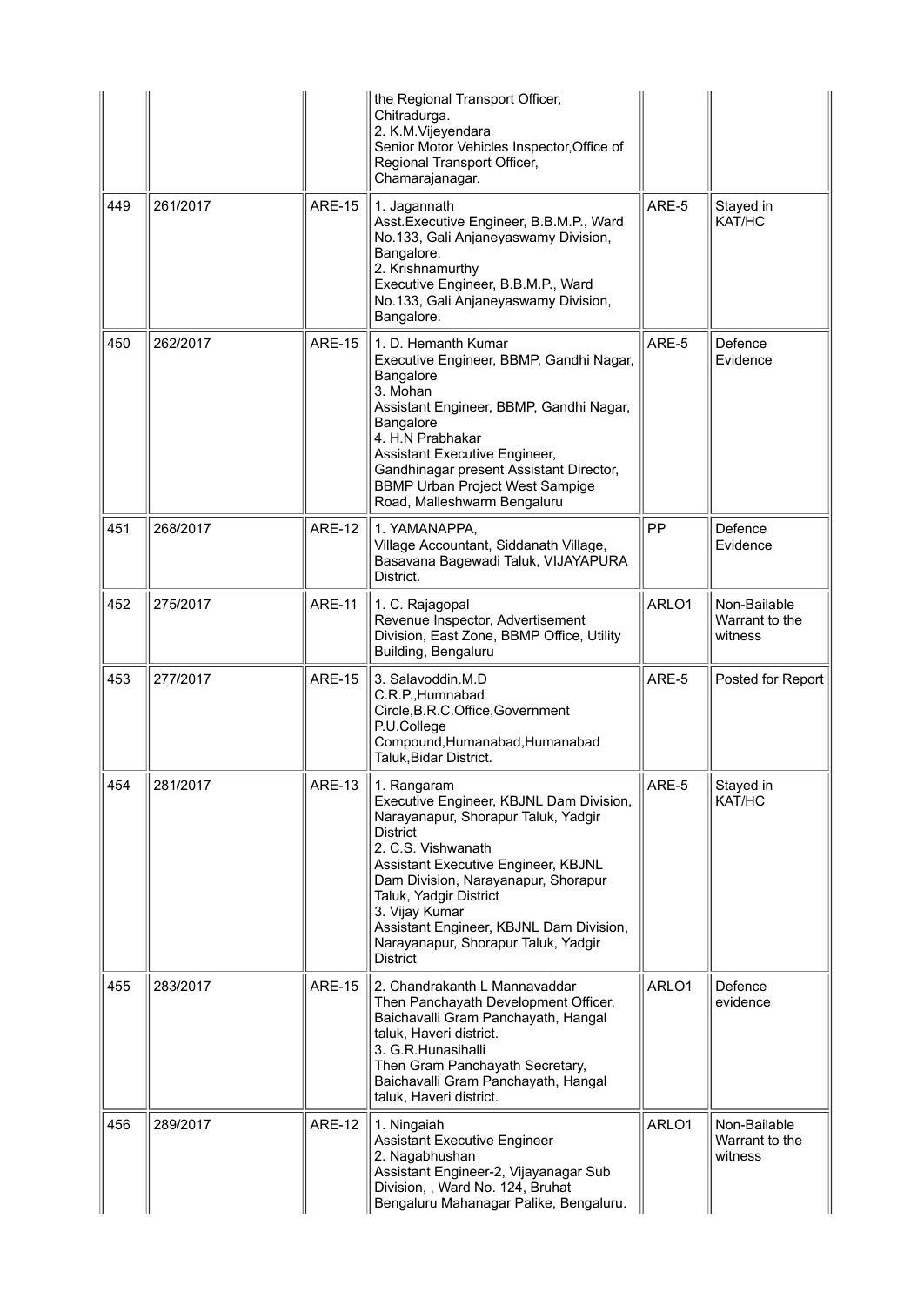| 457 | 293/2017 | <b>ARE-15</b> | 1. Vijaya Kumar<br>Executive Engineer, R.R. Nagar Project<br>Zoen, BBMP, Bengaluru.                                                                                                                                                                                                                         | ARE-5 | Arguments /<br><b>Written Brief</b> |
|-----|----------|---------------|-------------------------------------------------------------------------------------------------------------------------------------------------------------------------------------------------------------------------------------------------------------------------------------------------------------|-------|-------------------------------------|
| 458 | 295/2017 | <b>ARE-16</b> | 1. Chenneshappa<br>Junior Engineer, BWSSB, Shettyhalli Sub-<br>Div., Shettyhalli, BBMP Buildg., Bangalore<br>North, Bangalore.                                                                                                                                                                              | ARE-5 | Fixing Date of<br>Evidence          |
| 459 | 303/2017 | <b>ARE-16</b> | 1. D Hemanth<br>Assistant Executive Engineer, Cottonpet<br>Sub-Dvn, B.B.M.P., 4th Cross, Magadi<br>Road, Bangalore-23<br>2. N.R Muniyappa<br>Assistant Engineer, Ward No. 121,<br>BinnipetCottonpet Sub-Dvn, B.B.M.P., 4th<br>Cross, Magadi Road, Bangalore-23                                              | ARE-5 | Await orders                        |
| 460 | 309/2017 | <b>ARE-15</b> | 3. C.Mohammed Ataulla<br>Sy.Supervisor, Taluk Office, Anekal<br>Taluk, Bangalore Urban Dist. (now retired)<br>7. B.S.Prakash<br>Case Worker, Taluk Office, Anekal Taluk<br>(now Surveyor, TalukOffice, Davangere)                                                                                           | DRE-1 | Stayed in<br>KAT/HC                 |
| 461 | 322/2017 | <b>ARE-13</b> | 1. Narasappa<br>Secretary, Kurdi Grama Panchayathi<br>Office, Kurdi, Manvi Taluk, Raichur<br>District.                                                                                                                                                                                                      | ARE-5 | Stayed in<br>KAT/HC                 |
| 462 | 323/2017 | <b>ARE-10</b> | 1. Sreeshail Muchandi,<br>J.E., Z.P., Sub Division Afzalpur, Gulbarga<br>Dist.<br>2. Kalyani Sahebgowda Itaga,<br>P.D.O., Balooragi. Afzalpur Taluq,<br>Gulbarga Dist.                                                                                                                                      | DRE-3 | Await orders                        |
| 463 | 327/2017 | <b>ARE-14</b> | 1. Ravindra B. Yaranalle<br>Junior Engineer, Taluk Panchayath, Aurad,<br><b>Bidar District.</b>                                                                                                                                                                                                             | ARE-5 | Stayed in<br>KAT/HC                 |
| 464 | 329/2017 | <b>ARE-13</b> | 1. Shivakumar.B.Methre<br>Head Master, Government High School,<br>Bhalki Taluk, Bidar District.                                                                                                                                                                                                             | ARE-5 | Posted for Report                   |
| 465 | 331/2017 | <b>ARE-15</b> | 1. NANJAPPA,<br>Assistant Executive Engineer, BBMP, Ward<br>No. 17, J.P. Park Ward,<br>Gokula, BENGALURU.<br>3. PADMANABHAIAH,<br>Assistant Engineer, BBMP, Ward No. 17,<br>J.P. Park Ward, Gokula, BENGALURU.<br>2. UMESH.<br>Assistant Engineer, BBMP, Ward No. 17,<br>J.P. Park Ward, Gokula, BENGALURU. | ARE-5 | Reminder for<br>G.O                 |
| 466 | 332/2017 | <b>ARE-15</b> | 1. Dr. Krishna Prasad<br>Eye-Specialist, Minto Hospital,<br>Chamrajpet, Bangalore.                                                                                                                                                                                                                          | ARE-9 | Arguments /<br><b>Written Brief</b> |
| 467 | 340/2017 | <b>ARE-15</b> | 1. NAGENDRAPPA<br>S/O SHARANAPPA, ASSISTANT<br>ENGINEER, LOWER BUND MULLAMARI<br>PROJECT SUB-DIVISION,<br>CHIMMANACHOLA, CHINCHOLI<br>TALULK, GULBARGA DISTRICT.                                                                                                                                            | DRE-3 | Notice to D.G.O                     |
| 468 | 343/2017 | <b>ARE-10</b> | 1. Shashi Kumar<br>Asst. Executive Engineer, Kengeri Sub-<br>Division, BBMP, 1st Main,<br>B.M.Road, Bengaluru.<br>2. Thimmappa<br>Asst.Engineer, Kengeri Sub-Division, Ward                                                                                                                                 | ARE-5 | Await orders                        |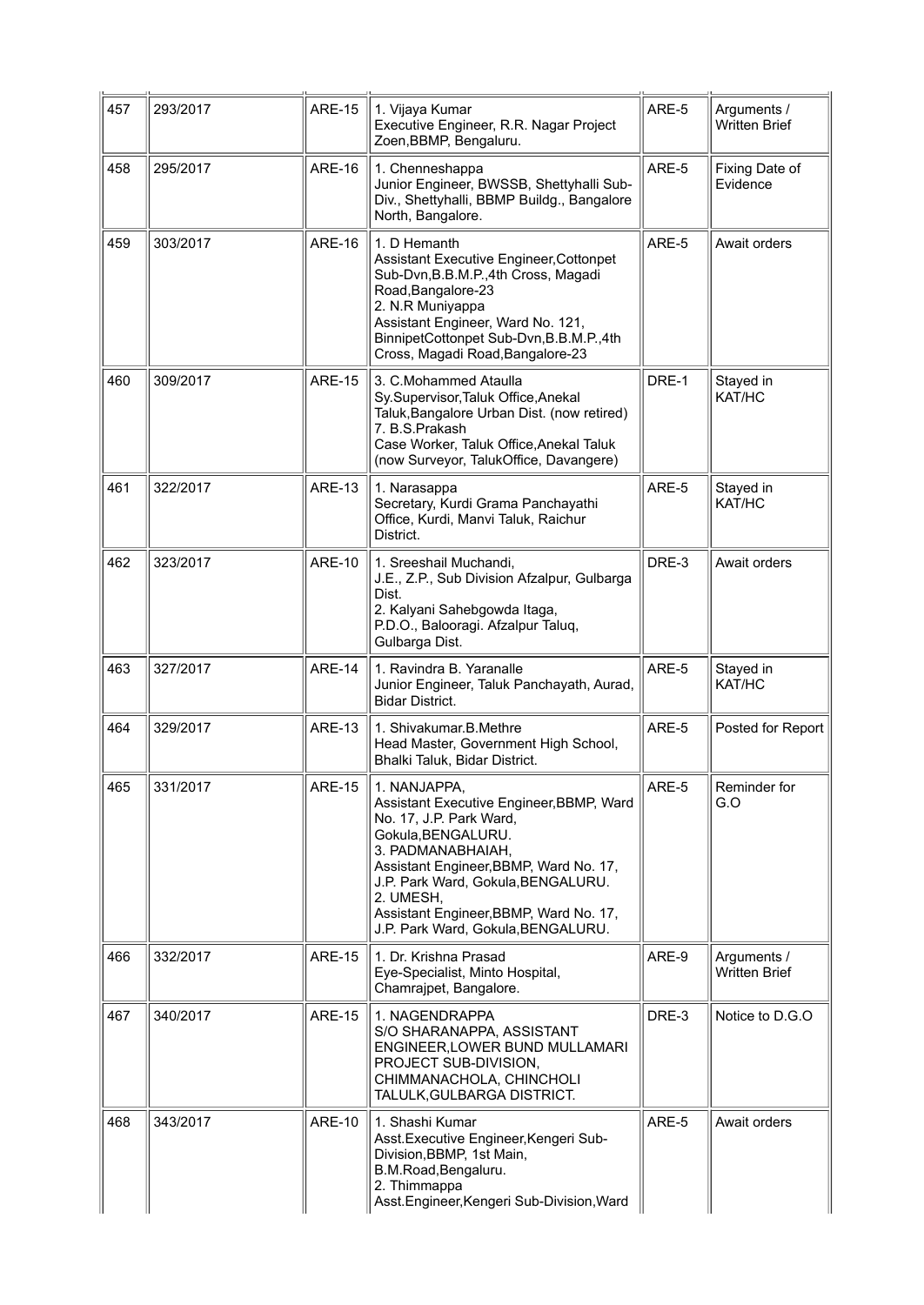|     |          |               | No.130, BBMP,1st Main,<br>B.M.Road, Bengaluru.                                                                                                                                                                                                                                                                                                                           |       |                                           |
|-----|----------|---------------|--------------------------------------------------------------------------------------------------------------------------------------------------------------------------------------------------------------------------------------------------------------------------------------------------------------------------------------------------------------------------|-------|-------------------------------------------|
| 469 | 345/2017 | <b>ARE-12</b> | 1. MADHU.<br><b>Assistant Executive</b><br>Engineer, Kempegowdanagar Sub-<br>Division, BBMP, BENGALURU.<br>2. PRADEEP KUMAR,<br>Assistant Engineer, Ward No. 142,<br>Sunnknalli Ward, Kempegowdanagar Sub-<br>Division, BBMP, BENGALURU.                                                                                                                                 | ARE-5 | Stayed in<br>KAT/HC                       |
| 470 | 351/2017 | <b>ARE-16</b> | 1. Rahul<br>Assistant Executive Engineer,<br>2. Raghunathan<br>Junior Engineer, BBMP Ward No.163,<br>Girinagar, Bruhath Bengaluru Mahanagar<br>Palike, Bengaluru.                                                                                                                                                                                                        | ARLO1 | Posted for Report                         |
| 471 | 352/2017 | <b>ARE-13</b> | 2. L.A.Bali<br>Junior Engineer,<br>10. M.S.Lakshmeshwar<br>Retired Panchayath Development<br>Officer, Balehosur Gram<br>Panchayat, Shirhatti Tq., Gadag Dist.<br>11. Laxman Yellappa Malode<br>Asst. Executive Engineer, Retired,                                                                                                                                        | ARLO1 | Reminder for<br>G.O                       |
| 472 | 356/2017 | <b>ARE-13</b> | 1. P.M. SRIKANTH<br>First Division Assistant, Office of the<br>Deputy Commissioner, Bengaluru Urban<br><b>District</b>                                                                                                                                                                                                                                                   | DRE-2 | <b>Bailable Warrant</b><br>to the witness |
| 473 | 358/2017 | <b>ARE-12</b> | 1. PUSHPALATHA G<br>PANCHAYATH DEVELOPMENT<br>OFFICER, GRAM<br>PANCHAYATH, GILLESUGUR, RAICHUR<br>DISTRICT.<br>2. Sri G.M.Basanna<br>Executive Officer, Taluk<br>Panchayath, Raichur.<br>3. Sri Baburao<br>Junior Engineer, Zilla Panchayath<br>Engineering Sub Division, Raichur.                                                                                       | ARE-5 | Issue summons<br>to the witness           |
| 474 | 360/2017 | <b>ARE-15</b> | 1. S.R.Ghasthi<br>Retired Asst.Agriculture Officer, Watershed<br>Development<br>Department, Kundgol, Dharwad Dist.                                                                                                                                                                                                                                                       | ARLO1 | Stayed in<br>KAT/HC                       |
| 475 | 364/2017 | <b>ARE-15</b> | 1. Rukkanna<br>Assistant Executive Engineer,<br>2. Satish<br>Assistant Engineer, Vijayanagar, Ward No.<br>124, Bruhat Bengaluru Mahanagar<br>Palike, Bengaluru                                                                                                                                                                                                           | ARLO1 | Stayed in<br>KAT/HC                       |
| 476 | 370/2017 | <b>ARE-12</b> | 1. K.Y. Halligudi<br>Panchayath Development<br>Officer, Kprlahalli Grama<br>Panchayathi, Mundaragi Taluk, Gadag<br>District.<br>2. L.S.Nagaraja<br>Panchayath Development<br>Officer, Korlahalli Grama<br>Panchayathi, Mundaragi Taluk, Gadag<br>District.<br>4. Shahbuddin Nadaaf<br>Panchayath Development<br>Officer, Korlahalli, Mundaragi Taluk, Gadag<br>District. | ARLO1 | Defence<br>evidence                       |
| 477 | 378/2017 | <b>ARE-10</b> | 1. Sadanand Anand                                                                                                                                                                                                                                                                                                                                                        | ARE-5 | Await orders                              |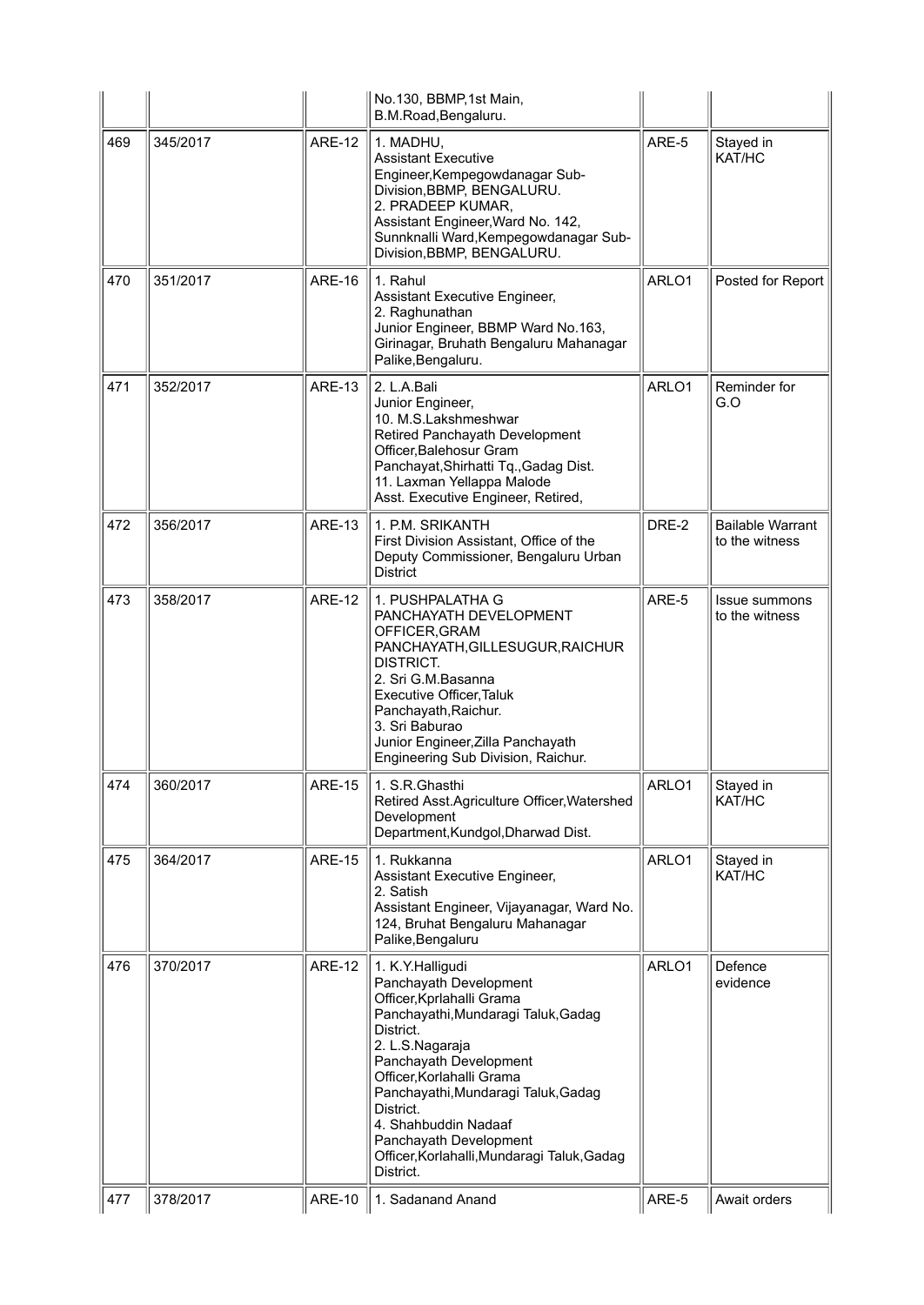|     |          |               | Executive Engineer, BBMP, Gandhi Nagar<br>Ward, Ward No. 77, Sampige Road,<br>Malleshwaram, BENGALURU.                                                                                                                                                                                                                                                                                                                                                                                                                                                                                             |       |                                   |
|-----|----------|---------------|----------------------------------------------------------------------------------------------------------------------------------------------------------------------------------------------------------------------------------------------------------------------------------------------------------------------------------------------------------------------------------------------------------------------------------------------------------------------------------------------------------------------------------------------------------------------------------------------------|-------|-----------------------------------|
| 478 | 379/2017 | <b>ARE-13</b> | 1. Basangauda Sahebgauda Biradar<br>PDO, Byakod Gram Panchayat, Tq.B.<br>Bagewadi<br>3. S.T. Palledh<br>The then PDO Byakod Gram Panchayath,<br>Basavana Bagewadi Taluk, Vijapur District<br>4. A.M. Agasar<br>The then Secretary, I/c P.D.O, Byakod<br>Gram Panchayath, Basavana Bagewadi<br>Taluk, Vijapur District.<br>7. Sri P.K.Rathod<br>Assistant Engineer, Panchayath raj<br><b>Engineering Sub-</b><br>division, Basavanabagewadi, Vijapur<br>District.<br>6. Sri S.G. Doddamani<br>Assistant Engineer, Panchayath raj<br>Engineering Sub-division,<br>Basavanabagewadi, Vijapur District | PP    | Stayed in<br>KAT/HC               |
| 479 | 381/2017 | <b>ARE-15</b> | 1. Smt. Shubalakshmi Dabole<br>Panchayath Development Officer, Manjari<br>Grama Panchayathi, Manjari, Chikodi<br>Taluk, Belgaum District.                                                                                                                                                                                                                                                                                                                                                                                                                                                          | PP    | Posted for Report                 |
| 480 | 385/2017 | <b>ARE-15</b> | 1. M.D Sharief<br><b>Assistant Executive</b><br>EngineerVasanthnagara Sub<br>Division, Ward No 93, BBMP, Bengaluru.<br>2. C. Muralidhar<br>Assistant Engineer Ward No. 93,<br>Vasanthanagar Sub Division, BBMP<br>Bengaluru                                                                                                                                                                                                                                                                                                                                                                        | ARE-5 | Posted for Report                 |
| 481 | 386/2017 | <b>ARE-12</b> | 1. Shanthegowda<br>Assistant Executive Engineer, Ward No.<br>142, Sunkenahalli, BBMP,<br>2. Shivaswamy<br>Revenue Officer, Bruhat Bengaluru<br>Mahanagar Palike, Bengaluru.                                                                                                                                                                                                                                                                                                                                                                                                                        | ARLO1 | Await orders                      |
| 482 | 387/2017 | ARE-11        | 1. DAI IU GHANAIHE,<br>Second Division Assistant, Regional Joint<br>Director Office, Collegiate Education<br>Department, Kalaburgi District.<br>2. ABDUL KHADAR JILANI,<br>Office Superintendent, Regional Joint<br>Director Office, Collegiate Education<br>Department, Kalaburgi District.                                                                                                                                                                                                                                                                                                       | DRE-3 | Issue summons<br>to the witness   |
| 483 | 400/2017 | ARE-7         | 1. Shivayogi,<br>S/o Rudraiah Swamy, Secretary and<br>Incharge Panchayath Development<br>Officer, Bhatabra Gram Panchayath,<br>Bhalki Taluk, Bidar District.                                                                                                                                                                                                                                                                                                                                                                                                                                       | DRE-3 | Evidence on<br>behalf of the D.A. |
| 484 | 406/2017 | <b>ARE-13</b> | 5. Maidunasa<br>Assistant Engineer Panchayath Raj<br>Engineering Sub Division, Lingasugur,<br><b>Raichur District</b><br>6. C.S.Patil<br><b>Assistant Executive Engineer</b><br>(Retired), Panchayath Raj Engineering Sub<br>Division, Lingasuguru, Raichur District.                                                                                                                                                                                                                                                                                                                              | ARE-5 | Stayed in<br>KAT/HC               |
| 485 | 417/2017 | <b>ARE-10</b> | 5. Smt. Ambika,<br>The then PDO., Idpanoor Gram<br>Panchayat, Idpanoor Tq & Dist: Raichur.                                                                                                                                                                                                                                                                                                                                                                                                                                                                                                         | ARE-4 | Defence<br>Evidence               |
|     |          |               |                                                                                                                                                                                                                                                                                                                                                                                                                                                                                                                                                                                                    |       |                                   |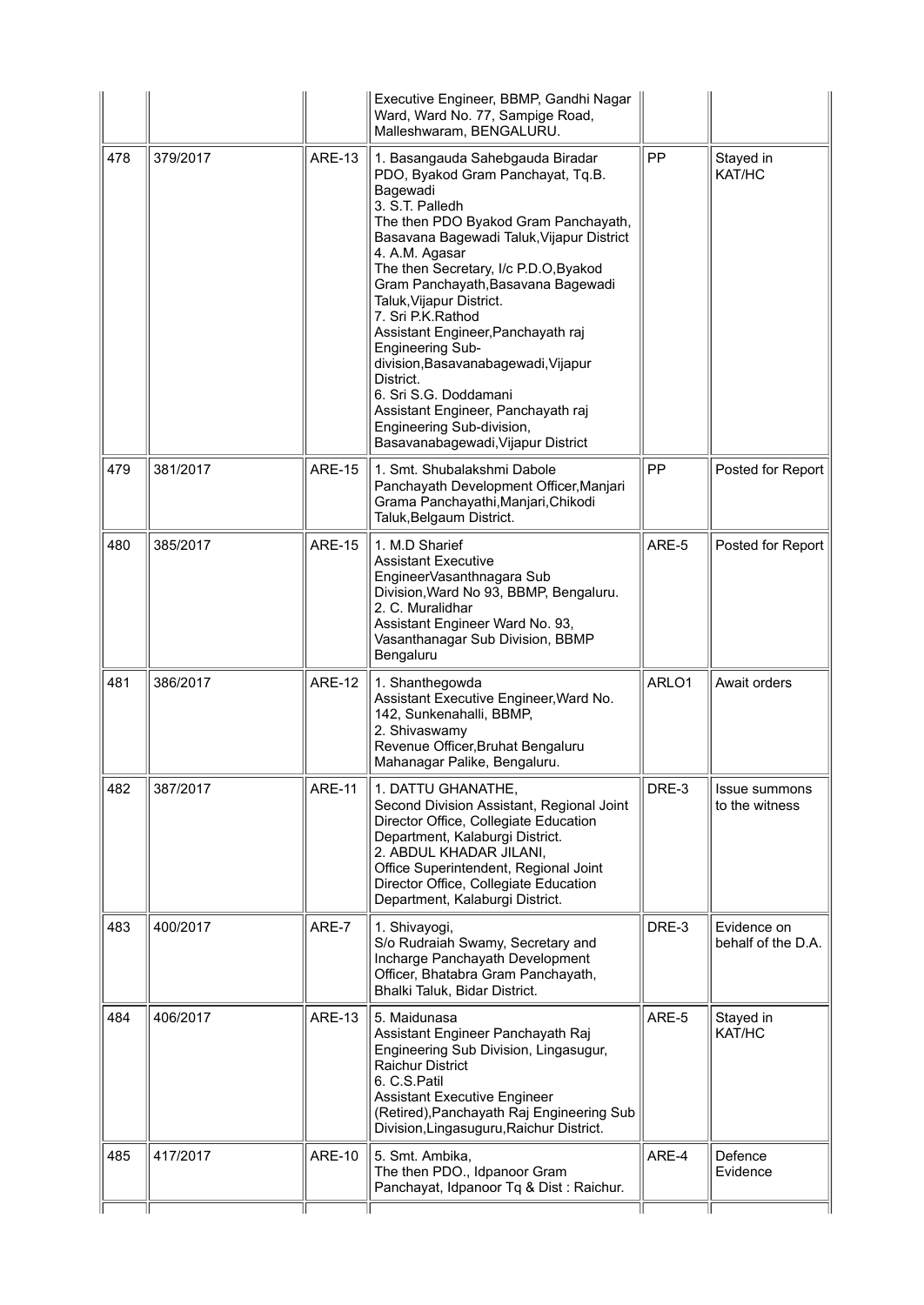| 486 | 425/2017 |               | ARE-10 $\parallel$ 2. Chandrashekar<br>Assistant Engineer, Banasawadi Ward No.<br>27<br>4. Srikanth<br>Assistant Engineer, BBMP, Banasawadi<br>Ward No. 27, Bruhat Bengaluru<br>Mahanagar Palike, Bengaluru.<br>1. Geetha<br>Assistant Executive Engineer, M.S.Nagar,<br>3. Anand<br>Assistant Executive Engineer, M.S. Nagar | ARLO1  | Await orders                             |
|-----|----------|---------------|-------------------------------------------------------------------------------------------------------------------------------------------------------------------------------------------------------------------------------------------------------------------------------------------------------------------------------|--------|------------------------------------------|
| 487 | 427/2017 | <b>ARE-16</b> | 1. Venkatesh<br>Executive Engineer,<br>2. Basavaraj<br>Assistant Executive Engineer, Bengaluru<br>Development Authority                                                                                                                                                                                                       | ARLO1  | Await orders                             |
| 488 | 428/2017 | <b>ARE-14</b> | 4. Amaresh<br>The then Village Accountant, Taluk<br>Office, Manvi, Raichur District. Presently<br>working as Village Accountant,<br>Chikalaparvi, Manvi<br>Taluk, Neramanvi, Raichur District.                                                                                                                                | ARE-5  | Evidence on<br>behalf of the D.A.        |
| 489 | 429/2017 | <b>ARE-10</b> | 1. K.H.Doddamani<br>Then Assistant Agriculture officer,<br>Watershed Development Department,<br>Kalaghatgi Taluk, Dharwad district,<br>Presently Assistant Director of Agriculture<br>office, Kalaghatgi Taluk, Dharwad District.                                                                                             | ARLO1  | Evidence on<br>behalf of the D.A.        |
| 490 | 440/2017 | <b>ARE-12</b> | 1. Achutha Rao<br>Water Inspector, BWSSB, R.T.Nagar,<br>Bangalore.                                                                                                                                                                                                                                                            | DRE-1  | Posted for Report                        |
| 491 | 447/2017 | <b>ARE-12</b> | 1. A.C. Hemavathi<br>Head Mistress, Govt. Primary School,<br>Cholanayakanahalli, Bangalore North<br>Range-02                                                                                                                                                                                                                  | ARE-5  | Await orders                             |
| 492 | 448/2017 | <b>ARE-10</b> | 1. Basavaraj R. Mangasuli<br>Commissioner, CMC, Mudhol, Bagalkot<br>District.                                                                                                                                                                                                                                                 | ARLO-2 | Stayed in<br>KAT/HC                      |
| 493 | 452/2017 | <b>ARE-13</b> | 1. Yerrappa Reddy<br>Executive Engineer, Byatarayana Division<br>2. Rajanikanth Malli<br>Assistant Executive Engineer, Kodige Halli<br>Sub-Division,<br>3. Basavaraj<br>Assistant Engineer, Bruhat Bengaluru<br>Mahanagar Palike, Bengaluru.                                                                                  | ARLO1  | Posted for Report                        |
| 494 | 457/2017 | <b>ARE-16</b> | 1. S Venugopal<br>Executive Engineer, No 2, PWD, K.R.<br>Circle, Bengaluru.<br>2. B. Ananda<br>Assistant Executive Engineer, No<br>6, Building Sub Division, PWD, K.R.<br>Circle, Bengaluru.<br>3. D.K. Puttaswamy<br>Assistant Executive Engineer, No<br>6, Building Sub Division, PWD, K.R.<br>Circle, Bengaluru.           | ARE-5  | Cross<br>examination of<br>the witnesses |
| 495 | 463/2017 | <b>ARE-13</b> | 1. Smt. Sharnamma Sajjan,<br>Child Development Project Officer, Yadgir<br>Taluk, Yadgir District.                                                                                                                                                                                                                             | DRE-3  | Reminder for<br>G.O                      |
| 496 | 464/2017 | <b>ARE-15</b> | 2. Doddappa Hosamani,<br>Block Education Officer, Akshara Dasoha<br>Project, Zilla Panchayath, Yadgir.                                                                                                                                                                                                                        | DRE-3  | <b>Issue summons</b><br>to the witness   |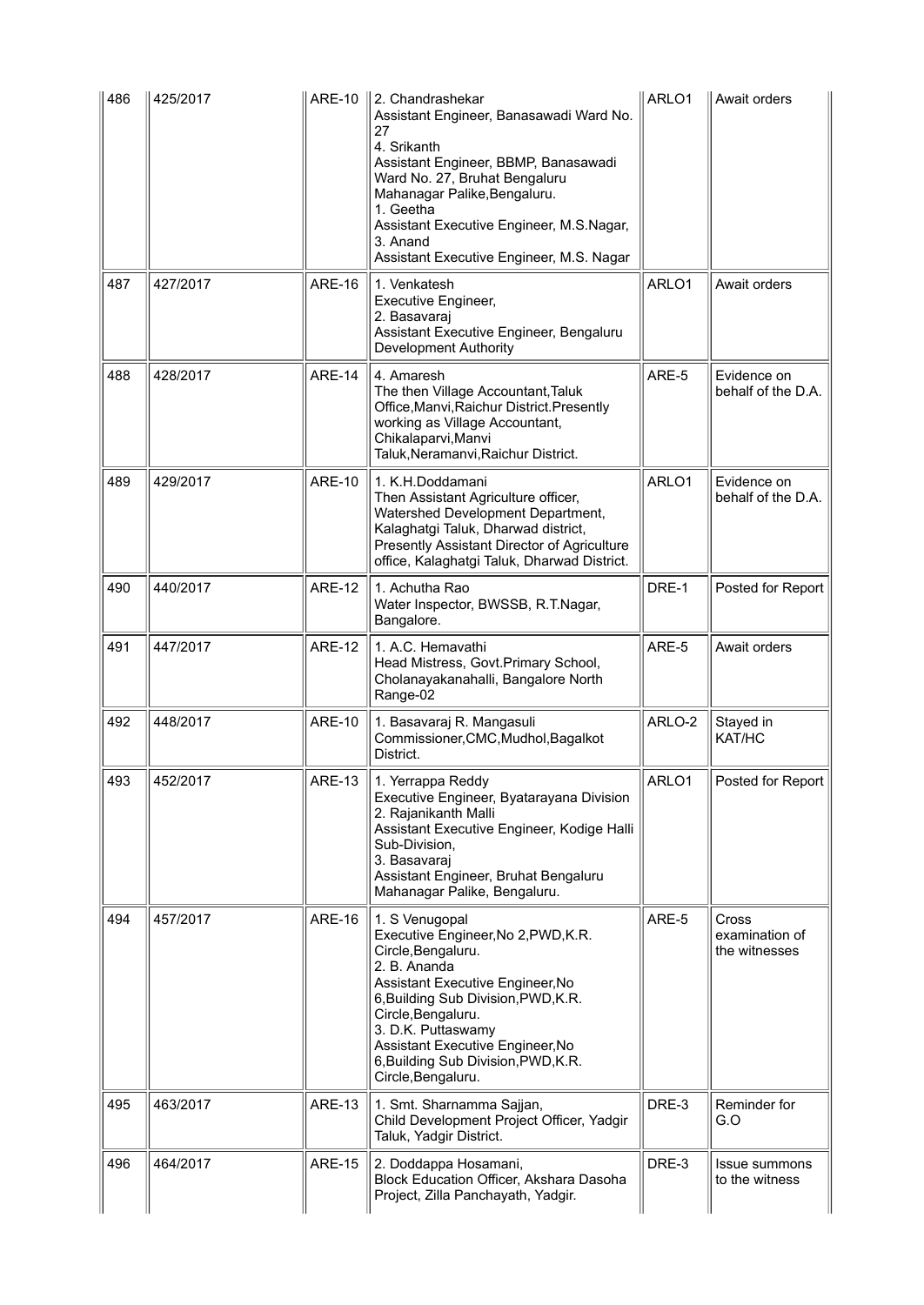|     |          |               | 3. M.M.Talawara,<br>Assistant Director, Akshara Dasoha<br>Yojane, Surapur Taluk, Yadgir District.<br>4. Chandra Shekar Pawar,<br>Executive Officer, Taluk<br>Panchayath, Surapura Taluk, Yadgir<br>District.<br>5. Shantha Gowda,<br>The then Block Education Officer, Surapur,<br>presently Deputy Director of Public<br>Instructions (Adm), Kalaburgi District. |       |                                          |
|-----|----------|---------------|-------------------------------------------------------------------------------------------------------------------------------------------------------------------------------------------------------------------------------------------------------------------------------------------------------------------------------------------------------------------|-------|------------------------------------------|
| 497 | 466/2017 | <b>ARE-15</b> | 1. Basavaraja Shivapooje,<br>The then Chief Officer, (Senior Health<br>Inspector) Purasabhe Sedam, Presently<br>working as Chief Officer, Purasabhe<br>Jewargi, KALBURGI District.                                                                                                                                                                                | DRE-3 | Reminder for<br>G.O                      |
| 498 | 467/2017 | <b>ARE-11</b> | 1. Navale, N.R.<br>Chief Officer, Town Muncipal Council,<br>Hangal Taluk, Haveri District.                                                                                                                                                                                                                                                                        | ARE-5 | Second oral<br>statement<br>(S.O.S.)     |
| 499 | 471/2017 | <b>ARE-16</b> | 1. Ashok Bilagundi<br>Community Affairs Officer, S.J.S.R.Y,<br>Town Muncipal Council, Aland, Gulbarga<br>District.<br>2. Panchakshari S Math<br>Community Convenor, S.J.S.R.Y, Town<br>Muncipal Council, Aland, Gulbarga<br>District.                                                                                                                             | ARE-5 | Cross<br>examination of<br>the witnesses |
| 500 | 473/2017 | <b>ARE-14</b> | 1. Gopalakrishna<br>Sub-Registrar, Peenya Sub-Registrar<br>Office, Bangalore Urban.                                                                                                                                                                                                                                                                               | ARE-5 | Await orders                             |
| 501 | 481/2017 | <b>ARE-15</b> | 1. R.V. JATTANNA,<br>Commissioner, City Municipal Council,<br>M.G. Road, KARWAR.                                                                                                                                                                                                                                                                                  | ARE-6 | Stayed in<br>KAT/HC                      |
| 502 | 482/2017 | <b>ARE-12</b> | 2. Gopal Krishna<br>Executive Engineer, Jayanagar<br>Division, Jayanagar, Bengaluru                                                                                                                                                                                                                                                                               | ARE-9 | Written brief<br>(Arguments)             |
| 503 | 491/2017 | <b>ARE-10</b> | 1. Somalingappa<br>Then Taluk Watershed Development<br>Officer, Watershed Development<br>Department, Kalghatgi Dharwad district.<br>Presently Agriculture Officer, Office of the<br>Assistant Director of Agriculture, Kalghatgi<br>Taluk                                                                                                                         | ARLO1 | Evidence on<br>behalf of the D.A.        |
| 504 | 493/2017 | <b>ARE-16</b> | 3. A Ravindra Babu<br>Assistant Executive Engineer, C.V. Raman<br>Nagar, BBMP, Bangalore<br>1. Girishkumar Gudda<br>Assistant Engineer, B.B.M.P., Ward No.57,<br>C.V.Raman Nagar, Bengaluru<br>2. Nanjaiah<br>Assistant Executive Engineer (Retd), C.V.<br>Raman Nagar, BBMP, Bangalore                                                                           | ARE-5 | Await orders                             |
| 505 | 499/2017 | ARE-16        | 1. Wajid<br>Junior Engineer, Panchayath Raj<br>Engineering Sub Divsion, Raichur. Raichur<br>District.                                                                                                                                                                                                                                                             | ARE-5 | Posted for Report                        |
| 506 | 504/2017 | <b>ARE-12</b> | 1. Subhashchandra Erappa Chougala<br>the then Junior Engineer, Khanapura Taluk<br>Panchayath, Khanapura Taluk, Belagavi<br>District present Town Municipal Council<br>Ramadurga Belagavi District<br>2. Basavaraja R. Mangasuli<br>the then Chief Officer, Town Muncipal                                                                                          | ARE-5 | Written brief<br>(Arguments)             |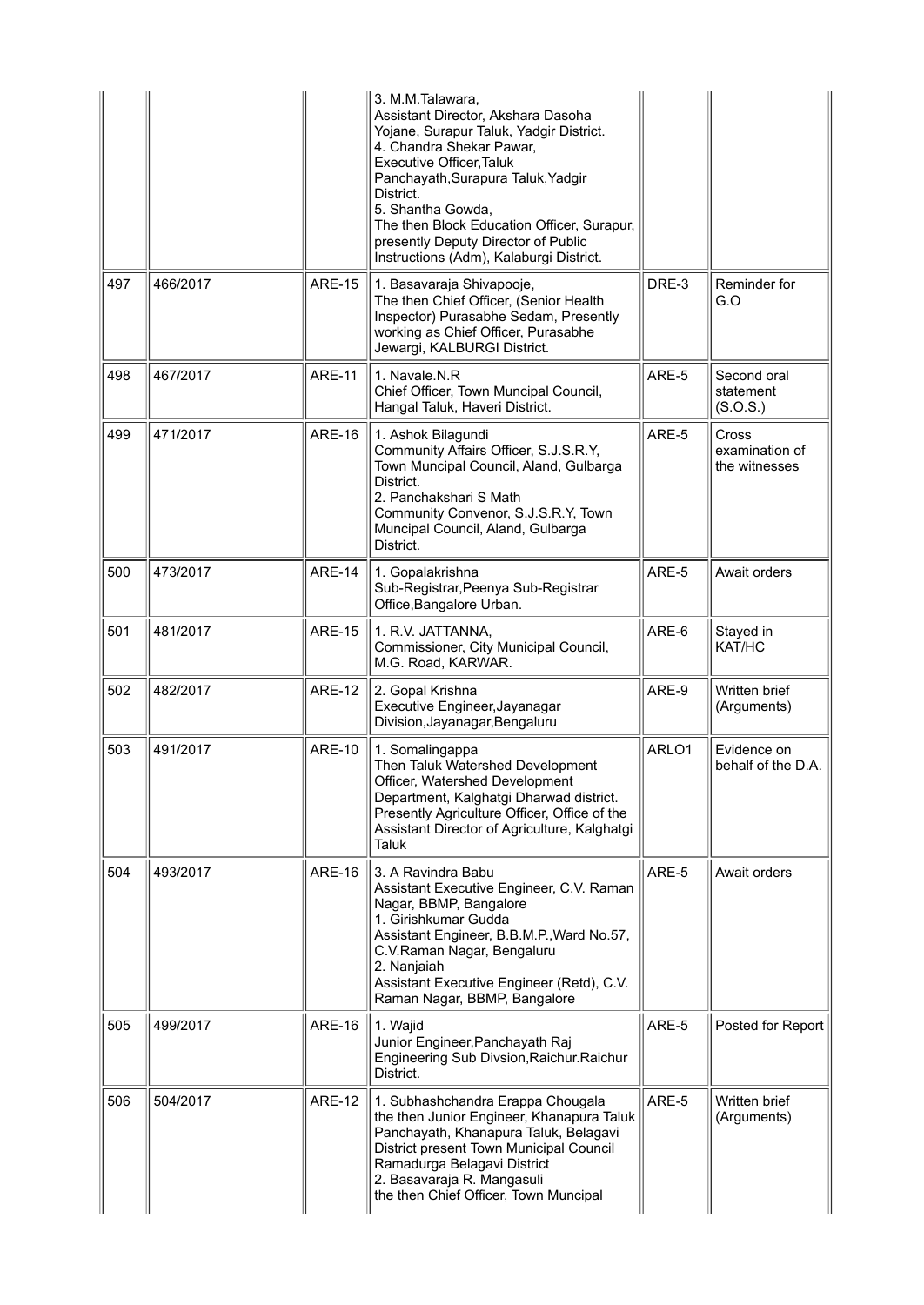|     |          |               | Council, Khanapura presently Revenue<br>Officer Mahanagara Palike Vijapura<br>Keerthinagara                                                                                                                                                                                                                                                                                                                                                                                                                                                                                  |       |                                           |
|-----|----------|---------------|------------------------------------------------------------------------------------------------------------------------------------------------------------------------------------------------------------------------------------------------------------------------------------------------------------------------------------------------------------------------------------------------------------------------------------------------------------------------------------------------------------------------------------------------------------------------------|-------|-------------------------------------------|
| 507 | 516/2017 | <b>ARE-13</b> | 1. C. MOHAN,<br>Bill Collector, Kushtagi TMC, Kushtagi,<br>Pampa Housing Colony, Manvi Taluk,<br><b>RAICHUR District.</b>                                                                                                                                                                                                                                                                                                                                                                                                                                                    | ARE-3 | Second oral<br>statement<br>(S.O.S.)      |
| 508 | 527/2017 | <b>ARE-14</b> | 1. SRIKANTH YADRANVI,<br>Panchayath Development Officer,<br>Handigunda Village, Raibag Taluk,<br><b>BELGAUM District.</b>                                                                                                                                                                                                                                                                                                                                                                                                                                                    | PP    | Stayed in<br>KAT/HC                       |
| 509 | 528/2017 | <b>ARE-14</b> | 1. H.M.Badami<br>Then Assistant Agriculture Officer, Taluk<br>Watershed Development Department,<br>Office of Asst. Director of Agriculture,<br>Kundgol taluk, Dharwad district, Presently<br>Raitha Samparka Kendra, Amminabhavi,<br>Offi                                                                                                                                                                                                                                                                                                                                    | ARLO1 | Stayed in<br>KAT/HC                       |
| 510 | 536/2017 | <b>ARE-12</b> | 1. C.G.Methri<br>Then Taluk Water Shed Development<br>department, Kundgol, Dharwad District,<br>Presently Asst. Director of Agriculture,<br>Kundgol Taluk, DHARWAD District.                                                                                                                                                                                                                                                                                                                                                                                                 | ARLO1 | Stayed in<br>KAT/HC                       |
| 511 | 543/2017 | <b>ARE-15</b> | 1. Sri KhubaSingh Jadhav<br>PANCHAYATH DEVELOPMENT<br>OFICERDAVALAGI GRAM PANCHAYATH<br>MUDDEBIHAL TALUK, VIJAPUR<br><b>DISTRICT</b><br>2. Sri C.B. Kumbara<br><b>EXECUTIVE OFFICERTALUK</b><br>PANCHAYATH, MUDDEBIHAL, VIJAPUR<br>DISTRICT.                                                                                                                                                                                                                                                                                                                                 | PP    | Posted for Report                         |
| 512 | 545/2017 | <b>ARE-13</b> | 9. Sri.C.S. Ningolli<br>Retired Junior Engineer, Town Municipal<br>Council, Talikote, Muddebihal Taluk,<br>Vijapur District. Now residingat KHB<br>Colony, Muddebhihal Vijayapura Dist.<br>10. Sri.Mahesh Heralagi<br>Chief Officer TMC, Talikote, Muddebihal<br>Tq, Vijayapura Dist.                                                                                                                                                                                                                                                                                        | PP    | Reminder for<br>G.O                       |
| 513 | 552/2017 | <b>ARE-15</b> | 1. S. R. Patil<br>P.D.O. Kolur Gram Panchayat,<br>Muddebihal Taluk.<br>2. Khubasingh Jadhav<br>Ex.P.D.O. Kolur Gram Panchayat, Taluk:<br>Muddebihal.<br>3. Sri.V.M.Vastrad<br>The then Secretary, Kolur Grama<br>Panchayath, Muddebihal, Vijapura<br>4. Sri C.S. Mata<br>The then Secretary, Kolur Grama<br>Panchayath, Muddebhihal Tq, Vijayapur<br>Dist.<br>5. Sri S.S. Ambekar<br>The then Secretary, Kolur Grama<br>Panchayath, Muddebihal Tq, Vijayapur Dist.<br>6. Sri.N.C.Basagi<br>The then Secretary, Kolur Grama<br>Panchayath, Muddebhihal Tq, Vijayapur<br>Dist. | PP    | <b>Bailable Warrant</b><br>to the witness |
| 514 | 557/2017 | <b>ARE-10</b> | 1. Shashidhar Kumar<br>The then Assistant Executive<br>Engineer, BBMP, Maruthi Sevanagar Sub<br>Division, Bengaluru.<br>2. Smt Geetha. C                                                                                                                                                                                                                                                                                                                                                                                                                                     | ARE-5 | Evidence on<br>behalf of the D.A.         |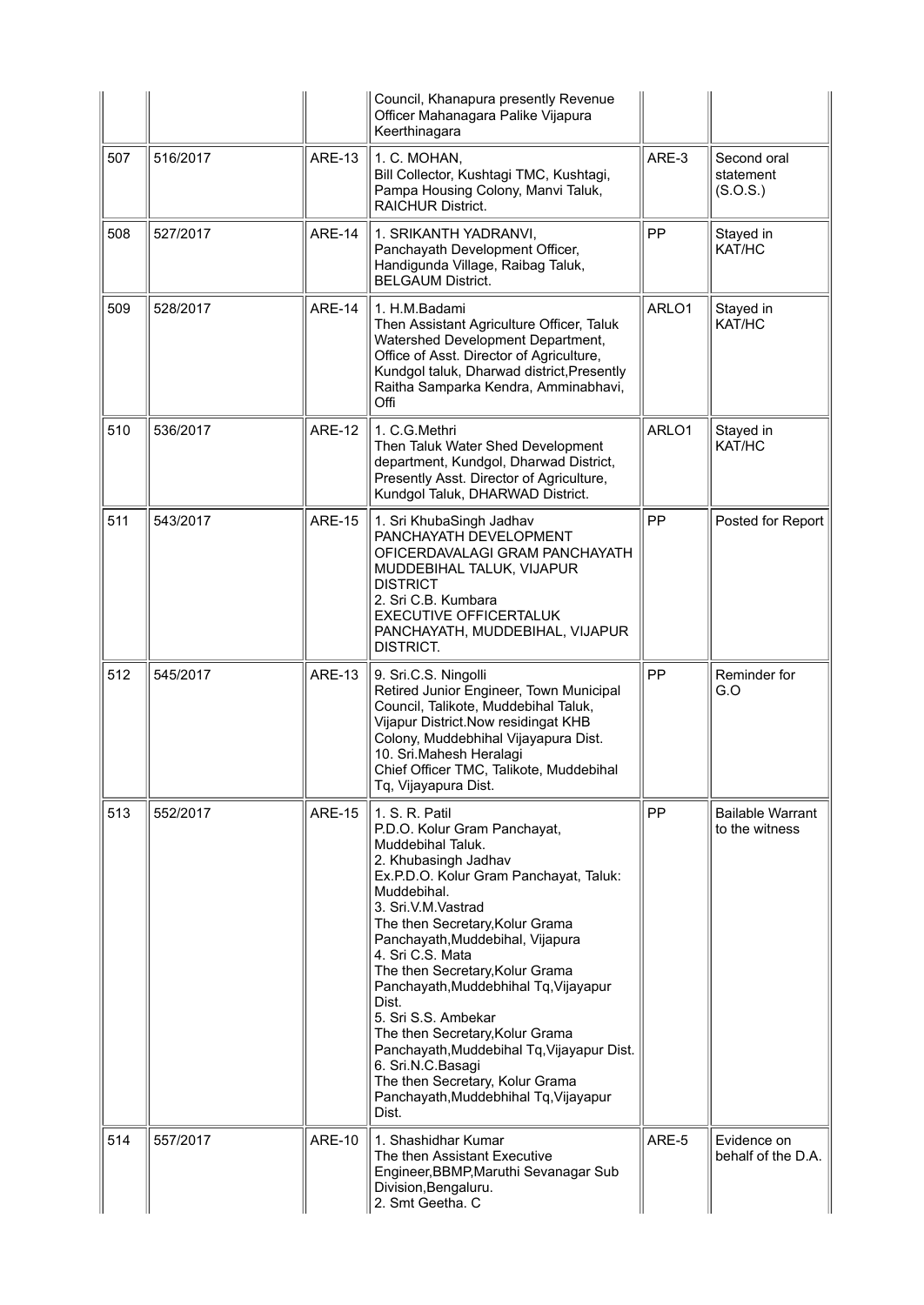|     |          |               | <b>Assistant Executive</b><br>Engineer, BBMP, Maruthi Sevanagar Sub<br>Division, Bengaluru.<br>3. B.V. Chandrashekar<br>Assistant Engineer, Ward No<br>27, BBMP, Bengaluru.                                                                                                                                                                                                                                                                                                                          |       |                                        |
|-----|----------|---------------|------------------------------------------------------------------------------------------------------------------------------------------------------------------------------------------------------------------------------------------------------------------------------------------------------------------------------------------------------------------------------------------------------------------------------------------------------------------------------------------------------|-------|----------------------------------------|
| 515 | 560/2017 | <b>ARE-13</b> | 1. Ghanalingaiah,<br>s/o Shivalinga Matapathi, Second Division<br>Assistant, Government High School,<br>Police Colony, Kalaburgi District.                                                                                                                                                                                                                                                                                                                                                           | DRE-3 | Evidence on<br>behalf of the D.A.      |
| 516 | 565/2017 | <b>ARE-16</b> | 2. S.N.Chauhan<br>Assistant Executive Engineer, O/o the<br>Additional Commissioner, Department of<br>Public Instructions, Rashtriya Madhyamik<br>Shiksha Abhiyan Sub-division, Dharwad<br>3. Sri.Dasappa<br>Assistant Executive Engineer, O/o the<br>State Project Director, Rashtriya<br>Madhyamik Shiksha Abhiyan, Bangalore.                                                                                                                                                                      | PP    | <b>Issue summons</b><br>to the witness |
| 517 | 574/2017 | <b>ARE-15</b> | 1. S. N MATH<br>E.O TALUKA PANCHAYATH GANGAVATI<br>2. B. Mahadevaiah<br>the then Executive Officer, Taluk<br>Panchayath, Gangavathi Taluk, Koppal<br><b>District</b><br>3. Sri S.D. Nagod<br>Junior Engineer, Taluk<br>Panchayath, Gangavathi Taluk, Koppal<br><b>District</b><br>4. Sri Veerabhadraiah Swamy<br>Junior Engineer, Taluk<br>Panchayath, Gangavathi Taluk, Koppal<br><b>District</b><br>5. Sri K.B. Ravi<br>Junior Engineer, Taluk<br>Panchayath, Gangavathi Taluk, Koppal<br>District | ARE-3 | Issue summons<br>to the witness        |
| 518 | 575/2017 | <b>ARE-16</b> | 2. Shankara Kotuumachagi<br>Then Secretary, Karadagi Gram<br>Panchayat, Savanur taluk, Haveri district,<br>Presently at Shirabadagi Gram<br>Panchayath<br>4. Veeresh Avaari<br>Panchayath Development Officer, Then<br>Karadagi Gram Panchayath<br>5. N.C. Patil<br>Panchayath Development Officer, Then<br>Karadagi Gram Panchayath, Presently<br>retired                                                                                                                                           | ARLO1 | Evidence on<br>behalf of the D.A.      |
| 519 | 587/2017 | ARE-14        | 3. Mohammad Riyaz<br>Assistant Executive Engineer, District<br>Urban Development CellBidar<br>4. Shivakumar Talavade<br>Asisstant Engineer TMC, Bhalki Bidar<br>District                                                                                                                                                                                                                                                                                                                             | ARE-5 | Posted for Report                      |
| 520 | 595/2017 | ARE-8         | 5. M.R.Sompur<br>Then Assistant Director, Agriculture<br>department, Gadag.Presently Retired.                                                                                                                                                                                                                                                                                                                                                                                                        | ARE-5 | Posted for Report                      |
| 521 | 597/2017 | <b>ARE-13</b> | 1. Sharanappa Naregal<br>Panchayath Development Officer, Hulluru<br>Grama Panchayath, Ron Taluk, Gadag<br>District.                                                                                                                                                                                                                                                                                                                                                                                  | ARLO1 | Defence<br>evidence                    |
| 522 | 602/2017 | <b>ARE-10</b> | 1. Sri Satyanarayan Nayak,<br>The then Asst. Executive Engineer, (Rtd),<br>P.W.D., Manvi Sub-Divn., Manvi. Raichur                                                                                                                                                                                                                                                                                                                                                                                   | ARE-4 | Second oral<br>statement<br>(S.O.S.)   |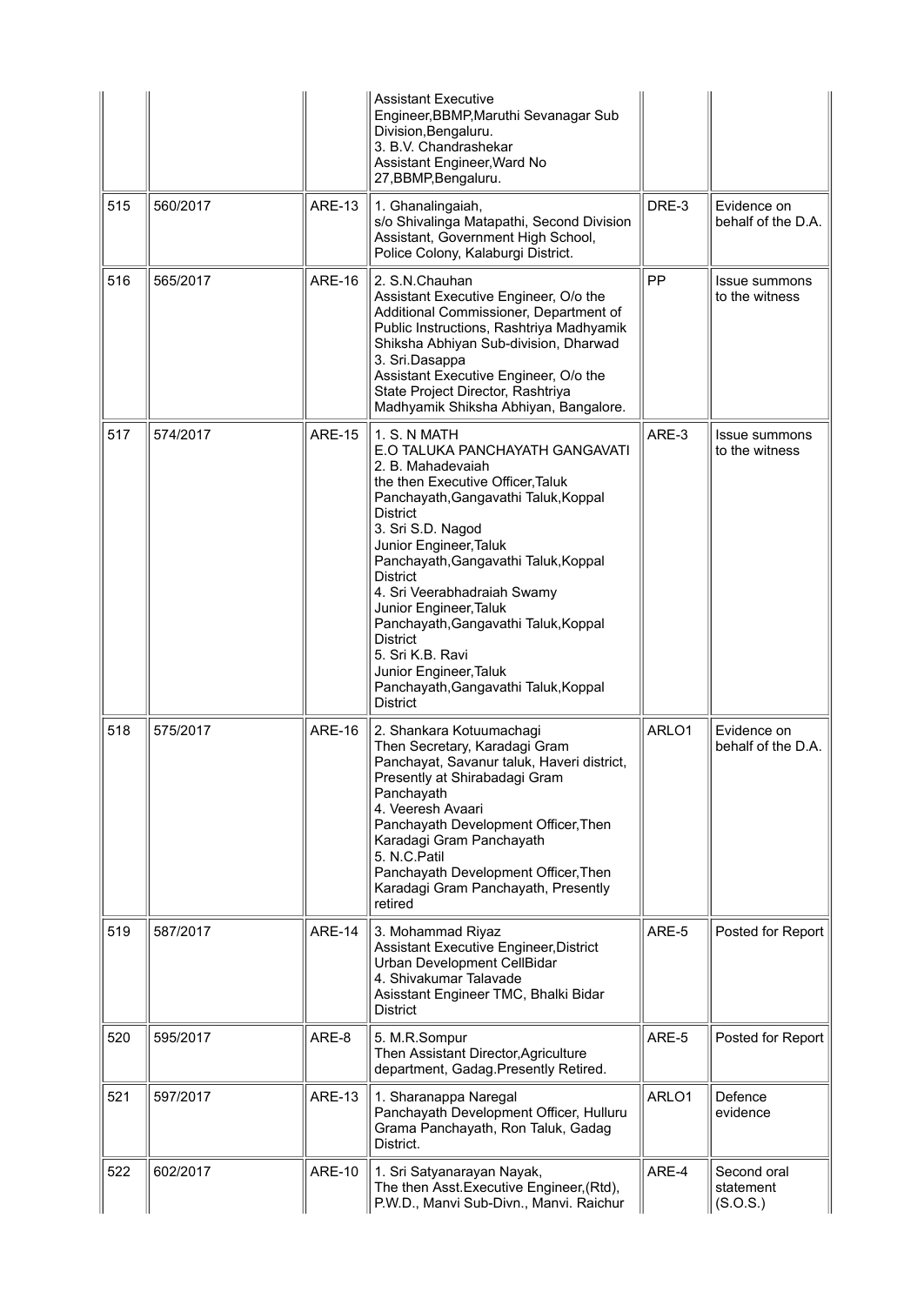|     |          |               | Dist.<br>2. Sri G.Basavaraj<br>Junior Engineer, O/o the Assistant<br>Executive Officer, PWD Sub<br>Division, Manvi, Raichur District.<br>3. Sri Jeeshan Ali H.B.<br>Assistant Engineer, O/o the Assistant<br>Executive Officer, PWD Sub<br>Division, Manvi, Raichur District.<br>4. Sri Ramakrishna<br>Second Division Assistant, O/o the<br>Assistant Executive Officer, PWD Sub<br>Division, Manvi, Raichur District.<br>5. Sri Mujammal Hussain<br>Second Division Assistant, O/o the<br>Assistant Executive Officer, PWD Sub<br>Division, Manvi, Raichur District.                                                                                                                                                                                                                                                                                                                                                                                                                                        |       |                                          |
|-----|----------|---------------|---------------------------------------------------------------------------------------------------------------------------------------------------------------------------------------------------------------------------------------------------------------------------------------------------------------------------------------------------------------------------------------------------------------------------------------------------------------------------------------------------------------------------------------------------------------------------------------------------------------------------------------------------------------------------------------------------------------------------------------------------------------------------------------------------------------------------------------------------------------------------------------------------------------------------------------------------------------------------------------------------------------|-------|------------------------------------------|
| 523 | 610/2017 | <b>ARE-15</b> | 1. Sri Sunildatta Devakule,<br>C.R.P., B.R.C., Office of the Block<br>education Officer, South Zone, Gulbarga.<br>2. Dattappa Talawar,<br>the then Block Education Officer,<br>(Southern range), Kalaburgi District.<br>3. Meharunnissa Begum,<br>the then Deputy Director Public<br>Instruction, Kalaburgi District.                                                                                                                                                                                                                                                                                                                                                                                                                                                                                                                                                                                                                                                                                         | ARE-5 | Reminder for<br>G.O                      |
| 524 | 611/2017 | <b>ARE-12</b> | 1. S Ravi Prasad<br>Asst. Execcutive Engineer, Zilla<br>Panchayath Raj Engineering Sub-<br>Division, Gangavathi Taluk, Koppal Dist.<br>2. Vasanna<br>Junior Engineer, Zilla Panchayath Raj<br>Engineering Sub-Division, Gangavathi<br>Taluk, Koppal Dist.<br>3. Selvakumar<br>Junior Engineer, Zilla Panchayath Raj<br>Engineering Sub-Division, Gangavathi<br>Taluk, Koppal Dist.<br>4. Raghavendra Rao<br>Junior Engineer, Zilla Panchayath Raj<br>Engineering Sub-Division, Gangavathi<br>Taluk, Koppal Dist.<br>5. Vijayakumar<br>Asst. Engineer, Zilla Panchayath Raj<br>Engineering Sub-Division, Gangavathi<br>Taluk, Koppal Dist.<br>6. Ravikumar<br>Junior Engineer, Zilla Panchayath Raj<br>Engineering Sub-Division, Gangavathi<br>Taluk, Koppal Dist.<br>7. Lakshman<br>Asst.Engineer, Zilla Panchayath Raj<br>Engineering Sub-Division, Gangavathi<br>Taluk, Koppal Dist.<br>8. Ravi .K.B<br>Asst. Engineer, Zilla Panchayath Raj<br>Engineering Sub-Division, Gangavathi<br>Taluk, Koppal Dist. | ARE-5 | Defence<br>evidence                      |
| 525 | 612/2017 | <b>ARE-16</b> | 1. Mahantesh Beelagi<br>Chief Officer, Town Municipal Council,<br>Kushtagi, Koppal<br>2. Shivanagouda Patil<br>Junior Engineer, Town Municipal Council,<br>Kushtagi, Koppal<br>3. Veeresh Savadi<br>Junior Engineer, Town Municipal Council,<br>Kushtagi, Koppal<br>4. A.Y Kamble                                                                                                                                                                                                                                                                                                                                                                                                                                                                                                                                                                                                                                                                                                                             | ARE-5 | Cross<br>examination of<br>the witnesses |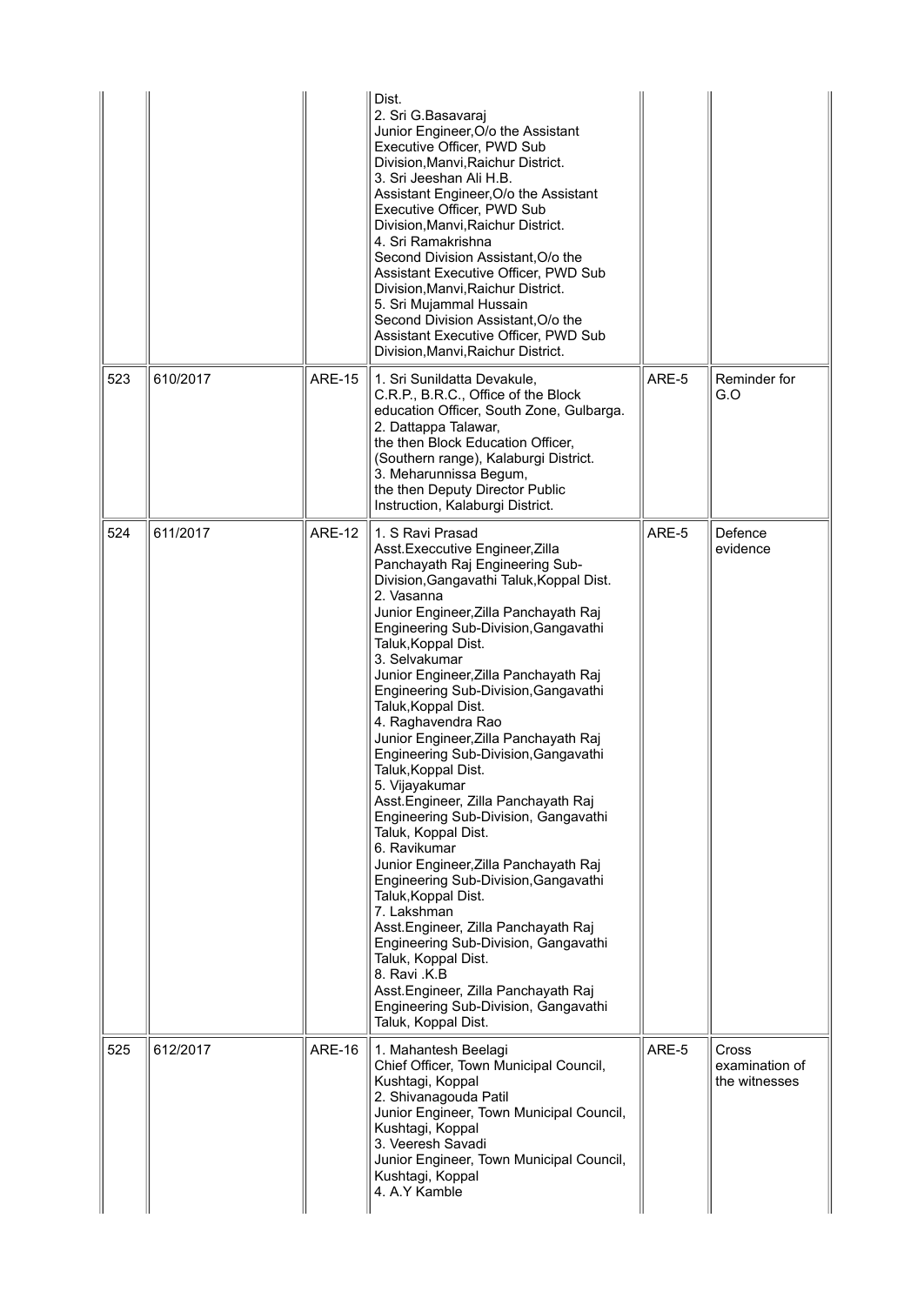|     |          |               | Assistant Executive Engineer, Town<br>Municipal Council, Kushtagi, Koppal                                                                                                                                                                                                                                                                          |       |                                 |
|-----|----------|---------------|----------------------------------------------------------------------------------------------------------------------------------------------------------------------------------------------------------------------------------------------------------------------------------------------------------------------------------------------------|-------|---------------------------------|
| 526 | 614/2017 | <b>ARE-10</b> | 1. Ganapatharao<br>S/o Jettigarao Sindhe, Librariyan Gulbarga<br>University, Kalaburagi District.                                                                                                                                                                                                                                                  | DRE-3 | Await orders                    |
| 527 | 619/2017 | <b>ARE-10</b> | 1. S.B.Mudagal<br>Then District Watershed Development<br>Officer, Dharwad. Presently Joint<br>Agriculture Director, Bellary.<br>2. S.N. Poojari,<br>Then Assistant Agriculture Director,<br>Watershed Development Department,<br>Dharwad. Presently Assistant Director of<br>Agriculture, Office of the Joint Agriculture<br>Director, Karwar.     | ARLO1 | Await orders                    |
| 528 | 622/2017 | <b>ARE-13</b> | 1. M.T. Maracharadder<br>Then Watershed Development Officer,<br>Kalghatgi Taluk, Dharwad district.<br>Presently Assistant Director of Agriculture,<br>CADA, Belgavi                                                                                                                                                                                | ARLO1 | Stayed in<br>KAT/HC             |
| 529 | 623/2017 | <b>ARE-14</b> | 1. S.S. Hadalageri<br>Assistant Engineer, PWD Sub Division<br>Muddebihal, Muddebihal Taluk, Vijayapura<br>District.<br>2. Arun Kumar Patil<br>Assistant Exeuctive Engineer, PWD Sub<br>Division Muddebihal, Muddebihal Taluk,<br>Vijayapura District.                                                                                              | PP    | Stayed in<br>KAT/HC             |
| 530 | 626/2017 | <b>ARE-12</b> | 1. POOJARI HANUMANTA,<br>Cluster Resource Person, Maratahalli<br>Cluster, Bengaluru South Zone-4,<br>BENGALURU.                                                                                                                                                                                                                                    | DRE-2 | Defence<br>evidence             |
| 531 | 630/2017 | <b>ARE-13</b> | 1. Nagesh S Naik<br>Then Taluk Water Shed Development<br>Officer, Kundgol, Presnelty Assistant<br>Director of Agriculture, Seeds Examination<br>Center, JTC, Dharwad.                                                                                                                                                                              | ARLO1 | Stayed in<br>KAT/HC             |
| 532 | 631/2017 | <b>ARE-12</b> | 1. S.M.Satishbabu,<br>Then Taluk Watershed Development<br>Officer, Kalghatgi, Dharwad district.<br>Presently Assistant Agriculture Director,<br>Vigilance Cell, Agriculture Department,<br>Belgavi division.                                                                                                                                       | ARLO1 | Stayed in<br>KAT/HC             |
| 533 | 633/2017 | ARE-7         | 1. Basavaraj<br>Deputy Director of Horticulture, Retired.<br>2. Krishna Ukkund<br>Then Senior Assistant Horticulture<br>Director, Haveri, Presently Horticulture<br>Deputy Director, Koppal.                                                                                                                                                       | ARLO1 | Posted for Report               |
| 534 | 636/2017 | ARE-7         | 2. Sharanegowda,<br>the then Junior Engineer, Panchayath Raj<br>Engineering Sub-Division, Raichur District.<br>3. Monappa,<br>The then Assistant Executive Engineer,<br>Panchayath Raj Engineering Sub-Division,<br>Raichur District.<br>4. B.Manjunath,<br>The then Executive Engineer, Panchayath<br>Raj Engineering Division, Raichur District. | ARE-5 | Posted for Report               |
| 535 | 640/2017 | <b>ARE-16</b> | 1. G.N. PRAKASH,<br>Assistant Executive Engineer, Zilla<br>Panchayath Engineering Sub-Division,<br>Manvi, RAICHUR District.                                                                                                                                                                                                                        | ARE-5 | Issue summons<br>to the witness |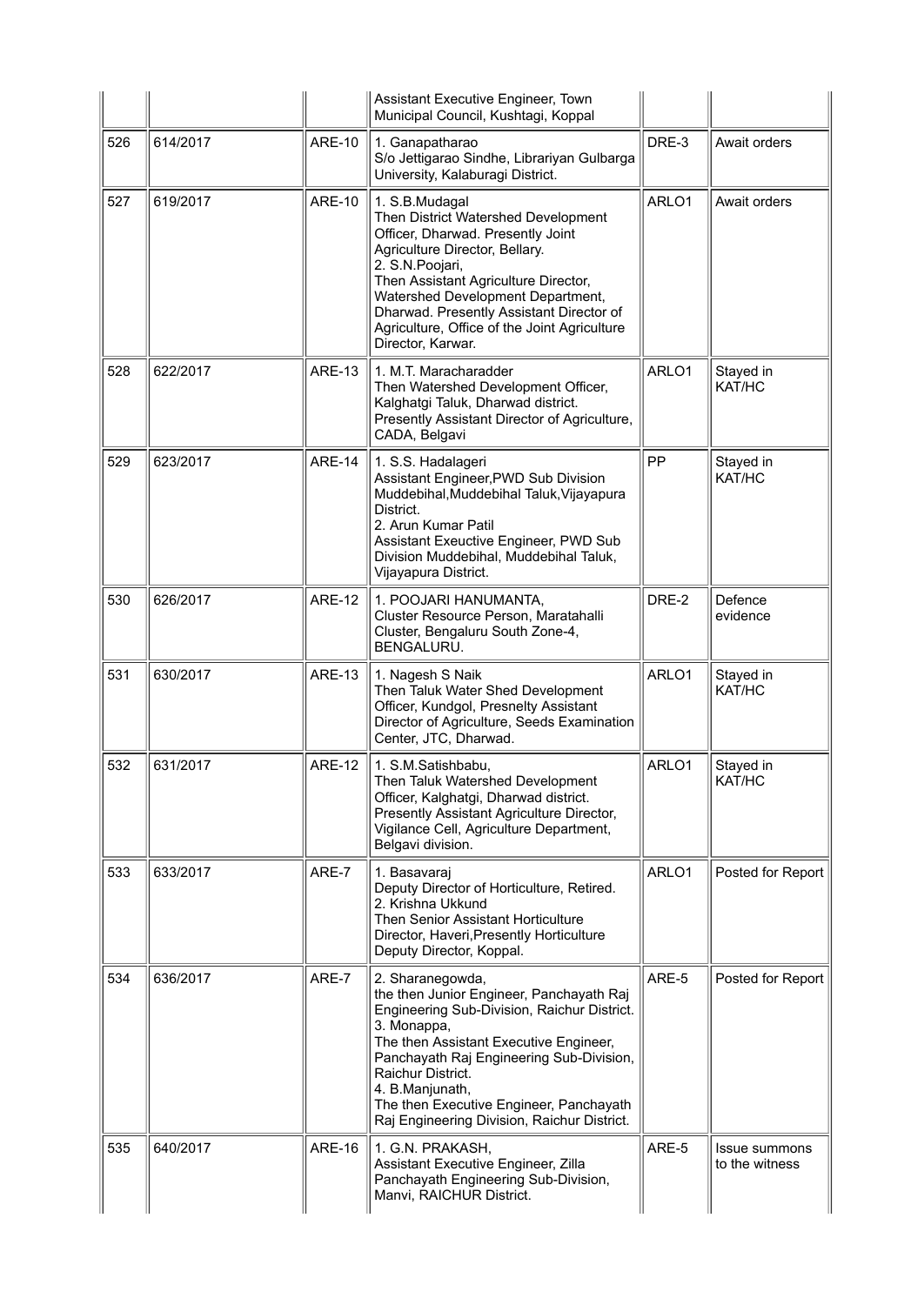|     |          |               | 3. PRAHLAD RAO,<br>Junior Engineer, Rural Drinking Water<br>Supply and Sanitation Sub-Division,<br>Manvi, RAICHUR Distric.                                                                                                                                                                                                                                                                                                                                                                                                                                                                                             |       |                                 |
|-----|----------|---------------|------------------------------------------------------------------------------------------------------------------------------------------------------------------------------------------------------------------------------------------------------------------------------------------------------------------------------------------------------------------------------------------------------------------------------------------------------------------------------------------------------------------------------------------------------------------------------------------------------------------------|-------|---------------------------------|
| 536 | 644/2017 | <b>ARE-15</b> | 1. H LASHKARI NAIK,<br>Executive Engineer, PWD, Koppal,<br><b>KOPPAL District.</b><br>2. N K Holeyannavar<br>Retd Executive Engineer, PWD, Koppal,<br><b>KOPPAL District.</b>                                                                                                                                                                                                                                                                                                                                                                                                                                          | ARE-5 | Stayed in<br>KAT/HC             |
| 537 | 647/2017 | <b>ARE-15</b> | 1. R.H. Kambale<br>Then Assistant Agriculture Officer,<br>Watershed Development Department,<br>Hubli, Presently Assistant Agriculture<br>Director Office, Dharwad District.                                                                                                                                                                                                                                                                                                                                                                                                                                            | ARLO1 | Issue summons<br>to the witness |
| 538 | 653/2017 | <b>ARE-14</b> | 2. Ananth<br>Executive Officer, Taluk Panchayat,<br>Bangalore North Tq, Yelahanka,<br>Bangalore                                                                                                                                                                                                                                                                                                                                                                                                                                                                                                                        | DRE-2 | Stayed in<br>KAT/HC             |
| 539 | 654/2017 | <b>ARE-13</b> | 1. C S Chandra Mouli<br>Executive Officer, Sri Huligemma<br>Temple, Huligi, Munirabad Railway<br>Station, Koppal, Koppal District.                                                                                                                                                                                                                                                                                                                                                                                                                                                                                     | ARE-5 | Stayed in<br>KAT/HC             |
| 540 | 657/2017 | <b>ARE-15</b> | 1. Basavaraju<br>Executive Engineer, JC Nagar Hebbal<br>Ward No. 33, Bruhat Bengaluru<br>Mahanagar Palike, Bengaluru.                                                                                                                                                                                                                                                                                                                                                                                                                                                                                                  | ARLO1 | Stayed in<br>KAT/HC             |
| 541 | 659/2017 | <b>ARE-11</b> | 1. M. ILIYAZ,<br>The Then Junior Engineer, Zilla<br>Panchayath, Sub-Division Office, Kushtagi<br>Taluk, KOPPAL District.                                                                                                                                                                                                                                                                                                                                                                                                                                                                                               | ARE-5 | Stayed in<br>KAT/HC             |
| 542 | 662/2017 | <b>ARE-12</b> | 2. Shivanagi.K.B<br>Retd.P.D.O., Haranala Gram Panchayath,<br>Haranala, Sindagi Taluk, Vijapur District<br>3. Lakshmana Hanamantha Naavi<br>the then P.D.O., Haranala Grama<br>Panchayath, Sindagi Taluk, Vijapur Dist.<br>4. Bhajanthri.M.L<br>P.D.O., Haranala Grama Panchayathi,<br>Sindagi Taluk, Bijapur Dist.<br>6. Sri S.H. Halakeri,<br>Secretary, Haranala Gram<br>Panchayath, Sindagi Taluk, Vijapur District<br>7. Sri Jayakumar Devara Navadagi<br>the then Panchayath Development Officer,<br>Harnala Gram Panchayath, Sindagi Taluk,<br>Vijapur Districtpresently working in Taluk<br>Panchayath Sindagi | PP    | Await orders                    |
| 543 | 674/2017 | <b>ARE-10</b> | 2. Prabhakar H Bandi<br>Executive Officer, Taluk<br>Panchayath, Dharwad<br>1. M.Vijaya<br>Assistant Engineer-2, Rural Drinking Water<br>and Sanitation sub division, Dharwad.<br>3. Yaragambalimath<br>Then Panchayath Development Officer,<br>Madhanabavi Gram Panchayat, Dharwad<br>taluk                                                                                                                                                                                                                                                                                                                            | ARLO1 | Defence<br>Evidence             |
| 544 | 678/2017 | <b>ARE-16</b> | 1. V.C.Chattera,<br>Secretary (Retired), Gubbewada Grama<br>Panchayat, Sindgi Taluk, Vijayapur<br>District.<br>3. M.S.Bankalagi,<br>Secretary (Retired), Gubbewada Grama                                                                                                                                                                                                                                                                                                                                                                                                                                               | ARE-5 | Await orders                    |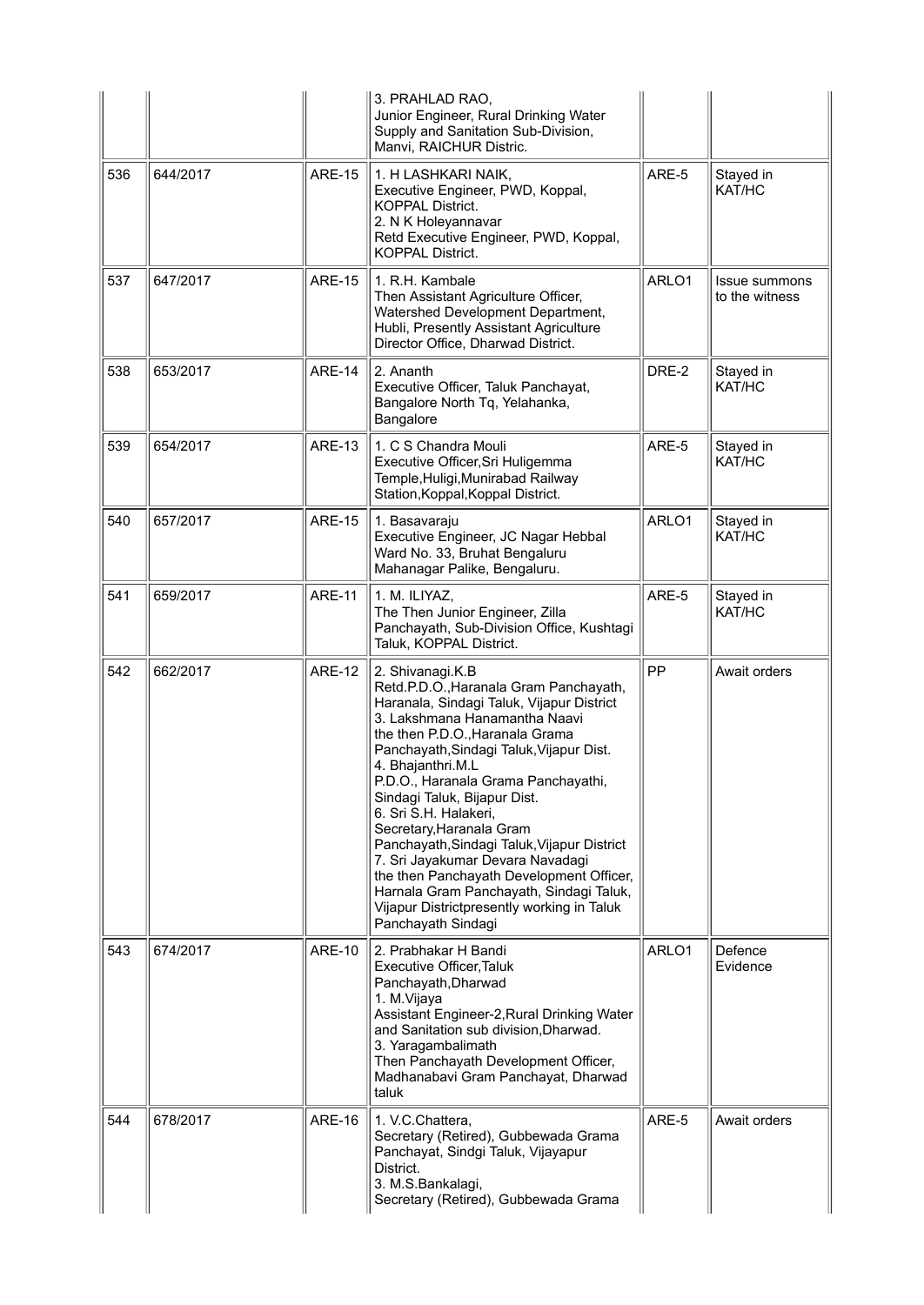|     |          |               | Panchayat, Sindgi Taluk, Vijayapur<br>District.<br>5. A.M.Biradar,<br>Secretary(Retired), Gubbewada Grama<br>Panchayat, Sindgi Taluk, Vijayapur<br>District.<br>2. S.H.Maganageri,<br>Secretary(Retired), Gubbewada Grama<br>Panchayat, Sindgi Taluk, Vijayapur<br>District.<br>4. G.K.Mankar,<br>Secretary (Retired), Gubbewada Grama<br>Panchayat, Sindgi Taluk, Vijayapur<br>District. |       |                                           |
|-----|----------|---------------|-------------------------------------------------------------------------------------------------------------------------------------------------------------------------------------------------------------------------------------------------------------------------------------------------------------------------------------------------------------------------------------------|-------|-------------------------------------------|
| 545 | 685/2017 | <b>ARE-13</b> | 1. Rahul<br>Assistant Executive Engineer, Girinagar<br>Sub-Division, BBMP, Bengaluru.<br>4. K. M. Krishna<br>Assistant Engineer, Ward no 163, BBMP,<br>Bangalore                                                                                                                                                                                                                          | ARE-5 | Stayed in<br>KAT/HC                       |
| 546 | 690/2017 | <b>ARE-16</b> | 1. H.L. VENKATESH<br>Executive Engineer, Bengaluru<br>Development Authority.<br>2. L.C.K.Patil<br>Village Accountant, Revenue Department,                                                                                                                                                                                                                                                 | ARLO1 | <b>Issue summons</b><br>to the witness    |
| 547 | 692/2017 | <b>ARE-13</b> | 2. Sri S.N. Banasi<br>District Manager, D. Devaraj Urs<br>Backward Classes Development Corp.<br>Ltd., Belagavi                                                                                                                                                                                                                                                                            | PP    | Stayed in<br>KAT/HC                       |
| 548 | 696/2017 | <b>ARE-15</b> | 1. S.Saravana<br>First Division Assistant, Bengaluru city<br>HBR Layout, BBMP, Bengaluru.                                                                                                                                                                                                                                                                                                 | ARLO1 | <b>Bailable Warrant</b><br>to the witness |
| 549 | 707/2017 | <b>ARE-15</b> | 1. Krishnamurthy<br>Assistant Engineer K.G. Halli Sub<br>Division, BBMP, Benglauru.<br>2. Neelakanta Naidu<br>Assistant Executive Engineer K.G. Halli<br>Sub Division, BBMP, Benglauru                                                                                                                                                                                                    | ARE-5 | Stayed in<br>KAT/HC                       |
| 550 | 719/2017 | <b>ARE-15</b> | 1. PRABHAKAR,<br>Executive Enigneer, Rajajinagar Division,<br>BBMPBENGALURU.<br>2. NAGESH REDDY,<br>Assistant Executive Engineer, Sri.<br>Ramamandir Sub-<br>Division, BBMP, BENGALURU.                                                                                                                                                                                                   | ARE-5 | Posted for Report                         |
| 551 | 724/2017 | <b>ARE-12</b> | 2. Shekharappa.N.M<br>the then Assistant Executive Engineer,<br>BBMP, Shivaji Circle, Vasantha Nagar<br>Sub-division, Bengaluru, presently working<br>at No.5, NPKL Sub-division, BDA, BDA<br>Commercial Complex, Vijayanagar,<br>Bengaluru<br>3. Sridhar.T.H<br>the then Assistant Engineer, Ward no.62,<br>BBMP, Shivaji Circle, Bengaluru                                              | DRE-2 | Written brief<br>(Arguments)              |
| 552 | 725/2017 | <b>ARE-13</b> | 1. L. KENCHAPPA,<br>Executive Engineer, BBMP, Basavanagudi<br>Division, BENGALURU.<br>2. RAHUL,<br>Assistant Executive Engineer, BBMP,<br>Girinagar Sub-Division, BENGALURU.<br>3. PRAKASH,<br>Assistant Engineer, BBMP, Ward No. 162,<br>Girinagar Sub- Division, BENGALURU.<br>4. KRISHNA K.M.                                                                                          | ARE-5 | Defence<br>evidence                       |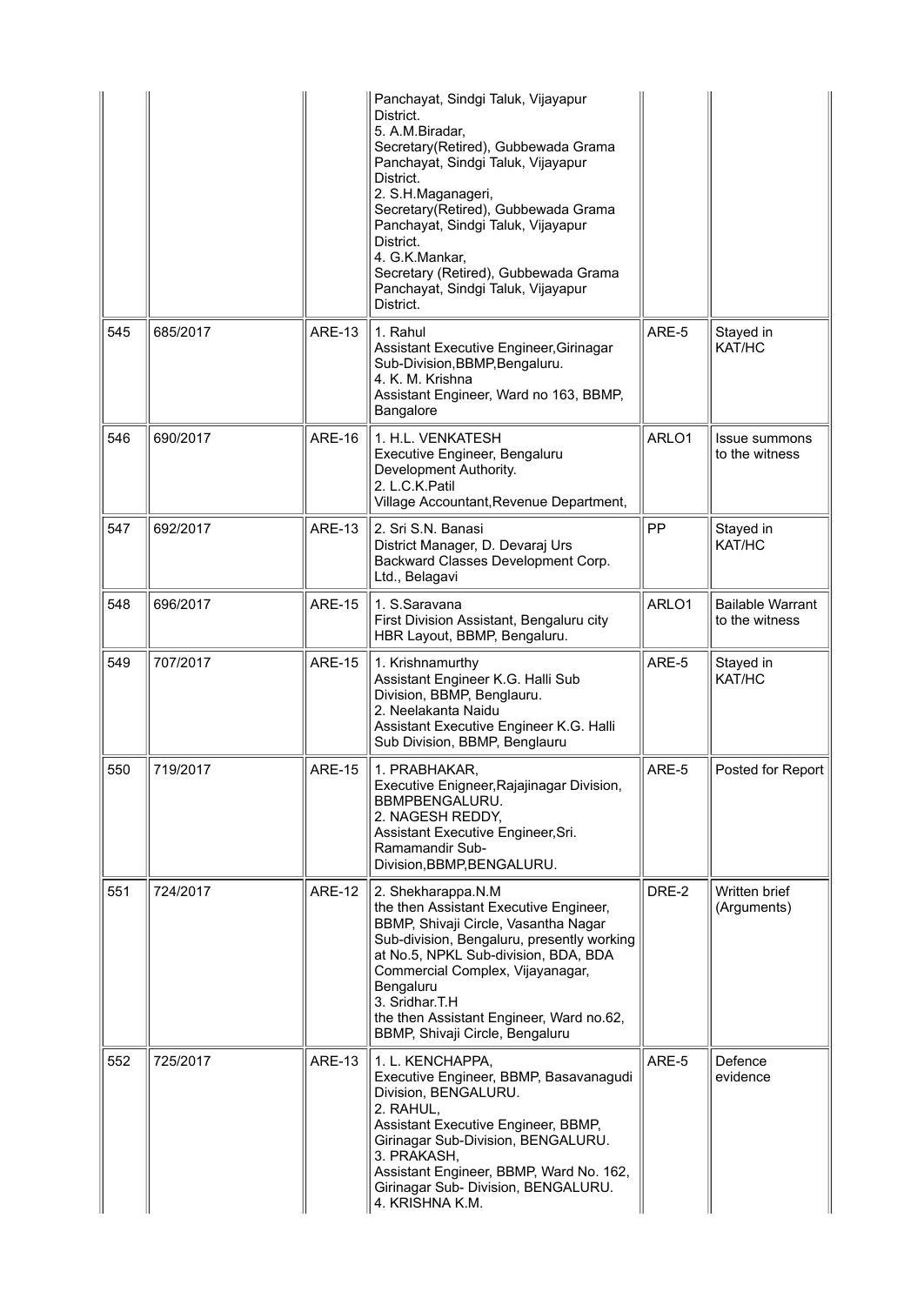|     |          |               | Assistant Engineer, BBMP, Ward No.163,<br>Girinagar Sub-Division, BENGALURU.<br>5. RAJANNA,<br>Assistant Engineer, BBMP, Ward No, 164,<br>(Since Retired), Girinagar Sub-Division,<br>BENGALURU.<br>6. Y.L. HARISH,<br>Assistant Executive Engineer, BBMP,<br>Basavanagudi Sub-Division,<br>BENGALURU.<br>7. SHIVARAM,<br>Assistant Engineer, BBMP, Ward No.154,<br>Basavanagudi Sub-Division,<br>BENGALURU.<br>8. RAGHAVENDRA NAYAK,<br>Assistant Engineer, BBMP, Ward No.155,<br>Basavanagudi Sub-Division,<br>BENGALURU.<br>9. K B RAMADASAPPA,<br>Assistant Engineer, BBMP, Ward No.156,<br>Basavanagudi Sub-Division,<br>BENGALURU. |       |                                      |
|-----|----------|---------------|------------------------------------------------------------------------------------------------------------------------------------------------------------------------------------------------------------------------------------------------------------------------------------------------------------------------------------------------------------------------------------------------------------------------------------------------------------------------------------------------------------------------------------------------------------------------------------------------------------------------------------------|-------|--------------------------------------|
| 553 | 726/2017 | <b>ARE-10</b> | 1. RUDRAGOWDA S. SANNAGOUDAR<br>Assistant Executive Engineer, North<br>Division, Bengaluru Development<br>Authority, BDA Complex, R.T. Nagar,<br>Bengaluru                                                                                                                                                                                                                                                                                                                                                                                                                                                                               | DRE-2 | Evidence on<br>behalf of the D.A.    |
| 554 | 727/2017 | ARE-14        | 3. R N Rathod<br>Executive Engineer, Public Works Ports<br>and Inland Water Transportation<br>Department, Bagalkot Division,<br><b>BAGALKOT District.</b><br>4. M M Masaguppi<br>Assistant Executive Engineer, (Retd)<br>Public Works Ports and Inland Water<br>Transportation Department, Sub-Division<br>Office, Hungund Taluk, BAGALKOT<br>District.                                                                                                                                                                                                                                                                                  | ARE-5 | Await orders                         |
| 555 | 730/2017 | <b>ARE-16</b> | 1. BASAVARAJ KABADE,<br>Executive Engineer, TEC Cell Division,<br>Major Roads Infrastructure, BBMP, N.R.<br>Square, BENGALURU.<br>2. BALAKRISHNA,<br>Assistant Executive Engineer, TEC Cell<br>Division, Major Roads Infrastructure,<br>BBMP, N.R. Square, BENGALURU.<br>4. MOHAN,<br>Assistant Engineer, TEC Cell Division,<br>Major Roads Infrastructure, BBMP, N.R.<br>Square, BENGALURU.                                                                                                                                                                                                                                             | ARE-5 | Posted for Report                    |
| 556 | 740/2017 | <b>ARE-15</b> | 1. K V Shankarappa<br>Executive Engineer P.W.D., and IWTD,<br>Raichur DivisionRaichur District                                                                                                                                                                                                                                                                                                                                                                                                                                                                                                                                           | ARE-5 | Second oral<br>statement<br>(S.O.S.) |
| 557 | 743/2017 | <b>ARE-10</b> | 1. A.F. RESHMI,<br>the then Incharge Watershed<br>Development Officer, Watershed<br>Development Department,<br>KundagolaTaluk, Dharwad (Now Retired)                                                                                                                                                                                                                                                                                                                                                                                                                                                                                     | ARLO1 | Await orders                         |
| 558 | 749/2017 | <b>ARE-15</b> | 1. Babu Reddy,<br>Assistant Executive Engineer, Rastriya<br>Madyamika Sikhana Abhiyana, Kalaburagi<br>District.<br>3. Kobalkar Sharanappa,<br>District Deputy Project Coordinator,<br>Rastriya Madyamika Sikhana Abhiyana,<br>Kalaburgi District,                                                                                                                                                                                                                                                                                                                                                                                        | DRE-3 | Posted for Report                    |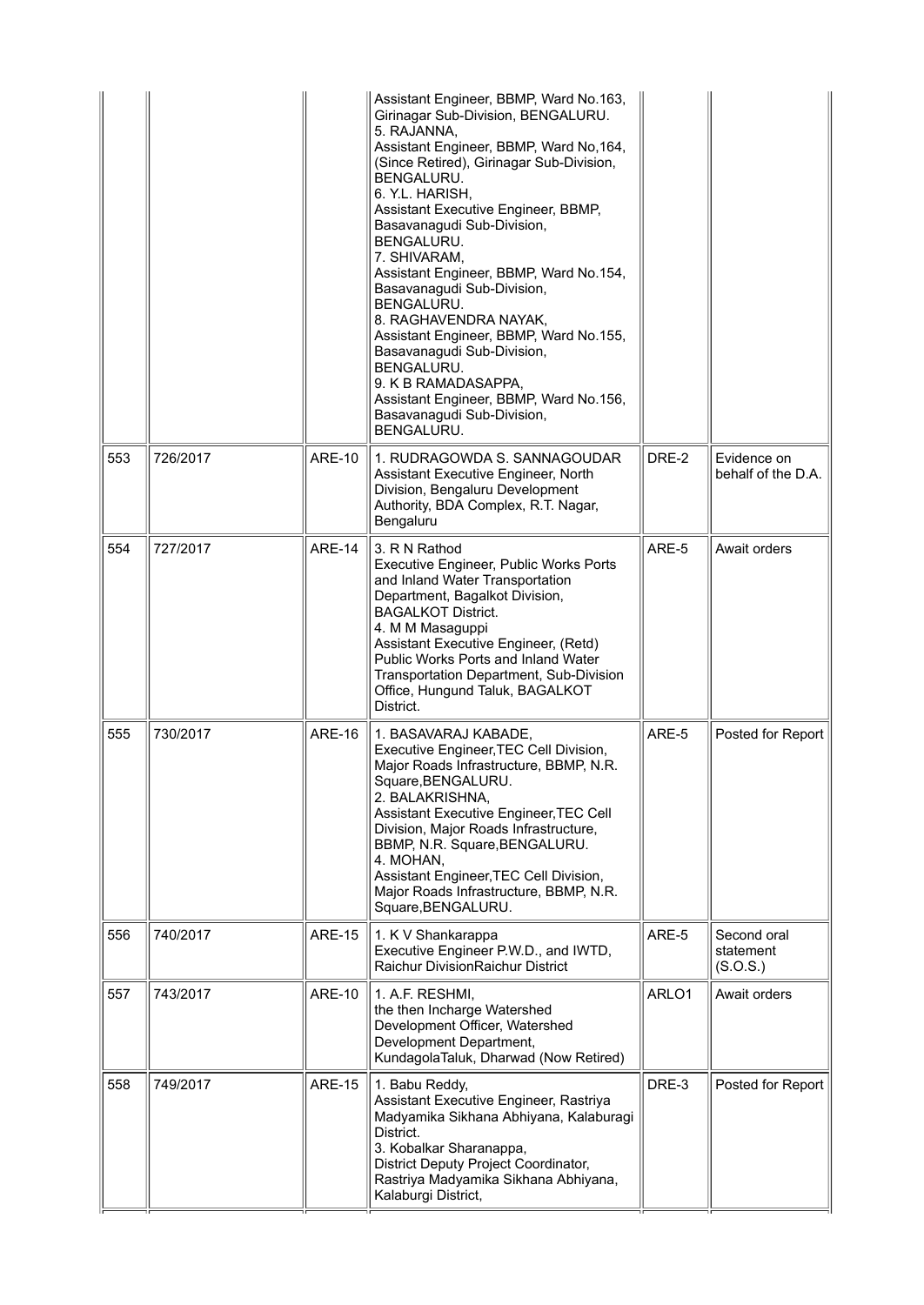| 559 | 753/2017 | <b>ARE-10</b> | 2. Mohammed Nasarulla<br>Senior Geologist Mines and Geology<br>Department, Haveri, Haveri District.                                                                                                                                                                                                                                                                                                                 | ARE-5 | Await orders                              |
|-----|----------|---------------|---------------------------------------------------------------------------------------------------------------------------------------------------------------------------------------------------------------------------------------------------------------------------------------------------------------------------------------------------------------------------------------------------------------------|-------|-------------------------------------------|
| 560 | 754/2017 | <b>ARE-11</b> | 1. Dattappa,<br>S/o Ambanna Talawar, the then Block<br>Education Officer, South Zone, Kalaburgi<br>District.Presently working as Lecturer,<br>CET, Kalaburgi District.<br>2. Somashekar,<br>Assistant Teacher, Presently Working at<br>I.E.R.T, B.R.C, South Zone, Kalaburgi<br>District.                                                                                                                           | DRE-3 | <b>Bailable Warrant</b><br>to the witness |
| 561 | 758/2017 | <b>ARE-10</b> | 1. UMLA NAIK,<br>Assistant Executive Engineer, BBMP-<br>East, Ward No. 90, Shivaji Nagar Sub<br>Division, Tankbund Road, Opp. to Ulsoor,<br>BENGALURU.<br>2. KRISHNA REDDY,<br>Assistant Engineer, BBMP- East, Ward<br>No. 90, Shivaji Nagar Sub Division,<br>Tankbund Road, Opp. to Ulsoor,<br>BENGALURU.                                                                                                          | DRE-2 | Defence<br>Evidence                       |
| 562 | 775/2017 | <b>ARE-14</b> | 2. Smt. Surekha Shrishyla Indi<br>the then Panchayath Development<br>Officer, Ugara B.K. Gram Panchayath,<br>Athani Taluk, Belagavi District                                                                                                                                                                                                                                                                        | PP    | Posted for Report                         |
| 563 | 778/2017 | <b>ARE-15</b> | 1. ARAVIND C. KANADE,<br>The Then Excise Inspector, Excise<br>Department, T. Dasarahalli Range,<br>BENGALURU. Presently Working at M.G.<br>Road, Military Canteen, BENGALURU.                                                                                                                                                                                                                                       | ARE-5 | Arguments /<br><b>Written Brief</b>       |
| 564 | 787/2017 | ARE-7         | 1. Syed Kamaluddin<br>Executive Engineer, Karnataka State<br>Highway Improvement Project Division, No<br>1 11 239(New)Nijalingappa<br>Colony, Raichur                                                                                                                                                                                                                                                               | ARE-5 | Posted for Report                         |
| 565 | 789/2017 | <b>ARE-12</b> | 1. R. SRINIVASRAJU,<br>Senior Assistant Public Prosecutor,<br>A.C.J.M. Court, Bengaluru Rural District,<br><b>BENGALURU</b>                                                                                                                                                                                                                                                                                         | DRE-2 | Cross<br>examination of<br>the witnesses  |
| 566 | 790/2017 | <b>ARE-12</b> | 1. Hanumantha Reddy,<br>The then Assistant Executive Engineer,<br>Panchayath Raj Engineering Sub-Division,<br>Kalagi, Chittapur Taluk, Kalaburgi District.<br>(presently PWD, Chittapur)<br>2. Sudheer Kumar,<br>The then Assistant Engineer, Panchayath<br>Raj Engineering Sub-Division, Kalagi,<br>Chittapur Taluk, Kalaburgi District.<br>(presently Rural Drinking Water and<br>Sanitation Division, Kalaburgi) | DRE-3 | Posted for Report                         |
| 567 | 793/2017 | <b>ARE-14</b> | 1. Mohammed Nasarulla<br>Senior Geologist, Mines and Geology<br>Department, Haveri, Presently Senior<br>Geologist, Mines and Geology Department,<br>Dharwad                                                                                                                                                                                                                                                         | ARLO1 | Stayed in<br>KAT/HC                       |
| 568 | 799/2017 | <b>ARE-15</b> | 1. H.M. BADAMI,<br>Then Assistant Agriculture Officer, Taluk<br>Water Shed Department, Kalghatgi taluk,<br><b>DHARWAD District.</b>                                                                                                                                                                                                                                                                                 | ARLO1 | Stayed in<br>KAT/HC                       |
| 569 | 801/2017 | <b>ARE-10</b> | 1. Prakash D Gallemmanavar,<br>Assistant Commissioner, Mahanagar<br>Palike Hubballi-Dharwad                                                                                                                                                                                                                                                                                                                         | ARLO1 | Stayed in<br>KAT/HC                       |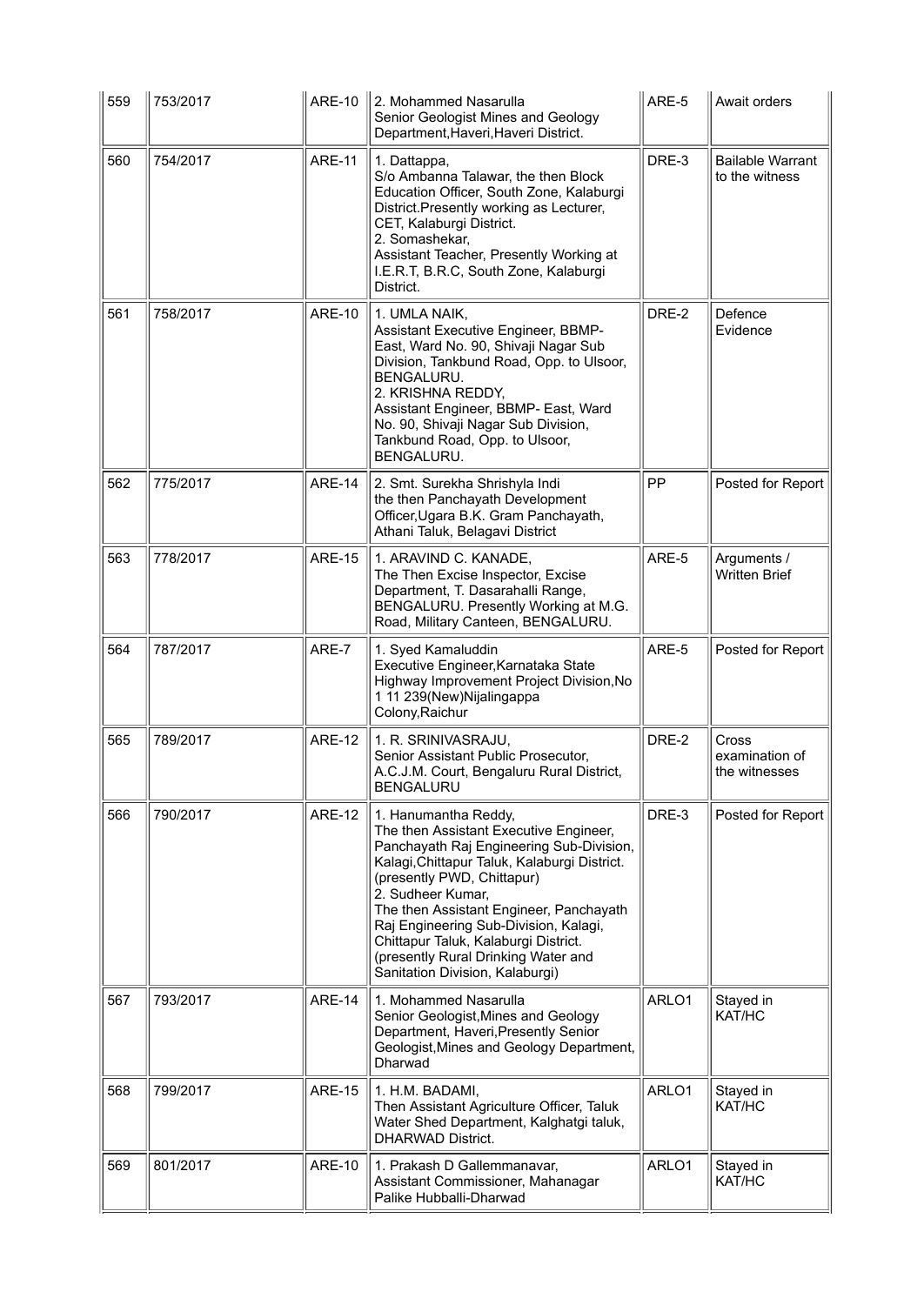| 570 | 802/2017 | <b>ARE-15</b> | 1. Umesh D Hadapadh<br>Then Assistant Agriculture Officer,<br>Watershed Development Department,<br>Kalghatgi Taluk, Presently at Raitha<br>Samparka Kendra, Thabakadahonnalli,<br>Kalghatgi Taluk, DHARWAD District.                                                                                                                                                                 | ARLO1 | Stayed in<br>KAT/HC             |
|-----|----------|---------------|--------------------------------------------------------------------------------------------------------------------------------------------------------------------------------------------------------------------------------------------------------------------------------------------------------------------------------------------------------------------------------------|-------|---------------------------------|
| 571 | 810/2017 | <b>ARE-15</b> | 1. Ajithkumar,<br>Panchayath Development officer, Ukkinala<br>Grama Panchayatha, Shahapur Taluk,<br>Yadgir District.<br>4. Dhoolappa,<br>the then Panchayath Development Officer,<br>Ukkinala Grama Panchayath, (Presently<br>Grade-2 Secretary, Chatnally Grama<br>Panchayath) Shahapur Taluk, Yadgir<br>District.                                                                  | DRE-3 | Issue summons<br>to the witness |
| 572 | 817/2017 | <b>ARE-12</b> | 2. Syed Mobin<br>Assistant Director (Project<br>Executive), Karnataka Rural Infrastructure<br>Development Ltd., Raichur.                                                                                                                                                                                                                                                             | ARE-5 | Written brief<br>(Arguments)    |
| 573 | 822/2017 | <b>ARE-14</b> | 1. M GANGAPPA<br>Tahasildar, Gangavathi Taluk, Raichur<br><b>District</b><br>3. K H Ramesh<br>Taluk Surveyor, Office of Tahasildar,<br>Gangavathi Taluk, Koppal District<br>2. BASAVARAJ BADIGERA<br>SURVEY SUPERVISOR GANGAVATI<br><b>KOPPAL</b>                                                                                                                                    | ARE-5 | Await orders                    |
| 574 | 823/2017 | ARE-8         | 1. Sharanappa G.Mali,<br>Junior Engineer, GESCOM, Kalaburgi<br>District.                                                                                                                                                                                                                                                                                                             | DRE-3 | Posted for Report               |
| 575 | 826/2017 | ARE-8         | 2. Sri C. Ramesh,<br>the then Assistant Engineer, PWD Sub-<br>division, Ramdurg, Belagavi District                                                                                                                                                                                                                                                                                   | PP    | Defence<br>evidence             |
|     |          |               | (presently Assistant Executive Engineer,<br>Karnataka Neeravari Nigam Limited,<br>Ghataprabha LeftBank Canal Sub-division<br>No.11, Mudhol                                                                                                                                                                                                                                           |       |                                 |
| 576 | 828/2017 | ARE-16        | 1. Shilvanatha Shivakumar<br>KAS (Junior scale), the then Tahasildar,<br>Aurad Taluk, Bidar District Presently<br>Special Land Acquisition officer, Karanja<br>Project, Bidar District, Bidar<br>2. Sharanappa Patne,<br>VA, Kauta village, Aurad Taluk, Bidar<br>District.<br>3. Mohammad Javed<br>the then Second Division Assistant, Taluk<br>Office, Aurad Taluk, Bidar District | ARE-5 | Verification of<br>Records      |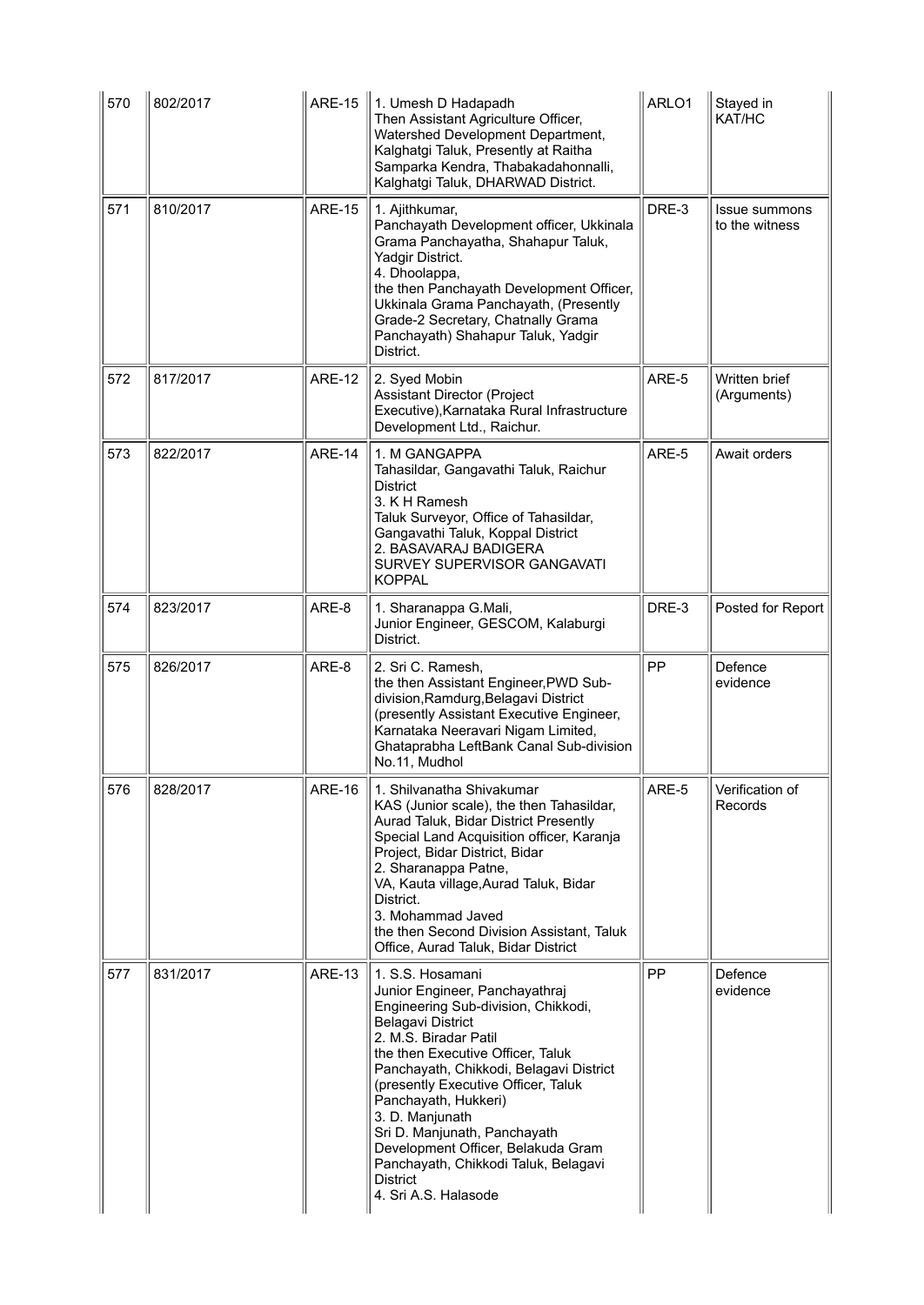|     |          |               | Executive Officer, Taluk Panchayath,<br>Chikkodi, Belagavi District (presently<br>Executive Officer, Taluk Panchayath,<br>Belagavi)                                                                                                                                                                                                                               |       |                     |
|-----|----------|---------------|-------------------------------------------------------------------------------------------------------------------------------------------------------------------------------------------------------------------------------------------------------------------------------------------------------------------------------------------------------------------|-------|---------------------|
| 578 | 835/2017 | <b>ARE-15</b> | 1. Shankargowda H Patil<br>Then Taluk Watershed Development<br>Officer, Navalgund, Presently Assistant<br>Agriculture Director, Hubballi.                                                                                                                                                                                                                         | ARLO1 | Stayed in<br>KAT/HC |
| 579 | 838/2017 | <b>ARE-15</b> | 1. SHARANAPPA,<br>Presently retired, Hunasamarnahalli Gram<br>Panchayath Development Officer,<br>Bengaluru North taluk, Bengaluru Urban<br>district<br>2. CHANNAPPA,<br>Secretary, Hunasamarnahalli Gram<br>Panchayath<br>3. BABU,<br>Executive Officer, Taluk Panchayath,<br>Bengaluru North taluk, Bengaluru Urban<br>district.                                 | ARLO1 | Stayed in<br>KAT/HC |
| 580 | 839/2017 | ARE-8         | 1. S.M.Rathnakar<br>Then Assistant Agriculture Officer,<br>Watershed Development Department,<br>Dharwad District. Presently at Raitha<br>Samparka Kendra, Garaga, Dharwad<br>District.                                                                                                                                                                            | ARLO1 | Posted for Report   |
| 581 | 841/2017 | <b>ARE-10</b> | 1. Suresh,<br>Executive Officer, Taluk Panchayath,<br>Chittapur Taluk, Kalaburgi District.<br>2. Danappa,<br>Assistant Executive Engineer, Panchayath<br>Raj Engineering Sub-Division, Chittapura,<br>Kalaburgi District.<br>4. Nandakumar,<br>Assistant Executive Engineer, Panchayath<br>Raj Engineering Sub-Division, Chittapura<br>Taluk, Kalaburgi District. | DRE-3 | Await orders        |
| 582 | 842/2017 | <b>ARE-11</b> | 1. M.U.Kaladagi<br>Then Taluk Watershed Development<br>Officer, Kundgol, Dharwad<br>district,Presently Assistant Agriculture<br>Officer, Office of Asst. Director of<br>Agriculture, Hubli-Dharwad.                                                                                                                                                               | ARLO1 | Stayed in<br>KAT/HC |
| 583 | 844/2017 | <b>ARE-10</b> | 1. SHANKARGOWDA S PATIL,<br>Then Taluk Watershed Development<br>Officer, Navalgund, Dharwad<br>district, Presently Assistant Agriculture<br>Director, Hubballi.                                                                                                                                                                                                   | ARLO1 | Await orders        |
| 584 | 850/2017 | <b>ARE-12</b> | 1. PRADEEP,<br>Assistant Engineer, Bengaluru City G,<br>Basavana Gudi, Sunkenalli Ward, BBMP,<br><b>BENGALURU.</b>                                                                                                                                                                                                                                                | ARLO1 | Stayed in<br>KAT/HC |
| 585 | 852/2017 | ARE-8         | 1. H Kattimani<br>Executive Engineer, Planning Division,<br>KOPPAL.<br>2. MANOHARA VADDAR,<br>Executive Engineer, Planning Division,<br>KOPPAL.<br>3. M Krishnamurthy<br>Assistant Engineer, Planning Division,<br>KOPPAL.<br>4. M B Danareddy<br>Assistant Executive Engineer (Retd.,),<br>Planning Division, KOPPAL.                                            | ARE-5 | Await orders        |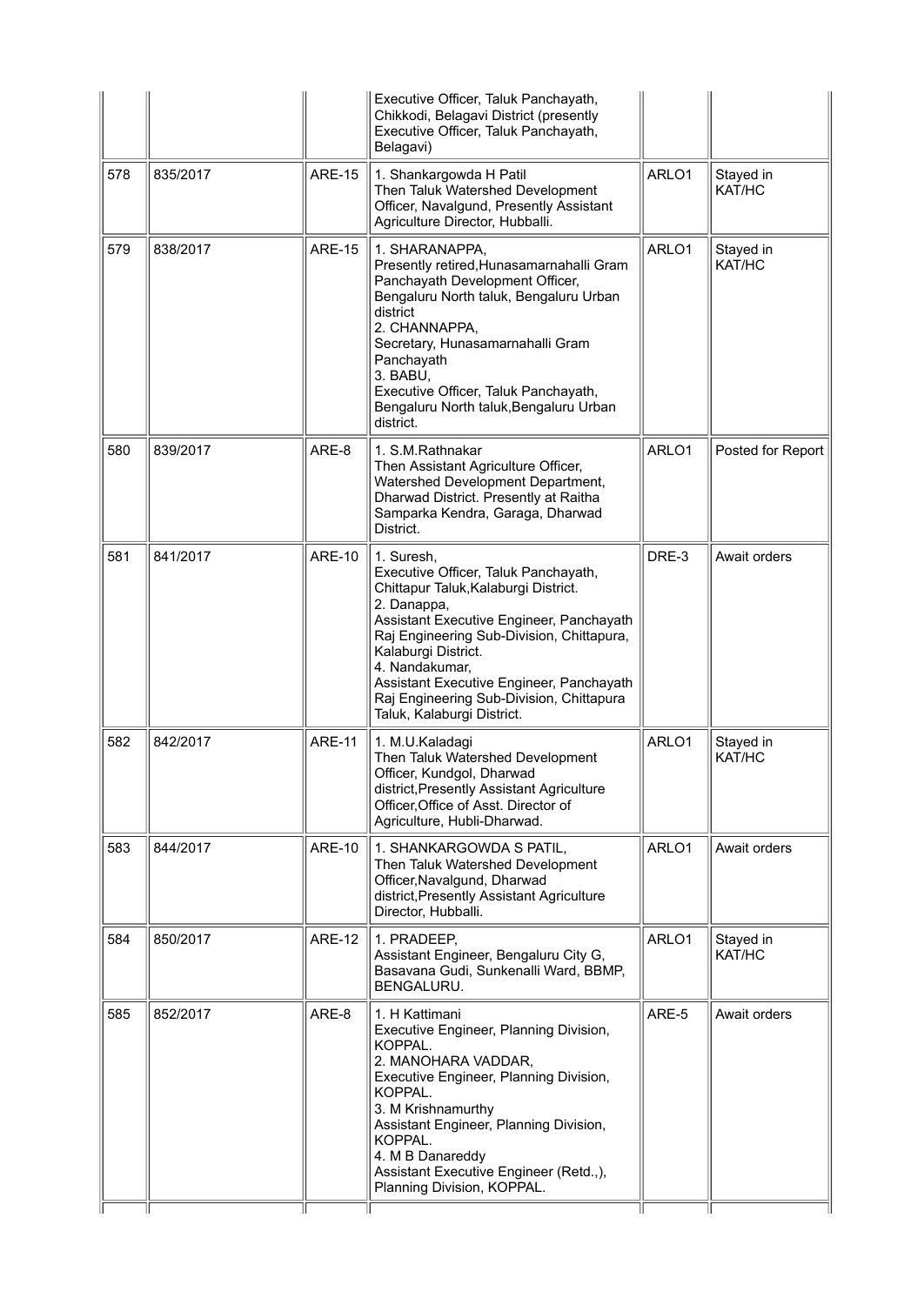| 586 | 855/2017 | <b>ARE-12</b> | 1. Biradar.S.B<br>Then District Watershed Development<br>Officer, Dharwad. Presently retired<br>2. C.G.Methri<br>Then Taluk Watershed Development<br>Officer, Dharwad, Presently Assistant<br>Director of Agriculture, Kundagol,<br>Dharwad District.                                                                                                                                                                                                                                                                                                                                                                                                                                                                                                                                                                                                                                                                                                                                                                                                                                         | ARLO1 | Written<br>Statement of<br>Defence       |
|-----|----------|---------------|-----------------------------------------------------------------------------------------------------------------------------------------------------------------------------------------------------------------------------------------------------------------------------------------------------------------------------------------------------------------------------------------------------------------------------------------------------------------------------------------------------------------------------------------------------------------------------------------------------------------------------------------------------------------------------------------------------------------------------------------------------------------------------------------------------------------------------------------------------------------------------------------------------------------------------------------------------------------------------------------------------------------------------------------------------------------------------------------------|-------|------------------------------------------|
| 587 | 857/2017 | <b>ARE-15</b> | 1. Sri Sadashiva L Varanasi<br>A.E.E/District Project Co-ordinator,<br>Jalasamvardhane Yojana Sangha, District<br>Project Unit, Vijayapura.<br>2. Sri Anandappa Ningappa Kambali<br>A.E.E/District Project Co-ordinator,<br>Jalasamvardhane Yojana Sangha, District<br>Project Unit, Vijayapura.<br>4. Sri.Siddanna Gowda Basanagowda<br>Patil<br>District Project Co-ordinator (on<br>deputation), Jalasamvardhane Yojana<br>Sangha, District Project Unit, Vijayapura<br>(presently working as Professor, University<br>of Agricultural Sciences, Vijayapura).                                                                                                                                                                                                                                                                                                                                                                                                                                                                                                                              | PP    | Cross<br>examination of<br>the witnesses |
| 588 | 864/2017 | <b>ARE-11</b> | 1. T. YATHISH KUMAR,<br>Village Accountant, Anjanapura Circle,<br>Banashankari, Bengaluru South Taluk                                                                                                                                                                                                                                                                                                                                                                                                                                                                                                                                                                                                                                                                                                                                                                                                                                                                                                                                                                                         | DRE-2 | <b>Issue summons</b><br>to the witness   |
| 589 | 866/2017 | <b>ARE-13</b> | 1. Narayan.M.Bhagavanti,<br>Assistant Engineer, Minor Irrigation Sub<br>Division, Afzalpur, Kalaburgi District.<br>2. S.B. Yandageri,<br>Assistant Executive Engineer(Retired),<br>Minor Irrigation Sub-division,<br>Afzalpur, Kalaburgi District.                                                                                                                                                                                                                                                                                                                                                                                                                                                                                                                                                                                                                                                                                                                                                                                                                                            | DRE-3 | Stayed in<br>KAT/HC                      |
| 590 | 872/2017 | <b>ARE-16</b> | 1. S.B. Biradar<br>Retired District Watershed Development<br>Officer, Dharwad.<br>2. Channabasappa Gurulingappa Maithri<br>Then Taluk Watershed Development<br><b>Officer, Presently Assistant Agriculture</b><br>Director, CADA, Malaprabha project,<br>Nargund<br>3. Manjureddy Thirakareddy<br>Marachareddy<br>Taluk Watershed Development<br>Officer, Kalaghatagi, Dharwad District.<br>4. S.N.Pujari<br>The Then Taluk Watershed Development<br>Officer, Presently Assistant Agriculture<br>Director, Watershed Development<br>Department, Kundagol, Dharwad District.<br>5. Fakirgowda Shivanagowda<br>Rayanagowdara<br>Then Taluk Watershed Development<br>Officer, Presently Assistant Director of<br>Agriculture, Soil and Water Maintenance<br>Office, Dharwad<br>6. A.J.Rashmi.<br>Retired Assistant Agriculture<br>Officer, Watershed Development<br>Department, Kundgol taluk, Dharwad<br>District.<br>8. Mevundi.N.F<br>Asst.Agriculture Officer, Watershed<br>Development Department, Kundagol<br>taluk, Dharwad District.<br>9. Badami<br>Asst.Agriculture Officer, Watershed | ARLO1 | Written<br>Statement of<br>Defence       |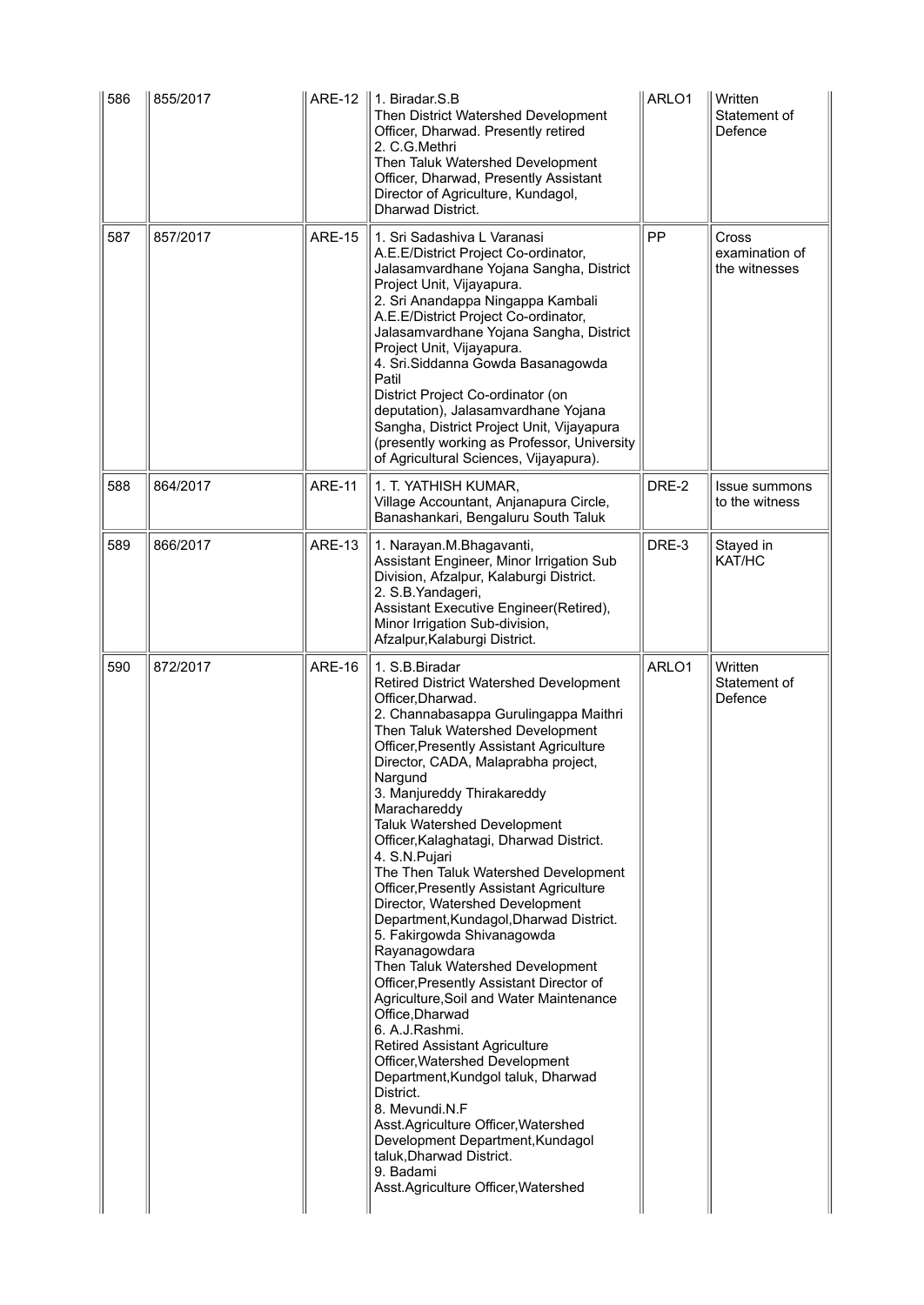|     |          |               | Development Department, Kundgol<br>taluk, Dharwad district.                                                                                                                                                                       |       |                                              |
|-----|----------|---------------|-----------------------------------------------------------------------------------------------------------------------------------------------------------------------------------------------------------------------------------|-------|----------------------------------------------|
| 591 | 875/2017 | <b>ARE-15</b> | 3. B. Harinarayan<br>Assistant Executive Engineer, BBMP<br>Head Office, N.R Square Bengaluru<br>4. K.M Krishna<br>then Assistant Engineer presently<br>Assistant Executive Engineer, Girinagar<br>Sub Division, BBMP, Bengaluru   | ARE-5 | Stayed in<br>KAT/HC                          |
| 592 | 878/2017 | ARE-9         | 1. C.G. METRI,<br>Then Watershed Development Officer,<br>Dharwad, Presently Assistant Director of<br>Agriculture, Kundgol, DHARWAD District.                                                                                      | ARLO1 | Stayed in<br>KAT/HC                          |
| 593 | 890/2017 | ARE-9         | 1. S.N. DAYANANDA,<br>Assistant Executive Engineer, Hoodi Sub-<br>Division, BBMP, BENGALURU.<br>2. T. VIJAY KUMAR,<br>Assistant Engineer, BBMP Office,<br>Doddanekundi Ward No. 85, R.H.B.<br>Colony, Whitefield Road, BENGALURU. | DRE-2 | Evidence on<br>behalf of the D.A.            |
| 594 | 891/2017 | <b>ARE-15</b> | 1. Y.L.Harish<br>Assistant Executive Engineer,<br>2. H.S.Kamala<br>Revenue Officer, Channammanakere<br>Achhukattu, Hanumanth nagar ward<br>no.155, Bruhat Bengaluru Mahanagar<br>Palike, Bengaluru.                               | ARLO1 | Defence<br>evidence                          |
| 595 | 894/2017 | <b>ARE-12</b> | 1. Abdul Khadar F Reshmi<br>Then Assistant Agriculture Officer, Taluk<br>Watershed Development<br>Department, Kalghatagi, Dharwad.<br>Presently retired.                                                                          | ARLO1 | Stayed in<br>KAT/HC                          |
| 596 | 899/2017 | <b>ARE-11</b> | 1. A. ARUN,<br>Second Division Assistant, District Sub<br>Registrar Office,<br>Gandhinagar, BENGALURU.                                                                                                                            | DRE-2 | <b>Bailable Warrant</b><br>to the witness    |
| 597 | 901/2017 | ARE-9         | 1. K.H.Doddamani<br>Then Assistant Agricultural Officer, Water<br>Shed Development Department, Kalghatgi<br>taluk, Presently at Raita Samparka Kendra,<br>Dummavada, Kalghatgi Taluk, DHARWAD<br>District.                        | ARLO1 | Proceedings<br>Quashed by<br>Courts/Tribunal |
| 598 | 902/2017 | <b>ARE-12</b> | 1. Gulam Husain.M.D<br>S/o M.D.Gulam Jilani, Head Master,<br>H.P.S.School, Hosalingapura, Koppal<br>Taluk, Koppal District.                                                                                                       | ARE-5 | Written brief<br>(Arguments)                 |
| 599 | 906/2017 | ARE-8         | 1. S.N. POOJARI,<br>Then Taluk Water Shed Department<br>Officer, Water Shed Department, Kalghatgi<br>Taluk, Presently Assistant Director of<br>Agriculture, Valuation Division, Karwar                                            | ARLO1 | Posted for Report                            |
| 600 | 909/2017 | <b>ARE-15</b> | 1. Rajendra Shankar Singh<br>Warder (Veekshaka), C/o Chief<br>Superintendent, Belgaum Central Jail,<br>Hindalaga, Belgaum, R/@ No.8,<br>Ghataprabha, Hindalaga Central Jail<br>Quarters, Belgaum, Belgaum Dist.                   | PP    | Reminder for<br>G.O                          |
| 601 | 910/2017 | <b>ARE-15</b> | 1. NAGESH NAIKA,<br>Then Taluk Watershed Development<br>Officer, Kalghatgi, Dharwad district,<br>Presently Assistant Agriculture Director,                                                                                        | ARLO1 | Stayed in<br>KAT/HC                          |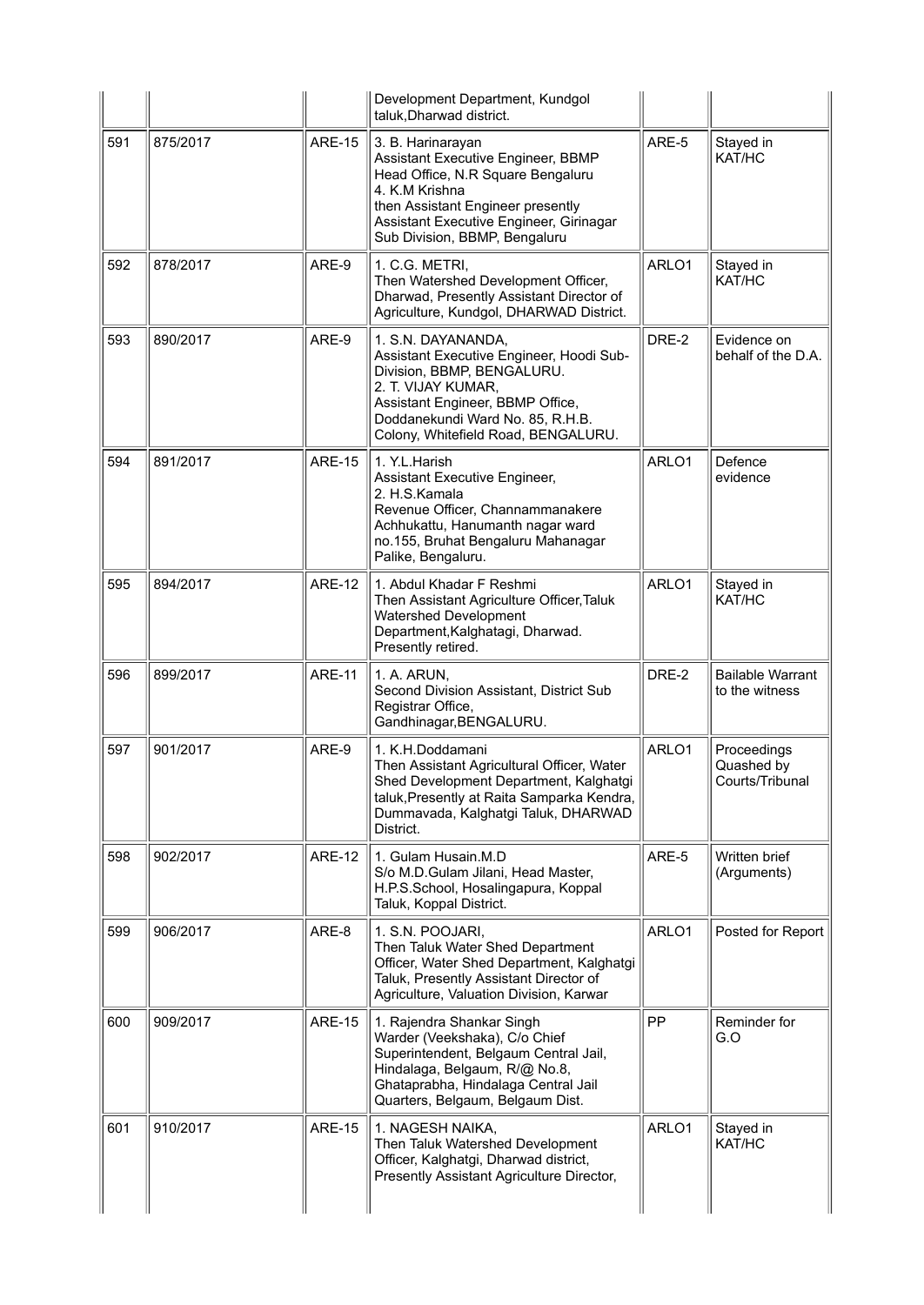|     |          |               | Soil and Water Testing Center,<br>DHARWAD.                                                                                                                                                                                                                                                                                                        |       |                                              |
|-----|----------|---------------|---------------------------------------------------------------------------------------------------------------------------------------------------------------------------------------------------------------------------------------------------------------------------------------------------------------------------------------------------|-------|----------------------------------------------|
| 602 | 917/2017 | <b>ARE-15</b> | 1. F.S. RAYANA GOWDA,<br>Then Incharge Taluk Watershed<br>Development Officer, Kundgol, Dharwad<br>district, Presently Assistant Director of<br>Agriculture, Shirahatti GADAG District.                                                                                                                                                           | ARLO1 | Stayed in<br>KAT/HC                          |
| 603 | 918/2017 | ARE-7         | 1. P.K. BHARATH KUMAR,<br>Assistant Engineer-2, Karnataka Rural<br>Infrastructure Development Limited,<br>Lingasagur Sub-Division, RAICHUR<br>District.                                                                                                                                                                                           | ARE-5 | Posted for Report                            |
| 604 | 923/2017 | <b>ARE-10</b> | 1. BASAVARAJ RAVOOR,<br>Revenue Inspector, Chadachana, Indi<br>Taluk, VIJAYAPURA, Presently Working in<br>Indi, Indi Taluk, VIJAYAPURA District.<br>2. SUNIL RATHOD,<br>Village Accountant, Chadachana, Indi<br>Taluk, VIJAYAPURA District.<br>3. UMESH VITAL BIRADAR,<br>Village Accountant, Havinal, Indi Taluk,<br><b>VIJAYAPURA District.</b> | PP    | Await orders                                 |
| 605 | 930/2017 | <b>ARE-15</b> | 2. N.C.Patil<br>Then Gram Panchayath Development<br>Secretary, Retired<br>3. Devendrappa Siddaramappa Pyati<br>Panchayath Development Officer, Ichangi<br>Gram Panchayath, Savanur Taluk, Haveri<br>District.                                                                                                                                     | ARLO1 | Stayed in<br>KAT/HC                          |
| 606 | 934/2017 | ARE-9         | 1. D.C.Narayanmurthy,<br>Deputy Conservator of Forest, The then<br>Executive Director, Children Park and Mini<br>Zoo, Kalaburgi.                                                                                                                                                                                                                  | DRE-3 | Proceedings<br>Quashed by<br>Courts/Tribunal |
| 607 | 939/2017 | <b>ARE-15</b> | 1. M.S. MUJAMIL,<br>Surveyor, Anekal Taluk, Taluk Office,<br><b>BENGALURU URBAN District.</b>                                                                                                                                                                                                                                                     | DRE-2 | Evidence on<br>behalf of the D.A.            |
| 608 | 949/2017 | ARE-9         | 1. Sri S.A. Chandra Keerthi<br>Asst. Executive Engineer (Retd.) City<br>Corporation, Belgaum, Tilakwadi<br>Zone, Tilakwadi-Belgaum, Belgaum District.                                                                                                                                                                                             | PP    | Proceedings<br>Quashed by<br>Courts/Tribunal |
| 609 | 953/2017 | <b>ARE-16</b> | 1. Sharanappa<br>S/o Ayyanna Balabatti, Hostel Warden,<br>Hunasagi, Surapura Taluk, Kalaburgi<br>District.                                                                                                                                                                                                                                        | DRE-3 | <b>Issue summons</b><br>to the witness       |
| 610 | 971/2017 | <b>ARE-14</b> | 1. K.R.Shanthegowda<br>Assistant Executive Engineer, BBMP,<br>Ward No. 143, Kempegowda Nagar Sub-<br>Division, BBMP                                                                                                                                                                                                                               | ARLO1 | Await orders                                 |
| 611 | 972/2017 | <b>ARE-15</b> | 1. GOWNI KRISHNAMURTHY,<br>Assistant Executive Engineer, BESCOM,<br>Pin no.14176, Vigilance, Malleshwaram<br>Division, BENGALURU(Presently<br>ALDC(DCC), Bengaluru Electricity Supply<br>complany Limited, Bengaluru                                                                                                                              | DRE-2 | Posted for Report                            |
| 612 | 975/2017 | ARE-8         | 1. N.F. MEVUNDI,<br>Then Taluk Watershed Development<br>Officer, Kundgol DHARWAD District.                                                                                                                                                                                                                                                        | ARLO1 | Arguments /<br><b>Written Brief</b>          |
| 613 | 985/2017 | ARE-8         | 2. Mahanthappa Kannuru<br>Assistant Executive Engineer working then<br>in PWD Lingasugur presently KBJNL<br>Koppal, Irrigation Department, Ilkal,<br><b>Bagalkot District</b>                                                                                                                                                                     | ARE-5 | Await records                                |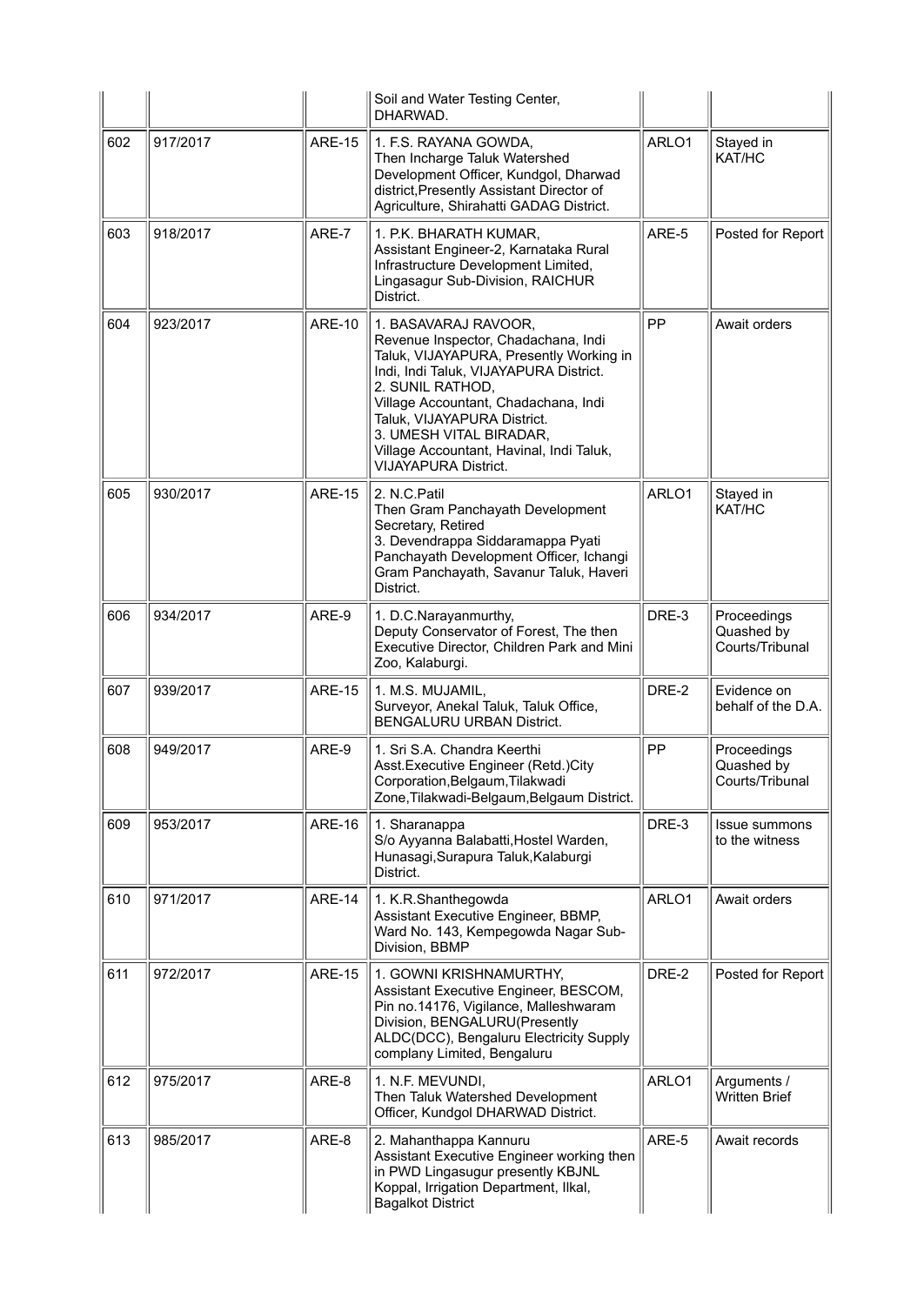| 614 | 986/2017  | <b>ARE-15</b> | 3. C S Police Patil<br>Assistant Executive Engineer, PWD Sub<br>Division, Lingasugur, Raichur<br>4. R Sharanegowda<br>Assistant Executive Engineer, Minor<br>irrigation division, Yadagiri<br>1. M I Naykar<br>P.D.O, Kitthali Grama<br>Panchayathi, Kitthali, Badami                                                                                                                                                                                                  | ARE-5 | Evidence on<br>behalf of the D.A.            |
|-----|-----------|---------------|------------------------------------------------------------------------------------------------------------------------------------------------------------------------------------------------------------------------------------------------------------------------------------------------------------------------------------------------------------------------------------------------------------------------------------------------------------------------|-------|----------------------------------------------|
|     |           |               | Taluk, Bagalkote Dist.<br>3. C B Minchinal<br>Assistant Executive Engineer, PRE Sub<br>Division, Badami, Bagalkot district<br>5. A K Makandar<br>Assistant Engineer, PRE Sub Division,<br>Badami Taluk, Bagalkot District                                                                                                                                                                                                                                              |       |                                              |
| 615 | 987/2017  | ARE-8         | 1. Abdul Razaak Nalathawada<br>Head Master, Government Higher Primary<br>School, Malagathi, Surapura Taluk, Yadgir<br>District.                                                                                                                                                                                                                                                                                                                                        | ARE-5 | Evidence on<br>behalf of the D.A.            |
| 616 | 988/2017  | <b>ARE-13</b> | 1. Kumari Roopa G.<br>Sub-Registrar, B.T.M. Layout, Bangalore.                                                                                                                                                                                                                                                                                                                                                                                                         | ARE-5 | Issue summons<br>to the witness              |
| 617 | 995/2017  | ARE-9         | 1. G M BASANNA,<br>Execuitve Officer, Taluk Panchayath,<br>Sindhanur Taluk, RAICHUR District.<br>2. Asha<br>PDORamathnala Grama<br>PanchayathSindanur                                                                                                                                                                                                                                                                                                                  | ARE-5 | <b>Bailable Warrant</b><br>to the witness    |
| 618 | 998/2017  | <b>ARE-11</b> | 1. T. VENKATESH,<br>Executive Engineer, Public Works Ports<br>and Inland Water Transportation<br>Department, Division Office, HAVERI.                                                                                                                                                                                                                                                                                                                                  | ARLO1 | To hear on I.A.<br>(Interim<br>Application)  |
| 619 | 1000/2017 | <b>ARE-12</b> | 1. F.C. Gurikar<br>Then Asst.Agricultural Officer, Taluk<br><b>Watershed Development</b><br>Department, Navalagunda, Dharwad<br>Dist. Presently Assistant Agriculture<br>Officer, Raitha Samparka Kendra,<br>Dummavad, Kalghatgi taluk, Dharwad dist                                                                                                                                                                                                                   | ARLO1 | Await orders                                 |
| 620 | 1001/2017 | <b>ARE-16</b> | 1. H LASHKARI NAIK,<br>retd., Executive Engineer, Public Workds<br>Ports and Inland Water Transportation<br>Dept., KOPPAL.<br>2. D V VENKATARAJU,<br>Assistant Executive Engineer, Public<br>Workds Ports and Inland Water<br>Transportation Dept., Gangavathi,<br>KOPPAL.                                                                                                                                                                                             | ARE-5 | <b>Bailable Warrant</b><br>to the witness    |
| 621 | 1004/2017 | ARE-9         | 1. DR. ALBERT DAVID. C<br><b>INSURANCE MEDICAL</b><br>OFFICER, REGIONAL STORES, O/O<br>ESISMS, S. NIJALINGAPPA<br>ROAD, RAJAJINAGAR 2ND<br>BLOCK, BENGALURU.<br>3. DR. MOHAMMED JAMEEL<br>SPECIALIST, O.P.D DRUGS SUB-<br>STORES, O/O ESISMS, S.<br>NIJALINGAPPA ROAD, RAJAJINAGAR<br>2ND BLOCK, BENGALURU.<br>2. DR. MAHESH B.T<br><b>INSURANCE MEDICAL</b><br>OFFICER, REGIONAL STORES, O/O<br>ESISMS, S. NIJALINGAPPA<br>ROAD, RAJAJINAGAR 2ND<br>BLOCK, BENGALURU. | ARE-5 | Proceedings<br>Quashed by<br>Courts/Tribunal |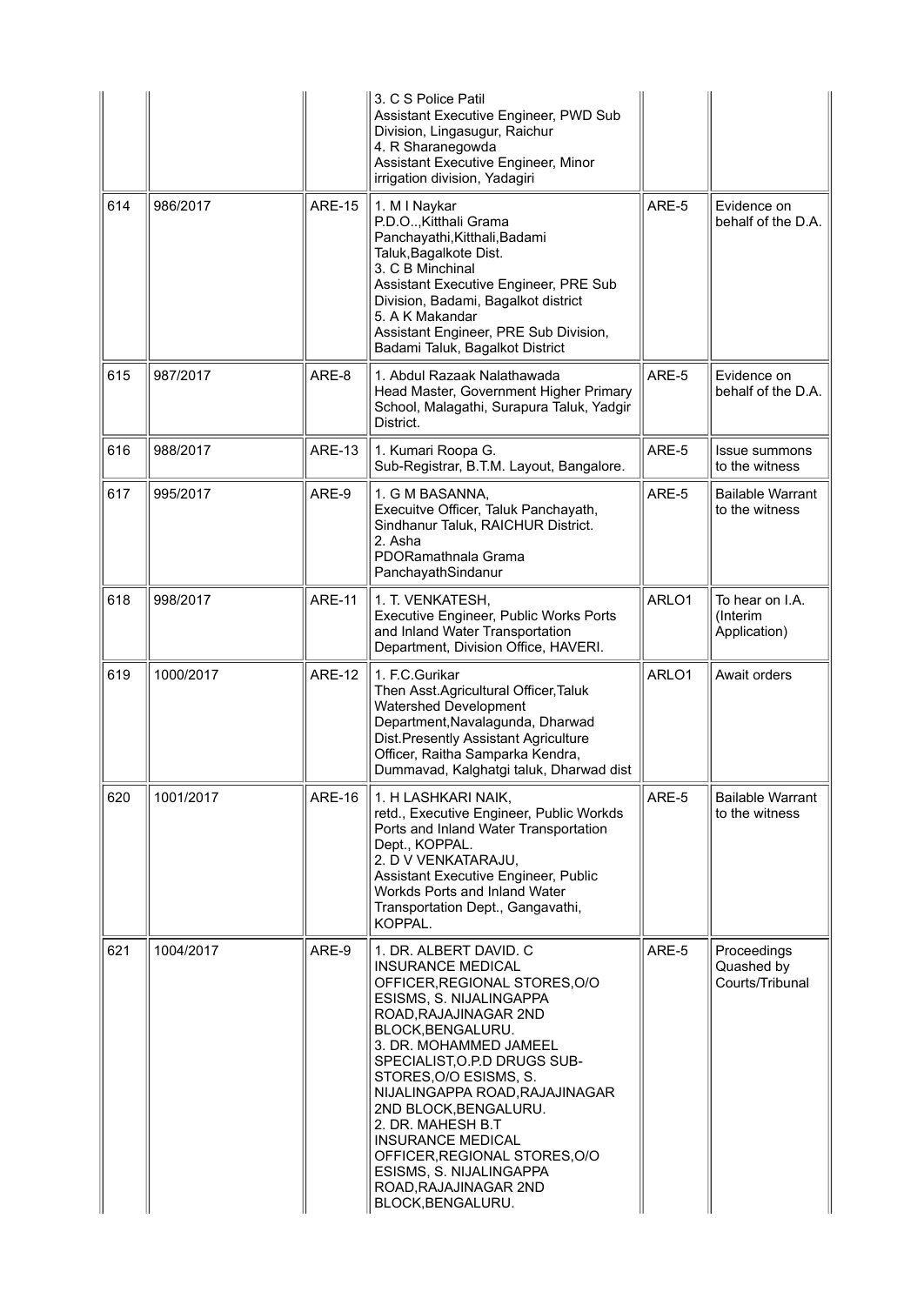| 622 | 1006/2017 | <b>ARE-10</b> | 1. Umesh Devendrappa Hadapadh<br>Then Assistant Agriculture Officer, Taluk<br>Water Shed Development Department,<br>Kundgol, DHARWAD District. Presently<br>Assistant Agriculture Officer, Raitha<br>Samparka Kendra, Tabakada Honnalli,<br>Kalghatgi Ta                               | ARLO1 | Stayed in<br>KAT/HC                      |
|-----|-----------|---------------|----------------------------------------------------------------------------------------------------------------------------------------------------------------------------------------------------------------------------------------------------------------------------------------|-------|------------------------------------------|
| 623 | 1009/2017 | ARE-8         | 2. Shivanand P Rane<br>Tahsildar, Shiggaon Taluk, HAVERI District.                                                                                                                                                                                                                     | ARLO1 | Evidence on<br>behalf of the D.A.        |
| 624 | 1011/2017 | <b>ARE-10</b> | 1. NAGENDRA S. SINNUR,<br>Subject Inspector, O/o the Deputy<br>Director, Department of Public<br>Instructions, Vijayapura District.<br>2. Sri Manjunath C Masuthi<br>Second Division Assistant, O/o the Deputy<br>Director, Department of Public<br>Instructions, Vijayapura District. | PP    | Cross<br>examination of<br>the witnesses |
| 625 | 1012/2017 | <b>ARE-16</b> | 2. B Shivakumar<br>Assistant Executive Engineer, Minor<br>Irrigation Sub Division, Koppal.                                                                                                                                                                                             | ARE-5 | Cross<br>examination of<br>the witnesses |
| 626 | 1013/2017 | <b>ARE-15</b> | 1. S.B. Patil<br>Assistant Horticulture Officer, Raith<br>Samparka Kendra, Kagineli.Presently<br>retired<br>2. P.G.Chidanandappa<br><b>Then Senior Assistant Horticulture</b><br>DirectorPresently Horticulture Deputy<br>Director, Byadagi.                                           | ARLO1 | Stayed in<br>KAT/HC                      |
| 627 | 1014/2017 | <b>ARE-12</b> | 1. B.H. Mannur<br>Retired<br>2. B.N. Bachenahalli<br>5. M.A.Ghaji<br>6. S.S.Kalmani<br>Then Panchayath Development Officer,<br>Nagavi Grama Panchayath, Gadag Taluk<br>and District.                                                                                                   | ARLO1 | Defence<br>evidence                      |
| 628 | 1015/2017 | <b>ARE-13</b> | 1. R.R. PATIL,<br>Panchayath Development Officer,<br>Yarikoppa Gram Panchayath, Dharwad<br>Taluk<br>2. G.H. BHAJANTRI,<br>Assistant Engineer, Panchayath Raj<br>Engineering sub division, Dharwad                                                                                      | ARLO1 | Evidence on<br>behalf of the D.A.        |
| 629 | 1023/2017 | ARE-8         | 1. Padmanabha Joshi<br>Junior Engineer, Panchayath Raj<br>Engineering Sub division, Surapura,<br>Yadgiri District                                                                                                                                                                      | ARE-5 | Posted for Report                        |
| 630 | 1027/2017 | <b>ARE-12</b> | 1. S.N.MAHESHWARAPPA<br>Assistant Executive Engineer,<br>Chamarajapet Sub-Division, BBMP,<br>BENGALURU.(Presently Domlur Sub-<br>division, BBMP, Bengaluru)<br>2. BASAVARAJ C.NAGAPPA<br>Assistant Engineer, Ward No. 139<br>Chamarajpet Sub-dn, BBMP,<br>BENGALURU.                   | DRE-2 | Await orders                             |
| 631 | 1036/2017 | <b>ARE-16</b> | 1. N.F.Mevundi<br>Asst.Agricultural Officer and Incharge<br>TalukWatershed Development<br>Officer, Kundagol Taluk, Dharwad Dist.<br>2. Subhash N Poojari                                                                                                                               | ARLO1 | Issue summons<br>to the witness          |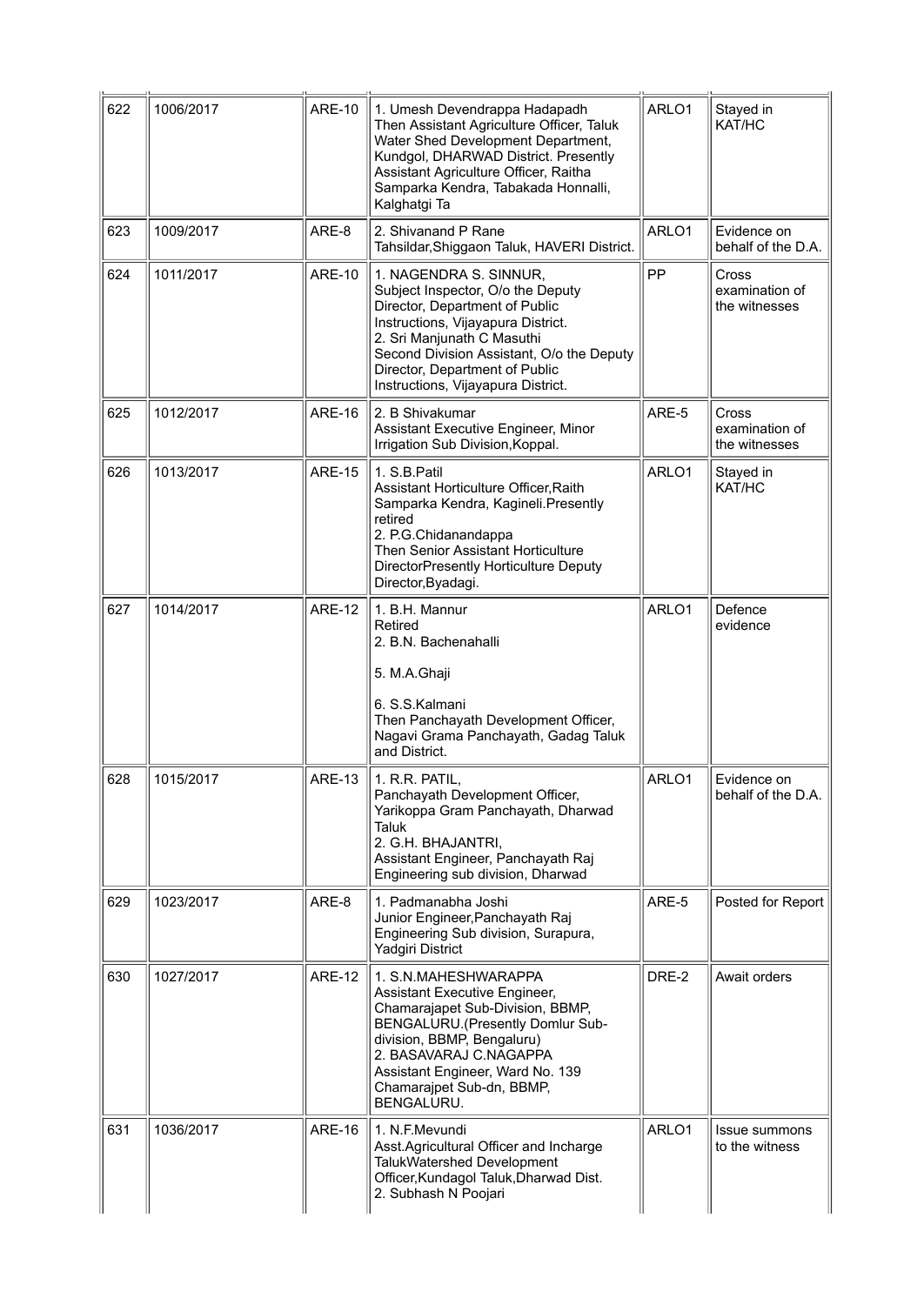|     |           |               | Then Taluk Watershed Development<br>Officer, Kundagol Taluk, Presently Assistant<br>Director of Agriculture.                                                                                                                                                                                                                                                                                                                                                                                                                                                                                                                                                                                                                                                                                                                                                                                                                                                                                                     |       |                                             |
|-----|-----------|---------------|------------------------------------------------------------------------------------------------------------------------------------------------------------------------------------------------------------------------------------------------------------------------------------------------------------------------------------------------------------------------------------------------------------------------------------------------------------------------------------------------------------------------------------------------------------------------------------------------------------------------------------------------------------------------------------------------------------------------------------------------------------------------------------------------------------------------------------------------------------------------------------------------------------------------------------------------------------------------------------------------------------------|-------|---------------------------------------------|
| 632 | 1037/2017 | <b>ARE-12</b> | 1. N. R. HALGERI<br>Senior Assistant Director of Horticulture<br>(ZP), Hirekerur taluk, Haveri district<br>2. R.C.Kambli<br>Assistant Horticulture Officer, (presently<br>Haveri Range Officer, Haveri).<br>3. K.P.Ananthkumar<br>Assistant Horticulture Officer, Raitha<br>Samparka Kendra, Rattihalli, Hirekerur<br>(Presently at Jagalur)<br>4. Jagadishkumar K Hulgur<br>Assistant Horticulture Officer<br>5. Krishna Ukkund<br>Senior Assistant Director of Horticulture,<br>Presently Deputy Director of Horticulture<br>(ZP), Koppal district.<br>6. Nagaraj Gurushanthappa<br>Hanchinamani<br><b>Technical Officer and Assistant</b><br>Horticulture Officer, Hirekerur, Presently at<br>Savanur<br>7. Lokesh Veerabasappa Chapparadh<br>Village Accountant, Shiragumbi<br>village, Presently at Byadagi<br>8. M.Basavaraj<br>S/o Mahadevaiah, Deputy Director of<br>Horticulture (ZP), Haveri, Presently retired.<br>9. M.B.Shivabasavannanavar<br>Shiragumbi Village Accountant, Presently<br>retired. | ARLO1 | Await orders                                |
| 633 | 1042/2017 | ARE-8         | 1. B. PRATHAP,<br>Assistant Revenue Officer, Arekare Sub-<br>Division, BBMP, BENGALURU.                                                                                                                                                                                                                                                                                                                                                                                                                                                                                                                                                                                                                                                                                                                                                                                                                                                                                                                          | DRE-2 | Non-Bailable<br>Warrant to the<br>witness   |
| 634 | 1050/2017 | <b>ARE-10</b> | 1. Mirza Ejaj Baig<br>'D' Group Employee, Forest Department,<br>Afzalpur, Afzalpur Tq., Gulbarga Dist.                                                                                                                                                                                                                                                                                                                                                                                                                                                                                                                                                                                                                                                                                                                                                                                                                                                                                                           | ARE-5 | Await orders                                |
| 635 | 1054/2017 | <b>ARE-10</b> | 2. ANDANI,<br>Junior Engineer, Office of Executive<br>Engineer, North Division, Bengaluru<br>Development Authority, Bengaluru                                                                                                                                                                                                                                                                                                                                                                                                                                                                                                                                                                                                                                                                                                                                                                                                                                                                                    | DRE-2 | Evidence on<br>behalf of the D.A.           |
| 636 | 1066/2017 | ARE-9         | 4. Anil Kumar Waggekar,<br>the then Food Inspector, Food and Civil<br>supplies Department, Afzalpur Taluk,<br>Kalaburgi District, Presently working as<br>Revenue Inspector, Office of Special Land<br>Acquisition Officer, Minor and medium I                                                                                                                                                                                                                                                                                                                                                                                                                                                                                                                                                                                                                                                                                                                                                                   | DRE-3 | Evidence on<br>behalf of the D.A.           |
| 637 | 1067/2017 | <b>ARE-13</b> | 1. Satish Gudde<br>The then Chief Office, Town Muncipal<br>Council, Humnabad, Bidar District.                                                                                                                                                                                                                                                                                                                                                                                                                                                                                                                                                                                                                                                                                                                                                                                                                                                                                                                    | DRE-3 | <b>Issue summons</b><br>to the witness      |
| 638 | 1072/2017 | ARE-9         | 1. BASAVARADHYA.M<br>Sub Registrar, Previously Working in<br>Yeshawanthpur, BENGALURU. Presently<br>Working in Nagarabhavi, Sub Registrar<br>Office, BENGALURU.                                                                                                                                                                                                                                                                                                                                                                                                                                                                                                                                                                                                                                                                                                                                                                                                                                                  | DRE-2 | First Oral<br>Statement<br>(F.O.S.)         |
| 639 | 1076/2017 | ARE-9         | 2. RANGASWAMY,<br>Assistant Executive Engineer, Dasarahalli<br>Sub-Division, BBMP, BENGALURU.<br>3. MANJUNATH,<br>Assistant Engineer, Ward No. 14,<br>Baglugunte, BBMP, BENGALURU.                                                                                                                                                                                                                                                                                                                                                                                                                                                                                                                                                                                                                                                                                                                                                                                                                               | DRE-2 | To hear on I.A.<br>(Interim<br>Application) |
| 640 | 1079/2017 | ARE-13        | 1. Sri Shivalinge Gowda                                                                                                                                                                                                                                                                                                                                                                                                                                                                                                                                                                                                                                                                                                                                                                                                                                                                                                                                                                                          | PP    | Stayed in                                   |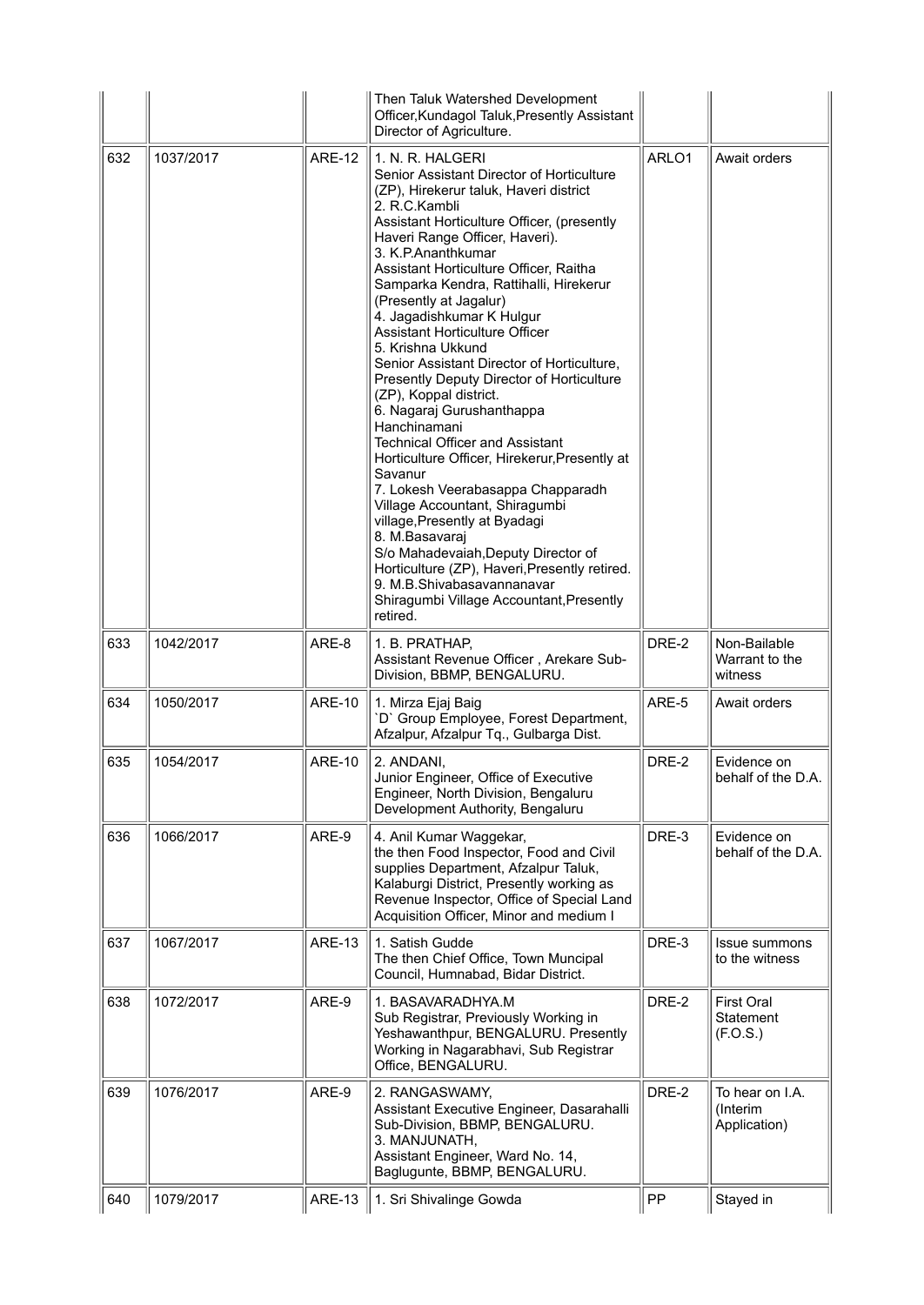|     |           |               | Asst.Executive Engineer, Ward<br>No.78, Pulakeshinagar Sub division,<br>Bruhat Bangalore Mahanagara Palike,<br>Bangalore.<br>2. Sri Ravi Waddar<br>Assistant Engineer, Ward No.78,<br>Pulakeshinagar Sub division, Bruhat<br>Bangalore Mahanagara Palike, Bangalore.                                                                                                                                                               |       | KAT/HC                                    |
|-----|-----------|---------------|------------------------------------------------------------------------------------------------------------------------------------------------------------------------------------------------------------------------------------------------------------------------------------------------------------------------------------------------------------------------------------------------------------------------------------|-------|-------------------------------------------|
| 641 | 1083/2017 | ARE-8         | 1. H.S. SHANKAR,<br>Food Inspector, Food, Civil Supplies and<br><b>Consumer Affairs Department, Taluk</b><br>Office Compound, Anekal, BENGALURU<br><b>URBAN District.</b><br>2. H.N. SHIVEGOWDA,<br>The Then Tahasildar and Executive<br>Magistrator, Anekal Taluk, BENGALURU<br><b>URBAN District. Presently as Assistant</b><br>Commissioner, Bengaluru Metropolitian<br>Region Development Authority, Ali Askar<br>Road, BENGAL | DRE-2 | Stayed in<br>KAT/HC                       |
| 642 | 1087/2017 | ARE-8         | 1. A.S. JAYAKUMAR,<br>Assistant Executive Engineer, K2 Sub<br>Division, BESCOM, Anjananagar,<br><b>BENGALURU (Presently Assistant</b><br>Executive Engineer, L.T. Rating Sub-<br>division, Nelamangala, BESCOM,<br>Bengaluru)                                                                                                                                                                                                      | DRE-2 | Arguments /<br><b>Written Brief</b>       |
| 643 | 1089/2017 | <b>ARE-16</b> | 1. PAAGUNTAPPA,<br>First Division Assistant, Office of the Joint<br>Director of Agriculture, Beside District<br>Court, RAICHUR.                                                                                                                                                                                                                                                                                                    | ARE-5 | Fixing Date of<br>Evidence                |
| 644 | 1094/2017 | <b>ARE-11</b> | 1. KRISHNAMURTHY H.M.<br>Water Inspector, AEE Office, South-4 Sub-<br>Division, Near Water Tank, 100 Ft.Road,<br>BWSSB, BTM Layout, BENGALURU.                                                                                                                                                                                                                                                                                     | DRE-2 | Non-Bailable<br>Warrant to the<br>witness |
| 645 | 1096/2017 | <b>ARE-11</b> | 1. DIWAKAR B.<br>Revenue Inspector, Nada Kacheri and<br>Office of Deputy Tahasildar, Bengaluru<br>North Taluk, Nagarabavi, BENGALURU.                                                                                                                                                                                                                                                                                              | DRE-2 | Non-Bailable<br>Warrant to the<br>witness |
| 646 | 1099/2017 | ARE-8         | 1. Sri Yallappa Subhedar,<br>Tahasildar, Jewaragi Taluq, Kalaburagi Dist.                                                                                                                                                                                                                                                                                                                                                          | DRE-3 | Posted for Report                         |
| 647 | 1106/2017 | ARE-8         | 1. Surendra Doddamani<br>Assistant Executive Engineer, Haveri Sub-<br>Division, Haveri                                                                                                                                                                                                                                                                                                                                             | ARLO1 | Await orders                              |
| 648 | 1111/2017 | ARE-8         | 1. T.T. POOJAR,<br>Administrative Officer, Technical Education<br>Department, Palace Road, BENGALURU.                                                                                                                                                                                                                                                                                                                              | DRE-2 | Evidence on<br>behalf of the D.A.         |
| 649 | 1120/2017 | <b>ARE-16</b> | 1. SHARANAPPA,<br>Panchayath Development<br>Officer, Hirebuduru Grama<br>Panchayath, Hirebuduru, Devadurga<br>Taluk, RAICHUR District.<br>2. Hanumanthappa<br>PDO, Yelebechali Gram<br>Panchayath, Raichur Taluk and District.<br>3. Gouse Mohinuddin<br>PDO, Presently working at Taluk<br>Panchayath, Devadurga, Raichur District.                                                                                               | ARE-5 | Defence<br>evidence                       |
| 650 | 1123/2017 | <b>ARE-13</b> | 2. Sri Shivaji,<br>Assistant Executive Engineer, I/c Executive<br>Engineer, Karnataka Neeravari Nigam<br>Limited, Amarja Project, Sub Division<br>Nimbarga, Aland Taluk, Kalaburagi Dist.                                                                                                                                                                                                                                          | DRE-3 | Modified<br>Recommendation<br>sent        |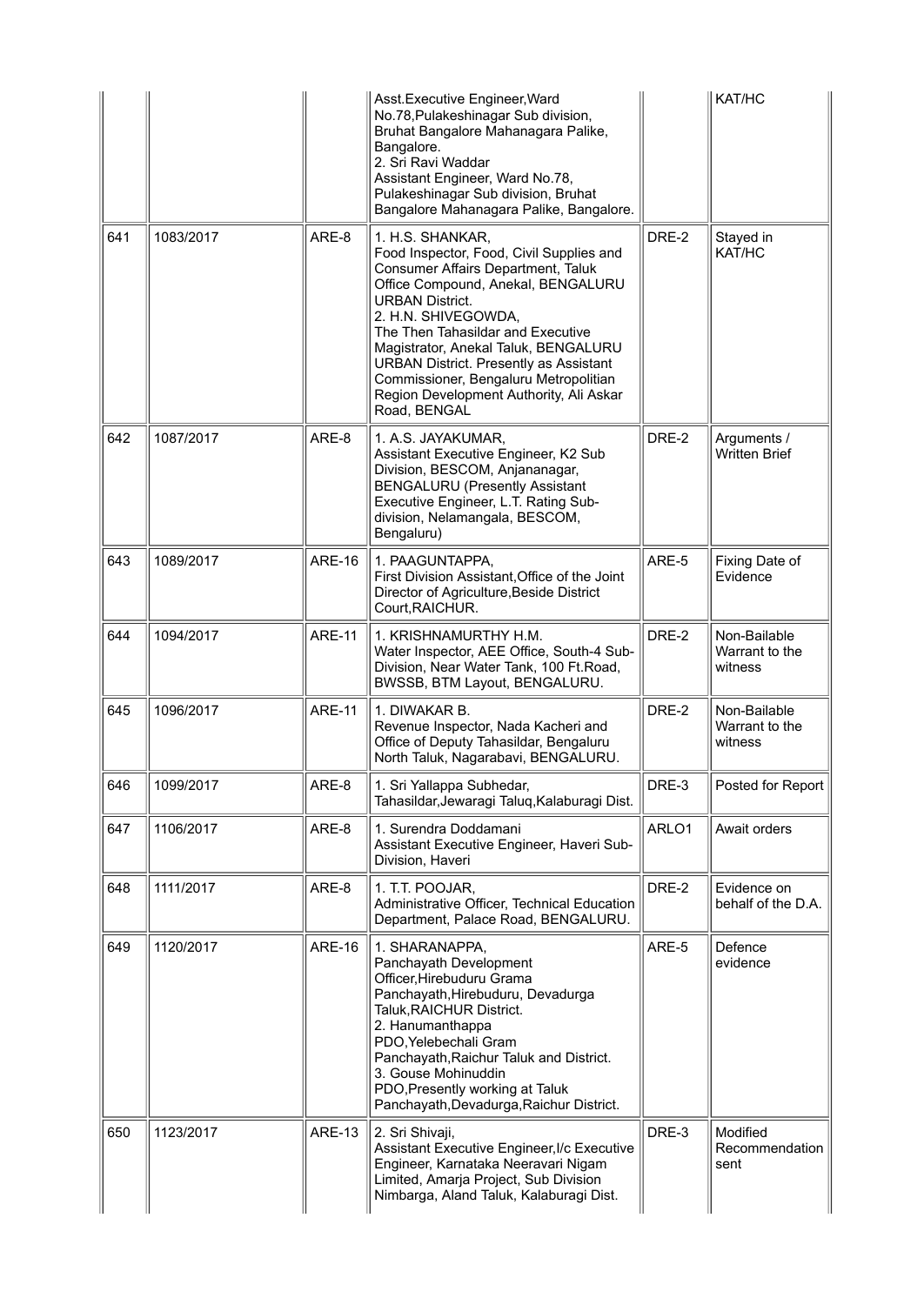|     |           |               | (presently working as Executive<br>Engineer, Kri<br>3. Sri Thippanna,<br>Assistant Executive Engineer, Karnataka<br>Neeravari Nigam Limited, Amarja Project,<br>Kaluve Sub Division Nimbarga.                                                  |       |                                          |
|-----|-----------|---------------|------------------------------------------------------------------------------------------------------------------------------------------------------------------------------------------------------------------------------------------------|-------|------------------------------------------|
| 651 | 1124/2017 | ARE-9         | 3. Lokeshappa,<br>Manager, Food Warehouse, Afzalpur,<br>Kalaburgi District.                                                                                                                                                                    | DRE-3 | Evidence on<br>behalf of the D.A.        |
| 652 | 1126/2017 | ARE-8         | 1. KRISHNA MURTHY,<br>Deputy Tahasildar, Naada Kacheri,<br>Hesaraghatta, Bengaluru North Taluk,<br><b>BENGALURU URBAN District.</b>                                                                                                            | ARE-5 | Await orders                             |
| 653 | 1128/2017 | <b>ARE-15</b> | 1. V.C. Basavarajegowda<br>Then Block Education Officer, Bengaluru<br>North Range 2, Bengaluru, Presently<br>Senior Lecturer, DIET, Tumkur district                                                                                            | ARLO1 | Stayed in<br>KAT/HC                      |
| 654 | 1129/2017 | ARE-9         | 1. DR. DEEPAK PRABHU,<br>Programme Officer, Directorate of Ayush,<br>Ayush Department, Dhanwantari Road,<br>BENGALURU.<br>2. DR. T.K. DINESH,<br>Programme Officer, Directorate of Ayush,<br>Ayush Department, Dhanwantari Road,<br>BENGALURU. | DRE-2 | Defence<br>evidence                      |
| 655 | 1131/2017 | <b>ARE-10</b> | 1. RAMEGOWDA,<br>Food Inspector, Food Civil Supplies and<br>Consumer Affairs Department, West Zone,<br>BENGALURU.                                                                                                                              | ARLO1 | Await orders                             |
| 656 | 1138/2017 | <b>ARE-11</b> | 1. Smt GURULINGAMMA,<br>W/o Rajkumar Malabasappagola, Assistant<br>Engineer, office of the Assistant Executive<br>Engineer, Krishna Bhagya Jala Nigama<br>Niyamitha, Chigarahalli, Jevargi Taluk,<br><b>KALBURGI District.</b>                 | DRE-3 | Arguments /<br><b>Written Brief</b>      |
| 657 | 1141/2017 | <b>ARE-10</b> | 1. FAYAZ AHMAD SHEK<br>Geologist, Mining and Geology<br>Department, BAGALKOT.                                                                                                                                                                  | ARE-5 | Defence<br>Evidence                      |
| 658 | 1145/2017 | <b>ARE-13</b> | 2. R.Y Agadi<br>Senior GeologistMines and Geology<br>DepartmentGulbarga                                                                                                                                                                        | ARE-5 | Evidence on<br>behalf of the D.A.        |
| 659 | 1148/2017 | ARE-8         | 1. L.J. Patil,<br>The then Assistant Engineer, Presently<br>Assistant EngineerKRIDL Shahapura.<br>5. L Dhanyakumar<br>The then Executive EngineerPresently<br>Assistant DirectorKRIDLGokakBelagam<br><b>District</b>                           | ARE-5 | Arguments /<br><b>Written Brief</b>      |
| 660 | 1149/2017 | ARE-9         | 1. M.B. TURUMURI,<br>Assistant Executive Engineer, Public<br>Works Department, Sub- Division,<br>Hanagal.                                                                                                                                      | ARLO1 | Cross<br>examination of<br>the witnesses |
| 661 | 1153/2017 | <b>ARE-13</b> | 1. R.N.Hebbare<br>Then Assistant Executive<br>Engineer, Panchayath Raj Engineering<br>Sub-Division, Navalgunda.                                                                                                                                | ARLO1 | Posted for Report                        |
| 662 | 1159/2017 | ARE-9         | 3. Sri S.R. Jambagi<br>Assistant Agricultural Officer, O/o the<br>Watershed Development OfficerTaluk<br>Panchayathi, Savadatthi Taluk, Belgaum<br>District.                                                                                    | PP    | Defence<br>evidence                      |
|     |           |               |                                                                                                                                                                                                                                                |       |                                          |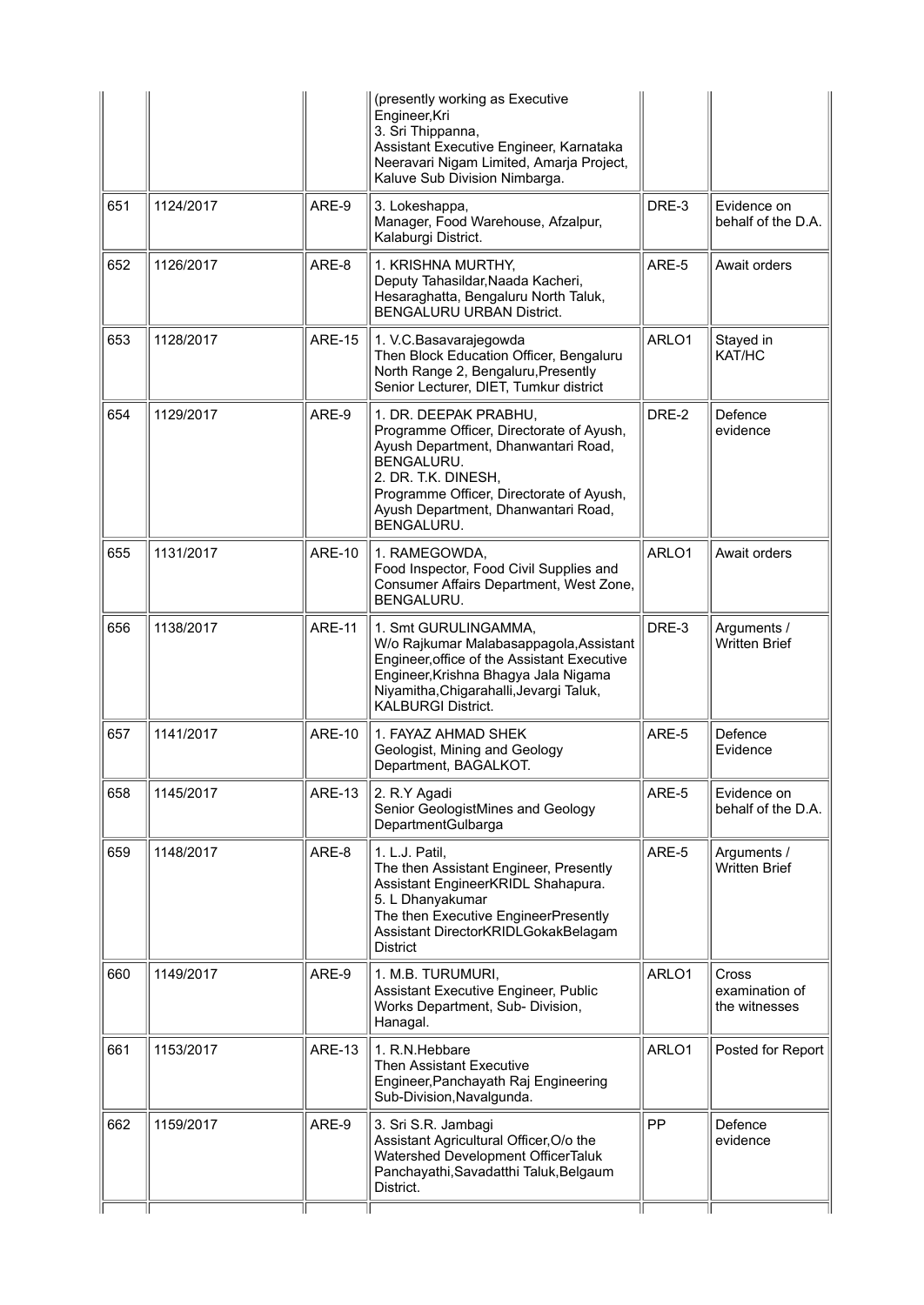| 663 | 1161/2017 | ARE-10        | 2. RACHAIAH K. MATADA,<br>Assistant Executive Engineer, PWD, Sub-<br>Division Office, Lingasagur, RAICHUR<br>District.<br>3. SHIVANAGOWDA PATIL,<br>Junior Engineer, PWD, Sub-Division<br>Office, Lingasaguru, RAICHUR District.                                                                                                                                                                                                                                                                                                                                                                                                                                                                                                                                                                                                                                                                                                                                                                                                                                                                                                                                                                                                                                                                                                                                                                                                                                                | ARE-5     | Await orders                        |
|-----|-----------|---------------|---------------------------------------------------------------------------------------------------------------------------------------------------------------------------------------------------------------------------------------------------------------------------------------------------------------------------------------------------------------------------------------------------------------------------------------------------------------------------------------------------------------------------------------------------------------------------------------------------------------------------------------------------------------------------------------------------------------------------------------------------------------------------------------------------------------------------------------------------------------------------------------------------------------------------------------------------------------------------------------------------------------------------------------------------------------------------------------------------------------------------------------------------------------------------------------------------------------------------------------------------------------------------------------------------------------------------------------------------------------------------------------------------------------------------------------------------------------------------------|-----------|-------------------------------------|
| 664 | 1164/2017 | <b>ARE-10</b> | 1. P NAGAPPA<br>E.O., Taluk Panchayat, Humnabad, Dist:<br>Bidar<br>3. Chitralekha Patil<br>Assistant Secretary (Development) Z.P<br>Office, Bidar<br>2. Kiran Patil<br>FDA, Taluk PanchayathHumnabadBidar<br><b>District</b><br>4. Basavanappa Patil<br>FDA, Z, P.Office, Bidar<br>7. Bheemanna<br>PDO Chandanahalli, Humnabad<br><b>TalukBidar District</b><br>14. Rathana Kumar<br>PDO Dubalagundi Grama Panchayath<br>Humnabad Taluk Bidar District<br>15. Hanamantha<br>PDO Dubalagundi Grama Panchayath<br>Humnabad Taluk Bidar District<br>21. Basappa Kore<br>PDO Hallikheda(B) Grama Panchayath<br>Humnabad Taluk Bidar District<br>22. Ganapathi<br>PDO Hallikheda Grama Panchayath<br>Humnabad Taluk Bidar District<br>23. Sridhara<br>PDO Hallikheda Grama Panchayath<br>Humnabad Taluk Bidar District<br>26. Mallikarjuna<br>PDO Sulthanabadh Grama Panchayath<br>Humnabad Taluk Bidar District<br>29. Vijayakumar Lalappa<br>PDO Mannaekhelli Grama Panchayath<br><b>Humnabad Taluk Bidar District</b><br>32. Malappa Sunada<br>PDO Nirna Grama Panchayath Humnabad<br>Taluk Bidar District<br>39. Hanamantha<br>PDO Dakulagi Grama Panchayath<br>Humnabad Taluk Bidar District<br>43. Vijayakumar Chiranjivi<br>PDO, Belakere Grama Panchayath<br>Humnabad Taluk Bidar District<br>44. Vijayalakshmi Hiremath<br>PDO, Belakere Grama Panchayath<br>Humnabad Taluk Bidar District<br>45. Ramesh<br>PDO, Belakere Grama Panchayath<br>Humnabad Taluk Bidar District | ARE-5     | Arguments /<br><b>Written Brief</b> |
| 665 | 1168/2017 | ARE-8         | 1. Poorananda Neelakanthamath<br>Chief Officer, TMC, Athani, Athani<br>Taluk, Belagavi District.<br>2. S.P. Kadam<br>SDA, TMC, Athani, Athani Taluk, Belagavi<br>District.<br>3. Krishana Poola<br>Junior Engineer, TMC, Athani, Athani<br>Taluk, Belagavi District.                                                                                                                                                                                                                                                                                                                                                                                                                                                                                                                                                                                                                                                                                                                                                                                                                                                                                                                                                                                                                                                                                                                                                                                                            | <b>PP</b> | Arguments /<br><b>Written Brief</b> |
| 666 | 1169/2017 | ARE-8         | 3. Sadashiva K.Malakapure<br>Chief Officer (Retd.), Town                                                                                                                                                                                                                                                                                                                                                                                                                                                                                                                                                                                                                                                                                                                                                                                                                                                                                                                                                                                                                                                                                                                                                                                                                                                                                                                                                                                                                        | <b>PP</b> | Await orders                        |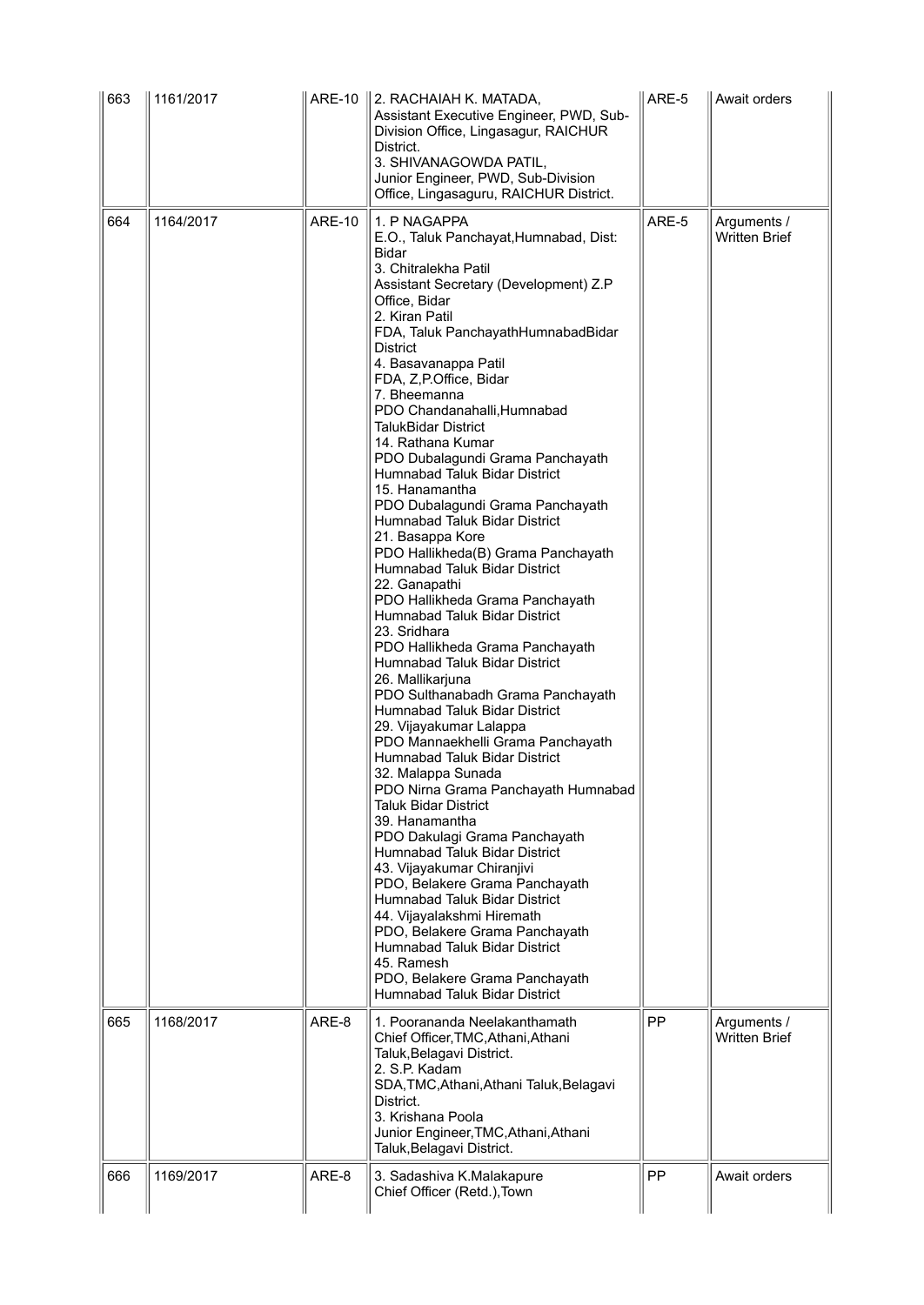|     |           |               | PanchayathSadalaga, Indira<br>Nagara, Chikkodi Taluk, Belgaum District.                                                                                                                                                                                                                                                                                                                                                                                                                                                                                                                                                   |       |                                          |
|-----|-----------|---------------|---------------------------------------------------------------------------------------------------------------------------------------------------------------------------------------------------------------------------------------------------------------------------------------------------------------------------------------------------------------------------------------------------------------------------------------------------------------------------------------------------------------------------------------------------------------------------------------------------------------------------|-------|------------------------------------------|
| 667 | 1176/2017 | ARE-8         | 1. Sri R.G. Gaddada,<br>Deputy Director, Karnataka Rural<br>Infrastructure Development Corporation<br>Ltd., Kalburgi.<br>2. Sri L.Dhanya Kumar<br>Assistant Director, Karnataka Rural<br>Infrastructure Development Corporation<br>Ltd., Kalburgi.<br>3. Sri Jafar Ahammad,<br>the then Junior Engineer, Karnataka Rural<br>Infrastructure Development Corporation<br>Ltd., Gulbarga District.                                                                                                                                                                                                                            | DRE-3 | Arguments /<br><b>Written Brief</b>      |
| 668 | 1178/2017 | <b>ARE-16</b> | 2. Babu Rao Kamatagi<br>Then Chief Officer, Town Muncipal<br>Council, Ron, Gadag Dist.                                                                                                                                                                                                                                                                                                                                                                                                                                                                                                                                    | DRE-4 | Cross<br>examination of<br>the witnesses |
| 669 | 1180/2017 | <b>ARE-12</b> | 2. Sri NAGESH,<br>Assistant Executive Engineer, Vijaya<br>Nagar Sub Division, BENGALURU.<br>3. Smt VIJAYA LAKSHMI,<br>Assistant Engineer, Ward No. 122<br>(Kempapura Agrahara), BBMP,<br>BENGALURU.                                                                                                                                                                                                                                                                                                                                                                                                                       | DRE-3 | Defence<br>evidence                      |
| 670 | 1181/2017 | ARE-8         | 2. Sri RANGASWAMY,<br>Assistant Executive Engineer, (presently<br>retired).<br>3. Sri MANJUNATH,<br>Assistant Engineer, Ward No. 14,<br>Bagalgunte, Dasarahalli Sub-Division,<br>BBMP, BENGALURU.                                                                                                                                                                                                                                                                                                                                                                                                                         | DRE-3 | Posted for Report                        |
| 671 | 1182/2017 | <b>ARE-10</b> | 1. Rajashekaraiah<br>Accounts Superintendent, B.B.M.P.,<br>Bangalore.<br>2. Sri. K.Narayanaswamy<br>Accounts Superintendent,<br><b>BBMP, Bengaluru</b>                                                                                                                                                                                                                                                                                                                                                                                                                                                                    | PP    | Arguments /<br><b>Written Brief</b>      |
| 672 | 1184/2017 | <b>ARE-12</b> | 1. SHANKARA GOWDA H. PATIL,<br>Retired Assistant Director of Agriculture<br>2. FAKKIRAGOWDA S. RAYANAGOWDA,<br>Assistant Director of Agriculture, Shirahatti<br>taluk, GADAG District.<br>3. S.M. SATISH BABU,<br>Assistant Agriculture Director, Jagrutha<br>kosha Belgavi.<br>4. S.B. HOOKKUNDI,<br>Assistant Agriculture Officer, Office of<br>Assistant Director of Agriculture, Honnali,<br>DAVANAGERE District.<br>5. S.R. JAMBAGI,<br>Assistant Agriculture Officer, Watershed<br>Development Department, Savadatti taluk,<br>Belgavig District.<br>6. Basavaj V Vastradh<br>Retired Assistant Agriculture Officer | DRE-4 | Issue summons<br>to the witness          |
| 673 | 1185/2017 | ARE-9         | 1. Sri H.S.JAYARAM,<br>Assistant Engineer (E), O and M Division-<br>8, Goripalya, W-3, Sub-Division,<br>BESCOM, BENGALURU.                                                                                                                                                                                                                                                                                                                                                                                                                                                                                                | DRE-3 | Cross<br>examination of<br>the witnesses |
| 674 | 1187/2017 | <b>ARE-14</b> | 1. Sri Nilakantaiah<br>Assistant Executive Engineer, BBMP,<br>Pulikeshi Nagar, BENGALURU.                                                                                                                                                                                                                                                                                                                                                                                                                                                                                                                                 | DRE-3 | Await orders                             |
| 675 | 1191/2017 | <b>ARE-11</b> | 1. Sri Ashok,<br>S/o Guranna Chinakoti, Samudaya                                                                                                                                                                                                                                                                                                                                                                                                                                                                                                                                                                          | DRE-3 | Posted for Report                        |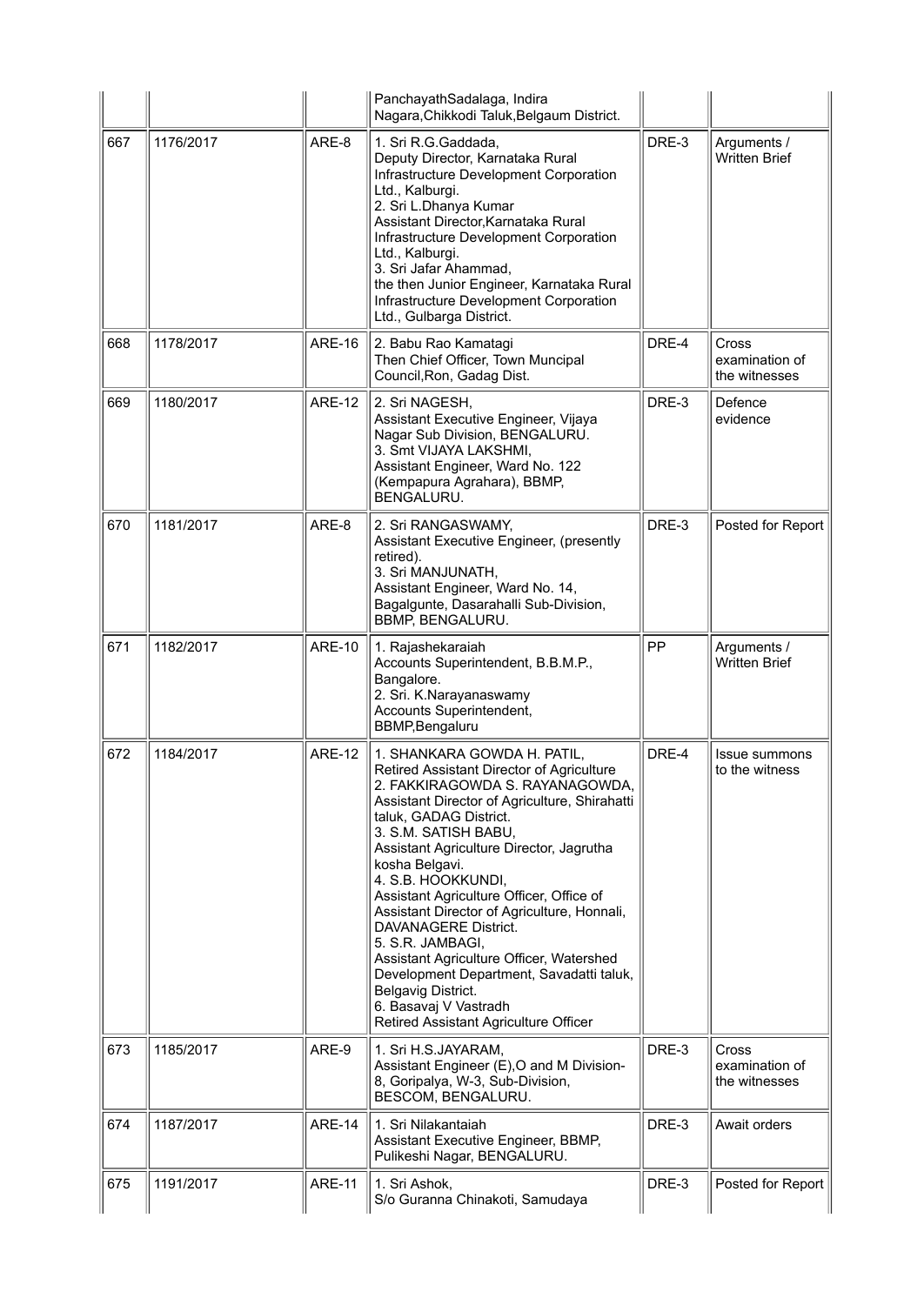|     |           |               | Sangatanadikari, Nagarasabe,<br>Basavakalyana.                                                                                                                                                                                                                                                                                                                                                                                                                                                                                                                                                                                                             |       |                                          |
|-----|-----------|---------------|------------------------------------------------------------------------------------------------------------------------------------------------------------------------------------------------------------------------------------------------------------------------------------------------------------------------------------------------------------------------------------------------------------------------------------------------------------------------------------------------------------------------------------------------------------------------------------------------------------------------------------------------------------|-------|------------------------------------------|
| 676 | 1195/2017 | <b>ARE-10</b> | 1. Sri Narayani<br>Assistant Engineer, Ward No.139,<br>(presently working at Turuvekeri<br>Panchayath Raj Engineering sub division),<br>Tumkur.<br>2. Sri Prasanna Kumar<br>Assistant Engineer, Ward No.140<br>(presently working at PWD).<br>3. Sri N.Narasimhaiaha,<br>Assistant Executive Engineer, Ward<br>No.141, (presently working at<br>Yeshwanthpur sub division).<br>4. Sri Ranganath<br>Assistant Executive Engineer, BBMP,<br>Bengaluru.                                                                                                                                                                                                       | DRE-3 | Defence<br>Evidence                      |
| 677 | 1210/2017 | <b>ARE-12</b> | 1. S.A. Byali<br>Chief Officer, Town Municipal<br>Council, Talikoti, Muddebihal Taluk, Bijapura<br>District.R/o Basavanabagewadi, Bijapur<br>District.<br>2. D.B. Kalaburgi,<br>Junior Engineer, Talikote TMC, Presently<br>working in Panchayath Raj Engineering<br>Sub-division, Muddebihal Taluk, Bijapur<br>District.<br>3. S.S. Kanthalagavi,<br>Junior Health Inspector, Talikote TMC,<br>Presently working as Conservator (Food),<br>Grade-2, O/o the Statistical Officer, District<br>Survey Unit, Bijapur District.<br>4. S.M. patil<br>Junior Health Inspector, Talikote TMC,<br>Presently working at Basavanabagewadi<br>TMC, Vijapur District. | ARE-5 | Stayed in<br>KAT/HC                      |
| 678 | 1211/2017 | ARE-9         | 1. RAMESH VATAGAL.<br>Commissioner, Sindhanur CMC,<br>Sindhanur, RAICHUR District.                                                                                                                                                                                                                                                                                                                                                                                                                                                                                                                                                                         | ARE-5 | Cross<br>examination of<br>the witnesses |
| 679 | 2/2018    | ARE-8         | 1. SHILPA KAVALUR,<br>Panchayath Development Officer,<br>Mevundi Gram Panchayath, Mundargi<br>Taluk, GADAG District.                                                                                                                                                                                                                                                                                                                                                                                                                                                                                                                                       | DRE-4 | Posted for Report                        |
| 680 | 3/2018    | <b>ARE-12</b> | 1. PRAMOD V.SHET,<br>In charge Commissioner, KDA, Karwar,<br>UTTAR KANNADA District.<br>2. R.V. JATTANNA,<br>Commissioner, City Municipal<br>Council, Dandeli CMC, UTTAR KANNADA<br>District.                                                                                                                                                                                                                                                                                                                                                                                                                                                              | ARE-6 | Evidence on<br>behalf of the D.A.        |
| 681 | 7/2018    | ARE-8         | 1. Rajendra Prasad<br>Junior Engineer, Taluk Panchayath,<br>Kushtagi Taluk, Koppal District.<br>2. M.lliyaz<br>Junior Engineer, Taluk<br>Panchayath, Kushtagi Taluk, Koppal<br>District.<br>3. Vishwanath<br>Junior Engineer, Taluk Panchayath,<br>Kushtagi Taluk, Koppal District.<br>4. Prabhu C. Mane<br>Executive Officer, Taluk<br>Panchayath, Kushtagi Taluk, Koppal                                                                                                                                                                                                                                                                                 | ARE-3 | Arguments /<br><b>Written Brief</b>      |
| 682 | 8/2018    | ARE-9         | 3. Suryanarayan Pawar<br>Then Assistant Engineer, Public Works                                                                                                                                                                                                                                                                                                                                                                                                                                                                                                                                                                                             | DRE-4 | <b>Cross</b><br>examination of           |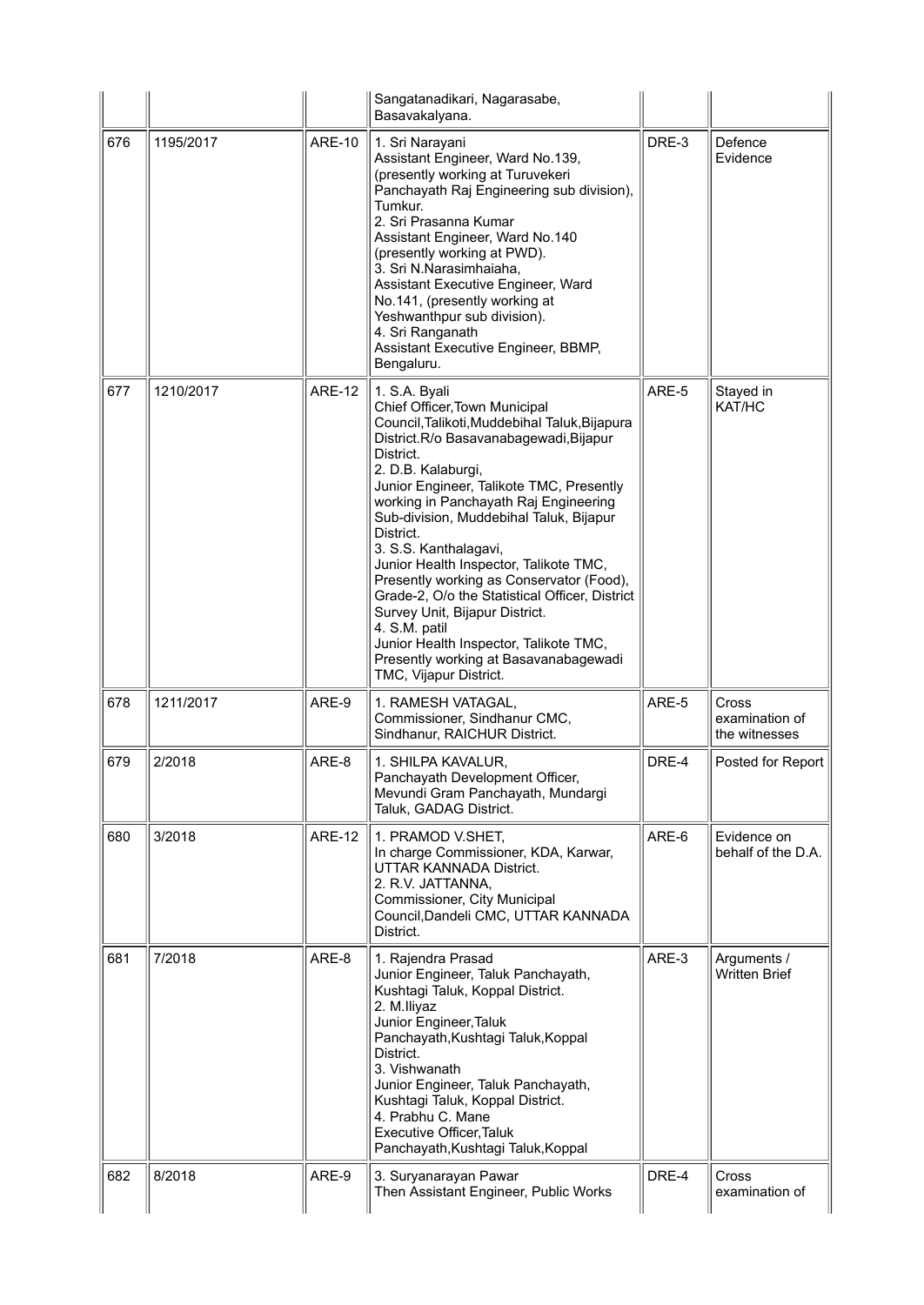|     |         |               | Department sub division, Hirekerur,<br>Presently at Minor Irrigation sub<br>division, Shivamogga.<br>4. M.B.Thuramuri<br>Then Assistant Executive Engineer, Public<br>Works department sub division, Presently<br>at Public Works Department Sub division,<br>Hangal.                                                                                                                                                                                                                                                                                        |       | the witnesses                                   |
|-----|---------|---------------|--------------------------------------------------------------------------------------------------------------------------------------------------------------------------------------------------------------------------------------------------------------------------------------------------------------------------------------------------------------------------------------------------------------------------------------------------------------------------------------------------------------------------------------------------------------|-------|-------------------------------------------------|
| 683 | 9/2018  | <b>ARE-10</b> | 1. Patil.B.S<br>Asst. Executive Engineer, Public Works<br>Department sub division,<br>Ranebennur, Haveri Dist.                                                                                                                                                                                                                                                                                                                                                                                                                                               | DRE-4 | Defence<br>Evidence                             |
| 684 | 12/2018 | <b>ARE-16</b> | 2. A Y Doddamani<br>Retd Panchayath Development Officer,<br>Soratura Gram Panchayath, Gadag Taluk<br>and District                                                                                                                                                                                                                                                                                                                                                                                                                                            | ARE-5 | <b>Bailable Warrant</b><br>to the witness       |
| 685 | 13/2018 | ARE-9         | 1. MANOHAR VADDAR,<br>Executive Engineer, Zilla Panchayath,<br><b>KOPPAL District.</b><br>2. RAVI PRASAD,<br>Assistant Executive Engineer, Zilla<br>Panchayath, KOPPAL District.<br>3. LAKSHMAN,<br>Assistant Executive Engineer, Zilla<br>Panchayath, KOPPAL District.<br>4. VIJAYA KUMAR,<br>Junior Engineer, Zilla Panchayath,<br><b>KOPPAL District.</b><br>5. H LASKARI NAIK,<br>Retd., Executive Engineer, Public Works<br>Department, KOPPAL.<br>6. D V VENKATA RAJU<br>Assistant Executive Engineer, Public<br>Works Department, Gangavathi, KOPPAL. | ARE-5 | Defence<br>evidence                             |
| 686 | 14/2018 | ARE-9         | 1. V Chandrashekaraiah<br>Assistant Executive Engineer, PWD,<br>Anekal Sub Division, Anekal, Anekal<br>Taluk, Bengaluru Urban District.<br>2. Vittal<br>Assistant Engineer, PWD, Anekal Sub<br>Division, Anekal, Anekal Taluk, Bengaluru<br>Urban District.<br>3. R Venkataraj<br>Assistant Engineer, PWD, Anekal Sub<br>Division, Anekal, Anekal Taluk, Bengaluru<br>Urban District.                                                                                                                                                                        | ARE-5 | Proceedings<br>Quashed by<br>Courts/Tribunal    |
| 687 | 15/2018 | <b>ARE-10</b> | 1. C.G. Methri,<br>Then Taluk Watershed Development<br>Officer, Watershed Development<br>department, Dharwad. Presently Assistant<br>Director of Agriculture, Kundagol,<br>DHARWAD.                                                                                                                                                                                                                                                                                                                                                                          | DRE-4 | <b>Cross</b><br>examination of<br>the witnesses |
| 688 | 20/2018 | ARE-9         | 1. Mohammad Yusuf<br>Chief Officer, Pattan Panchayat, Aurad,<br>Aurad Tq., Bidar Dist.-585 326.                                                                                                                                                                                                                                                                                                                                                                                                                                                              | ARE-5 | Second oral<br>statement<br>(S.O.S.)            |
| 689 | 33/2018 | ARE-9         | 1. Raghu<br>Junior Engineer, Karnataka Rural<br>Infrastructural Development Limited (Land<br>Army Corporation), Humnabad -<br>585330, Bidar District.<br>2. B.S.Patil,<br>Assistant Director(AEE),<br>K.R.I.D.L, Humnabhad, Bidar District.                                                                                                                                                                                                                                                                                                                  | ARE-5 | Stayed in<br>KAT/HC                             |
| 690 | 34/2018 | <b>ARE-15</b> | 1. JOGI SIDDEGOWDA,<br>Retd. Executive Engineer, BBMP,                                                                                                                                                                                                                                                                                                                                                                                                                                                                                                       | DRE-3 | Stayed in<br>KAT/HC                             |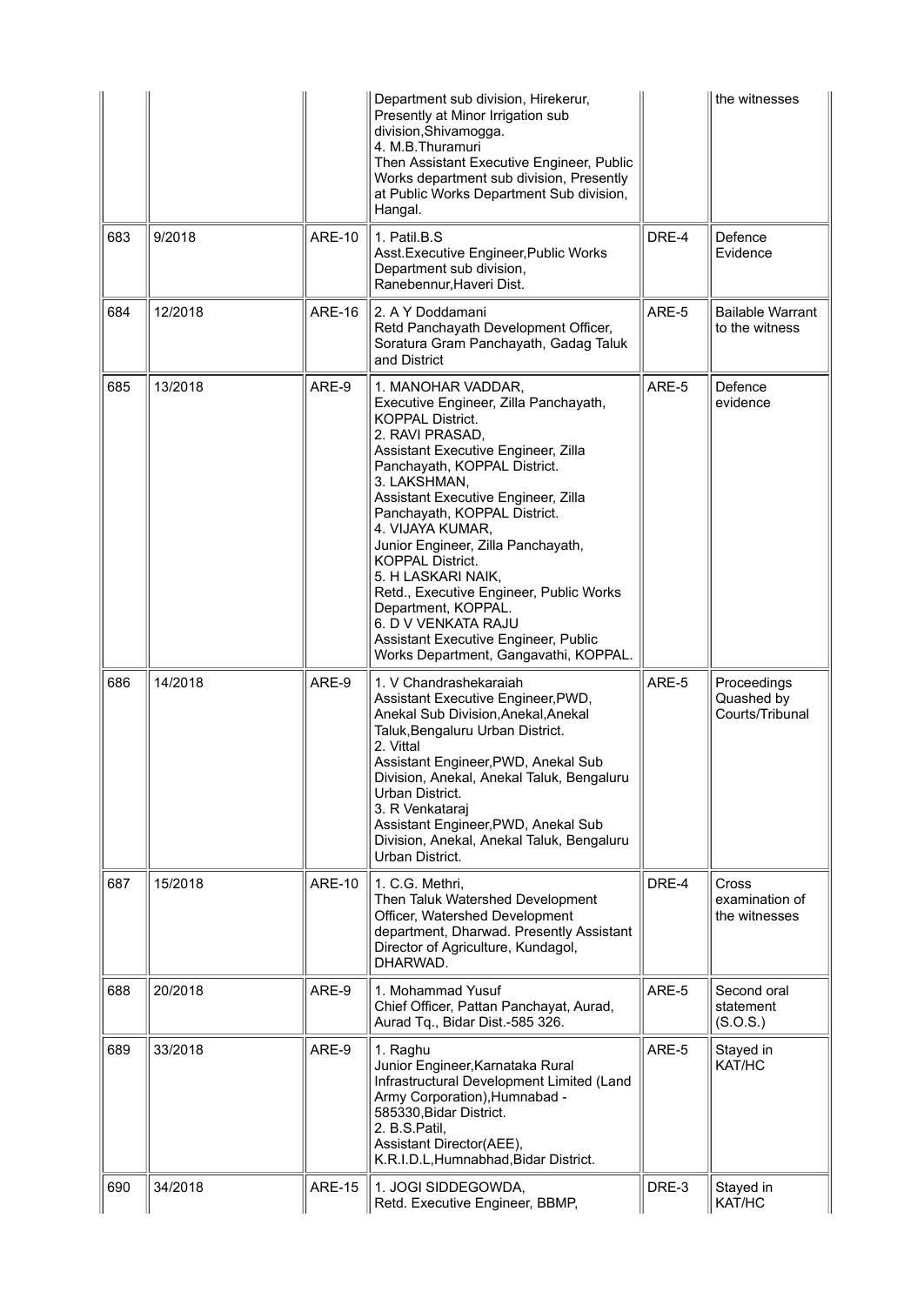|     |         |               | Dasarahalli Division, BENGALURU.<br>2. RAMACHANDRA MURTHY,<br>Assistant Executive Engineer, BBMP,<br>Settihalli Sub-Division, BENGALURU.<br>3. K.V. RAVISHANKAR,<br>Assistant Executive Engineer, BBMP,<br>Hegganahalli Sub-Division, BENGALURU.<br>4. SRIRANGARAJPURE,<br>Assistant Executive Engineer, BBMP,<br>Peenya Indl. Estate Sub-Division,<br>BENGALURU.<br>5. K.N.RAVI,<br>Assistant Engineer, BBMP, Ward No.<br>12.BENGALURU.<br>6. G.NAGABUSHAN,<br>Assistant Engineer, BBMP, Ward No.<br>13BENGALURU.<br>7. M. NAGARAJ,<br>Assistant Engineer, BBMP, Ward No. 71,<br><b>BENGALURU.</b><br>8. N.N.RAJEGOWDA,<br>Assistant Engineer, BBMP, Ward No. 70,<br>BENGALURU.<br>9. JAYALINGAPPA,<br>Assistant Engineer, BBMP, Ward No.<br>41BENGALURU. |       |                                      |
|-----|---------|---------------|------------------------------------------------------------------------------------------------------------------------------------------------------------------------------------------------------------------------------------------------------------------------------------------------------------------------------------------------------------------------------------------------------------------------------------------------------------------------------------------------------------------------------------------------------------------------------------------------------------------------------------------------------------------------------------------------------------------------------------------------------------|-------|--------------------------------------|
| 691 | 37/2018 | ARE-8         | 1. Jakir Ali<br>Assistant Executive EngineerBBMP,<br>Project Division, Yelahanka, Bangalore<br>2. Prahlad<br>EE, BBMP, Project Division, Yelahanka,<br>Bangalore                                                                                                                                                                                                                                                                                                                                                                                                                                                                                                                                                                                           | ARE-5 | Await orders                         |
| 692 | 40/2018 | ARE-8         | 1. Shri. Ramesh Pattedar<br>Commissioner CMC Office Koppal<br>2. Smt. G.Shilpa<br>Junior Engineer CMC Office Koppal<br>4. B R Ashwini<br>the then Commissioner CMC Koppal<br>5. B K Rudramuni<br>the then Commissioner CMC Koppal                                                                                                                                                                                                                                                                                                                                                                                                                                                                                                                          | ARE-5 | Second oral<br>statement<br>(S.O.S.) |
| 693 | 42/2018 | <b>ARE-13</b> | 4. A. Anjanayya<br>The then Executive Officer. Taluk<br>Panchayth, Lingasaguru, Raichuru District.<br>6. Prahlad Bijjur<br>Assistant Executive Engineer Krishna<br>Bhagya Jala Nigama Limited, NLBC, Sub<br>Division no. 18, Roadalabanda, Raichur<br><b>Distict</b><br>7. Ramesh L<br>Assistant Engineer Krishna Bhagya Jala<br>Nigama Limited, NLBC, Sub Division no.<br>18, Roadalabanda, Raichur Distict                                                                                                                                                                                                                                                                                                                                               | ARE-5 | Written<br>Statement of<br>Defence   |
| 694 | 43/2018 | ARE-8         | 1. G E Gangadharappa<br>Asst.Director of<br>K.R.I.D.L., Rs.No.16, Belagundi<br>Road, Ganeshpura, Belagavi, Belagavi<br><b>District</b><br>2. Theerthalingappa<br>The then Deputy Director, KRIDL Division,<br>Belagavi, Belagavi District                                                                                                                                                                                                                                                                                                                                                                                                                                                                                                                  | ARE-5 | Evidence on<br>behalf of the D.A.    |
| 695 | 45/2018 | <b>ARE-13</b> | 1. Sri Santhosh Kumar<br>Assistant Engineer, BBMP, Ward No. 84,<br>Hagadur, Hagadur Main Road, Opp.<br>Immadihalli Govt. School, BENGALURU.<br>2. Sri R.Chandrashekar<br>Assistant Executive EngineerWhite Field                                                                                                                                                                                                                                                                                                                                                                                                                                                                                                                                           | DRE-3 | Stayed in<br>KAT/HC                  |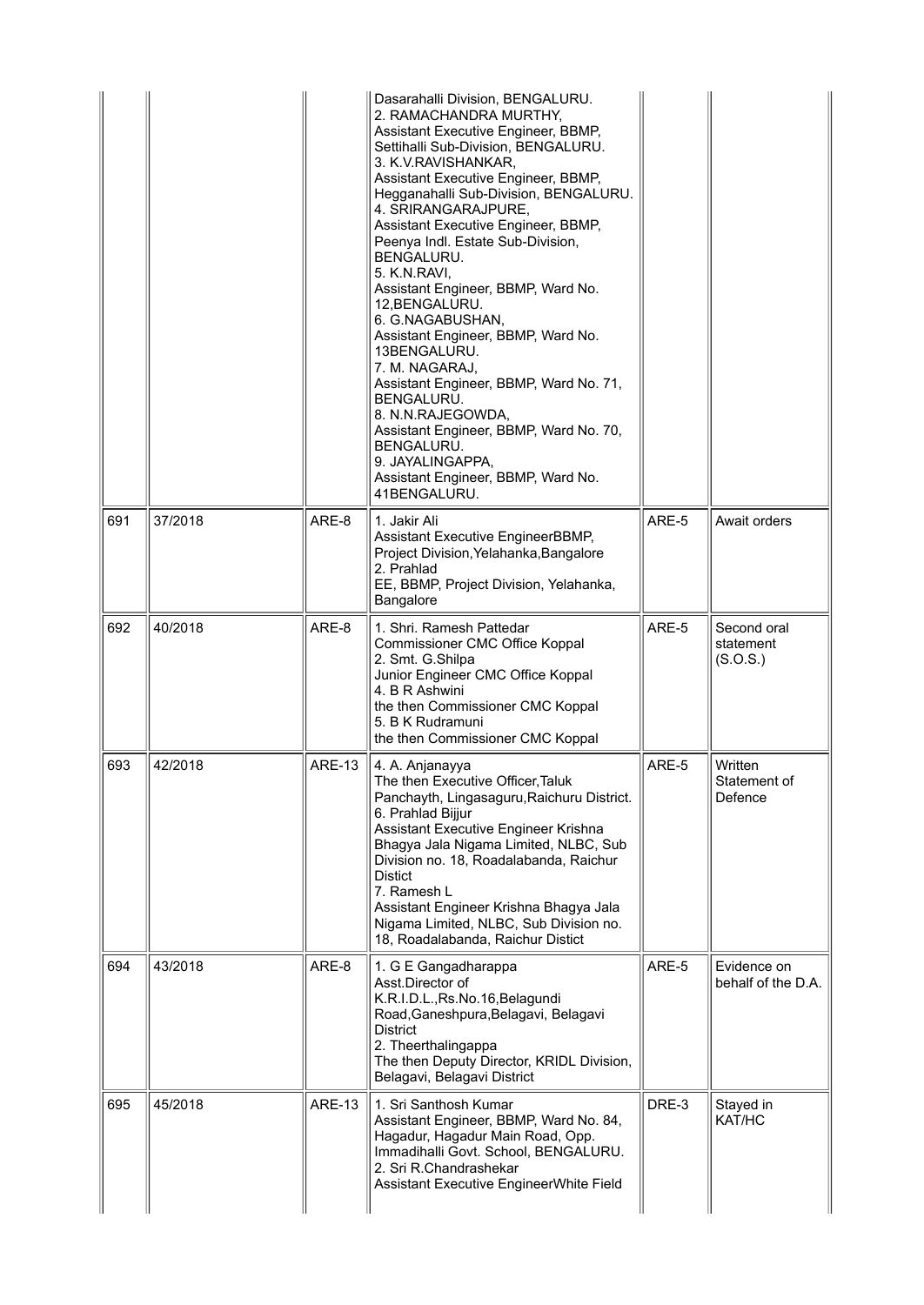|     |         |               | Sub-division, Mahadevapura Zone, BBMP,<br>Bengaluru.                                                                                                                                                                                                                                                                                                                                                                                                                                                                                                                                            |       |                                           |
|-----|---------|---------------|-------------------------------------------------------------------------------------------------------------------------------------------------------------------------------------------------------------------------------------------------------------------------------------------------------------------------------------------------------------------------------------------------------------------------------------------------------------------------------------------------------------------------------------------------------------------------------------------------|-------|-------------------------------------------|
| 696 | 47/2018 | <b>ARE-12</b> | 1. DR. SHARASHCHAND RAVADE, KMS,<br>Secretary, APMC, Gangavathi, KOPPAL<br>District.<br>2. G. SIDDAPPA,<br>Assistant Secretary, APMC, Gangavathi,<br><b>KOPPAL District.</b><br>3. FAKIRAPPA,<br>Sales Secretary, Secretary, APMC,<br>Kanakagiri, Gangavathi, KOPPAL District.                                                                                                                                                                                                                                                                                                                  | ARE-5 | Await orders                              |
| 697 | 48/2018 | <b>ARE-12</b> | 1. SRI SRINIVAS,<br>Executive Engineer, Bhagalgunte,<br>Hassurughatta Main Road, Dasarahalli<br>Division, , BENGALURU.<br>2. Sri B.L.Jayalingappa<br>Assistant Execuitve Engineer, Shettihalli<br>Sub Division, Bengaluru.<br>3. Sri E.Rangaswamy<br>Assistant Executive Engineer, BBMP,<br>Dasarahalli Sub-Division, BENGALURU.<br>(presently retired)<br>4. Sri Prakash M.Dhareshwar<br>Assistant Executive Engineer, BBMP,<br>Peenya Industrial Layout, Sub- Division,<br>BENGALURU.<br>5. Sri Rangarajapure<br>Assistant Executive Engineer, BBMP,<br>Hegganahalli Sub-Division, BENGALURU. | DRE-3 | Stayed in<br>KAT/HC                       |
| 698 | 51/2018 | <b>ARE-16</b> | 1. Raghu D<br>Range Forest Officer, Siddapura Tq., U.K.<br>Dist.<br>2. Sri. S.G. Hegde<br>The then Asst. Conservator of<br>Forests, Siddapura Sub<br>Division, Siddapura. Presently-Deputy<br>Conservator of Forest, KSFIDCSirsiUttara<br>Kannada District.                                                                                                                                                                                                                                                                                                                                     | ARE-6 | Await orders                              |
| 699 | 53/2018 | ARE-8         | 1. Sri Shivakumar<br>the then Chief Officer, Town Muncipal<br>Council, Surapura, Yadgir District.<br>3. Sri Subana Ali,<br>Junior Engineer, presently working as<br>AEE, PRE Sub Division, Surapura<br>Taluk, Yadgir District.<br>4. Sri Manoj Kumar,<br>the then Case worker, presently working as<br>Chief Officer, TMC, Chincholi, Kalburgi<br>District.<br>5. Sri Bheemaraya.K,<br>AEE, PWD, Lingasugur taluk, Raichur<br>District.<br>6. SriThimmanna Rathnagiri,<br>Assistant Engineer, PWD, Lingasugur<br>taluk, Raichur District.                                                       | DRE-3 | <b>Bailable Warrant</b><br>to the witness |
| 700 | 58/2018 | <b>ARE-10</b> | 1. SURENDRA BABU,<br>Executive Engineer, West Division, Major<br>Roads Infra Structure, BBMP Head<br>Office, Bengaluru. BENGALURU URBAN<br>District.<br>2. SRIKANTHA CHOWKA,<br><b>Assistant Executive Engineer, West</b><br>Division, Major Roads Infra Structure,<br><b>BBMP Head</b><br>Office, Bengaluru. BENGALURU URBAN<br>District.<br>3. BASAVARAJ,                                                                                                                                                                                                                                     | ARE-5 | Defence<br>Evidence                       |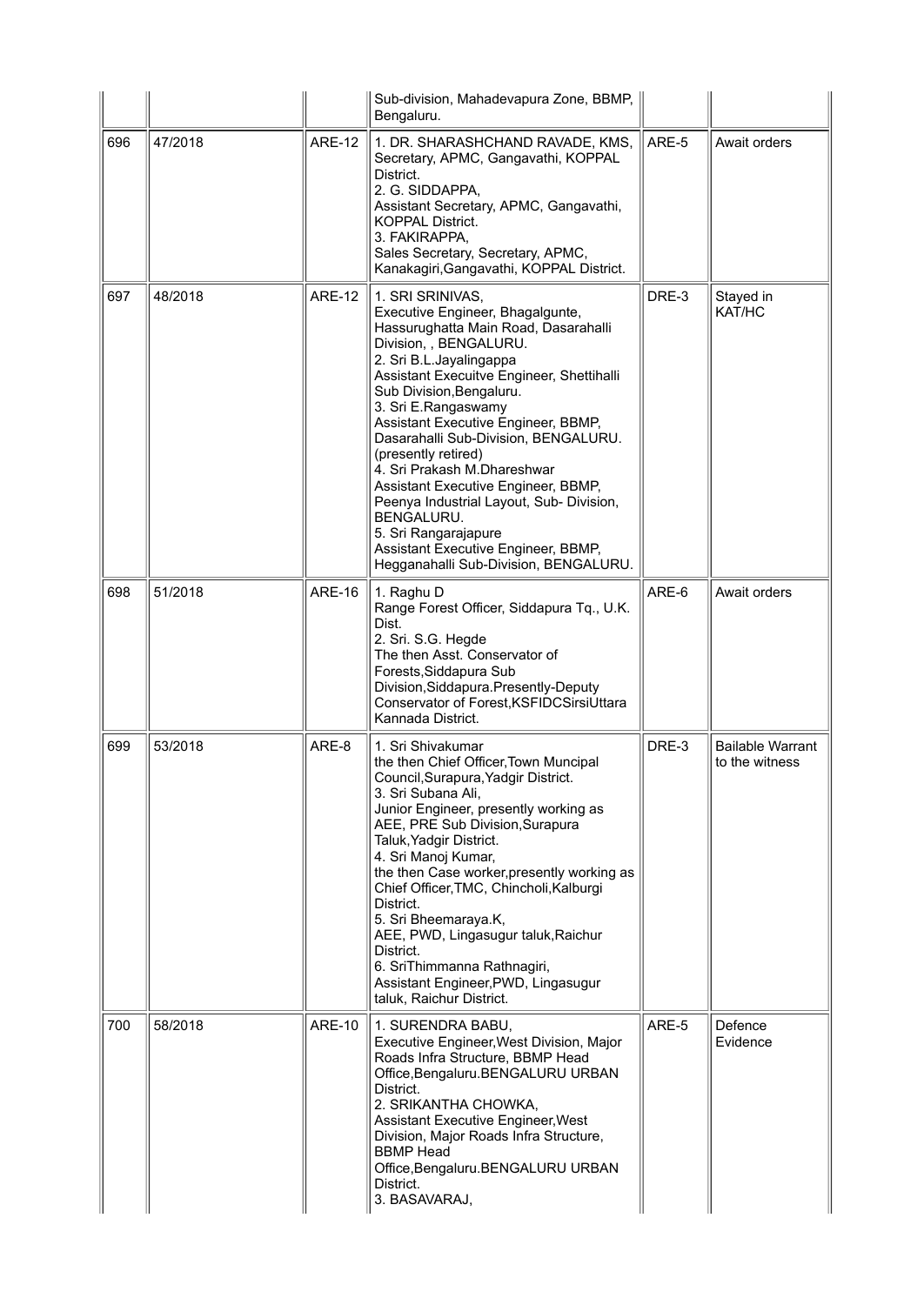|     |         |               | Assistant Engineer, West Division, Major<br>Roads Infra Structure, BBMP Head<br>Office, Bengaluru. BENGALURU URBAN<br>District.                                                                                                                                                                                                                                                                                                                                                |       |                                              |
|-----|---------|---------------|--------------------------------------------------------------------------------------------------------------------------------------------------------------------------------------------------------------------------------------------------------------------------------------------------------------------------------------------------------------------------------------------------------------------------------------------------------------------------------|-------|----------------------------------------------|
| 701 | 61/2018 | <b>ARE-11</b> | 2. Sri Govinda L. Rathod<br>Motor Vehicle Inspector, RTO Check Post,<br>Humanabad, BIDAR District.<br>3. Sri Thippeswamy<br>Motor Vehicle Inspector, RTO Check Post,<br>Humanabad, BIDAR District.<br>4. Sri Abdul Rasheed<br>Driver, RTO Check Post, Humanabad,<br><b>BIDAR District.</b>                                                                                                                                                                                     | DRE-3 | Stayed in<br>KAT/HC                          |
| 702 | 62/2018 | <b>ARE-11</b> | 1. Sri A.Rajanna<br>S/o Arvind, Driver, Office of the Regional<br>Transport Officer, Electronic<br>City, BENGALURU.                                                                                                                                                                                                                                                                                                                                                            | DRE-3 | <b>Bailable Warrant</b><br>to the witness    |
| 703 | 63/2018 | ARE-8         | 1. Smt Mangalabai J. Kale<br>Head Quarter Assistant, Presently working<br>atSub Registrar Office, Varthur.<br>2. Smt Kamala<br>Sub-Registrar, (presently retired).<br>3. Sri L.Shankarmurthy<br>Sr. Sub Registrar, Office of the Sub<br>Registrar, Indiranagar, Bengaluru.<br>4. Sri R.Ramprasad<br>Sr. Sub Registrar, Office of the Sub<br>Registrar, Bidarahalli.<br>5. Sri N.Ningaraju<br>First Division Assistant, Office of the Sub<br>Registrar, Indiranagar, Bengaluru. | DRE-3 | Evidence on<br>behalf of the D.A.            |
| 704 | 64/2018 | ARE-8         | 1. SMT B.G.KAMALA<br>Sub Registrar, Office of the Sub Registrar,<br>Indiranagar, BENGALURU.presently<br>retired.                                                                                                                                                                                                                                                                                                                                                               | DRE-3 | Posted for Report                            |
| 705 | 65/2018 | ARE-9         | 1. Shaila G Poleshi<br>P.D.O., Hanamasagar, Kustagi Tq., Koppal<br>Dist.                                                                                                                                                                                                                                                                                                                                                                                                       | ARE-5 | Proceedings<br>Quashed by<br>Courts/Tribunal |
| 706 | 73/2018 | <b>ARE-13</b> | 1. Sri Chandramouli<br>Retired Executive Engineer, B.W.S.S.B.,<br>East Division, 1st Cross, 2nd Stage,<br>Indiranagar, BENGALURU.<br>2. Smt Vijaylakshmi<br>Environmental Officer, Regional<br>Environmental Office, Karnataka State<br>Pollution Control Board, BENGALURU.                                                                                                                                                                                                    | DRE-3 | Await orders                                 |
| 707 | 87/2018 | ARE-9         | 1. Y.K. Poojar<br>Retired Agriculture Assistant Assistant<br>Agriculture Officer, Watershed<br>Development Department, Dharwad<br>District.                                                                                                                                                                                                                                                                                                                                    | DRE-4 | Proceedings<br>Quashed by<br>Courts/Tribunal |
| 708 | 91/2018 | <b>ARE-10</b> | 2. Amitkumar Dhavaleshwar<br>Food Inspector, Athani-591 304, Belgaum<br>District.                                                                                                                                                                                                                                                                                                                                                                                              | PP    | Await orders                                 |
| 709 | 94/2018 | ARE-8         | 3. K. APPAJI,<br>Deputy Director, Officer of the Assistant<br>Executive Engineer, Karnataka Rural<br>Infrastructure Development Limited,<br>Lingasugur, RAICHUR District.<br>4. S P Kalgurki<br>Assistant Executive Engineer, Land Army<br>Office, Near Degree College, Kushanuru<br>Road, Kalaburgi Ph no 9743458888                                                                                                                                                          | ARE-5 | Await orders                                 |
|     |         |               |                                                                                                                                                                                                                                                                                                                                                                                                                                                                                |       |                                              |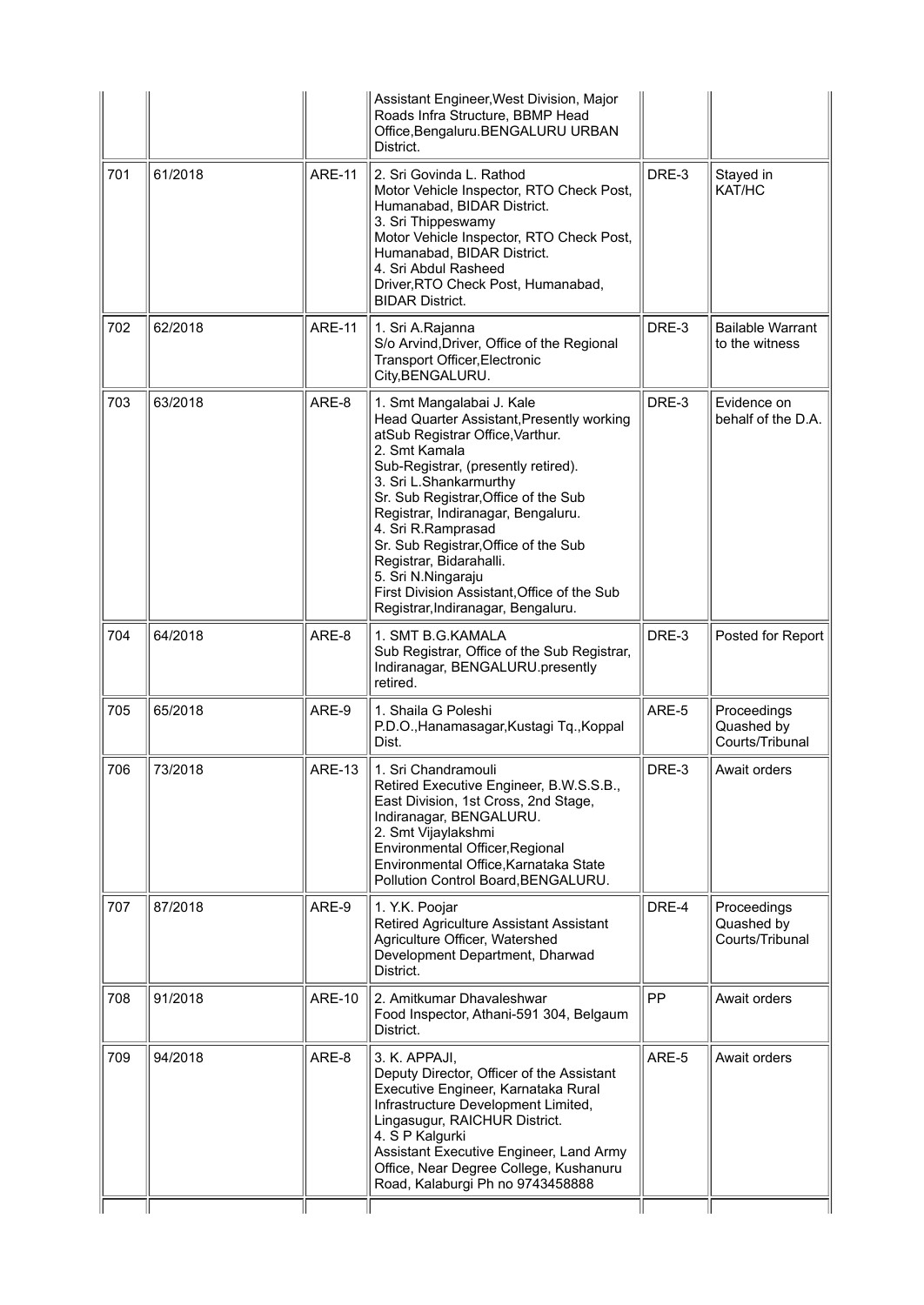| 710 | 106/2018 | <b>ARE-14</b> | ∥ 1. Shri Shivalingappa Pattadakal<br>Tahasildar, Yalburga.                                                                                                                                                                                                                                                                                                                                                                                                                                                                                                                                                                                                                                                                                                                                                                                                                                                                                                                                                                                                                | ARE-3 | Await orders                      |
|-----|----------|---------------|----------------------------------------------------------------------------------------------------------------------------------------------------------------------------------------------------------------------------------------------------------------------------------------------------------------------------------------------------------------------------------------------------------------------------------------------------------------------------------------------------------------------------------------------------------------------------------------------------------------------------------------------------------------------------------------------------------------------------------------------------------------------------------------------------------------------------------------------------------------------------------------------------------------------------------------------------------------------------------------------------------------------------------------------------------------------------|-------|-----------------------------------|
| 711 | 109/2018 | <b>ARE-16</b> | 5. R Sreepadhbhat<br>the then Chief Officer, TMC, Devadurga<br>present Pattana Panchayath, Saligrama,<br><b>Udupi District</b><br>7. Saroja Patil<br>the then Chief Officer, TMC, Devadurga<br>present Commissioner, City Municipal<br>Council, Shahabad, Kalaburgi<br>8. Fairoz Khan<br>the then Chief Officer, TMC, Devadurga<br>present Town Municipal council,<br>Devadurga, Raichur<br>13. Sharanappa<br>Junior Engineer, Town Municipal Council,<br>Devadurga taluk, Raichur                                                                                                                                                                                                                                                                                                                                                                                                                                                                                                                                                                                         | ARE-5 | Issue summons<br>to the witness   |
| 712 | 115/2018 | <b>ARE-10</b> | 1. Vinod Kumar Heggalagi<br>Deputy Director, D.C.Office, Belgaum<br>District.                                                                                                                                                                                                                                                                                                                                                                                                                                                                                                                                                                                                                                                                                                                                                                                                                                                                                                                                                                                              | PP    | Await orders                      |
| 713 | 118/2018 | <b>ARE-13</b> | 1. VISHWANATH,<br>Previously Panchayath Development<br>Officer, Chikkakotnekal Gram Panchayath,<br>Manvi Taluk, RAICHUR District. Presently<br>working as Assistant Director, Taluk<br>Panchayath, Hagaribommanahalli,<br><b>BELLARY.</b>                                                                                                                                                                                                                                                                                                                                                                                                                                                                                                                                                                                                                                                                                                                                                                                                                                  | ARE-5 | Posted for Report                 |
| 714 | 119/2018 | <b>ARE-15</b> | 1. Uday Kumar.N.C<br>S/o Chikka Siddaiah, Assistant Executive<br>Engineer, Gandhinagar, Ward No.94,<br>Revenue Office, Bangalore.                                                                                                                                                                                                                                                                                                                                                                                                                                                                                                                                                                                                                                                                                                                                                                                                                                                                                                                                          | ARE-5 | Evidence on<br>behalf of the D.A. |
| 715 | 120/2018 | ARE-8         | 1. MAHADEVAPPA,<br>Panchayath Development Officer,<br>Kadechur Gram Panchayath, Kadechur,<br>Yadgir Taluk, YADGIR District.                                                                                                                                                                                                                                                                                                                                                                                                                                                                                                                                                                                                                                                                                                                                                                                                                                                                                                                                                | DRE-3 | Posted for Report                 |
| 716 | 124/2018 | ARE-9         | 2. Narayanagowda<br>the then Block Education Officer (2006-07)<br>Department of Public Instructions,<br>Devadurga, RAICHUR District present<br>CTE Jamakhandi, Bagalkot<br>4. Mallikarjuna<br>the then Block Education Officer (2008-09)<br>Department of Public Instructions,<br>Devadurga, RAICHUR District present<br><b>DIET Yaramarus Raichur</b><br>5. Hanumanthappa B<br>the then Block Education Officer (2009-10)<br>Department of Public Instructions,<br>Devadurga, RAICHUR District present<br>Education Officer, Akshara Dasoha,<br>Raichur<br>7. Doddamani<br>the then Block Education Officer (2010)<br>Dec to 2011 June) Department of Public<br>Instructions, Devadurga, RAICHUR<br>District present Head Master, Govt High<br>School, Nidagundi, Vijayapura<br>8. Sridhara<br>the then Block Education Officer (2011 Oct<br>to 2014 Oct) Department of Public<br>Instructions, Devadurga, RAICHUR<br>present Senior Lecturer, DIET,<br>Davanagere<br>9. Hunagunda H D<br>the then Block Education Officer (Oct<br>2014 to May 2016) Department of Public | ARE-5 | Defence<br>evidence               |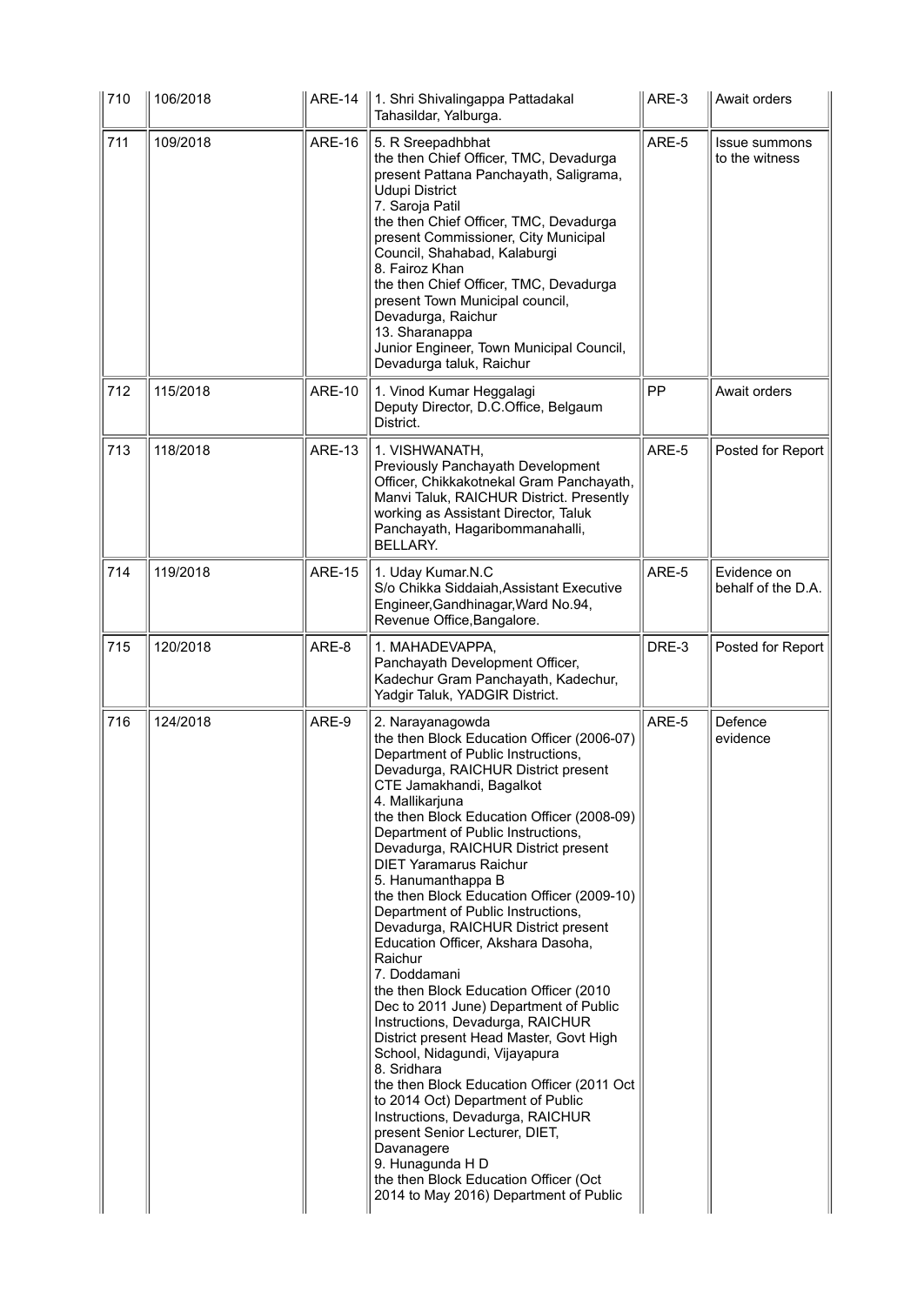|     |          |               | Instructions, Devadurga, RAICHUR<br>present Senior Lecturer, DIET, Raichur                                                                                                                                                                                                                                                                                                                                                                                                                                                                                                                                                      |       |                                        |
|-----|----------|---------------|---------------------------------------------------------------------------------------------------------------------------------------------------------------------------------------------------------------------------------------------------------------------------------------------------------------------------------------------------------------------------------------------------------------------------------------------------------------------------------------------------------------------------------------------------------------------------------------------------------------------------------|-------|----------------------------------------|
| 717 | 131/2018 | <b>ARE-10</b> | 1. Veeresh Babu<br>the then Revenue Inspector, Taluk<br>Office, Raichur. (now First Division<br>Assistant, Tahsildar<br>Office, Sindhanur, Raichur District.)<br>2. Amaresh Biradar<br>the then Shirastedar, Taluk<br>Office, Raichur (now Grade-II Tahsildar, O/o<br>the Assistant Commissioner, Raichur)                                                                                                                                                                                                                                                                                                                      | ARE-4 | Stayed in<br>KAT/HC                    |
| 718 | 132/2018 | ARE-9         | 1. Sri B. Prabhakar,<br>Executive Engineer, BBMP, Ward No. 108,<br>Rajajinagar Division, BENGALURU.<br>3. Sri. R.Suresh<br>Assistant Executive Engineer, Rajajinagar,<br>Ward No. 108, Sriramandira Sub-Division,<br><b>BBMP, Bengaluru</b><br>4. Sri. N.Dayananda<br>Assistant Engineer, Sriramamandira Sub-<br>Division, Rajajinagar, BBMP, Bengaluru<br>5. Sri. B.D.Sananda Ganesh<br>I/c Assistant Executive Engineer,<br>Sriramamandira Sub-Division, Rajajinagar,<br><b>BBMP, Bengaluru</b><br>2. Sri B.C.Nagesh Reddy<br>Assistant Executive Engineer, BBMP,<br>Ward No. 108, Sriram Mandir Sub-<br>Division, BENGALURU. | PP    | Posted for Report                      |
| 719 | 146/2018 | <b>ARE-12</b> | 1. Sri A.R. Alabala<br>Asst.Executive<br>Engineer, K.N.N.N., G.L.B.C., Sub-<br>Division, NO.1, Ghataprabha, Gokak<br>Taluk, Belgaum Dist.                                                                                                                                                                                                                                                                                                                                                                                                                                                                                       | PP    | Posted for Report                      |
| 720 | 147/2018 | <b>ARE-13</b> | 1. BELAVALA<br>ASSISTANT EXICUTIVE ENGINEER,<br><b>KARNATAKA RURAL</b><br>INFRASTRUCTURE DEVELOPMENT<br>LIMITED, BIDAR.<br>2. B.S.PATIL<br>EXICUTIVE ENGINEER, KARNATAKA<br>RURAL INFRASTRUCTURE<br>DEVELOPMENT LIMITED, BIDAR.<br>3. SHEKH SALEEMUDDIN<br>EXECUTIVE ENGINEER, KARNATAKA<br>RURAL INFRASTRUCTURE<br>DEVELOPMENT LIMITED, BIDAR.                                                                                                                                                                                                                                                                                 | DRE-3 | <b>Issue summons</b><br>to the witness |
| 721 | 151/2018 | ARE-8         | 1. Akthar Pasha<br>Panchayat Development Officer,<br>Chagabhavi Gram Panchayat, Manvi<br>Taluk, Raichur District                                                                                                                                                                                                                                                                                                                                                                                                                                                                                                                | ARE-5 | Arguments /<br><b>Written Brief</b>    |
| 722 | 154/2018 | ARE-8         | 1. RAVINDRA,<br>Health Inspector, BBMP, Bommanahalli<br>Zone, BENGALURU.<br>2. MUNIKRISHNAPPA,<br>Health Inspector, BBMP, Bommanahalli<br>Zone, BENGALURU.<br>3. DIWAKAR,<br>Health Inspector, BBMP, Bommanahalli<br>Zone, BENGALURU.                                                                                                                                                                                                                                                                                                                                                                                           | DRE-3 | Evidence on<br>behalf of the D.A.      |
| 723 | 156/2018 | <b>ARE-13</b> | 1. P.K. BHARATH KUMAR,<br>Assistant Engineer, KRIDL, Lingasuguru<br>SuB Division, RAICHUR District.                                                                                                                                                                                                                                                                                                                                                                                                                                                                                                                             | ARE-5 | Arguments /<br><b>Written Brief</b>    |
| 724 | 158/2018 | <b>ARE-12</b> | 1. SRI PAMPANNA<br>S/o Hemalappa, PDO, Purathiphiple Gram                                                                                                                                                                                                                                                                                                                                                                                                                                                                                                                                                                       | ARE-5 | To hear on I.A.<br>(Interim            |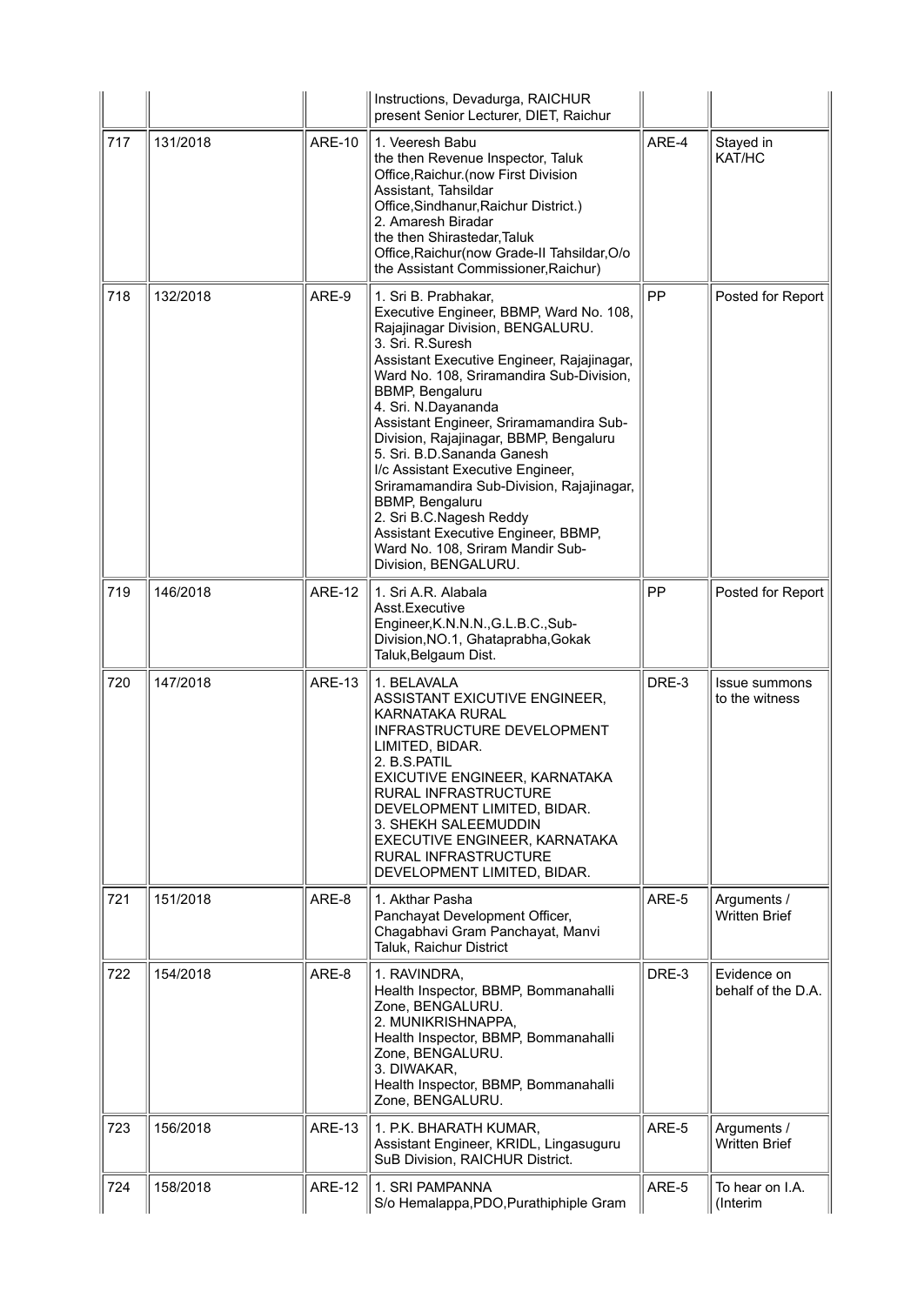|     |          |               | Panchayath, Raichura District. On<br>Deputation PA to MP, Raichura<br>Constituentincy,                                                                                                                                                                                                                                                                                                                                                                                                                                                                                                                                                                                                                                                                                                                                                                                                             |       | Application)                      |
|-----|----------|---------------|----------------------------------------------------------------------------------------------------------------------------------------------------------------------------------------------------------------------------------------------------------------------------------------------------------------------------------------------------------------------------------------------------------------------------------------------------------------------------------------------------------------------------------------------------------------------------------------------------------------------------------------------------------------------------------------------------------------------------------------------------------------------------------------------------------------------------------------------------------------------------------------------------|-------|-----------------------------------|
| 725 | 161/2018 | ARE-8         | 2. A.K.Dharmanna<br>Panchayat Development Officer, Shiruru<br>Gram Panchayat, Kundgol taluk, Dharwad<br>district.                                                                                                                                                                                                                                                                                                                                                                                                                                                                                                                                                                                                                                                                                                                                                                                  | DRE-4 | Defence<br>evidence               |
| 726 | 166/2018 | <b>ARE-12</b> | 1. ABHISHEK ADITHYA,<br>Incharge Community Affairs Officr, R.R.<br>Nagar Zone, BBMP, BENGALURU.<br>2. T. MADHU,<br>Second Division Assistant, R.R. Nagar<br>Zone, BBMP, BENGALURU.<br>3. SHAMAN,<br>Revenue Officer, R.R. Nagar Zone, BBMP,<br>BENGALURU.<br>4. K.T. PUTTANNA,<br>Incharge Assistant Revenue Officer,<br>Kengeri, BENGALURU.<br>5. REVANNA,<br>Incharge Assistant Revenue Officer, R.R.<br>Nagar Zone, BBMP, BENGALURU.<br>6. RAMEGOWDA,<br>Evaluator, R.R. Nagar Zone, BBMP,<br>BENGALURU.<br>7. K. CHANDRASHEKAR,<br>Incharge Revenue Officer, Presently<br>Working at Bommanahalli Zone, BBMP,<br>BENGALURU.<br>8. ABDUL MUNAF SAHEB,<br>First Division Assistant, R.R. Nagar Zone,<br>BBMP, BENGALURU.<br>9. CHANDRA RAO,<br>Evaluator, R.R. Nagar Zone, BBMP,<br>BENGALURU.<br>10. RAMESH,<br>Second Division Assistatnt, R.R. Nagar<br>Zone, BBMP, BENGALURU.                | ARE-1 | Await orders                      |
| 727 | 167/2018 | <b>ARE-13</b> | 1. M.R.Khandare,<br>The then Executive Engineer, Panchayth<br>Raj Engineering Division, Yadgir District.<br>2. B.Manjunath,<br>The then Executive Engineer, Panchayath<br>Raj Engineering, Division, Yadgir.<br>3. Vijayakumar Chature,<br>The then Executive Engineer, Panchayth<br>Raj Engineering Division, Yadgir District.<br>4. Channabasappa Mekale,<br>The then Assistant Executive<br>Engineer, Panchayath Raj Engineering,<br>Sub-Division, Surapur, Yadgir District.<br>5. Basaiah Hiremath,<br>The then Assistant Executive Engineer,<br>Panchayath Raj Engineering, Sub-<br>Division, Surapura, Yadgir District.<br>6. S.G.Patil,<br>The then Junior Engineer/Section Officer,<br>Panchayath Raj Engineering Sub-Division,<br>Surapur, Yadgir District.<br>7. S.B. Masalawada,<br>The then Accounts Officer, Panchayth Raj<br>Engineering, Sub-Division, Surapur, Yadgir<br>District. | DRE-3 | Stayed in<br>KAT/HC               |
| 728 | 180/2018 | ARE-8         | 5. Smt. Khaji Napijha Muthalik,<br>the then Tahasildar, Yadgir Taluk and<br>Yadgir District.<br>6. Jawaregowda,<br>the then Tahasildar, Yadgir Taluk, Yadgir                                                                                                                                                                                                                                                                                                                                                                                                                                                                                                                                                                                                                                                                                                                                       | DRE-3 | Evidence on<br>behalf of the D.A. |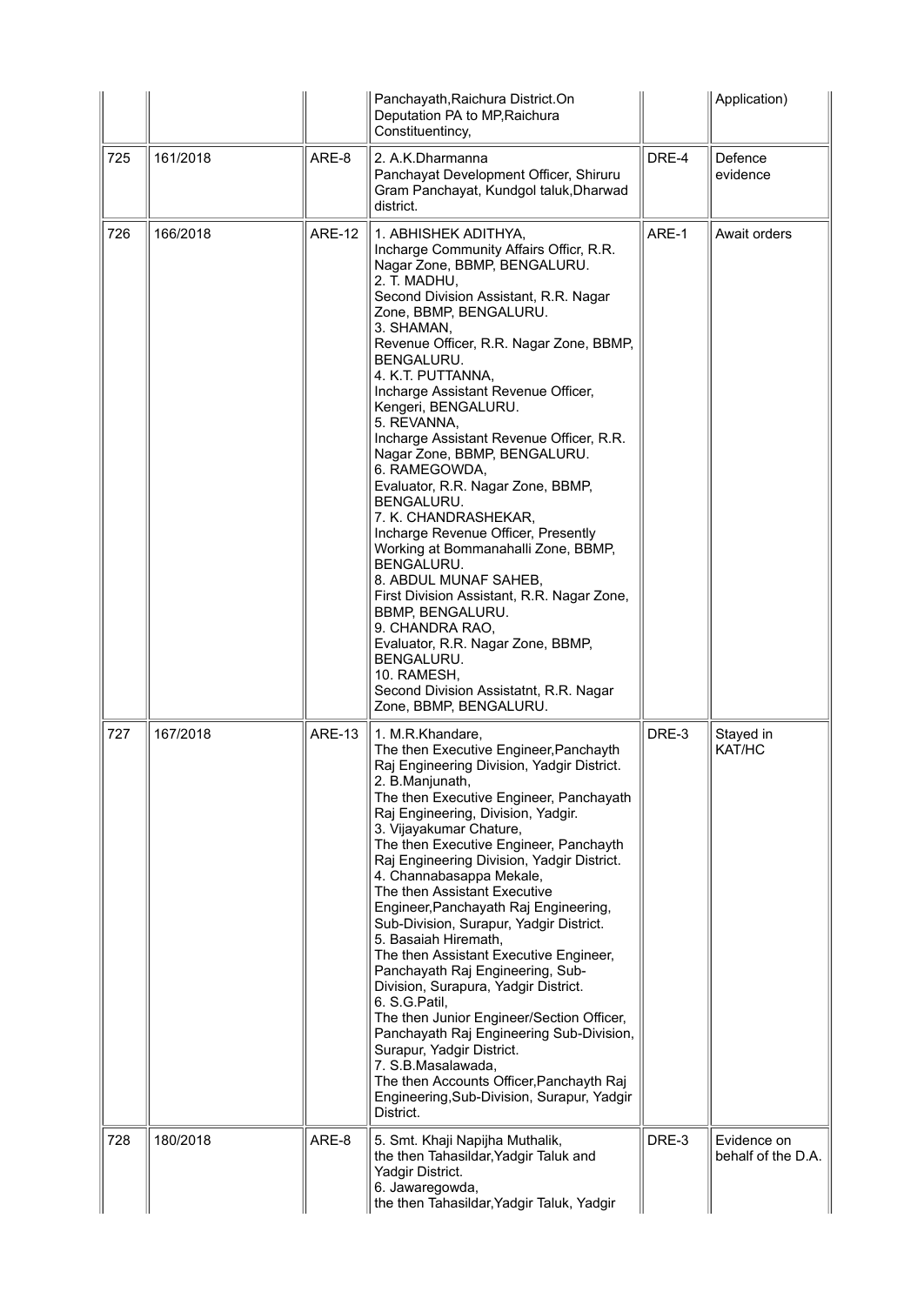|     |          |               | District.<br>10. Gurupadeshwara Patil,<br>The then I/c Tahasildar, Yadgir Taluk,<br>Yadgir District.<br>11. Mallikarjuna,<br>Shirestedar, I/c the thenTahasildar, Yadgir<br>Taluk, Yadgir District.<br>12. Mahammad IJhajjulla Hakh,<br>Revenue Inspector, Bilichakra, Yadgir<br>Taluk, Yadgir District.<br>13. Nabhi Patel,<br>I/c Revenue Inspector, Yadgir Taluk, Yadgir<br>District.<br>14. Rajashekara Patil,<br>Revenue Inspector, Yadgir Taluk, Yadgir<br>District.<br>15. Surendra Kumar,<br>Revenue Inspector, Yadgir District.<br>16. Girish Kumar.R.H,<br>Revenue Inspector, Gurumitakal, Yadgir<br>District.<br>17. Abbhubakar,<br>I/c Revenue Inspector, Yadgir District.<br>18. Vishwanath laddi,<br>Revenue Inspector, Yadgir Taluk, Yadgir<br>District.<br>19. Baburao D,<br>I/c Revenue Inspector, Yadgir Taluk, Yadgir<br>District.<br>20. Nagareddy,<br>Revenue Inspector, Yadgir Taluk, Yadgir<br>District. |       |                                     |
|-----|----------|---------------|---------------------------------------------------------------------------------------------------------------------------------------------------------------------------------------------------------------------------------------------------------------------------------------------------------------------------------------------------------------------------------------------------------------------------------------------------------------------------------------------------------------------------------------------------------------------------------------------------------------------------------------------------------------------------------------------------------------------------------------------------------------------------------------------------------------------------------------------------------------------------------------------------------------------------------|-------|-------------------------------------|
| 729 | 190/2018 | ARE-9         | 1. Gangamma<br>Panchayath Development Officer, Mattur<br>Gram Panchayath, Mattur, Lingasugur<br>Taluk, RAICHUR District.<br>5. H Ravindra<br>Panchayath Development Officer, Mattur<br>Gram Panchayath, Mattur, Lingasugur<br>Taluk, RAICHUR District.                                                                                                                                                                                                                                                                                                                                                                                                                                                                                                                                                                                                                                                                          | ARE-5 | Written brief<br>(Arguments)        |
| 730 | 195/2018 | <b>ARE-10</b> | 1. Subhasa P. Sogalada<br>Sub-Registrar, O/o The Sub-Registrar,<br>Mudhol, Mudhol Taluk, Bagalkot District.                                                                                                                                                                                                                                                                                                                                                                                                                                                                                                                                                                                                                                                                                                                                                                                                                     | ARE-8 | Await orders                        |
| 731 | 198/2018 | <b>ARE-12</b> | 1. MANOHAR R. VADDAR,<br>Executive Engineer, Zilla Panchayath,<br><b>KOPPAL District.</b><br>3. LAKSHMAN,<br>Assistant Engineer, Zilla Panchayath,<br>Gangavathi Sub-Division, KOPPAL<br>District.<br>4. P. VIJAYA KUMAR,<br>Assistant Engineer, Panchayath Raj<br><b>Engineering Department, Water Supply</b><br>Sub-Division, Gangavathi, KOPPAL<br>District.                                                                                                                                                                                                                                                                                                                                                                                                                                                                                                                                                                 | ARE-5 | Await orders                        |
| 732 | 200/2018 | ARE-8         | 1. Nayka B.B.<br>I/c Taluk Social Welfare Officer, Surapura<br>Taluk, Gulbarga District.<br>2. Sharanappa Balabatti<br>Supervisor, Morarji Desai Modern<br>Residential School, Kembhavi, Gulbarga<br>District.                                                                                                                                                                                                                                                                                                                                                                                                                                                                                                                                                                                                                                                                                                                  | ARE-5 | Arguments /<br><b>Written Brief</b> |
| 733 | 201/2018 | ARE-8         | 1. Rajiv Shantagiri,<br>Junior Health Assistant, Primary Health<br>Center, Anekal, Bengaluru Urban District.                                                                                                                                                                                                                                                                                                                                                                                                                                                                                                                                                                                                                                                                                                                                                                                                                    | DRE-3 | Arguments /<br><b>Written Brief</b> |
| 734 | 205/2018 | <b>ARE-10</b> | 18. Narasappa                                                                                                                                                                                                                                                                                                                                                                                                                                                                                                                                                                                                                                                                                                                                                                                                                                                                                                                   | ARE-5 | Arguments /                         |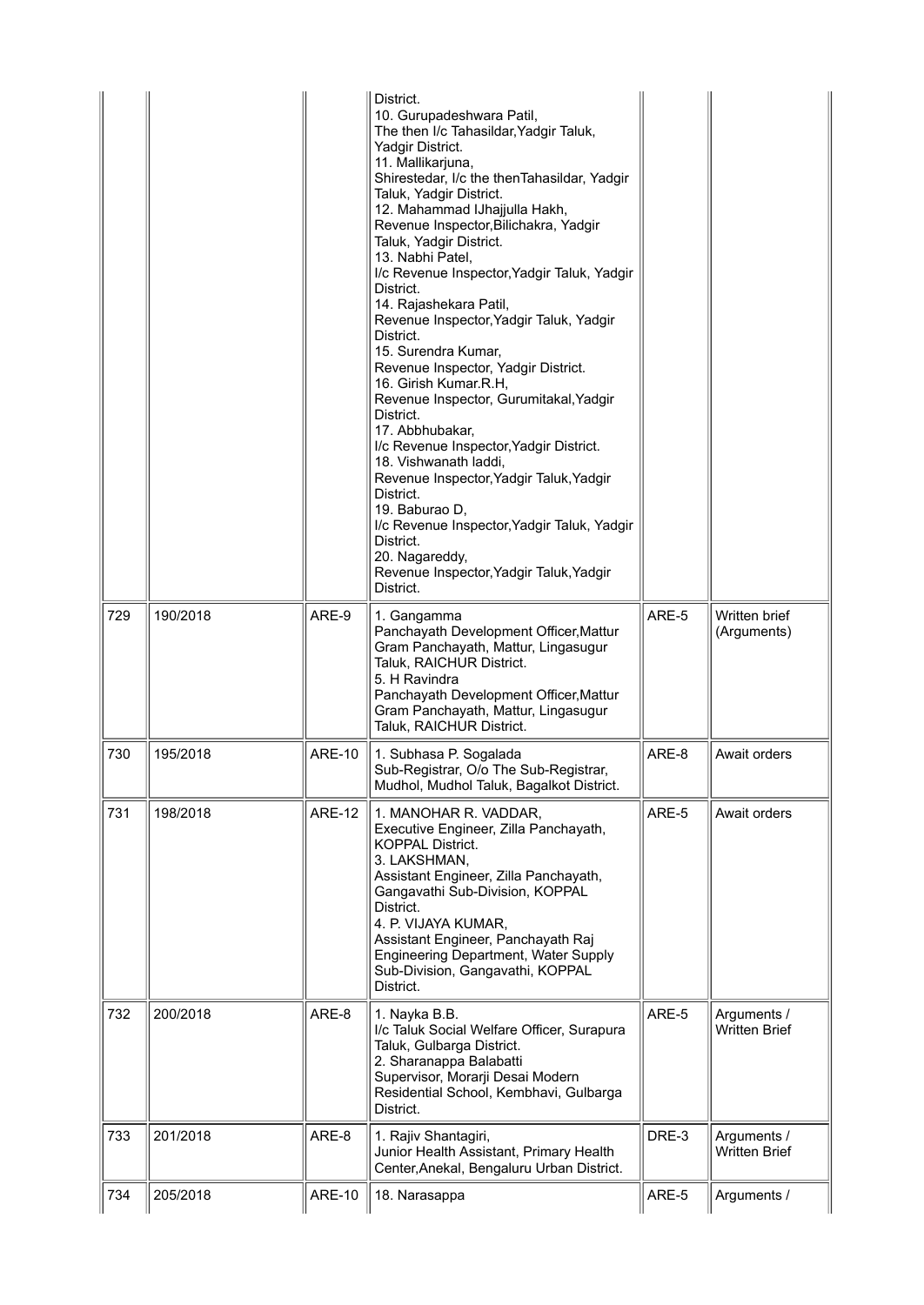|     |          |               | PDO Seethalagera Grama Panchayath<br>Humnabad Taluk Bidar District                                                                                                                                                                                                                                                                                                                                                                                                                     |           | <b>Written Brief</b>                      |
|-----|----------|---------------|----------------------------------------------------------------------------------------------------------------------------------------------------------------------------------------------------------------------------------------------------------------------------------------------------------------------------------------------------------------------------------------------------------------------------------------------------------------------------------------|-----------|-------------------------------------------|
| 735 | 207/2018 | ARE-8         | 1. Sri. Dhanaraj Gudame,<br>Block Resource co-ordinator, Sarva<br>Shiksha Abhiyan S.S.A Aurad B, Bidar<br>Dist.                                                                                                                                                                                                                                                                                                                                                                        | DRE-3     | Posted for Report                         |
| 736 | 208/2018 | ARE-8         | 1. Sri.J.Galemmanavar.<br>Asst. Commissioner, Hubli-Dharwad<br>Muncipal Corporation.                                                                                                                                                                                                                                                                                                                                                                                                   | DRE-4     | Await orders                              |
| 737 | 209/2018 | <b>ARE-12</b> | 2. U. MALLIKARJUN,<br>Panchayath Development Officer,<br>Yaradona, Kamply, Hosapet Taluk,<br><b>BELLARY District.</b><br>3. DR. JAYARAM CHOWAN,<br>Assistant Director, Animal Husbandry and<br>Veterinary Services Department, Kushtagi,<br><b>KOPPAL District.</b><br>5. M. ILIYAZ,<br>Junior Engineer, Panchayath Raj<br>Engineering, Sub-Division, Yelburga,<br>Kushtagi Taluk, KOPPAL District.<br>8. Channabasanna gowda Mali Patil<br>the then PDO, Kundakur Grama<br>Panchayath | ARE-3     | Cross<br>examination of<br>the witnesses  |
| 738 | 212/2018 | ARE-9         | 1. Sri Mahadeva Mugappa Ghulappanavar<br>Assistant Executive Engineer, Panchayath<br>Raj Engineering Sub Division, Gokak.<br>2. Sri Y.Vasanth Kumar<br>Assistant Engineer, Panchayath Raj<br>Engineering Sub Division, Gokak.<br>3. Sri V.R.Sankri<br>the then Executive Officer, Taluk<br>Panchayath, Gokak, BELGAUM.(presently<br>retired).                                                                                                                                          | <b>PP</b> | Defence<br>evidence                       |
| 739 | 213/2018 | ARE-9         | 1. ERANNA BIRADAAR,<br>The Then Chief Officer, Town Muncicipal<br>Council, Lingasugur, Raichur<br>District.Presently Working As-Project<br>Director, Zilla Nagarabhivrudhi Kosha,<br>D.C. Office, RAICHUR.<br>2. RANGAPPA,<br>The Then Bill Collector, Town Municipal<br>Council, Lingasugur.Present-Clerk, TMC,<br>Lingasugur, RAICHUR District.<br>4. K.U.Muthappa<br>Chief Officer, Town Municipal<br>Council, Lingasugur, Raichur District.                                        | ARE-4     | <b>Bailable Warrant</b><br>to the witness |
| 740 | 224/2018 | ARE-9         | 1. Sri Ashok G. Galigali<br>Grade-1 Secretary and In-charge<br>Panchayath Development Officer, Arakeri<br>Grama Panchayath, Arakeri.<br>3. Sri Mahadeva<br>S/o Arjun Khude, the then<br>Secretary, Arakeri Gram Panchayath,<br>Vujayapura Taluk and District.<br>5. Smt. Saritha<br>W/o Thakur Singh Naik, the then PDO,<br>Arakeri Gram Panchayath, Vijayapura<br><b>Taluk and District.</b>                                                                                          | PP        | Cross<br>examination of<br>the witnesses  |
| 741 | 229/2018 | ARE-8         | 1. ANILKUMAR CHANNAMALLAPPA<br>MOOGI,<br><b>Assistant Commissioner</b><br>2. VEERESH SIDDAPPA KUMBARA,<br>Junior Engineer, Hubli Dharwad<br>Mahanagar Palike                                                                                                                                                                                                                                                                                                                           | DRE-4     | Evidence on<br>behalf of the D.A.         |
|     |          |               |                                                                                                                                                                                                                                                                                                                                                                                                                                                                                        |           |                                           |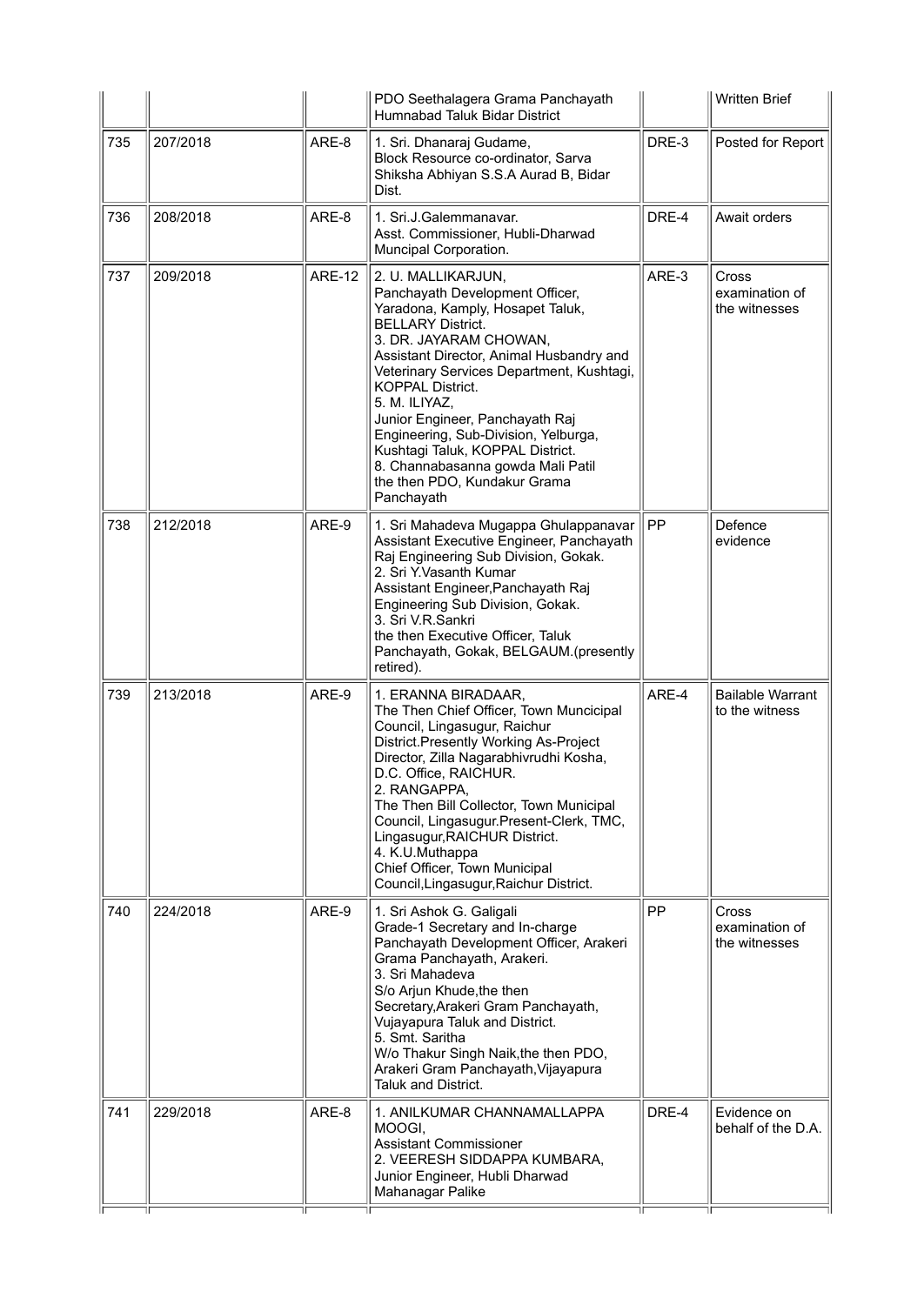| 742 | 231/2018 | <b>ARE-13</b> | l 1. A.R.Desai<br>Deputy Commissioner (Revenue)<br>2. V.N.Raikar<br>Senior Marketing Inspector (Retired),<br>Hubli Dharwad Mahanagar Corporation                                                                                                                                                                                                                                                 | DRE-4         | Stayed in<br>KAT/HC                      |
|-----|----------|---------------|--------------------------------------------------------------------------------------------------------------------------------------------------------------------------------------------------------------------------------------------------------------------------------------------------------------------------------------------------------------------------------------------------|---------------|------------------------------------------|
| 743 | 234/2018 | ARE-9         | 1. H.N.Shivegowda,<br>Tahasildar, Anekal, Bangaluru.                                                                                                                                                                                                                                                                                                                                             | DRE-3         | Stayed in<br>KAT/HC                      |
| 744 | 242/2018 | ARE-8         | 1. B R Venkanna<br>Food InspectorFood and Civil Supply<br>DepartmentRaichur                                                                                                                                                                                                                                                                                                                      | ARE-5         | Await orders                             |
| 745 | 243/2018 | ARE-9         | 1. D.T. Srinivas<br>General Manager, D.Devaraja Arasu<br>Backward Classes Development Limited,<br>Sheshadripuram, Bangalore-20.<br>2. T.K. Venugopal<br>District Manager, D.Devaraj Arasu<br>Backward Classes Development Limited,<br>Sheshadripura, Bangalore-20<br>3. B.Chennappa<br>District Manager, D.Devaraj Arasu<br>Backward Classes Development Limited,<br>Sheshadripura, Bangalore-20 | <b>ARE-10</b> | Written brief<br>(Arguments)             |
| 746 | 247/2018 | <b>ARE-16</b> | 1. Jagadevi<br>Secretary, Jegarkal Grama Panchayat,<br>Raichur Taluk, Raichur District.<br>2. Ramanujacharya<br>Secretary, Jegarkal Grama<br>Panchayat, Raichur Taluk, Raichur District.<br>3. Rangappa<br>Junior Engineer, Jegarkal Grama<br>Panchayat, Raichur Taluk, Raichur<br>District.                                                                                                     | ARE-5         | Await orders                             |
| 747 | 249/2018 | <b>ARE-12</b> | 3. C. Narayana                                                                                                                                                                                                                                                                                                                                                                                   | ARE-5         | Stayed in                                |
|     |          |               | Executive Engineer (then EE, RR Nagar<br>Divn) SWDB, BBMP, O/o C.E., 4th Block,<br>Shopping complex, Jayanagar<br>4. G.R Lokesh<br>AEE, Laggere Sub Division, Raja<br>Rajeshwari Nagar Division, BBMP,<br>Bengaluru<br>5. R. Benakesh<br>AE, Jayanagar Sub Division, BBMP<br>Bengaluru                                                                                                           |               | KAT/HC                                   |
| 748 | 251/2018 | ARE-8         | 1. YANKAPPA.<br>Panchayath Development Officer,<br>Salagund Gram Panchayath, Salagund,<br>Sindhanur Taluk, RAICHUR District.                                                                                                                                                                                                                                                                     | ARE-5         | Cross<br>examination of<br>the witnesses |
| 749 | 253/2018 | ARE-9         | 1. Shanthagowda S. Googal,<br>Watershed Development Officer,<br>Shahapur, Kalaburgi District presently<br>working as Assistant Agriculture Officer,<br>RSK, Yadrami, Jewargi Taluk, Kalaburgi<br>District.                                                                                                                                                                                       | DRE-3         | Defence<br>evidence                      |
| 750 | 256/2018 | <b>ARE-10</b> | 1. MOHAMMAD ASIF,<br>Village Accountant, Kasaba Hobli, Koppal<br>District, KOPPAL.<br>2. MANJUNATH M.H.<br>Revenue Inspector, Kasaba Hobli, Koppal<br>District, KOPPAL.<br>3. SURESH BALE HOSURU,<br>Sheristedar, Bhumi Kendra, Taluk Office,<br>Koppal Taluk, KOPPAL District.                                                                                                                  | ARE-5         | Arguments /<br><b>Written Brief</b>      |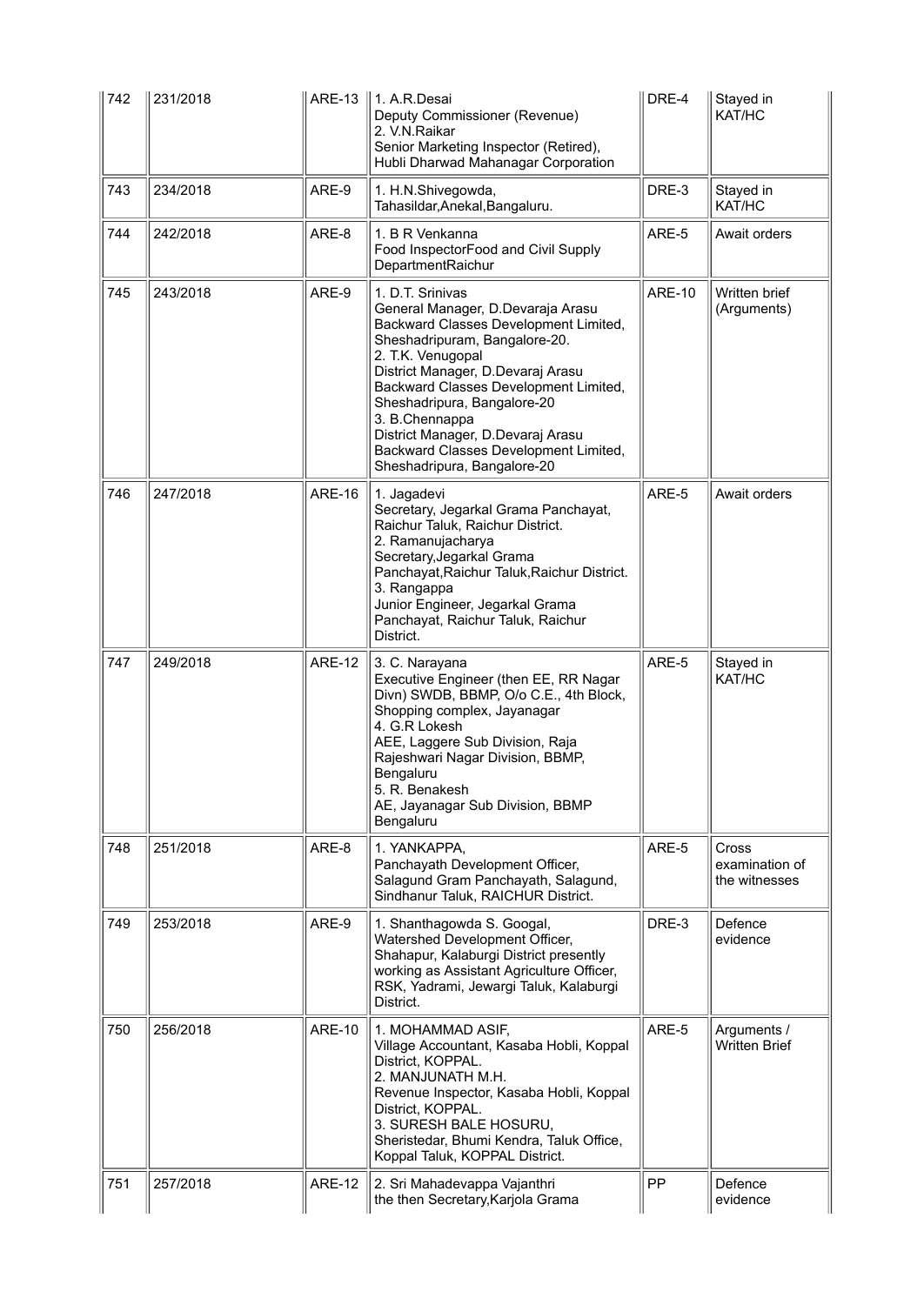|     |          |               | Panchayathi, Bijapur Taluk and<br>District(Presently working as<br>Secretary, Baratagi Grama Panchayath,<br>Vijaypura Taluk and District).                                                                                                                                                                                                                                                                                               |       |                                           |
|-----|----------|---------------|------------------------------------------------------------------------------------------------------------------------------------------------------------------------------------------------------------------------------------------------------------------------------------------------------------------------------------------------------------------------------------------------------------------------------------------|-------|-------------------------------------------|
| 752 | 258/2018 | <b>ARE-13</b> | 1. Smt Parimala Chimmalagi<br>Junior Engineer, Vijaypura Mahanagara<br>Palike, Vijayapura.                                                                                                                                                                                                                                                                                                                                               | PP    | Stayed in<br>KAT/HC                       |
| 753 | 259/2018 | <b>ARE-10</b> | 1. Bujabali<br>D.C Backward classes and Minority<br><b>Yadagir District</b>                                                                                                                                                                                                                                                                                                                                                              | DRE-3 | Evidence on<br>behalf of the D.A.         |
| 754 | 264/2018 | ARE-9         | 1. BIPASHA,<br>Secretary, Neeramanvi Gram Panchayath,<br>Neeramanvi Village, Manvi Taluk,<br><b>RAICHUR District.</b><br>2. Prahlad Rao<br>Junior Engineer (Technical Assistant),<br>PRED sub division, Manvi Taluk, Raichur<br><b>District</b><br>3. Mahadevappa Patil<br>Executive Officer, Taluk Panchayath,<br>Manvi Taluk, Raichur District                                                                                         | ARE-5 | Defence<br>evidence                       |
| 755 | 270/2018 | <b>ARE-13</b> | 1. Basavaraja Gurikar<br>President Karnataka State Primary School<br>Teachers Association, 4th Cross, 5th<br>Main, Gandhi Nagar, Bangalore<br>2. V.M. Narayana swamy<br>Secretary, Karnataka State Primary<br>School Teachers Association, 4th Cross,<br>5th Main, Gandhi Nagar, Bangalore<br>3. S T Gangannanavar<br>Khajanchi, Karnataka State Primary School<br>Teachers Association, 4th Cross, 5th Main,<br>Gandhi Nagar, Bangalore | ARE-5 | Stayed in<br>KAT/HC                       |
| 756 | 281/2018 | <b>ARE-13</b> | 2. MAHADEV,<br>Assistant Executive Engineer, Dommaluru<br>Sub- Division, BBMP, BENGALURU.<br>3. VIJAYANANDA,<br>Assistant Engineer, Ward No.<br>111(Shanthala Nagar), BBMP,<br>BENGALURU.                                                                                                                                                                                                                                                | DRE-3 | Stayed in<br>KAT/HC                       |
| 757 | 324/2018 | ARE-8         | 1. DR. A.N. DESAYI,<br>District Health Officer, Mini Vidhana<br>Soudha, D.C. Complex, Navanagar,<br><b>BAGALKOTE District.</b>                                                                                                                                                                                                                                                                                                           | ARE-5 | Arguments /<br><b>Written Brief</b>       |
| 758 | 328/2018 | ARE-9         | 1. Umeshgowda Chidanandagowda<br>Thuppadagowdra<br>Panchayath Development Officer,<br>Rotigawad Gram Panchayath<br>2. Siddappa B Hunasannavar<br>Executive Officer, Taluka Panchayat<br>Kundagol                                                                                                                                                                                                                                         | DRE-4 | <b>Bailable Warrant</b><br>to the witness |
| 759 | 336/2018 | ARE-8         | 1. MALLAIAH B. GUTTEDAR,<br>Assistant Teacher and President,<br>Government Primary School, Koralli,<br>Aland, KALBURGI District. and President<br>in Primary School Teachers Society,<br>KALBURGI.                                                                                                                                                                                                                                       | DRE-3 | Stayed in<br>KAT/HC                       |
| 760 | 352/2018 | <b>ARE-11</b> | 1. S.V. BHASKAR RAO,<br>Assistant Controller, A and T Unit,<br>Department of Legal Metrology, No. 1, Ali<br>Askar Road, Bengaluru.<br>2. H.K. ANANDKUMAR,<br>Inspector, A and T Unit, Department of                                                                                                                                                                                                                                      | DRE-3 | Issue summons<br>to the witness           |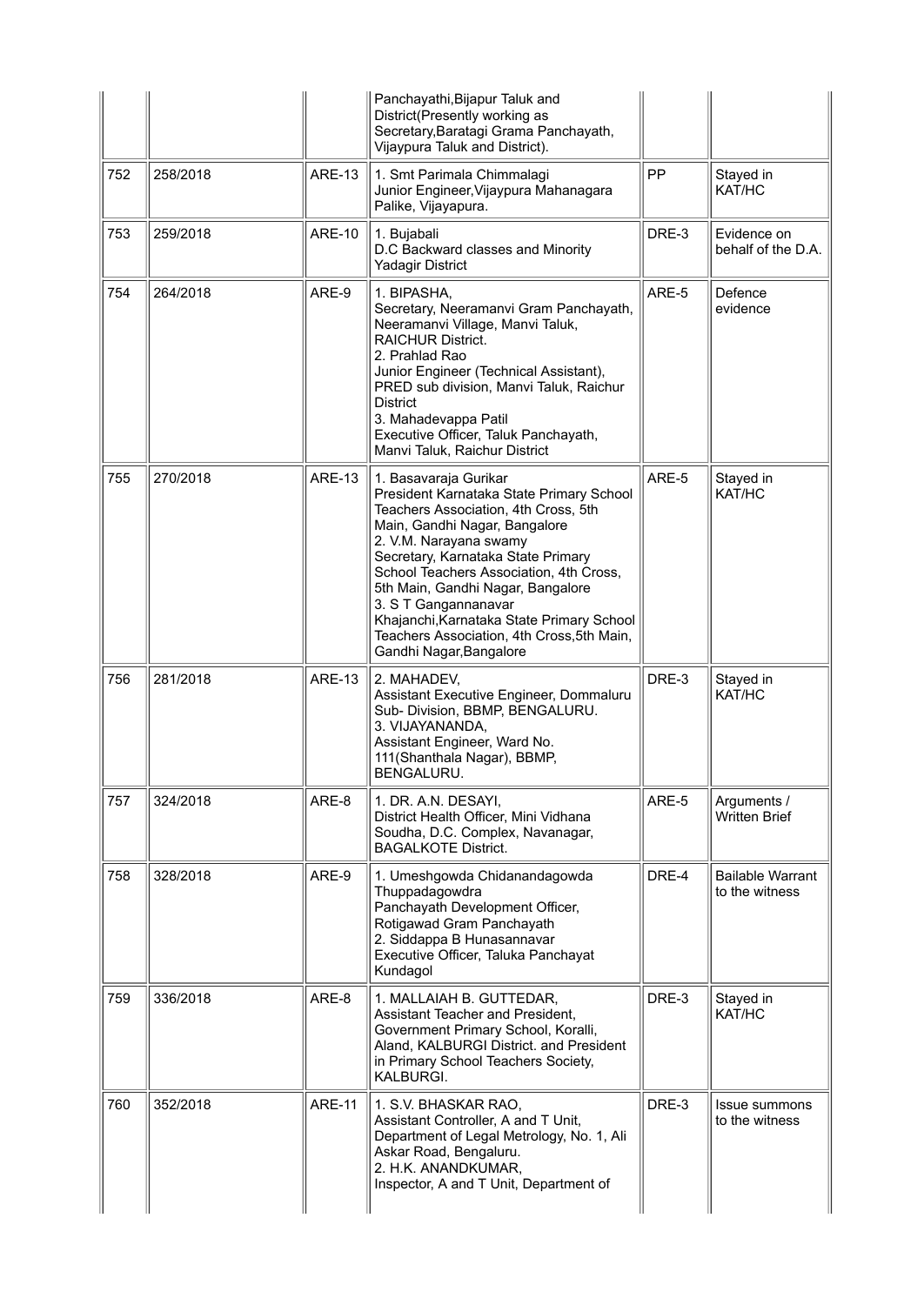|     |          |               | Legal Metrology, No. 1, Ali Askar Road,<br>Bengaluru.                                                                                                                                                                                                                                                                                                                                                                                                                               |       |                                                 |
|-----|----------|---------------|-------------------------------------------------------------------------------------------------------------------------------------------------------------------------------------------------------------------------------------------------------------------------------------------------------------------------------------------------------------------------------------------------------------------------------------------------------------------------------------|-------|-------------------------------------------------|
| 761 | 355/2018 | <b>ARE-12</b> | 1. MALLAPPA<br>WARDEN, GANGAVATHI, KOPPAL.<br>2. RAVI E. IDALAGI<br>MANAGER, OFFICE OF THE SOCIAL<br>WELFARE OFFICE, KOPPAL.<br>3. SHUBHA P<br><b>DISTRICT SOCIAL WELFARE</b><br>OFFICER, KOPPAL.<br>4. NAGARAJU<br>FIRST DIVISION CLERK, OF FICE OF<br>THE SOCIAL WELFARE<br>OFFICER, KOPPAL.                                                                                                                                                                                      | ARE-3 | To hear on I.A.<br>(Interim<br>Application)     |
| 762 | 356/2018 | ARE-8         | 1. Rajkumar Patthara<br>Junior Engineer, Shahapur, Shahapur<br>Taluk, Yadgir District.<br>4. Sri Chennabasapa Mekale<br>the then Executive Engineer (In-<br>charge), PRE Division, Yadgir. (Presently<br>working as AEE, PWD Sub Division,<br>Shahpur).<br>3. Sri Basavaraj C. Thotaganti<br>the then Assistant Executive<br>Engineer, PRE Sub Division, Shahpur<br>Taluk, Yadgir District.presently retired.<br>residing at KHB colony, Mantur Road,<br>Mudhol, Bagalkot District. | DRE-3 | Evidence on<br>behalf of the D.A.               |
| 763 | 357/2018 | <b>ARE-11</b> | 1. SANJAY KUMAR,<br>Surveyor, Survey Department, Tahasildar<br>Office, Bidar Taluk, BIDAR.<br>2. RAJASHEKAR,<br>Surveyor, Survey Department, Tahasildar<br>Office, Bidar Taluk, BIDAR.                                                                                                                                                                                                                                                                                              | DRE-3 | <b>Issue summons</b><br>to the witness          |
| 764 | 366/2018 | <b>ARE-15</b> | 1. Junge Rao Karanji,<br>Junior Engineer, City Municipal Council,<br>Bidar.<br>3. Vinayaka Rao Patil,<br>The then Assistant Executive Engineer,<br>City Municipal Council, Bidar Presently<br>working in CMC, Basavakalyan, Bidar<br>District.                                                                                                                                                                                                                                      | DRE-3 | <b>Cross</b><br>examination of<br>the witnesses |
| 765 | 367/2018 | ARE-8         | 1. Anil M.<br>TAHASILDAR, Taluk Office, Bengaluru<br>North (Addl), Yelahanka, BENGALURU.<br>2. Meerajkar,<br>REVENUE INSPECTOR, Taluk Office,<br>Bengaluru North (Addl), Yelahanka,<br>BENGALURU.                                                                                                                                                                                                                                                                                   | DRE-3 | Evidence on<br>behalf of the D.A.               |
| 766 | 370/2018 | <b>ARE-10</b> | 2. H.Narasimhaiah<br>the then District Social Welfare<br>Officer, Bangalore Urban District. (presently<br>District Collector, Chikkaballapura)                                                                                                                                                                                                                                                                                                                                      | DRE-1 | Defence<br>Evidence                             |
| 767 | 375/2018 | <b>ARE-16</b> | 1. Vahida Pasha,<br>S/o Saleem Sab, Junior Health Inspector,<br>City Muncipal Council, Bidar.                                                                                                                                                                                                                                                                                                                                                                                       | DRE-3 | Cross<br>examination of<br>the witnesses        |
| 768 | 376/2018 | <b>ARE-15</b> | 1. Eranna<br>Revenue Officer, Town Municipal Council,<br>Annigeri                                                                                                                                                                                                                                                                                                                                                                                                                   | DRE-4 | Second oral<br>statement<br>(S.O.S.)            |
| 769 | 377/2018 | ARE-8         | 1. N. MUNIRAJU,<br>Then Joint Director, Social Welfare<br>Department, Dharwad<br>2. M.B. SANNEER,<br>Then Assistant Director Grade-1, Dharwad                                                                                                                                                                                                                                                                                                                                       | DRE-4 | <b>Issue summons</b><br>to the witness          |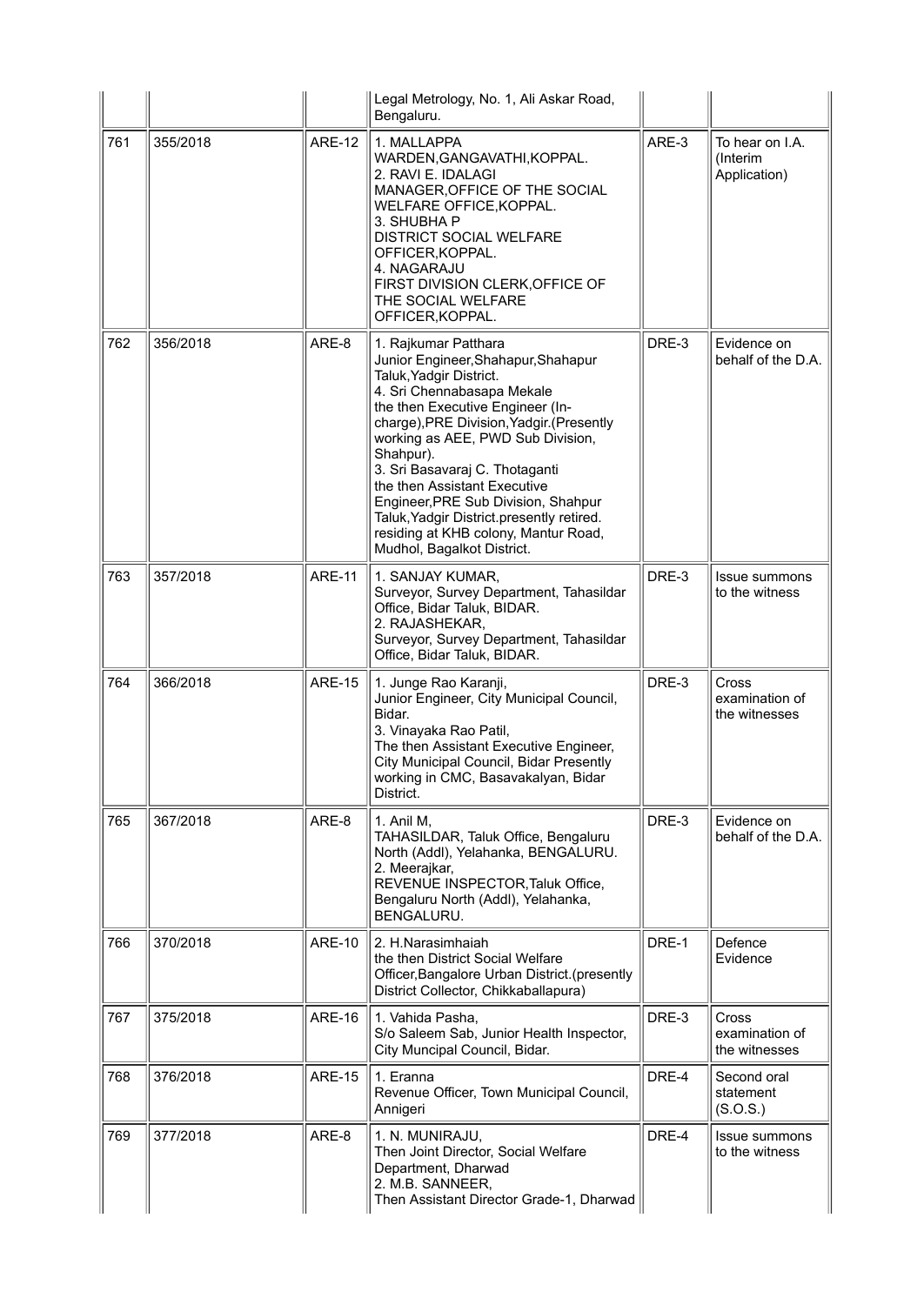|     |          |               | 3. S.M.BANANAPPANAVAR,<br>Warden of Post Metric Girls Hostel,<br>Saidapur, DHARWAD                                                                                                                                                                                                                                                                                                                         |       |                                                 |
|-----|----------|---------------|------------------------------------------------------------------------------------------------------------------------------------------------------------------------------------------------------------------------------------------------------------------------------------------------------------------------------------------------------------------------------------------------------------|-------|-------------------------------------------------|
| 770 | 379/2018 | ARE-9         | 1. Pandarinath G.Reddy,<br>Deputy Director, Bengaluru International<br>Airport Planning Authority, Bengaluru<br>Rural District, Presently Deputy Director,<br>Divisional Joint Director Office, Kalaburgi.<br>2. G.Narendra Singh,<br>Town Planner, Bengaluru International<br>Airport Planning Authority, Devanahalli<br>Town, Bengaluru Rural District.                                                  | DRE-3 | Proceedings<br>Quashed by<br>Courts/Tribunal    |
| 771 | 381/2018 | ARE-7         | 2. M.B.Saneer<br>Assistant Director Grade-1, DHARWAD.<br>1. N.Muniraju<br>Then Joint Director, Social Welfare<br>Department, DHARWAD.<br>3. JYOTHI B.R.<br>Warden                                                                                                                                                                                                                                          | DRE-4 | Defence<br>evidence                             |
| 772 | 382/2018 | <b>ARE-10</b> | 1. Krishnappa.T,<br>Assistant Executive Engineer, BBMP,<br>Mahalakshmipuram, Ward No.68,<br>Bengaluru.<br>2. K.B.Shanthegowda,<br>Assistant Executive Engineer,<br>Mahalakshmipuram Sub-Division, BBMP,<br>Bengaluru.<br>3. N.S.Revanna,<br>Assistant Engineer, Mahalakshmipuram<br>Sub-Division, BBMP, Bengaluru.                                                                                         | DRE-3 | Await orders                                    |
| 773 | 383/2018 | ARE-7         | 1. R.V. JATTANNNA,<br>Commissioner, CMC, Karwar, UTTARA<br>KANNADA District. Presently Working in<br>Dandeli,<br>2. MOHAN RAJ,<br>Assistant Engineer, CMC, Karwar,<br>UTTARA KANNADA District.<br>3. MANJUNATH NAMADARI,<br>Junior Engineer, CMC, Karwar, UTTARA<br><b>KANNADA District.</b>                                                                                                               | ARE-6 | <b>Cross</b><br>examination of<br>the witnesses |
| 774 | 387/2018 | <b>ARE-16</b> | 4. Namadeva Rathod<br>Assistant Director, Animal husbandry and<br>veterinaryServices, Presently<br>Kalaburagi, Kalaburagi District.                                                                                                                                                                                                                                                                        | ARE-5 | Defence<br>evidence                             |
| 775 | 390/2018 | ARE-8         | 1. PARAMESHWAR BHAT,<br>Sub Registrar, Sirsi, UTTARA KANNADA<br>District.                                                                                                                                                                                                                                                                                                                                  | ARE-6 | Posted for Report                               |
| 776 | 391/2018 | ARE-9         | 7. B. NAGARAJU,<br>Assistant Executive Engineer, Project<br>Central, BBMP, N.R. Square,<br>BENGALURU.<br>10. R Malathesha<br>Assistant Executive Engineer, RI West<br>division, BBMP, N.R Square, Bengaluru<br>11. H M Kempegowda<br>Executive Engineer, TVCC Division,<br>BBMP, N.R Square, Bengaluru<br>12. H C Rajashekar<br>Assistant Executive Engineer, R.W<br>Division, BBMP, N.R Square, Bengaluru | ARE-5 | Stayed in<br>KAT/HC                             |
| 777 | 396/2018 | ARE-9         | 1. Vidya.S.Sajjan<br>Vice Principal,, Government Junior<br>Composite College, (High School<br>Division), Yadgir, Yadgir District.                                                                                                                                                                                                                                                                          | ARE-5 | Evidence on<br>behalf of the D.A.               |
|     |          |               |                                                                                                                                                                                                                                                                                                                                                                                                            |       |                                                 |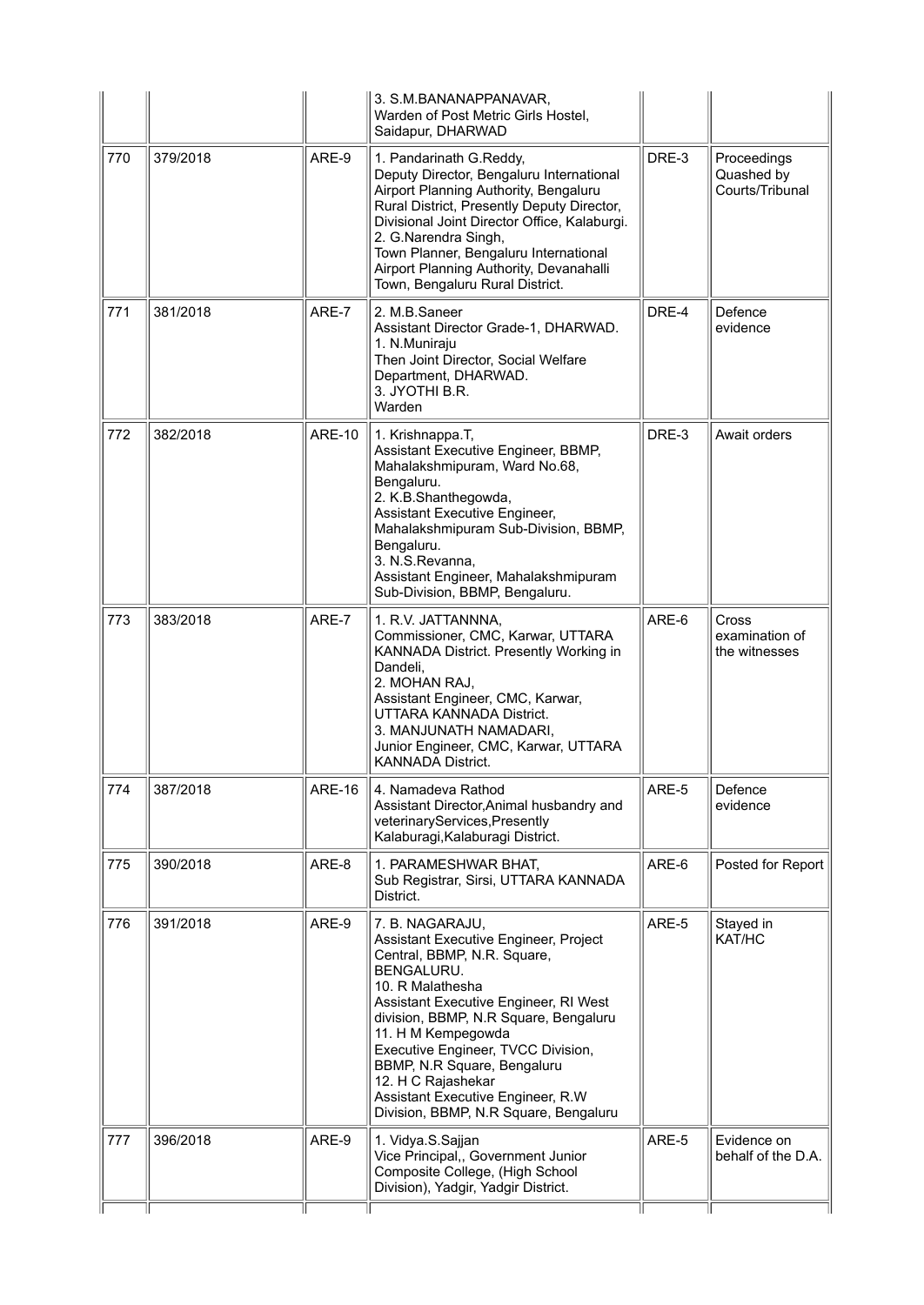| 778 | 414/2018 | ARE-8         | 1. NITYANAND B. NAIK,<br>Range Forest Officer, Siddapur Range,<br>Siddapur, UTTARA KANNADA District.<br>Presently working in Sirsi.                                                                                                                                                                                                                                                                                                         | ARE-6 | Stayed in<br>KAT/HC                       |
|-----|----------|---------------|---------------------------------------------------------------------------------------------------------------------------------------------------------------------------------------------------------------------------------------------------------------------------------------------------------------------------------------------------------------------------------------------------------------------------------------------|-------|-------------------------------------------|
| 779 | 420/2018 | <b>ARE-13</b> | 1. Mohamad Yusuf<br>Chief Officer, Town Panchayath, Aurad (B)<br>Town, Aurad (B) Taluk, Bidar District.                                                                                                                                                                                                                                                                                                                                     | ARE-5 | Defence<br>evidence                       |
| 780 | 424/2018 | ARE-8         | 1. FIROZ KHAN,<br>Chief Officer, Town Municipal Council,<br>Devadurga Town, RAICHUR District.                                                                                                                                                                                                                                                                                                                                               | ARE-5 | Arguments /<br><b>Written Brief</b>       |
| 781 | 430/2018 | <b>ARE-11</b> | 1. Sri Basanagowda Ninganagowda<br><b>Biradar</b><br>Statistical Inspector, Tahasildar Office, Indi<br>Taluk, VIJAYAPURA District.<br>2. Sri Yamanappa Bhimappa Sanghapura<br>Sipayi<br>Sipoy, D Group Employee, O/o the<br>Tahasildar, Indi Taluk, Vijayapura District.                                                                                                                                                                    | PP    | Stayed in<br>KAT/HC                       |
| 782 | 437/2018 | <b>ARE-15</b> | 1. H LASHKARINAIK,<br>Retired Executive Engineer, Public Works<br>Ports Department, KOPPAL District.<br>2. D V VENKATARAJU<br>Assistant Executive Engineer, Public<br>Works Ports Department, Ganagavathi<br>Sub-Division, KOPPAL District.<br>3. SYED NASARATH ALI,<br>Junior Engineer, Public Works Ports<br>Department, Gangavathi Sub-Division,<br><b>KOPPAL District.</b>                                                              | ARE-5 | Stayed in<br>KAT/HC                       |
| 783 | 438/2018 | <b>ARE-15</b> | 10. Y A Kale<br>District Manager Karnataka Maharshi<br>Walmiki Parishishta Pangada Abiruddi<br>Nigama Niyamitha, Devadurga Raichur                                                                                                                                                                                                                                                                                                          | ARE-5 | Second oral<br>statement<br>(S.O.S.)      |
| 784 | 441/2018 | ARE-9         | 2. Shrimanth Patil,<br>S/o Sharanappa Patil, Panchayath<br>Development Officer, Mashal Grama<br>Panchayath, Afzalpur Taluk, Kalaburagi<br>District.                                                                                                                                                                                                                                                                                         | DRE-3 | Stayed in<br>KAT/HC                       |
| 785 | 442/2018 | <b>ARF-11</b> | 3. Sri Ramappa Channappa Biradar<br>The Then Statistical Inspector (Assistant<br>Statistical officer), Presently as P.A. to<br>Chief Whip, Government of Karnataka,<br>BENGALURU.                                                                                                                                                                                                                                                           | PP    | Non-Bailable<br>Warrant to the<br>witness |
| 786 | 450/2018 | <b>ARE-10</b> | 1. HANUMANTH Y. ASANGI,<br>Senior Assistant Director of Horticulture,<br>Kundagol, DHARWAD District.                                                                                                                                                                                                                                                                                                                                        | DRE-4 | Arguments /<br><b>Written Brief</b>       |
| 787 | 451/2018 | ARE-8         | 2. Sunita<br>W/o Rajkumar Banni, Panchayath<br>Development Officer, Thalawada(K) Grama<br>Panchayathi, Bhalki Taluk, Bidar District.<br>3. Balaji Pokalwar,<br>Junior Engineer, PMGSY, Project Sub-<br>Division, Bidar.<br>4. M.N. Patil,<br>The then Assistant Executive Engineer,<br>Jala Nirmala Yojane, Talwadi, Bhalki Taluk,<br>Bidar District. C/o Rajesh Nilaya, Near<br>neela Gangamma Temple, Sindhgi Taluk,<br>Bijapur District. | DRE-3 | Second oral<br>statement<br>(S.O.S.)      |
| 788 | 455/2018 | <b>ARE-14</b> | 1. SUREKHA SRISHAILA,<br>Panchayath Development Officer, Ugara<br>B.K. Gram Panchayath, Ugara B.K.<br>Village, Athani Taluk, BELGAUM District.                                                                                                                                                                                                                                                                                              | PP    | Posted for Report                         |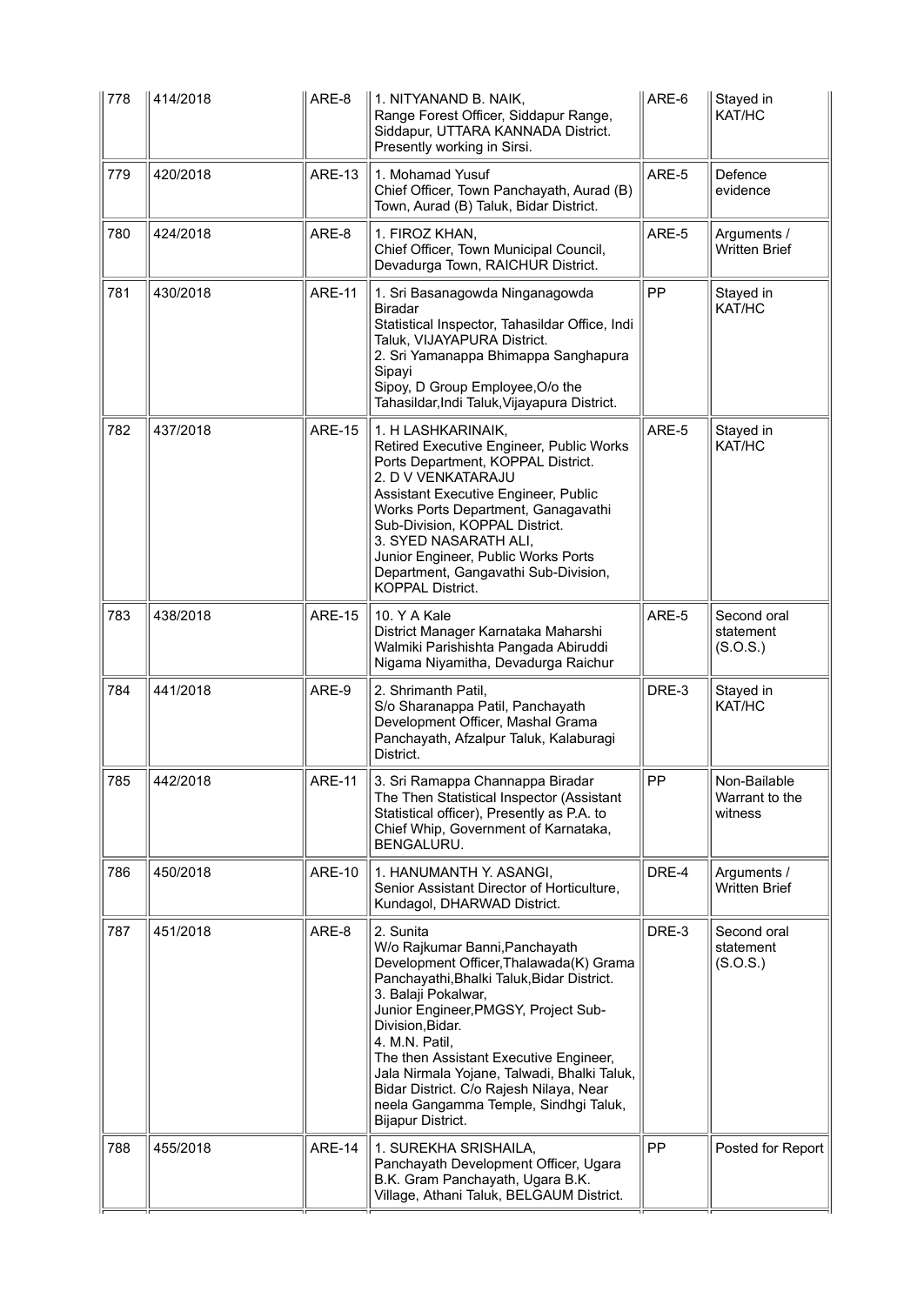| 789 | 460/2018 | ARE-8         | 1. Divya Narayanappa<br>Administrative Officer, Balbhavan Society,<br>Cubban Park, Bangalore.                                                                                                                                                                                                                                                                                                          | DRE-3 | Stayed in<br>KAT/HC                    |
|-----|----------|---------------|--------------------------------------------------------------------------------------------------------------------------------------------------------------------------------------------------------------------------------------------------------------------------------------------------------------------------------------------------------------------------------------------------------|-------|----------------------------------------|
| 790 | 461/2018 | ARE-9         | 1. SATHISH GUDDE,<br>Chief Officer, Humnabad, BIDAR.<br>Presently Working in Manager, CMC,<br>Basavakalyan, Basavakalyan Taluk,<br><b>BIDAR District.</b><br>2. ANNEPPA UDGIRE,<br>Junior Engineer, TMC, Humnabad,<br>Humnabad Taluk, BIDAR District.<br>3. MD. RIYAZ,<br>Assistant Executive Engineer, District<br>Urban Development Cell, Deputy<br>Commissioner Office, Yadgir, YADGIR<br>District. | DRE-3 | Evidence on<br>behalf of the D.A.      |
| 791 | 465/2018 | <b>ARE-15</b> | 1. K.V. HANCHINAMANE,<br>Assistant Executive Engineer, Rural<br>Drinking Water and Sanitation Sub-<br>Division, Hirekerur, HAVERI                                                                                                                                                                                                                                                                      | DRE-4 | Issue summons<br>to the witness        |
| 792 | 466/2018 | <b>ARE-14</b> | 7. Asha Parvin<br>Tahsildar Anekal Taluk, Bangalore District                                                                                                                                                                                                                                                                                                                                           | DRE-1 | Written<br>Statement of<br>Defence     |
| 793 | 468/2018 | <b>ARE-15</b> | 1. S.V. PURANIK,<br>Assistant Executive Engineer, Minor<br>Irrigation Sub-Division, Ranebennur.                                                                                                                                                                                                                                                                                                        | DRE-4 | <b>Issue summons</b><br>to the witness |
| 794 | 470/2018 | ARE-8         | 3. Sri A.B. Upadhya<br>Junior EngineerPWD Sub-<br>division, Muddebihal, Vijayapura District.                                                                                                                                                                                                                                                                                                           | ARE-5 | Arguments /<br><b>Written Brief</b>    |
| 795 | 476/2018 | <b>ARE-10</b> | 3. N.KHAJI,<br>Then Taluk Backward Classes Extension<br>Officer(Retired)                                                                                                                                                                                                                                                                                                                               | DRE-4 | Evidence on<br>behalf of the D.A.      |
| 796 | 479/2018 | <b>ARE-13</b> | 1. Krishna Murthy C<br>Assistant Executive Engineer Karnataka<br>Housing Board, Project Office, Yelahanka<br>New Town, Bangalore.                                                                                                                                                                                                                                                                      | ARE-5 | Evidence on<br>behalf of the D.A.      |
| 797 | 482/2018 | <b>ARE-11</b> | 1. V. RADHAKRISHNA,<br>Deputy RFO, BBMP, Yalahanka Zone,<br>BENGALURU.                                                                                                                                                                                                                                                                                                                                 | DRE-3 | Evidence on<br>behalf of the D.A.      |
| 798 | 484/2018 | ARE-7         | 1. M.I. SHAHANOORU,<br>Tahasildar, Taluk Office, Raichur Taluk<br><b>RAICHUR District.</b><br>2. VENU MADHAVA,<br>Nada Tahasildar, Chandrabanda Hobli,<br>Raichur Taluk, RAICHUR District.<br>3. B.HANUMANTHA REDDY,<br>Retd. Revenue Inspector, Chandrabanda<br>Hobli, Raichur District, RAICHUR.<br>4. PAGUNTAPPA,<br>Village Accountant, Katlatkur Village,<br>Raichur Taluk, RAICHUR District.     | ARE-5 | Evidence on<br>behalf of the D.A.      |
| 799 | 485/2018 | <b>ARE-15</b> | 1. Raghunath Rao<br>Executive Engineer (Retd), T.B.P. CADA<br>Division, Munirabad, Koppal District,<br>KOPPAL.<br>2. Doddamani<br>Assistant Executive Engineer, T.B.P,<br>CADA Division, Munirabad, Koppal District<br>3. Srinivasa Rao<br>Assistant Engineer, T.B.P, CADA Division,<br>Munirabad, Koppal District                                                                                     | ARE-5 | Stayed in<br>KAT/HC                    |
| 800 | 488/2018 | ARE-10        | 18. SRI P.P.GODABOLE                                                                                                                                                                                                                                                                                                                                                                                   | PP    | Await orders                           |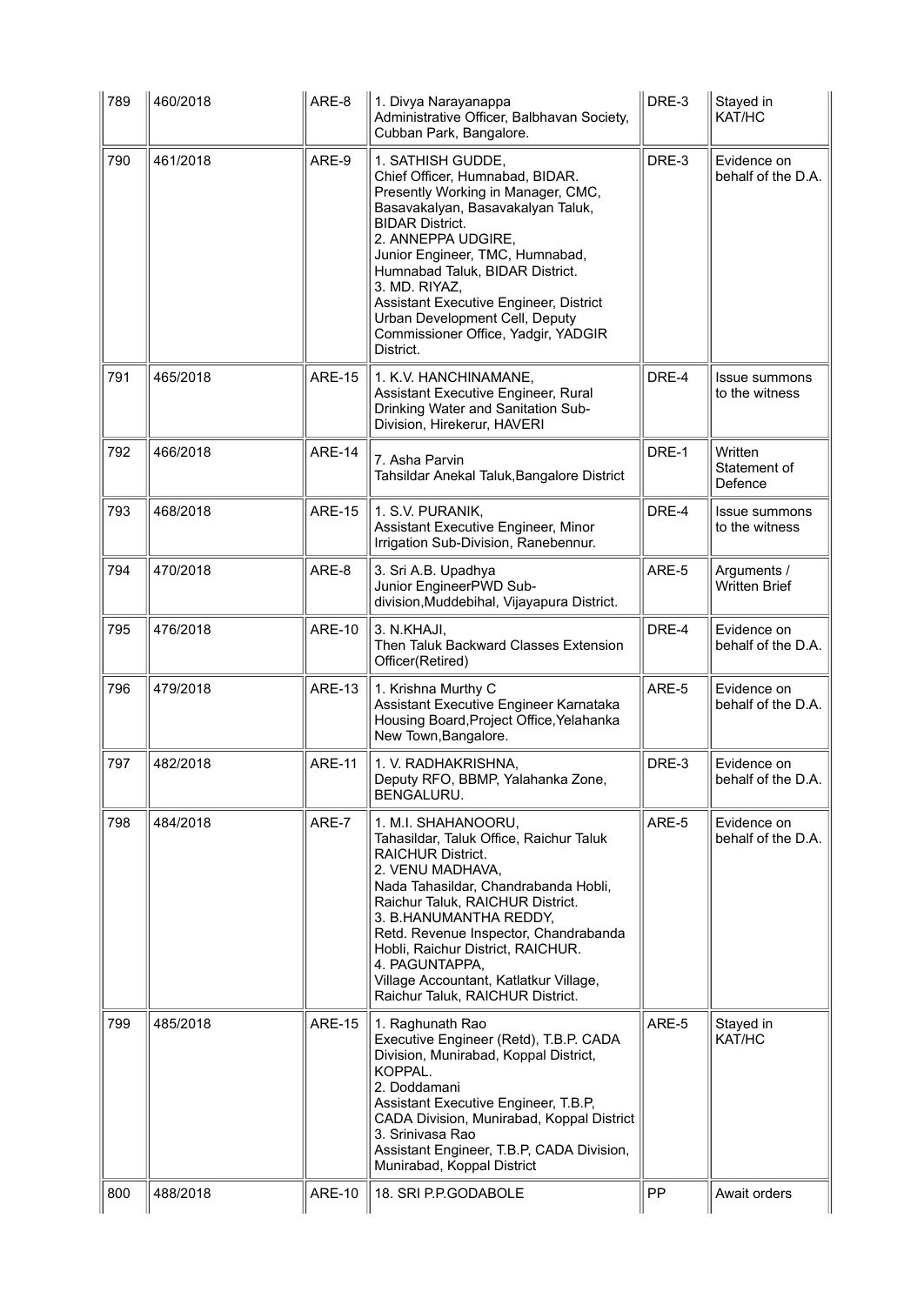|     |          |               | Junior Engineer, K.B.J.N.L., Indi<br>Taluk, Vijayapura District.<br>19. MAHANTHESHA YEDAPPANAWAR<br>Assistant Engineer, O/o the Assistant<br>Executive Engineer, K.B.J.N.L., J.L.B.C.,<br>Sub-division, Jamkhandi, Bagalkote<br>District.<br>21. M.P. MAHESH<br>Assistant Engineer, O/o the Managing<br>Director, K.B.J.N.L., P.W.D. Office, Annexe<br>Building, 3rd floor, K.R. Circle, Bangalore.                                               |       |                                           |
|-----|----------|---------------|---------------------------------------------------------------------------------------------------------------------------------------------------------------------------------------------------------------------------------------------------------------------------------------------------------------------------------------------------------------------------------------------------------------------------------------------------|-------|-------------------------------------------|
| 801 | 492/2018 | <b>ARE-12</b> | 2. Sri Ganesh Hegde<br>Asst. Executive EngineerShanthinagar Sub<br>Division, BBMP, Bangalore-560 047.<br>4. Sri P.M.Linganna<br>Assistant Executive Engineer, presently<br>retired.<br>5. Sri Mohammad Likayath Ali<br>Junior Engineer, Ward No. 8, Kodigehalli<br>Sub Division, BBMP, Bengaluru.<br>6. Sri H.R.Mohan Kumar<br>Assistant Engineer, Panchayath Raj<br>Engineering Sub Division, Bengaluru<br>South Taluk, Banashankari, Bengaluru. | PP    | Await orders                              |
| 802 | 493/2018 | <b>ARE-13</b> | 7. Rajesh K.S<br>Asssistant Engineer, Corporate office,<br>BESCOM, CCCD, 3rd floor, K.R.Circle,<br>Bengaluru                                                                                                                                                                                                                                                                                                                                      | DRE-3 | <b>Issue summons</b><br>to the witness    |
| 803 | 498/2018 | ARE-8         | 3. Balaji Pokalwar,<br>Junior Engineer, Gram<br>Panchayath, Bhandarkumta, Aurad Taluk,<br>Bidar Dist.<br>4. Tanaji Wadikar,<br>Then Junior Engineer, Halambar Taluk<br>Panchayath, Bidar Dist.<br>5. Devanand Deshmukh,<br>Junior Engineer, Dabaq Taluk<br>Panchayath, Aurad Taluk, Bidar Dist.<br>6. V Nagaraj<br>the then Executive Officer, Taluk<br>Panchayath, Aurad                                                                         | ARE-5 | Evidence on<br>behalf of the D.A.         |
| 804 | 500/2018 | <b>ARE-10</b> | 1. P.B. CHANNABASAPPA,<br><b>Executive Engineer, Presently Assistant</b><br><b>Executive Engineer</b>                                                                                                                                                                                                                                                                                                                                             | DRE-4 | Defence<br>Evidence                       |
| 805 | 507/2018 | <b>ARE-15</b> | 8. Sirasigikara Naganna<br>the then District Manager Karnataka<br>Maharshi Walmiki Parishishta Pangada<br>Abiruddi Nigama Niyamitha, Raichur<br>present Joint Director Directorate of<br>Finance and Statistics, M S Building<br>Bengaluru                                                                                                                                                                                                        | ARE-5 | Defence<br>evidence                       |
| 806 | 515/2018 | <b>ARE-11</b> | 1. V.R. RAMESH,<br>The Then Sheristedar, Bengaluru North<br>Taluk, BENGALURU.<br>2. K.M. APPAJI,<br>The Then Revenue Inspector,<br>Saneguruvanahalli Circle-1, Bengaluru<br>North Taluk, BENGALURU.                                                                                                                                                                                                                                               | DRE-3 | <b>Bailable Warrant</b><br>to the witness |
| 807 | 516/2018 | <b>ARE-11</b> | 1. Sri Suresh P. Sindagi<br>Secretary/Panchayath Development<br>Officer, Chadachana Grama Panchayath,<br>Indi Taluk, VIJAYAPURA District.<br>2. Sri Ramagondappa Bapuraya Biradar<br>Panchayath Development Officer,<br>Chadachana Gram Panchayath, Indi                                                                                                                                                                                          | PP    | Await records                             |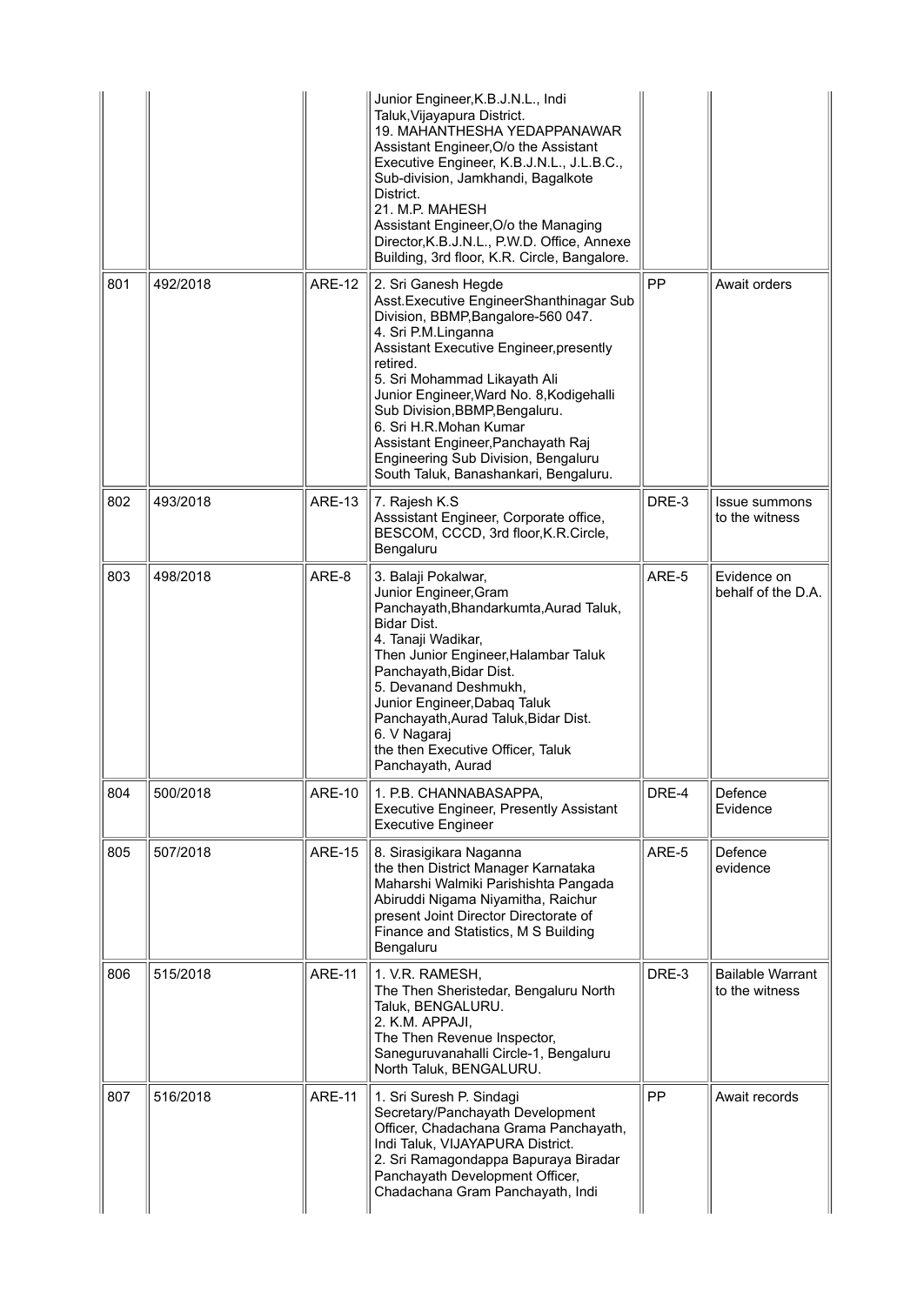|     |          |               | Taluk, VIJAYAPURA District.<br>8. Sri Shivashankar Siddappa Biradar<br>Assistant Engineer, Panchayath Raj<br>Engineering, Sub Division, Indi.<br>9. Sri Shivaputrappa Bagappa Bani<br>Junior Engineer, Panchayath Raj<br>Engineering, Sub Division, Indi.                                                                                                                                                                                                                                                                                                                                                                                                                                            |        |                                                 |
|-----|----------|---------------|------------------------------------------------------------------------------------------------------------------------------------------------------------------------------------------------------------------------------------------------------------------------------------------------------------------------------------------------------------------------------------------------------------------------------------------------------------------------------------------------------------------------------------------------------------------------------------------------------------------------------------------------------------------------------------------------------|--------|-------------------------------------------------|
| 808 | 517/2018 | ARE-3         | 2. I.H.MUJAVARA,<br>Retired Gram Panchayath Secretary,<br>Kuruvathi Gram Panchayath, Ranebennur<br>Taluk, HAVERI District.                                                                                                                                                                                                                                                                                                                                                                                                                                                                                                                                                                           | DRE-4  | Stayed in<br>KAT/HC                             |
| 809 | 518/2018 | ARE-4         | 1. Santhosh.S.R,<br>Panchayath Development Officer, Gram<br>Panchayat Narona, Aland Taluk,<br>Kalaburagi District.<br>3. Nagamurthy.K.S,<br>The then Junior Engineer, P.R.E. Sub<br>Division, Aland, Kalaburgi District.<br>8. Abdul Salam,<br>The then Assistant Executive Engineer,<br>PRE Sub-Division, Alanda, presently<br>working as Rural water supply sub-<br>Division, Alanda, Kalaburgi District.                                                                                                                                                                                                                                                                                          | DRE-3  | <b>Cross</b><br>examination of<br>the witnesses |
| 810 | 521/2018 | ARE-8         | 1. M B Patil<br>Retired Secretary, Halga Gram<br>Panchayath, Khanapura Taluk, Belagavi<br><b>District</b>                                                                                                                                                                                                                                                                                                                                                                                                                                                                                                                                                                                            | ARE-5  | Evidence on<br>behalf of the D.A.               |
| 811 | 524/2018 | <b>ARE-13</b> | 2. MAHESHWARAPPA,<br>Assistant Executive Engineer, Dommaluru<br>Sub-Division, BBMP, BENGALURU.<br>3. MURTHY,<br>Assistant Engineer, Ward No. 115(Vannar<br>Pete), BBMP, BENGALURU.<br>4. Sri M.G.Hegde,<br><b>Present Assistant Executive</b><br>Engineer, Domluru Sub<br>Division, BBMP, Bengaluru.                                                                                                                                                                                                                                                                                                                                                                                                 | DRE-3  | Stayed in<br>KAT/HC                             |
| 812 | 526/2018 | <b>ARE-10</b> | 1. UMESH,<br>Village Accountant, Shiraguppi Village,<br>Hubballi Taluk, DHARWAD District.                                                                                                                                                                                                                                                                                                                                                                                                                                                                                                                                                                                                            | DRE-4  | Stayed in<br>KAT/HC                             |
| 813 | 527/2018 | ARE-3         | 1. Y.B.Menasagi<br>Then Assistant Executive Engineer,<br>Panchayat Raj Engineering Sub<br>Division, Ron,<br>2. B.S.Mokashi<br>Junior Engineer, Panchayath Raj<br>Engineering sub division, Ron,<br>3. Mahadevappa<br>Junior Engineer, Panchayath Raj<br>Engineering sub division, Ron,<br>4. M.D. Thogunasi<br>Then Junior Engineer, Panchayath Raj<br>Engineering sub division, Ron,<br>5. B.C.Mallikarjun<br>Assistant Engineer, Panchayath Raj<br>Engineering sub division, Ron,<br>6. K.L.Kattimani<br>Then Assistant Executive Engineer,<br>Panchayath Raj Engineering sub division,<br>Ron,<br>8. T.R.Sudarshankumar<br>Then Executive Engineer, Panchayath Raj<br>Engineering division, Gadag | DRE-4  | Issue summons<br>to the witness                 |
| 814 | 533/2018 | <b>ARE-19</b> | 1. Mohammed Ajmal Pasha,<br>Asst. Public Prosecutor, Sr. Civil Judge                                                                                                                                                                                                                                                                                                                                                                                                                                                                                                                                                                                                                                 | arlo-4 | Evidence on<br>behalf of the D.A.               |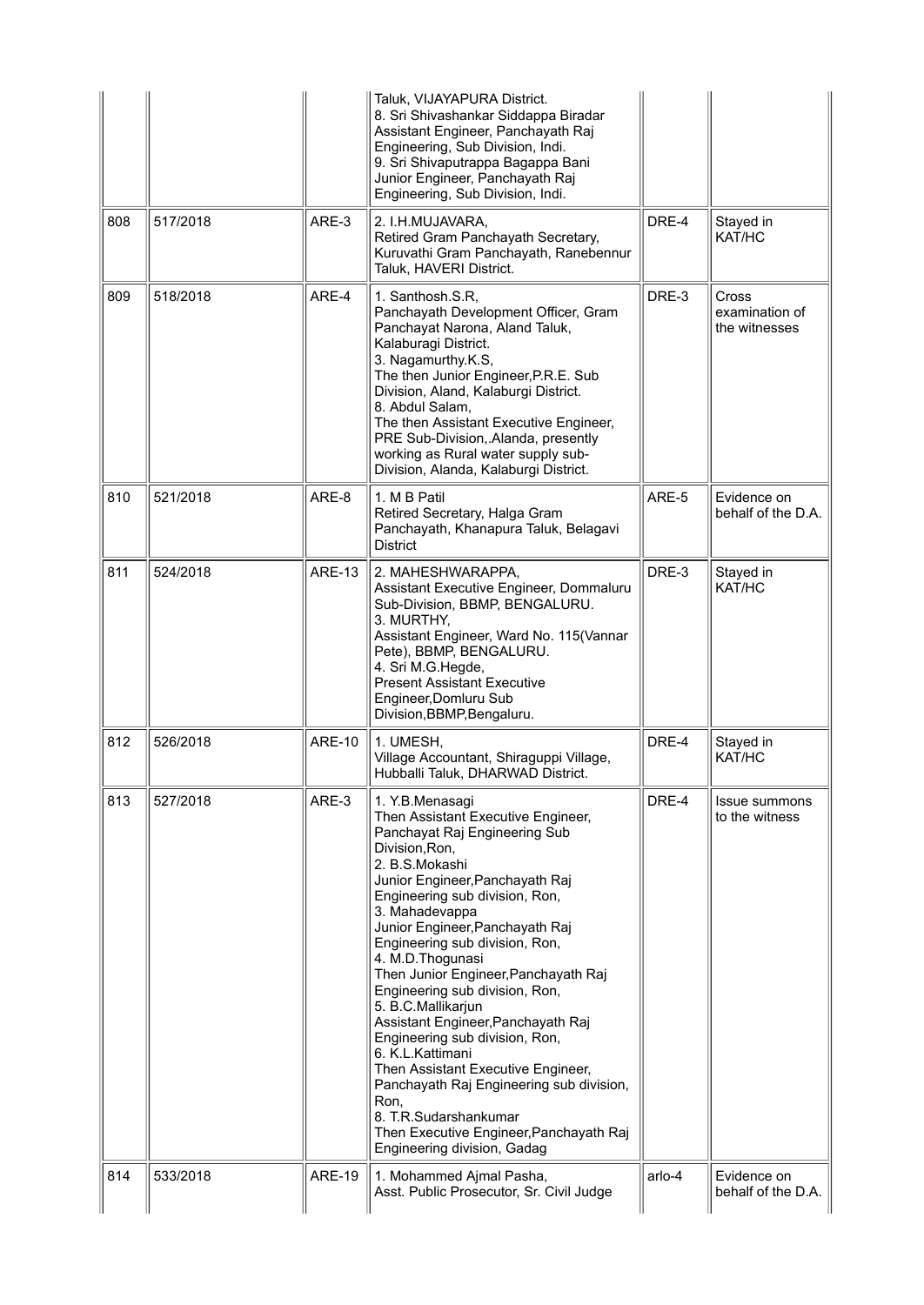|     |          |               | and JMFC Court, Madhugiri, TUMKUR<br>District.                                                                                                             |        |                                   |
|-----|----------|---------------|------------------------------------------------------------------------------------------------------------------------------------------------------------|--------|-----------------------------------|
| 815 | 534/2018 | <b>ARE-19</b> | 1. C.J. Subramanya,<br>Asst. Public Prosecutor, Principal Civil<br>Judge (Junior Division) and J.M.F.C Court,<br>Doddaballapura, Bengaluru Rural District. | ARLO-4 | Stayed in<br>KAT/HC               |
| 816 | 535/2018 | <b>ARE-19</b> | 1. Shivananjappa,<br>Asst. Public Prosecutor, Principal Civil<br>Judge (Junior Division) and J.M.F.C Court,<br>Srirangapatna, Mandya District.             | ARLO-4 | Stayed in<br>KAT/HC               |
| 817 | 536/2018 | <b>ARE-19</b> | 1. Geetha Siddaramappa Asuti,<br>Asst. Public Prosecutor, II J.M.F.C Court,<br>Raichur.                                                                    | ARLO-4 | Stayed in<br>KAT/HC               |
| 818 | 538/2018 | <b>ARE-19</b> | 1. Kumudhini.S,<br>Asst. Public Prosecutor, Additional Civil<br>Judge (Junior Division) and J.M.F.C Court,<br>Shidlaghatta, Chikkaballapur District.       | ARLO-4 | Evidence on<br>behalf of the D.A. |
| 819 | 539/2018 | <b>ARE-19</b> | 1. Mayanna Gowda,<br>Asst. Public Prosecutor, Il Additional Civil<br>Judge (Junior Division) and J.M.F.C Court,<br>Hassan.                                 | ARLO-4 | Stayed in<br>KAT/HC               |
| 820 | 540/2018 | <b>ARE-19</b> | 1. Veerendra Patil,<br>Asst. Public Prosecutor, II Additional Civil<br>Judge (Junior Division) and J.M.F.C Court,<br>Chitradurga.                          | ARLO-4 | Stayed in<br>KAT/HC               |
| 821 | 541/2018 | <b>ARE-19</b> | 1. Roopa.A.T,<br>Asst. Public Prosecutor, Additional Civil<br>Judge (Junior Division) and J.M.F.C Court,<br>Devanahalli, Bengaluru Rural District.         | ARLO-4 | Issue summons<br>to the witness   |
| 822 | 542/2018 | <b>ARE-19</b> | 1. Sumangala Chandrashekhar Naik,<br>Asst. Public Prosecutor, I Additional Civil<br>Judge and J.M.F.C Court, Kundapura,<br>Udupi District.                 | ARLO-4 | Stayed in<br>KAT/HC               |
| 823 | 543/2018 | <b>ARE-19</b> | 1. Ravindrasa,<br>Asst. Public Prosecutor, III J.M.F.C Court,<br>Hubli, Dharwad District.                                                                  | ARLO-4 | Stayed in<br>KAT/HC               |
| 824 | 544/2018 | <b>ARE-19</b> | 1. Chethan Tukaram Naik,<br>Asst. Public Prosecutor, II J.M.F.C Court,<br>Mangalore, Dakshina Kannada District.                                            | ARLO-4 | $\parallel$ Stayed in<br>KAT/HC   |
| 825 | 545/2018 | <b>ARE-19</b> | 1. Guruswamy,<br>Asst. Public Prosecutor, Additional Senior<br>Civil Judge and J.M.F.C Court,<br>Chikkaballapura.                                          | ARLO-4 | Await orders                      |
| 826 | 546/2018 | <b>ARE-19</b> | 1. Saheb Gowda,<br>Asst. Public Prosecutor, Civil Judge<br>(Senior Division) and J.M.F.C Court,<br>Chittapura, Kalaburagi District.                        | ARLO-4 | Stayed in<br>KAT/HC               |
| 827 | 547/2018 | <b>ARE-19</b> | 1. Venkatesh S.N.,<br>Asst. Public Prosecutor, Additional Civil<br>Judge (Junior Division) and J.M.F.C Court,<br>Anekal, Bengaluru Rural District.         | ARLO-4 | Stayed in<br>KAT/HC               |
| 828 | 548/2018 | <b>ARE-19</b> | 1. N. Kumar,<br>Asst. Public Prosecutor, Additional Civil<br>Judge (Junior Division) and J.M.F.C Court,<br>Challakere, Chitradurga District.               | ARLO-4 | Stayed in<br>KAT/HC               |
| 829 | 550/2018 | <b>ARE-19</b> | 1. Rekha,<br>Asst. Public Prosecutor, Civil Judge<br>(Junior Division) and J.M.F.C Court,<br>Hunsur, Mysore.                                               | ARLO-4 | Issue summons<br>to the witness   |
|     |          |               |                                                                                                                                                            |        |                                   |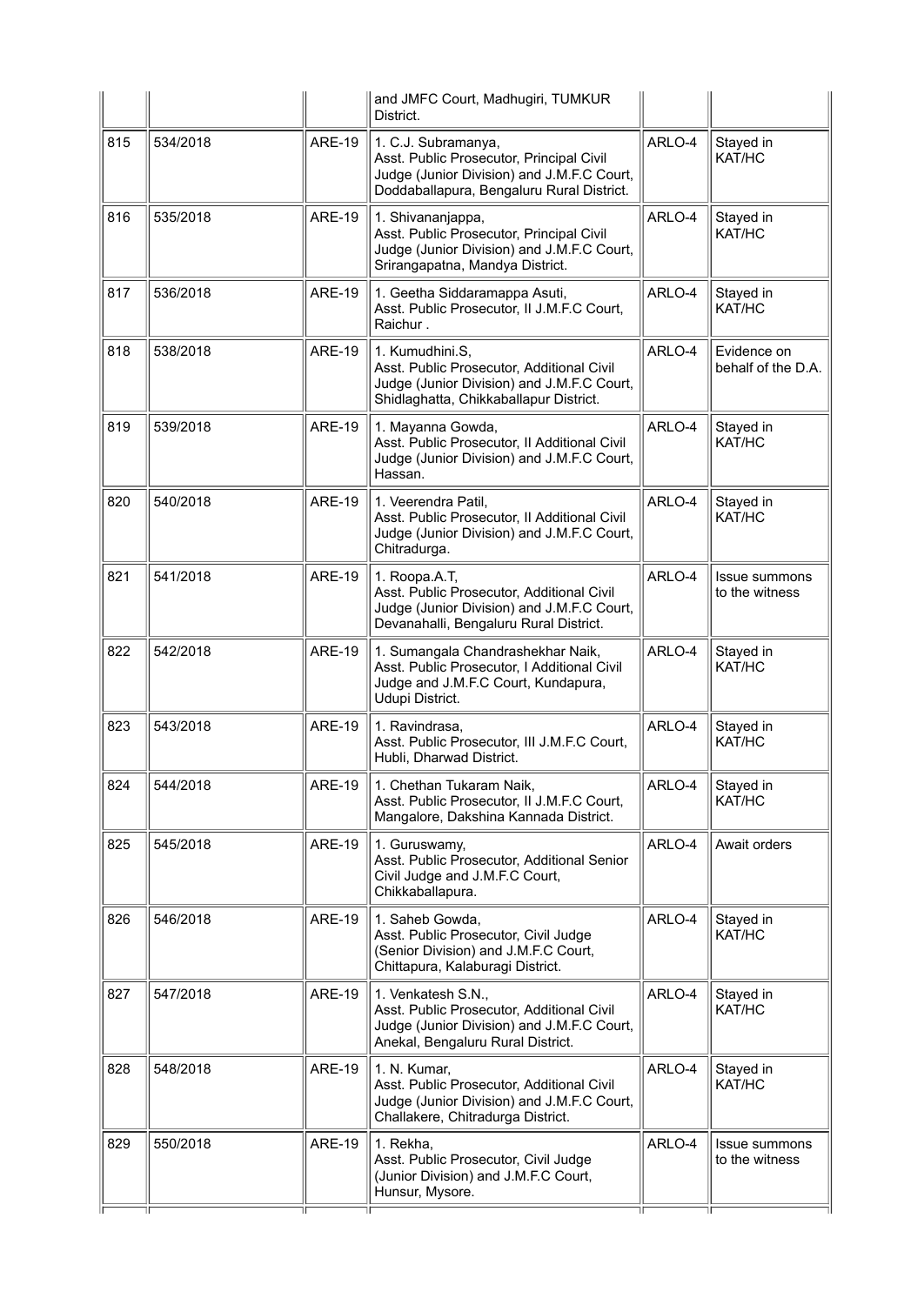| 830 | 553/2018 |               | ARE-19   1. Sriroopa,<br>Asst. Public Prosecutor, II Additional<br>J.M.F.C Court, Maluru, Kolar District.                                                  | ARLO-4 | Stayed in<br>KAT/HC               |
|-----|----------|---------------|------------------------------------------------------------------------------------------------------------------------------------------------------------|--------|-----------------------------------|
| 831 | 554/2018 | <b>ARE-19</b> | 1. Raghu K.M,<br>Asst. Public Prosecutor, II Additional<br>Senior Civil and J.M.F.C Court, Tumakuru.                                                       | ARLO-4 | Evidence on<br>behalf of the D.A. |
| 832 | 556/2018 | <b>ARE-19</b> | 1. Sunil Patil,<br>Asst. Public Prosecutor, Principal Civil<br>Judge (Junior Divisioin) and J.M.F.C<br>Court, Mudigere, Chikkamagaluru District.           | ARLO-4 | Stayed in<br>KAT/HC               |
| 833 | 557/2018 | <b>ARE-19</b> | 1. Pushpavathi,<br>Asst. Public Prosecutor, VI Circuit Court,<br>Bengaluru.                                                                                | ARLO-4 | Stayed in<br>KAT/HC               |
| 834 | 558/2018 | <b>ARE-19</b> | 1. Basalingappa Balagonda Borgal,<br>Asst. Public Prosecutor, Additional Civil<br>Judge (Junior Division) and J.M.F.C Court,<br>Athani, Belagavi District. | ARLO-4 | Stayed in<br>KAT/HC               |
| 835 | 559/2018 | <b>ARE-19</b> | 1. Shilpa Joshi,<br>Asst. Public Prosecutor, Civil and J.M.F.C<br>Court, Mudalagi, Belagavi.                                                               | ARLO-4 | Stayed in<br>KAT/HC               |
| 836 | 560/2018 | <b>ARE-19</b> | 1. Harish,<br>Asst. Public Prosecutor, Principal Civil<br>Judge (Junior Division) and J.M.F.C Court,<br>Channarayapatna, Hassan District.                  | ARLO-4 | Stayed in<br>KAT/HC               |
| 837 | 561/2018 | <b>ARE-19</b> | 1. Anuradha.N.<br>Asst. Public Prosecutor, Principal Civil<br>Judge (Junior Division) and J.M.F.C Court,<br>Maluru, Kolar District.                        | ARLO-4 | Evidence on<br>behalf of the D.A. |
| 838 | 563/2018 | <b>ARE-19</b> | 1. Hrishikesh.C.<br>Asst. Public Prosecutor, Additional Civil<br>and J.M.F.C Court, Hosakote, Bengaluru<br>Rural District.                                 | ARLO-4 | Stayed in<br>KAT/HC               |
| 839 | 564/2018 | <b>ARE-19</b> | 1. Sarojini Veerappa Batakurki,<br>Asst. Public Prosecutor, Senior Civil Court,<br>Bilagi, Bagalkot.                                                       | ARLO-4 | Stayed in<br>KAT/HC               |
| 840 | 565/2018 | <b>ARE-19</b> | 1. Mohammed Khaja,<br>Asst. Public Prosecutor, Additional J.M.F.C<br>Court, Bangarpet, Kolar.                                                              | ARLO-4 | Evidence on<br>behalf of the D.A. |
| 841 | 566/2018 | <b>ARE-19</b> | 1. M.K. Vijaykumar,<br>Asst. Public Prosecutor, Additional Civil<br>Judge and J.M.F.C Court, Ramanagar.                                                    | ARLO-4 | Stayed in<br>KAT/HC               |
| 842 | 567/2018 | <b>ARE-19</b> | 1. Ravindra H.C,<br>Asst. Public Prosecutor, II J.M.F.C Court,<br>Mysore.                                                                                  | ARLO-4 | Stayed in<br>KAT/HC               |
| 843 | 568/2018 | <b>ARE-19</b> | 1. Shivamma H.V,<br>Asst. Public Prosecutor, Senior Division<br>J.M.F.C Court, Tipatur, Tumkur.                                                            | ARLO-4 | Stayed in<br>KAT/HC               |
| 844 | 569/2018 | <b>ARE-19</b> | 1. Mamatha S.N,<br>Asst. Public Prosecutor, Additional-I Civil<br>Judge J.M.F.C Court, Arakalagudu,<br>Hassan.                                             | ARLO-4 | Stayed in<br>KAT/HC               |
| 845 | 570/2018 | <b>ARE-19</b> | 1. Dheerendra,<br>Asst. Public Prosecutor, IV Additional Civil<br>Judge (Junior Division), J.M.F.C Court,<br>Shimoga.                                      | ARLO-4 | Stayed in<br>KAT/HC               |
| 846 | 571/2018 | <b>ARE-19</b> | 1. Dhanapal Devappa Harugeri,<br>Asst. Public Prosecutor, II J.M.F.C Court,<br>Belagavi.                                                                   | ARLO-4 | Stayed in<br>KAT/HC               |
|     |          |               |                                                                                                                                                            |        |                                   |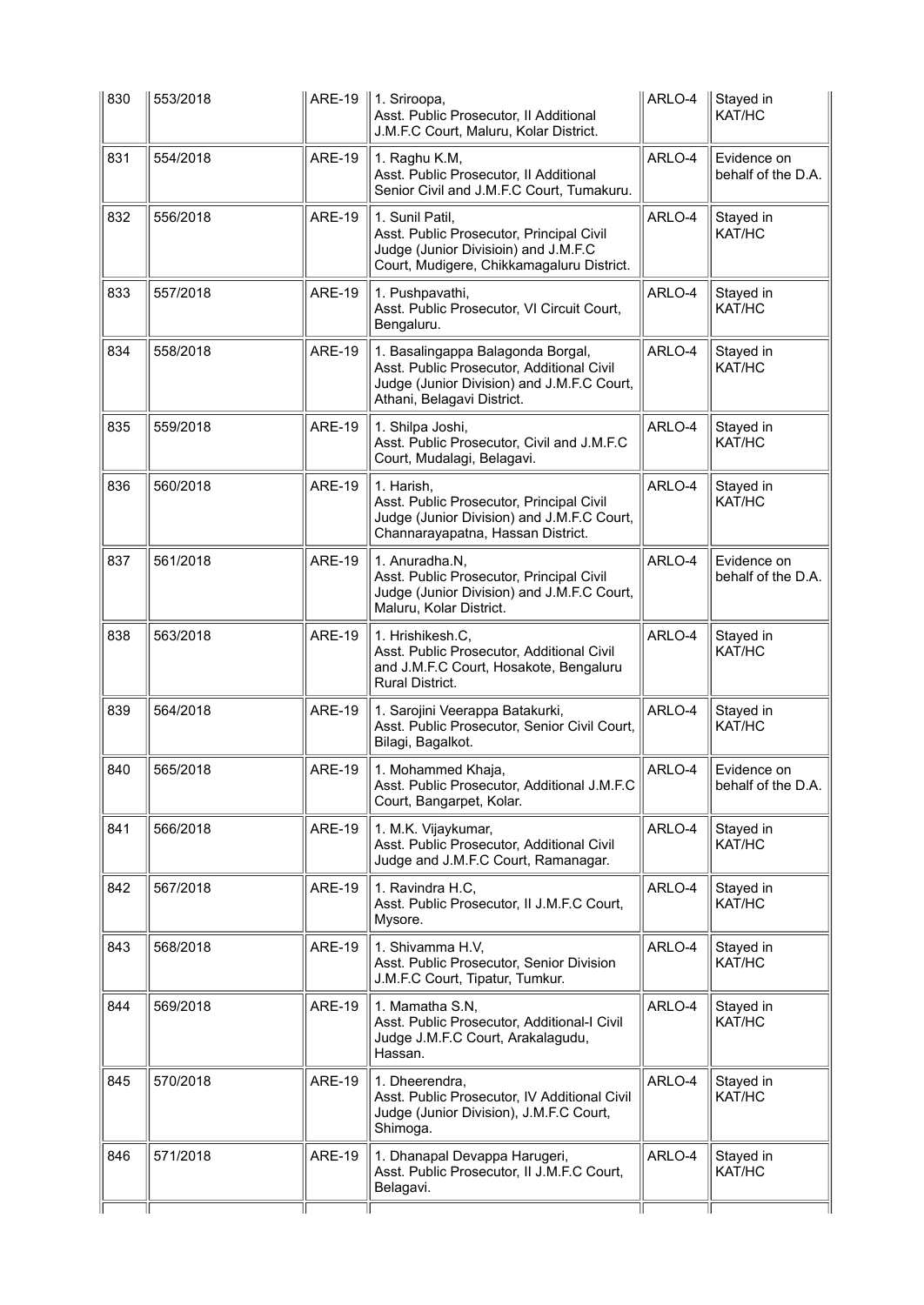| 847 | 572/2018 |               | ARE-19    1. Poornima.G,<br>Asst. Public Prosecutor, Principal J.M.F.C<br>Court, Chikkamagaluru.                                                     | ARLO-4 | Evidence on<br>behalf of the D.A. |
|-----|----------|---------------|------------------------------------------------------------------------------------------------------------------------------------------------------|--------|-----------------------------------|
| 848 | 573/2018 | <b>ARE-19</b> | 1. Vinayak S. Patil,<br>Asst. Public Prosecutor, IV J.M.F.C Court,<br>Hubballi, Dharwad District.                                                    | ARLO-4 | Stayed in<br>KAT/HC               |
| 849 | 574/2018 | <b>ARE-19</b> | 1. Sanganagowda P. Naik,<br>Asst. Public Prosecutor, Principal J.M.F.C<br>Court, Badami, Bagalkot District.                                          | ARLO-4 | Evidence on<br>behalf of the D.A. |
| 850 | 576/2018 | <b>ARE-19</b> | 1. Vimala T.M,<br>Asst. Public Prosecutor, M.M.T.C IV Court,<br>Bengaluru.                                                                           | ARLO-4 | Stayed in<br>KAT/HC               |
| 851 | 577/2018 | <b>ARE-19</b> | 1. Rajanna A.N,<br>Asst. Public Prosecutor, Civil and J.M.F.C<br>Court, Gundlupet, Chamrajnagar District.                                            | ARLO-4 | Stayed in<br>KAT/HC               |
| 852 | 578/2018 | <b>ARE-19</b> | 1. Rakhi. T,<br>Rakhi. T, Asst. Public Prosecutor, Principal<br>Senior Civil Judge Court, Gubbi, Tumkur<br>District.                                 | ARLO-4 | Stayed in<br>KAT/HC               |
| 853 | 579/2018 | <b>ARE-19</b> | 1. Dadaphir Shabbir Ahmed Bhanuvalli,<br>Asst. Public Prosecutor, Principal Civil and<br>J.M.F.C Court, Shikaripura, Shivamogga<br>District.         | ARLO-4 | Stayed in<br>KAT/HC               |
| 854 | 580/2018 | <b>ARE-19</b> | 1. Chaya Devi,<br>Asst. Public Prosecutor, V J.M.F.C Court,<br>Kalaburgi.                                                                            | ARLO-4 | Stayed in<br>KAT/HC               |
| 855 | 581/2018 | <b>ARE-19</b> | 1. Jnanendra K.P,<br>Asst. Public Prosecutor, Civil and J.M.F.C<br>Court, Nagamangala, Mandya District.                                              | ARLO-4 | Stayed in<br>KAT/HC               |
|     |          |               |                                                                                                                                                      |        |                                   |
| 856 | 582/2018 | <b>ARE-19</b> | 1. Venukumar A.S,<br>Asst. Public Prosecutor, Principal J.M.F.C<br>Court, Chintamani, Chikkaballapur District.                                       | ARLO-4 | Evidence on<br>behalf of the D.A. |
| 857 | 583/2018 | <b>ARE-19</b> | 1. Sheikh Mohammed Ali.<br>D.S, Asst. Public Prosecutor, J.M.F.C<br>Court, Koratagere, Tumakuru District.                                            | ARLO-4 | Evidence on<br>behalf of the D.A. |
| 858 | 584/2018 | <b>ARE-19</b> | 1. Vijayachandra Prabhu B.V,<br>Asst. Public Prosecutor, Civil and J.M.F.C<br>Court, Gangavathi, Koppal.                                             | ARLO-4 | Stayed in<br>KAT/HC               |
| 859 | 586/2018 | <b>ARE-19</b> | 1. Srinivasa M,<br>Asst. Public Prosecutor, Principal Civil and<br>JMFC Court, Bagarpet, Kolar District.                                             | ARLO-4 | Stayed in<br>KAT/HC               |
| 860 | 587/2018 | <b>ARE-19</b> | 1. Lingeshwara.J,<br>Asst. Public Prosecutor, Civil Judge<br>(Junior Division) and JMFC Court,<br>Challakere, Chitradurga District.                  | ARLO-4 | Stayed in<br>KAT/HC               |
| 861 | 588/2018 | <b>ARE-19</b> | 1. Mohan B.<br>Asst. Public Prosecutor, Civil and JMFC<br>Court, Madhugiri, Tumakuru District.                                                       | ARLO-4 | Evidence on<br>behalf of the D.A. |
| 862 | 589/2018 | <b>ARE-19</b> | 1. Nagabhushan K.R.,<br>Asst. Public Prosecutor, Civil Judge and<br><b>JMFC Court (Senior Division),</b><br>Doddaballapur, Bengaluru Rural District. | ARLO-4 | Stayed in<br>KAT/HC               |
| 863 | 590/2018 | <b>ARE-19</b> | 1. Vijayalakshmi Atharga,<br>Asst. Public Prosecutor, JMFC Court,<br>Bilagi, Bagalkot District.                                                      | ARLO-4 | Stayed in<br>KAT/HC               |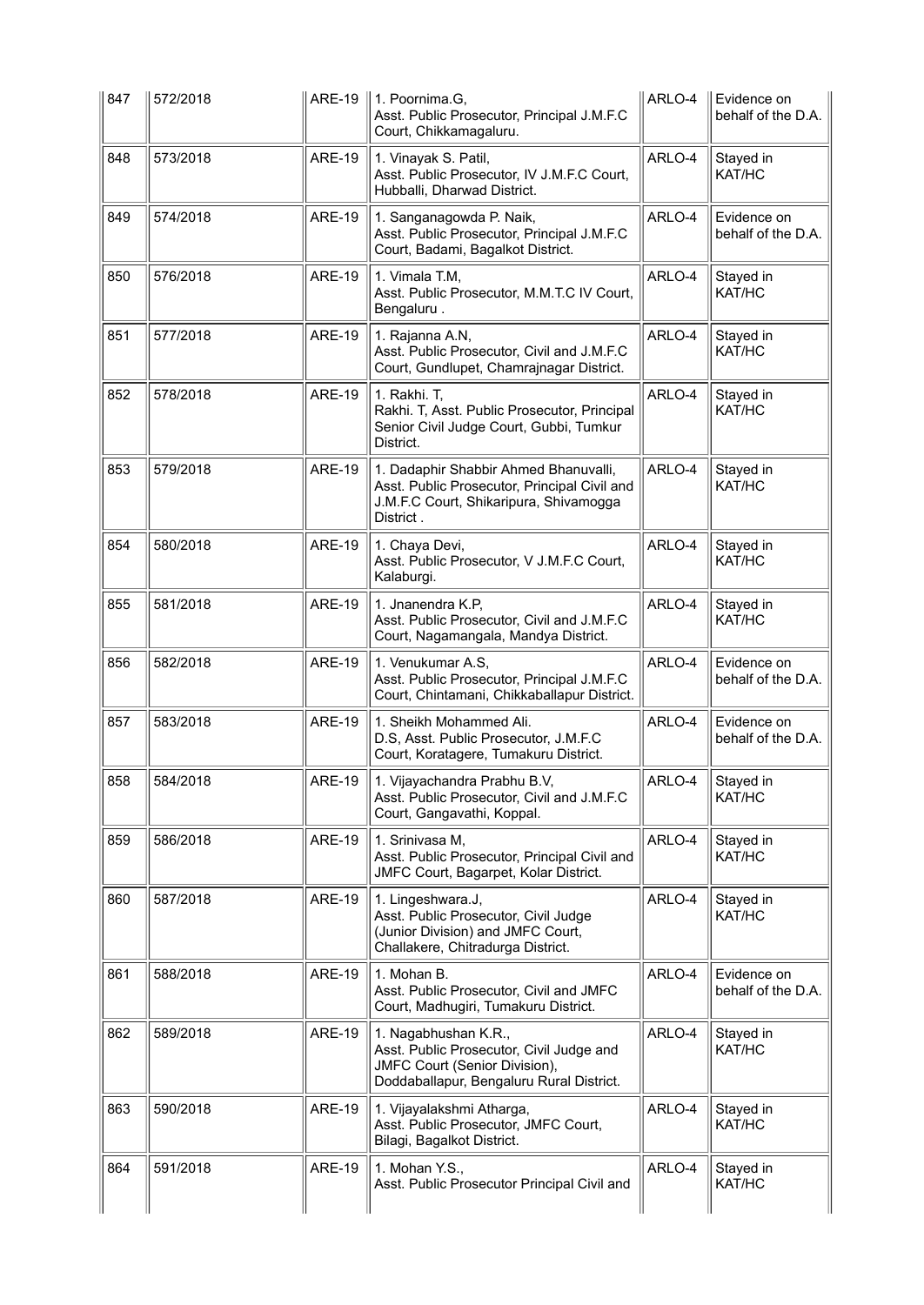|     |          |               | JMFC Court, Anekal, Bengaluru Urban<br>District.                                                                                                                                                                                                                                                                                                                                                                                                                                                                                                                      |        |                                      |
|-----|----------|---------------|-----------------------------------------------------------------------------------------------------------------------------------------------------------------------------------------------------------------------------------------------------------------------------------------------------------------------------------------------------------------------------------------------------------------------------------------------------------------------------------------------------------------------------------------------------------------------|--------|--------------------------------------|
| 865 | 592/2018 | <b>ARE-19</b> | 1. B. Narayanaswamy,<br>Asst. Public Prosecutor, I Addl. Civil Judge<br>Court, Kanakapura, Ramanagar District.                                                                                                                                                                                                                                                                                                                                                                                                                                                        | ARLO-4 | Stayed in<br>KAT/HC                  |
| 866 | 593/2018 | <b>ARE-19</b> | 1. Ranjana Suresh Patil,<br>Ranjana Suresh Patil, Asst. Public<br>Prosecutor, Principal Civil Judge and<br>JMFC Court, Bailahongal, Belagavi<br>District.                                                                                                                                                                                                                                                                                                                                                                                                             | ARLO-4 | Stayed in<br>KAT/HC                  |
| 867 | 594/2018 | <b>ARE-10</b> | 1. SHEKHARAPPA H.NAYKAR<br>Then Chief Officer, Presently postings<br>awaited<br>2. M.I.Agadi<br>Then Junior Engineer, Town Municipal<br>Council, Shiggaon                                                                                                                                                                                                                                                                                                                                                                                                             | DRE-4  | Evidence on<br>behalf of the D.A.    |
| 868 | 597/2018 | ARE-8         | 7. Dr.B. Sharanappa,<br>the then Tahasildar, Yadgir Taluk and<br>Districtpresently working atBagalkote<br>District.                                                                                                                                                                                                                                                                                                                                                                                                                                                   | DRE-3  | Evidence on<br>behalf of the D.A.    |
| 869 | 599/2018 | ARE-3         | 1. N. MUNIRAJU,<br>Assistant Director Grade-1, Presently Joint<br>Director, Social Welfare Department,<br><b>DHARWAD District.</b><br>2. M.B.SANEER,<br>Assistant Director Grade-1, Social Welfare<br>Department, DHARWAD.<br>3. SHWETHA VEDAGAVI,<br>Warden, Post Metric Social Welfare<br>Hostel, Saidapur, DHARWAD.                                                                                                                                                                                                                                                | DRE-4  | Issue summons<br>to the witness      |
| 870 | 600/2018 | ARE-4         | 2. HANUMANT,<br>Former Secretary, Hallur Gram<br>Panchayath, Hallur, Gokak Taluk,<br><b>BELGAUM District.</b><br>3. HANUMANT,<br>S/o Yenkappa Talikoti, Panchayath<br>Development Officer, Hallur Gram<br>Panchayath, Hallur, Gokak Taluk,<br><b>BELGAUM District.</b>                                                                                                                                                                                                                                                                                                | ARLO-3 | Evidence on<br>behalf of the D.A.    |
| 871 | 605/2018 | <b>ARE-15</b> | 1. Basalingappa Naikodi<br>The the Thasildar, Taluk Office<br>Devadurga, Devadurga Taluk, Raichur<br>District.Presently Tahasildar, Taluk Office<br>Kalaburagi, Kalaburagi Taluk, Kalaburagi<br>District.<br>3. Bheeman Gowda<br>Village Accountant Niluvanji Village,<br>Devadurga Taluk, Raichur District<br>4. Boodeppa<br>(Retd) Revenue Inspector Devadurga<br>Hobli<br>5. Devareddy<br>Village Accountant Amarapura village<br>Devadurga Taluk Raichur District<br>6. Kariyappa<br>(Retd) Revenue Inspector Jalahalli Hobli,<br>Devadurga Taluk Raichur Disrict | ARE-5  | Second oral<br>statement<br>(S.O.S.) |
| 872 | 611/2018 | ARE-4         | 2. Sri Abdul Gani R. Khayali,<br>Village Accountant, Office of the<br>Tahsildar, Ramadurga Taluk, Belgaum<br>District.<br>1. SRI T.V. DASAR,<br>Tahasildar (Retired), Ramadurga Taluk,<br>Belgaum District.                                                                                                                                                                                                                                                                                                                                                           | PP     | Await orders                         |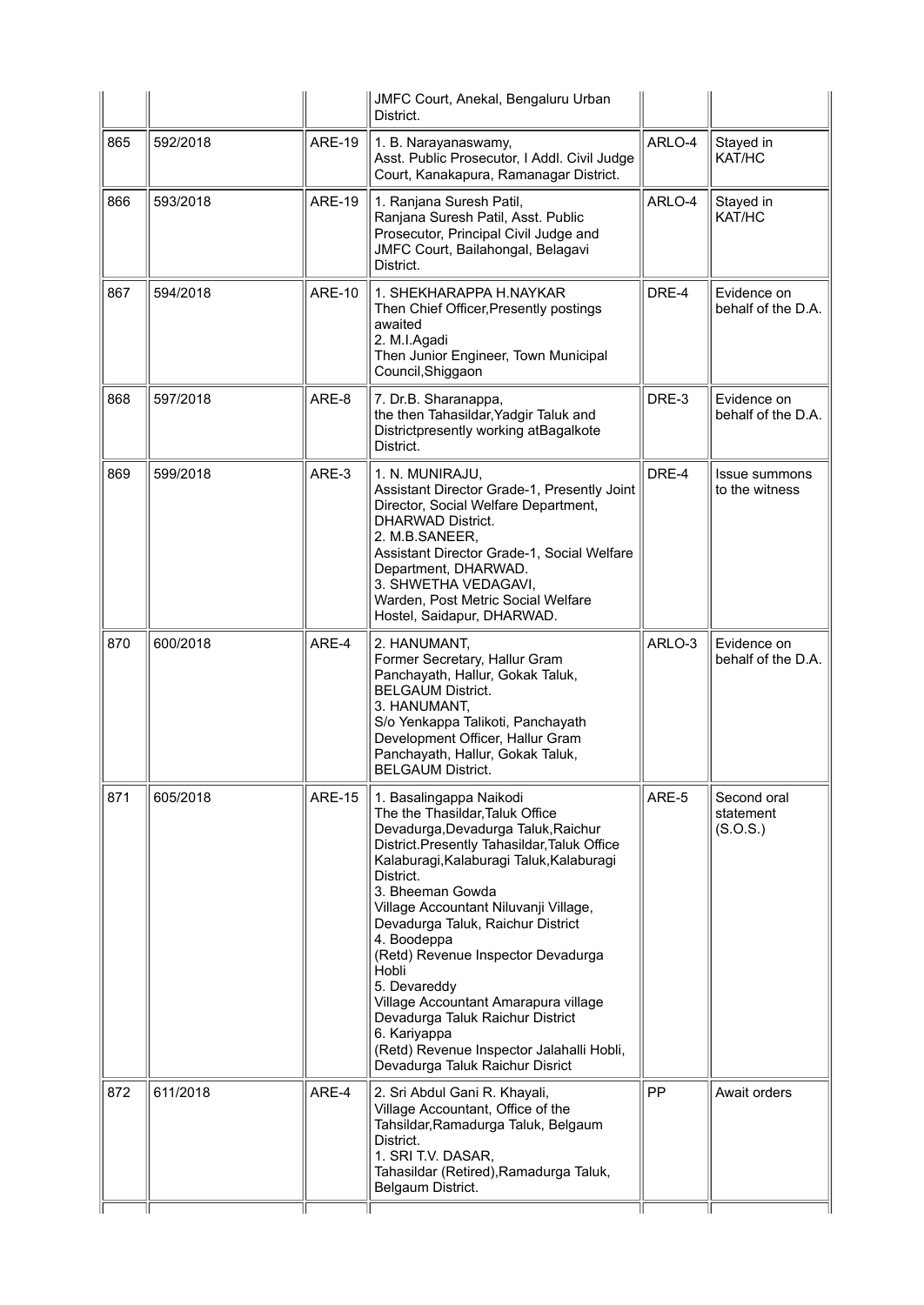| 873 | 4/2019  |               | ARE-13 2. NARASANAGOWDA,<br>Retd. Gram Panchayath Secretary,<br>Kadakola Gram Panchayath, Savanur<br>Taluk, HAVERI District.<br>3. PARAMESHWARAPPA,<br>Panchayath Development Officer,<br>Kadakola Gram Panchayath, Savanur<br>Taluk, HAVERI District.                                                                                                                                                                                                                                                         | DRE-4 | Written<br>Statement of<br>Defence        |
|-----|---------|---------------|----------------------------------------------------------------------------------------------------------------------------------------------------------------------------------------------------------------------------------------------------------------------------------------------------------------------------------------------------------------------------------------------------------------------------------------------------------------------------------------------------------------|-------|-------------------------------------------|
| 874 | 8/2019  | ARE-3         | 2. DAYANAND JADHAV,<br>Panchayath Development Officer,<br>Belamogi Gram Panchayath, Aland Taluk,<br><b>KALBURGI District.</b>                                                                                                                                                                                                                                                                                                                                                                                  | DRE-3 | <b>Bailable Warrant</b><br>to the witness |
| 875 | 12/2019 | ARE-8         | 1. M. SRINIVAS,<br>The Then Banasawadi Sub-Registrar,<br>Bengaluru, Present- Sub-Registrar, Bidadi<br>Sub-Registrar Office, Ramanagara Taluk,<br>RAMANAGARA District.                                                                                                                                                                                                                                                                                                                                          | DRE-3 | Arguments /<br><b>Written Brief</b>       |
| 876 | 13/2019 | ARE-9         | 2. Sri D.R.Chougale,<br>Panchayath Development Officer,<br>Karadiguddi Grama Panchayath, Belgaum<br>Taluk and District.                                                                                                                                                                                                                                                                                                                                                                                        | PP    | Defence<br>evidence                       |
| 877 | 15/2019 | <b>ARE-15</b> | 1. Sri C.Prasanna Kumar<br>the then Deputy Director (Admn), Public<br>Instructions<br>Department, Vijayapura, Presently working<br>as Dy. Director (Admn), Public Instruction<br>Department Chikmagaluru.<br>3. Smt Sridevi Somlinga Patil<br>Assistant Teacher, Kasturba Residential<br>School, Thadavalaga Village, Indi Taluk,<br><b>VIJAYAPURA District.</b><br>4. Smt. L.S. Maali<br>Head Mistress, Kasturba Gandhi Girls<br>Residential School, Thadavalaga<br>Village, Indi Taluk, Vijayapura District. | PP    | Second oral<br>statement<br>(S.O.S.)      |
| 878 | 18/2019 | ARE-3         | 2. Shankar Y Maligi<br>the then Assistant EngineerPanchayath<br>Raj Engineering Sub-division, Yalaburga,<br>Koppal                                                                                                                                                                                                                                                                                                                                                                                             | ARE-5 | <b>Issue summons</b><br>to the witness    |
| 879 | 21/2019 | <b>ARE-15</b> | $\parallel$ 3. U.R.Ramaa<br>Head Mistress Vivekavardhini High School,<br>No. 7, 2nd Cross Road, 13th Main Road,<br>Prakashanagar, BENGALURU.                                                                                                                                                                                                                                                                                                                                                                   | DRE-3 | Stayed in<br>KAT/HC                       |
| 880 | 22/2019 | ARE-9         | 1. SYED MUSTAK AHAMED,<br>Then Assistant Executive Engineer, Rural<br>Drinking Water and Sanitation Sub-<br>Division, Harapanahalli, Byadgi, HAVERI<br>District.                                                                                                                                                                                                                                                                                                                                               | DRE-4 | <b>Bailable Warrant</b><br>to the witness |
| 881 | 24/2019 | <b>ARE-14</b> | 1. Thanji Wadikar<br>Junior Engineer, (2003 to 2004),<br>3. Dasharatha Gayakwad,<br>Secretary, Grama Panchayath, Bhandara<br>Kumta, Taluk: Aurad, District: Bidar.                                                                                                                                                                                                                                                                                                                                             | DRE-3 | Written brief<br>(Arguments)              |
| 882 | 26/2019 | <b>ARE-15</b> | 1. Sri S.G. Padmanabha<br>Executive Engineer, No. 2<br>Division, Karnataka Slum Development<br>Board, Rishaldar<br>Street, Sheshadripuram, Bangalore.<br>2. Sri H.D.Subramanya<br>Assistant Executive Engineer, No. 4 Sub-<br>Division, Karnataka Slum Development<br>Board, Rishaldar<br>Street, Sheshadripuram, Bangalore.<br>3. Sri V.S. Hanumanth Reddy                                                                                                                                                    | PP    | Stayed in<br>KAT/HC                       |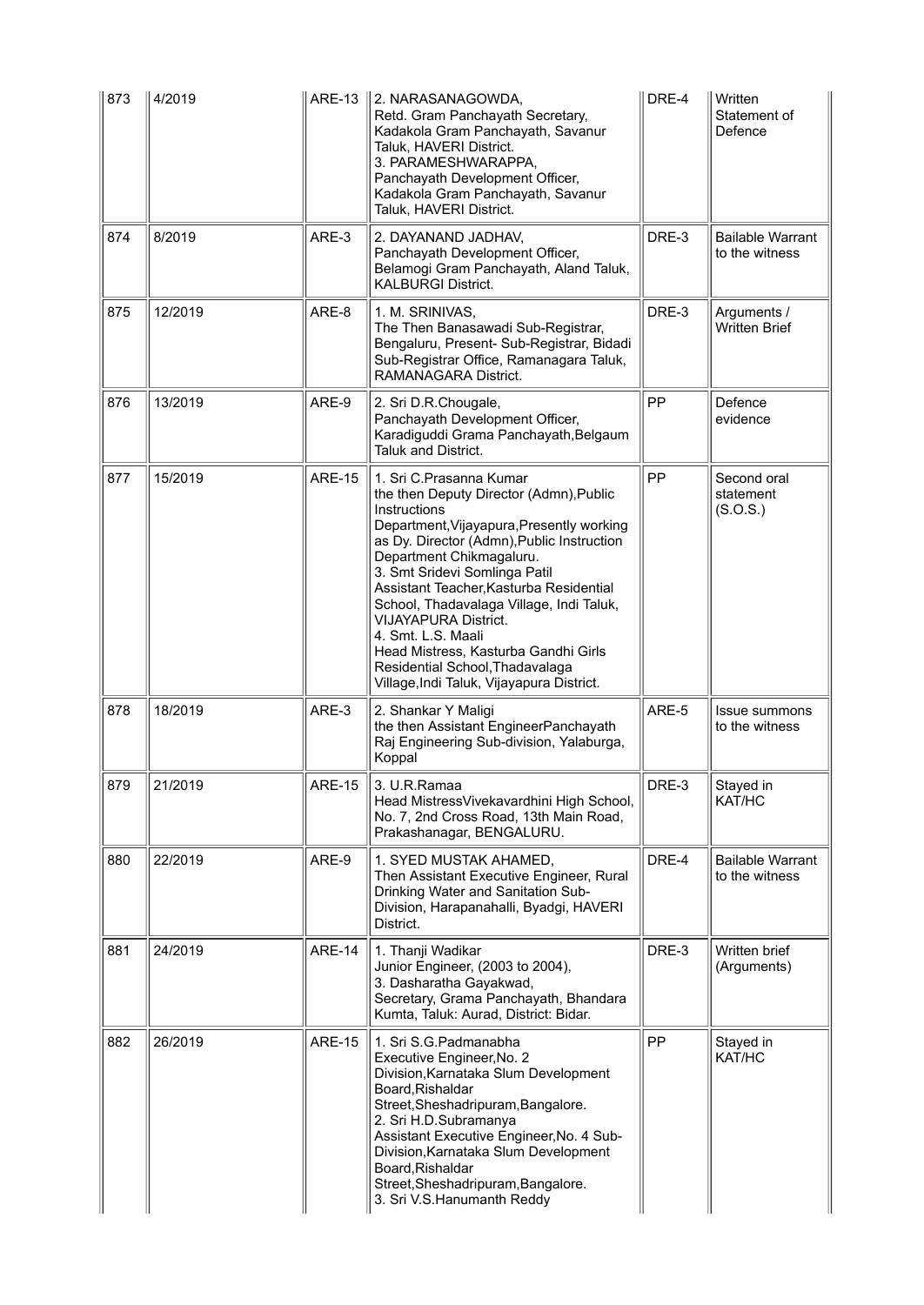|     |         |               | Assistant Engineer, No. 4 Sub-<br>Division, Karnataka Slum Development<br>Board, Rishaldar<br>Street, Sheshadripuram, Bangalore-20                                                                                                                                                                                                                                               |       |                                             |
|-----|---------|---------------|----------------------------------------------------------------------------------------------------------------------------------------------------------------------------------------------------------------------------------------------------------------------------------------------------------------------------------------------------------------------------------|-------|---------------------------------------------|
| 883 | 27/2019 | <b>ARE-11</b> | 1. Sri Ayub Manasurabab Badami,<br>Panchayath Development Officer, Kolhara<br>Grama Panchayath, Basavana Bagewadi<br>Taluk, Vijayapura District.<br>2. Sri Gudadappa<br>S/o Hanmantha Katbar, Secretary, Kolhara<br>Gram Panchayath, Basavana Bagewadi<br>Taluk, Vijayapura District.                                                                                            | PP    | Evidence on<br>behalf of the D.A.           |
| 884 | 29/2019 | ARE-8         | 1. Sri Pujari.C.B<br>Panchayath Development Officer, Ukkali<br>Grama Panchayathi, Basavana Bagewadi<br>Taluk, Vijayapura District.<br>2. Sri Bilekudari.D.M<br>Panchayath Development Officer, Ukkali<br>Grama Panchayathi, Basavana Bagewadi<br>Taluk, Vijayapura District.                                                                                                     | PP    | Second oral<br>statement<br>(S.O.S.)        |
| 885 | 36/2019 | <b>ARE-10</b> | 1. M.C.Lakshmi Narasappa<br>Warden, Government Arts College Boys<br>Hostel, Prime Rose<br>Road, M.G. Road, Bangalore - 25.                                                                                                                                                                                                                                                       | DRE-1 | Defence<br>Evidence                         |
| 886 | 52/2019 | <b>ARE-10</b> | 1. RAVIKUMAR<br>VILLAGE ACCOUNTANT HIRESINDOGI<br>GRAMA PANCHAYAT, KOPPAL;TQ<br>KOPPAL; DIST<br>3. Sharanappa Murlapura<br>the then Revenue<br>Inspector, Alkavandi, presently working at<br>Kukanoor, Yelaburga Taluk, Koppal District                                                                                                                                          | ARE-3 | Await orders                                |
| 887 | 53/2019 | ARE-9         | 1. Ashok Veerabhadrappa Shiggaon<br>Tahsildar, Hirekeruru Taluk, HAVERI<br>District.                                                                                                                                                                                                                                                                                             | DRE-4 | Cross<br>examination of<br>the witnesses    |
| 888 | 55/2019 | <b>ARE-13</b> | 1. Sri S.B.Maishale,<br>Assistant Engineer, Panchayath Raj<br>Engineering Department, Sub-Division,<br>Raibaga, BELGAUM District.<br>2. Sri S.G.Bhosale,<br>Assistant Executive Engineer, Panchayath<br>Raj Engineering Department, Sub-<br>Division, Raibaga, BELGAUM District.<br>3. Sri T.M.Jakkappagola<br>Executive Officer, Taluk Panchayath,<br>Raibag, BELGAUM District. | PP    | Reminder for<br>G.O                         |
| 889 | 66/2019 | <b>ARE-15</b> | 1. Sri S.A.Kamble<br>Secretary and Panchayath Development<br>Officer, Koganoli Gram Panchayath,<br>Chikodi Taluk, Belgaum District.<br>2. Sri Shivray Mahadev Biradar<br>the then Panchayath Development Officer,<br>Koganoli Gram Panchayath, Chikodi<br>Taluk, Belgaum District.                                                                                               | PP    | Second oral<br>statement<br>(S.O.S.)        |
| 890 | 67/2019 | ARE-3         | 1. RAMESH.S.V., ASST. ENGR<br>RAJASHEKAR.G.P., JE<br>SUDARSHANRAO.B.C. AE<br>2. G.P.RAJASHEKAR<br>Retired Junior Engineer, Irrigation<br>Department, of No 5Canal Division,<br>Yermarus Camp, Raichur.<br>4. JAGARKAL.D.V., EX.ENGR<br>NAGABHUSHAN, AEE & OTHERS<br>YERMARUS CAMP. RAICHUR<br>5. S.B.Nagabhushan                                                                 | DRE-5 | To hear on I.A.<br>(Interim<br>Application) |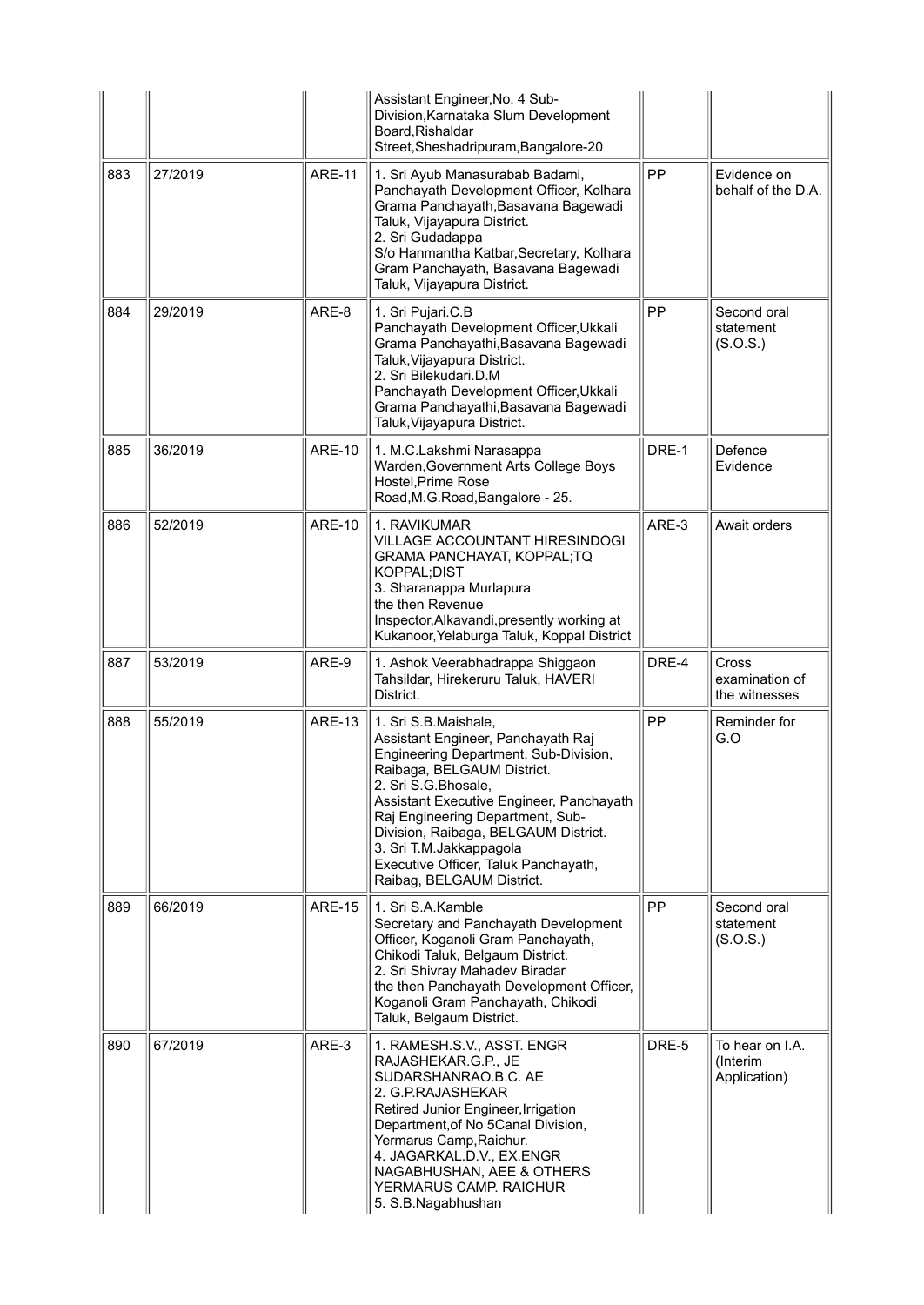|     |         |               | Assistant Executive Engineer, Irrigation<br>Department, of No 5Canal Division,<br>Yermarus Camp, Raichur.(<br>6. B.Surendra Babu<br>Assistant Executive Engineer, Irrigation<br>Department, of No 5Canal Division,<br>Yermarus Camp, Raichur.(<br>8. P.Ranganna<br>Accounts Superintendent, Irrigation<br>Department, of No 5Canal Division,<br>Yermarus Camp, Raichur.<br>9. D.Surendrachar<br>Assistant Engineer, Irrigation<br>Department, of No 5Canal Division,<br>Yermarus Camp, Raichur<br>10. N.Srinivas Rao<br>Junnior Engineer, Irrigation Department, of<br>No 5Canal Division, Yermarus<br>Camp, Raichur.<br>11. Venkat Rao<br>Junnior Engineer, Irrigation Department, of<br>No 5Canal Division, Yermarus<br>Camp, Raichur.<br>12. G.S.Shantha Kumar<br>Assistant Engineer, Irrigation<br>Department, of No 5Canal Division,<br>Yermarus Camp, Raichur.<br>13. S. Prabhakar Setty<br>Assistant Engineer, Irrigation<br>Department, of No 5Canal Division,<br>Yermarus Camp, Raichur.<br>14. T.D. Vijayakumar<br>Assistant Engineer, Irrigation<br>Department, of No 5Canal Division,<br>Yermarus Camp, Raichur.<br>15. B. Paramesh<br>Assistant Engineer, Irrigation<br>Department, of No 5Canal Division,<br>Yermarus Camp, Raichur. |       |                                           |
|-----|---------|---------------|----------------------------------------------------------------------------------------------------------------------------------------------------------------------------------------------------------------------------------------------------------------------------------------------------------------------------------------------------------------------------------------------------------------------------------------------------------------------------------------------------------------------------------------------------------------------------------------------------------------------------------------------------------------------------------------------------------------------------------------------------------------------------------------------------------------------------------------------------------------------------------------------------------------------------------------------------------------------------------------------------------------------------------------------------------------------------------------------------------------------------------------------------------------------------------------------------------------------------------------------------|-------|-------------------------------------------|
| 891 | 70/2019 | ARE-9         | 3. Yamunaji Sherakhan<br>Assistant Agriculture Officer Parashurama<br>Nivas, Kakkaiah Colony, Gang bavadi,<br>Shahapur Pet, Bijapur                                                                                                                                                                                                                                                                                                                                                                                                                                                                                                                                                                                                                                                                                                                                                                                                                                                                                                                                                                                                                                                                                                                | ARE-5 | Stayed in<br>KAT/HC                       |
| 892 | 72/2019 | <b>ARE-11</b> | 1. C.H.MAVINTHOP,<br>Range Forest Officer                                                                                                                                                                                                                                                                                                                                                                                                                                                                                                                                                                                                                                                                                                                                                                                                                                                                                                                                                                                                                                                                                                                                                                                                          | DRE-4 | Stayed in<br>KAT/HC                       |
| 893 | 73/2019 | <b>ARE-13</b> | 2. Mahadevappa.K.Kamath<br>The Then Panchayath Development<br>Officer,<br>7. Maruthi Jadav,<br>The then Panchayath Development<br>Officer, Maregutti Grama Panchayath,<br>Kalaburgi District.                                                                                                                                                                                                                                                                                                                                                                                                                                                                                                                                                                                                                                                                                                                                                                                                                                                                                                                                                                                                                                                      | DRE-3 | <b>Bailable Warrant</b><br>to the witness |
| 894 | 77/2019 | <b>ARE-15</b> | 1. BASAVARAJ KABADE,<br>Executive Engineer, TEC Cell Division,<br>Major Roads Infrastructure, BBMP, N.R.<br>Square, BENGALURU.<br>4. N I BADIGER,<br>Junior Engineer, TEC Cell Division, Major<br>Roads Infrastructure, BBMP, N.R. Square,<br>BENGALURU.<br>5. DEVARAJ Y<br>Assistant Engineer, TEC Cell Division,<br>Major Roads Infrastructure, BBMP, N.R.<br>Square, BENGALURU.                                                                                                                                                                                                                                                                                                                                                                                                                                                                                                                                                                                                                                                                                                                                                                                                                                                                 | ARE-5 | Cross<br>examination of<br>the witnesses  |
| 895 | 79/2019 | ARE-3         | 2. DAYANAND JADHAV,<br>Panchayath Development Officer,<br>Belamogi Gram Panchayath, Aland Taluk,                                                                                                                                                                                                                                                                                                                                                                                                                                                                                                                                                                                                                                                                                                                                                                                                                                                                                                                                                                                                                                                                                                                                                   | DRE-3 | <b>Bailable Warrant</b><br>to the witness |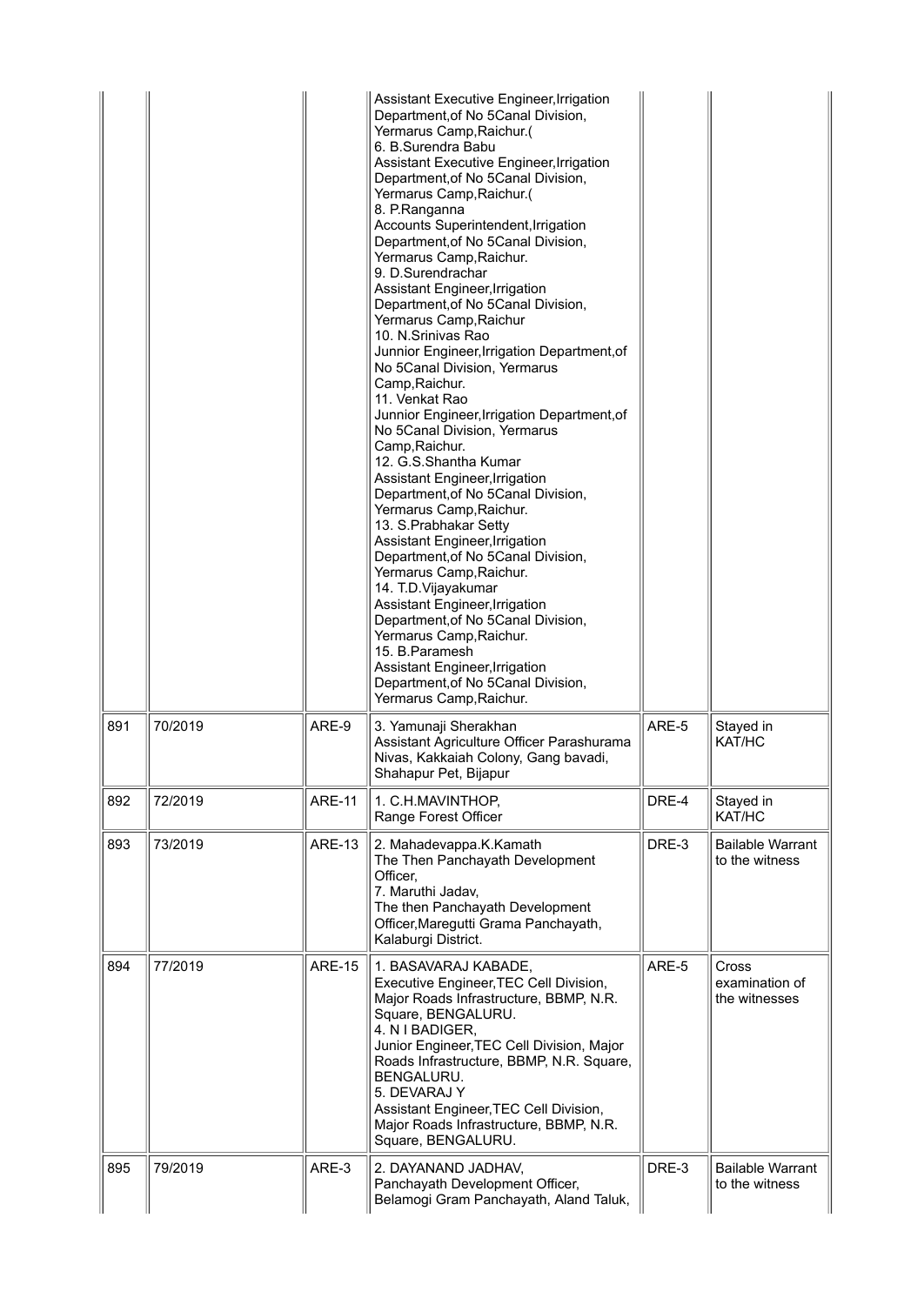|     |         |               | <b>KALBURGI District.</b><br>3. Sudarshan,<br>Junior Engineer, PRE Sub-<br>Division, Aland, Kalaburgi District.<br>4. Vilas S Harasoor<br>Water Shed Development Officer,<br>(Assistant Agricultural<br>Officer), Alanda, Kalaburgi District.                                                                                                                                                                                                                                                                                                                |       |                                        |
|-----|---------|---------------|--------------------------------------------------------------------------------------------------------------------------------------------------------------------------------------------------------------------------------------------------------------------------------------------------------------------------------------------------------------------------------------------------------------------------------------------------------------------------------------------------------------------------------------------------------------|-------|----------------------------------------|
| 896 | 83/2019 | ARE-4         | 1. Ravikumar<br>Deputy Chief Engineer, Karnataka Slum<br>Development Board, Bangalore.<br>2. N.P.Balaraju<br>Executive Engineer, Karnataka Slum<br>Development Board, Bangalore.<br>3. B.S.Chandrappa<br>Asst. Executive Engineer, Karnataka Slum<br>Development Board, Bangalore.<br>4. L.S. Narasimhamurthy<br>Asst. Executive Engineer, Public Works<br>Department, Bangalore.(now retired)<br>5. B.C.Sanjesh<br>Assistant Engineer, Public Works<br>Department, Bangalore.<br>6. Maligaiah<br>Assistant Engineer, Public Works<br>Department, Bangalore. | DRE-1 | Await orders                           |
| 897 | 88/2019 | <b>ARE-10</b> | 4. Yusuff Yakoob Alaguru<br>Teacher, Government Urdu Primary<br>School, No.3, Zam Zam ColonyJamkhandi<br>Taluk, Bagalkote District.<br>6. Daud Lal Sab Yadwad<br>Patakari, Assistant Executive Engineer,<br>Ghataprabha Edadande Kaluve Nirmana<br>Upavibhaga-6, Rabakavi<br>7. Vijay S. Mane<br>FDA, O/o Assistant Registrar Co-operative<br>Society, Jamakhandi Taluk, Bagalkote<br><b>District</b>                                                                                                                                                        | ARE-5 | Evidence on<br>behalf of the D.A.      |
| 898 | 91/2019 | <b>ARE-13</b> | 1. SHOBHA V. BELLIKOPPA,<br>Chief Officer, Town Panchayath, Shirhatti<br>Taluk,                                                                                                                                                                                                                                                                                                                                                                                                                                                                              | DRE-4 | <b>Issue summons</b><br>to the witness |
| 899 | 94/2019 | <b>ARE-11</b> | 2. Ashok S Narajji<br>Then Panchayath Development<br>Officer, Presently Assistant Director (Rural<br>Employment), Taluk Panchayath,<br>Ranebennur Taluk, HAVERI District.<br>3. Paramesh Nagappa Hubballi<br>Then Incharge Executive Officer, Taluk<br>Panchayath, Ranebennur, Presently<br>Assistant Director / Project Director,<br>Animal Husbandry department, HAVERI<br>District.<br>4. Karabasappa Basappa Neshvi<br>Then Bill Collector, Presently<br>Waterman, Halageri Gram Panchayath,<br>Ranebennur Taluk, HAVERI District.                       | DRE-4 | Evidence on<br>behalf of the D.A.      |
| 900 | 95/2019 | ARE-13        | 2. MUNI REDDY,<br>Assistant Executive Engineer, Marutha<br>Halli Sub Division, BBMP, BENGALURU.<br>3. Prakash,<br>Assistant Executive Engineer, Marathahalli<br>Sub-Division, BBMP, Bengaluru.<br>4. Vinayak,<br>Assistant Engineer, Marathalli Sub-<br>Division, Ward no. 150, BBMP, Bengaluru.                                                                                                                                                                                                                                                             | DRE-3 | Issue summons<br>to the witness        |
| 901 | 96/2019 | ARE-14        | 2. K.Prabhu,                                                                                                                                                                                                                                                                                                                                                                                                                                                                                                                                                 | DRE-3 | Written                                |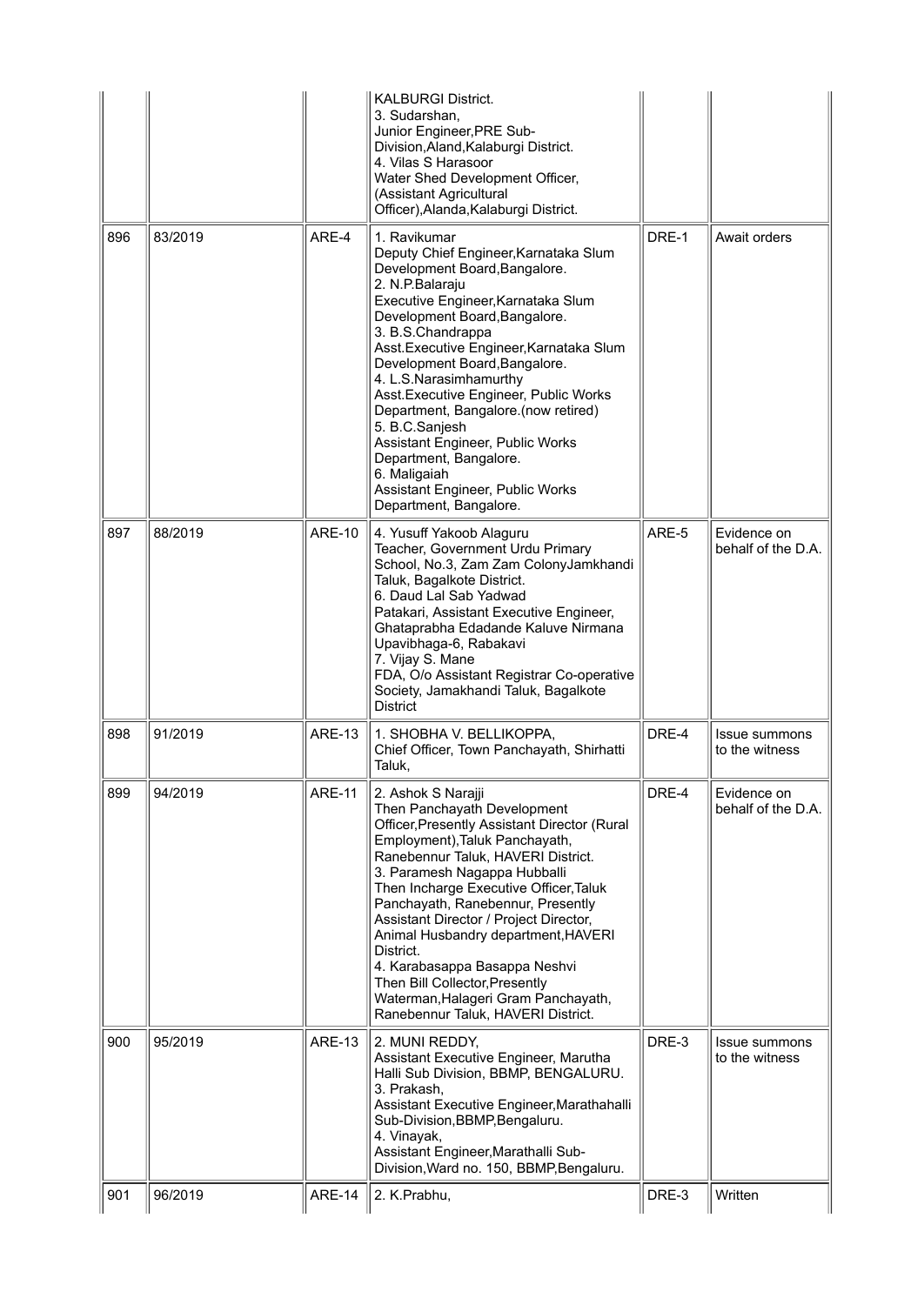|     |          |               | The then Panchayath Development<br>Officer, Harikera (B) Grama Panchayth,<br>Yadgir District.<br>4. Ramesh,<br>Range Forest Officer, Deputy Range<br>Forest officer, Social Forestry<br>Division, Yadgir District<br>5. Saibanna,<br>Deputy Range Forest Officer, Social<br>Forestry Division, Yadgir District.                                                                                                                                                                                                                                 |       | Statement of<br>Defence                     |
|-----|----------|---------------|-------------------------------------------------------------------------------------------------------------------------------------------------------------------------------------------------------------------------------------------------------------------------------------------------------------------------------------------------------------------------------------------------------------------------------------------------------------------------------------------------------------------------------------------------|-------|---------------------------------------------|
| 902 | 103/2019 | <b>ARE-11</b> | 1. M.V.GOMADI<br>Assistant Conservator of Forests, Retired.<br>2. M.D.Kanagil<br>Deputy Conservator of Forest Retired<br>3. A.I. Bagalkot<br>Range Forest Officer,<br>4. H.S.PAWAR<br>Deputy Range Forest Officer,<br>5. S.M.METI<br>Executive Officer, Taluk Panchayath,<br>Kundagol, Dharwad District<br>6. N.AJAY<br>Assistant Director, Taluk Panchayath,<br>Kundagol                                                                                                                                                                       | DRE-4 | Issue summons<br>to the witness             |
| 903 | 110/2019 | <b>ARE-10</b> | 1. N. MUNIRAJU,<br>The Then Incharge District Officer,<br>Backward Classes Welfare Department,<br>DHARWAD.<br>2. SHARADA S KOLKAR, KAS<br>KAS, Jr. Gr. Officer, Presently Special<br>Land Acquisition Officer, National<br>Highways, Dharwad district, Then District<br>Backward Classes Welfare Officer,<br>DHARWAD district.<br>3. N.KHAJI,<br>Then Taluk Backward Classes Extension<br>Officer(Retired)                                                                                                                                      | DRE-4 | Evidence on<br>behalf of the D.A.           |
| 904 | 111/2019 | <b>ARE-12</b> | 1. Vasanthi U Kumatakar<br>Deputy Tahsildar, Hirekerur Taluk, Haveri<br>district, Presently retired                                                                                                                                                                                                                                                                                                                                                                                                                                             | DRE-4 | To hear on I.A.<br>(Interim<br>Application) |
| 905 | 113/2019 | ARE-3         | 2. DAYANAND JADHAV,<br>Panchayath Development Officer,<br>Belamogi Gram Panchayath, Aland Taluk,<br><b>KALBURGI District.</b><br>3. Sudarshan,<br>Junior Engineer, PRE Sub-<br>Division, Aland, Kalaburgi District.<br>4. Vilas S Harasoor<br>Water Shed Development Officer,<br>(Assistant Agricultural<br>Officer), Alanda, Kalaburgi District.                                                                                                                                                                                               | DRE-3 | <b>Bailable Warrant</b><br>to the witness   |
| 906 | 116/2019 | ARE-9         | 1. Ashok Veerabhadrappa Shiggaon<br>Tahsildar, Hirekeruru Taluk, HAVERI<br>District.<br>2. ISMAIL SAHEB SHIRAHATTI,<br>KAS Jr. Cadre Officer, Then Tahasildar,<br>Hirekeruru Taluk, Haveri District.<br>3. Suryanarayan Pawar<br>Then Assistant Engineer, Public Works<br>Department sub division, Hirekerur,<br>Presently at Minor Irrigation sub<br>division, Shivamogga.<br>4. M.B.Thuramuri<br>Then Assistant Executive Engineer, Public<br>Works department sub division, Presently<br>at Public Works Department Sub division,<br>Hangal. | DRE-4 | Cross<br>examination of<br>the witnesses    |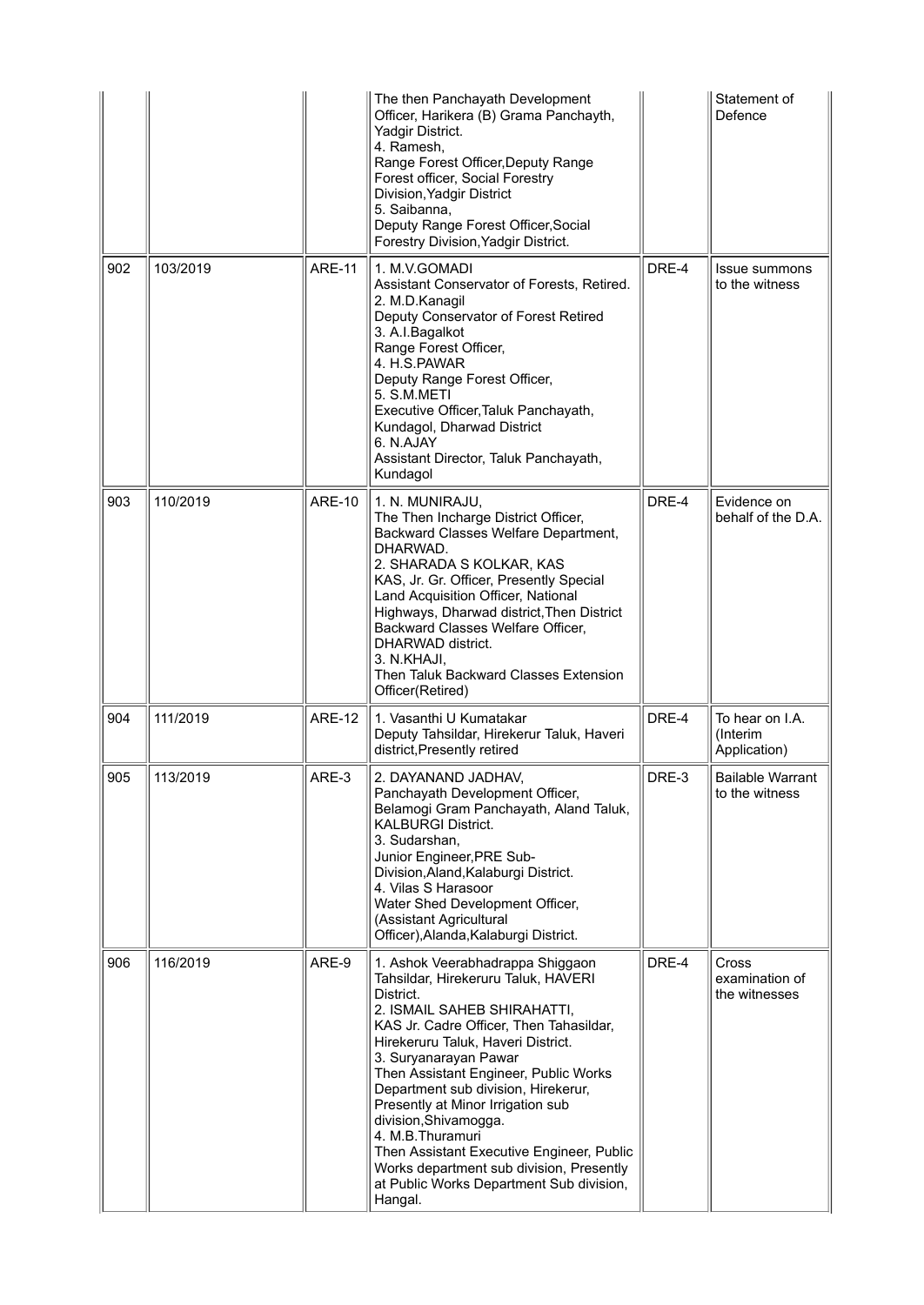| 907 | 119/2019 | <b>ARE-12</b> | 1. R.Srinivas,<br><b>Assistant Executive Engineer</b><br>2. R.S.Maladkar<br>Junior Engineer, Karnataka Rural<br>Infrastructure Development Limited,<br>Gadag sub division.                                                                                                                                    | DRE-4 | Defence<br>evidence                       |
|-----|----------|---------------|---------------------------------------------------------------------------------------------------------------------------------------------------------------------------------------------------------------------------------------------------------------------------------------------------------------|-------|-------------------------------------------|
| 908 | 121/2019 | <b>ARE-15</b> | 1. OMKAR,<br>Assistant Director, Mid Day Meal Taluk<br>Officer, TPS Compound, Thair Maidan,<br>Humnabad, BIDAR District.<br>3. NAZEER AHMED KAMALAPURI,<br>Head Master of Al Ameen Urdu Higher<br>Primary School, Bibi Galli, Humnabad,<br><b>BIDAR District.</b>                                             | DRE-3 | Issue summons<br>to the witness           |
| 909 | 125/2019 | ARE-7         | 2. Sri. M. Basavaraju<br>Assistant Executive Engineer, BBMP,<br>Anjanapura Sub-Division, BENGALURU.<br>3. Sri. N. Kadaripathi,<br>Assistant Engineer, BBMP, Anjanapura<br>Sub-Division, BENGALURU.<br>4. Sri. B.P. Vijaya Kumar<br>Assistant Director of Town Planning,<br>Bommanahalli Zone, BBMP, Bengaluru | DRE-3 | Evidence on<br>behalf of the D.A.         |
| 910 | 127/2019 | ARE-9         | 1. ARAVIND R. KULAKARNI,<br>Executive Engineer, Retired.                                                                                                                                                                                                                                                      | DRE-4 | Evidence on<br>behalf of the D.A.         |
| 911 | 130/2019 | <b>ARE-11</b> | 1. B.S. DODDAMANI,<br>District Officer, Minority Welfare<br>Department, DHARWAD.<br>5. SAVITHA NAIK,<br>The Then Warden of Post Metric Girls<br>(TWC) Hostel, Police H.Q, DHARWAD.<br>Presently Working at P.G. Girls Hostel,<br>KUD, DHARWAD District.                                                       | DRE-4 | Issue summons<br>to the witness           |
| 912 | 133/2019 | <b>ARE-11</b> | 1. B.S. DODDAMANI,<br><b>District Officer</b><br>2. SURESH KOKRE,<br><b>District Officer</b><br>4. SHILPA V. PATIL,<br>Warden, Post Metric Minority Girls Hostel,<br>Dharwad                                                                                                                                  | DRE-4 | <b>Issue summons</b><br>to the witness    |
| 913 | 136/2019 | <b>ARE-11</b> | 1. J.S. Tasagonkar<br>Deputy Conservator of Forests, Retired<br>3. S.M. Wali,<br>Assistant Conservator of Forest<br>4. M.V.Gomadi<br>Assistant Conservator of ForestRetired<br>5. M.S.Rayanagoudra<br>Incharge Range Forest Officer                                                                           | DRE-4 | Issue summons<br>to the witness           |
| 914 | 137/2019 | <b>ARE-11</b> | 1. J.S. Tasagonkar<br>Deputy Conservator of ForestsRetired<br>3. S.M.Wali<br>Assistant Conservator of Forests,<br>4. M.V.Gomadi<br>Assistant Conservator of Forest, Retired<br>5. M.S.Rayanagoudra<br>Incharge Range Forest Officer,                                                                          | DRE-4 | Await orders                              |
| 915 | 138/2019 | ARE-3         | 2. S.F. HOSAMANI,<br>Retired Supervisor, Office of Assistant<br>Director of Land Records, Navalagunda                                                                                                                                                                                                         | DRE-4 | Await records                             |
| 916 | 139/2019 | <b>ARE-11</b> | 1. J.S. Tasagonkar<br>Deputy Conservator of Forests, Retired<br>3. S.M.Wali<br>Assistant Conservator of Forests,<br>4. M.V.Gomadi                                                                                                                                                                             | DRE-4 | Non-Bailable<br>Warrant to the<br>witness |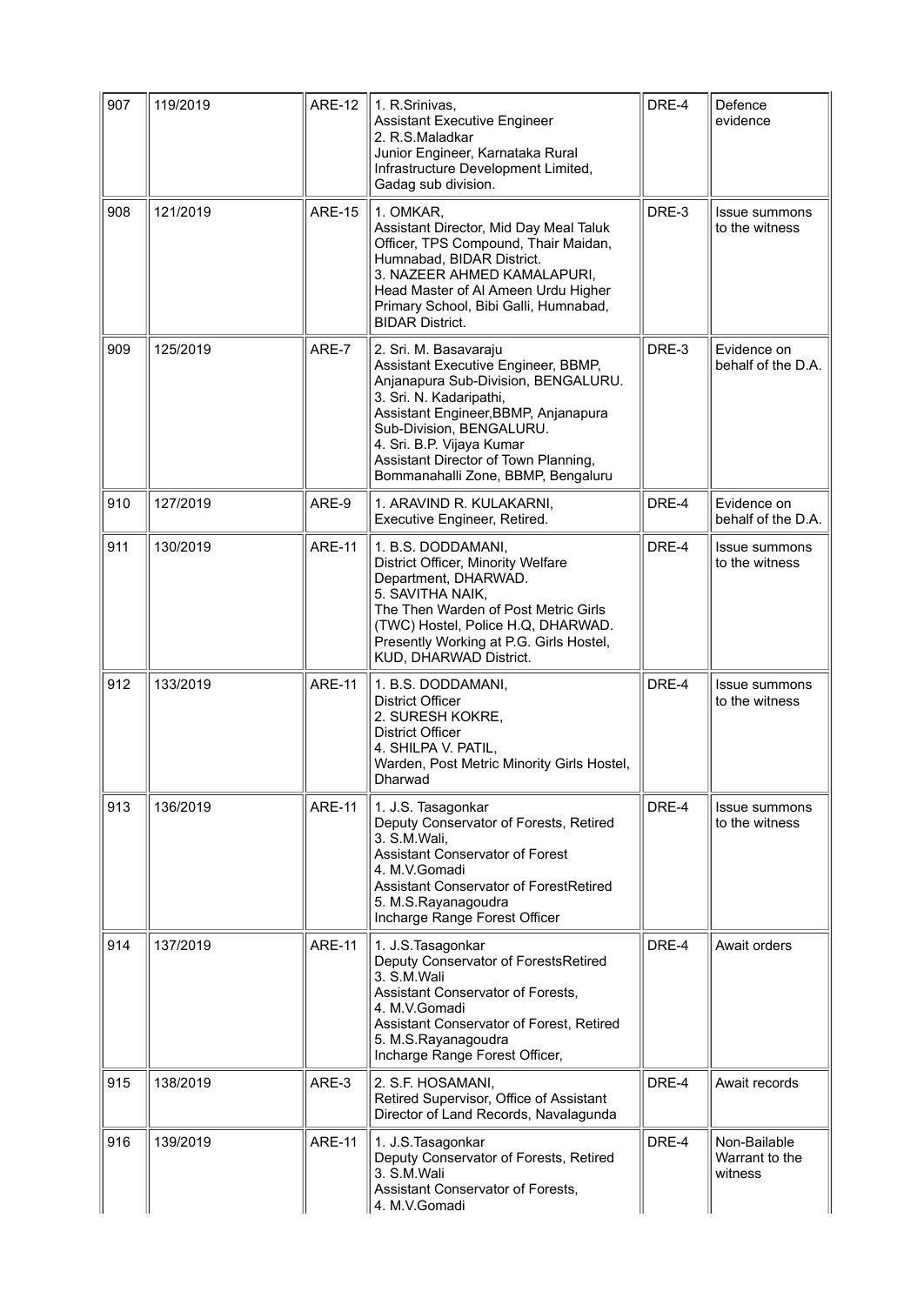|     |          |               | Assistant Conservator of Forests, Retired<br>5. M.S.Rayanagoudra<br>Incharge Range Forest Officer,                                                                                                                                                                                                                                                                                                                                                                                                                                                                                                       |       |                                           |
|-----|----------|---------------|----------------------------------------------------------------------------------------------------------------------------------------------------------------------------------------------------------------------------------------------------------------------------------------------------------------------------------------------------------------------------------------------------------------------------------------------------------------------------------------------------------------------------------------------------------------------------------------------------------|-------|-------------------------------------------|
| 917 | 140/2019 | ARE-7         | 1. Satish Gudde<br>Chief Officer, Town Muncipal<br>Council, Chitaguppa, Humnabad<br>Taluk, Bidar District.<br>2. Vasantha Pullekar<br>Asst. Executive Engineer Panchayath Raj<br>Engineering, Zilla Panchayath Sub-<br>Division, Humanabad, Bidar District.                                                                                                                                                                                                                                                                                                                                              | ARE-5 | Stayed in<br>KAT/HC                       |
| 918 | 142/2019 | <b>ARE-11</b> | 1. HANUMANTAMMA NAIK,<br>Chief Officer, Original Post Community<br>Organiser, Town Municipal Council<br>Gajendragad, GADAG District<br>2. B.G. INDI,<br>Case Worker, Ward No.18, Presently<br>Pump Operator, TMC, Gajendragad                                                                                                                                                                                                                                                                                                                                                                            | DRE-4 | Issue summons<br>to the witness           |
| 919 | 144/2019 | <b>ARE-11</b> | 1. M.D.Kanagil<br>the then Deputy Conservator Forests,<br>Social Forestry Division, Dharwad (now<br>retired)<br>2. M.V.Gomadi<br>the then Asst. Conservator Forests Social<br>Forestry Sub Division, Dharwad (now<br>retired)<br>3. M.K.Pendari<br>Range Forest Officer, Social Forestry<br>Range, Navalagund, Dharwad District(now<br>retired)<br>4. M.S.Rayanagoudar<br>Deputy Range Forest Officer Social<br>Forestry, Navalagund Range,<br>Navalagund, Dharwad District<br>7. B.V.Kumbaar,<br>the then Deputy Range Forest Officer,<br>Social Forestry, Navalgund, Dharwad<br>district.(now retired) | DRE-1 | <b>Bailable Warrant</b><br>to the witness |
| 920 | 150/2019 | <b>ARE-13</b> | 1. SANGANABASAIAH,<br>Chief Officer, Town Panchayath,<br>Mundagoda, UTTARA KANNADA District.<br>2. S.A. MISKIN,<br>Bill Collector, Town Panchayath,<br>Mundagoda, UTTARA KANNADA District.<br>3. MANJUNATH C. MUCHANDI,<br>Bill Collector, Panchayath, Mundagoda,<br><b>UTTARA KANNADA District.</b>                                                                                                                                                                                                                                                                                                     | ARE-6 | Defence<br>evidence                       |
| 921 | 155/2019 | <b>ARE-11</b> | 1. M.D.Kanagil<br>the then Deputy Conservator Forests,<br>Social Forestry Division, Dharwad (now<br>retired)<br>2. M.V.Gomadi<br>the then Asst Conservator Forests Social<br>Forestry Sub Division, Dharwad (now<br>retired)<br>3. S.A. Pendari<br>Range Forest Officer Social<br>ForestryRange, Kalaghatagi, Dharwad<br><b>District</b>                                                                                                                                                                                                                                                                 | DRE-1 | Non-Bailable<br>Warrant to the<br>witness |
| 922 | 157/2019 | <b>ARE-11</b> | 1. M.V.GOMADI<br>Assistant Conservator of Forests, Retired.<br>2. M.D.Kanagil<br>Deputy Conservator of Forest Retired<br>3. A.I.Bagalkot<br>Range Forest Officer,<br>4. H.S.PAWAR                                                                                                                                                                                                                                                                                                                                                                                                                        | DRE-4 | Await orders                              |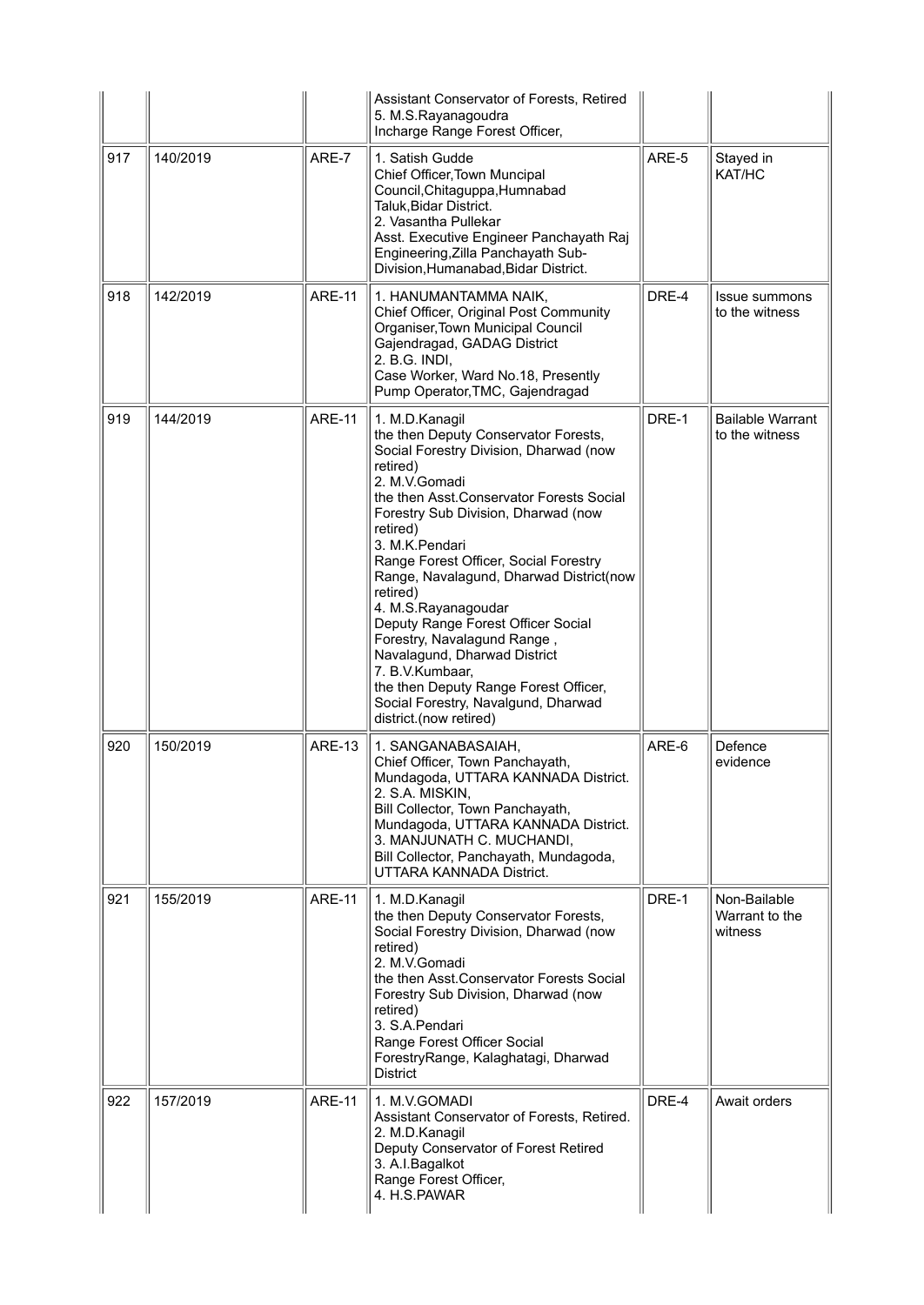|     |          |               | Deputy Range Forest Officer,<br>5. S.M.METI<br>Executive Officer, Taluk Panchayath,<br>Kundagol, Dharwad District<br>6. N.AJAY<br>Assistant Director, Taluk Panchayath,<br>Kundagol                                                                                                                                                                                                                                                                                                                                                                                                                                                                                                                                                        |       |                                                 |
|-----|----------|---------------|--------------------------------------------------------------------------------------------------------------------------------------------------------------------------------------------------------------------------------------------------------------------------------------------------------------------------------------------------------------------------------------------------------------------------------------------------------------------------------------------------------------------------------------------------------------------------------------------------------------------------------------------------------------------------------------------------------------------------------------------|-------|-------------------------------------------------|
| 923 | 158/2019 | ARE-8         | 1. Rangappa.C.N<br>Incharge Senior Assistant Horticulture<br>Director, Byadagi                                                                                                                                                                                                                                                                                                                                                                                                                                                                                                                                                                                                                                                             | DRE-4 | Evidence on<br>behalf of the D.A.               |
| 924 | 159/2019 | ARE-9         | 1. P G Fernandis<br>AEE Panchayatraj Engineering Sub<br>Division Khanapur Tq Khanapur Dist<br>Belagavi<br>2. R T Rajeev<br>Section Officer Panchayatraj Engineering<br>Sub Division Khanapur Tq Khanapur Dist<br>Belagavi                                                                                                                                                                                                                                                                                                                                                                                                                                                                                                                  | PP    | Stayed in<br>KAT/HC                             |
| 925 | 160/2019 | <b>ARE-12</b> | 2. Chidanandappa.P.G<br>Senior Assistant Horticulture Director<br><b>ByadagiPresently Horticulture Deputy</b><br>Director, Bellary                                                                                                                                                                                                                                                                                                                                                                                                                                                                                                                                                                                                         | DRE-4 | Await orders                                    |
| 926 | 161/2019 | <b>ARE-15</b> | 1. Chidanandappa.P.G<br>Senior Assistant Horticulture Director,<br><b>Byadagi Presently Horticulture Deputy</b><br>Director, Bellary.<br>2. Rangappa.C.N<br>Incharge Senior Assistant Horticulture<br><b>Director</b>                                                                                                                                                                                                                                                                                                                                                                                                                                                                                                                      | DRE-4 | Evidence on<br>behalf of the D.A.               |
| 927 | 162/2019 | <b>ARE-14</b> | 1. Dr. B.R. Harish<br>Tahsildar, Krishnarajapura, Bangalore<br>East Taluk, Bangalore.                                                                                                                                                                                                                                                                                                                                                                                                                                                                                                                                                                                                                                                      | DRE-3 | Await orders                                    |
| 928 | 163/2019 | <b>ARE-13</b> | 2. Chidanandappa.P.G<br>Senior Assistant Horticulture Director,<br><b>Byadagi Presently Horticulture Deputy</b><br>Director, Bellary.                                                                                                                                                                                                                                                                                                                                                                                                                                                                                                                                                                                                      | DRE-4 | Stayed in<br>KAT/HC                             |
| 929 | 164/2019 | <b>ARE-10</b> | 1. Rangappa.C.N<br>Incharge Senior Assistant Horticulture<br>Director, Byadagi                                                                                                                                                                                                                                                                                                                                                                                                                                                                                                                                                                                                                                                             | DRE-4 | <b>Cross</b><br>examination of<br>the witnesses |
| 930 | 166/2019 | <b>ARE-11</b> | 1. Sri Suresh P. Sindagi<br>Secretary/Panchayath Development<br>Officer, Chadachana Grama Panchayath,<br>Indi Taluk, VIJAYAPURA District.<br>2. Sri Ramagondappa Bapuraya Biradar<br>Panchayath Development Officer,<br>Chadachana Gram Panchayath, Indi<br>Taluk, VIJAYAPURA District.<br>5. BASANNA,<br>Assistant Agricultural Officer, Horthi, Indi<br>Taluk, VIJAYAPURA District.<br>6. RAMACHANDRA KASANNA<br>AMBIGERA,<br>Assistant Agricultural Officer, Umaraja,<br>Indi Taluk, VIJAYAPURA District.<br>8. Sri Shivashankar Siddappa Biradar<br>Assistant Engineer, Panchayath Raj<br>Engineering, Sub Division, Indi.<br>9. Sri Shivaputrappa Bagappa Bani<br>Junior Engineer, Panchayath Raj<br>Engineering, Sub Division, Indi. | PP    | Await records                                   |
| 931 | 167/2019 | ARE-4         | 2. Ramesh Vallepure,<br>The then Executive Engineer, Minor<br>Irrigation Division, Bidar District<br>6. Kashinath.S.G.,                                                                                                                                                                                                                                                                                                                                                                                                                                                                                                                                                                                                                    | DRE-3 | Await orders                                    |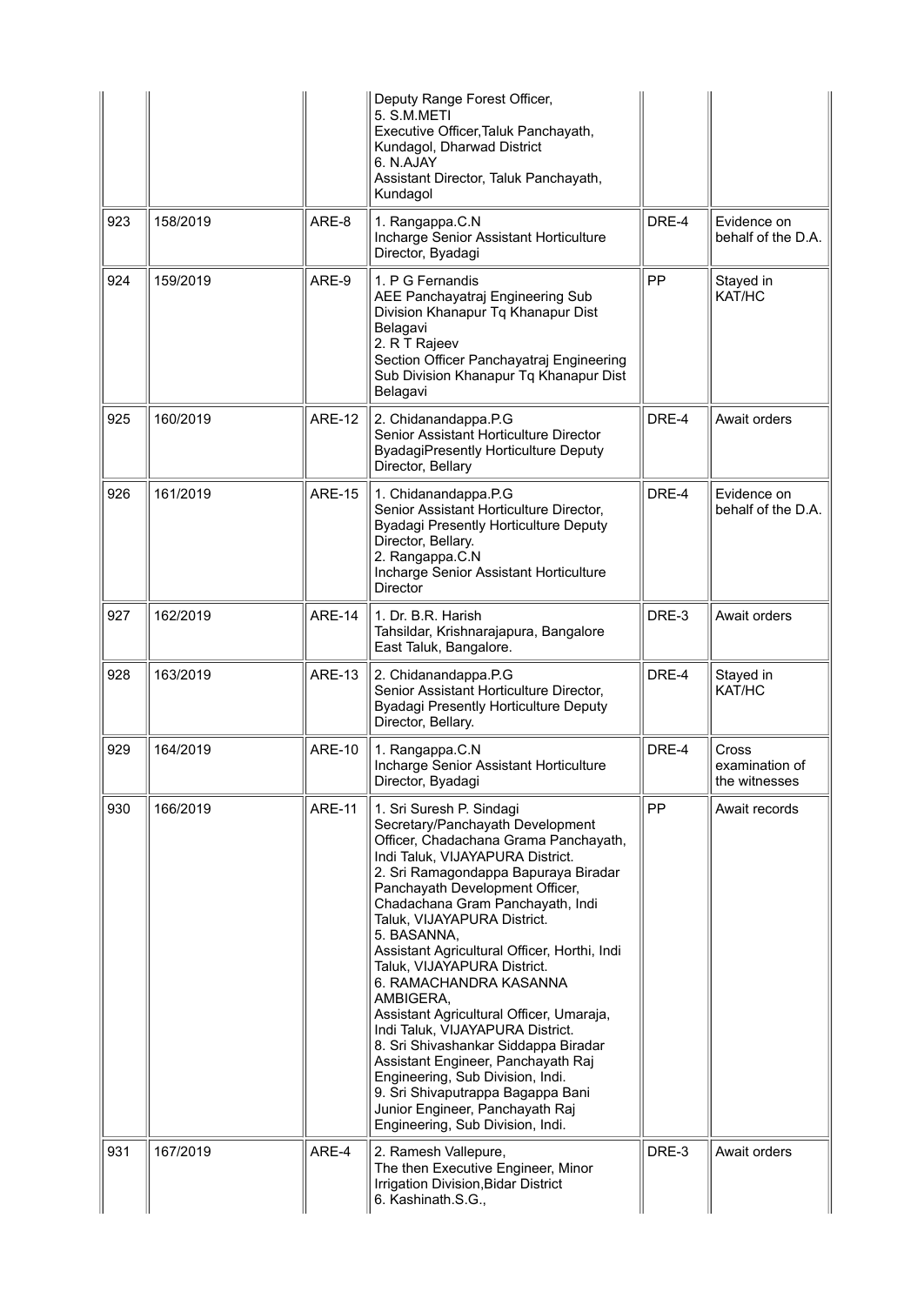|     |          |               | The then Assistant Executive Engineer,<br>Minor Irrigation sub-division, Bidar District.<br>7. Anil Kumar,<br>Assistant Engineer, Minor Irrigation Sub-<br>Division, Bidar District.<br>8. Patil.S.K,<br>The then Junior Engineer, Minor Irrigation<br>Sub-Division, Bidar District.                                                                                                                                                                                               |        |                                        |
|-----|----------|---------------|------------------------------------------------------------------------------------------------------------------------------------------------------------------------------------------------------------------------------------------------------------------------------------------------------------------------------------------------------------------------------------------------------------------------------------------------------------------------------------|--------|----------------------------------------|
| 932 | 173/2019 | <b>ARE-10</b> | 1. Bujabali<br>D.C Backward classes and Minority<br><b>Yadagir District</b><br>2. K.H.Pariyawar,<br>The then Taluk Extension Officer,<br>Backward classes and Minority welfare<br>Department, Yadgir Taluk, Yadgir District.<br>3. B.S.Patil,<br>The then Taluk Extension Officer,<br>Backward classes and Minority welfare<br>Department, ShahapurTaluk, Yadgir<br>District.                                                                                                      | ARLO-2 | Await orders                           |
| 933 | 176/2019 | <b>ARE-14</b> | 2. Chidanandappa.P.G<br>Senior Assistant Horticulture Director,<br><b>Byadagi Presently Horticulture Deputy</b><br>Director, Bellary.<br>3. S.B.Patil<br>Assistant Horticulture Officer Retired.                                                                                                                                                                                                                                                                                   | DRE-4  | Await orders                           |
| 934 | 177/2019 | <b>ARE-13</b> | 2. Chidanandappa.P.G<br>Senior Assistant Horticulture Director,<br><b>ByadagiPresently Horticulture Deputy</b><br>Director, Bellary.                                                                                                                                                                                                                                                                                                                                               | DRE-4  | Stayed in<br>KAT/HC                    |
| 935 | 178/2019 | <b>ARE-15</b> | 1. BASAVARAJ LAMANI,<br>Assistant Commissioner, Hubli Dharwad<br>City Corporation, Originally Assistant<br><b>Executive Engineer, Public Works</b><br>department.                                                                                                                                                                                                                                                                                                                  | DRE-4  | Stayed in<br>KAT/HC                    |
| 936 | 179/2019 | <b>ARE-11</b> | 1. M.D.Kanagil<br>the then Deputy Conservator Forests,<br>Social Forestry Division, Dharwad (now<br>retired)<br>2. M.V.Gomadi<br>the then Asst.Conservator Forests Social<br>Forestry Sub Division, Dharwad (now<br>retired)<br>3. Vijayakumar N Dummmugol<br>Range Forest Officer Social Forestry<br>Range, Dharwad<br>4. M.N.Narayanakar<br>Range Forest Officer Social Forestry<br>Range, Dharwad (presently at Territorial<br>Range, Sangatikoppa Branch, Kalaghatagi<br>Taluk | DRE-1  | <b>Issue summons</b><br>to the witness |
| 937 | 182/2019 | <b>ARE-10</b> | 1. N. MUNIRAJU,<br>The Then Incharge District Officer,<br>Backward Classes Welfare Department,<br>DHARWAD.<br>2. SHARADA S KOLKAR, KAS<br>KAS, Jr. Gr. Officer, Presently Special<br>Land Acquisition Officer, National<br>Highways, Dharwad district, Then District<br>Backward Classes Welfare Officer,<br>DHARWAD district.<br>3. N.KHAJI,<br>Then Taluk Backward Classes Extension<br>Officer(Retired)                                                                         | DRE-4  | Evidence on<br>behalf of the D.A.      |
| 938 | 185/2019 | ARE-8         | 1. Avathari.G.P                                                                                                                                                                                                                                                                                                                                                                                                                                                                    | PP     | Evidence on                            |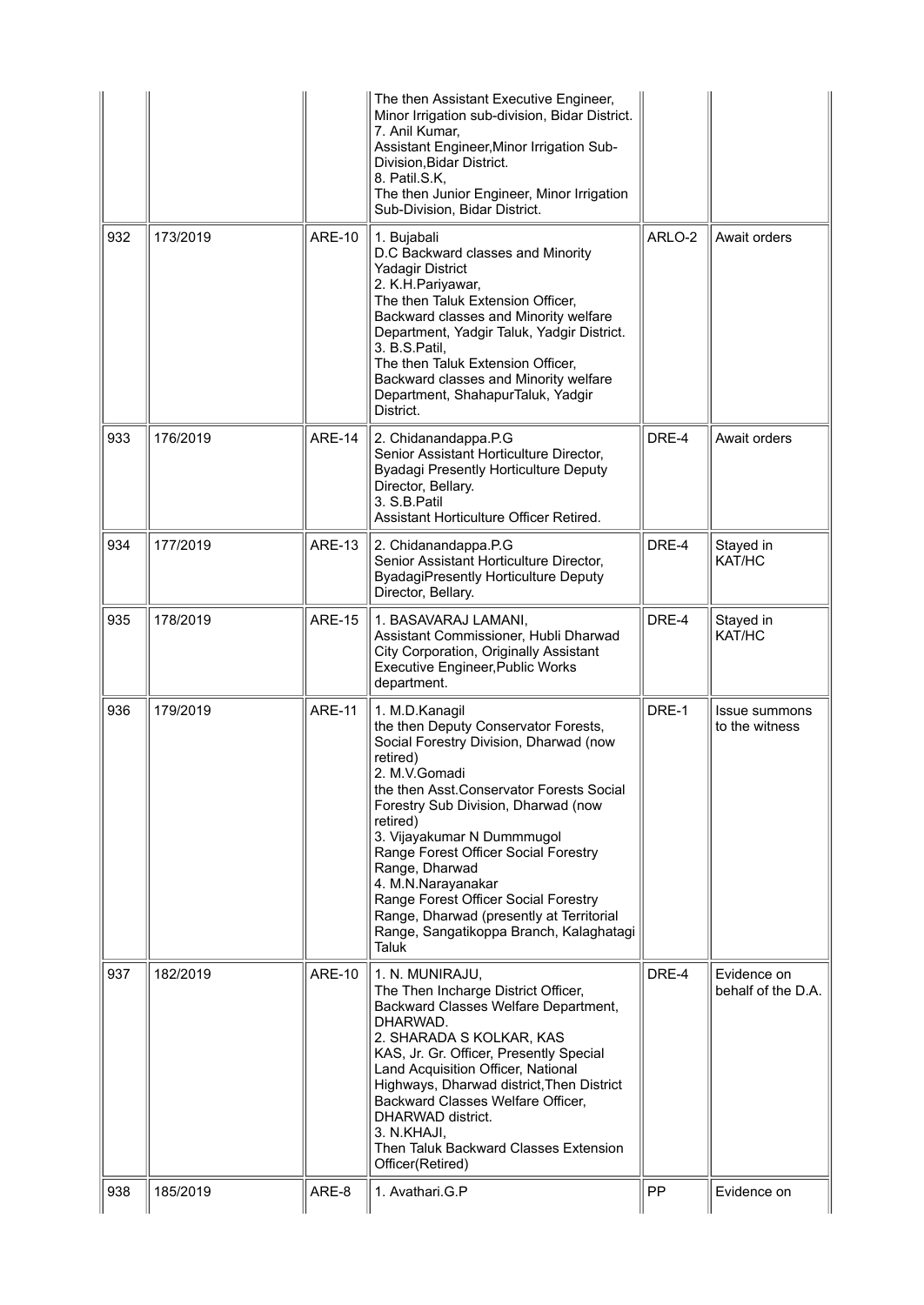|     |          |               | Ex-Head Master, Government High<br>School, Artgal, Savadatti Taluk, Belgaum<br>Dist.<br>2. Mamatha.N.Banakar<br>Head Mistress, Government High School,<br>Artgal, Savadatti Taluk, Belgaum Dist.                                                                                                                                                                                                                                                                                         |               | behalf of the D.A. $ $                   |
|-----|----------|---------------|------------------------------------------------------------------------------------------------------------------------------------------------------------------------------------------------------------------------------------------------------------------------------------------------------------------------------------------------------------------------------------------------------------------------------------------------------------------------------------------|---------------|------------------------------------------|
| 939 | 189/2019 | <b>ARE-11</b> | 1. J.S. Tasagonkar<br>Deputy Conservator of Forests, Retired<br>3. S.M.Wali,<br><b>Assistant Conservator of Forests</b><br>4. M.V.Gomadi<br>Assistant Conservator of Forests, Retired<br>5. M.S.Rayanagowdra<br>Incharge Range Forest Officer                                                                                                                                                                                                                                            | DRE-4         | Defence<br>evidence                      |
| 940 | 190/2019 | ARE-8         | 1. K.Srinivas<br>Geologist, Mines and Geology<br>Department, Haveri.<br>2. Shivanand P Rane<br>Tahsildar, Shiggaon Taluk, HAVERI District.                                                                                                                                                                                                                                                                                                                                               | DRE-4         | Evidence on<br>behalf of the D.A.        |
| 941 | 200/2019 | <b>ARE-11</b> | 1. SHAHIN BEGUM AHMADALI KURI,<br>Surveyor, Survey Department, Tahasildar<br>Office, Mini Vidhana Soudha, Athani,<br><b>BELGAUM District.</b>                                                                                                                                                                                                                                                                                                                                            | <b>PP</b>     | Posted for Report                        |
| 942 | 203/2019 | ARE-9         | 1. NATHU SHANKARA LAMANI,<br>Assistant Engineer, Taluk Panchayath,<br>Vijayapura Taluk, VIJYAPURA District.                                                                                                                                                                                                                                                                                                                                                                              | PP            | Cross<br>examination of<br>the witnesses |
| 943 | 210/2019 | <b>ARE-11</b> | 1. SAROJA,<br>District Social Welfare Officer, Raichur<br>District, RAICHUR.<br>2. DEVARAJ,<br>Former Taluk Social Welfare Officer,<br>Raichur Taluk, RAICHUR. Presently<br>Working as Warden, Pre-Metric Social<br>Welfare Boys Hostel, Yapaladinni,<br>RAICHUR.<br>4. BHIMAPPA.<br>Warden, Post Metric Boys Hostel, R.R.<br>Nagar, Ashapur Road, RAICHUR.                                                                                                                              | ARE-5         | <b>Issue summons</b><br>to the witness   |
| 944 | 213/2019 | ARE-4         | 2. Sri. H. N. Jayasimha<br>Assistant Engineer, HSR Sub<br>DivisionBBMP, AgaraBangalore<br>4. Sri. T.S. Prasanna Kumar<br>Assistant Engineer, HSR Sub<br>DivisionBBMP, AgaraBangalore<br>5. Sri. Shivaprasad<br>Assistant Executive Engineer, HSR Sub<br>DivisionBBMP, AgaraBangalore<br>6. Sri. C. Srinivas<br>Assistant Executive Engineer, HSR Sub<br>DivisionBBMP, AgaraBangalore<br>7. V. Srinivas Murthy<br>Executive Engineer, Bommanahalli<br>DivisionBBMP, BommanahalliBangalore | <b>ARE-10</b> | Await orders                             |
| 945 | 214/2019 | ARE-7         | 1. P.B. KAGALGOMBA,<br>Executive Engineer, Minor Irrigation<br>Department, Division, Haliyala, UTTARA<br><b>KANNADA District.</b>                                                                                                                                                                                                                                                                                                                                                        | ARE-6         | Evidence on<br>behalf of the D.A.        |
| 946 | 216/2019 | ARE-9         | 5. Ramachandraiah<br>Revenue Inspector, Nada Kacheri, No. 31,<br>Govindappa Building, Near Canara Bank,<br>Begur Main Road, BENGALURU.<br>6. A.C. Arunkumar<br>Village AccountantDoddathoguru Village,<br>Begur Hobli, Bengaluru South Taluk,<br><b>BENGALURU URBAN District.</b>                                                                                                                                                                                                        | ARLO-1        | Written<br>Statement of<br>Defence       |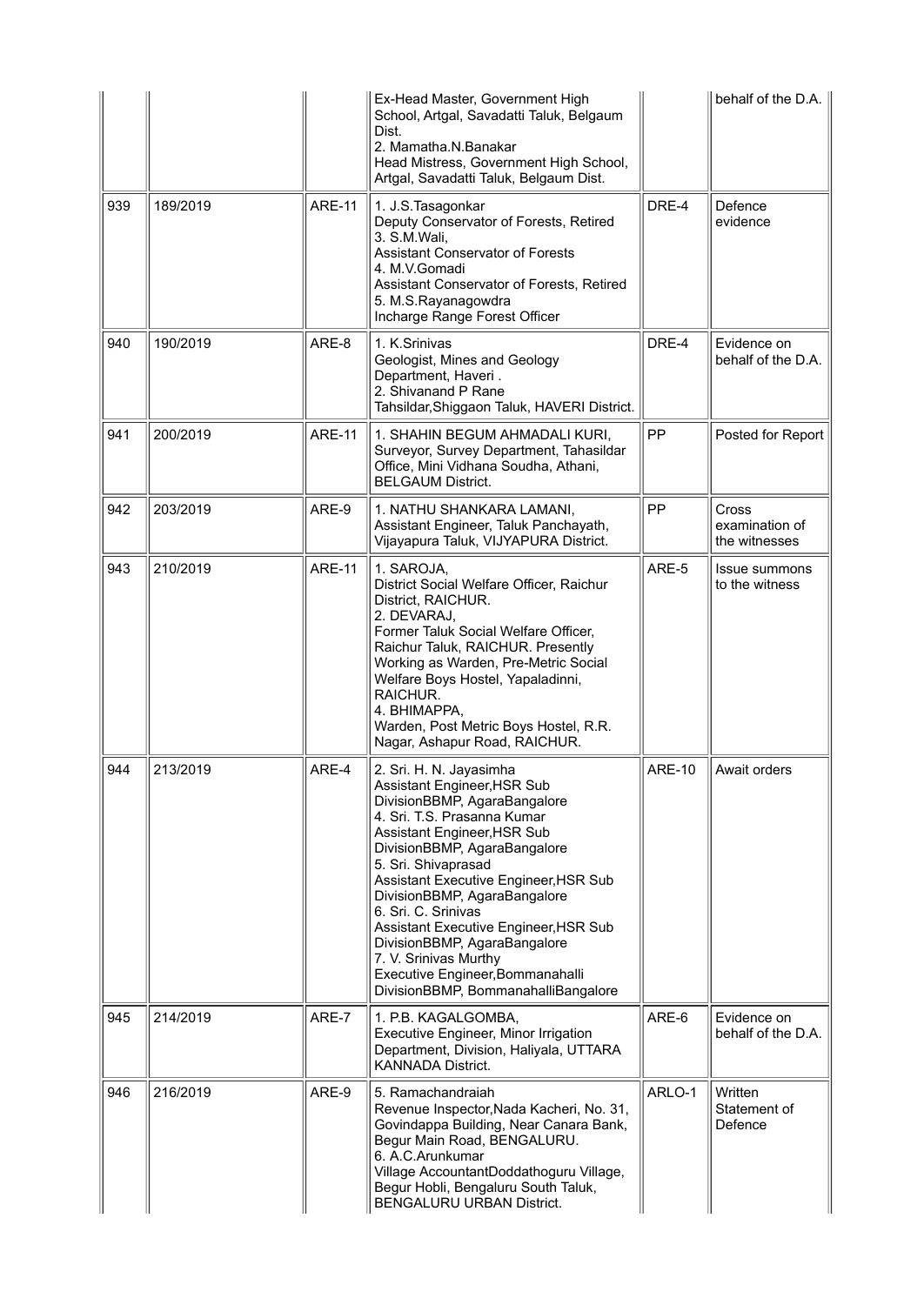| 230/2019 | ARE-3         | 1. M R Srinivas Reddy<br>Accounts Superintendent, Panchayath Raj<br>Engineering Division, Koppal<br>2. Shankar Y Maligi<br>the then Assistant EngineerPanchayath<br>Raj Engineering Sub-division, Yalaburga,<br>Koppal                                                                                                                                                                                                                                                                                                                                                                                                                                                                                                         | ARE-5  | Stayed in<br>KAT/HC                       |
|----------|---------------|--------------------------------------------------------------------------------------------------------------------------------------------------------------------------------------------------------------------------------------------------------------------------------------------------------------------------------------------------------------------------------------------------------------------------------------------------------------------------------------------------------------------------------------------------------------------------------------------------------------------------------------------------------------------------------------------------------------------------------|--------|-------------------------------------------|
| 236/2019 | ARE-4         | 1. BASAVARAJ NADUVINAMANI,<br>Revenue Inspector, Nelogi Village, Jevargi<br>Taluk, KALBURGI District.<br>2. Suresh Tonasalli<br>Deputy Tahsildar, Nelogi Hobli, Jewargi<br>Taluk, Kalburgi District.                                                                                                                                                                                                                                                                                                                                                                                                                                                                                                                           | ARLO-2 | Await orders                              |
| 238/2019 | ARE-9         | 2. Chidanandappa.P.G<br>Senior Assistant Horticulture Director,<br><b>Byadagi Presently Horticulture Deputy</b><br>Director, Bellary.<br>3. S B Patil<br>Assistant Horticulture officer Retired.                                                                                                                                                                                                                                                                                                                                                                                                                                                                                                                               | DRE-4  | <b>Bailable Warrant</b><br>to the witness |
| 242/2019 | <b>ARE-16</b> | 1. MANJUNATH,<br>Sub Registrar, Chamarajpet,<br><b>BENGALURU.</b><br>2. R.Sachidananda Murthy,<br>Second Division Assistant, office of Sub-<br>Registrar, Chamarajapet, Bengaluru.                                                                                                                                                                                                                                                                                                                                                                                                                                                                                                                                             | ARLO-1 | Defence<br>evidence                       |
| 244/2019 | <b>ARE-11</b> | 1. B.S. DODDAMANI,<br>District Officer, Minority Welfare<br>Department, DHARWAD.<br>5. SAVITHA NAIK,<br>The Then Warden of Post Metric Girls<br>(TWC) Hostel, Police H.Q, DHARWAD.<br>Presently Working at P.G. Girls Hostel,<br>KUD, DHARWAD District.                                                                                                                                                                                                                                                                                                                                                                                                                                                                        | DRE-4  | <b>Issue summons</b><br>to the witness    |
| 245/2019 | ARE-4         | 1. Basavaraj Neginal<br>Panchayath Development Officer, Honalli<br>Gram Panchayat, Taluk Lingasugur,<br>District Raichur.<br>3. Pradeep<br>Son of Amresh, Computer Operator,<br>Honalli Gram Panchayat Taluk Lingasugur<br>District Raichur                                                                                                                                                                                                                                                                                                                                                                                                                                                                                    | ARE-5  | Evidence on<br>behalf of the D.A.         |
| 248/2019 | <b>ARE-12</b> | 1. Amareshappa Badiger<br>P.D.O., Narakaladinni Grama<br>Panchayathi, Narakaladinni, Lingasugur<br>Taluk, Raichur Dist.<br>3. Abid Ali<br>Junior Engineer, Panchayath Raj<br>Engineering Sub Division, Lingasugur,<br>Raichur<br>5. Veeranna<br>Panchayath Development Officer, present<br>Bilagi Taluk Panchayath, Bagalkot<br>6. Mruthyunjaya<br>Junior Engineer, KBJNL, Alamatti<br>7. Mahadevaiah<br>Executive Officer (Retd) taluk Panchayath,<br>Lingasugur, Raichur<br>14. Amarappa Hunakunti<br>P.D.O., Narakaladinni Grama<br>Panchayathi, Narakaladinni, Lingasugur<br>Taluk, Raichur Dist.<br>15. Ramappa Nadageri<br>P.D.O., Narakaladinni Grama<br>Panchayathi, Narakaladinni, Lingasugur<br>Taluk, Raichur Dist. | ARE-5  | Second oral<br>statement<br>(S.O.S.)      |
|          |               |                                                                                                                                                                                                                                                                                                                                                                                                                                                                                                                                                                                                                                                                                                                                |        |                                           |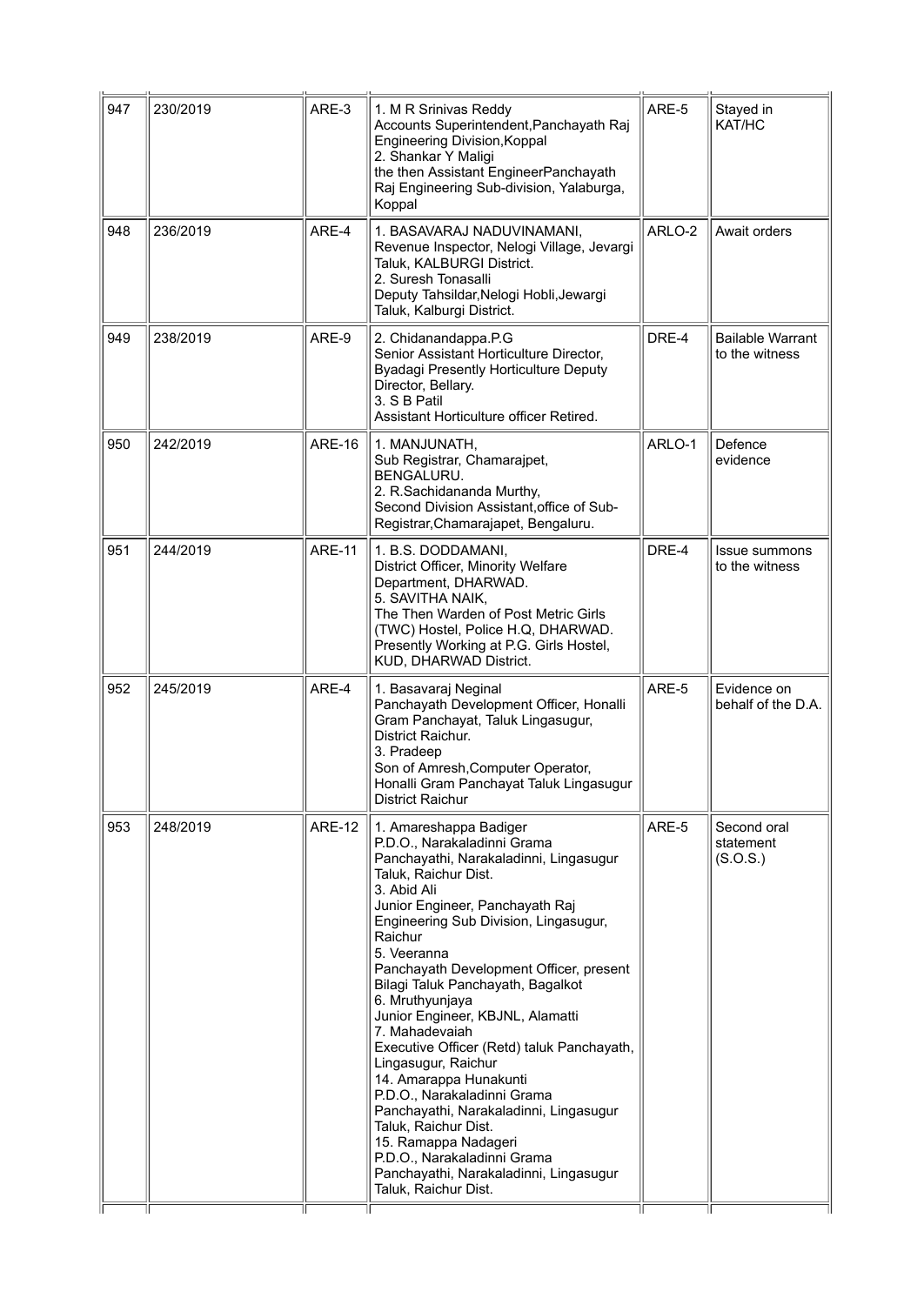| 954 | 251/2019 | <b>ARE-14</b> | 1. Mahadeva Dyama<br>PDO, Madanahipparga village, Alanda<br>taluk, Kalaburgi district.<br>2. Lakshmana Chandrakanth Patela,<br>Secretary, Htti kaimagga Nekarara<br>sahkara sngha, Madanahipparga village,<br>Alanda taluk, Kalaburgi district.                                                                                                                                             | ARLO-2 | $\parallel$ Notice to D.G.O                     |
|-----|----------|---------------|---------------------------------------------------------------------------------------------------------------------------------------------------------------------------------------------------------------------------------------------------------------------------------------------------------------------------------------------------------------------------------------------|--------|-------------------------------------------------|
| 955 | 252/2019 | <b>ARE-13</b> | 1. MANJUNATHA ANGADI,<br>Panchayath Development<br>OfficerSiddapura Grama PanchaythMarali<br>villageGangavathi Tq.Koppal Dist.                                                                                                                                                                                                                                                              | ARE-5  | Issue summons<br>to the witness                 |
| 956 | 259/2019 | <b>ARE-10</b> | 1. Mainuddin.M.K<br>S/o M.D.Gulam Jelani,<br>A.O., Asst. Controller, Local Audit Circle<br>Office, Behind Shasakara Kacheri,<br>Koppal, Koppal District.                                                                                                                                                                                                                                    | ARE-5  | Stayed in<br>KAT/HC                             |
| 957 | 260/2019 | ARE-9         | 1. SYED SIRAJODDIN,<br>Assistant Teacher, Gousia Arabic School<br>(Aided), Hallikheda (B), Humnabad<br>Taluk, BIDAR District.                                                                                                                                                                                                                                                               | ARLO-2 | <b>Cross</b><br>examination of<br>the witnesses |
| 958 | 264/2019 | <b>ARE-15</b> | 1. UMESH,<br>Village Accountant, Shiraguppi Village,<br>Hubballi Taluk, DHARWAD District.                                                                                                                                                                                                                                                                                                   | DRE-4  | Stayed in<br>KAT/HC                             |
| 959 | 268/2019 | ARE-4         | 1. FAKIRESH H. THIMMAPURA,<br>Assistant Engineer, Public Works, Inland<br>and Water Transport Department sub<br>division, Gadag<br>2. B.H.M.Devaraja<br>Assistant Executive Engineer, Public<br>Works, Inland and Water Transport<br>Department sub division, Gadag<br>3. Shivanand R Naik<br>Executive Engineer, Public Works, Inland<br>and Water Transport Department division,<br>Gadag | DRE-4  | Await orders                                    |
| 960 | 269/2019 | ARE-7         | 1. Somashekar Shettar<br>Then Executive Engineer, Presently retired<br>2. Rajeshwaragowda Patil<br>Then Assistant Executive Engineer,<br>3. Revanna Siddappa Masali<br>Assistant Engineer,<br>4. Ramesh Thungala<br>Then Executive Engineer, Project division,<br>Gadag. Presently retired<br>5. Umesh Itagi<br>Then Assistant Engineer, Project division,<br>Gadag                         | DRE-4  | Written<br>Statement of<br>Defence              |
| 961 | 271/2019 | ARE-9         | 2. Bode Riyaz Ahammed,<br>Superintendent, office of the Joint<br>Commissioner, Transport, Kalaburgi<br>District.<br>3. Prabhakar,<br>Regional Transport Officer, (Rtd), Bidar,<br>4. Vijayalakshmi,<br>the then First Division<br>Assistant, Superintendent, office of the<br>RTO, Bhalki, Bidar District.                                                                                  | ARLO-2 | Evidence on<br>behalf of the D.A.               |
| 962 | 273/2019 | <b>ARE-10</b> | 1. D.H. NAGESH,<br>Assistant Executive Engineer,<br>3. MALATESH LAMBI,<br>Assistant Executive Engineer,<br>4. R.S.SRINIVAS,<br>Executive Engineer, Karnataka Residential<br><b>Education Institutions Society</b>                                                                                                                                                                           | DRE-4  | Await orders                                    |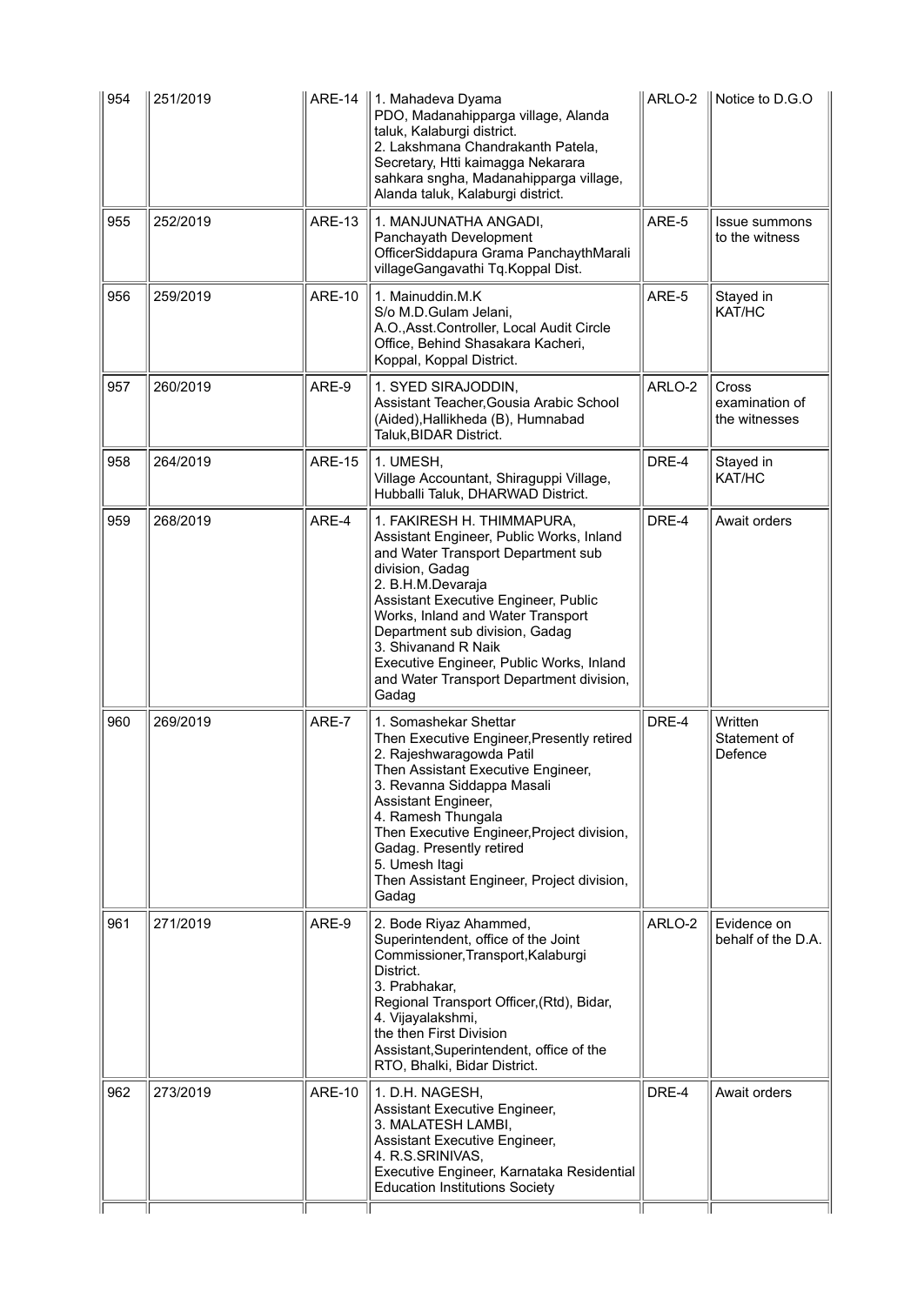| 963 | 275/2019 | <b>ARE-13</b> | │4. Suresh M G<br>Junior Engineer, KBJNL, SBC, O and M<br>Sub Division No 10, Hasanapur,<br>Shorapura Taluk, Yadgiri District                                                                                                                                                                                                                                                                                                                                                                                                                                                                                                                                                                                                                | ARE-5 | Stayed in<br>KAT/HC                          |
|-----|----------|---------------|----------------------------------------------------------------------------------------------------------------------------------------------------------------------------------------------------------------------------------------------------------------------------------------------------------------------------------------------------------------------------------------------------------------------------------------------------------------------------------------------------------------------------------------------------------------------------------------------------------------------------------------------------------------------------------------------------------------------------------------------|-------|----------------------------------------------|
| 964 | 276/2019 | <b>ARE-14</b> | 1. P Shubha<br>The Then District Social Welfare Officer,<br>Office of District Social Welfare Officer,<br>Social Welfare Department, KOPPAL,<br>Presently as District Backward Classes<br>Welfare Officer, Hospet Road, BELLARY<br>District.<br>2. Smt Shamimunnisa S<br>the then Taluk Social Welfare Officer,<br>Kustagi Taluk, Koppal<br>3. V S Shivanna<br>the then Taluk Social Welfare Officer,<br>Yelaburga Taluk, Koppal<br>4. Ravi M Iddaligi<br>the then Taluk Social Welfare Officer,<br>Gangavathi Taluk, Koppal                                                                                                                                                                                                                 | ARE-5 | Await orders                                 |
| 965 | 281/2019 | ARE-4         | 1. Sri Aravind P. Pujari,<br>The then Assistant Engineer/Junior<br>Engineer, KBJNL, IBC, O and M Sub-<br>division No.4, Zalaki, Vijayapura District.<br>2. Sri M.A. Nadaf,<br>Assistant Engineer/Junior Engineer,<br>KBJNL, IBC, O and M Sub Division No.4,<br>Zalaki, Vijayapura District.<br>3. Sri S.M. Tangolli,<br>Assistant Executive Engineer, KBJNL,<br>IBC, O and M Sub Division No.4, Zalaki,<br>Vijayapura District.<br>5. Sri P.N. Hadagali,<br>Executive Engineer, KBJNL, IBC, O and<br>M, Division No.8, Zalaki, Vijayapura<br>District.<br>6. Sri Venkatesh,<br>Accounts Superintendent, Office of the<br>Executive Engineer, KBJNL, IBC, O and<br>M, Division No.8, Zalaki, Vijayapura<br>District.                          | DRE-1 | Await orders                                 |
| 966 | 284/2019 | ARE-9         | 1. Sri Vijayakumar,<br>Junior Enginer, KBJNL, IBC, O and M Sub<br>division No.3, Indi Railway Station,<br>Vijayapura District.<br>2. Sri P.N. Hadagali,<br>Assistant Executive Engineer, KBJNL,<br>IBC, O and M Sub division No.3, Indi<br>Railway Station, Vijayapura District.<br>3. Sri Manojkumar Gadaballi,<br>Executive Engineer, KBJNL, IBC, O and<br>M, Division No.8, Zalaki, Vijayapura<br>District.<br>5. Sri Talakeri Huchappa,<br>Accounts Superintendent, Office of the<br>Executive Engineer, KBJNL, IBC, O and<br>M, Division No.8, Zalaki, Vijayapura<br>District.<br>6. Sri Venkatesh,<br>Accounts Superintendent, Office of the<br>Executive Engineer, KBJNL, IBC, O and M<br>Division No.8, Zalaki, Vijayapura District. | DRE-1 | Proceedings<br>Quashed by<br>Courts/Tribunal |
| 967 | 285/2019 | <b>ARE-10</b> | 1. Sri Vijayakumar,<br>Junior Enginer, KBJNL, IBC, O and M Sub<br>division No.3, Indi Railway Station,<br>Vijayapura District.<br>2. Sri P.N. Hadagali,<br>Assistant Executive Engineer, KBJNL,                                                                                                                                                                                                                                                                                                                                                                                                                                                                                                                                              | DRE-1 | Await orders                                 |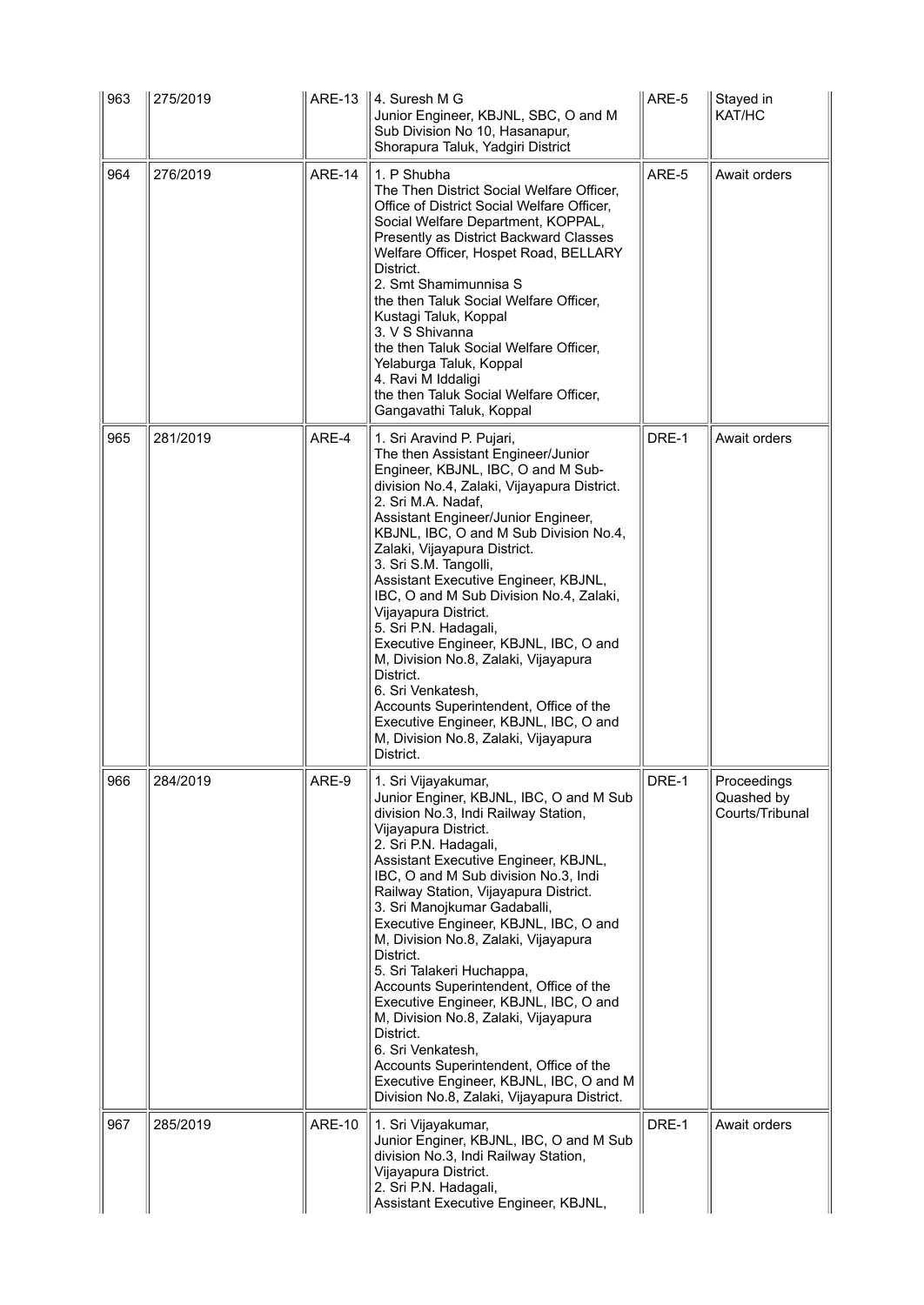|     |          |               | IBC, O and M Sub division No.3, Indi<br>Railway Station, Vijayapura District.<br>3. Sri Manojkumar Gadaballi,<br>Executive Engineer, KBJNL, IBC, O and<br>M, Division No.8, Zalaki, Vijayapura<br>District.<br>5. Sri Talakeri Huchappa,<br>Accounts Superintendent, Office of the<br>Executive Engineer, KBJNL, IBC, O and<br>M, Division No.8, Zalaki, Vijayapura<br>District.<br>6. Sri Venkatesh,<br>Accounts Superintendent, Office of the<br>Executive Engineer, KBJNL, IBC, O and M<br>Division No.8, Zalaki, Vijayapura District.                                                                                                                                                                                                                                                                                                                                       |        |                                   |
|-----|----------|---------------|---------------------------------------------------------------------------------------------------------------------------------------------------------------------------------------------------------------------------------------------------------------------------------------------------------------------------------------------------------------------------------------------------------------------------------------------------------------------------------------------------------------------------------------------------------------------------------------------------------------------------------------------------------------------------------------------------------------------------------------------------------------------------------------------------------------------------------------------------------------------------------|--------|-----------------------------------|
| 968 | 286/2019 | <b>ARE-12</b> | 1. Sri Jetteppa Madar,<br>Junior Engineer, KBJNL, IBC, O and M<br>Sub division No.3, Indi Railway Station,<br>Vijayapura District.<br>2. Sri P.N. Hadagali,<br>Assistant Executive Engineer, KBJNL,<br>IBC, O and M Sub division No.3, Indi<br>Railway Station. Vijayapura District.<br>3. Sri C.M. Mahalingappa,<br>Executive Engineer, KBJNL, IBC, O and<br>M, Division No.8, Zalaki. Vijayapura<br>District.<br>4. Sri Manojkumar Gadaballi,<br>Executive Engineer, KBJNL, IBC, O and<br>M, Division No.8, Zalaki. Vijayapura<br>District.<br>5. Sri Talakeri Huchappa,<br>Accounts Superintendent, Office of the<br>Executive Engineer, KBJNL, IBC, O and<br>M, Division No.8, Zalaki. Vijayapura<br>District.<br>6. Sri Venkatesh,<br>Accounts Superintendent, Office of the<br>Executive Engineer, KBJNL, IBC, O and<br>M, Division No.8, Zalaki. Vijayapura<br>District. | DRE-1  | Await orders                      |
| 969 | 291/2019 | ARE-7         | 1. H.M.Venkatesh<br>Senior Sub-Registrar, Anekal Taluk,<br>Bangalore Urban.                                                                                                                                                                                                                                                                                                                                                                                                                                                                                                                                                                                                                                                                                                                                                                                                     | ARLO-1 | Evidence on<br>behalf of the D.A. |
| 970 | 292/2019 | ARE-4         | 1. S. RAGHAVENDRA,<br>Senior Sub Registrar, Office of the Sub<br>Registrar, Jayanagar, BENGALURU.                                                                                                                                                                                                                                                                                                                                                                                                                                                                                                                                                                                                                                                                                                                                                                               | ARLO-1 | Questioning                       |
| 971 | 293/2019 | <b>ARE-10</b> | 1. Sri Jagadeesh Honnakasturi,<br>Assistant Engineer, KBJNL, IBC Sub-<br>Division No.24, Rampur (PA) (0.00 to<br>4.580 K.M)., Vijayapura District.<br>2. Sri S.S. Thodalabagi,<br>Assistant Executive Engineer, KBJNL, IBC<br>Sub Division No.24, Rampur (PA) (0.00 to<br>4.580 K.M) and also Incharge Executive<br>Engineer, KBJNL, IBC Division No.2,<br>Almel., Vijayapura District.<br>3. Sri S.B. Patri,<br>Executive Engineer, KBJNL, IBC Division<br>No.2, Almel (0.00 to 4.580 K.M).,<br>Vijayapura District.<br>4. Sri Gangappa Ningappa,<br>Audit Officer, Office of the Executive<br>Engineer, KBJNL, IBC Division No.2,<br>Almel (0.00 to 4.580 K.M), Vijayapura<br>District.                                                                                                                                                                                       | DRE-1  | Await orders                      |
| 972 | 294/2019 | ARE-9         | 1. Sri Aravind P. Pujari,                                                                                                                                                                                                                                                                                                                                                                                                                                                                                                                                                                                                                                                                                                                                                                                                                                                       | DRE-1  | Proceedings                       |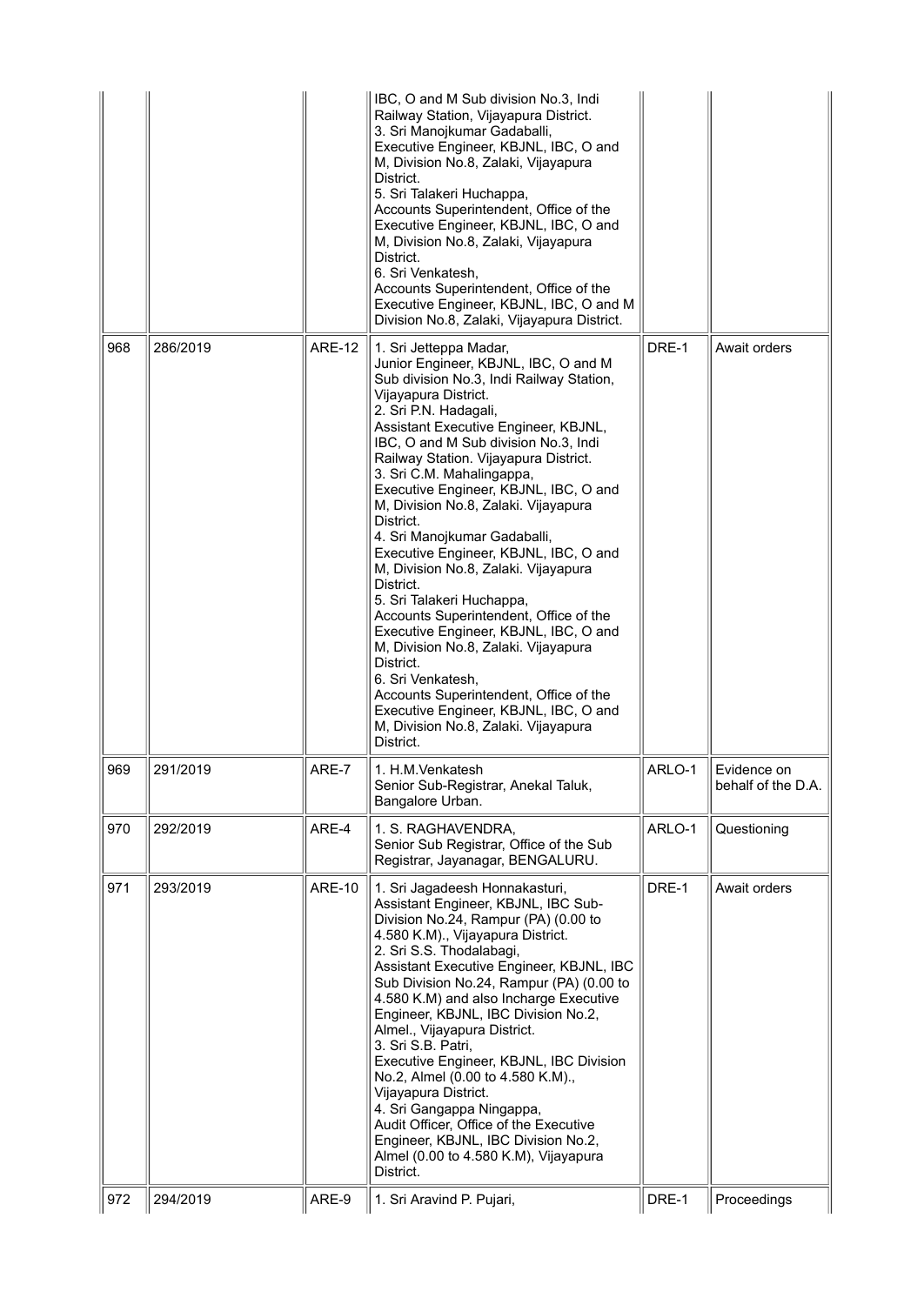|     |          |               | The then Assistant Engineer/Junior<br>Engineer, KBJNL, IBC, O and M Sub-<br>division No.4, Zalaki, Vijayapura District.<br>2. Sri S.M. Tangolli,<br>Assistant Executive Engineer, KBJNL,<br>IBC, O and M Sub Division No.4, Zalaki,<br>Vijayapura District.<br>3. Sri C.M. Mahalingappa,<br>Executive Engineer, KBJNL, IBC, O and<br>M, Division No.8, Zalaki, Vijayapura<br>District.<br>4. Sri Talakeri Huchappa,<br>Accounts Superintendent, Office of the<br>Executive Engineer, KBJNL, IBC, O and<br>M, Division No.8, Zalaki, Vijayapura<br>District.                                                                                                                                                                                                                                                                                                                                |       | Quashed by<br>Courts/Tribunal |
|-----|----------|---------------|--------------------------------------------------------------------------------------------------------------------------------------------------------------------------------------------------------------------------------------------------------------------------------------------------------------------------------------------------------------------------------------------------------------------------------------------------------------------------------------------------------------------------------------------------------------------------------------------------------------------------------------------------------------------------------------------------------------------------------------------------------------------------------------------------------------------------------------------------------------------------------------------|-------|-------------------------------|
| 973 | 295/2019 | ARE-8         | 1. Sri Aravind P. Pujari,<br>The then Assistant Engineer/Junior<br>Engineer, KBJNL, IBC, O and M Sub-<br>division No.4, Zalaki, Vijayapura District.<br>2. Sri M.A. Nadaf,<br>Assistant Engineer/Junior Engineer,<br>KBJNL, IBC, O and M Sub Division No.4,<br>Zalaki, Vijayapura District.<br>3. Sri S.M. Tangolli,<br>Assistant Executive Engineer, KBJNL,<br>IBC, O and M Sub Division No.4, Zalaki,<br>Vijayapura District.<br>4. Sri Manojkumar Gadaballi<br>Executive Engineer, KBJNL, IBC, O and M<br>Division No.8, Zalaki, Vijayapura District.<br>6. Sri Talakeri Huchappa,<br>Accounts Superintendent, Office of the<br>Executive Engineer, KBJNL, IBC, O and<br>M, Division No.8, Zalaki, Vijayapura<br>District.<br>7. Sri Venkatesh,<br>Accounts Superintendent, Office of the<br>Executive Engineer, KBJNL, IBC, O and<br>M, Division No.8, Zalaki, Vijayapura<br>District. | DRE-1 | Await orders                  |
| 974 | 297/2019 | <b>ARE-12</b> | 1. Sri Ishwar Bhimsingh Chauhan,<br>Assistant Engineer, KBJNL, IBC, O and M<br>Sub Division No.1, Salotagi, Indi Taluk,<br>Vijayapura District.<br>2. Sri B.V. Paragi,<br>Assistant Executive Engineer, KBJNL,<br>IBC, O and M Sub Division No.1, Salotagi,<br>Indi Taluk, Vijayapura District.<br>3. Sri C.M. Mahalingappa,<br>Executive Engineer, KBJNL, IBC, O and<br>M, Division No.8, Zalaki, Vijayapura<br>District.<br>5. Sri Talakeri Huchappa,<br>Accounts Superintendent, Office of the<br>Executive Engineer, KBJNL, IBC, O and<br>M, Division No.8, Zalaki, Vijayapura<br>District.<br>6. Sri Venkatesh,<br>Accounts Superintendent, Office of the<br>Executive Engineer, KBJNL, IBC, O and<br>M, Division No.8, Zalaki, Vijayapura<br>District.                                                                                                                               | DRE-1 | Await orders                  |
| 975 | 298/2019 | <b>ARE-10</b> | 1. Sri Sadashiv Basagi,<br>Junior Engineer/Assistant Engineer,<br>KBJNL, IBC, O and M, Sub division No.25,<br>Rampur (PA), Sindagi Taluk, Vijayapura<br>District.                                                                                                                                                                                                                                                                                                                                                                                                                                                                                                                                                                                                                                                                                                                          | DRE-1 | Stayed in<br>KAT/HC           |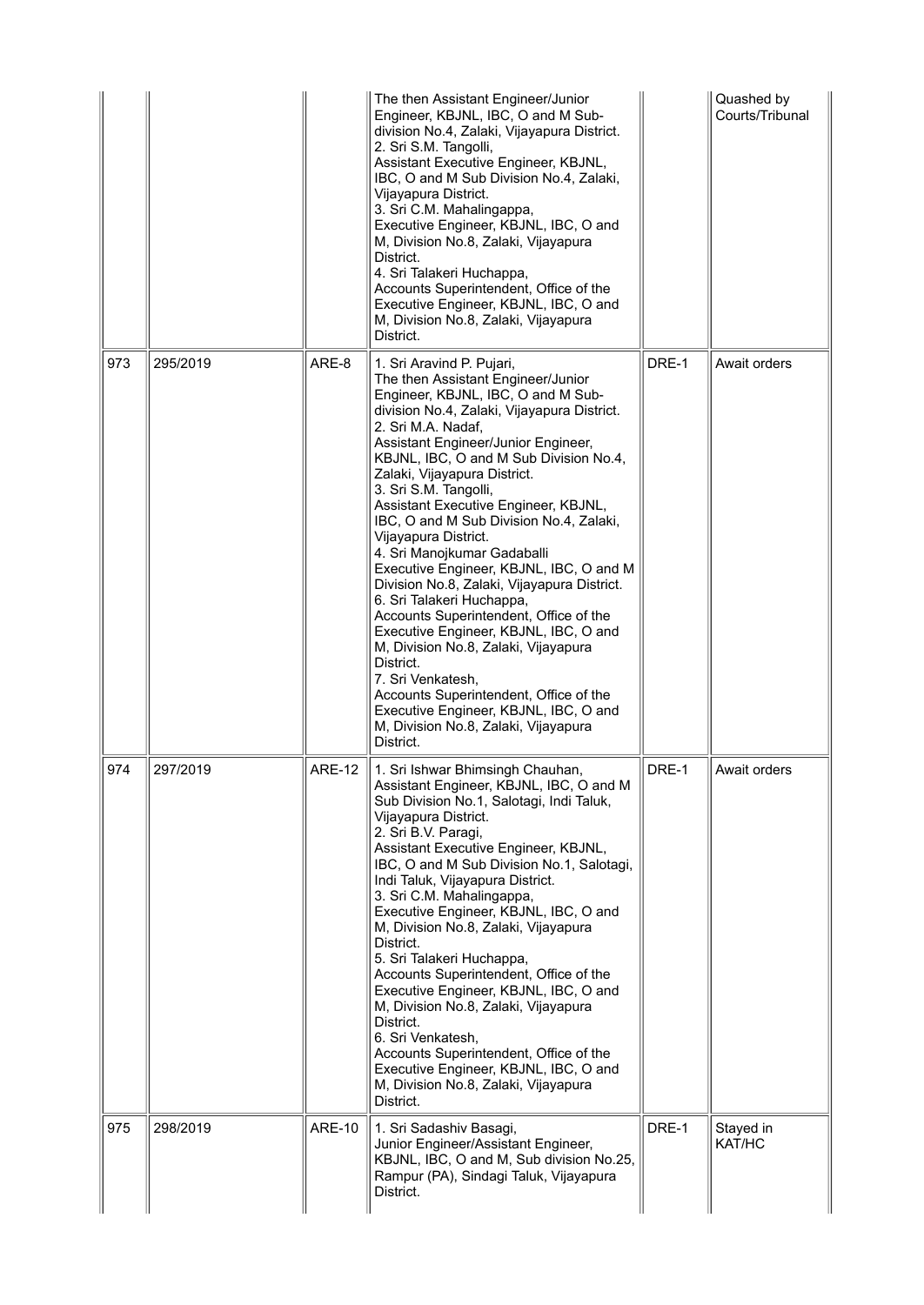|     |          |               | 2. Sri Akthar Hussain,<br>Assistant Executive Engineer (I/c), KBJNL,<br>IBC, O and M, Sub division No.25,<br>Rampur (PA), Sindagi Taluk, Vijayapura<br>District.<br>3. Sri Laxmi kant,<br>Assistant Executive Engineer, KBJNL,<br>IBC, Sub division No.25, Rampur (PA),<br>Sindagi Taluk, Vijayapura District.<br>5. S.M. Tangolli,<br>Incharge Executive Engineer, KBJNL, IBC,<br>O and M Division No. 8, Zalaki,<br><b>VIJAYAPURA District.</b><br>6. Venkatesh.<br>Accounts Superintendent, Office of the<br>Executive Engineer, IBC, O and M<br>Division No. 8, Zalaki, VIJAYAPURA<br>District.                                                                                                                                                                                                                                                                                                                                        |       |                                      |
|-----|----------|---------------|--------------------------------------------------------------------------------------------------------------------------------------------------------------------------------------------------------------------------------------------------------------------------------------------------------------------------------------------------------------------------------------------------------------------------------------------------------------------------------------------------------------------------------------------------------------------------------------------------------------------------------------------------------------------------------------------------------------------------------------------------------------------------------------------------------------------------------------------------------------------------------------------------------------------------------------------|-------|--------------------------------------|
| 976 | 299/2019 | <b>ARE-12</b> | 1. DODDABASAMMA,<br>PDO, Venkatagiri Gram Panchayath,<br>Gangavathi, KOPPAL District.                                                                                                                                                                                                                                                                                                                                                                                                                                                                                                                                                                                                                                                                                                                                                                                                                                                      | ARE-5 | Second oral<br>statement<br>(S.O.S.) |
| 977 | 1/2020   | <b>ARE-10</b> | 1. Sri Z.H. Khadri,<br>Assistant Engineer, KBJNL, O and M Sub<br>Division No.17, Salotagi, Indi Taluk,<br>Vijayapura District.<br>2. Sri S.A.J. Khadri,<br>Assistant Executive Enginer, KBJNL, O<br>and M Sub Division No.17, Salotagi, Indi<br>Taluk, Vijayapura District.<br>3. Sri C.M. Mahalingappa,<br>Executive Engineer, KBJNL, IBC, O and<br>M, Division No.8, Zalaki, Vijayapura<br>District.<br>5. Sri M.B. Patil,<br>FDA, Incharge Audit Officer, Office of the<br>Executive Engineer, KBJNL, IBC, O and<br>M, Division No.8, Zalaki, Indi Taluk,<br>Vijayapura District.<br>6. Sri Venkatesh,<br>Accounts Superintendent, Office of the<br>Executive Engineer, KBJNL, IBC, O and<br>M, Division No.8, Zalaki, Vijayapura<br>District.                                                                                                                                                                                          | DRE-1 | Await orders                         |
| 978 | 2/2020   | <b>ARE-12</b> | 1. Sri Sadashiv Basagi,<br>Junior Engineer, KBJNL, IBC, O and M<br>Sub division No.25, Rampur (PA), Sindagi<br>Taluk. Vijayapura District.<br>2. Sri Akthar Hussain,<br>Assistant Executive Engineer (I/c), KBJNL,<br>IBC, O and M, Sub division No.25,<br>Rampur (PA), Sindagi Taluk. Vijayapura<br>District.<br>3. Sri Laxmi kant,<br>Assistant Executive Engineer, KBJNL,<br>IBC, Sub division No.25, Rampur (PA),<br>Sindagi Taluk. Vijayapura District.<br>4. Sri Manoj kumar Gadaballi,<br>Executive Engineer, KBJNL, IBC, O andM,<br>Division No.8, Zalaki. Vijayapura District.<br>6. Sri P.N. Hadagali,<br>Executive Engineer, KBJNL, IBC, O andM,<br>Division No.8, Zalaki. Vijayapura District.<br>7. Sri Talakeri Huchappa,<br>Accounts Superintendent, Office of the<br>Executive Engineer, KBJNL, IBC, O andM,<br>Division No.8, Zalaki. Vijayapura District.<br>8. Sri Venkatesh,<br>Accounts Superintendent, Office of the | DRE-1 | Await orders                         |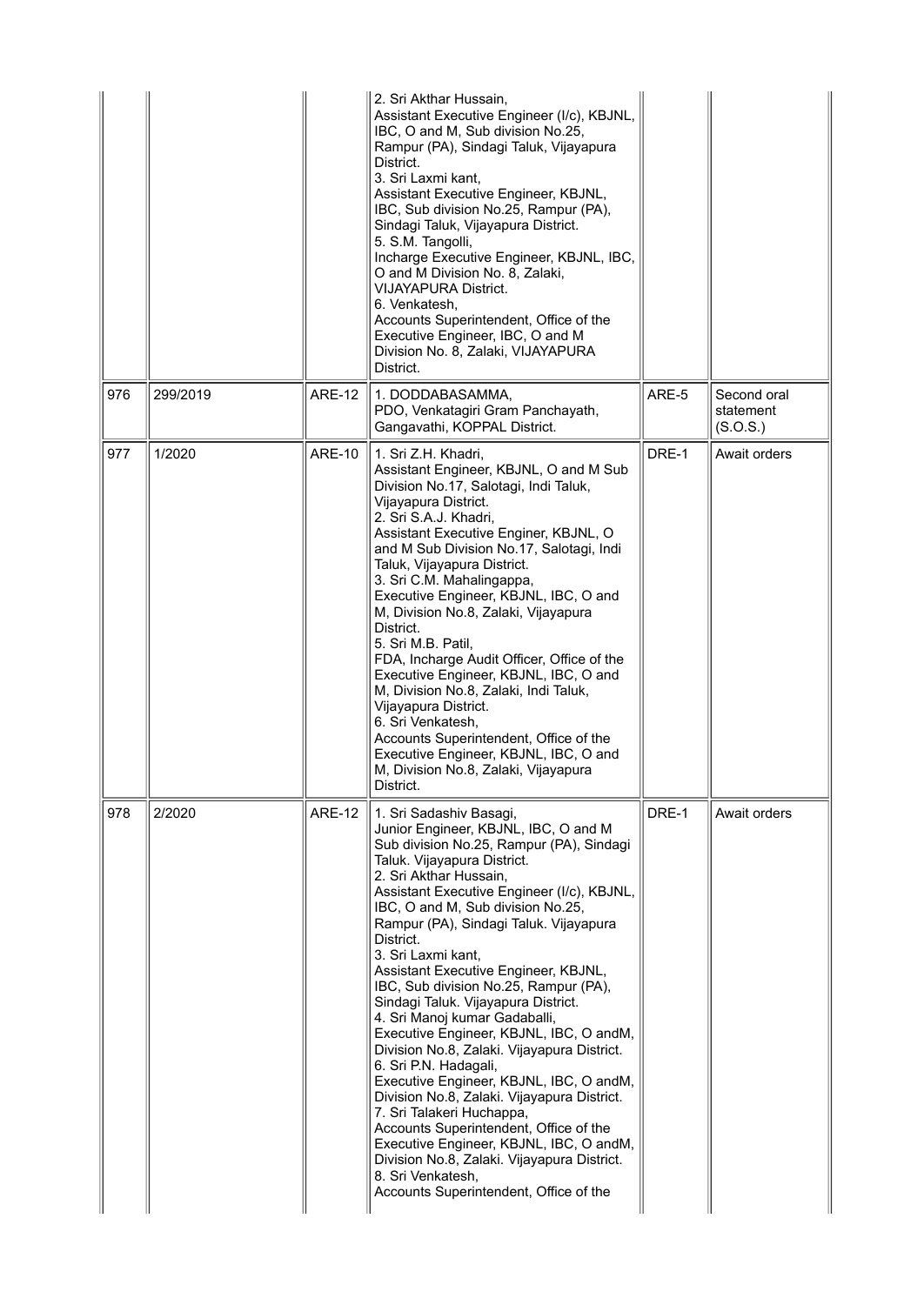|     |        |       | Executive Engineer, KBJNL, IBC, O andM,<br>Division No.8, Zalaki. Vijayapura District.                                                                                                                                                                                                                                                                                                                                                                                                                                                                                                                                                                                                                                                                                                                                                                                                          |       |              |
|-----|--------|-------|-------------------------------------------------------------------------------------------------------------------------------------------------------------------------------------------------------------------------------------------------------------------------------------------------------------------------------------------------------------------------------------------------------------------------------------------------------------------------------------------------------------------------------------------------------------------------------------------------------------------------------------------------------------------------------------------------------------------------------------------------------------------------------------------------------------------------------------------------------------------------------------------------|-------|--------------|
| 979 | 3/2020 | ARE-4 | 1. Sri Siddesh K.B,<br>Assistant Engineer, KBJNL, IBC, O and M,<br>Sub Division No.1, Salotagi, Indi Taluk,<br>Vijayapura District.<br>2. Sri B.V. Paragi,<br>Assistant Executive Engineer, KBJNL,<br>IBC, O and M Sub Division No.1, Salotagi,<br>Indi Taluk, Vijayapura District.<br>3. Sri Manojkumar Gadaballi,<br>Executive Engineer (I/c), KBJNL, IBC, O<br>and M, Division No.8, Zalaki, Vijayapura<br>District.<br>5. Sri Talakeri Huchappa,<br>Accounts Superintendent, Office of the<br>Executive Engineer, KBJNL, IBC, O and<br>M, Division No.8, Zalaki, Vijayapura<br>District.<br>6. Sri Venkatesh,<br>Accounts Superintendent, Office of the<br>Executive Engineer, KBJNL, IBC, O and<br>M, Division No.8, Zalaki, Vijayapura<br>District.                                                                                                                                       | DRE-1 | Await orders |
| 980 | 4/2020 | ARE-8 | 1. Sri Ramesh B. Walikar,<br>Assistant Engineer, KBJNL, IBC, O and M<br>Sub Division No.2, Indi Railway Station,<br>Indi and also Incharge Assistant Executive<br>Engineer.<br>2. Sri Manojkumar Gadaballi,<br>Assistant Executive Engineer, KBJNL,<br>IBC, O and M Sub Division No.2, Indi<br>Railway Station, Indi and also Incharge<br>Executive Engineer, KBJNL, IBC, O and M<br>Division No.8, Zalaki, Vijayapura District.<br>3. Sri P.N. Hadagali,<br>Executive Engineer (I/c), KBJNL, IBC, O<br>and M, Division No.8, Zalaki, Vijayapura<br>District.<br>4. Sri Talakeri Huchappa,<br>Accounts Superintendent, Office of the<br>Executive Engineer, KBJNL, IBC, O and<br>M, Division No.8, Zalaki, Vijayapura<br>District.<br>5. Sri Venkatesh,<br>Accounts Superintendent, Office of the<br>Executive Engineer, KBJNL, IBC, O and<br>M, Division No.8, Zalaki, Vijayapura<br>District. | DRE-1 | Await orders |
| 981 | 5/2020 | ARE-4 | 1. Sri Preetam K.S,<br>Assistant Engineer, KBJNL, IBC, O andM<br>Sub division, No.2, Indi Railway Station,<br>Indi Taluk, Vijayapura District.<br>2. Sri Manojkumar Gadaballi,<br>Assistant Executive Engineer, KBJNL,<br>IBC, O and M Sub Division No.2, Indi<br>Railway Station, Indi and also Incharge<br>Executive Engineer, KBJNL, IBC, O and M<br>Division No.8, Zalaki, Vijayapura District.<br>3. Sri P.N. Hadagali,<br>Executive Engineer (I/c), KBJNL, IBC, O<br>and M, Division No.8, Zalaki, Vijayapura<br>District.<br>4. Sri Talakeri Huchappa,<br>Accounts Superintendent, Office of the<br>Executive Engineer, KBJNL, IBC, O and<br>M, Division No.8, Zalaki, Vijayapura<br>District.                                                                                                                                                                                           | DRE-1 | Await orders |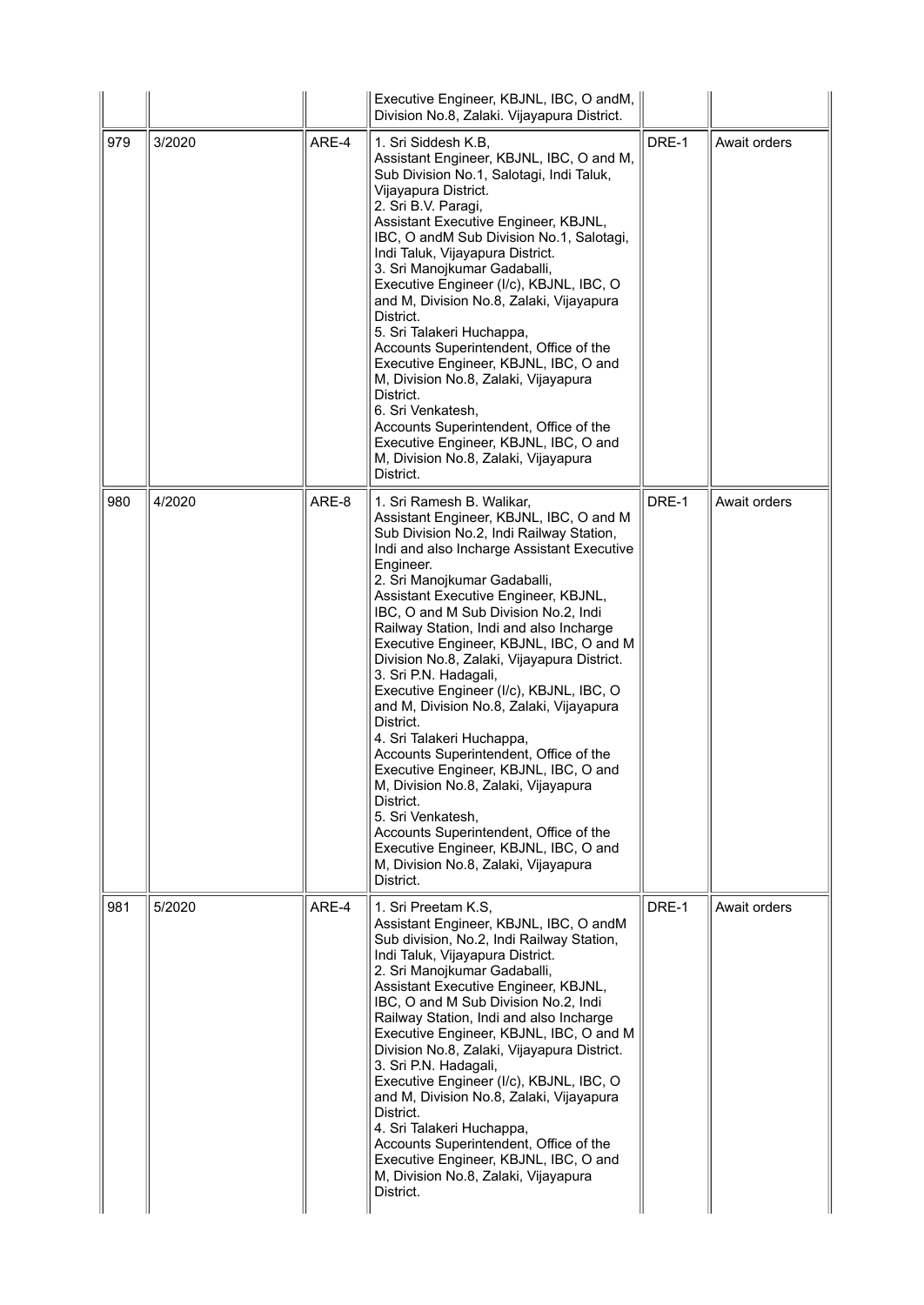|     |        |               | 5. Sri Venkatesh,<br>Accounts Superintendent, Office of the<br>Executive Engineer, KBJNL, IBC, O and<br>M, Division No.8, Zalaki, Vijayapura<br>District.<br>6. Ramesh B. Walikar,<br>Incharge Assistant Executive Engineer,<br>KBJNL, IBC, O and M Sub Division No. 2,<br>Indi Railway Station, Indi Taluk,<br><b>VIJAYAPURA District.</b>                                                                                                                                                                                                                                                                                                                                                                                                                                                                                                                                                          |       |                                                 |
|-----|--------|---------------|------------------------------------------------------------------------------------------------------------------------------------------------------------------------------------------------------------------------------------------------------------------------------------------------------------------------------------------------------------------------------------------------------------------------------------------------------------------------------------------------------------------------------------------------------------------------------------------------------------------------------------------------------------------------------------------------------------------------------------------------------------------------------------------------------------------------------------------------------------------------------------------------------|-------|-------------------------------------------------|
| 982 | 6/2020 | ARE-9         | 1. Sri Madhusudhan,<br>Assistant Engineer, KBJNL, IBC, Sub<br>division No.25, Rampur (PA), Sindagi<br>Taluk, Vijayapura District.<br>2. Sri Akthar Hussain,<br>Assistant Executive Engineer (I/c), KBJNL,<br>IBC, O and M, Sub division No.25,<br>Rampur (PA), Sindagi Taluk Vijayapura<br>District.<br>3. Sri C.M. Mahalingappa,<br>Executive Engineer, KBJNL, IBC, O and<br>M, Division No.8, Zalaki Vijayapura<br>District.<br>4. Sri Talakeri Huchappa,<br>Accounts Superintendent, Office of the<br>Executive Engineer, KBJNL, IBC, O and<br>M, Division No.8, Zalaki Vijayapura<br>District.                                                                                                                                                                                                                                                                                                   | DRE-1 | Proceedings<br>Quashed by<br>Courts/Tribunal    |
| 983 | 7/2020 | <b>ARE-13</b> | 5. Sri P.S.Jadar<br>the then Village Accountant,<br>Lingadala. Presently working as Village<br>Accountant, Office of the<br>Tahsildar, Chikkodi Taluk, Belgavi.                                                                                                                                                                                                                                                                                                                                                                                                                                                                                                                                                                                                                                                                                                                                      | PP    | <b>Cross</b><br>examination of<br>the witnesses |
| 984 | 8/2020 | ARE-8         | 1. Sri Ramesh B. Walikar,<br>Assistant Engineer, KBJNL, IBC, O andM<br>Sub Division No.2, Indi Railway Station,<br>Indi Taluk and also Incharge Assistant<br>Executive Engineer.<br>2. Sri Manojkumar Gadaballi,<br>Assistant Executive Engineer, KBJNL,<br>IBC, O and M Sub Division No.2, Indi<br>Railway Station, Indi and also Incharge<br>Executive Engineer, KBJNL, IBC, O and M<br>Division No.8, Zalaki, Vijayapura District.<br>3. Sri P.N. Hadagali,<br>Executive Engineer (I/c), KBJNL, IBC, O<br>and M, Division No.8, Zalaki, Vijayapura<br>District.<br>4. Sri Talakeri Huchappa,<br>Accounts Superintendent, Office of the<br>Executive Engineer, KBJNL, IBC, O and<br>M, Division No.8, Zalaki, Vijayapura<br>District.<br>5. Sri Venkatesh,<br>Accounts Superintendent, Office of the<br>Executive Engineer, KBJNL, IBC, O and<br>M, Division No.8, Zalaki, Vijayapura<br>District. | DRE-1 | Await orders                                    |
| 985 | 9/2020 | ARE-8         | 1. Sri S.D. Goundi,<br>Junior Engineer, KBJNL, IBC, O and M<br>Sub Division No.33, Rampur (PA) (0.00 to<br>3.200 K.M), Vijayapura District.<br>2. Sri N.S. Patil,<br>Junior Engineer, KBJNL, IBC, O and M<br>Sub Division, No.33, Rampur (PA) (0.00 to<br>3.200 K.M), Vijayapura District.<br>3. Sri H.L. Rathod,<br>Assistant Executive Engineer, KBJNL,                                                                                                                                                                                                                                                                                                                                                                                                                                                                                                                                            | DRE-1 | Stayed in<br>KAT/HC                             |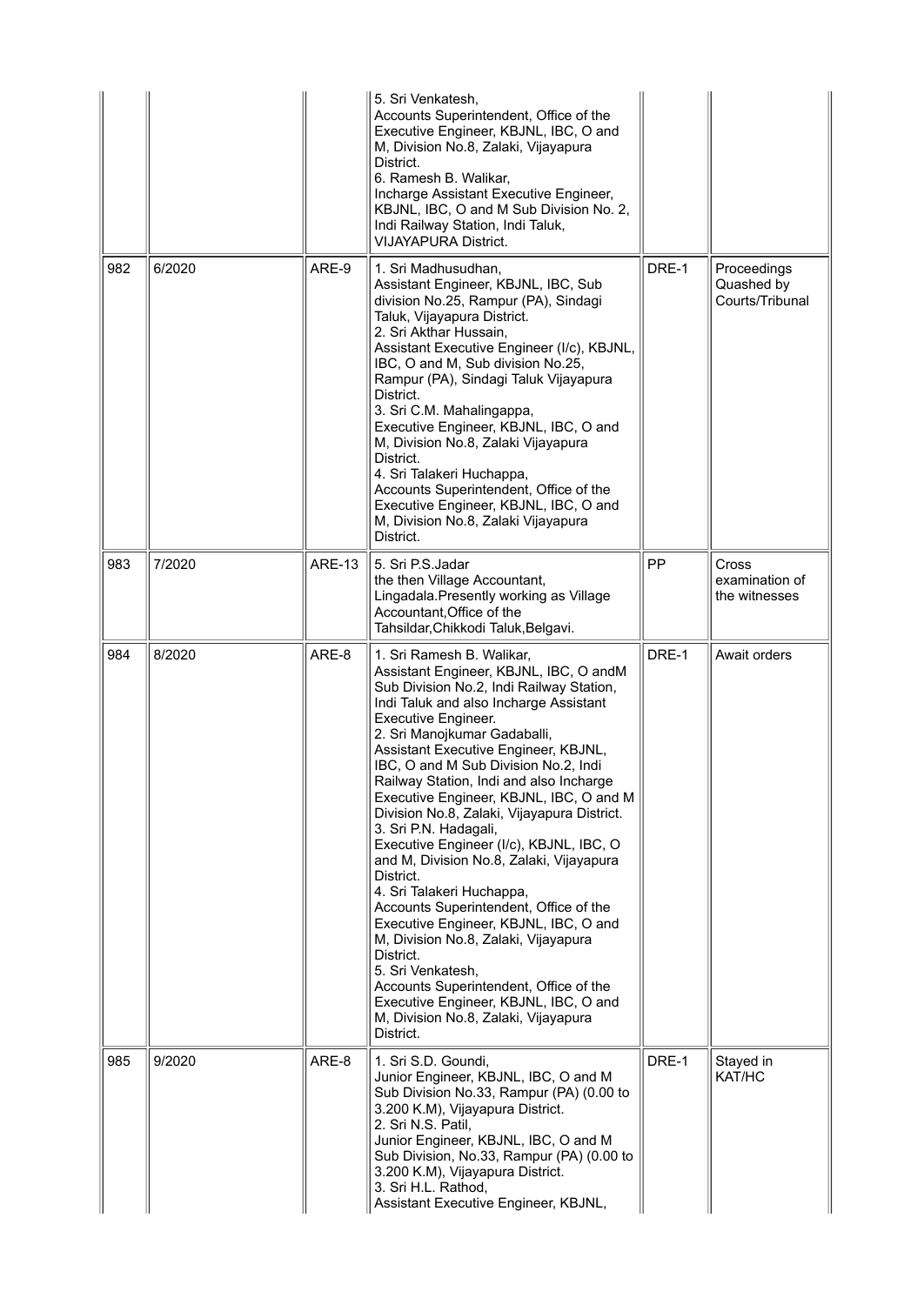|     |         |               | IBC, O and M Sub Division, No.33,<br>Rampur (PA) (0.00 to 3.200 K.M),<br>Vijayapura District.                                                                                                                                                                                                                                                                                                                                                                                                                                                                                                                                                                                                                                                                                                            |       |                                              |
|-----|---------|---------------|----------------------------------------------------------------------------------------------------------------------------------------------------------------------------------------------------------------------------------------------------------------------------------------------------------------------------------------------------------------------------------------------------------------------------------------------------------------------------------------------------------------------------------------------------------------------------------------------------------------------------------------------------------------------------------------------------------------------------------------------------------------------------------------------------------|-------|----------------------------------------------|
| 986 | 10/2020 | <b>ARE-12</b> | 1. Sri Avinash K.V,<br>Assistant Engineer, KBJNL, O and M Sub<br>Division No.17, Salotagi, Indi Taluk,<br>Vijayapura District.<br>2. Sri S.A.J. Khadri,<br>Assistant Executive Enginer, KBJNL, O<br>andM Sub Division No.17, Salotagi, Indi<br>Taluk, Vijayapura District.<br>3. Sri Manojkumar Gadaballi,<br>Executive Engineer (I/c), KBJNL, IBC, O<br>and M, Division No.8, Zalaki, Vijayapura<br>District.<br>4. Sri P.N. Hadagali,<br>Executive Engineer (I/c), KBJNL, IBC, O<br>and M, Division No.8, Zalaki, Vijayapura<br>District.<br>5. Sri Talakeri Huchappa,<br>Accounts Superintendent, Office of the<br>Executive Engineer, KBJNL, IBC, O and<br>M, Division No.8, Zalaki, Vijayapura<br>District.                                                                                         | DRE-1 | Await orders                                 |
| 987 | 11/2020 | ARE-9         | 1. Sri Santhosh Dhaigude,<br>Assistant Engineer, KBJNL, IBC, Sub<br>division, No.25, Rampur (PA), Sindagi<br>Taluk, Vijayapura District.<br>2. Sri Akthar Hussain,<br>Assistant Executive Engineer (I/c), KBJNL,<br>IBC, O and M, Sub division No.25,<br>Rampur (PA), Sindagi Taluk, Vijayapura<br>District.<br>3. Sri C.M. Mahalingappa,<br>Executive Engineer, KBJNL, IBC, O and<br>M, Division No.8, Zalaki, Vijayapura<br>District.<br>4. Sri Manojkumar Gadaballi,<br>Executive Engineer (I/c), KBJNL, IBC, O<br>and M, Division No.8, Zalaki, Vijayapura<br>District.<br>5. Sri Talakeri Huchappa,<br>Accounts Superintendent, Office of the<br>Executive Engineer, KBJNL, IBC, O and<br>M, Division No.8, Zalaki, Vijayapura<br>District.                                                         | DRE-1 | Proceedings<br>Quashed by<br>Courts/Tribunal |
| 988 | 13/2020 | ARE-9         | 1. Sri Akthar Hussain,<br>Assistant Engineer and also Incharge<br>Assistant Executive Engineer, KBJNL,<br>IBC, O and M Sub division, No.25,<br>Rampur (PA), Sindagi Taluk. Vijayapura<br>District.<br>2. Sri C.M. Mahalingappa,<br>Executive Engineer, KBJNL, IBC, O and M<br>Division No.8, Zalaki, Indi Taluk.<br>Vijayapura District.<br>3. Sri Manojkumar Gadaballi,<br>Executive Engineer, KBJNL, IBC, O and M<br>Division No.8, Zalaki. Vijayapura District.<br>5. Sri M.B. Patil,<br>FDA, Incharge Audit Officer, Office of the<br>Executive Engineer, KBJNL, IBC, O and<br>M, Division No.8, Zalaki, Indi Taluk.<br>Vijayapura District.<br>6. Sri Talakeri Huchappa,<br>Accounts Superintendent, Office of the<br>Executive Engineer, KBJNL, IBC, O and<br>M, Division No.8, Zalaki. Vijayapura | DRE-1 | Proceedings<br>Quashed by<br>Courts/Tribunal |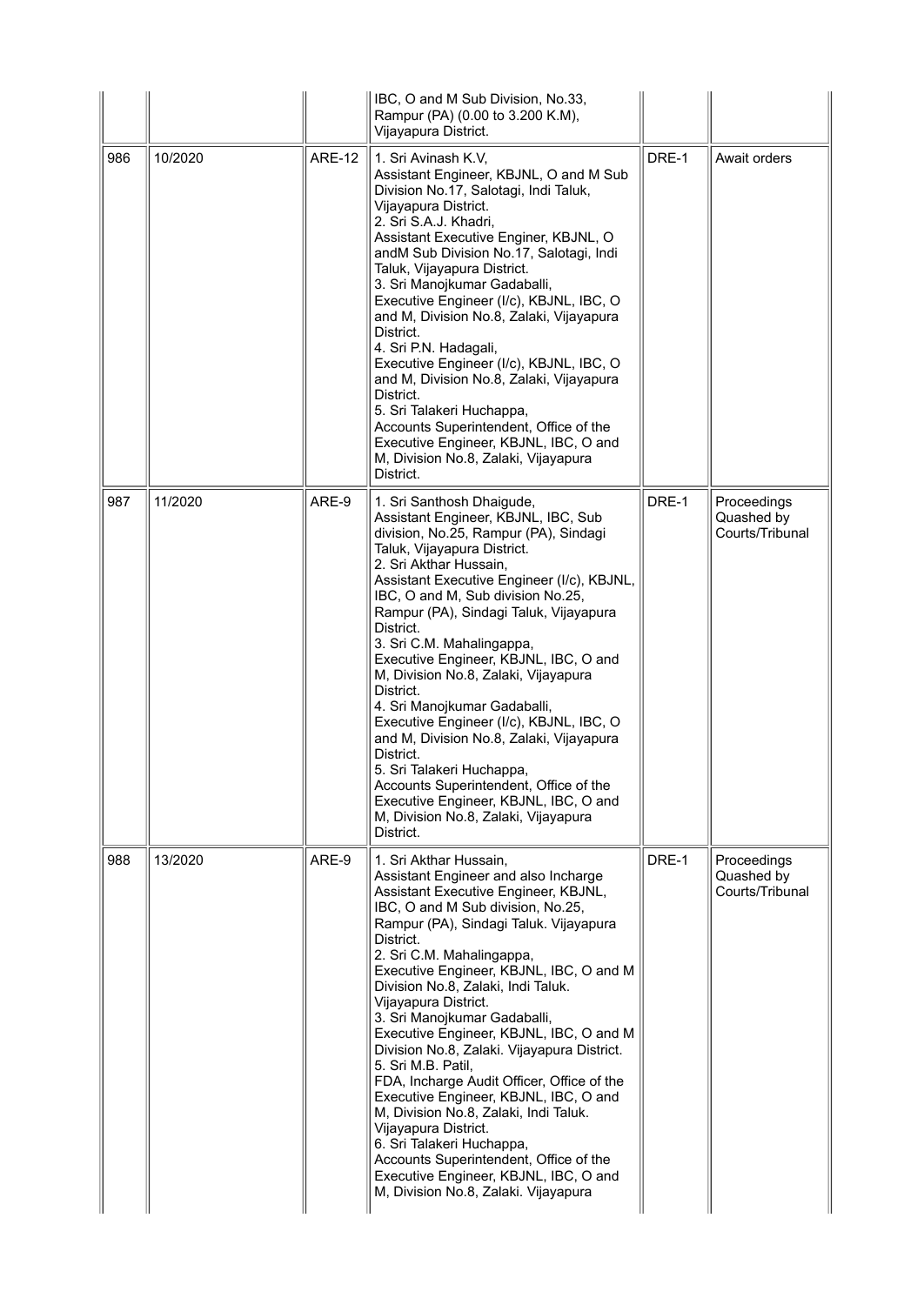|     |         |               | District.<br>7. Sri Venkatesh.<br>Accounts Superintendent, Office of the<br>Executive Engineer, KBJNL, IBC, O and<br>M, Division No.8, Zalaki. Vijayapura<br>District.                                                                                                                                                                                                                                                                                                                                                                                                                                                                                                                                                                                                                                                                                                                                                                                                  |       |                                              |
|-----|---------|---------------|-------------------------------------------------------------------------------------------------------------------------------------------------------------------------------------------------------------------------------------------------------------------------------------------------------------------------------------------------------------------------------------------------------------------------------------------------------------------------------------------------------------------------------------------------------------------------------------------------------------------------------------------------------------------------------------------------------------------------------------------------------------------------------------------------------------------------------------------------------------------------------------------------------------------------------------------------------------------------|-------|----------------------------------------------|
| 989 | 14/2020 | <b>ARE-10</b> | 1. Sri Nayak S.S,<br>Assistant Engineer, KBJNL, IBC, O and M<br>Sub division No.3, Indi Railway Station.<br>Vijayapura District.<br>2. Sri P.N. Hadagali,<br>Assistant Executive Engineer, KBJNL,<br>IBC, O and M Sub division No.3, Indi<br>Railway Station and also Incharge<br>Executive Engineer, KBJNL, IBC, O and<br>M, Division No.8, Zalaki. Vijayapura<br>District.<br>3. Sri C.M. Mahalingappa,<br>Executive Engineer, KBJNL, IBC, O and<br>M, Division No.8, Zalaki. Vijayapura<br>District.<br>4. Sri Manojkumar Gadaballi,<br>Executive Engineer, KBJNL, IBC, O and<br>M, Division No.8, Zalaki. Vijayapura<br>District.<br>5. Sri Talakeri Huchappa,<br>Accounts Superintendent, Office of the<br>Executive Engineer, KBJNL, IBC, O and<br>M, Division No.8, Zalaki. Vijayapura<br>District.<br>6. Sri Venkatesh,<br>Accounts Superintendent, Office of the<br>Executive Engineer, KBJNL, IBC, O and<br>M, Division No.8, Zalaki. Vijayapura<br>District. | DRE-1 | Await orders                                 |
| 990 | 15/2020 | <b>ARE-14</b> | 1. AMARESH NAGOORA<br>Assistant Executive Engineer, Alamatti<br>Right Bank Canal Sub-Division No.1,<br>Ilakal, Hunagunda Taluk, BAGALKOT<br>District.<br>2. R. Thirumurthy<br>Executive Engineer, KBJNL, ARBC<br>Division, Hungunda Taluk, Bagalkot                                                                                                                                                                                                                                                                                                                                                                                                                                                                                                                                                                                                                                                                                                                     | ARE-5 | Posted for Report                            |
| 991 | 17/2020 | ARE-4         | 1. Sri Sunil Kumar,<br>Assistant Engineer, KBJNL, IBC Sub<br>Division No.5, Almel, Vijayapura District.<br>2. Sri R.G. Rathod,<br>Assistant Executive Engineer, KBJNL, IBC<br>Sub Division No.5, Almel, Vijayapura<br>District.<br>3. Sri S.B. Pathri,<br>Executive Engineer, KBJNL, IBC Division<br>No.2, Almel, Vijayapura District.<br>4. Sri V.N. Hadimani,<br>Executive Engineer, KBJNL, IBC Division<br>No.2, Almel, Vijayapura District.<br>5. Sri Ganganna Ningappa,<br>Audit Officer, Office of the Executive<br>Engineer, KBJNL, IBC Division No.2,<br>Almel, Vijayapura District.                                                                                                                                                                                                                                                                                                                                                                            | DRE-1 | Await orders                                 |
| 992 | 23/2020 | ARE-9         | 1. H. BASAVARAJ<br>Assistant Engineer, Public Works, Port<br>and Inland Water Transport Department<br>Sub Division, Shirahatti<br>2. B.H.M.Devaraja<br>Assistant Executive Engineer, Public<br>Works, Port and Inland Water Transport<br>Department Sub Division, Gadag.                                                                                                                                                                                                                                                                                                                                                                                                                                                                                                                                                                                                                                                                                                | DRE-4 | Proceedings<br>Quashed by<br>Courts/Tribunal |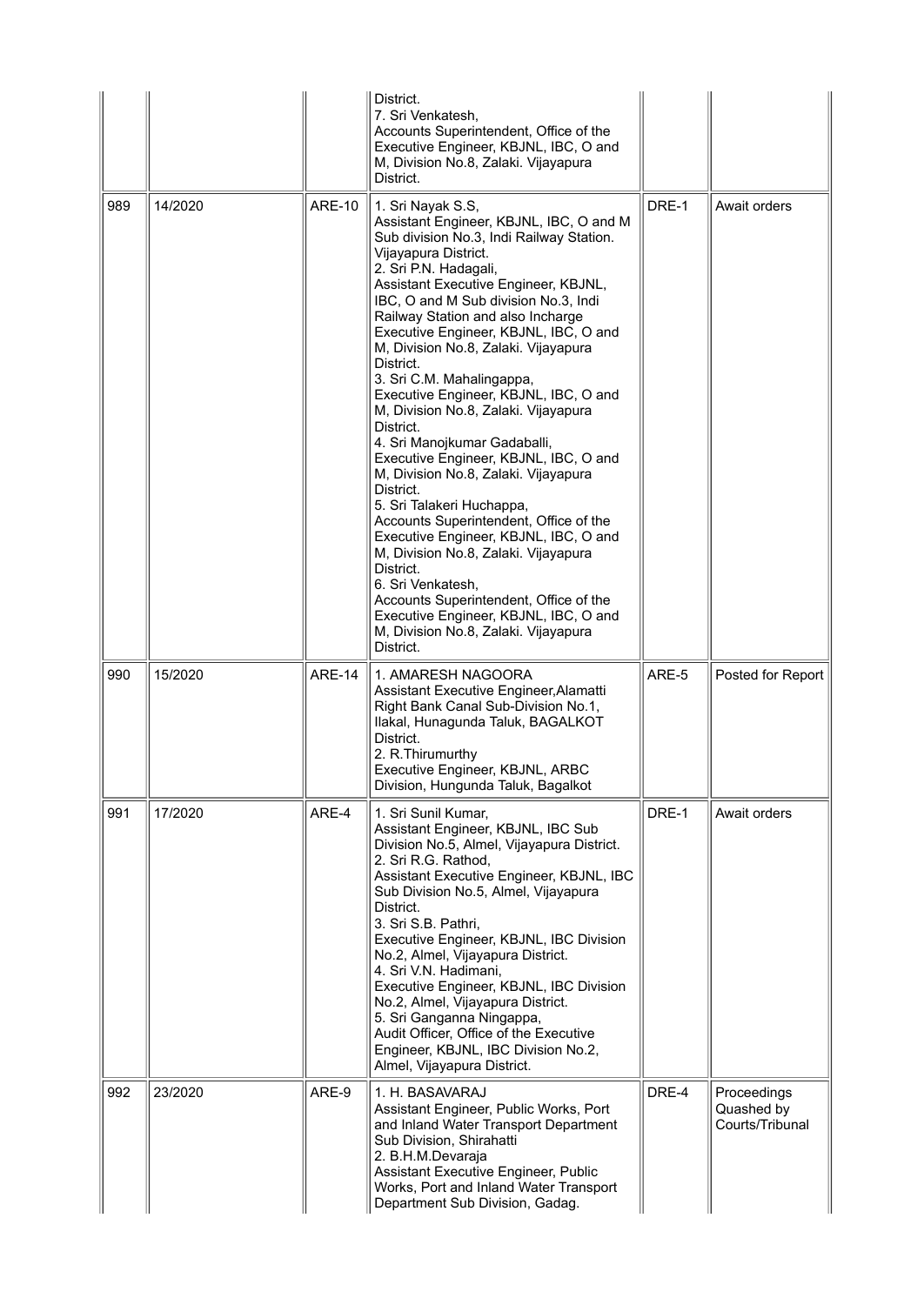|     |         |               | 3. Shivanand R Naik<br>Executive Engineer, Public Works, Port<br>and Inland Water Transport Department<br>Division, Gadag                                                                                                                                                                                                                                                                                                                                                                                                                                                                                                                                                                                                                                                                                                              |        |                                     |
|-----|---------|---------------|----------------------------------------------------------------------------------------------------------------------------------------------------------------------------------------------------------------------------------------------------------------------------------------------------------------------------------------------------------------------------------------------------------------------------------------------------------------------------------------------------------------------------------------------------------------------------------------------------------------------------------------------------------------------------------------------------------------------------------------------------------------------------------------------------------------------------------------|--------|-------------------------------------|
| 993 | 24/2020 | ARE-8         | 1. NAGAPPA,<br>Junior Engineer, Irrigation Department,<br>Karatagi, KOPPAL District.<br>2. SOOGAPPA,<br>Assistant Executive Engineer, Irrigation<br>Department, Karatagi, KOPPAL District.<br>3. RAMESH VALYAPURA,<br>Executive Engineer, Achukattu Pradesha<br>Ilakhe, Vaddarahatti Camp, Gangavathi<br>Taluk, KOPPAL District.                                                                                                                                                                                                                                                                                                                                                                                                                                                                                                       | ARE-5  | Arguments /<br><b>Written Brief</b> |
| 994 | 27/2020 | ARE-8         | 1. DasharathaRao Gayakwad,<br>former Secretary, Gram<br>Panchayath, Bhandarkumta, Aurad Taluk,<br>Bidar Dist.<br>3. Balaji Pokalwar,<br>Junior Engineer, Gram<br>Panchayath, Bhandarkumta, Aurad Taluk,<br>Bidar Dist.<br>4. Tanaji Wadikar,<br>Then Junior Engineer, Halambar Taluk<br>Panchayath, Bidar Dist.<br>5. Devanand Deshmukh,<br>Junior Engineer, Dabaq Taluk<br>Panchayath, Aurad Taluk, Bidar Dist.<br>6. V Nagaraj<br>the then Executive Officer, Taluk<br>Panchayath, Aurad<br>7. V V Puned<br>the then Executive Officer, Taluk<br>Panchayath, Aurad<br>8. Mallikarjuna Maroor<br>the then Executive Officer, Taluk<br>Panchayath, Aurad                                                                                                                                                                               | ARE-5  | Issue summons<br>to the witness     |
| 995 | 29/2020 | <b>ARE-10</b> | 5. S.H.Mavinthop<br>Panchayath Development<br>Officer, Presently retired.<br>7. S.B.Dyavalakkanavar<br>Panchayath Development<br>Officer, Presently retired, Aladakeri Gram<br>Panchayath, Hirekerur taluk, Haveri<br>district.                                                                                                                                                                                                                                                                                                                                                                                                                                                                                                                                                                                                        | DRE-4  | Evidence on<br>behalf of the D.A.   |
| 996 | 36/2020 | ARE-4         | 1. Prem Singh Rathod<br>the then Executive Officer, Taluk<br>Panchayath, Aurad (B) Taluk, Incharge<br>Executive Officer, (Presently working as<br>AEE, Karanja Division, Bhalki)<br>2. Gudhegappa Kurikote<br>the then Executive Officer, Taluk<br>Panchayath, Aurad (B) Taluk, (Presently<br>working as AEE, PRE Sub<br>Division, Basavakalyana).<br>3. Jaganatha Reddy<br>the then Executive Officer, Taluk<br>Panchayath, Aurad (B) Taluk, (Presently<br>working as Assistant Secretary, Zilla<br>Panchayath, Yadgir District).<br>4. Sri Madav Rao Usanagere<br>the then Panchayath Development<br>Officer, Chikkali (U) Grama Panchayath,<br>(presently retired, residing at behind Taluk<br>Panchaath, Aurad (B).<br>5. Sri Vijay Kumar Shesha Rao<br>the then Panchayath Development<br>Officer, Chikkali (U) Grama Panchayath, | ARLO-2 | Await orders                        |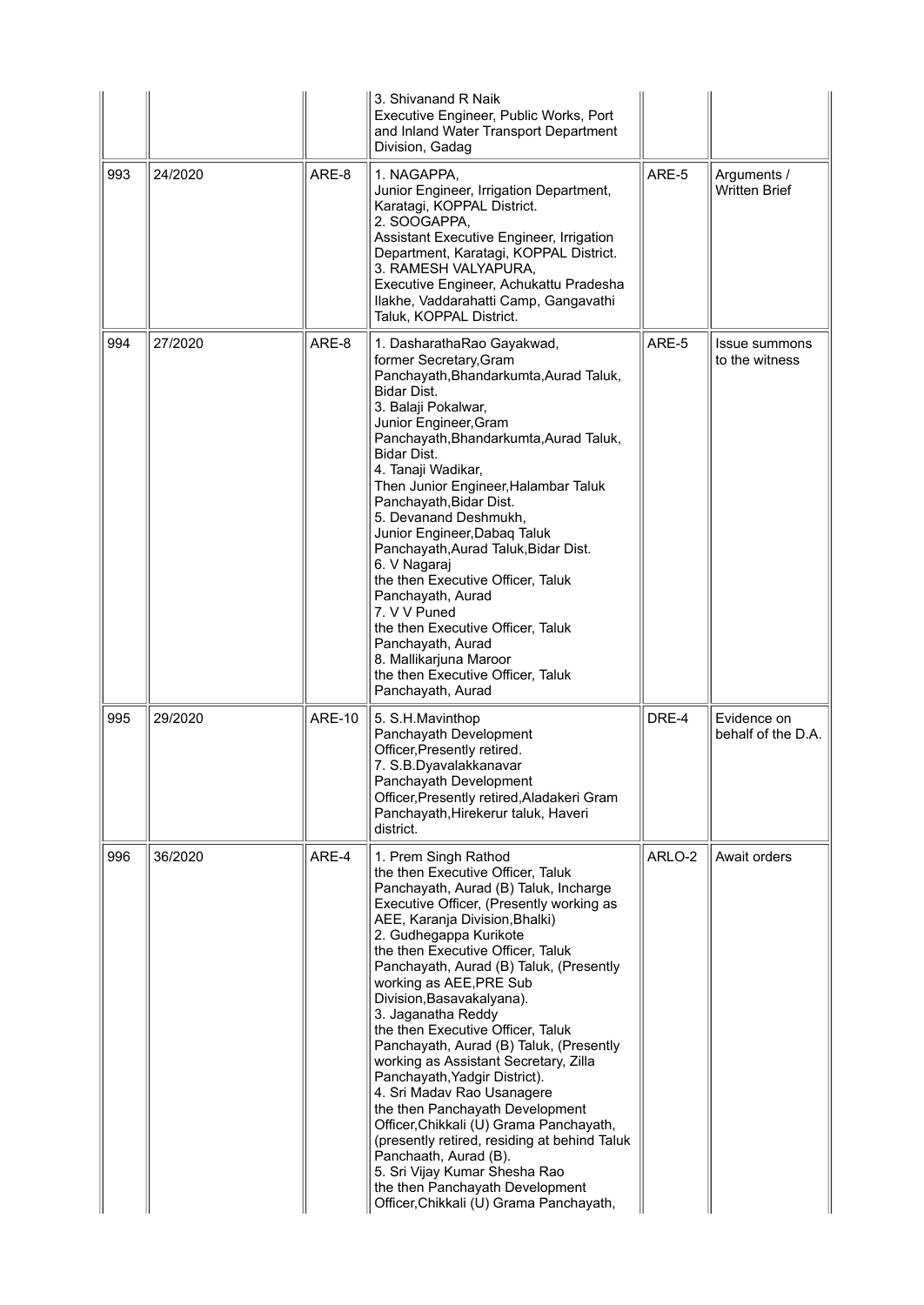|      |         |               | (presently working as In-charge<br>Panchayath Development Officer, Dapaka<br>(C) Grama Panchayath, Aurad Taluk.<br>6. Sri Vijay Kumar Dhulappa<br>Panchayath Development Officer, Chikkali<br>(U) Grama Panchayath,<br>7. Sri Ashok Kalagi<br>the then AEE, PRE Sub Division, Aurad.<br>(presently working as AEE, Water Supply<br>and Sanitary Sub Division, Bhalki).<br>8. Sri Mallikarjuna Karanje<br>the then AEE, PRE Sub Division, Aurad.<br>(presently working as Assistant Executive<br>Engineer, PMGSY, Basava Kalyana).<br>9. Sri Ashok Mugha Shetty<br>Junior Engineer, PRE Sub Division, Aurad.<br>10. Sri Deshmukh<br>the then Junior Engineer, PRE Sub<br>Division, Aurad.(presently working as<br>Junior Engineer, PRE Sub<br>Division, Bhalki).<br>11. Hawagi Rao Kheemashetty<br>Junior Engineer, PRE Sub-Division,<br>Aurad, Bidar District. |           |                                                 |
|------|---------|---------------|----------------------------------------------------------------------------------------------------------------------------------------------------------------------------------------------------------------------------------------------------------------------------------------------------------------------------------------------------------------------------------------------------------------------------------------------------------------------------------------------------------------------------------------------------------------------------------------------------------------------------------------------------------------------------------------------------------------------------------------------------------------------------------------------------------------------------------------------------------------|-----------|-------------------------------------------------|
| 997  | 38/2020 | ARE-8         | 2. SHANKARAPPA PATIL,<br>Tahasildar, Taluk office, Chikkodi Taluk,<br><b>BELGAUM District.</b>                                                                                                                                                                                                                                                                                                                                                                                                                                                                                                                                                                                                                                                                                                                                                                 | PP        | Issue summons<br>to the witness                 |
| 998  | 39/2020 | ARE-7         | 1. Shivanand Rane<br>Tahasildar, Shiggaon Taluk, Haveri district                                                                                                                                                                                                                                                                                                                                                                                                                                                                                                                                                                                                                                                                                                                                                                                               | DRE-4     | Cross<br>examination of<br>the witnesses        |
| 999  | 40/2020 | <b>ARE-10</b> | 5. Manik Kanakatti,<br>Assistant Executive Engineer, PWD,<br>Afzalpur Sub-Division, Kalaburgi District.                                                                                                                                                                                                                                                                                                                                                                                                                                                                                                                                                                                                                                                                                                                                                        | ARLO-2    | Arguments /<br><b>Written Brief</b>             |
| 1000 | 41/2020 | <b>ARE-14</b> | 1. Kulakarni.S.S<br>Secretary, Kokatanura Grama<br>Panchayathi, Kokatanura, Sindgi Taluk,<br>Bijapur District.                                                                                                                                                                                                                                                                                                                                                                                                                                                                                                                                                                                                                                                                                                                                                 | <b>PP</b> | Questioning                                     |
| 1001 | 42/2020 | <b>ARE-15</b> | 3. S.M. Shivakumar<br>the then Tahasildar, Bangalore South<br>Taluk, Bangalore, presently Municipal<br>Tahasildar, Mandya.                                                                                                                                                                                                                                                                                                                                                                                                                                                                                                                                                                                                                                                                                                                                     | PP        | Stayed in<br>KAT/HC                             |
| 1002 | 43/2020 | <b>ARE-13</b> | 2. NANJAPPA,<br>Assistant Executive Engineer,<br>Rajarajeshwari Nagar Sub Division,<br>BBMP, BENGALURU.<br>3. P.N.MURTHY,<br>Assistant Engineer, Ward No. 160<br>(Rajarajeshwari Nagar), BBMP,<br>BENGALURU.                                                                                                                                                                                                                                                                                                                                                                                                                                                                                                                                                                                                                                                   | ARLO-1    | Written<br>Statement of<br>Defence              |
| 1003 | 44/2020 | <b>ARE-16</b> | 1. Murali Melen<br>Junior Engineer, BESCOM, O & M<br>Division, Jigani, Anekal Taluk, Bangalore.                                                                                                                                                                                                                                                                                                                                                                                                                                                                                                                                                                                                                                                                                                                                                                | ARLO-1    | Issue summons<br>to the witness                 |
| 1004 | 46/2020 | ARE-4         | 1. Basavaraj Vallepure<br>then Junior Engineer, Krishna Bhagya Jala<br>Nigama Niyamita, Bhimarayanagudi,<br>Shahapur Taluk, Gulbarga District present<br>Rural Drinking water supply, Circle office,<br>Bengalur Ph.no 94802 41462                                                                                                                                                                                                                                                                                                                                                                                                                                                                                                                                                                                                                             | ARE-5     | <b>Cross</b><br>examination of<br>the witnesses |
| 1005 | 48/2020 | ARE-9         | 1. Shanthagowda S. Googal,<br>Watershed Development Officer,<br>Shahapur, Kalaburgi District presently                                                                                                                                                                                                                                                                                                                                                                                                                                                                                                                                                                                                                                                                                                                                                         | ARLO-2    | Defence<br>evidence                             |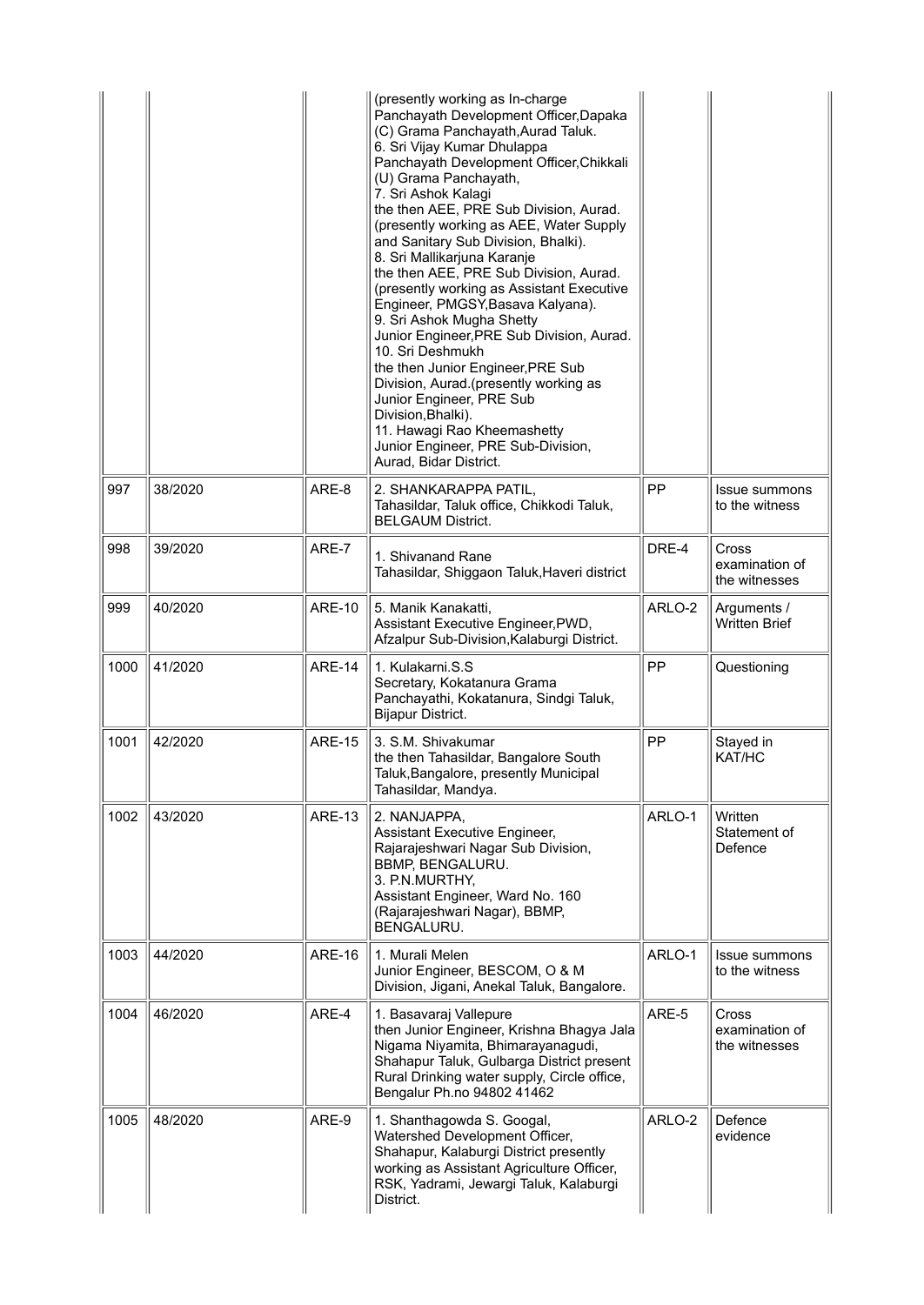|      |         |               | 2. Honnappa Gowda,<br>Secretary, Gram Panchayath Office, Gogi<br>(K), Shahapur Taluk, Gulbarga Dist.                                                                                                                                                                                                                                                                                                                                                                                                                                                                                                                                                                                                       |        |                                           |
|------|---------|---------------|------------------------------------------------------------------------------------------------------------------------------------------------------------------------------------------------------------------------------------------------------------------------------------------------------------------------------------------------------------------------------------------------------------------------------------------------------------------------------------------------------------------------------------------------------------------------------------------------------------------------------------------------------------------------------------------------------------|--------|-------------------------------------------|
| 1006 | 49/2020 | ARE-8         | 1. Hanumantharayappa<br>Executive Engineer, Karnataka Neeravari<br>Nigama Ltd., G.R.B.C Circle, Hidkal Dam,<br>Bagalkot Camp, Bagalkot.<br>3. Manmathaiahswamy<br>Executive Engineer, Karnataka Neeravari<br>Nigama Ltd., G.R.B.C Circle, Hidkal Dam,<br>Bagalkot Camp, Bagalkot.<br>4. C H Katageri<br>Assistant Executive Engineer, Karnataka<br>Neeravari Nigama Ltd., G.R.B.C Circle,<br>Hidkal Dam, Bagalkot Camp, Bagalkot.<br>7. R S Malaghatti<br>Section Officer, Karnataka Neeravari<br>Nigama Ltd., G.R.B.C Circle, Hidkal Dam,<br>Bagalkot Camp, Bagalkot.<br>8. R N Kulakarni<br>Section Officer, Karnataka Neeravari<br>Nigama Ltd., G.R.B.C Circle, Hidkal Dam,<br>Bagalkot Camp, Bagalkot. | ARE-5  | Verification of<br>Records                |
| 1007 | 50/2020 | <b>ARE-11</b> | 1. M.N. SIDDALINGAPPA,<br>Deputy General Manager, O and M,<br>BESCOM, No. 12, J.P. Avenue, Karvud<br>Road, Tuskar Town, BENGALURU.                                                                                                                                                                                                                                                                                                                                                                                                                                                                                                                                                                         | ARLO-1 | Second oral<br>statement<br>(S.O.S.)      |
| 1008 | 56/2020 | <b>ARE-13</b> | 4. Thavuru<br>S/o Roopasingh Rathod, Junior<br>Engineer, Taluk<br>Panchayathi, Gulbarga, Gulbarga District.                                                                                                                                                                                                                                                                                                                                                                                                                                                                                                                                                                                                | ARLO-2 | <b>Bailable Warrant</b><br>to the witness |
| 1009 | 60/2020 | ARE-7         | 1. SAROJA,<br>District Social Welfare Officer, Raichur<br>District, RAICHUR.<br>2. DEVARAJ,<br>Former Taluk Social Welfare Officer,<br>Raichur Taluk, RAICHUR. Presently<br>Working as Warden, Pre-Metric Social<br>Welfare Boys Hostel, Yapaladinni,<br>RAICHUR.<br>4. HANUMANTHARAYA,<br>Warden, Dr. B.R. Ambedkar College<br>Hostel, LVD College Road, Near<br>Mavinakere Temple, RAICHUR.                                                                                                                                                                                                                                                                                                              | ARE-5  | Written<br>Statement of<br>Defence        |
| 1010 | 63/2020 | ARE-7         | 3. C.M.Mahalingappa<br>Executive Engineer, KBJNL, ImShaKa,<br>NiMaPo, V.No.8, Julaki-586204Indi<br>Taluk, Vijayapur District<br>4. Sd. Abdul Jabbara Khadri<br><b>Assistant Executive</b><br>Engineer, KBJNL, IBC, Sub Division No.17,<br>Salotagi, Indi Taluk, Vijayapur District<br>5. Raju K.Pawar<br>Junior Engineer, KBJNL, IBC, FIC,<br>V.S., Alamela, Sindagi Taluk, Vijayapur<br><b>District</b>                                                                                                                                                                                                                                                                                                   | PP     | Stayed in<br>KAT/HC                       |
| 1011 | 64/2020 | ARE-8         | 1. DR. C.R. METRI,<br>Medical Officer, Taluk Sarvajanika<br>Hospital, Athani, Athani Taluk, BELGAUM<br>District.                                                                                                                                                                                                                                                                                                                                                                                                                                                                                                                                                                                           | PP     | Posted for Report                         |
| 1012 | 65/2020 | ARE-9         | 1. MANAVIKA NAIK,<br>Panchayath Development Officer,<br>Previously Working in Shetageri Gram<br>Panchayath, Ankola Taluk, U.K.District.<br>Presently Working in Oralagi(Onikeri)                                                                                                                                                                                                                                                                                                                                                                                                                                                                                                                           | ARE-6  | Evidence on<br>behalf of the D.A.         |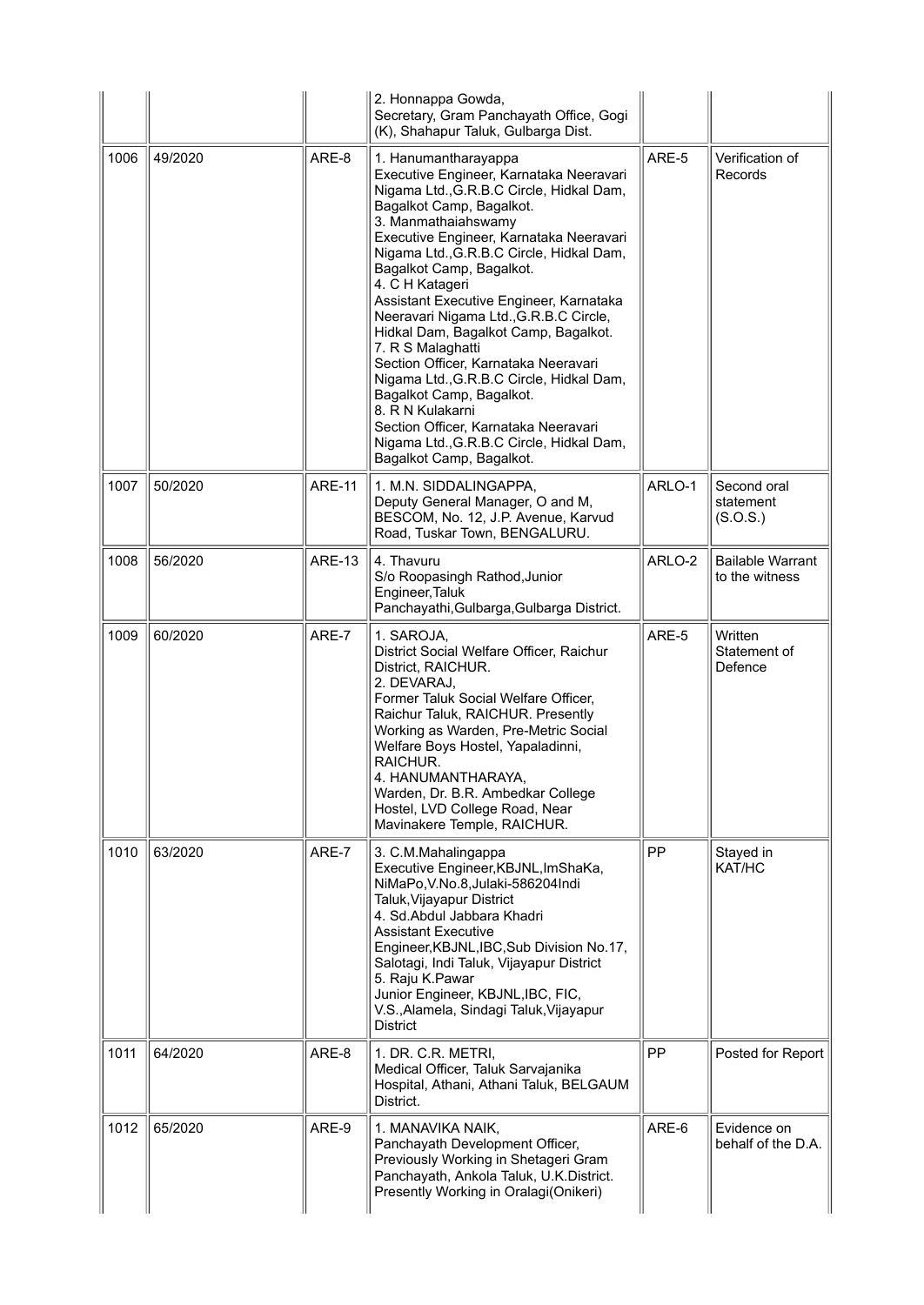|      |         |               | Gram Panchayath, Mundagoga Taluk,<br>UTTARA KANNADA District.<br>6. Sri. Prakash Naik<br>Engineer, Shetigar Grama Panchayath,<br>Ankola Taluk Uttara Kannada District.<br>7. Sri. Lokesh Tarimane<br>Engineer, Shetegara Grama Panchayath,<br>Ankola TalukUttara Kannada District.                                                                                                                                                                                                                                                                                                    |           |                                      |
|------|---------|---------------|---------------------------------------------------------------------------------------------------------------------------------------------------------------------------------------------------------------------------------------------------------------------------------------------------------------------------------------------------------------------------------------------------------------------------------------------------------------------------------------------------------------------------------------------------------------------------------------|-----------|--------------------------------------|
| 1013 | 66/2020 | <b>ARE-10</b> | 1. S. G. PADMANABHA<br>EXECUTIVE ENGINEER, DIVISION 2,<br>KARNATAKA SLUM DEVELOPMENT<br>BOARD, SHESHADRIPURAM,<br>BENGALURU.<br>3. SUBRAMANYA H.D<br>ASSISTANT EXECUTIVE ENGINEER,<br>SUB DIVISION 4, KARNATAKA SLUM<br>DEVELOPMENT BOARD,<br>SHESHADRIPURAM, BENGALURU.<br>4. HANUMANTH REDDY V.S<br>ASSISTANT ENGINEER, SUB DIVISION<br>4, KARNATAKA SLUM DEVELOPMENT<br>BOARD, SHESHADRIPURAM,<br>BENGALURU.<br>12. Sri S. Chandrashekar<br>the then Assistant Engineer, Karnataka<br>Slum Development Board, No.4 Sub-<br>division, Risaldar Street, Sheshadripuram,<br>Bangalore | <b>PP</b> | Defence<br>Evidence                  |
| 1014 | 67/2020 | <b>ARE-12</b> | 1. MAHESH VENKAPPA NAIK,<br>PDO, Bengre Gram Panchayath, Bhatkal,<br>UTTARA KANNADA District.<br>2. Sri. Basavaraj Ballari<br>Section OfficerPanchayath Raj<br>Engineering Sub Division, BhatkalUttara<br>Kannada District.<br>5. Sri. Amarappa Hosapete<br>Section Officer, Panchayath Raj<br><b>Engineering Sub</b><br>Division, Bhatkalapresently AEE,<br>Panchayath Raj Engineering Sub Division,<br>Maluru, Kolar<br>6. Sri. Fayaz Ahammed<br>Assistant Executive EngineerPanchayath<br>Raj Engineering Sub Division, Bhatkala<br>Taluk, Uttara Kannada District.                | ARE-6     | Second oral<br>statement<br>(S.O.S.) |
| 1015 | 69/2020 | <b>ARE-14</b> | 1. Sajjanagowdru.B.K<br>the then Secretary, Hadali Grama<br>Panchayathi, Hadali, Naragunda<br>Taluk, Gadag District. Present Panchayath<br>Development Officer, Alur Gram<br>Panchayath, Mundargi taluk Gadag<br><b>District</b>                                                                                                                                                                                                                                                                                                                                                      | ARE-5     | Posted for Report                    |
| 1016 | 70/2020 | ARE-3         | 1. KHAJA HUSSAIN MUDHOL,<br><b>Assistant Director Grade-1, Presently</b><br>Deputy Director(On Own Pay Scale)Social<br>Welfare Department, GADAG.<br>2. S.M.HEBBALLI,<br>Assistant Director, Gadag<br>3. Sujatha F Patil<br>Warden (Incharge) Govt. Pre-metric Boys<br>Hostel, Kanavi                                                                                                                                                                                                                                                                                                 | DRE-4     | Second oral<br>statement<br>(S.O.S.) |
| 1017 | 73/2020 | ARE-4         | 1. Shivkumar m. PDO<br>PDO Gram panchyat Paspul tq:dist:<br>Yadgir                                                                                                                                                                                                                                                                                                                                                                                                                                                                                                                    | ARE-5     | Evidence on<br>behalf of the D.A.    |
| 1018 | 74/2020 | ARE-7         | 1. HANUMANTHAPPA Y.<br>MANNAVADDAR,                                                                                                                                                                                                                                                                                                                                                                                                                                                                                                                                                   | DRE-4     | Written<br>Statement of              |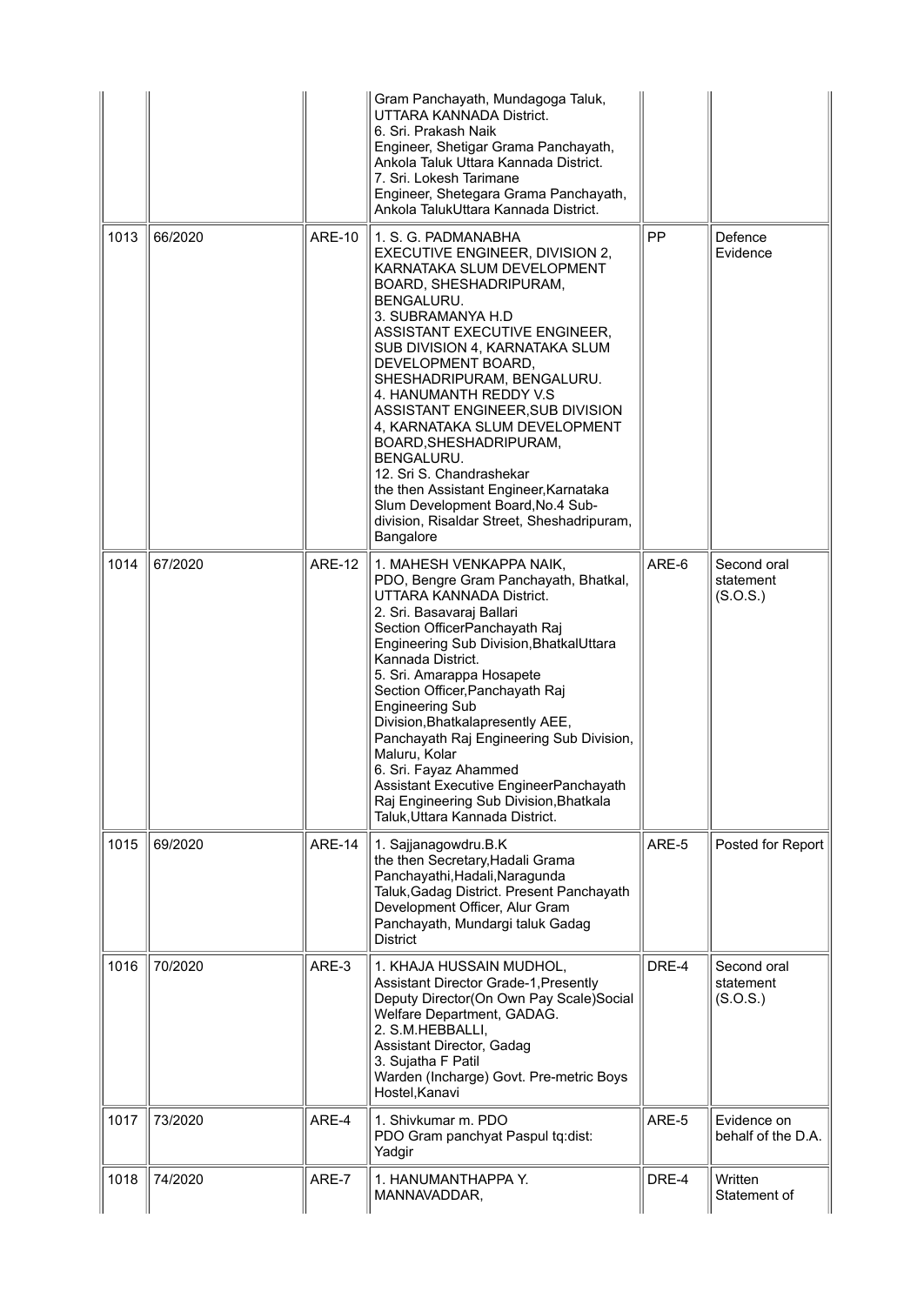|      |         |               | Then Chief Officer, Town Municipal<br>Council, Sirahatti, GADAG District.<br>Presently Chief Officer, Theradala,<br>Bagalkote district.                                                                                                                                                                                                                                                                                                                                                                                                                                                                                                                                                                                                                                                                                     |        | Defence                           |
|------|---------|---------------|-----------------------------------------------------------------------------------------------------------------------------------------------------------------------------------------------------------------------------------------------------------------------------------------------------------------------------------------------------------------------------------------------------------------------------------------------------------------------------------------------------------------------------------------------------------------------------------------------------------------------------------------------------------------------------------------------------------------------------------------------------------------------------------------------------------------------------|--------|-----------------------------------|
| 1019 | 76/2020 | ARE-9         | 1. Channabasavesha G Jinaga<br>Assistant Engineer, Public Works<br>Department Sub division, Gadag<br>2. Shivanand R Naik<br>Executive Engineer, Public Works<br>Department division, Gadag.Presently<br>Superintendent Engineer, Public Works<br>Department circle, Dharwad.<br>3. B.H.M.Devaraja<br>Assistant Executive Engineer, Public<br>Works Department sub division, Gadag.                                                                                                                                                                                                                                                                                                                                                                                                                                          | DRE-4  | Stayed in<br>KAT/HC               |
| 1020 | 83/2020 | <b>ARE-16</b> | 1. VENKATESH MURTHY,<br>Assistant Executive Engineer, BBMP,<br>Horamavu, BENGALURU.                                                                                                                                                                                                                                                                                                                                                                                                                                                                                                                                                                                                                                                                                                                                         | ARLO-1 | Issue summons<br>to the witness   |
| 1021 | 87/2020 | ARE-8         | 2. Nanjappa<br>Asst.Executive Engineer, B.B.M.P., Ward<br>No.153, Hombegowda Nagar, Bangalore.<br>3. Dhani<br>Asst.Engineer, B.B.M.P., Ward No.153,<br>Hombegowda Nagar, Bangalore.<br>4. Sri Panchaksharaiah<br>Assistant Executive EngineerBBMP, Ward<br>No. 153, Hombegowda NagarBengaluru<br>5. Sri Rukkanna, M.B.<br>Assistant Executive EngineerBBMP, Ward<br>No. 153, Hombegowda NagarBengaluru.<br>6. Sri R. Madhu<br>Assistant Executive EngineerBBMP, Ward<br>No. 153, Hombegowdanagar Bengaluru<br>7. Sri Gangadhar<br>Assistant Executive EngineerBBMP, Ward<br>No. 153, HombegowdanagarBengaluru.<br>8. Sri M. Santhoshkumar<br>Assistant Executive EngineerBBMP, Ward<br>No. 153, HombegowdanagarBengaluru.<br>9. Sri Sandeep<br>Assistant Executive EngineerBBMP, Ward<br>No. 153, HombegowdanagarBengaluru. | PP     | Evidence on<br>behalf of the D.A. |
| 1022 | 89/2020 | ARE-8         | 4. Umesh Bagari<br>Senior Geologist<br>5. Mohammed Nasarulla<br>Deputy Director, Mines and Geology<br>Department                                                                                                                                                                                                                                                                                                                                                                                                                                                                                                                                                                                                                                                                                                            | DRE-4  | Evidence on<br>behalf of the D.A. |
| 1023 | 91/2020 | <b>ARE-10</b> | 1. Nagabhooshan.A<br>Sr.Pharmacist, Karnataka State Drugs &<br>Lagistics Welfare Societies, Dr.Siddaiah<br>Puranik Road, Magadi Road, Bangalore.<br>2. Padma T.H<br>Pharmasist, Karnataka State Drugs and<br>Lagistics Welfare Societies, Dr. Siddaiah<br>Puranik Road, Magadi Road, Bangalore.                                                                                                                                                                                                                                                                                                                                                                                                                                                                                                                             | DRE-1  | Evidence on<br>behalf of the D.A. |
| 1024 | 92/2020 | <b>ARE-11</b> | 1. B. TIPPESWAMY,<br>Motor Vehicle Inspector, Office of Deputy<br><b>Transport Commissioner and Senior</b><br>Regional Transport Office, Electronic City,<br>BENGALURU.                                                                                                                                                                                                                                                                                                                                                                                                                                                                                                                                                                                                                                                     | ARLO-1 | Stayed in<br>KAT/HC               |
| 1025 | 98/2020 | ARE-3         | 1. Dr.B.R. Harish<br>Tahasildar, K.R. Puram, Bangalore East<br>Taluk, Bangalore.                                                                                                                                                                                                                                                                                                                                                                                                                                                                                                                                                                                                                                                                                                                                            | ARLO-1 | Posted for Report                 |
| 1026 | 99/2020 | ARE-4         | 2. DR. MURALIDHAR,<br>Assistant Executive Engineer,                                                                                                                                                                                                                                                                                                                                                                                                                                                                                                                                                                                                                                                                                                                                                                         | ARLO-1 | Defence<br>evidence               |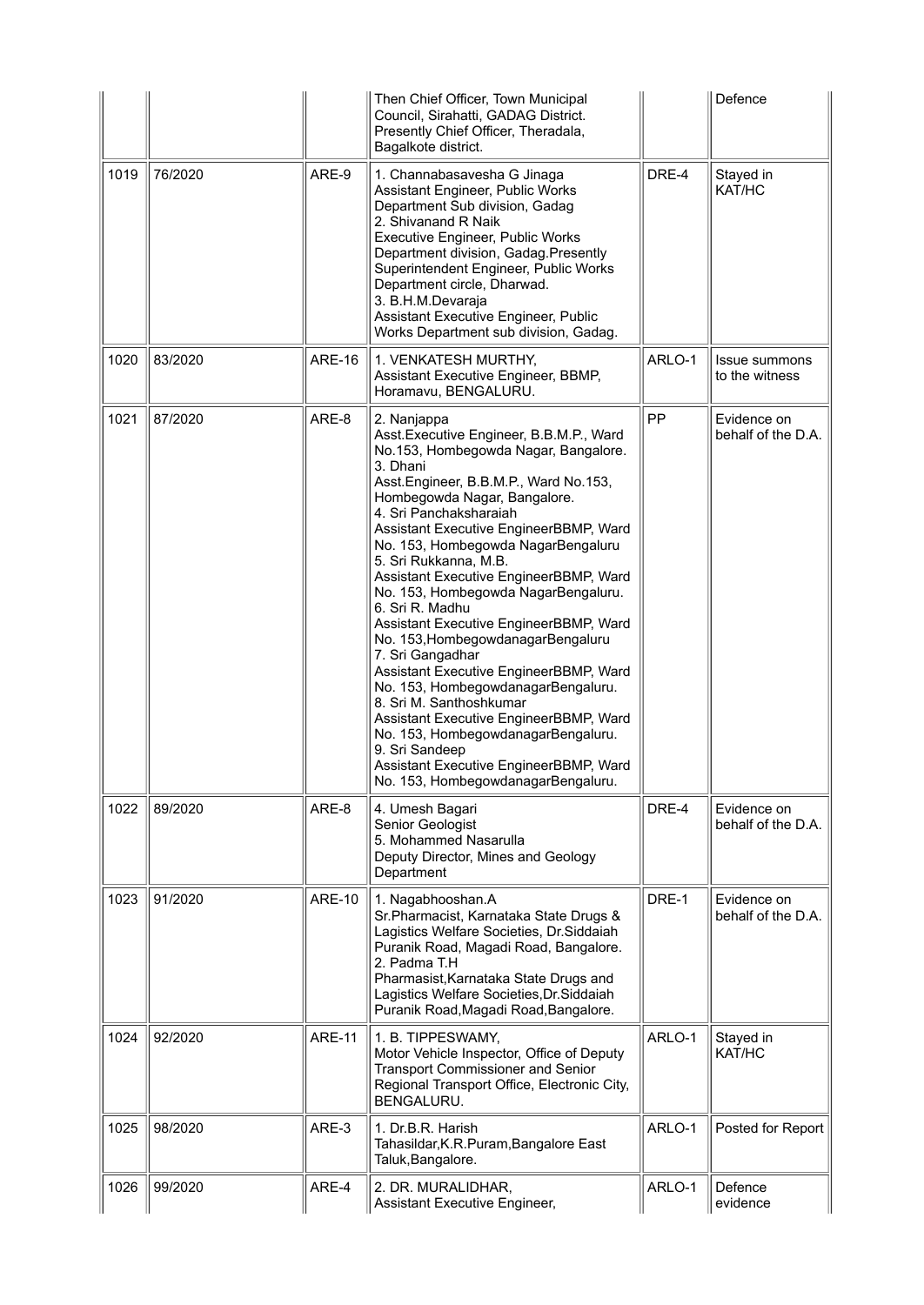|      |          |               | Bommanahalli Sub Division, BBMP,<br>BENGALURU.<br>3. MURALIDHAR,<br>Assistant Engineer, Ward No. 189, Honga<br>Sandra, BBMP, BENGALURU.                                                                                                                                                    |               |                              |
|------|----------|---------------|--------------------------------------------------------------------------------------------------------------------------------------------------------------------------------------------------------------------------------------------------------------------------------------------|---------------|------------------------------|
| 1027 | 104/2020 | ARE-9         | 1. Vijayalakshmi M Baradhuru<br>Panchayath Development Officer,<br>2. Veeranna R Thoggi                                                                                                                                                                                                    | DRE-4         | Defence<br>evidence          |
|      |          |               | 3. Raghavendra G Poojar<br>Then Panchayath Development<br>Officer, Bhadrapur Gram<br>Panchayath, Navalgund taluk, Dharwad<br>district.                                                                                                                                                     |               |                              |
| 1028 | 107/2020 | <b>ARE-12</b> | 1. Rangaswamy<br>Secretary Sonnenahally Grama<br>Panchyath, Hessaraghatta Hobli,<br>Bangalore North. At Present: PDO,<br>Kaggalipura Grama Panchayath,<br>Bangalore South Taluk.<br>2. Muniraju<br>The Bill Collector, Sonnenahally<br>Panchayath, Hesaraghatta Hobli,<br>Bangalore North. | <b>ARE-10</b> | Posted for Report            |
| 1029 | 110/2020 | ARE-3         | 1. RAMESH NAIK,<br>Commissioner, City Municipal Council,<br>Shahapura City, YADGIR District.<br>2. Hanamanth Gowdara,<br>Chief Officer, (Retired), CMC,<br>Shahapur, Yadgir District.<br>3. Madara Hussen,<br>SDA, o/o Project Director, DUDC,<br>Kalaburgi District.                      | ARLO-2        | Defence<br>evidence          |
| 1030 | 119/2020 | <b>ARE-16</b> | 1. Basavaraj F Jiddi<br><b>Commissioner Originally Chief Officer</b><br>Grade-2, City Municipal Council, Haveri<br>2. N.R.Raikar<br><b>Assistant Executive Engineer, City</b><br>Municipal Council, Haveri.                                                                                | DRE-4         | Await orders                 |
| 1031 | 120/2020 | ARE-4         | 1. MARKANDEYA,<br>Assistant Executive Engineer, BBMP,<br>Kengeri Zone, Kengeri Sub City,<br>BENGALURU.                                                                                                                                                                                     | ARLO-1        | Defence<br>evidence          |
| 1032 | 122/2020 | ARE-9         | 1. Sri Girish Shetty<br>Assistant Executive Engineer, HSR Sub<br>Division, Ward No. 174, Bruhath<br>Bengaluru Mahanagara Palike, BBMP,<br>Bengaluru.                                                                                                                                       | ARLO-1        | Written brief<br>(Arguments) |
| 1033 | 124/2020 | ARE-8         | 1. B.H.M.Devaraja<br>Assistant Executive Engineer, Public<br>Works department Sub Division, Gadag.<br>2. Shivanand R Naik<br><b>Executive Engineer, Public Works</b><br>department Division, Gadag.<br>3. H.Basavaraj Halakeri<br>Junior Engineer, PWD Subdivision,<br>Gadag(D)            | DRE-4         | Await orders                 |
| 1034 | 130/2020 | ARE-3         | 1. Hanumanthappa<br>Sub Registrar, Madanayaka<br>Halli, Bengaluru North Taluk, Bengaluru<br>District.<br>3. Sri. B.Devaraja<br>Sub-Registrar, Madanayakanahalli,<br>Bengaluru                                                                                                              | PP            | Defence<br>evidence          |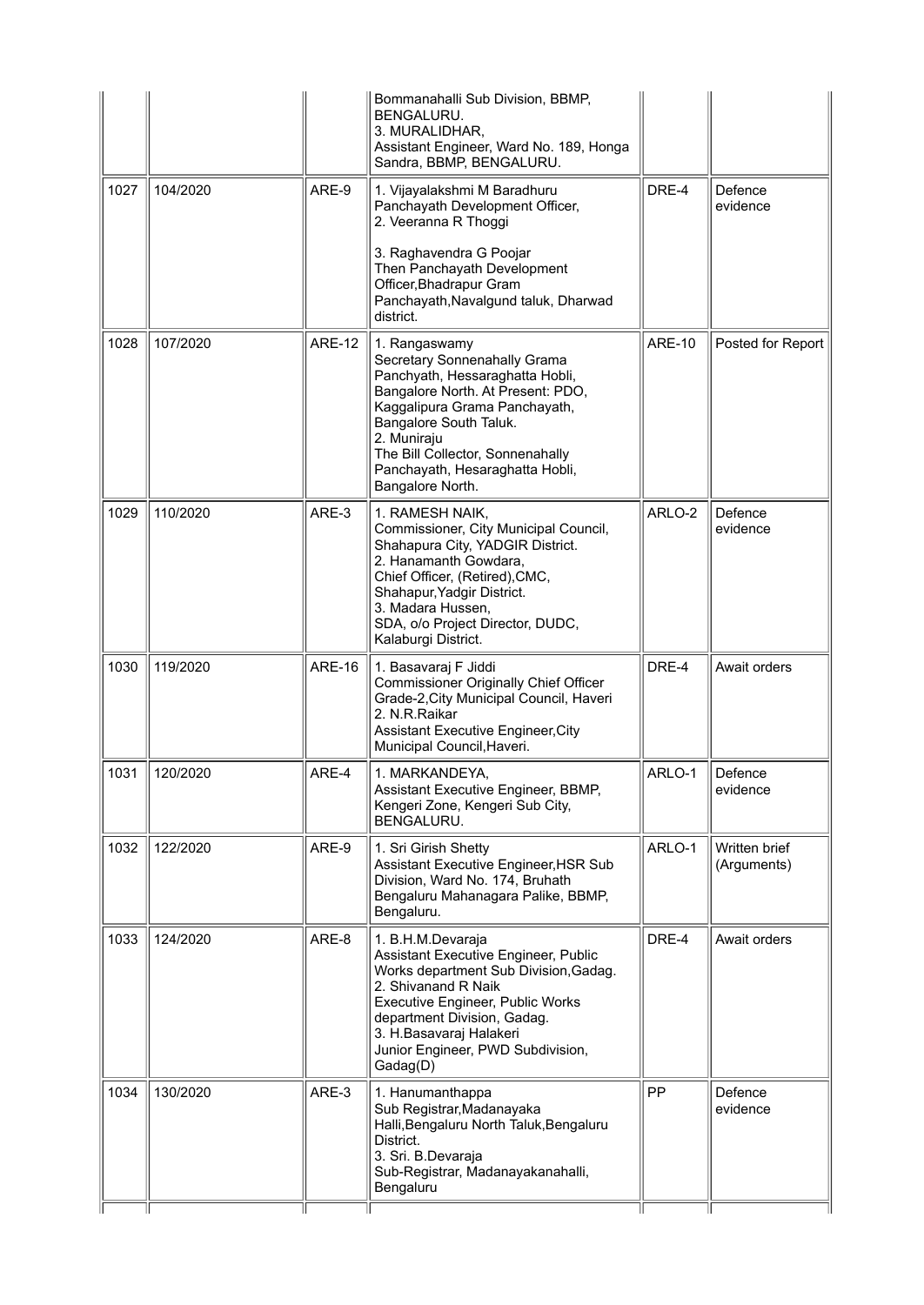| 1035 | 133/2020        | ARE-7         | 1. Nagendrappa Puttappa Mattimani<br>Then Panchayat Development Officer,<br>Guttala Gram Panchayath, Haveri taluk<br>and district. Presently retired.                                                                                                                                                                                                                                                                                                                                                                                                                                                                                                                                                                                                                | DRE-4  | Evidence on<br>behalf of the D.A. |
|------|-----------------|---------------|----------------------------------------------------------------------------------------------------------------------------------------------------------------------------------------------------------------------------------------------------------------------------------------------------------------------------------------------------------------------------------------------------------------------------------------------------------------------------------------------------------------------------------------------------------------------------------------------------------------------------------------------------------------------------------------------------------------------------------------------------------------------|--------|-----------------------------------|
| 1036 | 137/2020        | <b>ARE-12</b> | 1. NARASIMHA REDDY,<br>Warden, Post Metric Boys Hostel,<br>(Backward Classes), RAICHUR.<br>3. PRASHANT M. ORAGAPPANAVAR,<br>District Officer, Backward Classes Welfare<br>Department, RAICHUR.                                                                                                                                                                                                                                                                                                                                                                                                                                                                                                                                                                       | ARE-5  | Stayed in<br>KAT/HC               |
| 1037 | 138/2020        | <b>ARE-13</b> | 3. PARAMANAND SHIVAPPA KOLAKAR,<br>Teacher, Government High School,<br>Bagalkote District, BAGALKOTE.                                                                                                                                                                                                                                                                                                                                                                                                                                                                                                                                                                                                                                                                | PP     | Evidence on<br>behalf of the D.A. |
| 1038 | 142/2020        | <b>ARE-13</b> | 1. T. RAVINDRAPPA,<br>Deputy Director- Administration, Survey,<br>Settlement and Land Records,<br>BENGALURU.                                                                                                                                                                                                                                                                                                                                                                                                                                                                                                                                                                                                                                                         | ARLO-1 | Stayed in<br>KAT/HC               |
| 1039 | 143/2020        | ARE-4         | 1. F.M.Malagimani<br>Panchayath Development Officer<br>2. C.R. Poojar<br>Panchayath Development Officer,<br>Presently Retired, Kachavi Gram<br>Panchayatt Hirekerur taluk, Haveri district.                                                                                                                                                                                                                                                                                                                                                                                                                                                                                                                                                                          | DRE-4  | Posted for Report                 |
| 1040 | 144/2020        | ARE-9         | 2. Virupakshappa Krishnappa Hudedh,<br>Junior Engineer (Elec.), City sub division-<br>2,HESCOM, Dharwad.                                                                                                                                                                                                                                                                                                                                                                                                                                                                                                                                                                                                                                                             | DRE-4  | Defence<br>evidence               |
| 1041 | 146/2020        | <b>ARE-10</b> | 1. UMESH SUBBA MADIWALA,<br>Assistant Engineer, TMC, Bhatkal,<br>UTTARA KANNADA District.<br>6. Sri.S.P.Virakthimath,<br>Executive Engineer, DUDC, Karawar.<br>7. Sri.Dattatreya Patagar,<br>Lecturer (Civil Branch), Govt.<br>Polytechnic, Karawar.<br>8. Sri. Venkatesh Navad,<br>Environmental Engineer andChief Officer,<br>TMC, Bhatkal, U.K. District.<br>9. Sri.Ramesh M.G.<br>Chief Officer, TMC, Bhatkal, U.K. District.                                                                                                                                                                                                                                                                                                                                    | ARE-6  | Stayed in<br>KAT/HC               |
| 1042 | 148/2020        | ARE-3         | 1. Y.B.Menasagi<br>Then Assistant Executive Engineer,<br>Panchayat Raj Engineering Sub<br>Division, Ron,<br>2. B.S.Mokashi<br>Junior Engineer, Panchayath Raj<br>Engineering sub division, Ron,<br>3. Mahadevappa<br>Junior Engineer, Panchayath Raj<br>Engineering sub division, Ron,<br>4. M.D. Thogunasi<br>Then Junior Engineer, Panchayath Raj<br>Engineering sub division, Ron,<br>5. B.C.Mallikarjun<br>Assistant Engineer, Panchayath Raj<br>Engineering sub division, Ron,<br>6. K.L.Kattimani<br>Then Assistant Executive Engineer,<br>Panchayath Raj Engineering sub division,<br>Ron,<br>8. T.R.Sudarshankumar<br>Then Executive Engineer, Panchayath Raj<br>Engineering division, Gadag<br>9. Kempahanumaiah<br>Child Development Project Officer, Ron. | DRE-4  | Issue summons<br>to the witness   |
|      | 1043   149/2020 |               | ARE-12   1. SHIVANANDA HANUMAPPA                                                                                                                                                                                                                                                                                                                                                                                                                                                                                                                                                                                                                                                                                                                                     | DRE-4  | Posted for Report                 |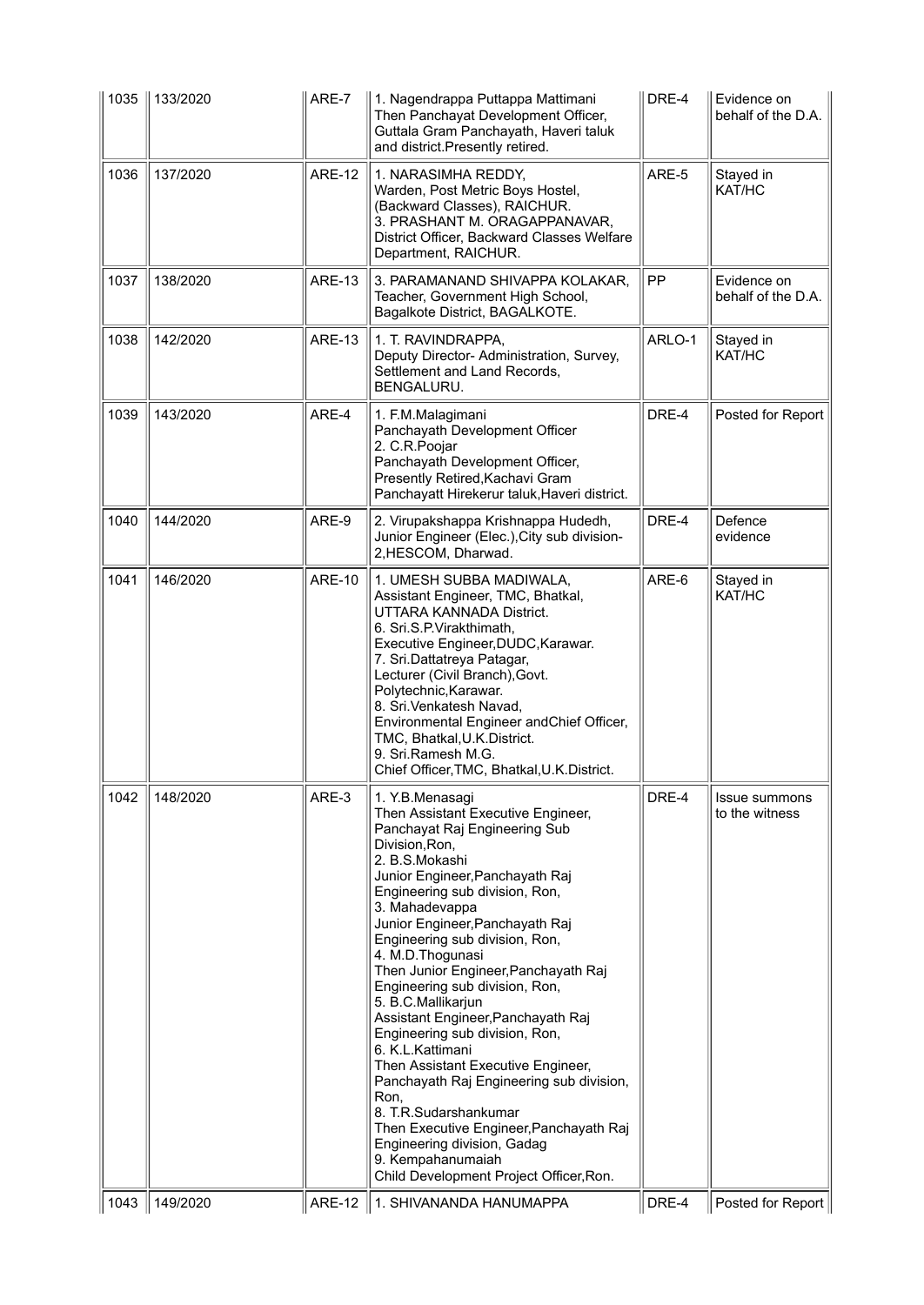|      |          |               | RADDERA,<br>Assistant Executive Engineer,                                                                                                                                                                                                                                                                                                                                                                                                                                                                                                                                                                                                                                                                                                                                                                                                                                                                                                                                                       |        |                                                 |
|------|----------|---------------|-------------------------------------------------------------------------------------------------------------------------------------------------------------------------------------------------------------------------------------------------------------------------------------------------------------------------------------------------------------------------------------------------------------------------------------------------------------------------------------------------------------------------------------------------------------------------------------------------------------------------------------------------------------------------------------------------------------------------------------------------------------------------------------------------------------------------------------------------------------------------------------------------------------------------------------------------------------------------------------------------|--------|-------------------------------------------------|
| 1044 | 150/2020 | <b>ARE-13</b> | 2. VIJAYKUMAR B SHETTAR<br>Then Second Division Clerk, Presently<br>Commercial Tax Inspector                                                                                                                                                                                                                                                                                                                                                                                                                                                                                                                                                                                                                                                                                                                                                                                                                                                                                                    | DRE-4  | Evidence on<br>behalf of the D.A.               |
| 1045 | 159/2020 | ARE-4         | 1. Khaja Mohinuddin<br>CommissionerCMC, Gangavathi<br>4. R R Patil<br><b>Assistant Executive Engineer</b><br>CMC, Gangavathi, Koppal<br>5. Dattathreya Hegde<br>Sanitary InspectorGangavathi                                                                                                                                                                                                                                                                                                                                                                                                                                                                                                                                                                                                                                                                                                                                                                                                    | ARE-5  | Posted for Report                               |
| 1046 | 163/2020 | ARE-9         | 2. Prabahakar<br>Village Accountant, Manvi, Manvi Tq.,<br>Raichur Dist.<br>3. M.Rachappa<br>the then Tahsildar, Lingasugur.(now<br>working as Special Land Acquisition<br>Officer, Karnataka Industrial Development<br>Board, Kapanuru Industrial Town,<br>Kalaburagi. Ph. 9480056951.<br>5. Shivakumar<br>the then Revenue Inspector, Mudagal(now<br>working as Shirastedar, Tahsildar<br>Office, Shahapur, Yadgir District.)<br>6. Srinivasa<br>Village Accountant, Uppara Nandihala,<br>Lingasugur Taluk, Raichur District                                                                                                                                                                                                                                                                                                                                                                                                                                                                   | ARE-5  | Proceedings<br>Quashed by<br>Courts/Tribunal    |
| 1047 | 170/2020 | ARE-4         | 1. ANIL KUMAR,<br>Tahasildar, Taluk Office, Anekal Taluk,<br><b>BENGALURU District.</b>                                                                                                                                                                                                                                                                                                                                                                                                                                                                                                                                                                                                                                                                                                                                                                                                                                                                                                         | ARLO-1 | Await orders                                    |
| 1048 | 173/2020 | ARE-4         | 1. P. MUTTAPPA,<br>Senior Geologist, Mines and Geology<br>Department, Gadag                                                                                                                                                                                                                                                                                                                                                                                                                                                                                                                                                                                                                                                                                                                                                                                                                                                                                                                     | DRE-4  | <b>Cross</b><br>examination of<br>the witnesses |
| 1049 | 175/2020 | ARE-7         | 2. Sharanappa Kobalkar, (1)<br>D.Y.P.C,A.M.S.C, Deputy Director, Public<br>Instruction, Kalaburgi.<br>3. Nataraja, (1)<br>The then BEO, shahpurnow Diet mandya.<br>4. Mahadevareddy,(1)<br>BRC, Shahapura.Now BRC,<br>SurapuraYadgiri.<br>6. Sathyanarayana,<br>CRP, Vadagera.Shahapura Taluk, Yadgiri<br><b>District</b><br>11. Kanakappa,<br>CRP Sagara Cluster now Government<br>Higher Primary School Mudaragi Shahpur<br>Yadgir<br>12. Kalappa Pattara<br>CRP Darshanapura Cluster, Shahapura,<br>now Government Higher Primary School<br>Jadangera K Shahpur Yadgir<br>16. Srisyla, $(1)$<br>CRP Haiyala B Cluster, now Government<br>lower Primary School KEB colony<br>Shahapur.<br>19. Parashurama,<br>Head Master, Government lower primary<br>School, Naikal, now Shahpur, Government<br>higher primary School, Lingeri station,<br>Yadgir. Yadgiri.<br>21. Ramajanasab,<br>Head Master Government higher primary<br>School Kurakunda now Yadgir<br>Government higher primary School | ARE-5  | Written<br>Statement of<br>Defence              |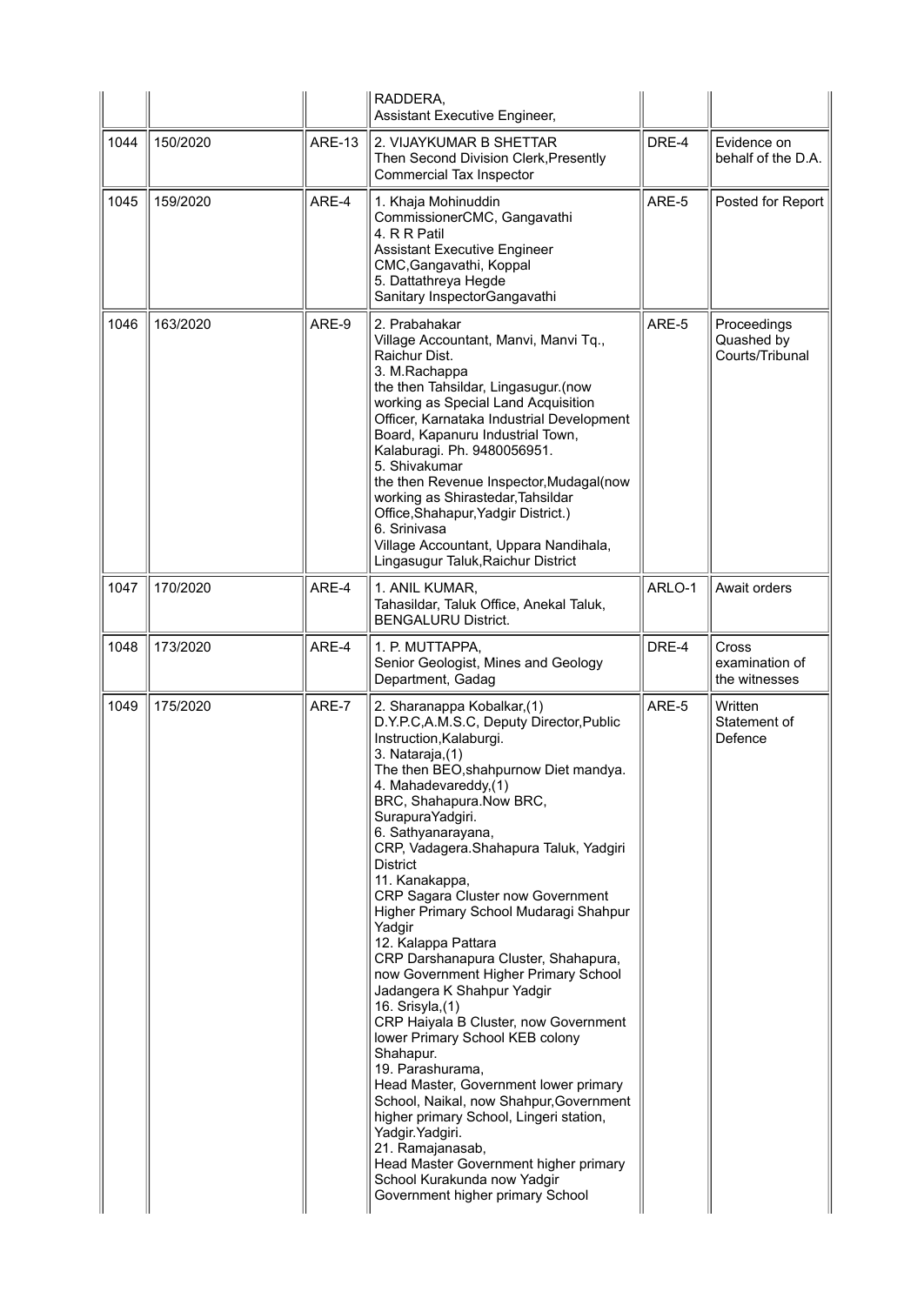Budinala G Singagi G Vijayayapura 24. Venugopala Head Master Government higher primary School Petagogi now BRP Sedum 26. Govinda Head Master Government higher primary School Kanyakolluru now Government model primary School Gandhichowk Shahapura 29. Geetha Katti Head Master Government higher primary School Hattigudura now Government model primary School Sagara Shahpura 32. Rajeeva Head Master Government higher primary School Shirawala now Government higher primary School no 9 Nekara colony Betageri taluk Gadag 33. Ashok Kumar S. Gadagi Head Master Government higher primary School Beeranura now Government higher primary School Gogi Shahapura 38. Devendrappa Head Master, Government higher primary School Babalada Shahapura now Adarsh Vidyalaya Yadgiri 47. Arundathy Head Master, Government higher primary School Madnala shahapuraYadgir 50. Mareppa Head Master, Government higher primary School Kumanoora now Government higher primary School Horatura Shahapura 51. Kenchappa S.Bhajantri Head Master, Government lower primary School Parasapura ShahapuraYadgir 53. Nagareddy Head Master Government higher primary school Madraki Shahapura 54. Sharanappa Bhajantri Head master Government higher primary School Chamanala Thanda, Shahapura now Government higher primary school Mudaboola Shahapura Yadgir 55. Basavaraja S.Doddmani Head master Government higher primary School Tonnura now Government lower primary school Biboothihalli Shahapura Yadgir 61. Ananthareddy Head Master Government higher primary school Vanadurga Yadgir 62. Saraswathi Head Master, Government higher primary School Bevinahall, Shahapura,i now government higher primary school peta shahapura 63. Revannasiddappa Head Master Government higher primary school Peta Shahapura now ECO o/o BEO Shahapura 69. Sharanappa Kobalkar,(2) D.Y.P.C,A.M.S.C, Deputy Director,Public Instruction,Kalaburgi. 70. Sharanappa Kobalkar,(3) D.Y.P.C,A.M.S.C, Deputy Director,Public Instruction,Kalaburgi. 71. Sharanappa Kobalkar,(4) D.Y.P.C,A.M.S.C, Deputy Director,Public Instruction,Kalaburgi.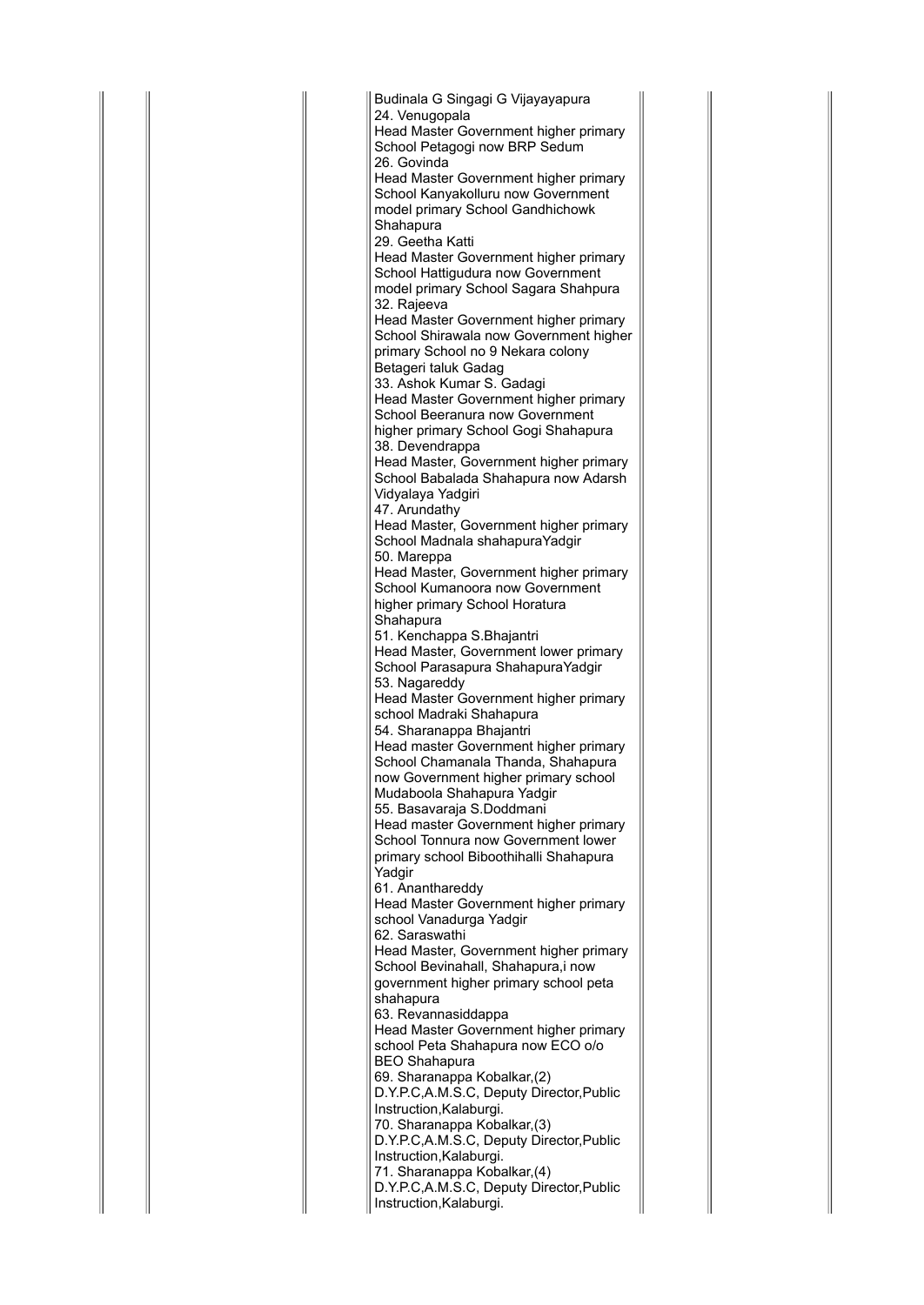|      |          |               | 72. Sharanappa Kobalkar, (5)<br>D.Y.P.C,A.M.S.C, Deputy Director, Public<br>Instruction, Kalaburgi.<br>73. Nataraja, (2)<br>The then BEO, shahpurnow Diet mandya.<br>74. Nataraja, (3)<br>The then BEO, shahpurnow Diet mandya.<br>75. Nataraja, (4)<br>The then BEO, shahpurnow Diet mandya.<br>76. Nataraja, (5)<br>The then BEO, shahpurnow Diet mandya.<br>77. Mahadevareddy, (2)<br>BRC, Shahapura.Now BRC,<br>SurapuraYadgiri.<br>78. Mahadevareddy, (3)<br>BRC, Shahapura.Now BRC,<br>SurapuraYadgiri.<br>79. Mahadevareddy, (4)<br>BRC, Shahapura.Now BRC,<br>SurapuraYadgiri.<br>80. Mahadevareddy, (5)<br>BRC, Shahapura.Now BRC,<br>SurapuraYadgiri.<br>81. Sharanappa Kobalkar, (6)<br>D.Y.P.C, A.M.S.C, Deputy Director, Public<br>Instruction, Kalaburgi.<br>82. Sharanappa Kobalkar, (7)<br>D.Y.P.C,A.M.S.C, Deputy Director, Public<br>Instruction, Kalaburgi.<br>97. Nataraja, (6)<br>The then BEO, shahpurnow Diet mandya.<br>98. Nataraja,(7)<br>The then BEO, shahpurnow Diet mandya.<br>100. Nataraja,(9)<br>The then BEO, shahpurnow Diet mandya.<br>111. Nataraja, (20)<br>The then BEO, shahpurnow Diet mandya.<br>113. Mahadevareddy, (6)<br>BRC, Shahapura.Now BRC,<br>SurapuraYadgiri.<br>114. Mahadevareddy, (7)<br>BRC, Shahapura.Now BRC,<br>SurapuraYadgiri.<br>126. Mahadevareddy,(19)<br>BRC, Shahapura.Now BRC,<br>SurapuraYadgiri.<br>128. Mahadevareddy,(21)<br>BRC, Shahapura.Now BRC,<br>SurapuraYadgiri. |        |                                      |
|------|----------|---------------|-------------------------------------------------------------------------------------------------------------------------------------------------------------------------------------------------------------------------------------------------------------------------------------------------------------------------------------------------------------------------------------------------------------------------------------------------------------------------------------------------------------------------------------------------------------------------------------------------------------------------------------------------------------------------------------------------------------------------------------------------------------------------------------------------------------------------------------------------------------------------------------------------------------------------------------------------------------------------------------------------------------------------------------------------------------------------------------------------------------------------------------------------------------------------------------------------------------------------------------------------------------------------------------------------------------------------------------------------------------------------------------------------------------------------------------------------|--------|--------------------------------------|
| 1050 | 176/2020 | ARE-8         | 1. VASANTHA KUMAR,<br>Assistant Engineer, BBMP, Ward No. 134,<br>Bapujinagara Ward, BENGALURU.<br>2. S.K.Nagesh<br>Assistant Executive EngineerVijayanagar<br>Sub-division, BBMP, Bengaluru                                                                                                                                                                                                                                                                                                                                                                                                                                                                                                                                                                                                                                                                                                                                                                                                                                                                                                                                                                                                                                                                                                                                                                                                                                                     | ARLO-1 | Await orders                         |
| 1051 | 177/2020 | ARE-9         | 1. VASANTH KUMAR,<br>Assistant Executive Engineer, BBMP<br>South Division, Ward No. 122, Ashoka<br>Pillar, Jayanagar, BENGALURU.<br>2. GIRISH,<br>Assistant Engineer, BBMP South Division,<br>Ward No. 122, Ashoka Pillar, Jayanagar,<br>BENGALURU.                                                                                                                                                                                                                                                                                                                                                                                                                                                                                                                                                                                                                                                                                                                                                                                                                                                                                                                                                                                                                                                                                                                                                                                             | ARLO-1 | Second oral<br>statement<br>(S.O.S.) |
| 1052 | 183/2020 | <b>ARE-16</b> | 1. SRINIVAS<br>Assistant Executive Engineer, Uttarahalli<br>Sub-Division, BBMP, Bengaluru.<br>2. NARENDRA KUMAR                                                                                                                                                                                                                                                                                                                                                                                                                                                                                                                                                                                                                                                                                                                                                                                                                                                                                                                                                                                                                                                                                                                                                                                                                                                                                                                                 | ARLO-1 | Await orders                         |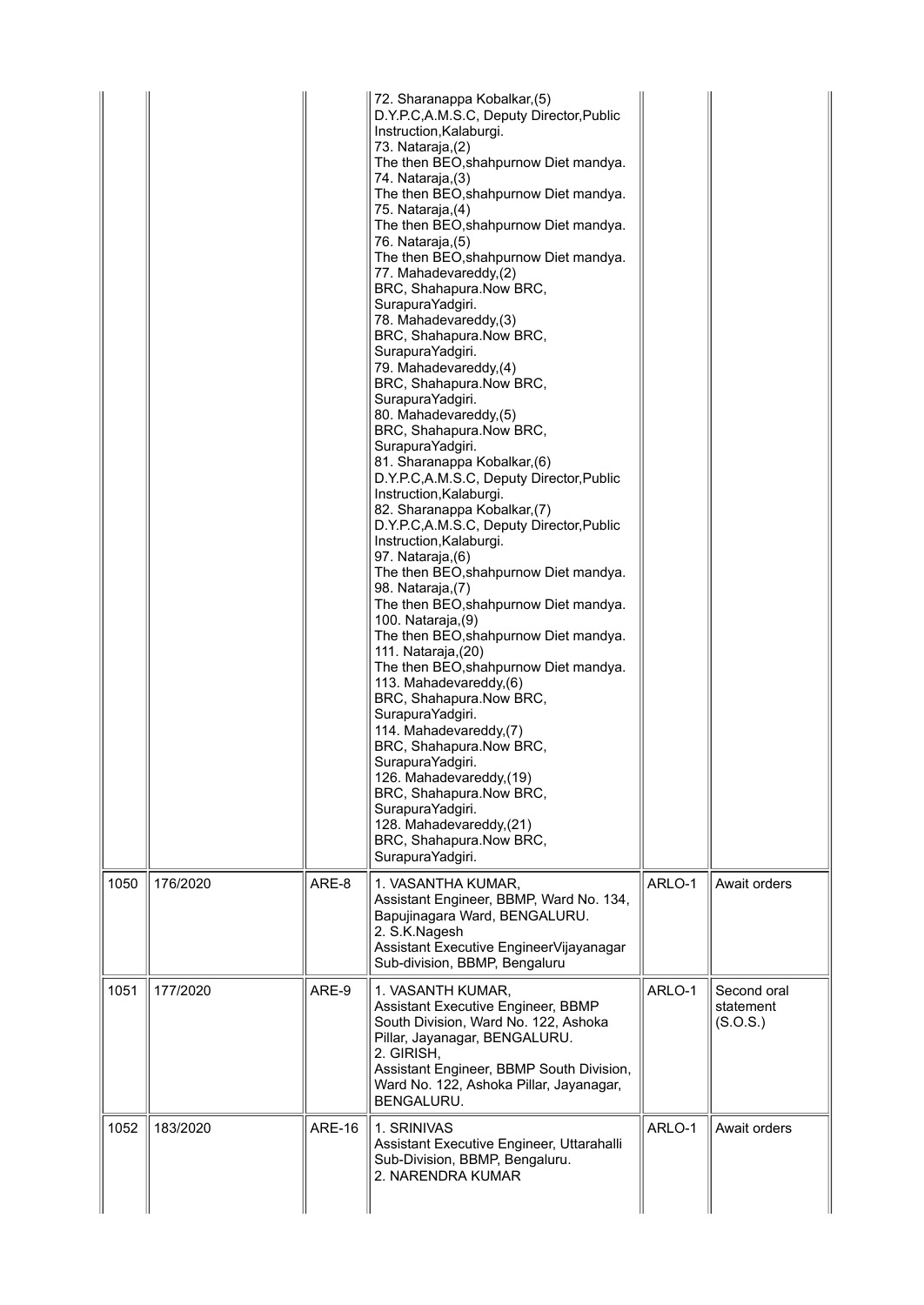|      |          |       | Assistant Engineer, Ward No. 197<br>(Vasantha Pura), BBMP, Bengaluru.                                                                                                                                                                                                                                                                                                                                                                                                                                                                                                                                                                                                                                                                                                                                                                                                                                                                                                                                                                                                                                                                                                                                                                                                                                                                                                                                                                                                                                                                                                                                                |       |                                    |
|------|----------|-------|----------------------------------------------------------------------------------------------------------------------------------------------------------------------------------------------------------------------------------------------------------------------------------------------------------------------------------------------------------------------------------------------------------------------------------------------------------------------------------------------------------------------------------------------------------------------------------------------------------------------------------------------------------------------------------------------------------------------------------------------------------------------------------------------------------------------------------------------------------------------------------------------------------------------------------------------------------------------------------------------------------------------------------------------------------------------------------------------------------------------------------------------------------------------------------------------------------------------------------------------------------------------------------------------------------------------------------------------------------------------------------------------------------------------------------------------------------------------------------------------------------------------------------------------------------------------------------------------------------------------|-------|------------------------------------|
| 1053 | 186/2020 | ARE-7 | 2. Sharanappa Kobalkar, (1)<br>D.Y.P.C,A.M.S.C, Deputy Director, Public<br>Instruction, Kalaburgi.<br>3. Nataraja, (1)<br>The then BEO, shahpurnow Diet mandya.<br>4. Mahadevareddy, (1)<br>BRC, Shahapura.Now BRC,<br>SurapuraYadgiri.<br>6. Sathyanarayana,<br>CRP, Vadagera.Shahapura Taluk, Yadgiri<br><b>District</b><br>11. Kanakappa,<br>CRP Sagara Cluster now Government<br>Higher Primary School Mudaragi Shahpur<br>Yadgir<br>12. Kalappa Pattara<br>CRP Darshanapura Cluster, Shahapura,<br>now Government Higher Primary School<br>Jadangera K Shahpur Yadgir<br>16. Srisyla, (1)<br>CRP Haiyala B Cluster, now Government<br>lower Primary School KEB colony<br>Shahapur.<br>19. Parashurama,<br>Head Master, Government lower primary<br>School, Naikal, now Shahpur, Government<br>higher primary School, Lingeri station,<br>Yadgir. Yadgiri.<br>21. Ramajanasab,<br>Head Master Government higher primary<br>School Kurakunda now Yadgir<br>Government higher primary School<br>Budinala G Singagi G Vijayayapura<br>24. Venugopala<br>Head Master Government higher primary<br>School Petagogi now BRP Sedum<br>26. Govinda<br>Head Master Government higher primary<br>School Kanyakolluru now Government<br>model primary School Gandhichowk<br>Shahapura<br>29. Geetha Katti<br>Head Master Government higher primary<br>School Hattigudura now Government<br>model primary School Sagara Shahpura<br>32. Rajeeva<br>Head Master Government higher primary<br>School Shirawala now Government higher<br>primary School no 9 Nekara colony<br>Betageri taluk Gadag<br>33. Ashok Kumar S. Gadagi | ARE-5 | Written<br>Statement of<br>Defence |
|      |          |       | Head Master Government higher primary<br>School Beeranura now Government<br>higher primary School Gogi Shahapura<br>38. Devendrappa<br>Head Master, Government higher primary<br>School Babalada Shahapura now Adarsh<br>Vidyalaya Yadgiri<br>47. Arundathy<br>Head Master, Government higher primary<br>School Madnala shahapuraYadgir<br>50. Mareppa<br>Head Master, Government higher primary<br>School Kumanoora now Government<br>higher primary School Horatura<br>Shahapura<br>51. Kenchappa S.Bhajantri<br>Head Master, Government lower primary                                                                                                                                                                                                                                                                                                                                                                                                                                                                                                                                                                                                                                                                                                                                                                                                                                                                                                                                                                                                                                                             |       |                                    |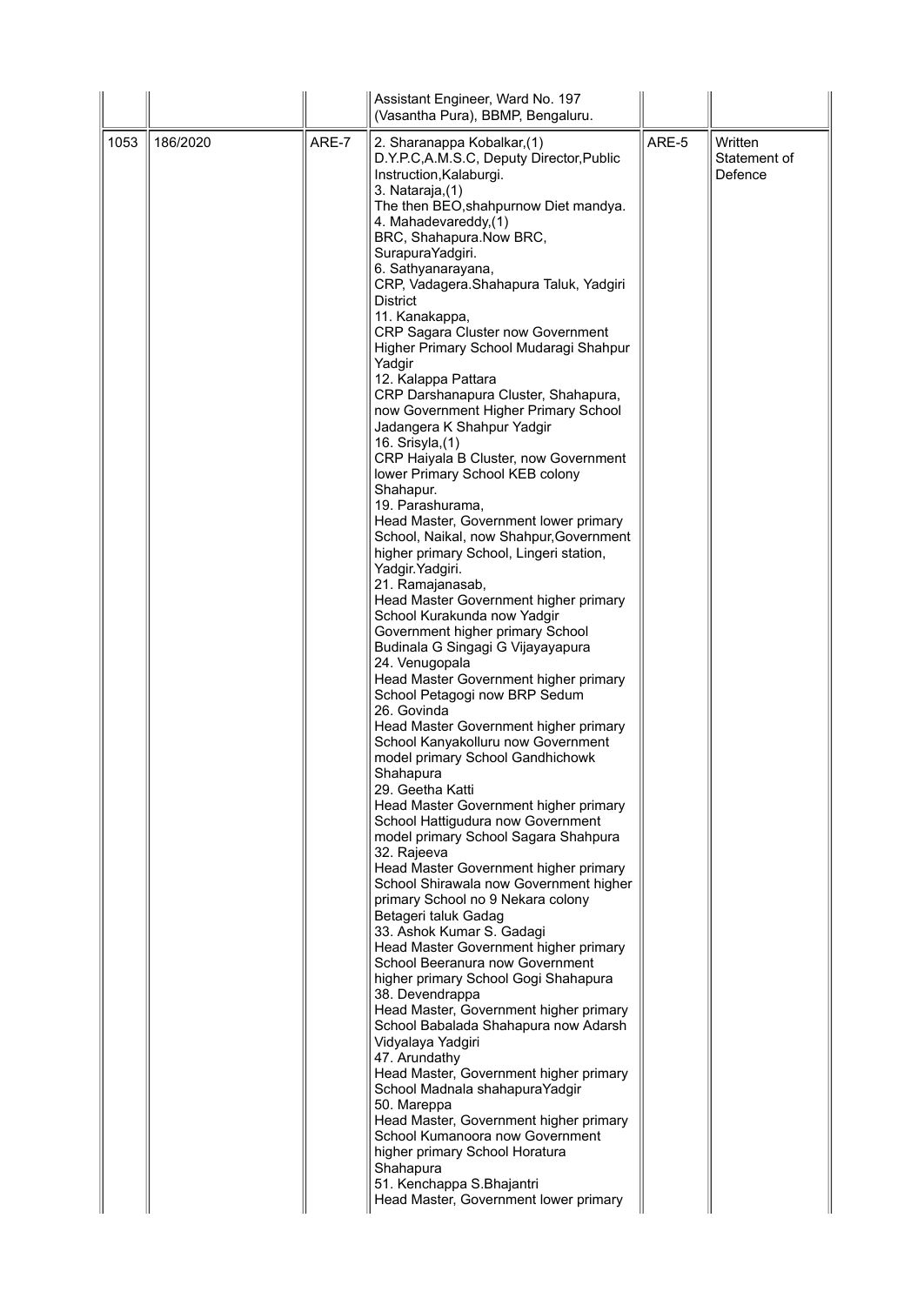School Parasapura ShahapuraYadgir 53. Nagareddy Head Master Government higher primary school Madraki Shahapura 54. Sharanappa Bhajantri Head master Government higher primary School Chamanala Thanda, Shahapura now Government higher primary school Mudaboola Shahapura Yadgir 55. Basavaraja S.Doddmani Head master Government higher primary School Tonnura now Government lower primary school Biboothihalli Shahapura Yadgir 61. Ananthareddy Head Master Government higher primary school Vanadurga Yadgir 62. Saraswathi Head Master, Government higher primary School Bevinahall, Shahapura,i now government higher primary school peta shahapura 63. Revannasiddappa Head Master Government higher primary school Peta Shahapura now ECO o/o BEO Shahapura 69. Sharanappa Kobalkar,(2) D.Y.P.C,A.M.S.C, Deputy Director,Public Instruction,Kalaburgi. 70. Sharanappa Kobalkar,(3) D.Y.P.C,A.M.S.C, Deputy Director,Public Instruction,Kalaburgi. 71. Sharanappa Kobalkar,(4) D.Y.P.C,A.M.S.C, Deputy Director,Public Instruction,Kalaburgi. 72. Sharanappa Kobalkar,(5) D.Y.P.C,A.M.S.C, Deputy Director,Public Instruction,Kalaburgi. 73. Nataraja,(2) The then BEO,shahpurnow Diet mandya. 74. Nataraja,(3) The then BEO,shahpurnow Diet mandya. 75. Nataraja,(4) The then BEO,shahpurnow Diet mandya. 76. Nataraja,(5) The then BEO,shahpurnow Diet mandya. 77. Mahadevareddy,(2) BRC, Shahapura.Now BRC, SurapuraYadgiri. 78. Mahadevareddy,(3) BRC, Shahapura.Now BRC, SurapuraYadgiri. 79. Mahadevareddy,(4) BRC, Shahapura.Now BRC, SurapuraYadgiri. 80. Mahadevareddy,(5) BRC, Shahapura.Now BRC, SurapuraYadgiri. 81. Sharanappa Kobalkar,(6) D.Y.P.C,A.M.S.C, Deputy Director,Public Instruction,Kalaburgi. 82. Sharanappa Kobalkar,(7) D.Y.P.C,A.M.S.C, Deputy Director,Public Instruction,Kalaburgi. 97. Nataraja,(6) The then BEO,shahpurnow Diet mandya. 98. Nataraja,(7) The then BEO,shahpurnow Diet mandya. 100. Nataraja,(9) The then BEO,shahpurnow Diet mandya. 111. Nataraja,(20)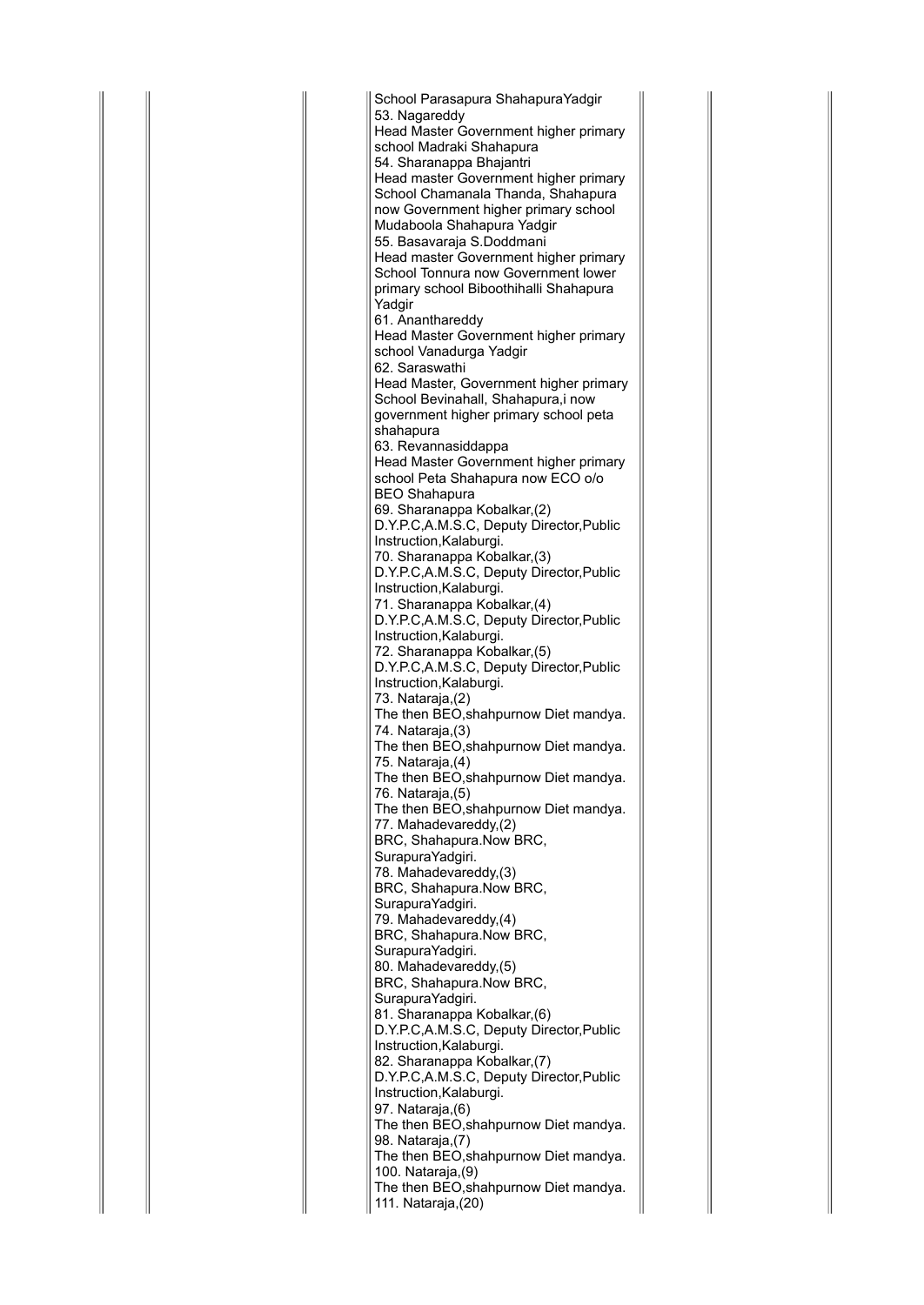|      |          |       | The then BEO, shahpurnow Diet mandya.<br>113. Mahadevareddy, (6)<br>BRC, Shahapura.Now BRC,<br>SurapuraYadgiri.<br>114. Mahadevareddy, (7)<br>BRC, Shahapura.Now BRC,<br>SurapuraYadgiri.<br>126. Mahadevareddy, (19)<br>BRC, Shahapura.Now BRC,<br>SurapuraYadgiri.<br>128. Mahadevareddy,(21)<br>BRC, Shahapura.Now BRC,<br>SurapuraYadgiri.                                                                                                                                                                                                                                                                                                                                                                                                                                                                                                                                                                                                                                                                                                                                                                                                                                                             |        |                            |
|------|----------|-------|------------------------------------------------------------------------------------------------------------------------------------------------------------------------------------------------------------------------------------------------------------------------------------------------------------------------------------------------------------------------------------------------------------------------------------------------------------------------------------------------------------------------------------------------------------------------------------------------------------------------------------------------------------------------------------------------------------------------------------------------------------------------------------------------------------------------------------------------------------------------------------------------------------------------------------------------------------------------------------------------------------------------------------------------------------------------------------------------------------------------------------------------------------------------------------------------------------|--------|----------------------------|
| 1054 | 188/2020 | ARE-8 | 1. ABDUL SALAM,<br>Assistant Executive Engineer, Rural<br>Drinking Water Supply and Sanitation<br>Department, Sub Division, Aland,<br><b>KALBURGI District.</b><br>2. SANGAMESH BIRADAR,<br>Junior Engineer, Rural Drinking Water<br>Supply and Sanitation Department, Sub<br>Division, Aland, KALBURGI District.<br>3. B Manjunath<br>Executive Engineer, Rural Drinking Water<br>Supply and Sanitation Department,<br>Kalaburagi.<br>4. Revana Siddappa<br>Executive Engineer, Rural Drinking Water<br>Supply and Sanitation Department,<br>Kalaburagi.                                                                                                                                                                                                                                                                                                                                                                                                                                                                                                                                                                                                                                                  | ARLO-2 | Verification of<br>Records |
| 1055 | 189/2020 | ARE-9 | 9. Shashikala<br>the then Revenue OfficerBommanahalli<br>Zone, now Deputy<br>Commissioner, Dasarahalli Zone, BBMP,<br>Bangalore<br>10. Shaman V<br>the then Revenue OfficerBommanahalli<br>Zone, BBMP, Bangalore(now retired)<br>11. H.Gultaz Phathima<br>the then Revenue OfficerBommanahalli<br>Zone, now Anjanapura Division, BBMP,<br><b>Bangalore</b><br>12. P.Dayanand<br>the then Assistant Revenue Officer,<br>Bommanahalli Zone, now Revenue<br>Officer, Byatarayanapura, BBMP,<br>Bangalore<br>13. Nagaraja<br>the then Assistant Revenue Officer,<br>Bommanahalli Zone, now at Chandra<br>Layout, BBMP, Bangalore<br>15. G.Chandrashekhar<br>the then Assistant Revenue Officer,<br>Bommanahalli ,now Begur Sub-Division<br>BBMP, Bangalore.<br>16. J.Somashekhar<br>the then Assistant Revenue Officer,<br>Bommanahalli, now Uttarahalli Sub-Zone,<br>BBMP, Bangalore.<br>17. S. Thimmaiah<br>the then Revenue Assessor Bommanahalli<br>now Assistant Revenue Officer, Uttarahalli<br>Sub-Zone, BBMP, Bangalore.<br>18. P.Krishnamurthy<br>the then Revenue Assessor Bommanahalli<br>now Nagapura Sub-Zone, BBMP,<br>Bangalore.<br>20. C.Nanjundaiah<br>the then Revenue Assessor Bommanahalli | DRE-1  | Stayed in<br>KAT/HC        |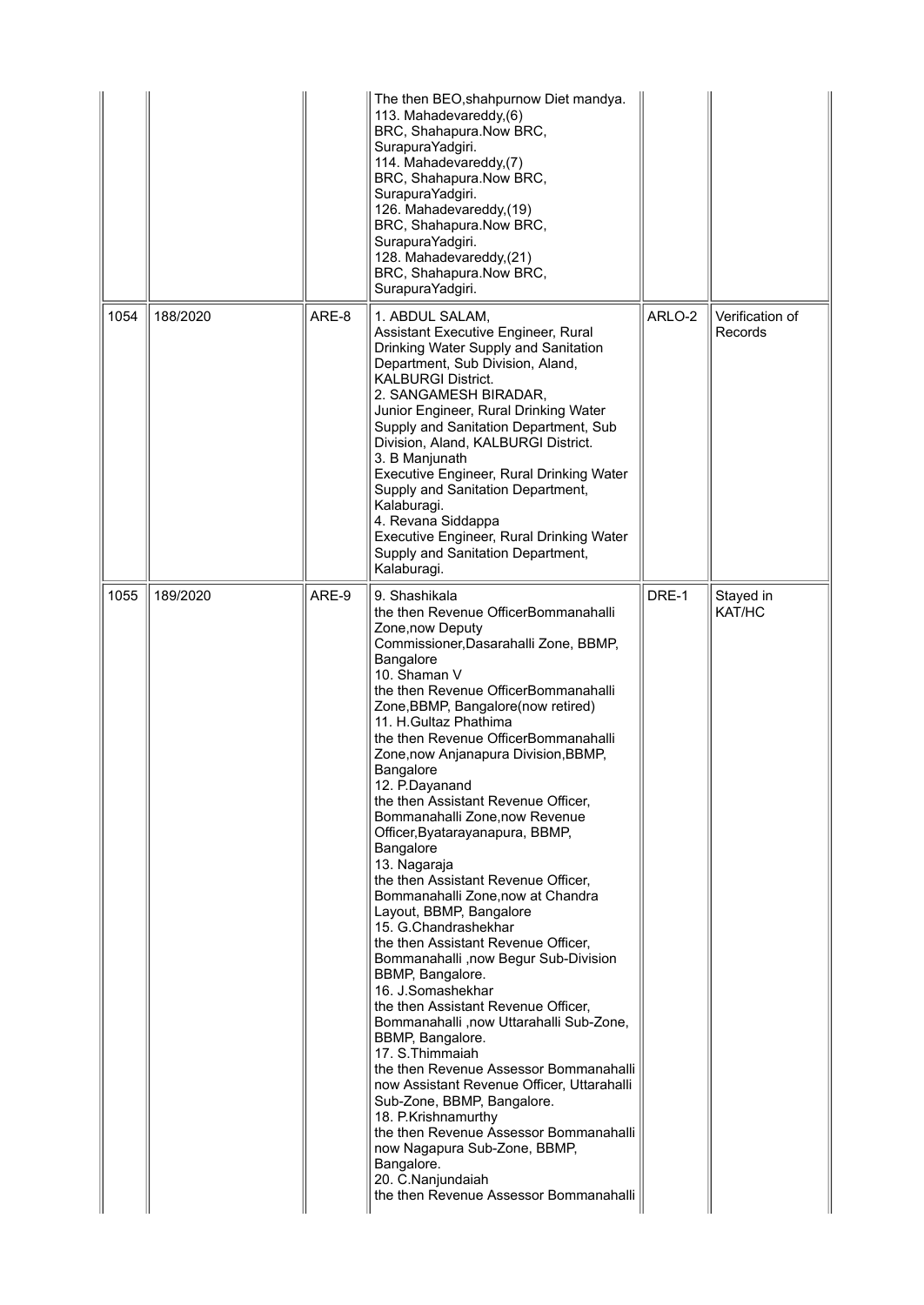| 1056 | 190/2020 | <b>ARE-12</b> | now Begur Sub-Zone, BBMP, Bangalore.<br>21. G.Shivadarshan<br>the then Revenue Assessor Bommanahalli<br>now Madiwala Sub-Zone, BBMP,<br>Bangalore.<br>1. NARASIMHA REDDY,<br>Warden, Post Metric Boys Hostel,<br>(Backward Classes), RAICHUR.<br>3. PRASHANT M. ORAGAPPANAVAR,<br>District Officer, Backward Classes Welfare<br>Department, RAICHUR.                                                                                                                                                                                                                                                                                                                                                                                                                                                                                                                                                                                                                                                                                                                                                                                                                                                                                                                                                                                                                                                                                                                                                                                                                                                                 | ARE-5 | Stayed in<br>KAT/HC                      |
|------|----------|---------------|----------------------------------------------------------------------------------------------------------------------------------------------------------------------------------------------------------------------------------------------------------------------------------------------------------------------------------------------------------------------------------------------------------------------------------------------------------------------------------------------------------------------------------------------------------------------------------------------------------------------------------------------------------------------------------------------------------------------------------------------------------------------------------------------------------------------------------------------------------------------------------------------------------------------------------------------------------------------------------------------------------------------------------------------------------------------------------------------------------------------------------------------------------------------------------------------------------------------------------------------------------------------------------------------------------------------------------------------------------------------------------------------------------------------------------------------------------------------------------------------------------------------------------------------------------------------------------------------------------------------|-------|------------------------------------------|
| 1057 | 191/2020 | <b>ARE-10</b> | 1. Eshwarappa Bajantri<br>Junior Engineer, Panchayath Raj<br>Engineering Sub Division Gadag.<br>2. Rajeshwara Gowda Patil<br>Assistant Executive Engineer, Panchayath<br>Raj Engineering Sub Division Gadag.                                                                                                                                                                                                                                                                                                                                                                                                                                                                                                                                                                                                                                                                                                                                                                                                                                                                                                                                                                                                                                                                                                                                                                                                                                                                                                                                                                                                         | DRE-4 | Cross<br>examination of<br>the witnesses |
| 1058 | 193/2020 | ARE-7         | 2. Sharanappa Kobalkar, (1)<br>D.Y.P.C,A.M.S.C, Deputy Director, Public<br>Instruction, Kalaburgi.<br>3. Nataraja, (1)<br>The then BEO, shahpurnow Diet mandya.<br>4. Mahadevareddy, (1)<br>BRC, Shahapura.Now BRC,<br>SurapuraYadgiri.<br>6. Sathyanarayana,<br>CRP, Vadagera.Shahapura Taluk, Yadgiri<br><b>District</b><br>11. Kanakappa,<br>CRP Sagara Cluster now Government<br>Higher Primary School Mudaragi Shahpur<br>Yadgir<br>12. Kalappa Pattara<br>CRP Darshanapura Cluster, Shahapura,<br>now Government Higher Primary School<br>Jadangera K Shahpur Yadgir<br>16. Srisyla, (1)<br>CRP Haiyala B Cluster, now Government<br>lower Primary School KEB colony<br>Shahapur.<br>19. Parashurama,<br>Head Master, Government lower primary<br>School, Naikal, now Shahpur, Government<br>higher primary School, Lingeri station,<br>Yadgir. Yadgiri.<br>21. Ramajanasab,<br>Head Master Government higher primary<br>School Kurakunda now Yadgir<br>Government higher primary School<br>Budinala G Singagi G Vijayayapura<br>24. Venugopala<br>Head Master Government higher primary<br>School Petagogi now BRP Sedum<br>26. Govinda<br>Head Master Government higher primary<br>School Kanyakolluru now Government<br>model primary School Gandhichowk<br>Shahapura<br>29. Geetha Katti<br>Head Master Government higher primary<br>School Hattigudura now Government<br>model primary School Sagara Shahpura<br>32. Rajeeva<br>Head Master Government higher primary<br>School Shirawala now Government higher<br>primary School no 9 Nekara colony<br>Betageri taluk Gadag<br>33. Ashok Kumar S. Gadagi | ARE-5 | Written<br>Statement of<br>Defence       |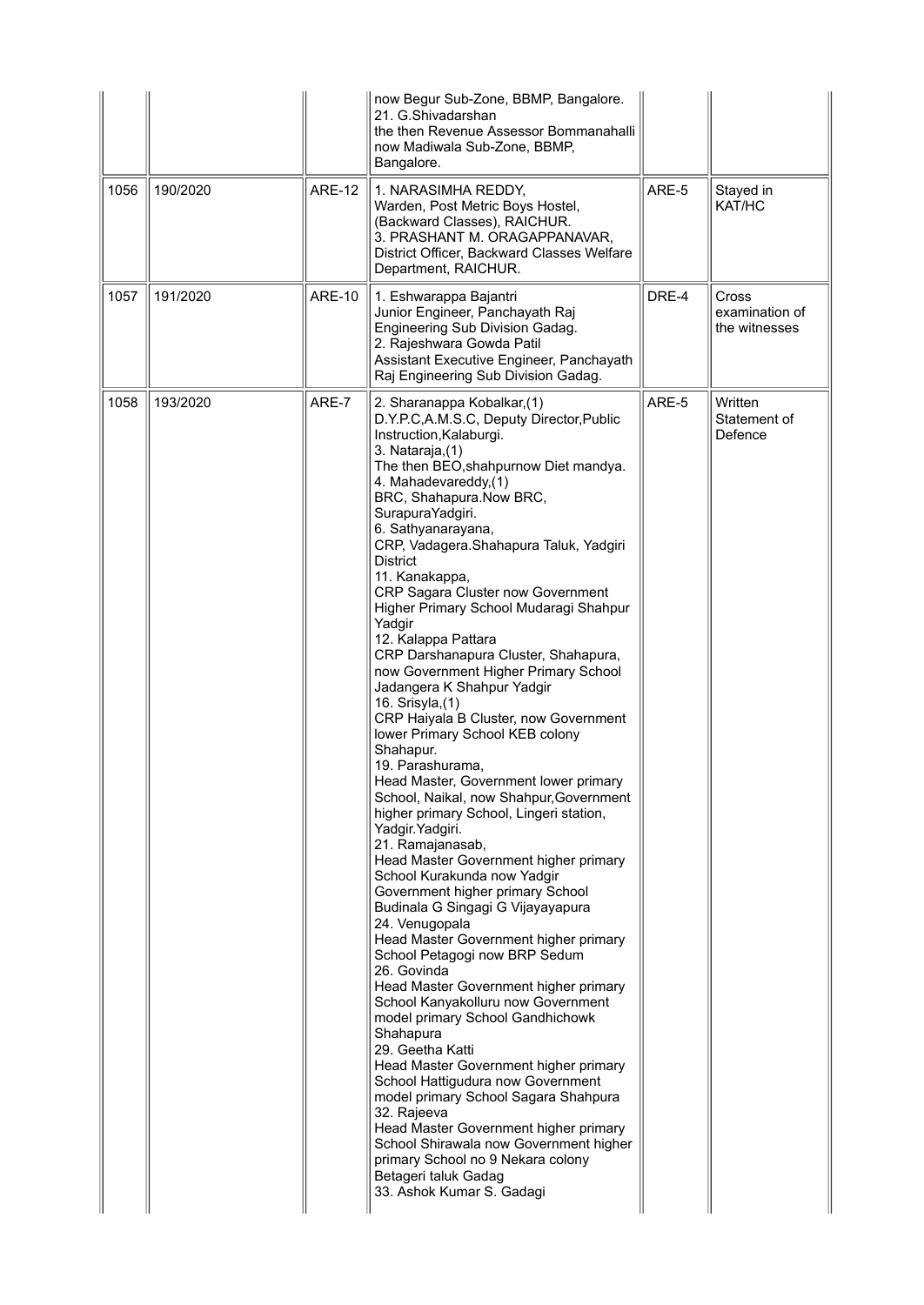Head Master Government higher primary School Beeranura now Government higher primary School Gogi Shahapura 38. Devendrappa Head Master, Government higher primary School Babalada Shahapura now Adarsh Vidyalaya Yadgiri 47. Arundathy Head Master, Government higher primary School Madnala shahapuraYadgir 50. Mareppa Head Master, Government higher primary School Kumanoora now Government higher primary School Horatura Shahapura 51. Kenchappa S.Bhajantri Head Master, Government lower primary School Parasapura ShahapuraYadgir 53. Nagareddy Head Master Government higher primary school Madraki Shahapura 54. Sharanappa Bhajantri Head master Government higher primary School Chamanala Thanda, Shahapura now Government higher primary school Mudaboola Shahapura Yadgir 55. Basavaraja S.Doddmani Head master Government higher primary School Tonnura now Government lower primary school Biboothihalli Shahapura Yadgir 61. Ananthareddy Head Master Government higher primary school Vanadurga Yadgir 62. Saraswathi Head Master, Government higher primary School Bevinahall, Shahapura,i now government higher primary school peta shahapura 63. Revannasiddappa Head Master Government higher primary school Peta Shahapura now ECO o/o BEO Shahapura 69. Sharanappa Kobalkar,(2) D.Y.P.C,A.M.S.C, Deputy Director,Public Instruction,Kalaburgi. 70. Sharanappa Kobalkar,(3) D.Y.P.C,A.M.S.C, Deputy Director,Public Instruction,Kalaburgi. 71. Sharanappa Kobalkar,(4) D.Y.P.C,A.M.S.C, Deputy Director,Public Instruction,Kalaburgi. 72. Sharanappa Kobalkar,(5) D.Y.P.C,A.M.S.C, Deputy Director,Public Instruction,Kalaburgi. 73. Nataraja,(2) The then BEO,shahpurnow Diet mandya. 74. Nataraja,(3) The then BEO,shahpurnow Diet mandya. 75. Nataraja,(4) The then BEO, shahpurnow Diet mandya. 76. Nataraja,(5) The then BEO,shahpurnow Diet mandya. 77. Mahadevareddy,(2) BRC, Shahapura.Now BRC, SurapuraYadgiri. 78. Mahadevareddy,(3) BRC, Shahapura.Now BRC, SurapuraYadgiri. 79. Mahadevareddy,(4) BRC, Shahapura.Now BRC,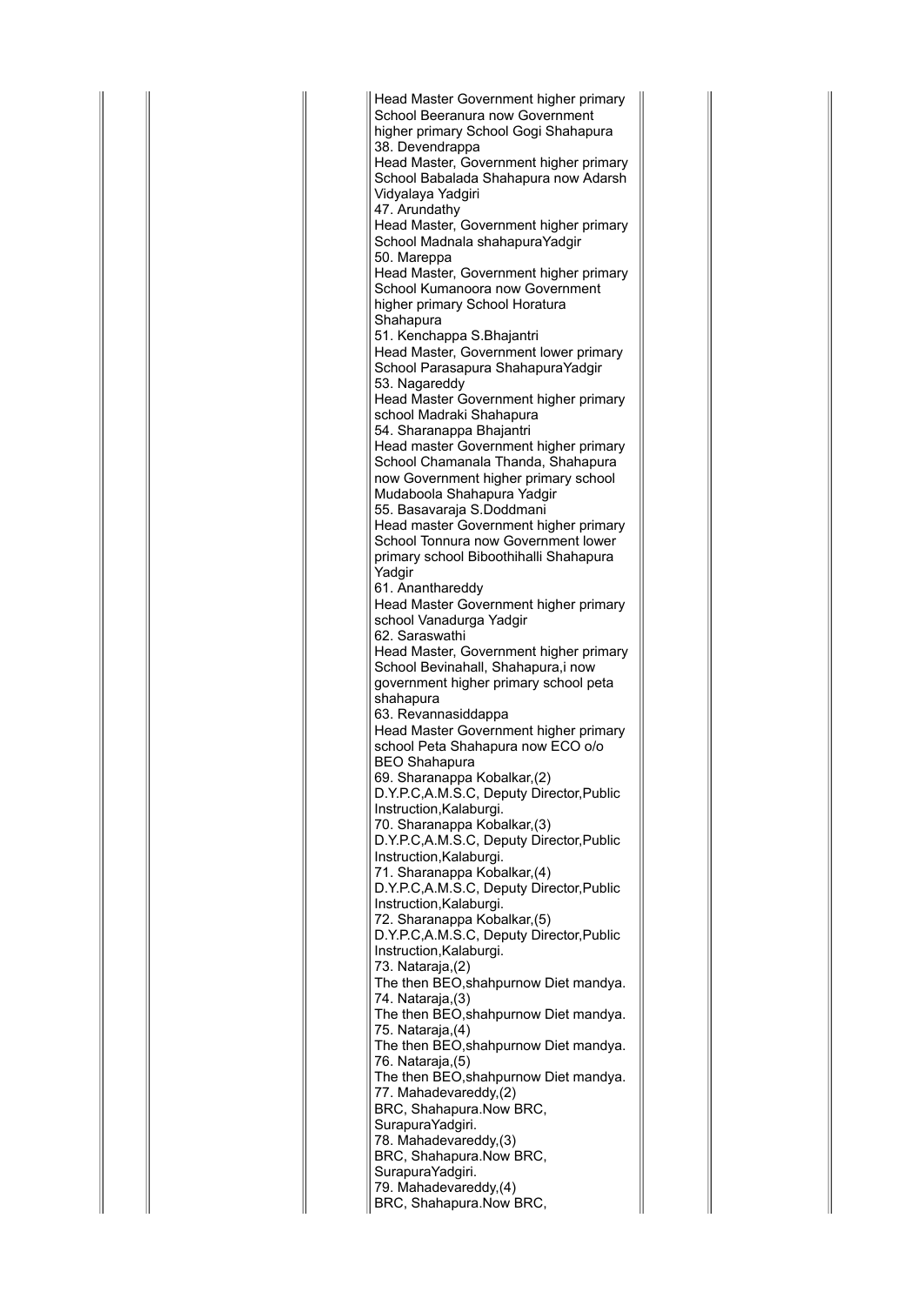|      |          |               | SurapuraYadgiri.<br>80. Mahadevareddy,(5)<br>BRC, Shahapura.Now BRC,<br>SurapuraYadgiri.<br>81. Sharanappa Kobalkar, (6)<br>D.Y.P.C,A.M.S.C, Deputy Director, Public<br>Instruction, Kalaburgi.<br>82. Sharanappa Kobalkar, (7)<br>D.Y.P.C,A.M.S.C, Deputy Director, Public<br>Instruction, Kalaburgi.<br>97. Nataraja, (6)<br>The then BEO, shahpurnow Diet mandya.<br>98. Nataraja, (7)<br>The then BEO, shahpurnow Diet mandya.<br>100. Nataraja, (9)<br>The then BEO, shahpurnow Diet mandya.<br>111. Nataraja, (20)<br>The then BEO, shahpurnow Diet mandya.<br>113. Mahadevareddy, (6)<br>BRC, Shahapura.Now BRC,<br>SurapuraYadgiri.<br>114. Mahadevareddy,(7)<br>BRC, Shahapura.Now BRC,<br>SurapuraYadgiri.<br>126. Mahadevareddy, (19)<br>BRC, Shahapura.Now BRC,<br>SurapuraYadgiri.<br>128. Mahadevareddy,(21)<br>BRC, Shahapura.Now BRC,<br>SurapuraYadgiri. |        |                                            |
|------|----------|---------------|---------------------------------------------------------------------------------------------------------------------------------------------------------------------------------------------------------------------------------------------------------------------------------------------------------------------------------------------------------------------------------------------------------------------------------------------------------------------------------------------------------------------------------------------------------------------------------------------------------------------------------------------------------------------------------------------------------------------------------------------------------------------------------------------------------------------------------------------------------------------------|--------|--------------------------------------------|
| 1059 | 195/2020 | <b>ARE-13</b> | 1. R.Suresh<br>Assistant Executive Engineer, Sri Rama<br>Mandir Sub-Division, Bruhat Bangalore<br>Mahanagara Palike, Bangalore.<br>2. Bhooprada<br>Assistant Engineer, Ward No.98, Bruhat<br>Bangalore Mahanagara Palike, Bangalore.                                                                                                                                                                                                                                                                                                                                                                                                                                                                                                                                                                                                                                      | DRE-1  | <b>First Oral</b><br>Statement<br>(F.O.S.) |
| 1060 | 197/2020 | <b>ARE-16</b> | 1. R G PATIL<br>Assistant Executive Engineer, Planning<br>Sub Division, Gadag<br>2. RAJESHWARI<br>Junior Engineer, Planning Sub Division<br>Gadag                                                                                                                                                                                                                                                                                                                                                                                                                                                                                                                                                                                                                                                                                                                         | DRE-4  | <b>Issue summons</b><br>to the witness     |
| 1061 | 201/2020 | ARE-9         | 1. UMESH,<br>Assistant Engineer, Ward No. 124, BBMP,<br>BENGALURU.<br>2. VIJAY KUMAR,<br>Assistant Executive Engineer, T.<br>Dasarahalli Sub Division, BBMP,<br>BENGALURU.                                                                                                                                                                                                                                                                                                                                                                                                                                                                                                                                                                                                                                                                                                | ARLO-1 | Second oral<br>statement<br>(S.O.S.)       |
| 1062 | 207/2020 | <b>ARE-14</b> | 1. M D THOGUNASI<br>Asst Executive Engineer, Panchayath Raj<br>Engineering Division, Mundaragi, Gadag<br>2. V.V.Gowdar<br>Junior Engineer, Presently Assistant<br>Executive Engineer, Malaprabha Right<br>Bank Canal No.3, Belavanaki, Ron.<br>3. Bhaskaracharya<br>Then Executive EngineerPresently Retired                                                                                                                                                                                                                                                                                                                                                                                                                                                                                                                                                              | DRE-4  | Evidence on<br>behalf of the D.A.          |
| 1063 | 208/2020 | <b>ARE-10</b> | 1. UMESH SUBBA MADIWALA,<br>Assistant Engineer, TMC, Bhatkal,<br>UTTARA KANNADA District.<br>6. Sri.S.P. Virakthimath,<br>Executive Engineer, DUDC, Karawar.<br>7. Sri.Dattatreya Patagar,<br>Lecturer (Civil Branch), Govt.<br>Polytechnic, Karawar.                                                                                                                                                                                                                                                                                                                                                                                                                                                                                                                                                                                                                     | ARE-6  | Stayed in<br>KAT/HC                        |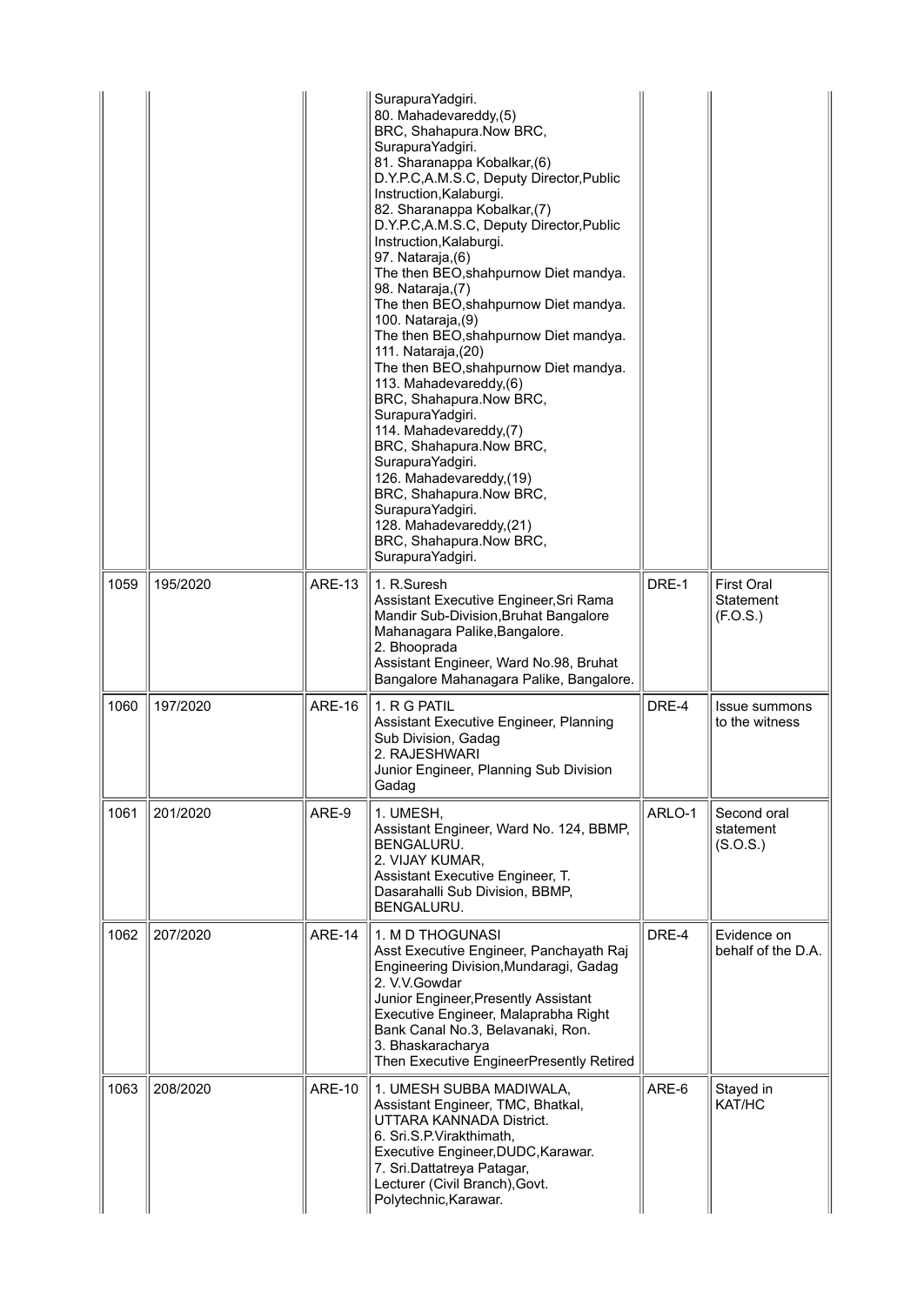|      |          |               | 8. Sri. Venkatesh Navad,<br>Environmental Engineer andChief Officer,<br>TMC, Bhatkal, U.K.District.<br>9. Sri.Ramesh M.G.<br>Chief Officer, TMC, Bhatkal, U.K. District.                                                                                                                                                                                                                                                                                                                                                                                                                      |           |                                              |
|------|----------|---------------|-----------------------------------------------------------------------------------------------------------------------------------------------------------------------------------------------------------------------------------------------------------------------------------------------------------------------------------------------------------------------------------------------------------------------------------------------------------------------------------------------------------------------------------------------------------------------------------------------|-----------|----------------------------------------------|
| 1064 | 209/2020 | <b>ARE-10</b> | 1. S. G. PADMANABHA<br>EXECUTIVE ENGINEER, DIVISION 2,<br>KARNATAKA SLUM DEVELOPMENT<br>BOARD, SHESHADRIPURAM,<br>BENGALURU.<br>3. SUBRAMANYA H.D<br>ASSISTANT EXECUTIVE ENGINEER,<br>SUB DIVISION 4, KARNATAKA SLUM<br>DEVELOPMENT BOARD,<br>SHESHADRIPURAM, BENGALURU.<br>4. HANUMANTH REDDY V.S.<br>ASSISTANT ENGINEER, SUB DIVISION<br>4, KARNATAKA SLUM DEVELOPMENT<br>BOARD, SHESHADRIPURAM,<br><b>BENGALURU.</b><br>12. Sri S. Chandrashekar<br>the then Assistant Engineer, Karnataka<br>Slum Development Board, No.4 Sub-<br>division, Risaldar Street, Sheshadripuram,<br>Bangalore | <b>PP</b> | Defence<br>Evidence                          |
| 1065 | 210/2020 | ARE-8         | 160. Sri H.M. Khayum Ali<br>Additional Director (Retd.), Mines and<br>Geology Department, Bengaluru<br>164. Dr. P. Rajashekharan,<br>Deputy Conservator of Forests<br>165. J. Srinivasmurthy<br>Asst. Conservator of Forest, presently<br><b>DCF</b><br>166. Sri K. K. Poovaiah<br>Asst.Conservator of Forests presently<br><b>DCF</b><br>167. Sri Mahesh A patil<br>Range Forest Officer                                                                                                                                                                                                     | ARE-2     | Articles of<br>Charges                       |
| 1066 | 211/2020 | ARE-9         | 2. Prabahakar<br>Village Accountant, Manvi, Manvi Tq.,<br>Raichur Dist.<br>3. M.Rachappa<br>the then Tahsildar, Lingasugur.(now<br>working as Special Land Acquisition<br>Officer, Karnataka Industrial Development<br>Board, Kapanuru Industrial Town,<br>Kalaburagi. Ph. 9480056951.<br>5. Shivakumar<br>the then Revenue Inspector, Mudagal (now<br>working as Shirastedar, Tahsildar<br>Office, Shahapur, Yadgir District.)<br>6. Srinivasa<br>Village Accountant, Uppara Nandihala,<br>Lingasugur Taluk, Raichur District                                                                | ARE-5     | Proceedings<br>Quashed by<br>Courts/Tribunal |
| 1067 | 213/2020 | ARE-3         | 1. MOHAN<br>S/o Babu Rao Deshamukh, Assistant<br>Engineer I/c Assistant Executive Engineer,<br>PWD Sub-Division Office, Surpur, Yadgir<br>District.                                                                                                                                                                                                                                                                                                                                                                                                                                           | ARLO-3    | Issue summons<br>to the witness              |
| 1068 | 218/2020 | ARE-9         | 1. M.K. JAGADEESH,<br>Assistant Commissioner, Kandaya<br>Bhavan, Bengaluru North Sub-Division,<br>BENGALURU.                                                                                                                                                                                                                                                                                                                                                                                                                                                                                  | ARLO-1    | Stayed in<br>KAT/HC                          |
| 1069 | 219/2020 | <b>ARE-10</b> | 1. Siddappa Desai(1)<br>PDO Gram Panchayat Dhupadal Tq<br>Gokak Dist Belagavi                                                                                                                                                                                                                                                                                                                                                                                                                                                                                                                 | PP        | Evidence on<br>behalf of the D.A.            |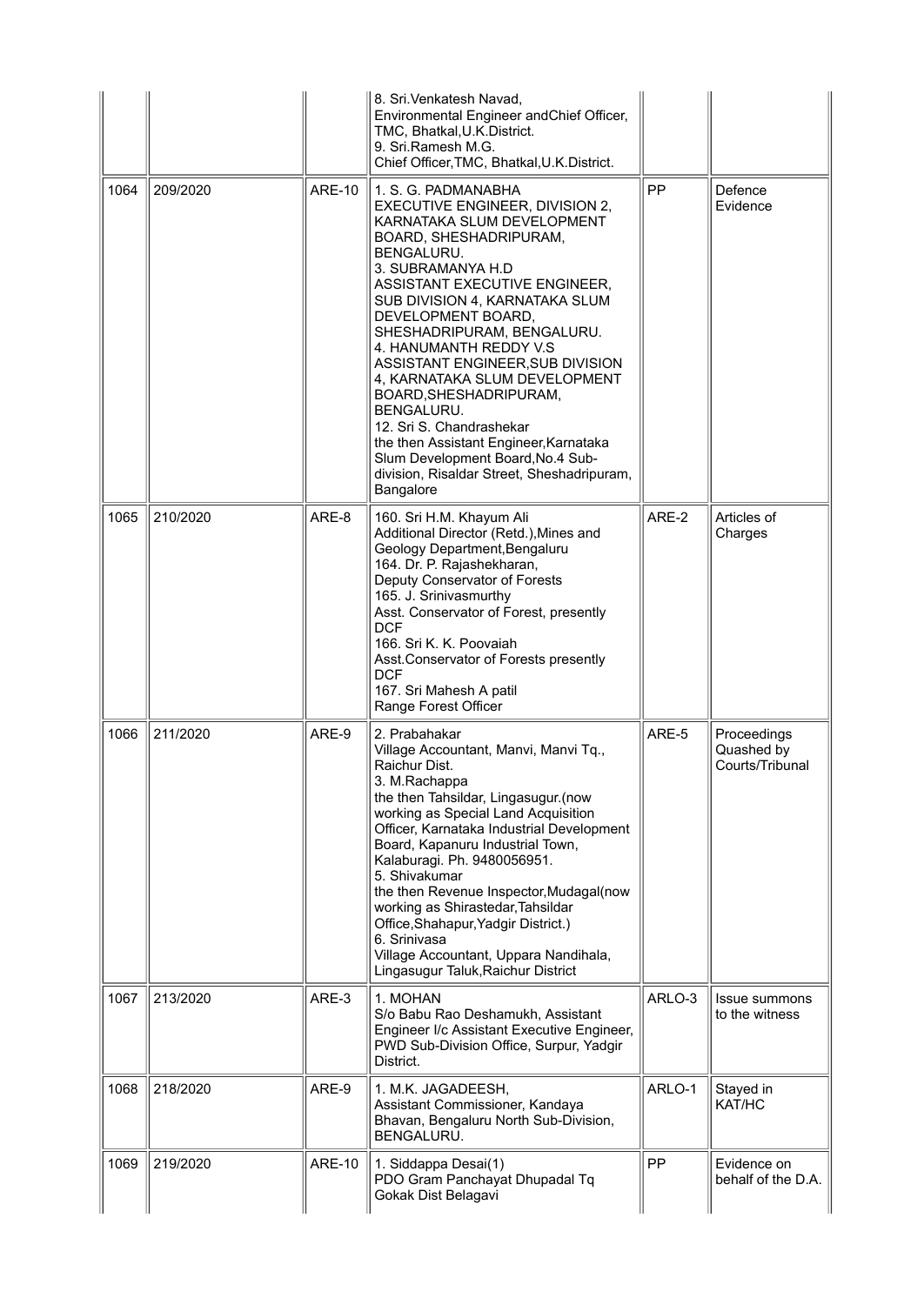|      |          |               | 3. Siddappa Desai(2)<br>PDO Gram Panchayat Dhupadal Tq<br>Gokak Dist Belagavi<br>4. Siddappa Desai(3)<br>PDO Gram Panchayat Dhupadal Tq<br>Gokak Dist Belagavi<br>5. Siddappa Desai(4)<br>PDO Gram Panchayat Dhupadal Tq<br>Gokak Dist Belagavi                                                                                  |       |                                      |
|------|----------|---------------|----------------------------------------------------------------------------------------------------------------------------------------------------------------------------------------------------------------------------------------------------------------------------------------------------------------------------------|-------|--------------------------------------|
| 1070 | 220/2020 | <b>ARE-10</b> | 1. Siddappa Desai(1)<br>PDO Gram Panchayat Dhupadal Tq<br>Gokak Dist Belagavi<br>3. Siddappa Desai(2)<br>PDO Gram Panchayat Dhupadal Tq<br>Gokak Dist Belagavi<br>4. Siddappa Desai(3)<br>PDO Gram Panchayat Dhupadal Tq<br>Gokak Dist Belagavi<br>5. Siddappa Desai(4)<br>PDO Gram Panchayat Dhupadal Tq<br>Gokak Dist Belagavi | PP    | Evidence on<br>behalf of the D.A.    |
| 1071 | 221/2020 | <b>ARE-10</b> | 1. Siddappa Desai(1)<br>PDO Gram Panchayat Dhupadal Tq<br>Gokak Dist Belagavi<br>3. Siddappa Desai(2)<br>PDO Gram Panchayat Dhupadal Tq<br>Gokak Dist Belagavi<br>4. Siddappa Desai(3)<br>PDO Gram Panchayat Dhupadal Tq<br>Gokak Dist Belagavi<br>5. Siddappa Desai(4)<br>PDO Gram Panchayat Dhupadal Tq<br>Gokak Dist Belagavi | PP    | Evidence on<br>behalf of the D.A.    |
| 1072 | 222/2020 | <b>ARE-10</b> | 1. Siddappa Desai(1)<br>PDO Gram Panchayat Dhupadal Tq<br>Gokak Dist Belagavi<br>3. Siddappa Desai(2)<br>PDO Gram Panchayat Dhupadal Tq<br>Gokak Dist Belagavi<br>4. Siddappa Desai(3)<br>PDO Gram Panchayat Dhupadal Tq<br>Gokak Dist Belagavi<br>5. Siddappa Desai(4)<br>PDO Gram Panchayat Dhupadal Tq<br>Gokak Dist Belagavi | PP    | Evidence on<br>behalf of the D.A.    |
| 1073 | 224/2020 | <b>ARE-13</b> | 2. I.H.MUJAVARA,<br>Retired Secretary, Chikkakuruvatti Gram<br>Panchayath, Ranebennur Taluk, HAVERI<br>District.                                                                                                                                                                                                                 | DRE-4 | Second oral<br>statement<br>(S.O.S.) |
| 1074 | 225/2020 | ARE-7         | 69. Sharanappa Kobalkar, (2)<br>D.Y.P.C,A.M.S.C, Deputy Director, Public<br>Instruction, Kalaburgi.<br>73. Nataraja,(2)<br>The then BEO, shahpurnow Diet mandya.<br>77. Mahadevareddy,(2)<br>BRC, Shahapura.Now BRC,<br>SurapuraYadgiri.                                                                                         | ARE-5 | Written<br>Statement of<br>Defence   |
| 1075 | 226/2020 | ARE-7         | 16. Srisyla, (1)<br>CRP Haiyala B Cluster, now Government<br>lower Primary School KEB colony<br>Shahapur.<br>26. Govinda<br>Head Master Government higher primary<br>School Kanyakolluru now Government<br>model primary School Gandhichowk<br>Shahapura                                                                         | ARE-5 | Written<br>Statement of<br>Defence   |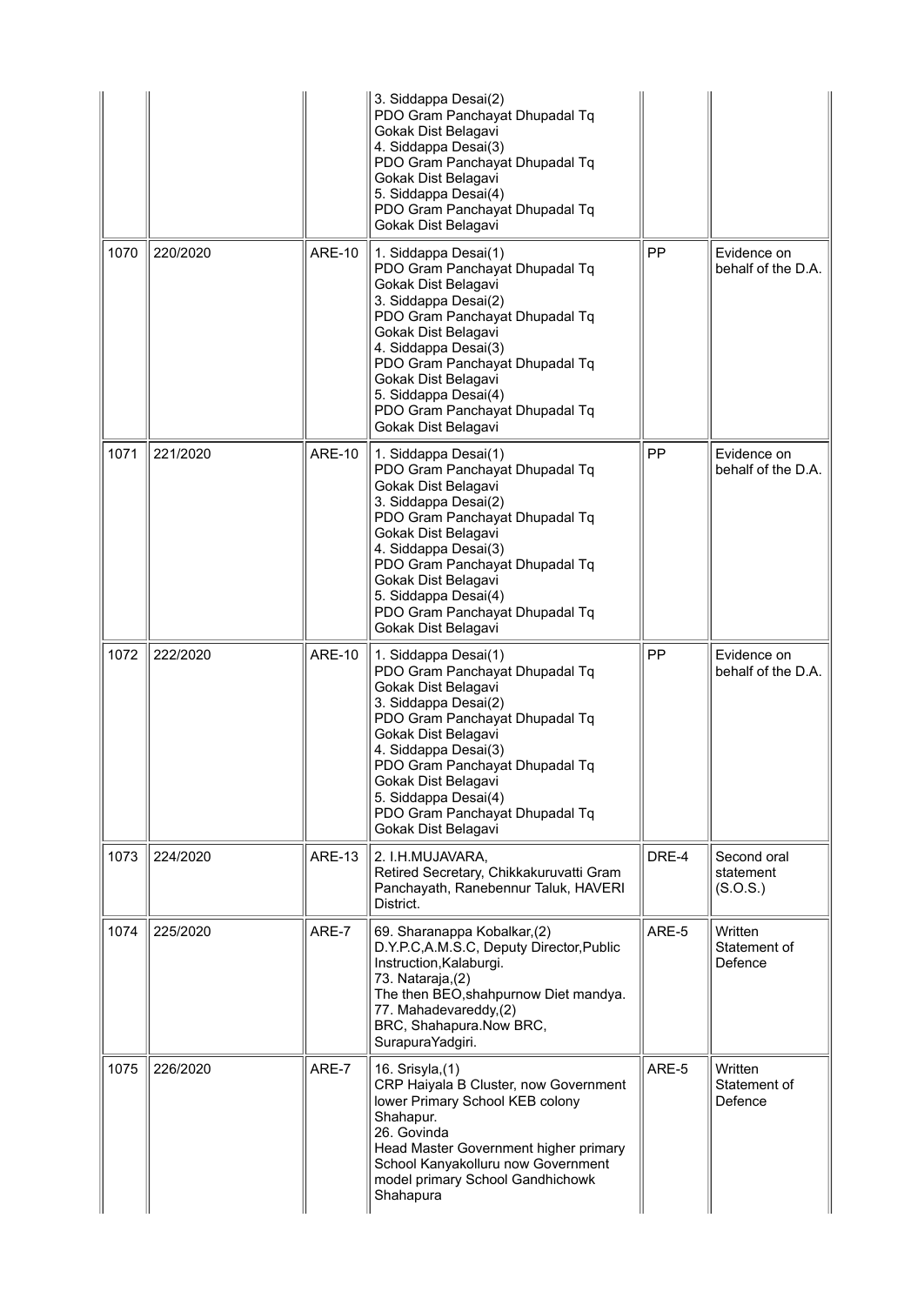|      |          |               | 29. Geetha Katti<br>Head Master Government higher primary<br>School Hattigudura now Government<br>model primary School Sagara Shahpura<br>33. Ashok Kumar S. Gadagi<br>Head Master Government higher primary<br>School Beeranura now Government<br>higher primary School Gogi Shahapura<br>51. Kenchappa S.Bhajantri<br>Head Master, Government lower primary<br>School Parasapura ShahapuraYadgir<br>70. Sharanappa Kobalkar, (3)<br>D.Y.P.C,A.M.S.C, Deputy Director, Public<br>Instruction, Kalaburgi.<br>74. Nataraja, (3)<br>The then BEO, shahpurnow Diet mandya.<br>78. Mahadevareddy, (3)<br>BRC, Shahapura.Now BRC,<br>SurapuraYadgiri.<br>55. Basavaraja S.Doddmani<br>Head master Government higher primary<br>School Tonnura now Government lower<br>primary school Biboothihalli Shahapura<br>Yadgir |        |                                    |
|------|----------|---------------|-------------------------------------------------------------------------------------------------------------------------------------------------------------------------------------------------------------------------------------------------------------------------------------------------------------------------------------------------------------------------------------------------------------------------------------------------------------------------------------------------------------------------------------------------------------------------------------------------------------------------------------------------------------------------------------------------------------------------------------------------------------------------------------------------------------------|--------|------------------------------------|
| 1076 | 227/2020 | ARE-7         | 21. Ramajanasab,<br>Head Master Government higher primary<br>School Kurakunda now Yadgir<br>Government higher primary School<br>Budinala G Singagi G Vijayayapura<br>71. Sharanappa Kobalkar, (4)<br>D.Y.P.C,A.M.S.C, Deputy Director, Public<br>Instruction, Kalaburgi.<br>75. Nataraja, (4)<br>The then BEO, shahpurnow Diet mandya.<br>79. Mahadevareddy,(4)<br>BRC, Shahapura.Now BRC,<br>SurapuraYadgiri.                                                                                                                                                                                                                                                                                                                                                                                                    | ARE-5  | Written<br>Statement of<br>Defence |
| 1077 | 228/2020 | ARE-7         | 53. Nagareddy<br>Head Master Government higher primary<br>school Madraki Shahapura<br>72. Sharanappa Kobalkar, (5)<br>D.Y.P.C,A.M.S.C, Deputy Director, Public<br>Instruction, Kalaburgi.<br>76. Nataraja, (5)<br>The then BEO, shahpurnow Diet mandya.<br>80. Mahadevareddy,(5)<br>BRC, Shahapura.Now BRC,<br>SurapuraYadgiri.                                                                                                                                                                                                                                                                                                                                                                                                                                                                                   | ARE-5  | Written<br>Statement of<br>Defence |
| 1078 | 1/2021   | <b>ARE-14</b> | 1. KANANA PRABHU<br>S/o Mariswamy, BEO, Yadgir, Yadgir<br>District.                                                                                                                                                                                                                                                                                                                                                                                                                                                                                                                                                                                                                                                                                                                                               | ARLO-3 | Evidence on<br>behalf of the D.A.  |
| 1079 | 4/2021   | ARE-3         | 1. MEENAKSHI,<br>Junior Health Assistant, Neginal, PHC,<br>Bailhongala Taluk, BELGAUM District.                                                                                                                                                                                                                                                                                                                                                                                                                                                                                                                                                                                                                                                                                                                   | PP     | Stayed in<br>KAT/HC                |
| 1080 | 6/2021   | ARE-8         | 1. T.V. DASARA,<br>Tahasildar, Taluk Office, Ramadurga<br>Taluk, BELGAUM District.<br>2. Sri S.B.Halagi<br>the then PDO of Mudenur Grama<br>Panchayath, presently working as<br>Panchayath Development Officer, Mudkavi<br>Grama Panchayath, Ramadurga<br>Taluk, Belgaum District.<br>3. Sri Mallikarjun G. Lenkinavar<br>the then PDO, Mudenur Grama<br>Panchayath, presently working at Maradi                                                                                                                                                                                                                                                                                                                                                                                                                  | PP     | Verification of<br>Records         |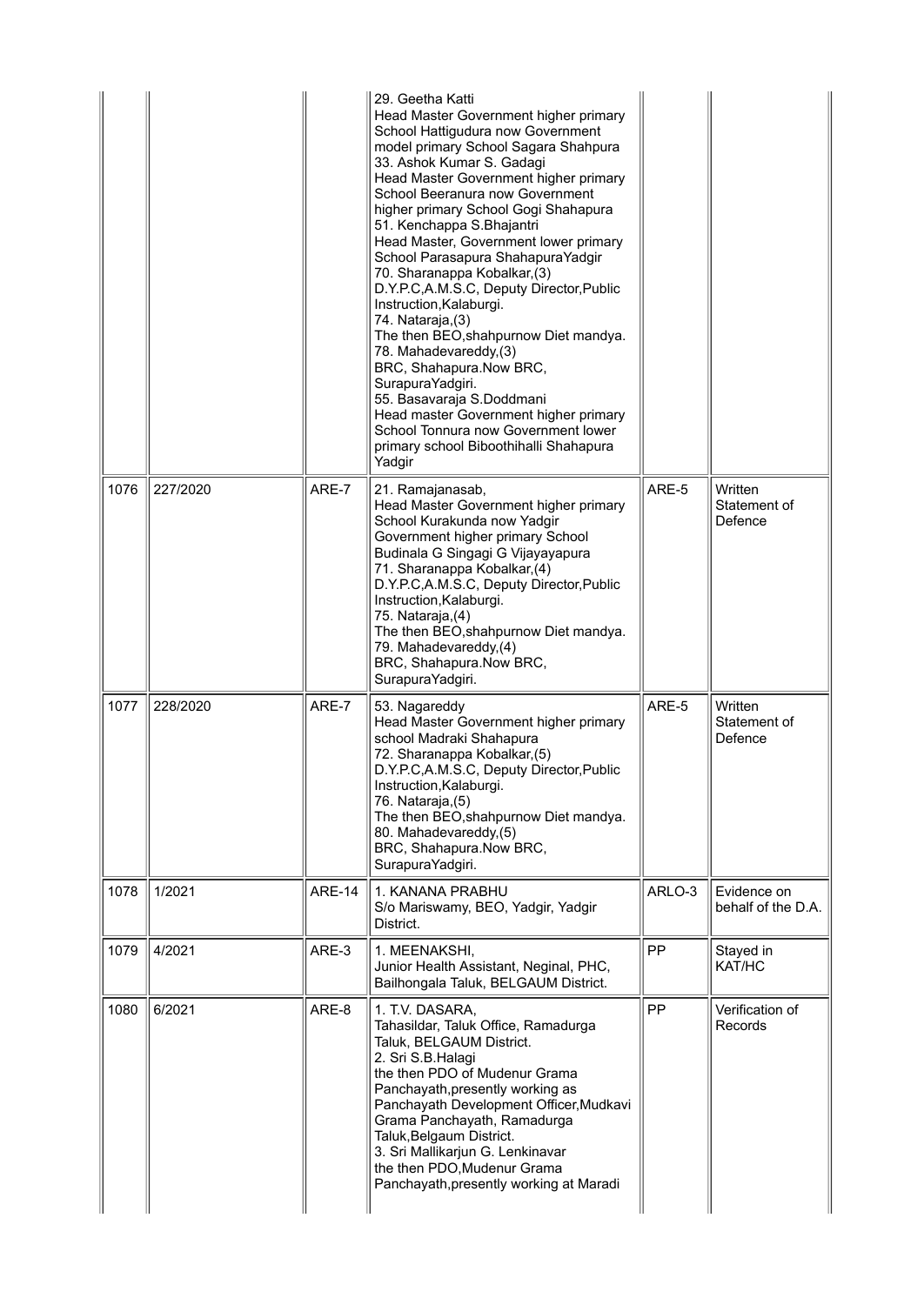|      |         |               | Nagalapura, Bailhongal Taluk, Belgaum<br>District.                                                                                                                                                                                                          |               |                                           |
|------|---------|---------------|-------------------------------------------------------------------------------------------------------------------------------------------------------------------------------------------------------------------------------------------------------------|---------------|-------------------------------------------|
| 1081 | 9/2021  | <b>ARE-10</b> | 1. Dr. SURESH GOWDA,<br>Chief Medical Officer, Taluk Government<br>Hospital, Deodurga, RAICHUR District.                                                                                                                                                    | ARE-5         | Await records                             |
| 1082 | 11/2021 | <b>ARE-12</b> | 1. SYED NISSAR AHMED WAZIR<br>S/o Syed Ibrahim, FDA, O/o Regional<br>Commissioner, Kalburgi Division, Kalburgi<br>District.                                                                                                                                 | ARLO-4        | Await orders                              |
| 1083 | 12/2021 | <b>ARE-13</b> | 4. Shri Rajashekhar Naik<br>The then PDO of Gouduru Panchayath,<br>Presently Working as Assistant<br>DirectorSurpur Taluk<br>PanchayathSurapurYadgir                                                                                                        | <b>ARE-16</b> | Evidence on<br>behalf of the D.A.         |
| 1084 | 19/2021 | ARE-4         | 1. DR.SATHISH C BASARIGIDAD<br>District Health and Family Welfare Officer,<br><b>Gadag District</b><br>2. DR. CHANDRA LAMANI<br>Administrative Medical Officer, General<br>Hospital, Shirahatti.                                                            | DRE-4         | Await orders                              |
| 1085 | 23/2021 | ARE-8         | 1. SHARANABASAPPA<br>S/o Chandappa Bovinakere, AEE, PRE<br>Sub-Division, Afzalpur, Kalburgi District.                                                                                                                                                       | ARLO-4        | <b>Issue summons</b><br>to the witness    |
| 1086 | 26/2021 | <b>ARE-12</b> | 1. M.L. Thotagera<br>Head Master, Government Higher Primary<br>School, Javur Grama, Navalagunda Taluk,<br>Dharwad District.                                                                                                                                 | DRE-4         | Second oral<br>statement<br>(S.O.S.)      |
| 1087 | 28/2021 | <b>ARE-15</b> | 1. Sri M.G.Bellennewar<br>The then BEO Rural division Vijayapur<br>2. Sri U B Sidareddi<br>Clerk BEO Office Urban division Vijayapur<br>3. Sri R N Huruli<br>Present BEO Rural division Vijayapur                                                           | PP            | Cross<br>examination of<br>the witnesses  |
| 1088 | 33/2021 | ARE-4         | 1. SHIVAPPA<br>S/o Gundappa Mathad, Panchayat<br>Development Officer, Hittal Sirur Gram<br>Panchayat, Taluk Aland, District<br>Kalaburagi                                                                                                                   | ARLO-2        | Posted for Report                         |
| 1089 | 34/2021 | <b>ARE-19</b> | 2. Shri Shekaragowda<br>P.D.O. Hoolageri Grama Panchayth                                                                                                                                                                                                    | ARE-5         | <b>Bailable Warrant</b><br>to the witness |
| 1090 | 35/2021 | ARE-3         | 1. Rajashekar Nayak<br>PDO, Hunasagi Grama Panchayath,<br>Hunasagi, Yadgir District.                                                                                                                                                                        | ARLO-2        | Issue summons<br>to the witness           |
| 1091 | 37/2021 | ARE-8         | 1. MANJULA BANI,<br>PDO, Melakunda Gram Panchayath,<br>Kalburgi Taluk, KALBURGI District.                                                                                                                                                                   | ARLO-2        | Evidence on<br>behalf of the D.A.         |
| 1092 | 38/2021 | ARE-9         | 1. RAMESH,<br>Junior Engineer, Girinagar Ward, 162, Sub<br>Division, BBMP, Channammanakere<br>Achukattu, BENGALURU.<br>2. SANDEEP,<br>Assistant Executive Engineer, Girinagar<br>Ward, 162, Sub Division, BBMP,<br>Channammanakere Achukattu,<br>BENGALURU. | ARLO-1        | Stayed in<br>KAT/HC                       |
| 1093 | 39/2021 | <b>ARE-10</b> | 1. B.N. MUNINARAYANAPPA<br>Registrar, Karnataka State Nursing<br>Council, Gandhi Nagara, Bengaluru, R/o<br>house no. 22, Anjaneya Nagara,<br>Banashankari, 3rd Stage, Near Janatha<br>Bazar, Ring Road, Bengaluru.                                          | ARLO-4        | Evidence on<br>behalf of the D.A.         |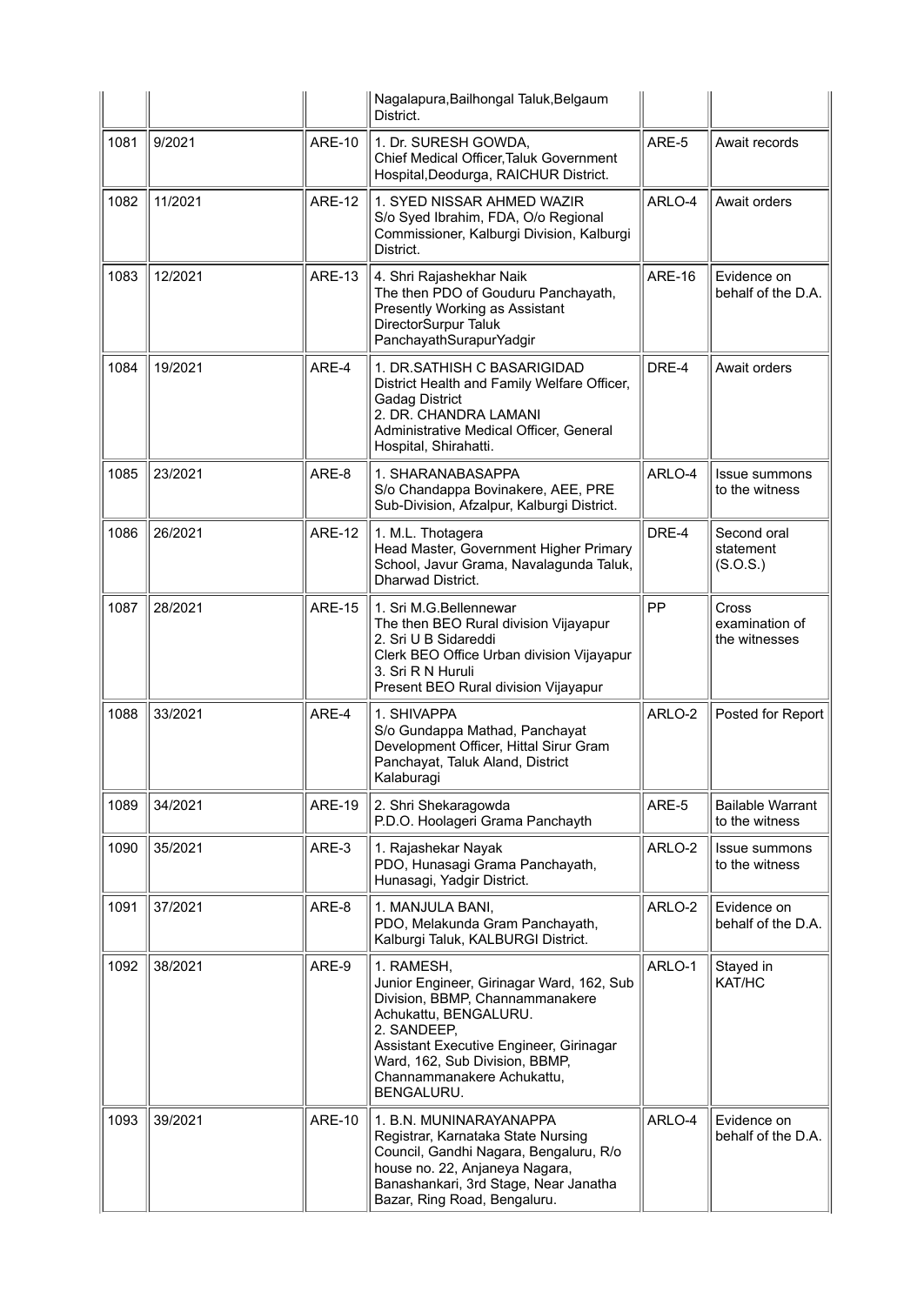| 1094 | 41/2021 | <b>ARE-12</b> | 3. Sri Vishwas<br>Assistant Executive Engineer, Office of<br>Executive Engineer, Major Road, B.B.M.P.,<br>Head Office, Hudson Circle, Bengalore-02                                                                                                                                                            | PP     | Cross<br>examination of<br>the witnesses    |
|------|---------|---------------|---------------------------------------------------------------------------------------------------------------------------------------------------------------------------------------------------------------------------------------------------------------------------------------------------------------|--------|---------------------------------------------|
| 1095 | 42/2021 | <b>ARE-13</b> | 1. GOPAL LAMANI<br>District Officer, Minorities Welfare<br>Department, Gadag District.<br>2. PRAMOD PATIL<br>Taluk Extension Officer, Minorities Welfare<br>Department, Gadag District.<br>3. SHIVANAND LAMANI<br>Hostel Warden, Minorities Post Metric<br>Boys Hostel, Gadag-Koppal Road, Gadag<br>District. | DRE-4  | Written<br>Statement of<br>Defence          |
| 1096 | 43/2021 | <b>ARE-16</b> | 1. N.M. PRAKASH<br>Executive Engineer, KUWS and DB<br>Division, Karwar, Uttara Kannada District.                                                                                                                                                                                                              | ARE-6  | Issue summons<br>to the witness             |
| 1097 | 50/2021 | <b>ARE-19</b> | 1. S. SHIVAKUMAR,<br>Chief Officer, Bhalki TMC, BIDAR District.<br>2. Vahid Pasha<br>Junior Health Inspector Bhalki TMC,<br><b>BIDAR District.</b>                                                                                                                                                            | ARLO-2 | Non-Bailable<br>Warrant to the<br>witness   |
| 1098 | 51/2021 | ARE-3         | 1. MANJULA BANI,<br>PDO, Aurad B Gram Panchayath, Kalburgi<br>Taluk, KALBURGI District.                                                                                                                                                                                                                       | ARLO-2 | For framing<br>Article of<br>Charges        |
| 1099 | 55/2021 | <b>ARE-10</b> | 1. MALLANNA THAYAMMAGOLA<br>S/o Siddramappa Thayammagola,<br>Executive Engineer, Karnataka Housing<br>Board, Kalburgi District.                                                                                                                                                                               | ARLO-4 | To hear on I.A.<br>(Interim<br>Application) |
| 1100 | 56/2021 | ARE-9         | 1. MOHAMMED HAJI<br>S/o Mohammed Ibrahim Patil, AEE,<br>Division no. 3, Municipal Corporation,<br>Kalburgi District.                                                                                                                                                                                          | ARLO-4 | Second oral<br>statement<br>(S.O.S.)        |
| 1101 | 60/2021 | <b>ARE-14</b> | 1. K. BHIMARAYA<br>S/o Sayabanna Kavaladar, AEE,<br>Panchayath Raj Engineering Sub-Division<br>Office, Shahapur, Yadgir District.                                                                                                                                                                             | ARLO-3 | Evidence on<br>behalf of the D.A.           |
| 1102 | 62/2021 | <b>ARE-15</b> | 1. SANGANABASAPPA<br>S/o Nagappa Biradara, Supervisor, Pre<br>Metric Boys Hostel, Salebiranahalli,<br>Chincholli Taluk, Kalburgi District.                                                                                                                                                                    | ARLO-2 | Stayed in<br>KAT/HC                         |
| 1103 | 63/2021 | <b>ARE-16</b> | 1. M.R. TUMARAMATTI<br>Retired, Head Master, Govt. Model Central<br>School, Shalavadi, Navalagunda Taluk,<br>Dharwad District.                                                                                                                                                                                | DRE-4  | Evidence on<br>behalf of the D.A.           |
| 1104 | 64/2021 | <b>ARE-17</b> | 1. SRIMANTHA<br>S/o Revanappa Dhani, Junior Engineer,<br>KBJNL (O and M), O/o AEE, Dorenahalli,<br>Shahapur Taluk, Yadgir District.                                                                                                                                                                           | ARLO-2 | Posted for Report                           |
| 1105 | 65/2021 | <b>ARE-18</b> | 1. V.G. SRINIVASAIAH<br>S/o Govindaiah, Senior Motor Vehicle<br>Inspector, Regional Transport Office,<br>Chitradurga District.                                                                                                                                                                                | ARLO-3 | Stayed in<br>KAT/HC                         |
| 1106 | 66/2021 | <b>ARE-19</b> | 1. APPAIAH,<br>Assistant Regional Transport Officer,<br>Gokak, BELGAUM District.<br>2. H.S. KARIGAR,<br>Superintendent, Office of the Assistant<br>Regional Transport Officer, Gokak,<br><b>BELGAUM District.</b><br>3. RAVI NAGASAMUDRA,                                                                     | DRE-1  | Evidence on<br>behalf of the D.A.           |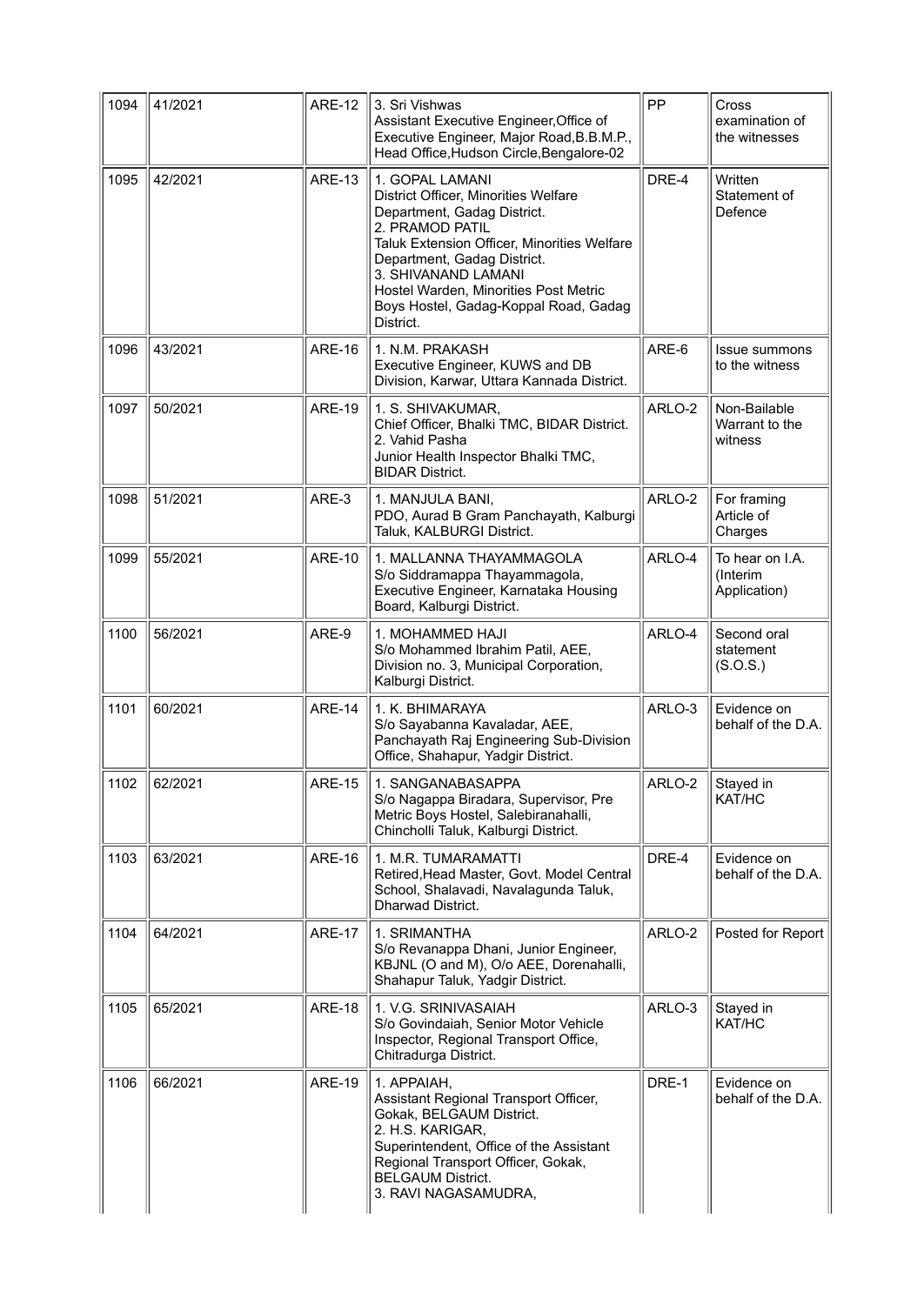|      |         |               | Cashier, Office of the Assistant Regional<br>Transport Officer, Gokak, BELGAUM<br>District.                                                                                                                                                                                                                                                                                                                                                                                                                                                                                                                                                                                                            |        |                                           |
|------|---------|---------------|--------------------------------------------------------------------------------------------------------------------------------------------------------------------------------------------------------------------------------------------------------------------------------------------------------------------------------------------------------------------------------------------------------------------------------------------------------------------------------------------------------------------------------------------------------------------------------------------------------------------------------------------------------------------------------------------------------|--------|-------------------------------------------|
| 1107 | 67/2021 | <b>ARE-20</b> | 1. Sri. Vivek V. Shenvi,<br>TAHASILDAR, Taluk Office, Honavar Taluk,<br>Uttara Kannada District.<br>2. Sri. Manjunath Naik,<br>REVENUE INSPECTOR, Mavinakuruva<br>Hobli, Honnavar Taluk, Uttara Kannada<br>District.                                                                                                                                                                                                                                                                                                                                                                                                                                                                                   | ARE-6  | Cross<br>examination of<br>the witnesses  |
| 1108 | 73/2021 | <b>ARE-10</b> | 1. SIDDAPPA S. HIREKURUBAR<br>PDO, Manjari Gram Panchayath, Chikkodi<br>Taluk, Belgaum District.                                                                                                                                                                                                                                                                                                                                                                                                                                                                                                                                                                                                       | PP     | Second oral<br>statement<br>(S.O.S.)      |
| 1109 | 74/2021 | ARE-9         | 1. BABURAO B. ITHWAD,<br>PDO, Krishna Kittur Gram Panchayath,<br>Athani Taluk, BELGAUM District.                                                                                                                                                                                                                                                                                                                                                                                                                                                                                                                                                                                                       | PP     | Stayed in<br>KAT/HC                       |
| 1110 | 75/2021 | <b>ARE-11</b> | 3. Mahesh Helaragi<br>Revenue Officer, Mahanagara<br>Palike, Vijayapura.                                                                                                                                                                                                                                                                                                                                                                                                                                                                                                                                                                                                                               | PP     | Evidence on<br>behalf of the D.A.         |
| 1111 | 76/2021 | <b>ARE-12</b> | 3. Yogesh<br>Secretary, Neralur Gram Panchayat,<br>Attibele Hobli, Anekal Tq., Bangalore-562<br>107.                                                                                                                                                                                                                                                                                                                                                                                                                                                                                                                                                                                                   | PP     | Non-Bailable<br>Warrant to the<br>witness |
| 1112 | 80/2021 | <b>ARE-15</b> | 4. Dr. Rajakumar Yaragal,<br>District Health and Family Welfare Officer,<br>Koppal                                                                                                                                                                                                                                                                                                                                                                                                                                                                                                                                                                                                                     | PP     | Stayed in<br>KAT/HC                       |
| 1113 | 81/2021 | <b>ARE-16</b> | 1. RENUKA<br>PDO, Grama Panchayath office,<br>Malladevaragudda, Deodurga<br>Taluk, Raichur                                                                                                                                                                                                                                                                                                                                                                                                                                                                                                                                                                                                             | ARE-5  | Cross<br>examination of<br>the witnesses  |
| 1114 | 84/2021 | <b>ARE-18</b> | 3. Sri V.S HITNALLI<br>PDO OF GRAMA PANCHAYATA<br>HANJAGI TQ: INDI DT: VIJAYAPUR                                                                                                                                                                                                                                                                                                                                                                                                                                                                                                                                                                                                                       | DRE-1  | Issue summons<br>to the witness           |
| 1115 | 85/2021 | <b>ARE-20</b> | 1. KRISHNA MAHADEVAPPA KARAMDI<br>Accounts Superintendent, PWD, Chikkodi<br>Sub-Division, Belagavi District.                                                                                                                                                                                                                                                                                                                                                                                                                                                                                                                                                                                           | ARLO-4 | Issue summons<br>to the witness           |
| 1116 | 89/2021 | ARE-9         | 1. HALAPPA POOJERI,<br>Assistant Executive Engineer, Karnataka<br>Neeravari Nigam Limited, Ghataprabha<br>Left Bank Canal, Sub Division No. 2,<br>Raibag, BELGAUM District.<br>4. J.M. POLA,<br>Section Officer, Karnataka Neeravari<br>Nigam Limited, Ghataprabha Left Bank<br>Canal, Sub Division No. 2, Raibag,<br><b>BELGAUM District.</b><br>6. Sri P.B.Sagare<br>Executive Engineer, Karnataka Neeravari<br>Nigama Limited, Ghataprabha Left Bank<br>Canal, Sub Division No. 2,<br>Raibag, Belgaum District.<br>7. Sri D.N.Bettadagowdar<br>Assistant Executive Engineer, Karnataka<br>Neeravari Nigam Limited, Ghataprabha<br>Left Bank Canal, Sub Division No. 2,<br>Raibag, Belgaum District. | PP     | <b>Bailable Warrant</b><br>to the witness |
| 1117 | 90/2021 | ARE-8         | 1. T.V. DASARA,<br>Tahasildar, Taluk Office, Ramadurga<br>Taluk, BELGAUM District.                                                                                                                                                                                                                                                                                                                                                                                                                                                                                                                                                                                                                     | PP     | Stayed in<br>KAT/HC                       |
| 1118 | 91/2021 | ARE-4         | 2. DEVARAJ,                                                                                                                                                                                                                                                                                                                                                                                                                                                                                                                                                                                                                                                                                            | ARE-5  | Verification of                           |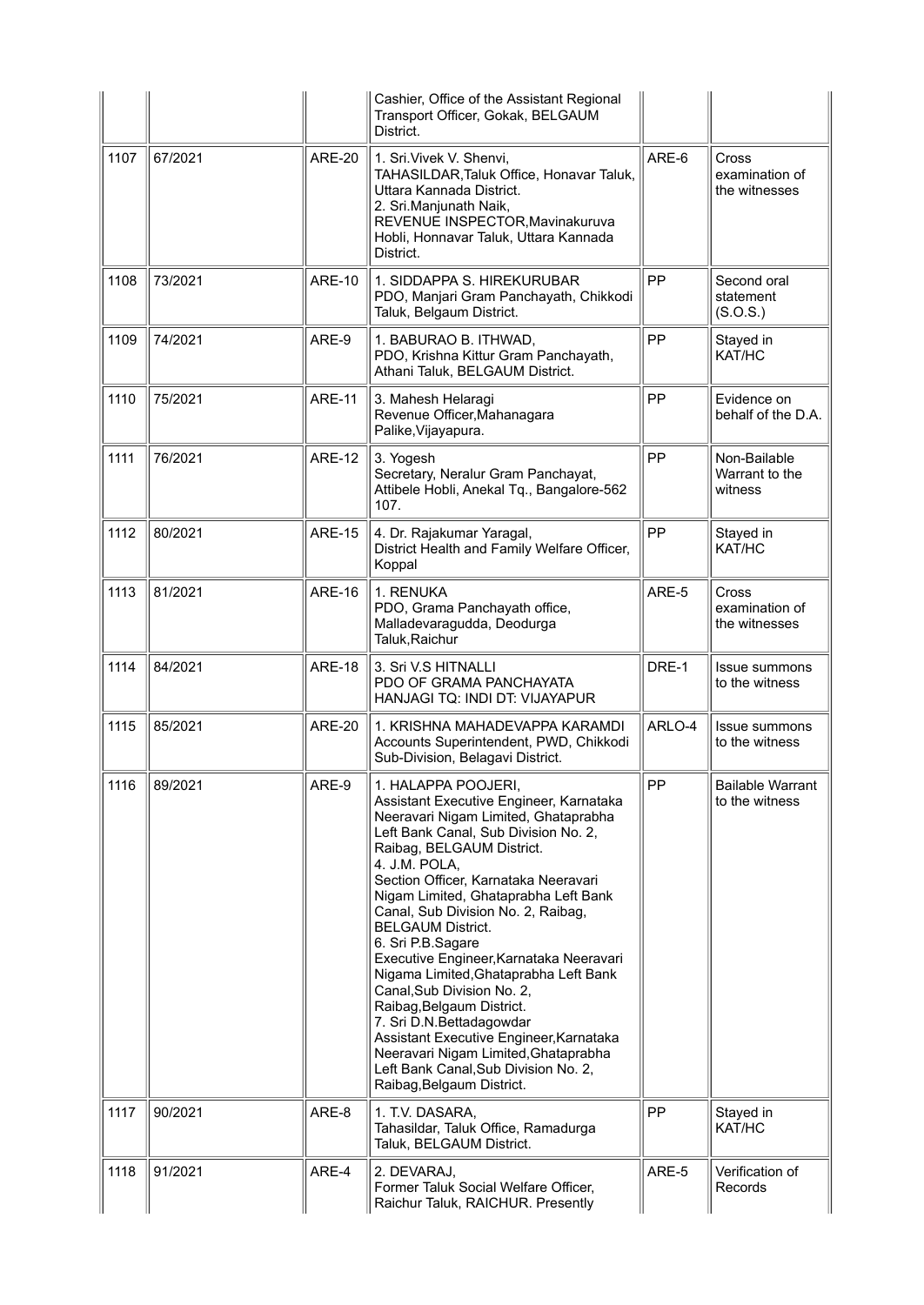|      |          |               | Working as Warden, Pre-Metric Social<br>Welfare Boys Hostel, Yapaladinni,<br>RAICHUR.<br>4. MANJULA AVADUT,<br>Warden, Post Metric Social Welfare (PUC)<br>Girls Hostel, Azadnagar, RAICHUR.<br>1. SAROJA,<br>District Social Welfare Officer, Raichur<br>District, RAICHUR. |       |                                    |
|------|----------|---------------|------------------------------------------------------------------------------------------------------------------------------------------------------------------------------------------------------------------------------------------------------------------------------|-------|------------------------------------|
| 1119 | 93/2021  | <b>ARE-10</b> | 1. H.K.Rajanna,<br>the then Taluka Social Welfare Officer,<br>Chittapur, Tq:Chittapur, Dist:Gulbarga.<br>3. Amrutha<br>FDA, O/o Taluk Social Welfare Officer,<br>Chittapura Taluk, Kalaburgi                                                                                 | ARE-5 | Evidence on<br>behalf of the D.A.  |
| 1120 | 94/2021  | ARE-4         | 2. L. Shivakumar 1<br>Second Division Assistant,                                                                                                                                                                                                                             | ARE-1 | Posted for Report                  |
| 1121 | 95/2021  | <b>ARE-10</b> | 5. K.N.Patil<br>Then Village Accountant, Balehosur,<br>Presently at Naregal, Gajendraghad<br>Taluk, Gadag District                                                                                                                                                           | DRE-4 | Evidence on<br>behalf of the D.A.  |
| 1122 | 99/2021  | <b>ARE-14</b> | 6. B.S.Biradar<br>the then Secretary                                                                                                                                                                                                                                         | DRE-1 | Evidence on<br>behalf of the D.A.  |
| 1123 | 105/2021 | ARE-7         | 128. Mahadevareddy,(21)<br>BRC, Shahapura.Now BRC,<br>SurapuraYadgiri.                                                                                                                                                                                                       | ARE-5 | Written<br>Statement of<br>Defence |
| 1124 | 106/2021 | ARE-7         | 6. Sathyanarayana,<br>CRP, Vadagera.Shahapura Taluk, Yadgiri<br>District                                                                                                                                                                                                     | ARE-5 | Written<br>Statement of<br>Defence |
| 1125 | 107/2021 | ARE-7         | 54. Sharanappa Bhajantri<br>Head master Government higher primary<br>School Chamanala Thanda, Shahapura<br>now Government higher primary school<br>Mudaboola Shahapura Yadgir                                                                                                | ARE-5 | Written<br>Statement of<br>Defence |
| 1126 | 108/2021 | ARE-7         | 12. Kalappa Pattara<br>CRP Darshanapura Cluster, Shahapura,<br>now Government Higher Primary School<br>Jadangera K Shahpur Yadgir                                                                                                                                            | ARE-5 | Written<br>Statement of<br>Defence |
| 1127 | 109/2021 | ARE-7         | 100. Nataraja, (9)<br>The then BEO, shahpurnow Diet mandya.                                                                                                                                                                                                                  | ARE-5 | Written<br>Statement of<br>Defence |
| 1128 | 110/2021 | ARE-7         | 126. Mahadevareddy,(19)<br>BRC, Shahapura.Now BRC,<br>SurapuraYadgiri.                                                                                                                                                                                                       | ARE-5 | Written<br>Statement of<br>Defence |
| 1129 | 111/2021 | ARE-7         | 24. Venugopala<br>Head Master Government higher primary<br>School Petagogi now BRP Sedum                                                                                                                                                                                     | ARE-5 | Written<br>Statement of<br>Defence |
| 1130 | 112/2021 | ARE-7         | 32. Rajeeva<br>Head Master Government higher primary<br>School Shirawala now Government higher<br>primary School no 9 Nekara colony<br>Betageri taluk Gadag                                                                                                                  | ARE-5 | Written<br>Statement of<br>Defence |
| 1131 | 113/2021 | ARE-7         | 111. Nataraja, (20)<br>The then BEO, shahpurnow Diet mandya.                                                                                                                                                                                                                 | ARE-5 | Written<br>Statement of<br>Defence |
| 1132 | 114/2021 | ARE-7         | 62. Saraswathi<br>Head Master, Government higher primary<br>School Bevinahall, Shahapura, i now<br>government higher primary school peta<br>shahapura                                                                                                                        | ARE-5 | Written<br>Statement of<br>Defence |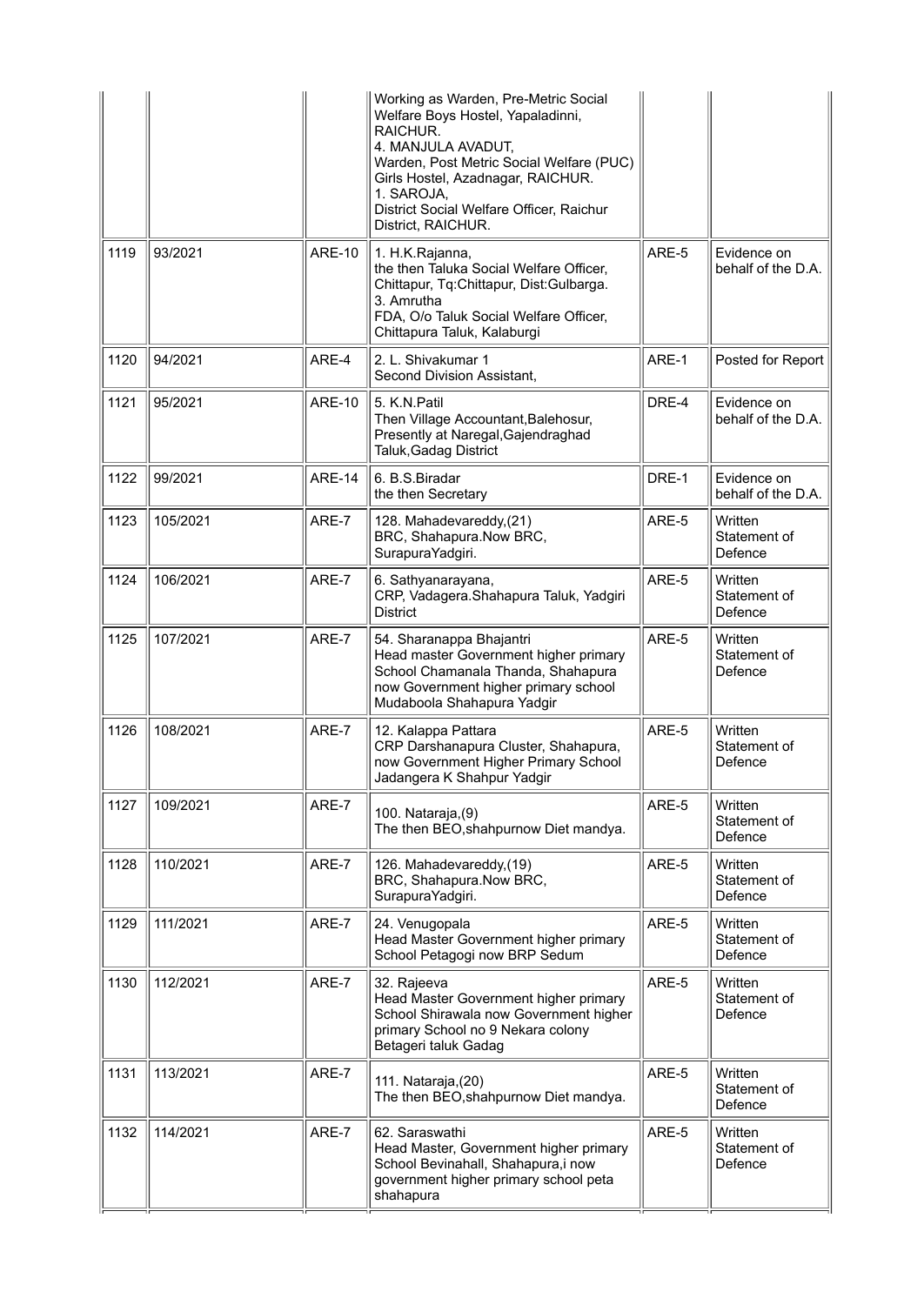| 1133 | 115/2021 | ARE-7         | 47. Arundathy<br>Head Master, Government higher primary<br>School Madnala shahapuraYadgir                                                                                                                                                                                                                                                                                                                                                                                                                                                            | ARE-5  | Written<br>Statement of<br>Defence       |
|------|----------|---------------|------------------------------------------------------------------------------------------------------------------------------------------------------------------------------------------------------------------------------------------------------------------------------------------------------------------------------------------------------------------------------------------------------------------------------------------------------------------------------------------------------------------------------------------------------|--------|------------------------------------------|
| 1134 | 116/2021 | ARE-7         | 63. Revannasiddappa<br>Head Master Government higher primary<br>school Peta Shahapura now ECO o/o<br><b>BEO Shahapura</b>                                                                                                                                                                                                                                                                                                                                                                                                                            | ARE-5  | Written<br>Statement of<br>Defence       |
| 1135 | 117/2021 | ARE-7         | 61. Ananthareddy<br>Head Master Government higher primary<br>school Vanadurga Yadgir                                                                                                                                                                                                                                                                                                                                                                                                                                                                 | ARE-5  | Written<br>Statement of<br>Defence       |
| 1136 | 118/2021 | ARE-7         | 50. Mareppa<br>Head Master, Government higher primary<br>School Kumanoora now Government<br>higher primary School Horatura<br>Shahapura                                                                                                                                                                                                                                                                                                                                                                                                              | ARE-5  | Written<br>Statement of<br>Defence       |
| 1137 | 121/2021 | <b>ARE-20</b> | 1. Viddyavathi<br>PDO, Gram Panchayath Karatagi, Karatagi<br>Village, Gangavathi Taluk, Koppal District.<br>2. Raghavendra Rao Kulkarni<br>the then Junior Engineer, Panchayath Raj<br>Engineering Sub Division, Gangavathi<br>Taluk, Koppal District present Retired<br>Residing at Jawaharnagar Raichur<br>3. G Vasanna<br>the then Junior Engineer, Panchayath Raj<br>Engineering Sub Division, Gangavathi<br>Taluk, Koppal District Present working as<br>Junior Engineer Rural Drinking Water<br>Supply and Sanitation Sub Division,<br>Kudligi | ARE-5  | Written<br>Statement of<br>Defence       |
| 1138 | 122/2021 | <b>ARE-19</b> | 1. S.M. HATTI<br>The then BEO, Devadurga Taluk, Raichur<br>District, Presently Working as Senior<br>Lecturer, DIET College, Yarmaus, Raichur<br>District.<br>2. Basavaraj<br>FDA, Office of the BEO, Devadurga,<br>Raichur district                                                                                                                                                                                                                                                                                                                  | ARE-5  | Cross<br>examination of<br>the witnesses |
| 1139 | 124/2021 | <b>ARE-18</b> | 1. Sangamanatha<br><b>ASSISTANT EXECUTIVE</b><br><b>ENGINEER, Irrigation Project, Sub</b><br>Division, CADA Kalburgi.<br>3. Suresh B. Kumanna<br>Executive Engineer, Irrigation Project Sub-<br>division, Kada, Kalburgi District.<br>2. V.S. Patil<br>Junior Engineer, Irrigation Project Sub-<br>division, Kada, Kalburgi District.                                                                                                                                                                                                                | ARLO-2 | Written brief<br>(Arguments)             |
| 1140 | 130/2021 | <b>ARE-18</b> | 1. S.M.Hebballi<br>Assistant Director, Gadag.<br>2. M.L.Vasantha<br>Warden, Government Post Metric<br>Technical Girls Hostel, Kalasapura<br>road, Sevalal Nagar, Gadag.                                                                                                                                                                                                                                                                                                                                                                              | DRE-4  | Stayed in<br>KAT/HC                      |
| 1141 | 131/2021 | <b>ARE-17</b> | 1. Shivappa B Harthi<br>Assistant Director, Shirahatti taluk.<br>2. Huligemma Nittali<br>Sri Jagadguru Fakireshwara Government<br>Pre Metric Girls Hostel, Shirahatti Taluk.                                                                                                                                                                                                                                                                                                                                                                         | DRE-4  | Stayed in<br>KAT/HC                      |
| 1142 | 133/2021 | <b>ARE-20</b> | 1. Mohammed Rafi.M<br>Head Master, Government Higher Primary<br>School, Hanasi, Navalagunda Taluk,<br>Dharwad District.                                                                                                                                                                                                                                                                                                                                                                                                                              | DRE-4  | Verification of<br>Records               |
|      |          |               |                                                                                                                                                                                                                                                                                                                                                                                                                                                                                                                                                      |        |                                          |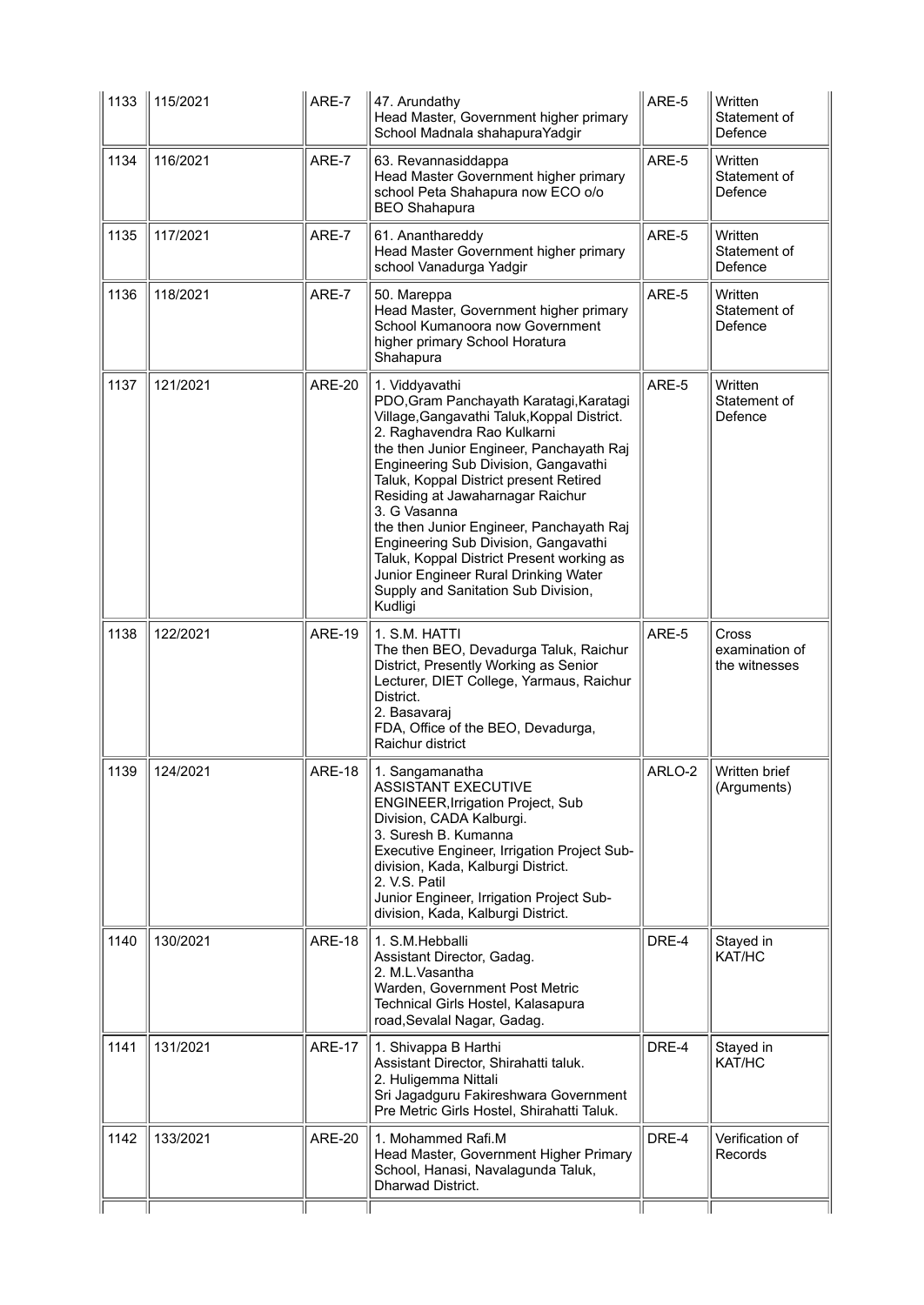| 1143 | 135/2021 | ARE-3         | 1. Babu S Sanakel<br>PDO, Mantal Gram<br>PanchayatBasavakalyan Taluk<br>3. Sridrama K.Patne,<br>The then PDO, Mantal Grama<br>Panchayath, Basavakalyan Taluk, Bidar<br>District.<br>4. Jagadishkumar B.Mamadapur,<br>The then PDO, Mantal Grama<br>Panchayath, Basavakalyan Taluk, Bidar<br>District.<br>5. Bhimashappa D.Dandin,<br>The then PDO, Mantal Grama<br>Panchayath, Basavakalyan Taluk, Bidar<br>District.                                                                                                                                                                                                                                                                                                                                                                                                                                                                                                                                                                                                                                                                                                                                                                                                                                                                                                                                                                                                                                                                                                                                                                                                                                     | ARLO-2 | <b>Bailable Warrant</b><br>to the witness |
|------|----------|---------------|-----------------------------------------------------------------------------------------------------------------------------------------------------------------------------------------------------------------------------------------------------------------------------------------------------------------------------------------------------------------------------------------------------------------------------------------------------------------------------------------------------------------------------------------------------------------------------------------------------------------------------------------------------------------------------------------------------------------------------------------------------------------------------------------------------------------------------------------------------------------------------------------------------------------------------------------------------------------------------------------------------------------------------------------------------------------------------------------------------------------------------------------------------------------------------------------------------------------------------------------------------------------------------------------------------------------------------------------------------------------------------------------------------------------------------------------------------------------------------------------------------------------------------------------------------------------------------------------------------------------------------------------------------------|--------|-------------------------------------------|
| 1144 | 136/2021 | <b>ARE-20</b> | 1. T.V. VEENA<br>The then Panchayath Development<br>Officer, Mayasandra Grama Panchayath,<br>Anekal Taluk, Bengaluru Urban District,<br>Now Working at Madanayakanahalli<br>Grama Panchayath, Bengaluru North<br>Taluk, Bengaluru Urban<br>2. SUBHAN KHAN<br>The then Panchayath Development<br>Officer, Mayasandra Grama Panchayath,<br>Anekal Taluk, Bengaluru Urban District,<br>Now Working at Samndur Grama<br>Panchayath, Bengaluru South Taluk,<br>Bengaluru Urban District.<br>3. S.G. PRAKASH<br>The then I/c Panchayath Development<br>Officer, Mayasandra Grama Panchayath,<br>Anekal Taluk, Bengaluru Urban District,<br>Presently Working at Taluk Panchayath,<br>Anekal Taluk, Bengaluru Urban District.<br>4. M. AMARESH<br>The then I/c Panchayath Development<br>Officer, Mayasandra Grama Panchayath,<br>Anekal Taluk, Bengaluru Urban District,<br>Presently Working at Sarjapur Grama<br>Panchayath, Anekal Taluk, Bengaluru<br><b>Urban District</b><br>5. A. GOPALAIAH<br>Panchayath Development Officer,<br>Mayasandra Grama Panchayath, Anekal<br>Taluk, Bengaluru Urban District.<br><b>6. NONESH KUMAR</b><br>The then Executive Officer, Taluk<br>Panchayath, Anekal Taluk, Bengaluru<br>Urban District, Presently Working as<br>Deputy Secretary, Zilla Panchayath,<br>Chikkaballapur District.<br>7. T.K. RAMESH<br>The then Executive Officer, Taluk<br>Panchayath, Anekal Taluk, Bengaluru<br>Urban District, Presently Working as<br>Deputy Secretary, Zilla Panchayath,<br><b>Tumkur District.</b><br>8. K.C. DEVARAJ GOWDA<br>Taluk Executive Officer, Taluk,<br>Panchayath, Anekal Taluk, Bengaluru<br>Urban District. | ARLO-1 | Await orders                              |
| 1145 | 137/2021 | <b>ARE-20</b> | 1. K. SHEKAR<br>The then Panchayath Development Office,<br>Ballur Grama Panchayath, Anekal Taluk,<br>Bengaluru Urban District.<br>2. Y. MANJUNATH REDDY<br>The then I/c Development Officer, Ballur<br>Grama Panchayath, Anekal Taluk,                                                                                                                                                                                                                                                                                                                                                                                                                                                                                                                                                                                                                                                                                                                                                                                                                                                                                                                                                                                                                                                                                                                                                                                                                                                                                                                                                                                                                    | ARLO-1 | Await orders                              |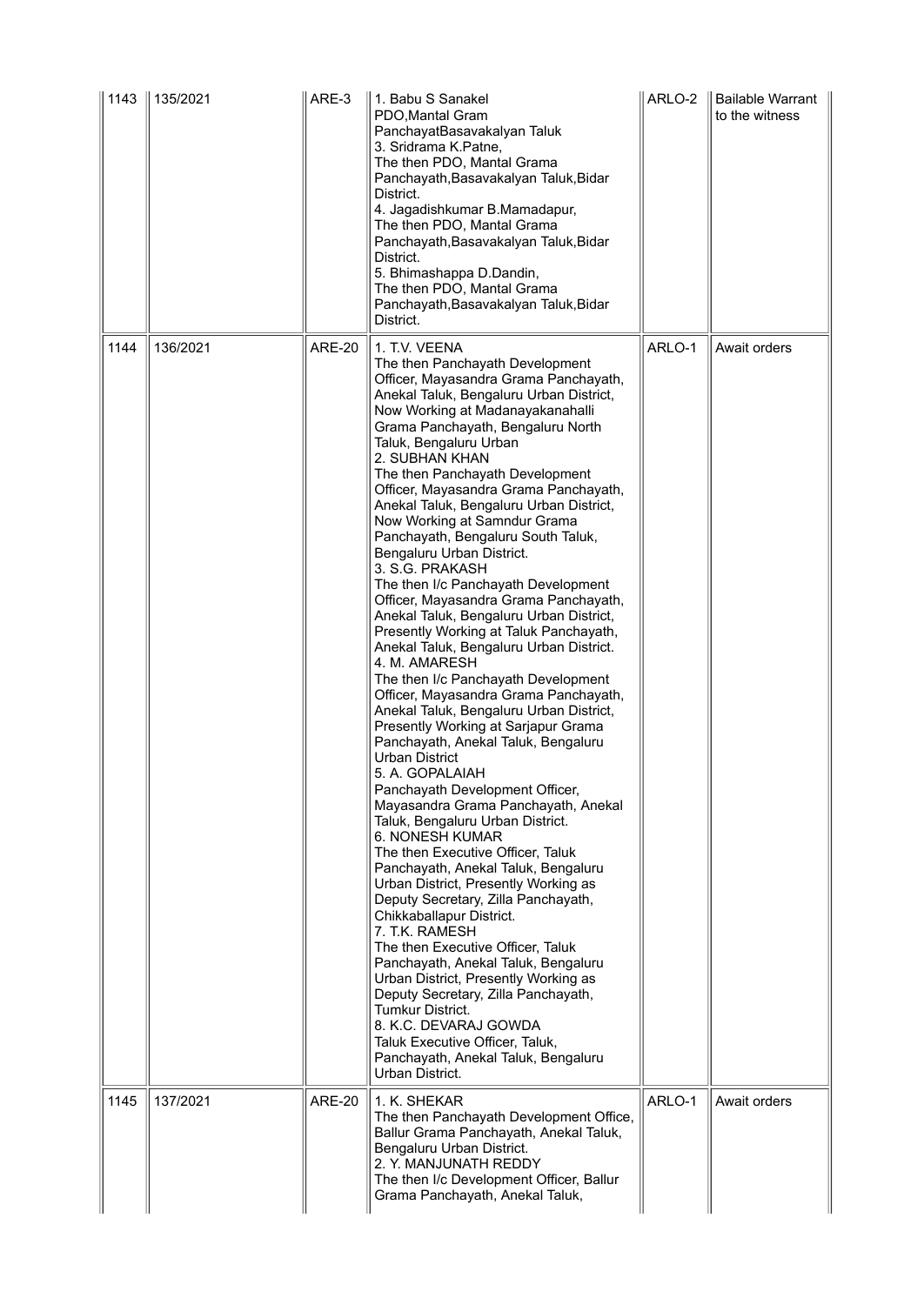|      |          |               | Bengaluru Urban District, Presently<br>Working as Secretary at Ballur Grama<br>Panchayath, Anekal Taluk, Bengaluru<br>Urban District.<br>3. SUBHAN KHAN<br>The then I/c Panchayath Development<br>Officer, Ballur Grama Panchayath, Anekal<br>Taluk, Bengaluru Urban District, Presently<br>Working as Panchayath Development<br>Officer, Samandur Grama Panchayath,<br>Anekal Taluk, Bengaluru Urban District.<br>4. K.K. PRAVEEN KUMAR<br>Panchayath Development Officer, Ballur<br>Grama Panchayath, Anekal Taluk,<br>Bengaluru Urban District.<br>5. NONESH KUMAR<br>The then Executive Officer, Taluk<br>Panchayath, Anekal Taluk, Bengaluru<br>Urban District, Presently Working as<br>Deputy Secretary, Zilla Panchayath,<br>Chikkaballapur District.<br>6. T.K. RAMESH<br>The then Taluk Executive Officer, Taluk<br>Panchayath, Anekal Taluk, Bengaluru<br>Urban District, Presently Working as<br>Deputy Secretary, Zilla Panchayath,<br>Tumkur District.<br>7. K.C. DEVARAJ GOWDA<br>Taluk Executive Officer, Taluk,<br>Panchayath, Anekal Taluk, Bengaluru<br>Urban District.                                                                                                                                                                                                                                                                                                 |        |              |
|------|----------|---------------|-------------------------------------------------------------------------------------------------------------------------------------------------------------------------------------------------------------------------------------------------------------------------------------------------------------------------------------------------------------------------------------------------------------------------------------------------------------------------------------------------------------------------------------------------------------------------------------------------------------------------------------------------------------------------------------------------------------------------------------------------------------------------------------------------------------------------------------------------------------------------------------------------------------------------------------------------------------------------------------------------------------------------------------------------------------------------------------------------------------------------------------------------------------------------------------------------------------------------------------------------------------------------------------------------------------------------------------------------------------------------------------------|--------|--------------|
| 1146 | 138/2021 | <b>ARE-20</b> | 1. P. RANGASWAMY<br>The then Panchayath Development officer,<br>Indlawadi Grama Panchayath, Anekal<br>Taluk, Bengaluru Urban District, Presently<br>Working at Kaggalipura Grama<br>Panchayath, Bengaluru South Taluk,<br>Bengaluru Urban D<br>2. SUNIL L.<br>The then I/c Panchayath Development<br>Officer, Indlawadi Grama Panchayath,<br>Anekal Taluk, Bengaluru Urban District,<br>Presently Working at Gulbarga District.<br>3. OM MAHESH<br>The then Panchayath Development officer,<br>Indlawadi Grama Panchayath, Anekal<br>Taluk, Bengaluru Urban District, Presently<br>Working as Secretary at Indlawadi Grama<br>Panchayath, Anekal Taluk, Bengaluru<br>Urban<br>4. ANNAPURNESHWARI G. SHIVANGI<br>The then Panchayath Development officer,<br>Indlawadi Grama Panchayath, Anekal<br>Taluk, Bengaluru Urban District.<br>5. K. VAISHNAVI<br>The then Panchayath Development officer,<br>Indlawadi Grama Panchayath, Anekal<br>Taluk, Bengaluru Urban District.<br>6. N. NONESH KUMAR<br>The then Executive Officer, Taluk<br>Panchayath, Anekal Taluk, Bengaluru<br>Urban District, Presently Working as<br>Deputy Secretary, Zilla Panchayath,<br>Chikkaballapur District.<br>7. T.K. RAMESH<br>The then Executive Officer, Taluk<br>Panchayath, Anekal Taluk, Bengaluru<br>Urban District, Presently Working as<br>Deputy Secretary, Zilla Panchayath,<br>Tumkur District. | ARLO-1 | Await orders |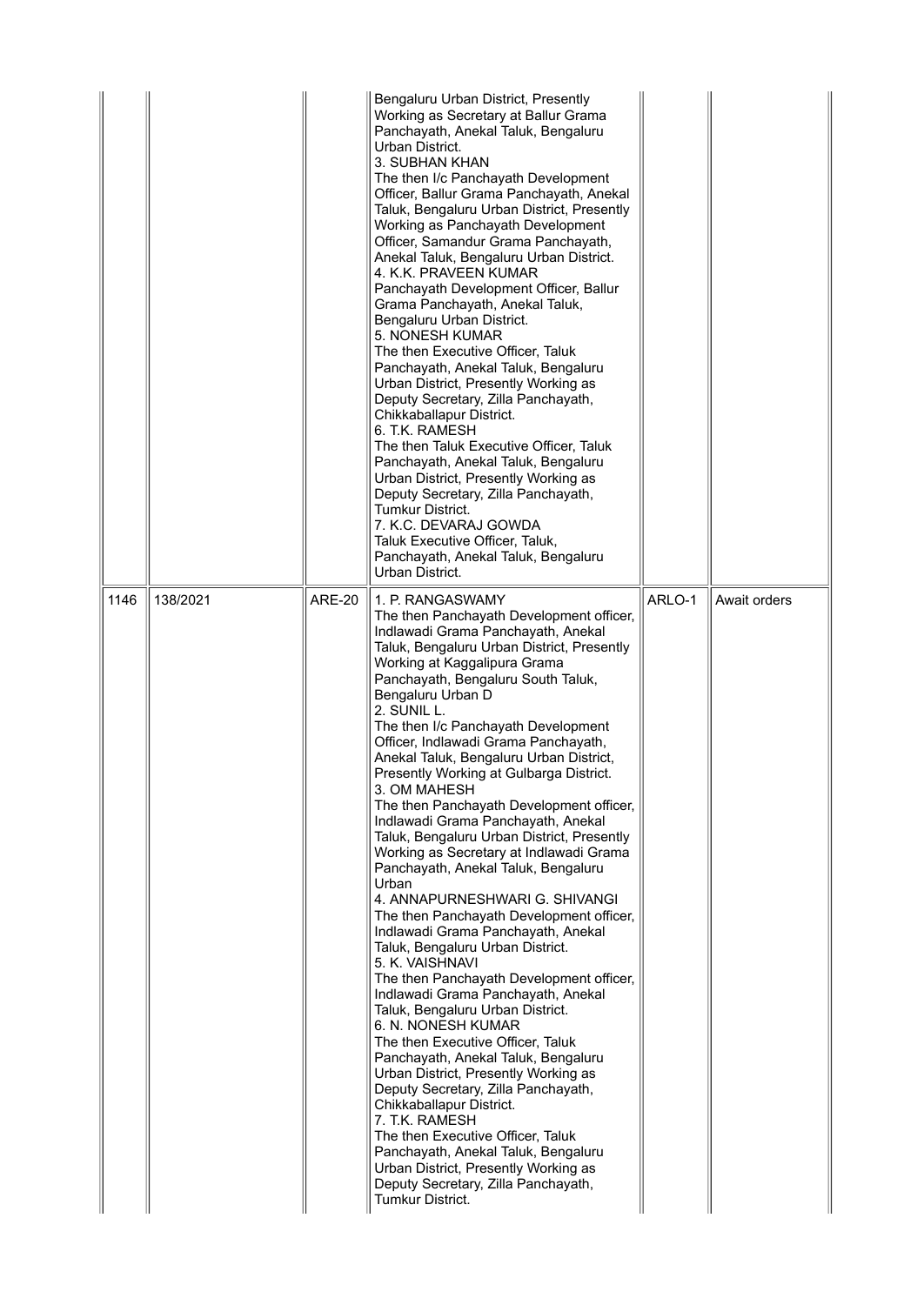|      |          |               | 8. K.C. DEVARAJ GOWDA<br>Taluk Executive Officer, Taluk,<br>Panchayath, Anekal Taluk, Bengaluru<br>Urban District.                                                                                                                                                                                                                                                                                                                                                                                                                                                                                                                                                                                                                                                                                                                                                                                                                                                                                                                                                                                                                                                                                                                                                                                                                                                                                                                                                                                                                                                                 |        |              |
|------|----------|---------------|------------------------------------------------------------------------------------------------------------------------------------------------------------------------------------------------------------------------------------------------------------------------------------------------------------------------------------------------------------------------------------------------------------------------------------------------------------------------------------------------------------------------------------------------------------------------------------------------------------------------------------------------------------------------------------------------------------------------------------------------------------------------------------------------------------------------------------------------------------------------------------------------------------------------------------------------------------------------------------------------------------------------------------------------------------------------------------------------------------------------------------------------------------------------------------------------------------------------------------------------------------------------------------------------------------------------------------------------------------------------------------------------------------------------------------------------------------------------------------------------------------------------------------------------------------------------------------|--------|--------------|
| 1147 | 139/2021 | <b>ARE-20</b> | 1. M. MUNIRANGAPPA<br>The then Panchayath Development<br>Officer, Karpur Grama Panchayath,<br>Anekal Taluk, Bengaluru Urban District,<br>Presently Woking as Kallubalu Grama<br>Panchayath, Anekal Taluk, Bengaluru<br>Urban District.<br>2. M. AMARESH<br>The then Panchayath Development<br>Officer, Karpur Grama Panchayath,<br>Anekal Taluk, Bengaluru Urban District,<br>Now Working as Panchayath<br>Development Officer, Vanakanahalli<br>Grama Panchayath, Anekal Taluk, B<br>4. N. NANJAREDDY<br>The then Panchayath Development<br>Officer, Karpur Grama Panchayath,<br>Anekal Taluk, Bengaluru Urban District,<br>Presently Working at Yamare Grama<br>Panchayath, Anekal Taluk, Bengaluru<br>Urban District.<br>5. BASAVARAJ GOREBAL<br>The then Panchayath Development<br>Officer, Karpur Grama Panchayath,<br>Anekal Taluk, Bengaluru Urban District.<br>7. T.K. RAMESH<br>The then Executive Officer, Taluk<br>Panchayath, Anekal Taluk, Bengaluru<br>Urban District, Presently Working as<br>Deputy Secretary, Zilla Panchayath,<br>Tumkur District.<br>8. K.C. DEVARAJ GOWDA<br>Taluk Executive Officer, Taluk Panchayath,<br>Anekal Taluk, Bengaluru Urban District.<br>3. SUBHAN KHAN<br>Panchayath Development Officer, Karpur<br>Grama Panchayath, Anekal Taluk,<br>Bengaluru Urban District, Presently<br>Working at Samandur Grama Panchayath.<br>6. N. NONESH KUMAR<br>The then Executive Officer, Taluk<br>Panchayath, Anekal Taluk, Bengaluru<br>Urban District, Presently Working as<br>Deputy Secretary, Zilla Panchayath,<br>Chikkaballapur District. | ARLO-1 | Await orders |
| 1148 | 140/2021 | <b>ARE-20</b> | 1. H.V. KRISHNAPPA<br>The then Panchayath Development<br>Officer, Haragadde Grama Panchayath,<br>Anekal Taluk, Bengaluru Urban District,<br>Presently Working as Muthanallur Grama<br>Panchayath, Anekal Taluk, Bengaluru<br>Urban District.<br>2. S. LAKSHMINARAYANA<br>Panchayath Development Officer,<br>Haragadde Grama Panchayath, Anekal<br>Taluk, Bengaluru Urban District.<br>3. N. NONESH KUMAR<br>The then Executive Officer, Taluk<br>Panchayath, Anekal Taluk, Bengaluru<br>Urban District, Presently Working as<br>Deputy Secretary, Zilla Panchayath,<br>Chikkaballapur District.<br>4. T.K. RAMESH<br>The then Executive Officer, Taluk<br>Panchayath, Anekal Taluk, Bengaluru                                                                                                                                                                                                                                                                                                                                                                                                                                                                                                                                                                                                                                                                                                                                                                                                                                                                                      | ARLO-1 | Await orders |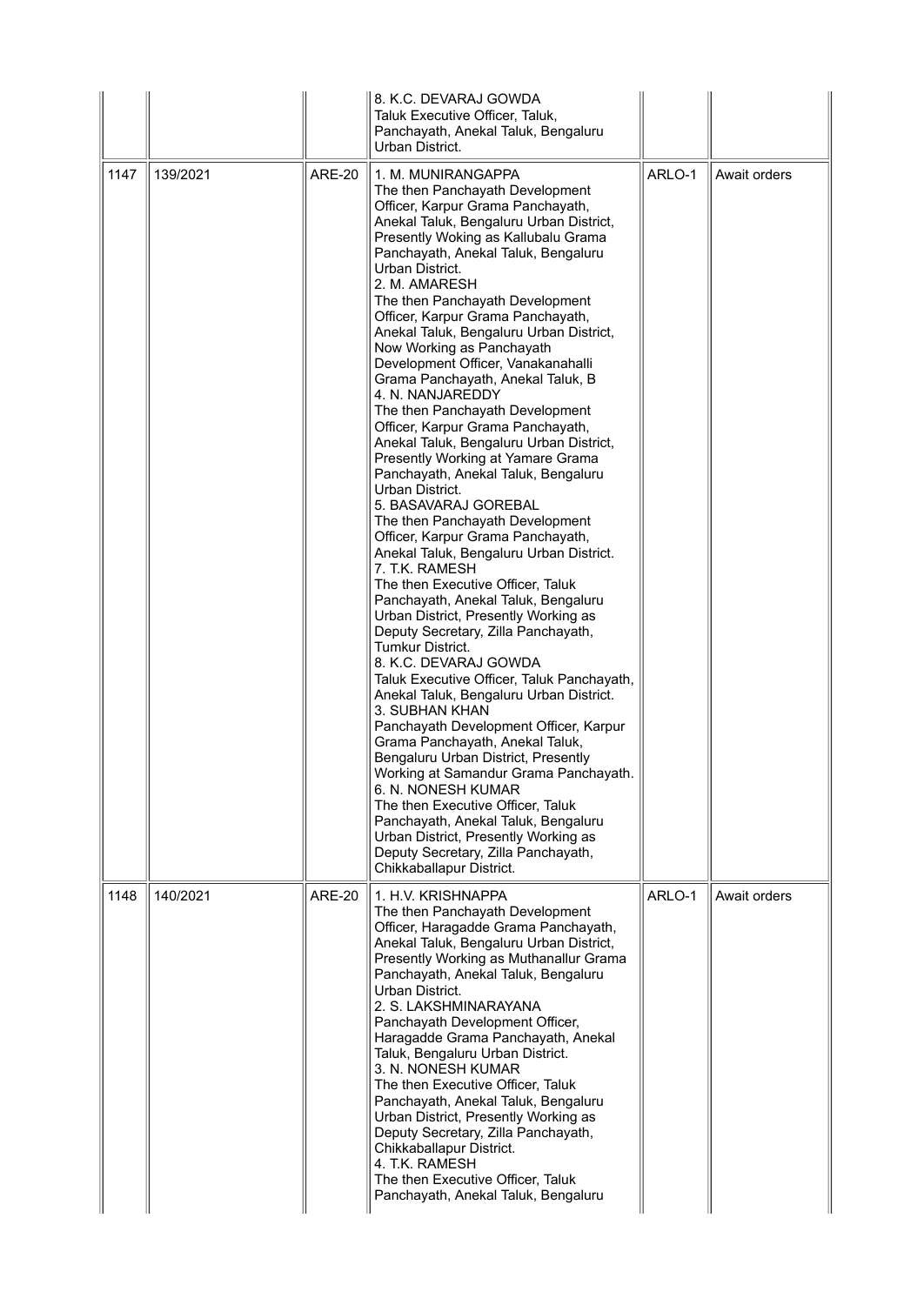|      |          |               | Urban District, Presently Working as<br>Deputy Secretary, Zilla Panchayath,<br><b>Tumkur District.</b><br>5. K.C. DEVARAJ GOWDA<br>Taluk Executive Officer, Taluk,<br>Panchayath, Anekal Taluk, Bengaluru<br>Urban District.                                                                                                                                                                                                                                                                                                                                                                                                                                                                                                                                                                                                                                                                                                                                                                                                                                                                                                                                                                                       |        |              |
|------|----------|---------------|--------------------------------------------------------------------------------------------------------------------------------------------------------------------------------------------------------------------------------------------------------------------------------------------------------------------------------------------------------------------------------------------------------------------------------------------------------------------------------------------------------------------------------------------------------------------------------------------------------------------------------------------------------------------------------------------------------------------------------------------------------------------------------------------------------------------------------------------------------------------------------------------------------------------------------------------------------------------------------------------------------------------------------------------------------------------------------------------------------------------------------------------------------------------------------------------------------------------|--------|--------------|
| 1149 | 141/2021 | <b>ARE-20</b> | 1. E. KANTHARAJ<br>The then Panchayath Development<br>Officer, Hennagara Grama Panchayath,<br>Anekal Taluk, Bengaluru Urban District,<br>Presently Working at Neriga Grama<br>Panchayath, Anekal Taluk, Bengaluru<br>Urban District.<br>2. A. TULASINATH<br>Panchayath Development Officer,<br>Hennagara Grama Panchayath, Anekal<br>Taluk, Bengaluru Urban District.<br>3. N. NONESH KUMAR<br>The then Executive Officer, Taluk<br>Panchayath, Anekal Taluk, Bengaluru<br>Urban District, Presently Working as<br>Deputy Secretary, Zilla Panchayath,<br>Chikkaballapur District.<br>4. T.K. RAMESH<br>The then Executive Officer, Taluk<br>Panchayath, Anekal Taluk, Bengaluru<br>Urban District, Presently Working as<br>Deputy Secretary, Zilla Panchayath,<br>Tumkur District.<br>5. K.C. DEVARAJ GOWDA<br>Taluk Executive Officer, Taluk,<br>Panchayath, Anekal Taluk, Bengaluru<br>Urban District.                                                                                                                                                                                                                                                                                                          | ARLO-1 | Await orders |
| 1150 | 142/2021 | <b>ARE-20</b> | 1. P. RANGASWAMY<br>The then Panchayath Development<br>Officer, Billapur Grama Panchayath,<br>Anekal Taluk, Bengaluru Urban District,<br>Presently Working as Kaggalipura Grama<br>Panchayath, Bengaluru South Taluk,<br>Bengaluru Urban Di<br>2. VIJETHA H.B.<br>The then Development Officer, Billapur<br>Grama Panchayath, Anekal Taluk,<br>Bengaluru Urban District, Presently<br>Working as Dommasandra Grama<br>Panchayath, Anekal Taluk, Bengaluru<br>Urban District.<br>3. SUNIL L.<br>The then I/c Panchayath Development<br>Officer, Billapur Grama Panchayath,<br>Anekal Taluk, Bengaluru Urban District.<br>4. S. LAKSHMINARAYANA<br>The then Panchayath Development<br>Officer, Billapur Grama Panchayath,<br>Anekal Taluk, Bengaluru Urban District,<br>Presently Working as Panchayath<br>Development Officer, Haragadde Grama<br>Panchayath, Anekal Talu<br>5. C. TRIVENI<br>Panchayath Development Officer, Billapur<br>Grama Panchayath, Anekal Taluk,<br>Bengaluru Urban District,<br>6. N. NONESH KUMAR<br>The then Executive Officer, Taluk<br>Panchayath, Anekal Taluk, Bengaluru<br>Urban District, Presently Working as<br>Deputy Secretary, Zilla Panchayath,<br>Chikkaballapur District. | ARLO-1 | Await orders |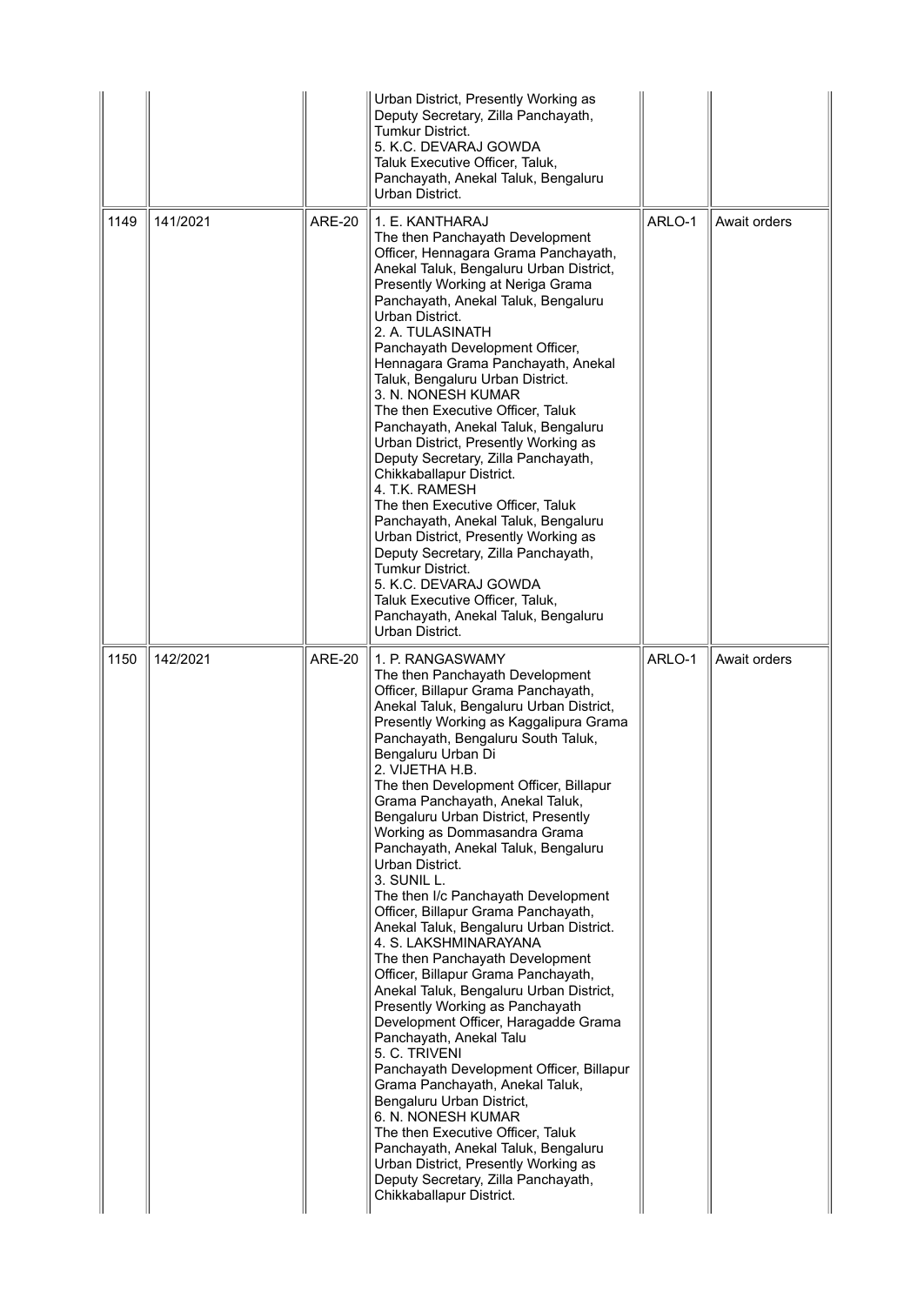|      |          |               | 7. T.K. RAMESH<br>The then Taluk Executive Officer, Taluk<br>Panchayath, Anekal Taluk, Bengaluru<br>Urban District, Presently Working as<br>Deputy Secretary, Zilla Panchayath,<br>Tumkur District.<br>8. K.C. DEVARAJ GOWDA<br>Taluk Executive Officer, Taluk,<br>Panchayath, Anekal Taluk, Bengaluru<br>Urban District.                                                                                                                                                                                                                                                                                                                                                                                                                                                                                                                                                                                                                    |        |              |
|------|----------|---------------|----------------------------------------------------------------------------------------------------------------------------------------------------------------------------------------------------------------------------------------------------------------------------------------------------------------------------------------------------------------------------------------------------------------------------------------------------------------------------------------------------------------------------------------------------------------------------------------------------------------------------------------------------------------------------------------------------------------------------------------------------------------------------------------------------------------------------------------------------------------------------------------------------------------------------------------------|--------|--------------|
| 1151 | 143/2021 | <b>ARE-20</b> | 1. DAMODAR<br>The then Panchayath Development<br>Officer, Ragihalli Grama Panchayath,<br>Anekal Taluk, Bengaluru Urban District,<br>Presently Working at Shinganayakanahalli<br>Grama Panchayath, Bengaluru Urban<br>District.<br>2. GIRIMALLAYYA<br>Panchayath Development Officer,<br>Ragihalli Grama Panchayath, Anekal<br>Taluk, Bengaluru Urban District.<br>3. NONESH KUMAR<br>The then Executive Officer, Taluk<br>Panchayath, Anekal Taluk, Bengaluru<br>Urban District, Presently Working as<br>Deputy Secretary, Zilla Panchayath,<br>Chikkaballapur District.<br>4. T.K. RAMESH<br>The then Executive Officer, Taluk<br>Panchayath, Anekal Taluk, Bengaluru<br>Urban District, Presently Working as<br>Deputy Secretary, Zilla Panchayath,<br>Tumkur District.<br>5. K.C. DEVARAJ GOWDA<br>Taluk Executive Officer, Taluk,<br>Panchayath, Anekal Taluk, Bengaluru<br>Urban District.                                              | ARLO-1 | Await orders |
| 1152 | 144/2021 | <b>ARE-20</b> | 1. P. RANGASWAMY<br>The then Panchayath Development<br>Officer, Handenahalli Grama Panchayath,<br>Anekal Taluk, Bengaluru Urban District,<br>Presently Working at Kaggalipura Grama<br>Panchayath, Bengaluru South Taluk,<br>Bengaluru Urba<br>2. SUBRAMANYA<br>Panchayath Development Officer,<br>Handenahalli Grama Panchayath, Anekal<br>Taluk, Bengaluru Urban District, and<br>Working as Regular PDO.<br>3. NONESH KUMAR<br>The then Executive Officer, Taluk<br>Panchayath, Anekal Taluk, Bengaluru<br>Urban District, Presently Working as<br>Deputy Secretary, Zilla Panchayath,<br>Chikkaballapur District.<br>4. T.K. RAMESH<br>The then Executive Officer, Taluk<br>Panchayath, Anekal Taluk, Bengaluru<br>Urban District, Presently Working as<br>Deputy Secretary, Zilla Panchayath,<br>Tumkur District.<br>5. K.C. DEVARAJ GOWDA<br>Taluk Executive Officer, Taluk,<br>Panchayath, Anekal Taluk, Bengaluru<br>Urban District. | ARLO-1 | Await orders |
| 1153 | 145/2021 | <b>ARE-20</b> | 1. SUBRAMANYA<br>The then Panchayath Development<br>Officer, Mugaluru Grama Panchayath,                                                                                                                                                                                                                                                                                                                                                                                                                                                                                                                                                                                                                                                                                                                                                                                                                                                      | ARLO-1 | Await orders |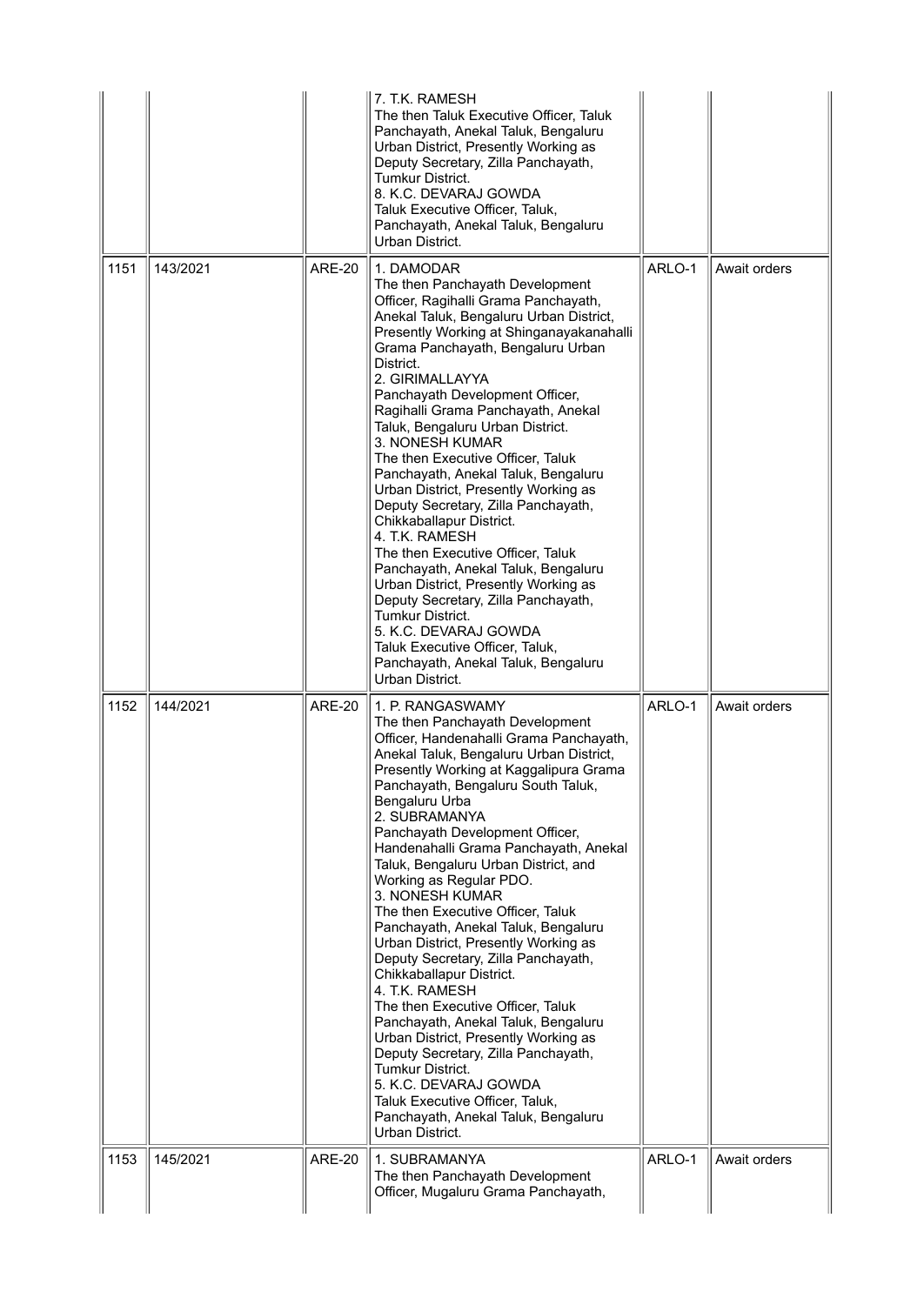|      |          |               | Anekal Taluk, Bengaluru Urban District,<br>Presently Working at Handenahalli Grama<br>Panchayath, Anekal Taluk, Bengaluru<br>Urban District.<br>2. MAHESH C.N.<br>Panchayath Development Officer,<br>Mugaluru Grama Panchayath, Anekal<br>Taluk, Bengaluru Urban District.<br>3. N. NONESH KUMAR<br>The then Executive Officer, Taluk<br>Panchayath, Anekal Taluk, Bengaluru<br>Urban District, Presently Working as<br>Deputy Secretary, Zilla Panchayath,<br>Chikkaballapura District.<br>4. T.K. RAMESH<br>The then Taluk Executive Officer, Taluk<br>Panchayath, Anekal Taluk, Bengaluru<br>Urban District, Presently Working as<br>Deputy Secretary, Zilla Panchayath,<br>Tumkur District.<br>5. K.C. DEVARAJ GOWDA<br>Taluk Executive Office, Anekal Taluk<br>Panchayath, Anekal Taluk, Bengaluru<br>Urban District.                                                                                                                                                                                                                                                                                                                                                                                                                                                                                                                                                                                                                                                                                                                                                                          |        |              |
|------|----------|---------------|-----------------------------------------------------------------------------------------------------------------------------------------------------------------------------------------------------------------------------------------------------------------------------------------------------------------------------------------------------------------------------------------------------------------------------------------------------------------------------------------------------------------------------------------------------------------------------------------------------------------------------------------------------------------------------------------------------------------------------------------------------------------------------------------------------------------------------------------------------------------------------------------------------------------------------------------------------------------------------------------------------------------------------------------------------------------------------------------------------------------------------------------------------------------------------------------------------------------------------------------------------------------------------------------------------------------------------------------------------------------------------------------------------------------------------------------------------------------------------------------------------------------------------------------------------------------------------------------------------|--------|--------------|
| 1154 | 146/2021 | <b>ARE-20</b> | 1. HARISH Y.R.<br>The then Panchayath Development<br>Officer, Muttanalluru Grama Panchyath,<br>Anekal Taluk, Bengaluru Urban District,<br>(Presently Working in different<br>Department).<br>2. S. RAMESH<br>The then Panchayath Development<br>Officer, Muttanalluru Grama Panchayath,<br>Anekal Taluk, Bengaluru Urban District,<br>Presently Working at Sathanur Grama<br>Panchayath, Bengaluru North Taluk,<br>Bengaluru Urban D<br>3. S. LAKSHMINARAYANA<br>The then Panchayath Development<br>Officer, Muttanalluru Grama Panchayath,<br>Anekal Taluk, Bengaluru Urban District,<br>Presently Working at Haragadde Grama<br>Panchayath, Anekal Taluk, Bengaluru<br>Urban District<br>4. SUBHAN KHAN<br>The then Panchayath Development<br>Officer, Muttanalluru Grama Panchayath,<br>Anekal Taluk, Bengaluru Urban District,<br>Presently Working at Ballur Grama<br>Panchayath, Anekal Taluk, Bengaluru<br>Urban District.<br>5. A. SRINIVASAIAH<br>The then I/c Panchayath Development<br>Officer, Muttanalluru Grama Panchayath,<br>Anekal Taluk, Bengaluru Urban District,<br>Presently Working as Secretary at<br>Muttanalluru Grama Panchayath, Anekal<br>Taluk, Benga<br>6. KRISHNAPPA H.V.<br>Panchayath Development Officer,<br>Muttanalluru Grama Panchayath, Anekal<br>Taluk, Bengaluru Urban District.<br>7. N. NONESH KUMAR<br>The then Executive Officer, Taluk<br>Panchayath, Anekal Taluk, Bengaluru<br>Urban District, Presently Working as<br>Deputy Secretary, Zilla Panchayath,<br>Chikkaballapura District.<br>8. T.K. RAMESH<br>The then Taluk Executive Officer, Taluk | ARLO-1 | Await orders |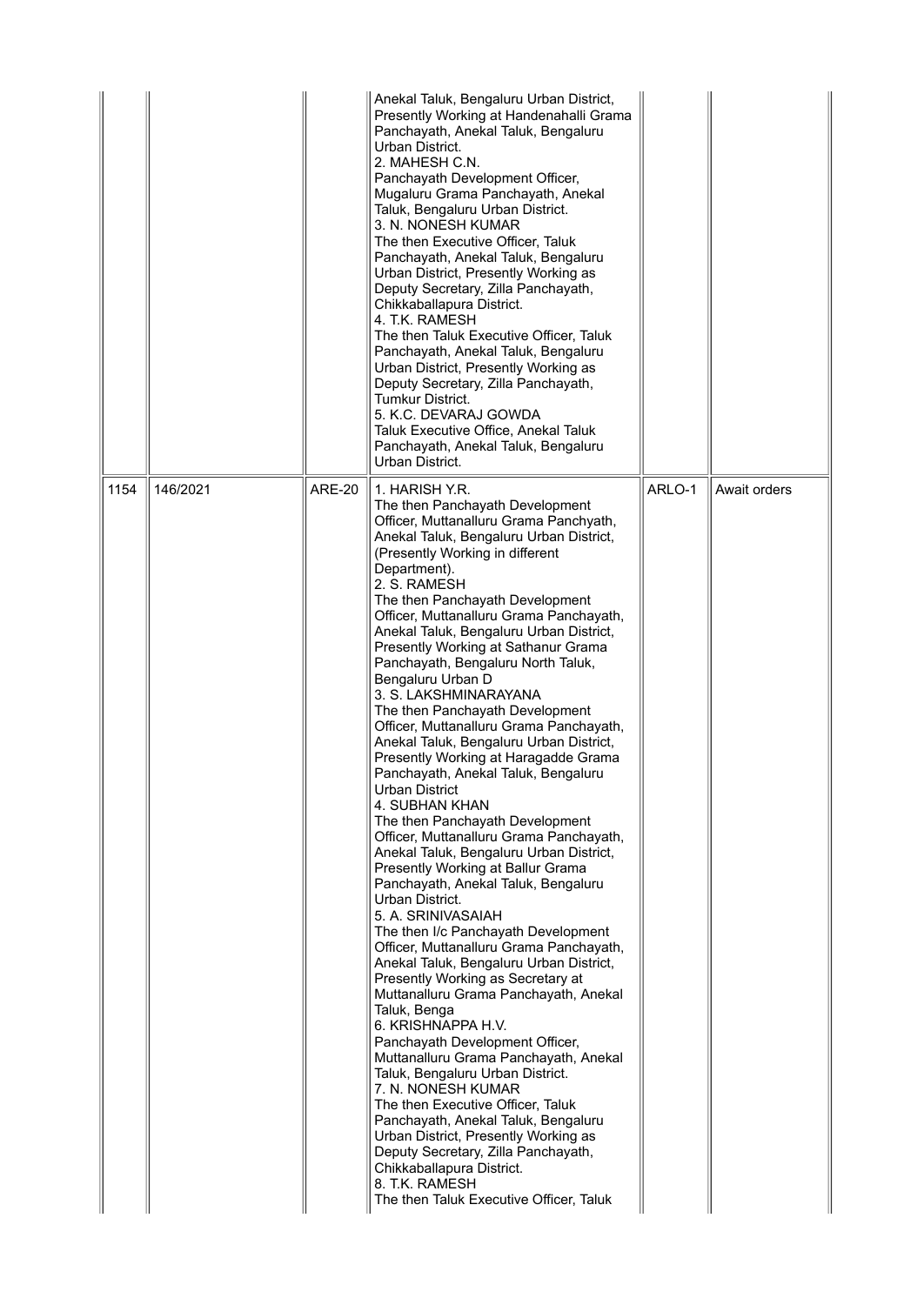|      |          |               | Panchayath, Anekal Taluk, Bengaluru<br>Urban District, Presently Working as<br>Deputy Secretary, Zilla Panchayath,<br><b>Tumkur District.</b><br>9. K.C. DEVARAJ GOWDA<br>Taluk Executive Officer, Taluk Panchayath,<br>Anekal Taluk, Bengaluru Urban District.                                                                                                                                                                                                                                                                                                                                                                                                                                                                                                                                                                                                                                                                                                                                                                                                                                                                                                                                                                                       |        |              |
|------|----------|---------------|-------------------------------------------------------------------------------------------------------------------------------------------------------------------------------------------------------------------------------------------------------------------------------------------------------------------------------------------------------------------------------------------------------------------------------------------------------------------------------------------------------------------------------------------------------------------------------------------------------------------------------------------------------------------------------------------------------------------------------------------------------------------------------------------------------------------------------------------------------------------------------------------------------------------------------------------------------------------------------------------------------------------------------------------------------------------------------------------------------------------------------------------------------------------------------------------------------------------------------------------------------|--------|--------------|
| 1155 | 147/2021 | <b>ARE-20</b> | 1. D. MURALI<br>The then Panchayath Development Office,<br>Neraluru Grama Panchayath, Anekal<br>Taluk, Bengaluru Urban District, Presently<br>Working at Huskur Grama Panchayath,<br>Anekal Taluk, Bengaluru Urban District.<br>2. REHAMAN SHARIEFF<br>Panchayath Development Office, Neraluru<br>Grama Panchayath, Anekal Taluk,<br>Bengaluru Urban District.<br>3. N. NONESH KUMAR<br>The then Executive Officer, Taluk<br>Panchayath, Anekal Taluk, Bengaluru<br>Urban District, Presently Working as<br>Deputy Secretary, Zilla Panchayath,<br>Chikkaballapur District.<br>4. T.K. RAMESH<br>The then Executive Officer, Taluk<br>Panchayath, Anekal Taluk, Bengaluru<br>Urban District, Presently Working as<br>Deputy Secretary, Zilla Panchayath,<br><b>Tumkur District.</b><br>5. K.C. DEVARAJ GOWDA<br>Taluk Executive Officer, Taluk,<br>Panchayath, Anekal Taluk, Bengaluru<br>Urban District.                                                                                                                                                                                                                                                                                                                                             | ARLO-1 | Await orders |
| 1156 | 148/2021 | <b>ARE-20</b> | 1. MURALI<br>The then Panchayath Development<br>Officer, Bidaraguppe Grama Panchayath,<br>Anekal Taluk, Bengaluru Urban District,<br>Presently Working as Kaggalipura Grama<br>Panchayath, Bengaluru South Taluk,<br>Bengaluru Urban<br>2. S.C. RAGHAVA PRASAD<br>The then Panchayath Development<br>Officer, Bidaraguppe Grama Panchayath,<br>Anekal Taluk, Bengaluru Urban District,<br>Now Working as Secretary and I/c<br>Panchayath Development Officer, Neriga<br>Grama Panchayath,<br>3. R. GANGADHAR<br>The then Panchayath Development<br>Officer, Bidaraguppe Grama Panchayath,<br>Anekal Taluk, Bengaluru Urban District,<br>Presently Working at Byagadadenahalli<br>Grama Panchayath.<br>4. H.S. VISHWANATH<br>Panchayath Development Officer,<br>Bidaraguppe Grama Panchayath, Anekal<br>Taluk, Bengaluru Urban District.<br>5. N. NONESH KUMAR<br>The then Executive Officer, Taluk<br>Panchayath, Anekal Taluk, Bengaluru<br>Urban District, Presently Working as<br>Deputy Secretary, Zilla Panchayath,<br>Chikkaballapur District.<br>6. T.K. RAMESH<br>The then Executive Officer, Taluk<br>Panchayath, Anekal Taluk, Bengaluru<br>Urban District, Presently Working as<br>Deputy Secretary, Zilla Panchayath,<br>Tumkur District. | ARLO-1 | Await orders |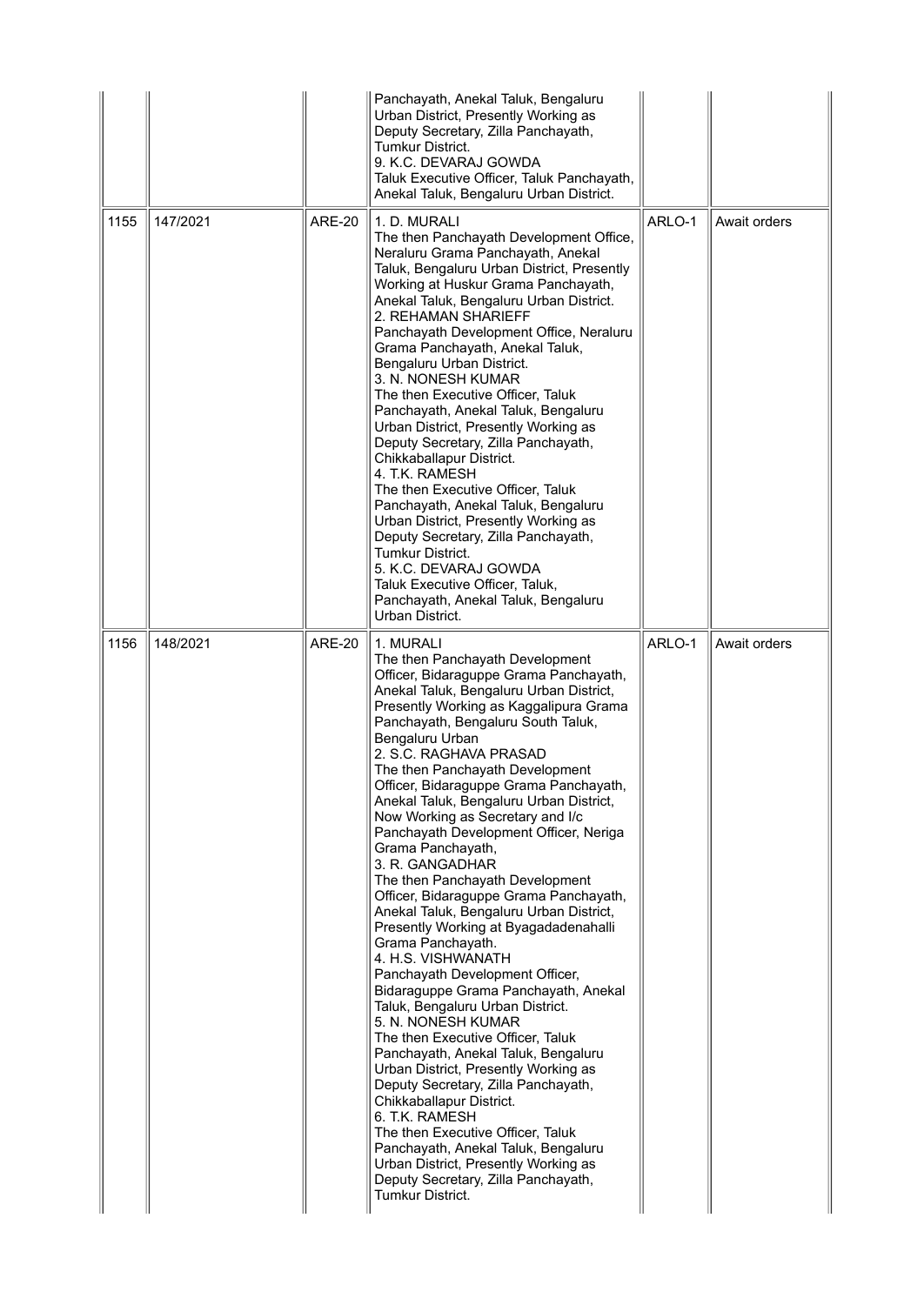|      |          |               | 7. K.C. DEVARAJ GOWDA<br>Taluk Executive Officer, Taluk Panchayath,<br>Anekal Taluk, Bengaluru Urban District.                                                                                                                                                                                                                                                                                                                                                                                                                                                                                                                                                                                                                                                                                                                                                                                                                                                                                                                                                                                                                                                                                                                                                                                                                                        |        |              |
|------|----------|---------------|-------------------------------------------------------------------------------------------------------------------------------------------------------------------------------------------------------------------------------------------------------------------------------------------------------------------------------------------------------------------------------------------------------------------------------------------------------------------------------------------------------------------------------------------------------------------------------------------------------------------------------------------------------------------------------------------------------------------------------------------------------------------------------------------------------------------------------------------------------------------------------------------------------------------------------------------------------------------------------------------------------------------------------------------------------------------------------------------------------------------------------------------------------------------------------------------------------------------------------------------------------------------------------------------------------------------------------------------------------|--------|--------------|
| 1157 | 150/2021 | <b>ARE-20</b> | 1. PRANESH KUMAR<br>The then Panchayath Development<br>Officer, Samandur Grama Panchayath,<br>Anekal Taluk, Bengaluru Urban District,<br>Presently Working at Huskur Grama<br>Pachayath, Anekal Taluk, Bengaluru<br>Urban District.<br>2. SUBHAN KHAN<br>Panchayath Development Officer,<br>Samandur Grama Panchayath, Anekal<br>Taluk, Bengaluru Urban District.<br>3. N. NONESH KUMAR<br>The then Executive Officer, Taluk<br>Panchayath, Anekal Taluk, Bengaluru<br>Urban District, Presently Working as<br>Deputy Secretary, Zilla Panchayath,<br>Chikkaballapura District.<br>4. T.K. RAMESH<br>The then Taluk Executive Officer, Taluk<br>Panchayath, Anekal Taluk, Bengaluru<br>Urban District, Presently Working as<br>Deputy Secretary, Zilla Panchayath,<br>Tumkur District.<br>5. K.C. DEVARAJ GOWDA<br>Taluk Executive Office, Anekal Taluk<br>Panchayath, Anekal Taluk, Bengaluru<br>Urban District.                                                                                                                                                                                                                                                                                                                                                                                                                                     | ARLO-1 | Await orders |
| 1158 | 151/2021 | <b>ARE-20</b> | 1. A. TULASINATH<br>The then Panchayath Development<br>Officer, Suragajakkanahalli Grama<br>Panchayath, Anekal Taluk, Bengaluru<br>Urban District, Presently Working at<br>Hennagara Grama Panchayath, Anekal<br>Taluk, Bengaluru Urban Dis<br>2. SUNIL L.<br>The then Panchayath Development<br>Officer, Suragajakkanahalli Grama<br>Panchayath, Anekal Taluk, Bengaluru<br>Urban District, Presently Working at<br>Hennagara Grama Panchayath, Anekal<br>Taluk, Bengaluru Urban Dis<br>3. R. GANGADHAR<br>The then Panchayath Development<br>Officer, Suragajakkanahalli Grama<br>Panchayath, Anekal Taluk, Bengaluru<br>Urban District, Presently Working at<br>Byagadadenahalli Grama Panchayath,<br>Anekal Taluk, Bengaluru Ur<br>4. PRAVEENKUMAR K.K.<br>The then Panchayath Development<br>Officer, Suragajakkanahalli Grama<br>Panchayath, Anekal Taluk, Bengaluru<br>Urban District, Presently Working at Ballur<br>Grama Panchayath, Anekal Taluk,<br>Bengaluru Urban Distri<br>5. E. ANAND<br>The then Panchayath Development<br>Officer, Suragajakkanahalli Grama<br>Panchayath, Anekal Taluk, Bengaluru<br>Urban District.<br>6. N. NONESH KUMAR<br>The then Executive Officer, Taluk<br>Panchayath, Anekal Taluk, Bengaluru<br>Urban District, Presently Working as<br>Deputy Secretary, Zilla Panchayath,<br>Chikkaballapura District. | ARLO-1 | Await orders |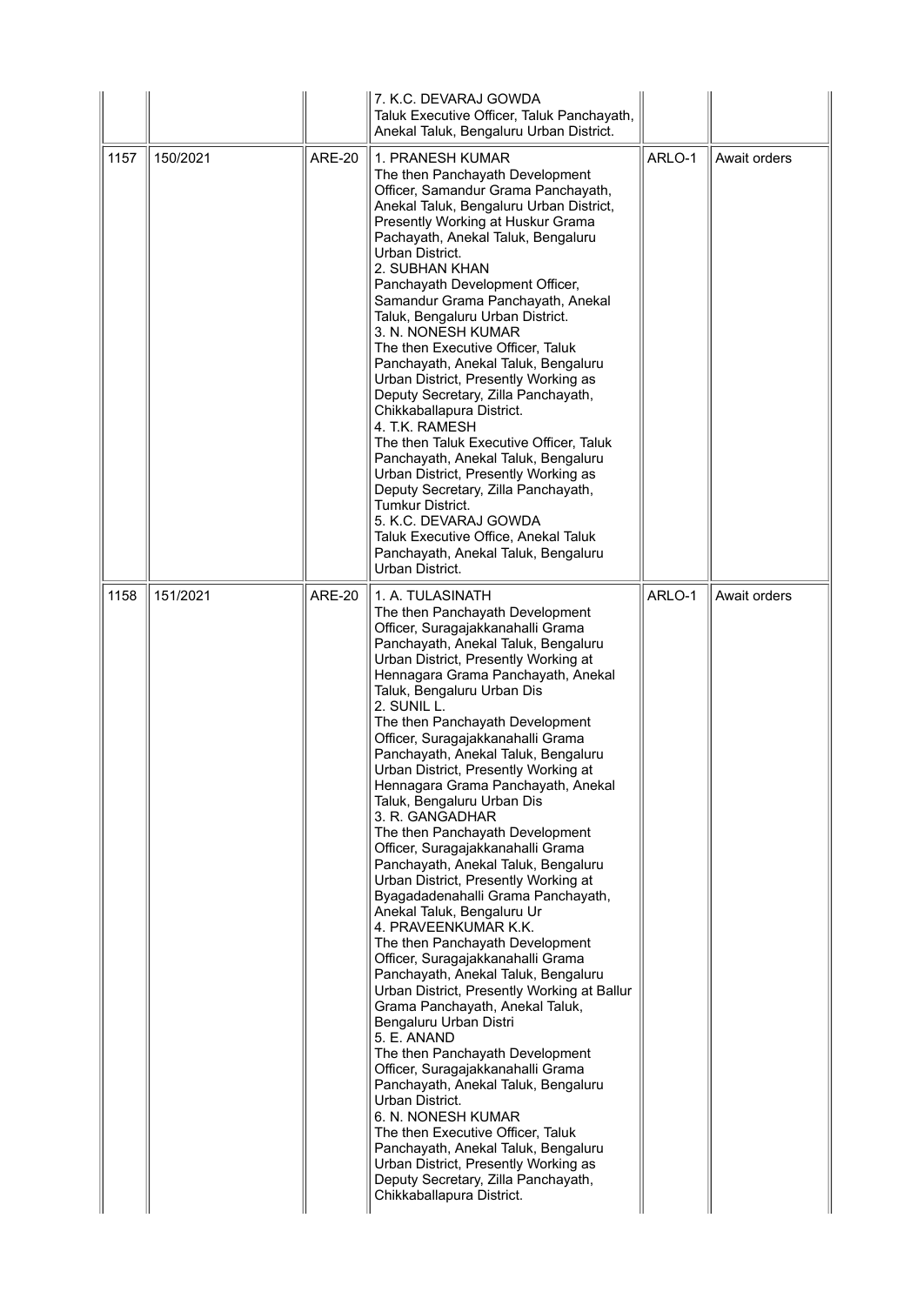|      |          |               | 7. T.K. RAMESH<br>The then Taluk Executive Officer, Taluk<br>Panchayath, Anekal Taluk, Bengaluru<br>Urban District, Presently Working as<br>Deputy Secretary, Zilla Panchayath,<br>Tumkur District.<br>8. K.C. DEVARAJ GOWDA<br>Taluk Executive Office, Anekal Taluk<br>Panchayath, Anekal Taluk, Bengaluru<br>Urban District.                                                                                                                                                                                                                                                                                                                                                                                                                                                                                                                                                                                                                                                                                                                                                                                                                                                                                                                                                                                                                                                                                                                                                                                                                                                                                                                                                     |        |              |
|------|----------|---------------|------------------------------------------------------------------------------------------------------------------------------------------------------------------------------------------------------------------------------------------------------------------------------------------------------------------------------------------------------------------------------------------------------------------------------------------------------------------------------------------------------------------------------------------------------------------------------------------------------------------------------------------------------------------------------------------------------------------------------------------------------------------------------------------------------------------------------------------------------------------------------------------------------------------------------------------------------------------------------------------------------------------------------------------------------------------------------------------------------------------------------------------------------------------------------------------------------------------------------------------------------------------------------------------------------------------------------------------------------------------------------------------------------------------------------------------------------------------------------------------------------------------------------------------------------------------------------------------------------------------------------------------------------------------------------------|--------|--------------|
| 1159 | 152/2021 | <b>ARE-20</b> | 1. SHASHIKIRAN<br>The then Panchayath Development<br>Officer, Shanthipura Grama Panchayath,<br>Anekal Taluk, Bengaluru Urban District,<br>Presently Working as Marasuru Grama<br>Panchayath, Bengaluru South Taluk,<br>Bengaluru Urban Di<br>2. SUBRAMANYA<br>The then Panchayath Development<br>Officer, Shanthipura Grama Panchayath,<br>Anekal Taluk, Bengaluru Urban District,<br>Now Working at Handenahalli Grama<br>Panchayath, Anekal Taluk, Bengaluru<br>Urban District.<br>3. SUNIL L.<br>The then I/c Panchayath Development<br>Officer, Shanthipura Grama Panchayath,<br>Anekal Taluk, Bengaluru Urban District,<br>Presently Working at Gulbarga District.<br>4. D. MURULI<br>The then Panchayath Development Office,<br>Shanthipura Grama Panchayath, Anekal<br>Taluk, Bengaluru Urban District, Presently<br>Working at Huskur Grama Panchayath,<br>Anekal Taluk, Bengaluru Urban District.<br>5. BASAVARAJ GOREBAL<br>Panchayath Development Officer,<br>Shanthipura Grama Panchayath, Anekal<br>Taluk, Bengaluru Urban District, Presently<br>Working at Karpura Grama Panchayath,<br>Anekal Taluk, Bengaluru Urban District.<br>6. N. NONESH KUMAR<br>The then Executive Officer, Taluk<br>Panchayath, Anekal Taluk, Bengaluru<br>Urban District, Presently Working as<br>Deputy Secretary, Zilla Panchayath,<br>Chikkaballapur District.<br>7. T.K. RAMESH<br>The then Executive Officer, Taluk<br>Panchayath, Anekal Taluk, Bengaluru<br>Urban District, Presently Working as<br>Deputy Secretary, Zilla Panchayath,<br>Tumkur District.<br>8. K.C. DEVARAJ GOWDA<br>Taluk Executive Officer, Taluk,<br>Panchayath, Anekal Taluk, Bengaluru<br>Urban District. | ARLO-1 | Await orders |
| 1160 | 153/2021 | <b>ARE-20</b> | 1. S. LAKSMINARAYANA<br>The then Panchayath Development<br>Officer, Yamare Grama Panchayath,<br>Anekal Taluk, Bengaluru Urban District,<br>Presently Working at Haragadde G.P.<br>Anekal Taluk, Bengaluru Urban District.<br>2. K.V. JAYARAMU<br>Panchayath Development Officer, Yamare<br>Grama Panchayath, Anekal Taluk,<br>Bengaluru Urban District.<br>3. NONESH KUMAR<br>The then Executive Officer, Taluk                                                                                                                                                                                                                                                                                                                                                                                                                                                                                                                                                                                                                                                                                                                                                                                                                                                                                                                                                                                                                                                                                                                                                                                                                                                                    | ARLO-1 | Await orders |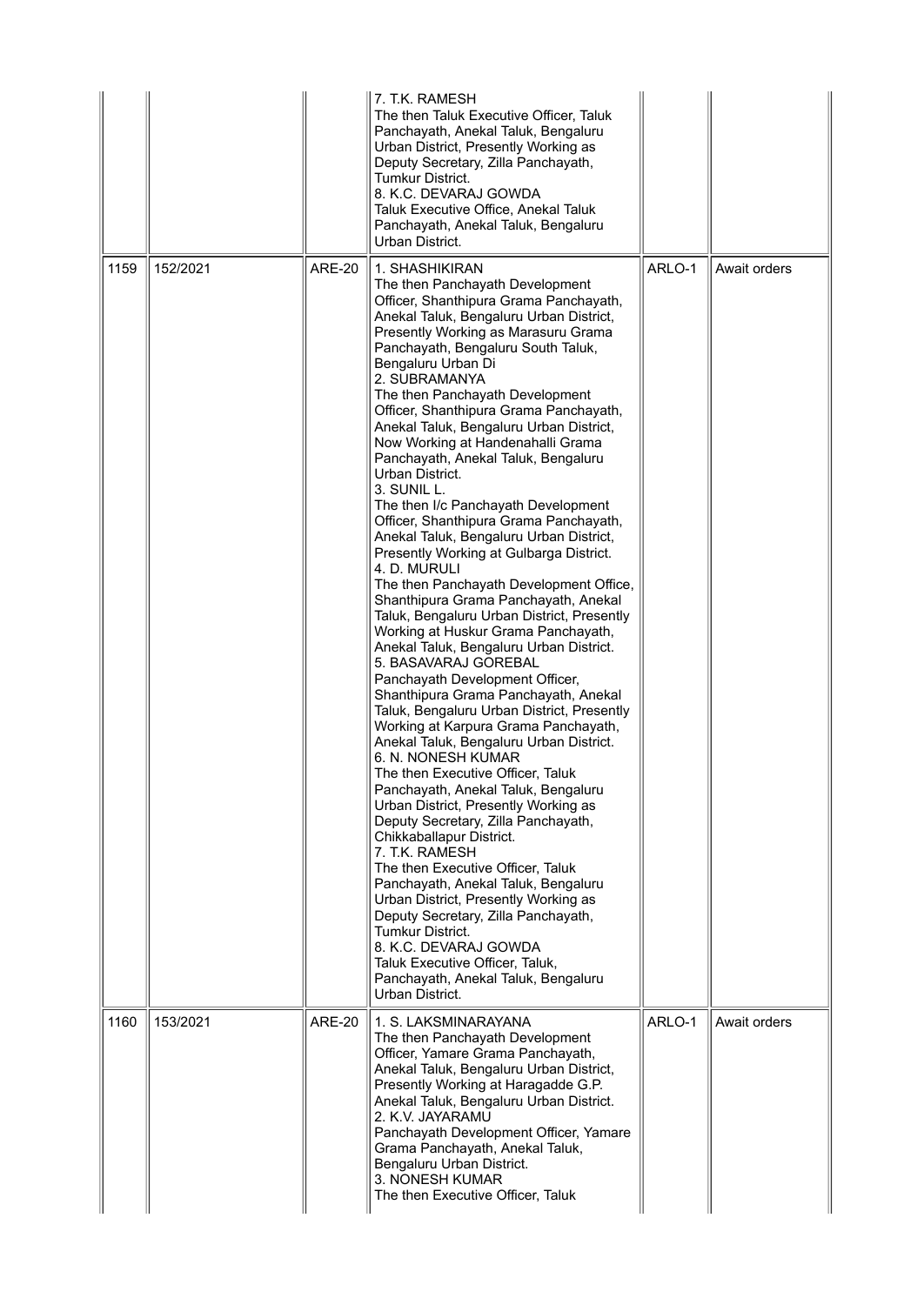|      |          |               | Panchayath, Anekal Taluk, Bengaluru<br>Urban District, Presently Working as<br>Deputy Secretary, Zilla Panchayath,<br>Chikkaballapura District.<br>4. T.K. RAMESH<br>The then Taluk Executive Officer, Taluk<br>Panchayath, Anekal Taluk, Bengaluru<br>Urban District, Presently Working as<br>Deputy Secretary, Zilla Panchayath,<br>Tumkur District.<br>5. K.C. DEVARAJ GOWDA<br>Taluk Executive Office, Anekal Taluk<br>Panchayath, Anekal Taluk, Bengaluru<br>Urban District.                                                                                                                                                                                                                                                                                                                                                                                                                                                                                                                                                                                                                                                                                                                                                                                                                                                                                                                                                                                                                                                                         |        |              |
|------|----------|---------------|-----------------------------------------------------------------------------------------------------------------------------------------------------------------------------------------------------------------------------------------------------------------------------------------------------------------------------------------------------------------------------------------------------------------------------------------------------------------------------------------------------------------------------------------------------------------------------------------------------------------------------------------------------------------------------------------------------------------------------------------------------------------------------------------------------------------------------------------------------------------------------------------------------------------------------------------------------------------------------------------------------------------------------------------------------------------------------------------------------------------------------------------------------------------------------------------------------------------------------------------------------------------------------------------------------------------------------------------------------------------------------------------------------------------------------------------------------------------------------------------------------------------------------------------------------------|--------|--------------|
| 1161 | 154/2021 | <b>ARE-20</b> | 1. JAYARAMU N.<br>The then Panchayath Development<br>Officer, Mantapa Grama Panchayath,<br>Anekal Taluk, Bengluru Urban District,<br>Presently Working as Dommasandra<br>Grama Panchayath, Anekal Taluk,<br>Bengaluru Urban District.<br>2. BHASKAR<br>The then Development Officer, Mantapa<br>Grama Panchayath, Anekal Taluk,<br>Bengaluru Urban District, Now Working as<br>Panchayath Development Officer, Agara<br>Grama Panchayath, Bengaluru South<br>Taluk, Bengaluru<br>3. KANTHARAJU E.<br>The then Panchayath Development<br>Officer, Mantapa Grama Panchayath,<br>Anekal Taluk, Bengaluru Urban District,<br>Presently Working at Neriga Grama<br>Panchayath.<br>4. PRAKASH<br>Panchayath Development Officer,<br>Mantapa Grama Panchayath, Anekal<br>Taluk, Bengluru Urban District, Presently<br>Working at Taluk Panchayath, Anekal<br>Taluk, Bengaluru Urban District.<br>5. NARENDRA BABU<br>Panchayath Development Officer,<br>Mantapa Grama Panchayath, Anekal<br>Taluk, Bengaluru Urban District.<br>6. N. NONESH KUMAR<br>The then Executive Officer, Taluk<br>Panchayath, Anekal Taluk, Bengaluru<br>Urban District, Presently Working as<br>Deputy Secretary, Zilla Panchayath,<br>Chikkaballapur District.<br>7. T.K. RAMESH<br>The then Executive Officer, Taluk<br>Panchayath, Anekal Taluk, Bengaluru<br>Urban District, Presently Working as<br>Deputy Secretary, Zilla Panchayath,<br>Tumkur District.<br>8. K.C. DEVARAJ GOWDA<br>Taluk Executive Officer, Taluk,<br>Panchayath, Anekal Taluk, Bengaluru<br>Urban District. | ARLO-1 | Await orders |
| 1162 | 155/2021 | <b>ARE-20</b> | 1. BHASKAR<br>The then Panchayath Development<br>Officer, Byagadadenahalli Grama<br>Panchayath, Anekal Taluk, Bengaluru<br>Urban District, Presently Working at<br>Agrara Grama Panchayath, Bengaluru<br>South Taluk, Bengaluru Urban<br>2. JAMEER M.A.<br>The then Development Officer,                                                                                                                                                                                                                                                                                                                                                                                                                                                                                                                                                                                                                                                                                                                                                                                                                                                                                                                                                                                                                                                                                                                                                                                                                                                                  | ARLO-1 | Await orders |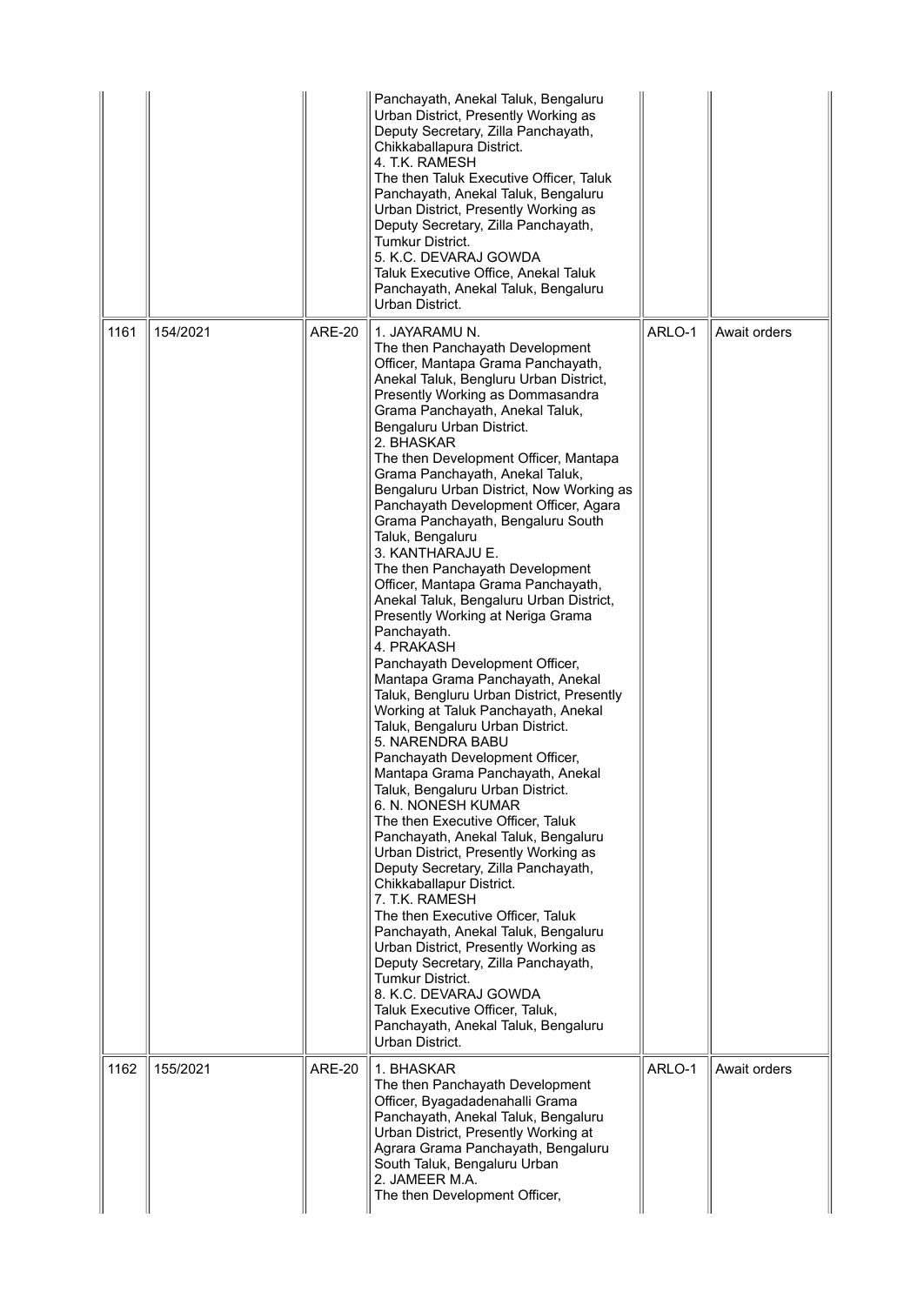|      |          |               | Byagadadenahalli Grama Panchayath,<br>Anekal Taluk, Bengaluru Urban District,<br>Presently Working as Panchayath<br>Development Officer, K. Gollahalli Grama<br>Panchayath, Bengaluru<br>3. R. GANGADHAR<br>Panchayath Development Officer,<br>Byagadadenahalli Grama Panchayath,<br>Anekal Taluk, Bengaluru Urban District.<br>4. N. NONESH KUMAR<br>The then Executive Officer, Taluk<br>Panchayath, Anekal Taluk, Bengaluru<br>Urban District, Presently Working as<br>Deputy Secretary, Zilla Panchayath,<br>Chikkaballapur District.<br>5. T.K. RAMESH<br>The then Executive Officer, Taluk<br>Panchayath, Anekal Taluk, Bengaluru<br>Urban District, Presently Working as<br>Deputy Secretary, Zilla Panchayath,<br><b>Tumkur District.</b><br>6. K.C. DEVARAJ GOWDA<br>Taluk Executive Officer, Taluk,<br>Panchayath, Anekal Taluk, Bengaluru<br>Urban District.                                                                                                                                                                                                                                                                                                                                                                                                                                                                                                                                                                                                                                                                                                                                 |        |              |
|------|----------|---------------|---------------------------------------------------------------------------------------------------------------------------------------------------------------------------------------------------------------------------------------------------------------------------------------------------------------------------------------------------------------------------------------------------------------------------------------------------------------------------------------------------------------------------------------------------------------------------------------------------------------------------------------------------------------------------------------------------------------------------------------------------------------------------------------------------------------------------------------------------------------------------------------------------------------------------------------------------------------------------------------------------------------------------------------------------------------------------------------------------------------------------------------------------------------------------------------------------------------------------------------------------------------------------------------------------------------------------------------------------------------------------------------------------------------------------------------------------------------------------------------------------------------------------------------------------------------------------------------------------------|--------|--------------|
| 1163 | 156/2021 | <b>ARE-20</b> | 1. N. RAJANI<br>The then Panchayath Development<br>Officer, Vanakanahalli Grama Panchayath,<br>Anekal Taluk, Bengaluru Urban District,<br>Now Working at Taluk Panchayath, Anekal<br>Taluk, Bengaluru Urban District.<br>2. A. TULASINATH<br>The then Panchayath Development<br>Officer, Vanakanahalli Grama Panchayath,<br>Anekal Taluk, Bengaluru Urban District,<br>Presently Working at Hennagara Grama<br>Panchayath, Bengaluru South Taluk,<br>Bengaluru Urban<br>3. SUBRAMANI<br>The then I/c Panchayath Development<br>Officer, Vanakanahalli Grama Panchayath,<br>Anekal Taluk, Bengaluru Urban District,<br>Presently Working at Neraluru Grama<br>Panchayath, Anekal Taluk, Bengaluru<br><b>Urban Distr</b><br>4. S.G. PRAKASH<br>The then Panchayath Development<br>Officer, Vanakanahalli Grama Panchayath,<br>Anekal Taluk, Bengaluru Urban District,<br>Presently Working at Taluk Panchayath,<br>Anekal Taluk, Bengaluru Urban District.<br>5. BOREGOWDA<br>The then I/c Panchayath Development<br>Officer, Vanakanahalli Grama Panchayath,<br>Anekal Taluk, Bengaluru Urban District,<br>Presently Working at Suragajakkanahalli<br>Grama Panchayath, Anekal Taluk,<br>Bengaluru U<br>6. RAVIKUMAR<br>The then Panchayath Development<br>Officer, Vanakanahalli Grama Panchayath,<br>Anekal Taluk, Bengaluru Urban District,<br>Presently Working at Bannerughatta<br>Grama Panchayath, Anekal Taluk,<br>Bengaluru Urban Dist<br>7. M. AMARESH<br>I/c Panchayath Development Officer,<br>Vanakanahalli Grama Panchayath, Anekal<br>Taluk, Bengaluru Urban District.<br>8. NONESH KUMAR | ARLO-1 | Await orders |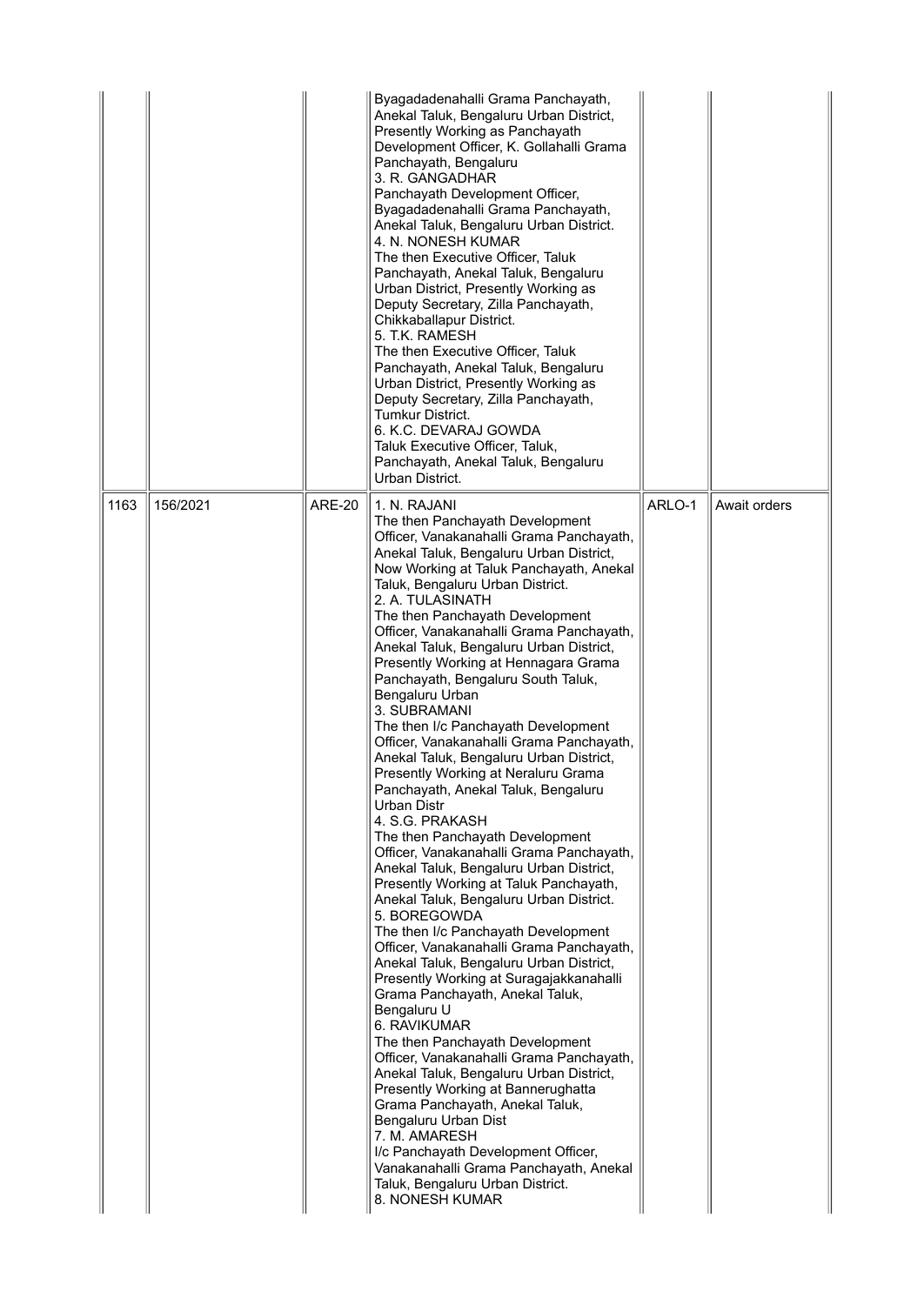|      |          |               | The then Executive Officer, Taluk<br>Panchayath, Anekal Taluk, Bengaluru<br>Urban District, Presently Working as<br>Deputy Secretary, Zilla Panchayath,<br>Chikkaballapur District.<br>9. T.K. RAMESH<br>The then Executive Officer, Taluk<br>Panchayath, Anekal Taluk, Bengaluru<br>Urban District, Presently Working as<br>Deputy Secretary, Zilla Panchayath,<br>Tumkur District.<br>10. K.C. DEVARAJ GOWDA<br>Taluk Executive Officer, Taluk,<br>Panchayath, Anekal Taluk, Bengaluru<br>Urban District.                                                                                                                                                                                                                                                                                                                                                                                                                                                                                                                                                                                                                                                    |        |              |
|------|----------|---------------|----------------------------------------------------------------------------------------------------------------------------------------------------------------------------------------------------------------------------------------------------------------------------------------------------------------------------------------------------------------------------------------------------------------------------------------------------------------------------------------------------------------------------------------------------------------------------------------------------------------------------------------------------------------------------------------------------------------------------------------------------------------------------------------------------------------------------------------------------------------------------------------------------------------------------------------------------------------------------------------------------------------------------------------------------------------------------------------------------------------------------------------------------------------|--------|--------------|
| 1164 | 157/2021 | <b>ARE-20</b> | 1. A. SHASHIKIRAN<br>The then Panchayath Development<br>Officer, Marasuru Grama Panchayath,<br>Anekal Taluk, Bengaluru Urban District.<br>2. N. NONESH KUMAR<br>The then Executive Officer. Taluk<br>Panchayath, Anekal Taluk, Bengaluru<br>Urban District, Presently Working as<br>Deputy Secretary, Zilla Panchayath,<br>Chikkaballapura District.<br>3. T.K. RAMESH<br>The then Taluk Executive Officer, Taluk<br>Panchayath, Anekal Taluk, Bengaluru<br>Urban District, Presently Working as<br>Deputy Secretary, Zilla Panchayath,<br>Tumkur District.<br>4. K.C. DEVARAJ GOWDA<br>Taluk Executive Office, Anekal Taluk<br>Panchayath, Anekal Taluk, Bengaluru<br>Urban District.                                                                                                                                                                                                                                                                                                                                                                                                                                                                         | ARLO-1 | Await orders |
| 1165 | 158/2021 | <b>ARE-20</b> | 1. Y. MANJUNATH REDDY<br>The then Panchayath Development<br>Officer, Dommasandra Grama<br>Panchayath, Anekal Taluk, Bengaluru<br>Urban District, Presently Working at<br>Agrara Grama Panchayath, Bengaluru<br>South Taluk, Bengaluru Urban Dist<br>2. D. MURALI<br>The then Development Officer,<br>Dommasandra Grama Panchayath,<br>Anekal Taluk, Bengaluru Urban District,<br>Presently Working as Panchayath<br>Development Officer, Huskur Grama<br>Panchayath, Anekal Taluk, Bengalur<br>3. GIRIMALLAYYA<br>The then Panchayath Development<br>Officer, Dommasandra Grama<br>Panchayath, Anekal Taluk, Bengaluru<br>Urban District, Presently Working at<br>Ragihalli Grama Panchayath, Anekal<br>Taluk, Bengaluru Urban District.<br>4. M. PRASAD<br>The then Panchayath Development<br>Officer, Dommasandra Grama<br>Panchayath, Anekal Taluk, Bengaluru<br>Urban District, Presently Working at<br>Bengaluru East Taluk Panchayath Office,<br>Bengaluru.<br>5. S.B. VIJETHA<br>Panchayath Development Officer,<br>Dommasandra Grama Panchayath,<br>Anekal Taluk, Bengaluru Urban District.<br>6. N. NONESH KUMAR<br>The then Executive Officer, Taluk | ARLO-1 | Await orders |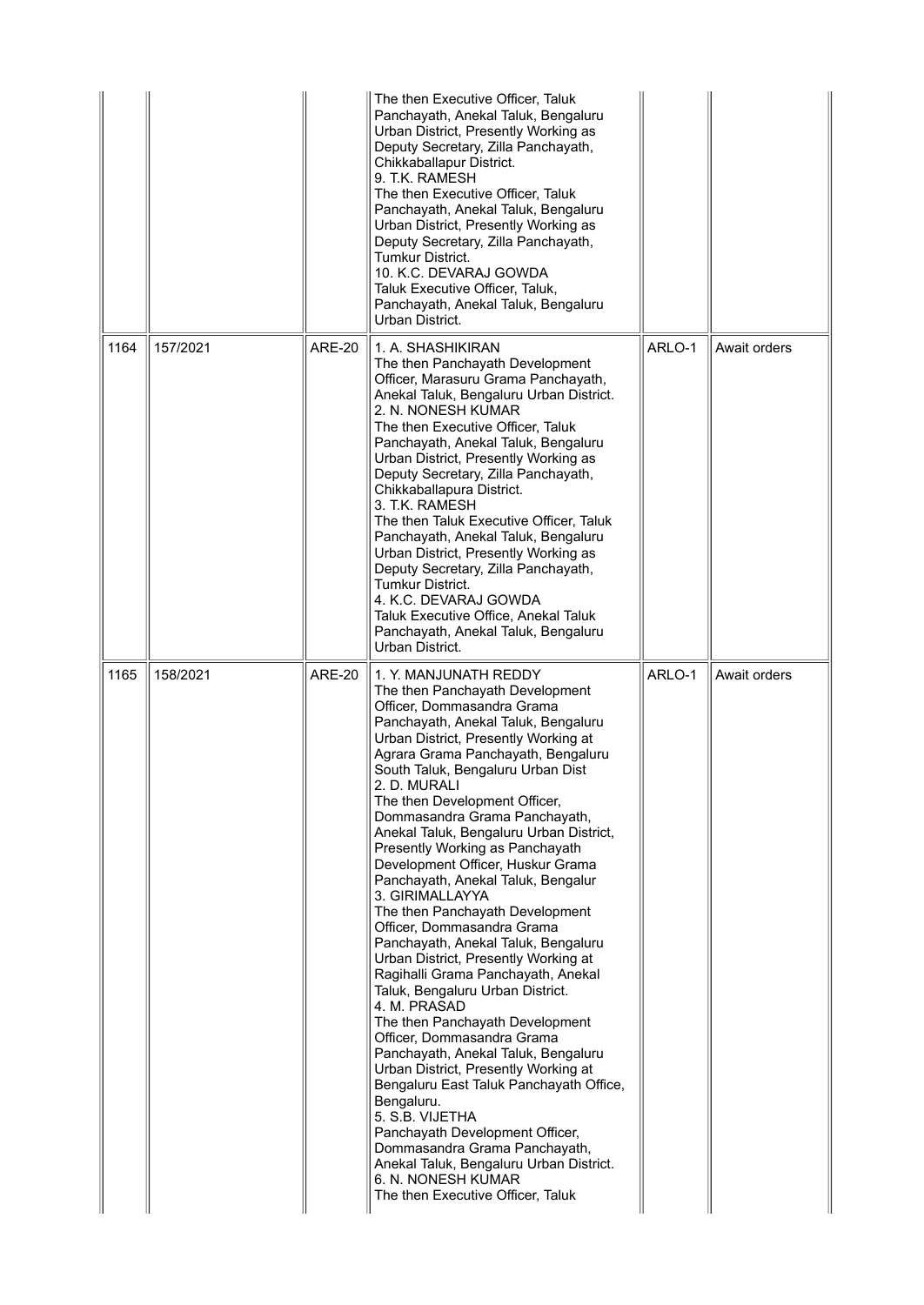|      |          |               | Panchayath, Anekal Taluk, Bengaluru<br>Urban District, Presently Working as<br>Deputy Secretary, Zilla Panchayath,<br>Chikkaballapur District.<br>7. T.K. RAMESH<br>The then Executive Officer, Taluk<br>Panchayath, Anekal Taluk, Bengaluru<br>Urban District, Presently Working as<br>Deputy Secretary, Zilla Panchayath,<br>Tumkur District.<br>8. K.C. DEVARAJ GOWDA<br>Taluk Executive Officer, Taluk,<br>Panchayath, Anekal Taluk, Bengaluru<br>Urban District.                                                                                                                                                                                                                                                                                                                                                                                                                                                                                                      |        |              |
|------|----------|---------------|----------------------------------------------------------------------------------------------------------------------------------------------------------------------------------------------------------------------------------------------------------------------------------------------------------------------------------------------------------------------------------------------------------------------------------------------------------------------------------------------------------------------------------------------------------------------------------------------------------------------------------------------------------------------------------------------------------------------------------------------------------------------------------------------------------------------------------------------------------------------------------------------------------------------------------------------------------------------------|--------|--------------|
| 1166 | 159/2021 | <b>ARE-20</b> | 1. REHMAN SHARIEFF<br>The then Panchayath Development<br>Officer, Hulimangala Grama Panchayath,<br>Anekal Taluk, Bengaluru Urban District,<br>Presently Working at Neraluru Grama<br>Panchyath, Anekal Taluk, Bengaluru<br>Urban District.<br>2. N. JAYARAMU<br>Panchayath Development Officer,<br>Hulimangala Grama Panchayath, Anekal<br>Taluk, Bengaluru Urban District.<br>3. N. NONESH KUMAR<br>The then Executive Officer, Taluk<br>Panchayath, Anekal Taluk, Bengaluru<br>Urban District, Presently Working as<br>Deputy Secretary, Zilla Panchayath,<br>Chikkaballapur District.<br>4. T.K. RAMESH<br>The then Executive Officer, Taluk<br>Panchayath, Anekal Taluk, Bengaluru<br>Urban District, Presently Working as<br>Deputy Secretary, Zilla Panchayath,<br><b>Tumkur District.</b><br>5. K.C. DEVARAJ GOWDA<br>Taluk Executive Officer, Taluk,<br>Panchayath, Anekal Taluk, Bengaluru<br>Urban District.                                                     | ARLO-1 | Await orders |
| 1167 | 160/2021 | <b>ARE-20</b> | 1. REHMAN SHARIEFF<br>The then Panchayath Development<br>Officer, Bannerughatta Grama<br>Panchayath, Anekal Taluk, Bengaluru<br>Urban District, Now Working at Neraluru<br>Grama Panchayath, Anekal Taluk,<br>Bengaluru Urban District.<br>2. GIRIMALLAYYA<br>The then Panchayath Development<br>Officer, Bannerughatta Grama<br>Panchayath, Anekal Taluk, Bengaluru<br>Urban District, Now Working at Ragihalli<br>Grama Panchayath, Anekal Taluk,<br>Bengaluru Urban District.<br>3. B.R. NARAYANA SWAMY<br>The then I/c Panchayath Development<br>Officer, Bannerughatta Grama<br>Panchayath, Anekal Taluk, Bengaluru<br>Urban District, Presently Working as<br>Panchayath Development Officer,<br>Huralichikkanahalli Grama Panc<br>4. RAVIKUMAR R.M.<br>Panchayath Development Officer,<br>Bannerughatta Grama Panchayath,<br>Anekal Taluk, Bengaluru Urban District.<br>5. NONESH KUMAR<br>The then Executive Officer, Taluk<br>Panchayath, Anekal Taluk, Bengaluru | ARLO-1 | Await orders |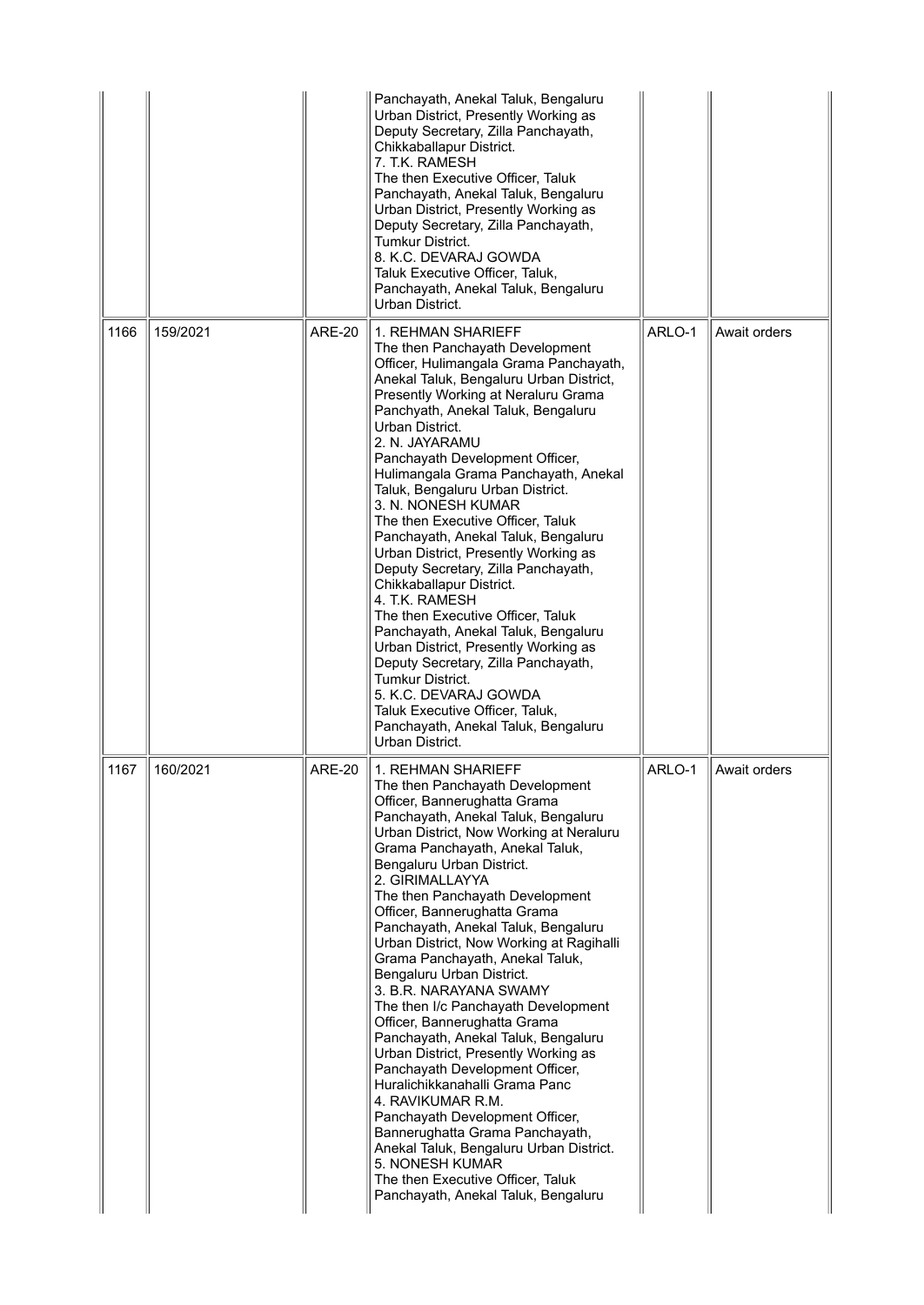|      |          |               | Urban District, Presently Working as<br>Deputy Secretary, Zilla Panchayath,<br>Chikkaballapur District.<br>6. T.K. RAMESH<br>The then Executive Officer, Taluk<br>Panchayath, Anekal Taluk, Bengaluru<br>Urban District, Presently Working as<br>Deputy Secretary, Zilla Panchayath,<br>Tumkur District.<br>7. K.C. DEVARAJ GOWDA<br>Taluk Executive Officer, Taluk,<br>Panchayath, Anekal Taluk, Bengaluru<br>Urban District.                                                                                                                                                                                                                                                                                                                                                                                                                                                                                                                                                                                                                                                                                                                       |        |              |
|------|----------|---------------|------------------------------------------------------------------------------------------------------------------------------------------------------------------------------------------------------------------------------------------------------------------------------------------------------------------------------------------------------------------------------------------------------------------------------------------------------------------------------------------------------------------------------------------------------------------------------------------------------------------------------------------------------------------------------------------------------------------------------------------------------------------------------------------------------------------------------------------------------------------------------------------------------------------------------------------------------------------------------------------------------------------------------------------------------------------------------------------------------------------------------------------------------|--------|--------------|
| 1168 | 161/2021 | <b>ARE-20</b> | 1. SUBRAMANI<br>The then Panchayath Development<br>Officer, Neriga Grama Panchayath, Anekal<br>Taluk, Bengaluru Urban District, Now<br>Working at Handenahalli Grama<br>Panchayath, Anekal Taluk, Bengaluru<br>Urban District.<br>2. E. ANAND<br>The then Panchayath Development<br>Officer, Neriga Grama Panchayath, Anekal<br>Taluk, Bengaluru Urban District, Now<br>Working at Suragajakkanahalli Grama<br>Panchayath, Anekal Taluk, Bengaluru<br>Urban District.<br>3. KANTHARAJU<br>The then Panchayath Development<br>Officer, Neriga Grama Panchayath, Anekal<br>Taluk, Bengaluru Urban District.<br><b>4. NONESH KUMAR</b><br>The then Executive Officer, Taluk<br>Panchayath, Anekal Taluk, Bengaluru<br>Urban District, Presently Working as<br>Deputy Secretary, Zilla Panchayath,<br>Chikkaballapur District.<br>5. T.K. RAMESH<br>The then Executive Officer, Taluk<br>Panchayath, Anekal Taluk, Bengaluru<br>Urban District, Presently Working as<br>Deputy Secretary, Zilla Panchayath,<br><b>Tumkur District.</b><br>6. K.C. DEVARAJ GOWDA<br>Taluk Executive Officer, Taluk Panchayath,<br>Anekal Taluk, Bengaluru Urban District. | ARLO-1 | Await orders |
| 1169 | 162/2021 | <b>ARE-20</b> | 1. H.V. KRISHNAPPA<br>The then Panchyath Development Officer,<br>Kallubalu Grama Panchayath, Anekal<br>Taluk, Bengaluru Urban District, Presently<br>Woking on Deputation at Zilla Panchyath,<br>Bengaluru Urban District, Bengaluru.<br>2. MURULI D.<br>Panchayath Development Office,<br>Kallubalu Grama Panchayath, Anekal<br>Taluk, Bengaluru Urban District.<br>3. N. NONESH KUMAR<br>The then Executive Officer, Taluk<br>Panchayath, Anekal Taluk, Bengaluru<br>Urban District, Presently Working as<br>Deputy Secretary, Zilla Panchayath,<br>Chikkaballapur District.<br>4. T.K. RAMESH<br>The then Executive Officer, Taluk<br>Panchayath, Anekal Taluk, Bengaluru<br>Urban District, Presently Working as<br>Deputy Secretary, Zilla Panchayath,<br>Tumkur District.<br>5. K.C. DEVARAJ GOWDA                                                                                                                                                                                                                                                                                                                                             | ARLO-1 | Await orders |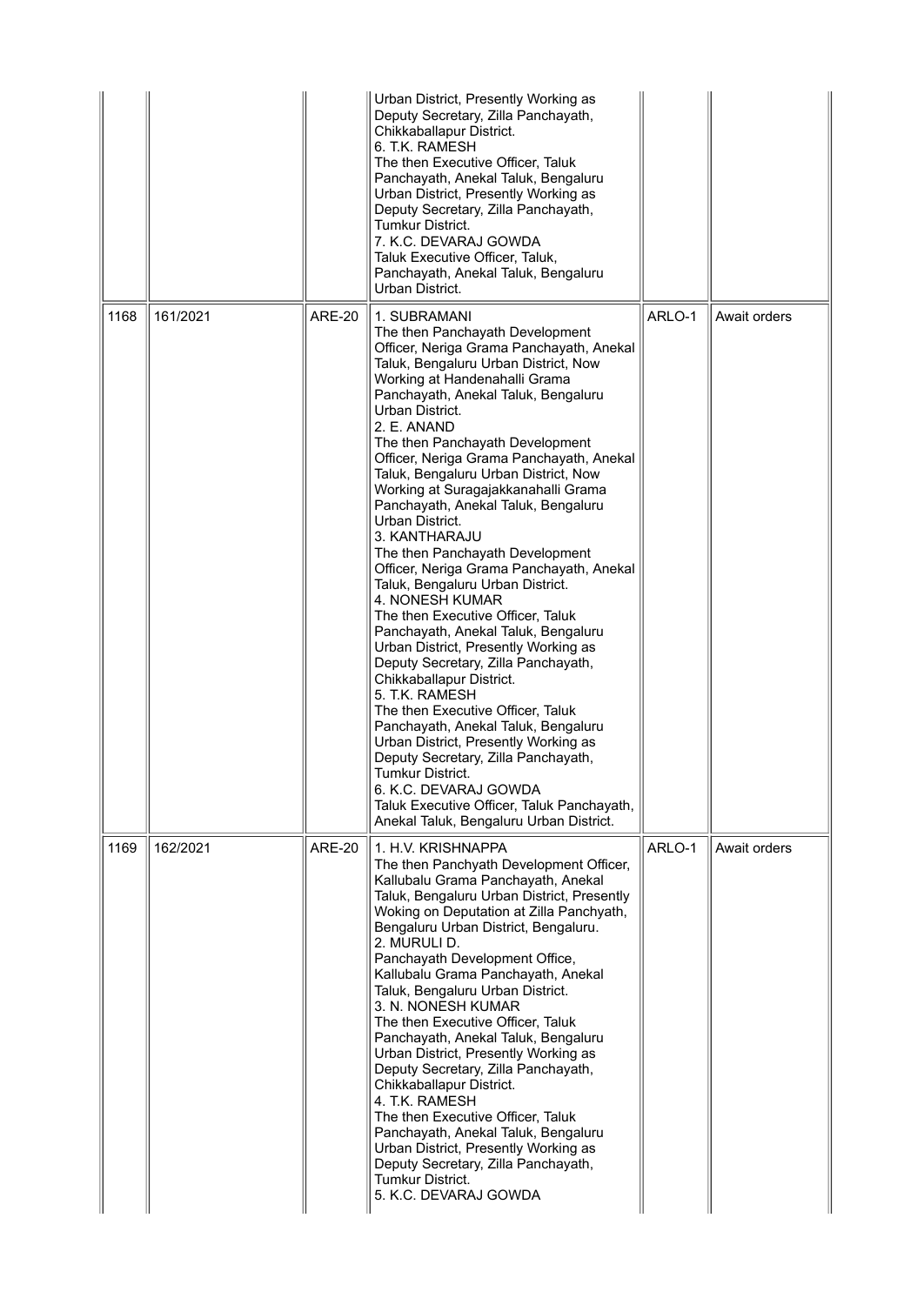|      |          |               | Taluk Executive Officer, Taluk,<br>Panchayath, Anekal Taluk, Bengaluru<br>Urban District.<br>6. M. Munirangappa<br>Panchayath Development Officer,<br>Kallubalu Grama Panchayath, Anekal<br>Taluk, Bengaluru Urban District.                                                                                                                                                                                                                                                                                                                                                                                                                                                                                                                                                                                                                                                                                                                                                                                                                                                                                                                                                                       |        |              |
|------|----------|---------------|----------------------------------------------------------------------------------------------------------------------------------------------------------------------------------------------------------------------------------------------------------------------------------------------------------------------------------------------------------------------------------------------------------------------------------------------------------------------------------------------------------------------------------------------------------------------------------------------------------------------------------------------------------------------------------------------------------------------------------------------------------------------------------------------------------------------------------------------------------------------------------------------------------------------------------------------------------------------------------------------------------------------------------------------------------------------------------------------------------------------------------------------------------------------------------------------------|--------|--------------|
| 1170 | 163/2021 | <b>ARE-20</b> | 1. SUDHA M.A.<br>The then Panchayath Development<br>Officer, Huskur Grama Panchayath,<br>Anekal Taluk, Bengaluru Urban District,<br>Presently Working as Deputation at Zilla<br>Panchayath, Bengaluru Urban District,<br>Bengaluru.<br>2. MURALI D<br>Panchayath Development Officer, Huskur<br>Grama Panchayath, Anekal Taluk,<br>Bengaluru Urban District,<br>3. N. NONESH KUMAR<br>The then Executive Officer. Taluk<br>Panchayath, Anekal Taluk, Bengaluru<br>Urban District, Presently Working as<br>Deputy Secretary, Zilla Panchayath,<br>Chikkaballapur District.<br>4. T.K. RAMESH<br>The then Taluk Executive Officer, Taluk<br>Panchayath, Anekal Taluk, Bengaluru<br>Urban District, Presently Working as<br>Deputy Secretary, Zilla Panchayath,<br>Tumkur District.<br>5. K.C. DEVARAJ GOWDA<br>Taluk Executive Officer, Taluk,<br>Panchayath, Anekal Taluk, Bengaluru<br>Urban District.                                                                                                                                                                                                                                                                                             | ARLO-1 | Await orders |
| 1171 | 164/2021 | <b>ARE-20</b> | 1. GIRIMALLAYYA<br>The then Panchayath Development<br>Officer, Sarjapur Grama Panchayath,<br>Anekal Taluk, Bengaluru Urban District,<br>Now Working at Neraluru Grama<br>Panchayath, Anekal Taluk, Bengaluru<br>Urban District.<br>2. P.A. POONACHA<br>The then Panchayath Development<br>Officer, Sarjapur Grama Panchayath,<br>Anekal Taluk, Bengaluru Urban District,<br>Now Working at Taverekere Grama<br>Panchayath, Bengaluru South Taluk,<br>Bengaluru Urban District.<br>3. C.M. SUNITHA<br>The then I/c Panchayath Development<br>Officer, Sarjapur Grama Panchayath,<br>Anekal Taluk, Bengaluru Urban District,<br>Presently Working at Ramohalli Grama<br>Panchayath, Bengaluru South Taluk,<br>Bengaluru Urban<br>4. M. PRASAD<br>The then I/c Panchayath Development<br>Officer, Sarjapur Grama Panchayath,<br>Anekal Taluk, Bengaluru Urban District,<br>Presently Working as Secretary at<br>Samethanahalli Grama Panchayath,<br>Hosakote Taluk, Benga<br>5. NONESH KUMAR<br>The then Executive Officer, Taluk<br>Panchayath, Anekal Taluk, Bengaluru<br>Urban District, Presently Working as<br>Deputy Secretary, Zilla Panchayath,<br>Chikkaballapur District.<br>6. T.K. RAMESH | ARLO-1 | Await orders |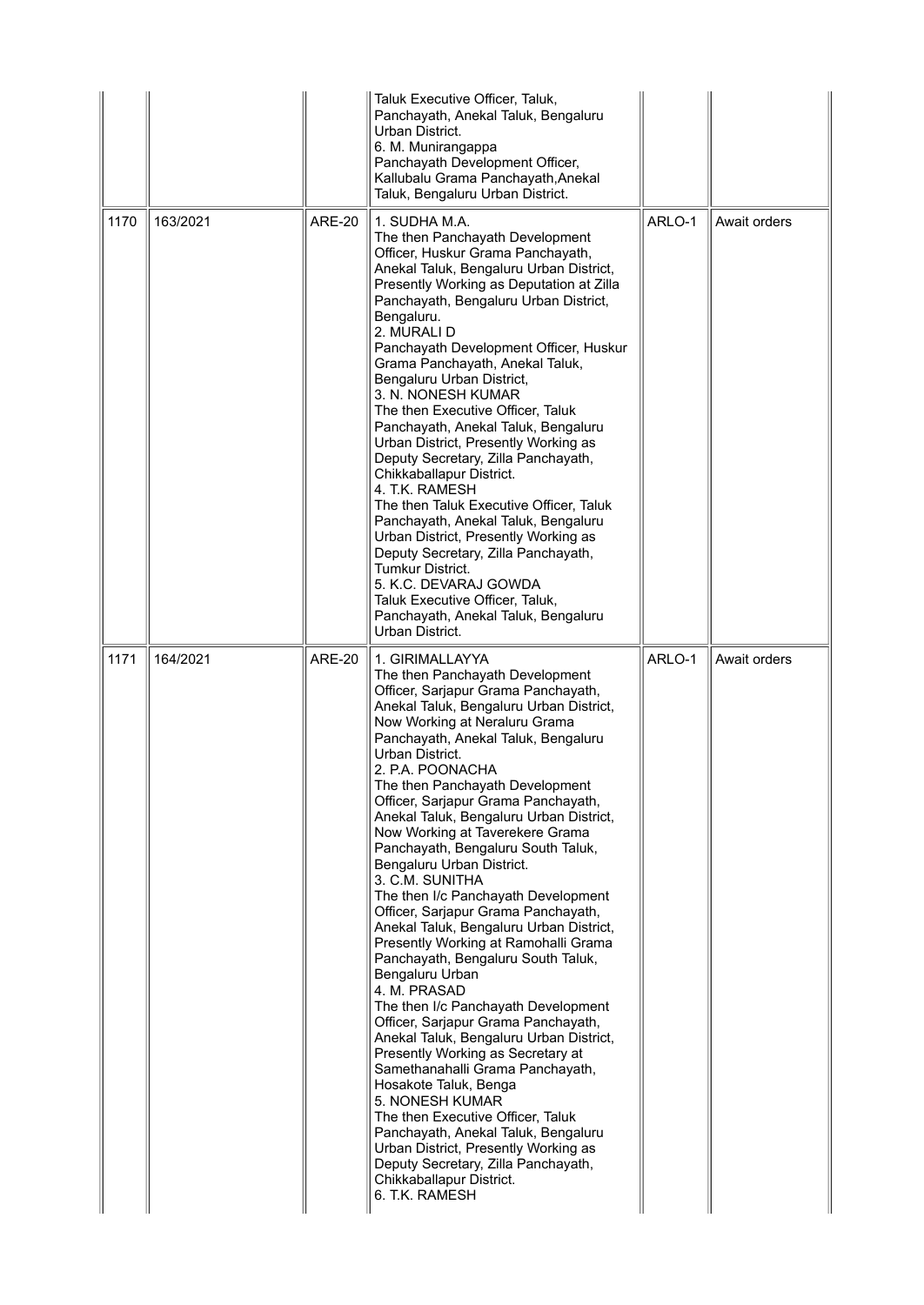|      |          |               | The then Executive Officer, Taluk<br>Panchayath, Anekal Taluk, Bengaluru<br>Urban District, Presently Working as<br>Deputy Secretary, Zilla Panchayath,<br>Tumkur District.<br>7. K.C. DEVARAJ GOWDA<br>Taluk Executive Officer, Taluk,<br>Panchayath, Anekal Taluk, Bengaluru<br>Urban District.                                         |               |                                             |
|------|----------|---------------|-------------------------------------------------------------------------------------------------------------------------------------------------------------------------------------------------------------------------------------------------------------------------------------------------------------------------------------------|---------------|---------------------------------------------|
| 1172 | 167/2021 | <b>ARE-10</b> | 1. RATHNAMMA B HOSAMANI<br>District Backward Classes Welfare Officer,<br>Gadag District.<br>2. ASHOK S PATIL<br>Taluk Extension Officer,<br>3. G.N. Malluru<br>Incharge Hostel Warden                                                                                                                                                     | DRE-4         | Evidence on<br>behalf of the D.A.           |
| 1173 | 169/2021 | <b>ARE-11</b> | 2. ANIL AVAJI,<br>Village Accountant, Bhimi Kendra<br>Operator, Indi, Tahasildar Office,<br><b>VIJAYAPURA District.</b><br>5. P.H. GALIGALI,<br>Sheristedar, Taluk Office, Indi Taluk,<br><b>VIAJAYAPURA District.</b><br>4. VIJAYAKUMAR UTNAL,<br>Sheristedar, Taluk Office, Indi, Presently<br>Tahasildar Office, VIAJAYAPURA District. | <b>PP</b>     | Evidence on<br>behalf of the D.A.           |
| 1174 | 171/2021 | <b>ARE-12</b> | 1. HAVAGI RAO<br>S/o Maharudrappa Kemashetty, Junior<br>Engineer, PRE Sub-Division, Aurad, Bidar<br>District.                                                                                                                                                                                                                             | ARLO-2        | To hear on I.A.<br>(Interim<br>Application) |
| 1175 | 174/2021 | <b>ARE-13</b> | 1. SAROJA PATIL,<br>Commissioner, City Municipal Council,<br>Shahabad, KALBURGI District.                                                                                                                                                                                                                                                 | <b>ARE-11</b> | Cross<br>examination of<br>the witnesses    |
| 1176 | 175/2021 | <b>ARE-15</b> | 1. Smt Sheela Chidanand Talawar<br>Panchayat Development Officer Gram<br>Panchayat Hanchinal 591243 Tq Hukkeri<br>Dist Belagavi                                                                                                                                                                                                           | <b>PP</b>     | Second oral<br>statement<br>(S.O.S.)        |
| 1177 | 178/2021 | <b>ARE-18</b> | 1. MALLAPPA BANUVALLI,<br>Excise Inspector, Sindagi Zone, Sindagi<br>Town, Sindagi Taluk, Vijayapura District.<br>Transferred to Rajajinagar, BENGALURU.                                                                                                                                                                                  | PP            | Stayed in<br>KAT/HC                         |
| 1178 | 179/2021 | <b>ARE-17</b> | 1. MEGHARAJ NAIK<br>Tahasildar, Office of Tahasildar, Kumata<br>Taluk, Uttara Kannada District.                                                                                                                                                                                                                                           | ARE-6         | Cross<br>examination of<br>the witnesses    |
| 1179 | 180/2021 | <b>ARE-19</b> | 1. A.H. KRISHNAMURTHY,<br>Excise Inspector, B.T. Patil Nagar, Koppal<br>Zone, Koppal Town and Taluk, KOPPAL<br>District. Transferred to Channagiri Zone,<br>Town and Taluk, DAVANAGERE District.                                                                                                                                          | ARE-5         | Issue summons<br>to the witness             |
| 1180 | 181/2021 | ARE-4         | 1. M.B. KARIGARA<br>Deputy Director, Central Library, D.C.<br>Compound Dharwad District.                                                                                                                                                                                                                                                  | ARE-3         | Verification of<br>Records                  |
| 1181 | 182/2021 | ARE-3         | 1. Shivananda B Tegura<br>Head Master, Government Higher Primary<br>School, Aahetti, Navalagunda Taluk,<br>Dharwad District.                                                                                                                                                                                                              | DRE-4         | Written<br>Statement of<br>Defence          |
| 1182 | 184/2021 | ARE-8         | 1. JAGADISH<br>Survey Supervisor, Survey Department,<br>Bangarapete Taluk, Kolar District.<br>2. RAVIKUMAR<br>Sheristedar, Taluk Office, Mini Vidhana<br>Soudha, Bangarapete Taluk, Kolar District.                                                                                                                                       | ARE-9         | Written<br>Statement of<br>Defence          |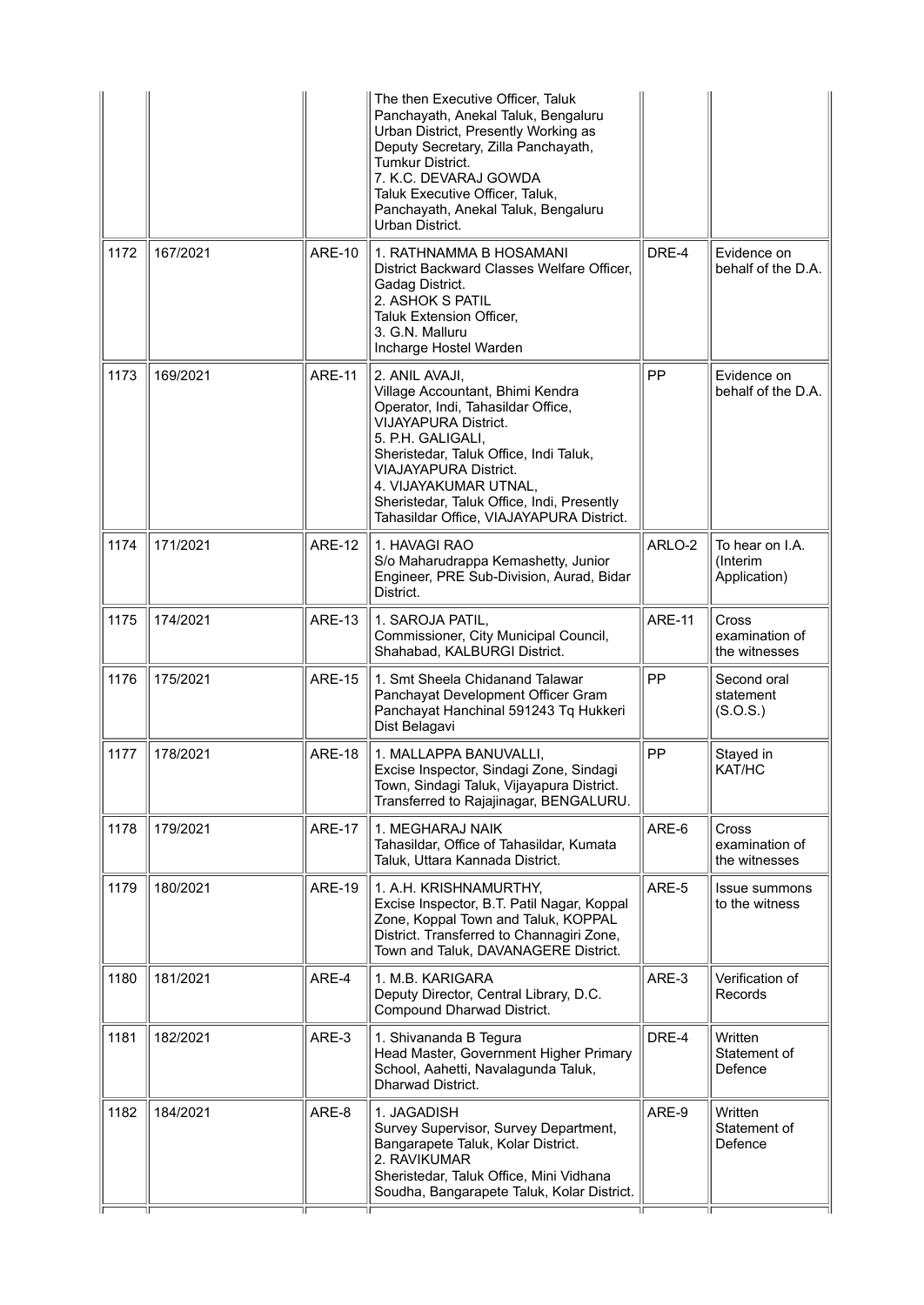| 1183 | 185/2021 | ARE-9         | 1. K.M. VEERAIAH,<br>AEE, KRIDL, Sub Division, Jagalur,<br>Lokikere Road, DAVANAGERE.<br>2. B. CHANDRASHEKAR,<br>EE, KRIDL, Division -1, Near T.V. Station,<br>Lokikere Road, DAVANAGERE.                                                               | DRE-1         | Stayed in<br>KAT/HC                                                      |
|------|----------|---------------|---------------------------------------------------------------------------------------------------------------------------------------------------------------------------------------------------------------------------------------------------------|---------------|--------------------------------------------------------------------------|
| 1184 | 186/2021 | <b>ARE-10</b> | 1. K. KRISHNAMURTHY<br>S/o Late K.Hanumantharao, Junior<br>Account Assistant, No. 6 Channel<br>Division, O/o the KNNL, Kote, Bellary.<br>Presently working as Junior Account<br>Assistant at CEO Office(Z.P), Bellary.                                  | POARE-<br>17  | Evidence on<br>behalf of the D.A.                                        |
| 1185 | 189/2021 | ARE-4         | 2. K.H.SHIVAKUMAR,<br>Then Tahsildar Grade-1, Shikaripura<br>talukPresently KAS Junior Grade                                                                                                                                                            | DRE-4         | <b>Enquiry Officer</b><br>Appointed under<br>Rule 14(A) of<br><b>CCA</b> |
| 1186 | 190/2021 | <b>ARE-12</b> | 2. V. Jayaram<br>Panchayath Development<br>Officer, Presently Retired.<br>4. S.Jayarao<br>Panchayath Development<br>Officer, Presently Retired, Marikuppe Gram<br>Panchayath, Bangarpet taluk, Kolar<br>district.                                       | DRE-4         | Posted for Report                                                        |
| 1187 | 193/2021 | <b>ARE-15</b> | 1. M.MAHADEVA,<br>Executive Engineer, KRIDL,<br>CHIKKAMAGALUR District.(retired)<br>2. K.C.DAKSHINAMURTHY,<br>Assistant Executive Engineer, KRIDL,<br><b>CHIKKAMAGALUR District.</b>                                                                    | DRE-1         | <b>Bailable Warrant</b><br>to the witness                                |
| 1188 | 196/2021 | <b>ARE-15</b> | 1. M.MAHADEV,<br>Executive Engineer, KRIDL,<br>CHIKKAMAGALUR District. (retired)<br>2. K.C.DAKSHINAMURTHY,<br>Assistant Executive Engineer, KRIDL,<br>CHIKKAMAGALUR District.                                                                           | DRE-1         | <b>Bailable Warrant</b><br>to the witness                                |
| 1189 | 197/2021 | <b>ARE-18</b> | 1. SHIVAPPA OLEKAR,<br>Executive Officer, Taluk Panchayath,<br>Honnali Taluk, DAVANAGERE District.<br>2. B.Shekar Naika<br>the then PDO, Benakanahalli Gram<br>Panchayath, presently Secretary,<br>Rampura Gram Panchayath, Honnali<br>Taluk, Davangere | DRE-1         | Stayed in<br>KAT/HC                                                      |
| 1190 | 200/2021 | ARE-4         | 2. Jaikumar.M.B.<br>Assistant Teacher, G.T.H.P<br>School, T.K. Road, Bhadravathi, Shivamogga<br>District.As per the orders of Honble<br>Upalokayukta-2 dated 24-11-2020 R2 is<br>impleaded.                                                             | <b>ARE-19</b> | Evidence on<br>behalf of the D.A.                                        |
| 1191 | 202/2021 | ARE-7         | 3. M.P. Vrushabendraswamy,<br>Revenue Inspector, Ubrani Holi Davangere<br>TalukDavangere                                                                                                                                                                | DRE-1         | Stayed in<br>KAT/HC                                                      |
| 1192 | 204/2021 | ARE-9         | 2. Sri Vijay<br>The Then Executive Engineer, Office of<br>the State Project Director, Rashtriya<br>Madyamika Shikshana Abhiyana,<br>Bengaluru                                                                                                           | PP            | Stayed in<br>KAT/HC                                                      |
| 1193 | 205/2021 | <b>ARE-10</b> | 1. S.A. SAVAGAON<br>Assistant Engineer, Panchayath Raj<br>Engeneering Sub-Division, Athani, Athani<br>Taluk, Belagaum District.<br>2. M.B. IMMADI                                                                                                       | <b>ARE-12</b> | Evidence on<br>behalf of the D.A.                                        |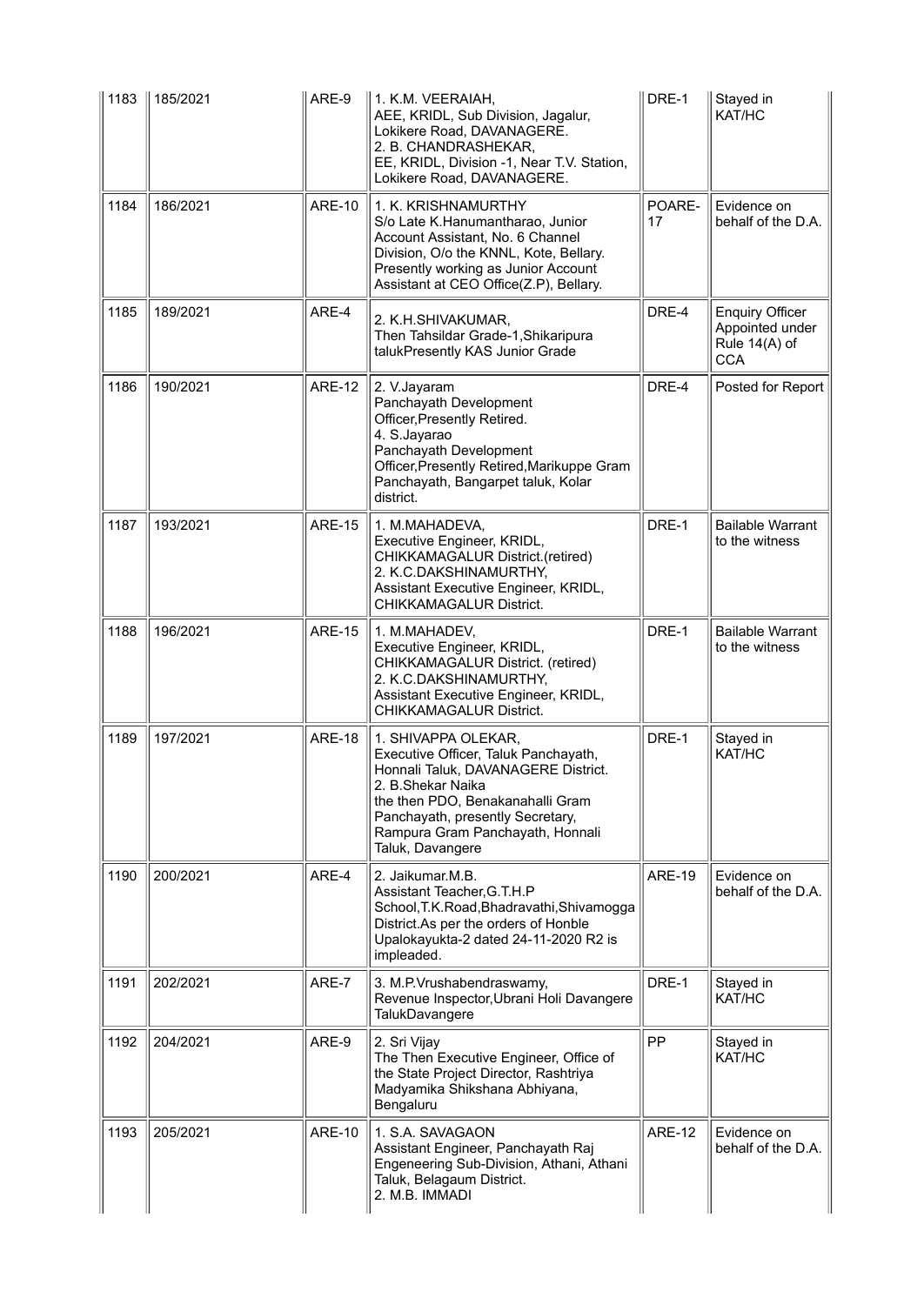|      |          |               | Assistant Executive Engineer, Panchayath<br>Raj Engineering Sub Division, Athani,<br>Athani Taluk, Belagaum District.                                                                                                                                                                                                                                  |              |                                            |
|------|----------|---------------|--------------------------------------------------------------------------------------------------------------------------------------------------------------------------------------------------------------------------------------------------------------------------------------------------------------------------------------------------------|--------------|--------------------------------------------|
| 1194 | 206/2021 | <b>ARE-11</b> | 1. LANKE HANUMAIAH,<br>Excise Inspector, Bagalkote Zone, Abakari<br>Bhavan, Sector No. 7, Navanagar,<br>Bagalkote Town, BAGALKOTE District.<br><b>Transferred to Tumkur Excise</b><br>Commissioners Office, TUMKUR.                                                                                                                                    | ARE-5        | <b>Issue summons</b><br>to the witness     |
| 1195 | 207/2021 | ARE-9         | 2. Kenchappa.U<br><b>Assistant Executive</b><br>Engineer, K.R.I.D.LSub-<br>Division, HonnaliDavangere District.<br>1. Kenchappa.U<br><b>Assistant Executive</b><br>Engineer, K.R.I.D.LSub-<br>Division, HonnaliDavangere District.                                                                                                                     | DRE-1        | Evidence on<br>behalf of the D.A.          |
| 1196 | 210/2021 | <b>ARE-13</b> | 1. DHARMAPPA MARUTHI KAMBLE<br>Cook, Pre Metric Boys Hostel, Takke<br>Vijayapur Taluk and District.                                                                                                                                                                                                                                                    | PP           | <b>First Oral</b><br>Statement<br>(F.O.S.) |
| 1197 | 212/2021 | <b>ARE-14</b> | 1. YAMANAPPA TALAWARA<br>S/o Kidiyappa Talawara, Hostel Warden,<br>Backward Pre-metric Boys Hostel<br>Mudhola, Sedam Taluk, Kalburgi District.<br>R/o Vidya Nagar, C/o Shivasharanappa,<br>Sedam Taluk, Kalburgi District.                                                                                                                             | POARE-<br>6  | Verification of<br>Records                 |
| 1198 | 213/2021 | <b>ARE-15</b> | 1. VENKATESH N.R.<br>Inspector of Police (Station House<br>Officer), Rajajinagar Police Station, Beside<br>R.T.O. Office, Rajajinagar, Bengaluru.                                                                                                                                                                                                      | ARLO-1       | Stayed in<br>KAT/HC                        |
| 1199 | 215/2021 | <b>ARE-17</b> | 1. VENKATESH<br>S/o Vittalasingh Rathod, Assistant Drug<br>Controller, O/o the Assistant Drugs<br>Controller, Kalburgi Circle, Kalburgi.                                                                                                                                                                                                               | POARE-<br>2  | <b>Issue summons</b><br>to the witness     |
| 1200 | 216/2021 | <b>ARE-18</b> | 2. POORNIMA,<br>Executive Officer, Mahathobhara Sri<br>Anantha Padmanabha Temple, Perduru,<br>UDUPI.<br>7. Sri Ganesh Rao<br>the then Incharge Executive Officer, Sri<br>Ananthapadmanabha Temple, Perduru,<br>Udupi Taluk. Presently working as<br>Superintendent (Parivekshakaru), Hindu<br>Religious and Charitable Endowment<br>Department, Udupi. | PP           | Written brief<br>(Arguments)               |
| 1201 | 6/2022   | ARE-7         | 1. SOMASHEKAR,<br>AEE, Public Works Ports and Inland Water<br>Transportation Department, No. 3 Sub<br>Division, Karkala, UDUPI District.                                                                                                                                                                                                               | PP           | Stayed in<br>KAT/HC                        |
| 1202 | 7/2022   | <b>ARE-11</b> | 1. M.K. VASUDEV<br>S/o Late Kariya, Head Master, Govt.<br>Higher Primary School, Hiriyadka, Udupi,<br>R/at Sangati new Colony, Kodankuru<br>Village, Udupi Taluk, Udupi District.                                                                                                                                                                      | POARE-<br>2  | Written<br>Statement of<br>Defence         |
| 1203 | 8/2022   | <b>ARE-12</b> | 1. Smt Sushanti PrasannaKumar,<br>Then Incharge Principal, Bashel Mission<br>InstitutionKittel Science College,<br>DharwadPresently retired.                                                                                                                                                                                                           | DRE-4        | Stayed in<br>KAT/HC                        |
| 1204 | 14/2022  | <b>ARE-18</b> | 1. G. MANOHAR<br>S/o G. Nagendrappa, Principal, Govt. Pre-<br>University College, Aanavatti, Soraba<br>Taluk, R/o C.D. Haveri Building, Back Side                                                                                                                                                                                                      | POARE-<br>17 | Issue summons<br>to the witness            |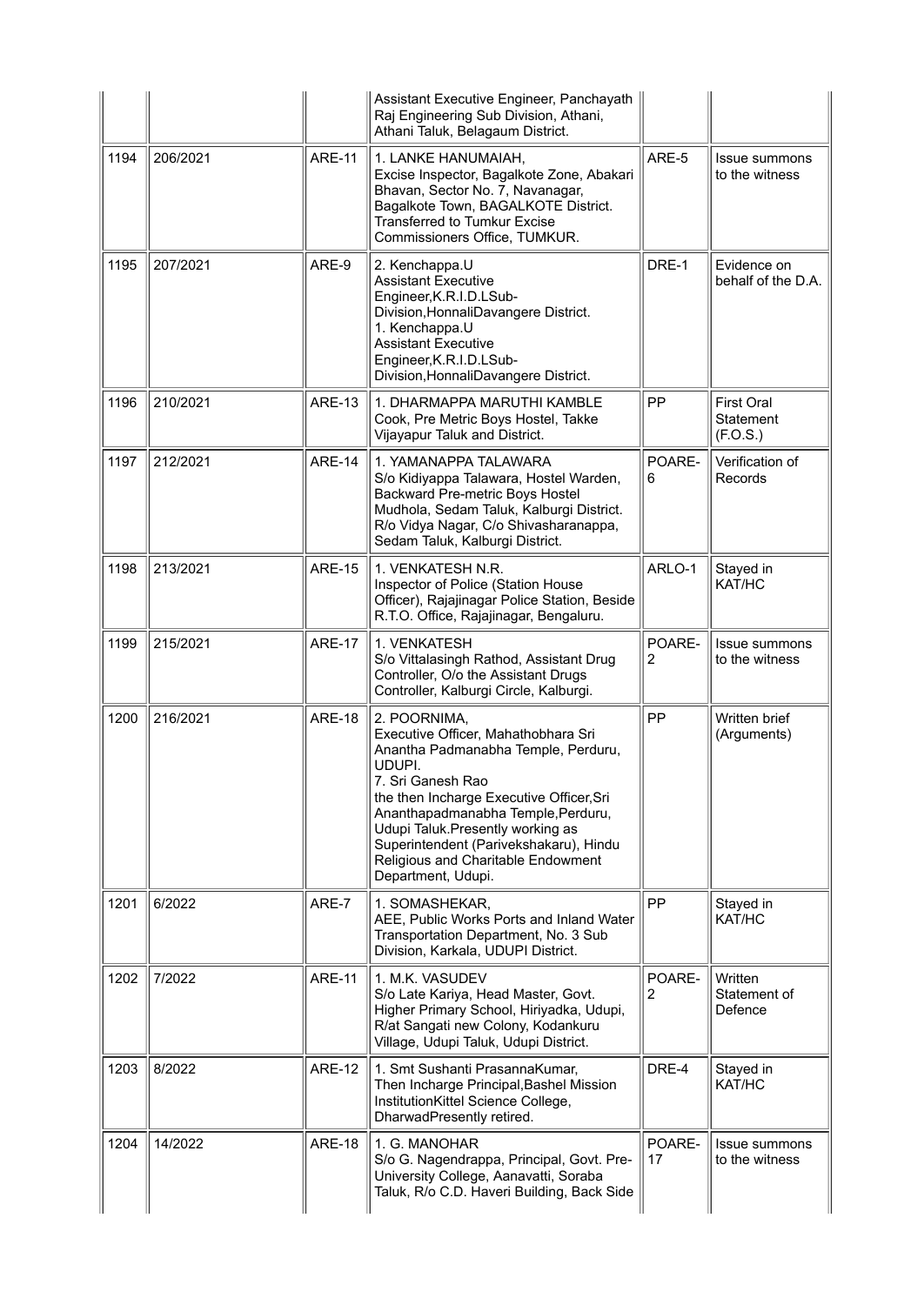|      |         |               | of TVS Show Room, Thimmapur,<br>Aanavatti, Soraba Taluk, Shivamogga<br>District.                                                                                                                                                                                                                                                                                                                                                                                                              |              |                                        |
|------|---------|---------------|-----------------------------------------------------------------------------------------------------------------------------------------------------------------------------------------------------------------------------------------------------------------------------------------------------------------------------------------------------------------------------------------------------------------------------------------------------------------------------------------------|--------------|----------------------------------------|
| 1205 | 17/2022 | <b>ARE-11</b> | 3. MALLAPPA,<br>Bill Collector, Gram Panchayath, Kolhara<br>Gram Panchayath, Basavana Bagewadi<br>Taluk, VIJAYAPURA District.                                                                                                                                                                                                                                                                                                                                                                 | PP           | Written<br>Statement of<br>Defence     |
| 1206 | 18/2022 | <b>ARE-17</b> | 1. CHANDRASHEKHAR JOSHI<br>S/o Vasudeva, Junior Engineer, Hubli-<br>Dharwad, Mahanagara Palike, Zone no.<br>12, Ward no. 16, Now working at Town<br>Panchayath, Alnavar on Deputation, R/o<br>Door no. 12, Gudi Plat, Basava Nagar, Old<br>Hubli.                                                                                                                                                                                                                                             | POARE-<br>1  | <b>Issue summons</b><br>to the witness |
| 1207 | 22/2022 | ARE-7         | 1. H. VIRUPANNA<br>S/o Late H. Huchappa, Revenue Officer,<br>Municipal Office, Kurekuppa, Sandur<br>Taluk, Bellary District, Now working at City<br>Municipality Council, Koppal. R/o<br>Ananthashayana Temple, Hosapete Taluk,<br><b>Bellary</b>                                                                                                                                                                                                                                             | POARE-<br>18 | Verification of<br>Records             |
| 1208 | 23/2022 | ARE-8         | 1. KODANDA REDDY.<br>Assistant Executive Engineer, Marathahalli<br>Sub-Division, BBMP Office, 2nd Floor,<br>Marathahalli, BENGALURU.<br>2. RAGHAVENDRA,<br>Assisatnt Engineer, BBMP, Ward No. 85,<br>R.H.B. Colony, Whitefield Road,<br>BENGALURU.                                                                                                                                                                                                                                            | ARE-7        | Articles of<br>Charges                 |
| 1209 | 27/2022 | <b>ARE-14</b> | 7. Smt.Amruth Sai<br>Assistant Engineer, Vijayanagar Sub-<br>Division, BBMP, Bengaluru<br>1. PRAKASH,<br>Eecutive Engineer, Vijaya Nagar Division,<br>Vijaya Nagar, BBMP, BENGALURU.<br>2. NAGESH,<br>Assistant Eecutive Engineer, Vijaya Nagar<br>Sub-Division, Vijaya Nagar, BBMP,<br>BENGALURU.<br>3. HEMANTH KUMAR,<br>Assistant Engineer, Ward No. 124 (Hosa<br>Halli), BBMP, BENGALURU.<br>4. Shivanna B.C.<br>Present Assistant Engineer, Ward no.124,<br>(Hosahalli), BBMP, Bengaluru | ARE-7        | Written<br>Statement of<br>Defence     |
| 1210 | 28/2022 | <b>ARE-13</b> | 2. PRAKASH,<br>Assistant Executive Engineer, Peenya<br>Industrial Area Sub-Division, BBMP,<br>BENGALURU.<br>3. VENKATESH,<br>Incharge Assistant Engineer, Ward No. 39,<br>Chokkasandra, BBMP, BENGALURU.                                                                                                                                                                                                                                                                                      | ARE-7        | Written<br>Statement of<br>Defence     |
| 1211 | 34/2022 | <b>ARE-20</b> | 1. MURAGEPPA SHIVAGOWDA<br><b>KHOTHA</b><br>S/o Shivappa, Sheristedar, O/o the<br>Special Land Acquisition, Hidkal Dam,<br>Hukkeri Taluk, Belagavi, R/o Karagao,<br>Chikkodi Taluk, Belagavi District.                                                                                                                                                                                                                                                                                        | POARE-<br>17 | Articles of<br>Charges                 |
| 1212 | 36/2022 | ARE-3         | 1. PRADEEP R. NIKKAM<br>S/o Raghuram, Deputy Tahasildar, Nidhige<br>Hobli Nada Kacheri, S.P.M. Road,<br>Shivamogga. R/o Vinayaka Nagar, Sagar<br>Road, Rippannapete, Hosanagar Taluk,<br>Shivamogga District.                                                                                                                                                                                                                                                                                 | POARE-<br>2  | Issue summons<br>to the witness        |
|      |         |               |                                                                                                                                                                                                                                                                                                                                                                                                                                                                                               |              |                                        |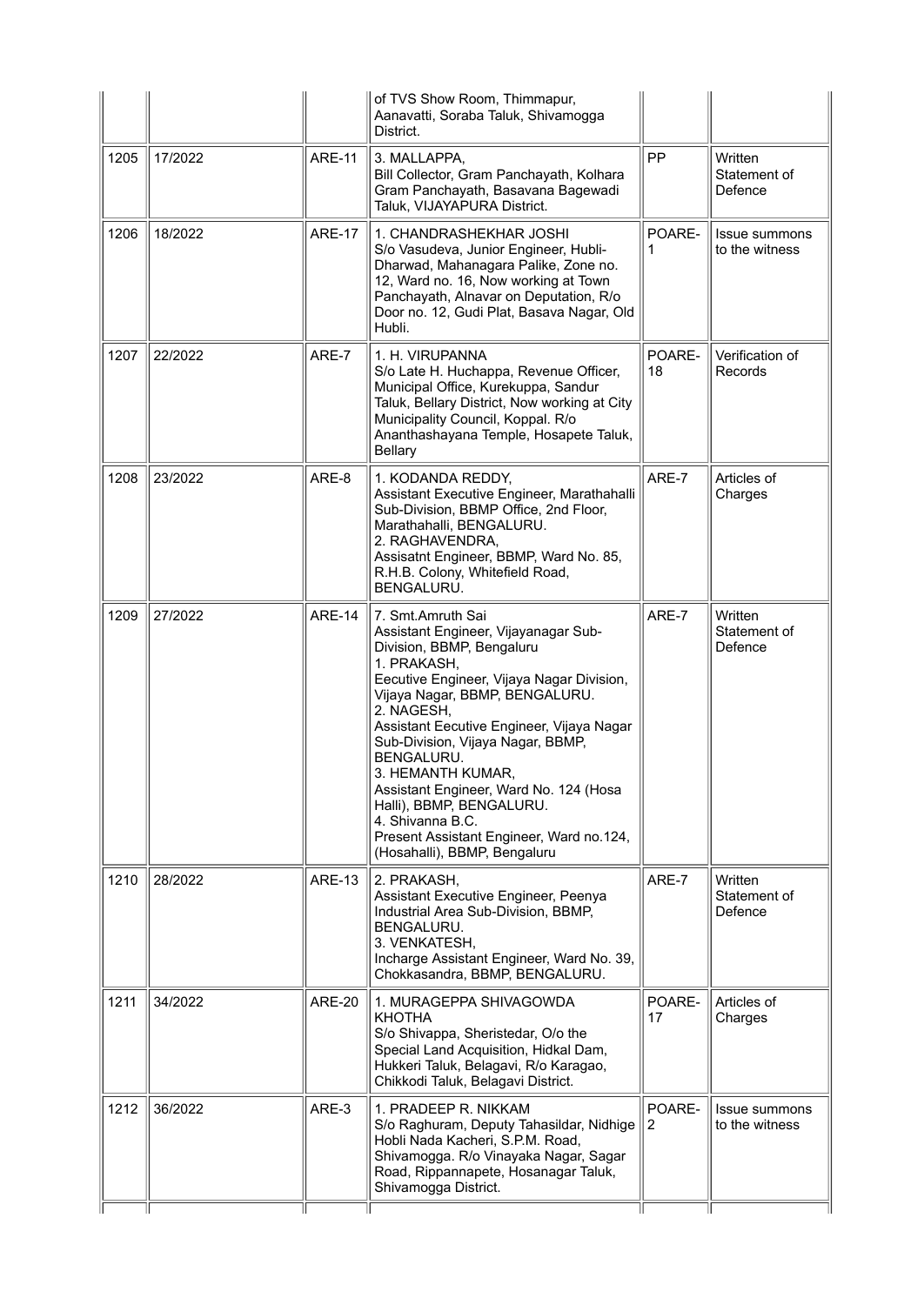|      | 1213 37/2022 | ARE-4         | 1. U. SANNA KENCHAPPA,<br>AEE, KRIDL Sub-Division, Honnali,<br><b>DAVANAGERE District.</b><br>2. G.B. DEVARAJ,<br>EE, KRIDL Division -2, Near T.V. Station<br>Lokikere Road, DAVANAGERE.<br>3. H.C.Prabhukumar<br>Assistant Engineer, K.R.I.D.L., Honnali<br>Sub-Division, Davangere | DRE-1         | Written<br>Statement of<br>Defence                                       |
|------|--------------|---------------|--------------------------------------------------------------------------------------------------------------------------------------------------------------------------------------------------------------------------------------------------------------------------------------|---------------|--------------------------------------------------------------------------|
| 1214 | 43/2022      | <b>ARE-10</b> | 1. U.SHIVANANDA<br><b>Junior Assistant</b>                                                                                                                                                                                                                                           | DRE-4         | Fixing Date of<br>Evidence                                               |
| 1215 | 44/2022      | ARE-11        | 1. K.R.Chidananda Swamy<br>Panchayat Development Officer,<br>Antharasanthe Gram Panchayat, H.D.Kote<br>Taluk, Mysuru District                                                                                                                                                        | DRE-4         | Appearance of<br>D.G.O.                                                  |
| 1216 | 45/2022      | <b>ARE-12</b> | 1. G. CHANDRASHEKARAPPA,<br>Panchayath Development Officer,<br>Basavanal Gram Panchayath,<br>Davanagere Taluk, DAVANAGERE<br>District. (now retired)                                                                                                                                 | DRE-1         | Appearance of<br>D.G.O.                                                  |
| 1217 | 51/2022      | <b>ARE-18</b> | 1. ARAVINDA BASAVARAJ METI<br>S/o Basavaraj, Land Surveyor, Assistant<br>Director of Land Records Office, Mini<br>Vidhana Soudha, Gokak, Belagavi District.                                                                                                                          | POARE-<br>6   | Appearance of<br>D.G.O.                                                  |
| 1218 | 56/2022      | ARE-7         | 1. H. TATA SHIVAN,<br>The Then Executive Engineer, No. 5,<br>Upper Tunga Project Division, Honnali,<br>DAVANAGERE District.                                                                                                                                                          | DRE-1         | Verification of<br>Records                                               |
| 1219 | 57/2022      | ARE-9         | 1. KAMALAVVA S. BAGOJI,<br>Chief Officer, CMC, Ugara Kurda,<br>Kagawad Taluk, BELGAUM District.<br>2. UDAYA S. GHATAKAMBALE,<br>Office Manager, CMC, Ugara Kurda,<br>Kagawad Taluk, BELGAUM District.                                                                                | PP            | Evidence on<br>behalf of the D.A.                                        |
| 1220 | 58/2022      | <b>ARE-10</b> | 1. P.S. BOPAIAH<br>Assistant Agriculture Officer, Raitha<br>Samparka Kendra, Suntikoppa, Kodagu<br>District.                                                                                                                                                                         | PP            | Written<br>Statement of<br>Defence                                       |
| 1221 | 61/2022      | <b>ARE-12</b> | 1. S.VEERESH<br>S/o Kariyappa, PDO, Hampa pattana<br>Grama Panchayat, Hagaribommanahalli<br>Takluk, Bellary District.                                                                                                                                                                | POARE-<br>17  | Appearance of<br>D.G.O.                                                  |
| 1222 | 62/2022      | <b>ARE-12</b> | 2. Muniraju<br>The Bill Collector, Sonnenahally<br>Panchayath, Hesaraghatta Hobli,<br>Bangalore North.                                                                                                                                                                               | <b>ARE-10</b> | <b>Enquiry Officer</b><br>Appointed under<br>Rule 14(A) of<br><b>CCA</b> |
| 1223 | 65/2022      | <b>ARE-16</b> | 1. NINGAMMA<br>W/o Hanamantray Biradar, Revenue<br>Officer, TMC, Chittapur, Kalaburgi District.                                                                                                                                                                                      | POARE-<br>5   | For framing<br>Article of<br>Charges                                     |
| 1224 | 75/2022      | <b>ARE-12</b> | 1. SUBHASA MANAPPA<br><b>THIMMANAGOWDARA</b><br>S/o Manappa Thimmanagowdara,<br>Secretary Grade-I, and I/c Panchayath<br>Development Officer, Kuligeri, Kuligeri<br>Cross, (Kanapura S.K.), Gram<br>Panchayath, Badami Taluk, Bagalakote<br>District.                                | POARE-<br>6   | Written<br>Statement of<br>Defence                                       |
| 1225 | 77/2022      | <b>ARE-15</b> | 1. DHANYAKUMAR<br>S/o Lokanayaka, Executive Engineer,<br>KRIDL Division Office, Bagalkote, Jubli<br>Bhavana, Navanagara, Bagalkote, R/o<br>Flat no. 29, Subhash Memorail School,                                                                                                     | POARE-        | <b>First Oral</b><br>Statement<br>(F.O.S.)                               |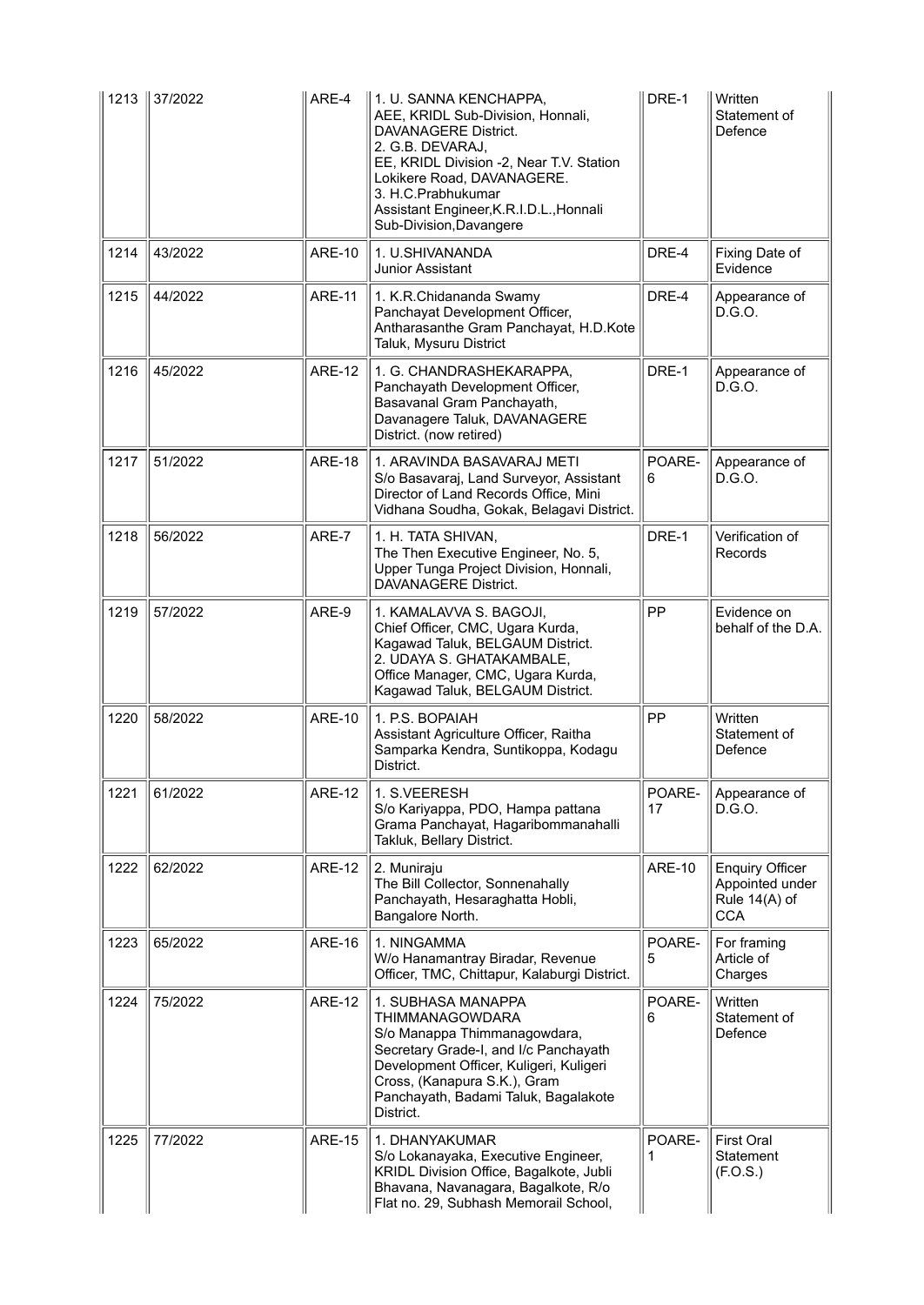|      |          |               | Santhosh Colony, Kalburgi.<br>2. DINESH.R.<br>S/o Rajendra Acharaya Working as<br>Assistant Engineer and I/c Assistant<br>Executive Engineer, KRIDL, Bagalkote<br>Sub-Division-1, Navanagara, Bagalkote<br>R/o Boluvara Puttur, Puttur Taluk,<br>Mangalore District.<br>3. VISHWANATH AMBANNA<br><b>MAHENDRAKHAR</b><br>S/o Ambanna Mahendrakhar, Assistant<br>Executive Engineer, KRIDL Sub-Division,<br>Jamakhandi Division Office, R/o No. 124,<br>Silver Town, Gokula Road, Hubli. |              |                                                   |
|------|----------|---------------|----------------------------------------------------------------------------------------------------------------------------------------------------------------------------------------------------------------------------------------------------------------------------------------------------------------------------------------------------------------------------------------------------------------------------------------------------------------------------------------|--------------|---------------------------------------------------|
| 1226 | 78/2022  | <b>ARE-14</b> | 1. SURESH<br>S/o Rudrappa Mundodagi, Second<br>Division Assistant, Office of the District<br>Hospital, Bagalkote, R/o Nidagundi,<br>Basavana Bagewadi Taluk, Vijayapur<br>District.                                                                                                                                                                                                                                                                                                    | POARE-<br>2  | Articles of<br>Charges                            |
| 1227 | 79/2022  | <b>ARE-13</b> | 1. NINGAPPA MALANNAVAR<br>S/o Fakkirappa, Panchayath Development<br>Officer, Anchatageri Gram Panchayath,<br>Hubli Taluk, R/at Malamaddi, 7th Cross,<br>Dharwad.                                                                                                                                                                                                                                                                                                                       | POARE-<br>2  | For framing<br>Article of<br>Charges              |
| 1228 | 85/2022  | <b>ARE-10</b> | 1. A.BHASKAR<br>S/o Andanappa, Surveyor, O/o the<br>Assistant Director of Land Records,<br>Anekal Taluk, Bengaluru. R/o 1st Main<br>Road, 3rd Cross, Kollapuradamma<br>Temple, Sriramanagara, Tumkur.                                                                                                                                                                                                                                                                                  | POARE-<br>6  | Article of<br>Charges<br>etc.,framed              |
| 1229 | 86/2022  | ARE-7         | 1. NAGARAJ DODDAMANI<br>S/o Gangadhar, Sheristedar, Taluk Office,<br>Badami Taluk, Bagalkote District.                                                                                                                                                                                                                                                                                                                                                                                 | POARE-<br>5  | Written<br>Statement of<br>Defence                |
| 1230 | 87/2022  | ARE-9         | 1. HULLAPPA MALIYAPPA<br><b>HINDINAMANI</b><br>Stenographer, Assistant Commissioners<br>(A.C.) Office, Bagalkot, R/o Gudoor (S.C.)<br>Village, Hunagunda Taluk, Bagalkote<br>District.                                                                                                                                                                                                                                                                                                 | POARE-<br>18 | <b>First Oral</b><br>Statement<br>(F.O.S.)        |
| 1231 | 89/2022  | ARE-8         | 1. RAVINDRANATH NESARAGI<br>S/o Shivalingappa, Sheristedar, Taluk<br>Office, Soudatti Taluk, Belagam District.                                                                                                                                                                                                                                                                                                                                                                         | POARE-<br>5  | Articles of<br>Charges                            |
| 1232 | 90/2022  | ARE-4         | 1. NEELAPPA BUTANNANAVAR<br>S/o Durgappa, PDO, Tallur Gram<br>Panchayath, Soraba Taluk, Shivamogga<br>District.                                                                                                                                                                                                                                                                                                                                                                        | POARE-<br>5  | Appearance of<br>D.G.O.                           |
| 1233 | 92/2022  | <b>ARE-14</b> | 1. MADIWALAIAH<br>S/o Ayyanna Sagaramat, Bill Collector,<br>Tumbagi Gram Panchayath, Muddebihal<br>Taluk, Vijayapur District.                                                                                                                                                                                                                                                                                                                                                          | POARE-<br>2  | Articles of<br>Charges                            |
| 1234 | 94/2022  | <b>ARE-19</b> | 1. BASAVARAJU B.G.<br>S/o H.G. Rudrappa, Surveyor, Office of<br>the Special Land Acquisition, KHB,<br>Cauvery Bhavan, Bengaluru.                                                                                                                                                                                                                                                                                                                                                       | POARE-<br>5  | Appearance of<br>D.G.O.                           |
| 1235 | 101/2022 | ARE-9         | 1. S.K. DHARMAPPA<br>S/o Late Kenchaiah, Sheristedar, Office of<br>the Tahasildar Somawarpet, Kodagu<br>District,                                                                                                                                                                                                                                                                                                                                                                      | POARE-<br>2  | <b>First Oral</b><br><b>Statement</b><br>(F.O.S.) |
| 1236 | 102/2022 | ARE-8         | 1. CHANDRAIAH<br>Secretary Grade-2(I/c PDO) Hunasawadi                                                                                                                                                                                                                                                                                                                                                                                                                                 | POARE-<br>18 | Articles of<br>Charges                            |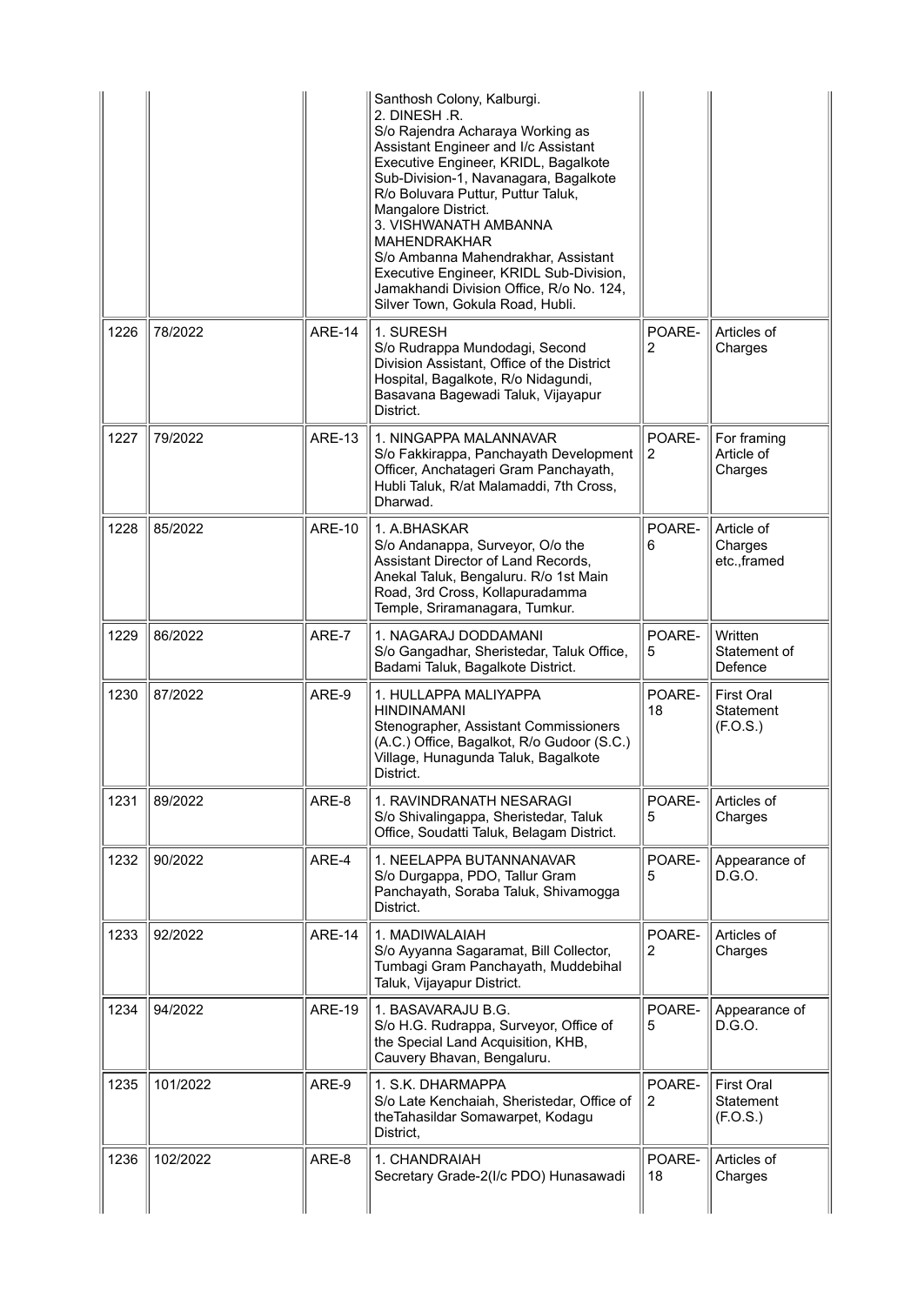|      |          |               | Village Panchayath, Piriyapattan Taluk,<br>Mysore District.                                                                                                                                                                                                                                                                                                 |               |                                                                          |
|------|----------|---------------|-------------------------------------------------------------------------------------------------------------------------------------------------------------------------------------------------------------------------------------------------------------------------------------------------------------------------------------------------------------|---------------|--------------------------------------------------------------------------|
| 1237 | 103/2022 | <b>ARE-11</b> | 1. DAYANANDA SAGAR B.H.<br>Labour Inspector, Labour Department,<br>Anekal Circle, Bengaluru Urban District.                                                                                                                                                                                                                                                 | POARE-<br>18  | For framing<br>Article of<br>Charges                                     |
| 1238 | 104/2022 | <b>ARE-12</b> | 1. SANGAPPA SIDRAMAPPA BYALI<br>The then Chief Officer, Town Municipal<br>Council, Savadatti Taluk, Presently<br>working as Senior Health Inspector, TMC,<br>Naragund.<br>2. BHEEMARAYAPPA<br>HANUMANTHAPPA AANI<br>The Then FDA, Town Municipal Council,<br>Munavalli, Savadatti Taluk, Belagavi<br>District, Presently working as FDA, TMC,<br>Savadatti. | POARE-<br>18  | First Oral<br><b>Statement</b><br>(F.O.S.)                               |
| 1239 | 105/2022 | <b>ARE-10</b> | 1. MADHU SANTARAM BHAJANTRI<br>Assistant Secretary, Agriculture Produce<br>Market Committee, Athani, Checkpost,<br>Kagawad, Belagavi.                                                                                                                                                                                                                       | POARE-<br>5   | Article of<br>Charges<br>etc.,framed                                     |
| 1240 | 107/2022 | <b>ARE-13</b> | 1. Palaiah<br>Senior Assistant Director of Boilers,<br>Kalburgi Division, Kalburgi, Department of<br>Factories biolers industrial safety and<br>health,                                                                                                                                                                                                     | ARLO-1        | For framing<br>Article of<br>Charges                                     |
| 1241 | 108/2022 | <b>ARE-16</b> | 1. RAMESH SINDHAGI<br>S/o Bheemappa Sidhagi, Labour<br>Inspector, Labour Department<br>Ranebennur, Haveri District.                                                                                                                                                                                                                                         | POARE-<br>6   | For framing<br>Article of<br>Charges                                     |
| 1242 | 109/2022 | <b>ARE-15</b> | 1. BHEEMAPPA<br>S/o Ramappa Jadav, Senior Labour<br>Inspector, 4th Circle, Belagavi.<br>2. YOGINDRA<br>S/o Pittappa Rathod, D Group Employee,<br>Labour Welfare Board On Deputation to<br>Labour Inspectors Office, 4th Circle,<br>Belagavi.                                                                                                                | POARE-<br>17  | Appearance of<br>D.G.O.                                                  |
| 1243 | 110/2022 | <b>ARE-14</b> | 1. P. KUMARASWAMY<br>Office Assistant (Administration) and I/c<br>Revenue Officer, Range Officer-8,<br>Udayagiri, Mysore Mahanagara Palike,<br>Mysore,                                                                                                                                                                                                      | POARE-<br>6   | Articles of<br>Charges                                                   |
| 1244 | 111/2022 | <b>ARE-18</b> | 1. Sri Ashwaq Ahmad<br>Regional Transport<br>Officer(Retired), Shantinagara, Bengaluru                                                                                                                                                                                                                                                                      | <b>ARE-12</b> | For framing<br>Article of<br>Charges                                     |
| 1245 | 115/2022 | ARE-3         | 1. GANAPATHI KADAPPA<br><b>MAHURAKARA</b><br>Public Prosecutor, 1st Addl. Dist and<br>Sessions Court, Vijayapura,                                                                                                                                                                                                                                           | POARE-<br>1   | <b>Enquiry Officer</b><br>Appointed under<br>Rule 14(A) of<br><b>CCA</b> |
| 1246 | 117/2022 | ARE-8         | 1. R.S. PARMESHWARAPPA<br>Development Officer, , Devaraj Urs<br><b>Backward Classes Development</b><br>Corporation Limited, Shivamogga District,                                                                                                                                                                                                            | POARE-<br>1   | <b>Enquiry Officer</b><br>Appointed under<br>Rule 14(A) of<br><b>CCA</b> |
| 1247 | 118/2022 | ARE-9         | 1. SURESH GOLLAR<br>S/o Bhimappa Gollar, SDA, Hubli-<br>Dharwad Municipal Corporation Office,<br>Dharwad.                                                                                                                                                                                                                                                   | POARE-<br>5   | <b>Enquiry Officer</b><br>Appointed under<br>Rule 14(A) of<br><b>CCA</b> |
| 1248 | 120/2022 | <b>ARE-10</b> | 2. MALLESHAPPA<br>Village Accountant, Kengalahalli Circle,<br>Honnali Taluk, Davanagere District,                                                                                                                                                                                                                                                           | POARE-<br>2   | <b>Enquiry Officer</b><br>Appointed under<br>Rule 14(A) of<br><b>CCA</b> |
|      |          |               |                                                                                                                                                                                                                                                                                                                                                             |               |                                                                          |